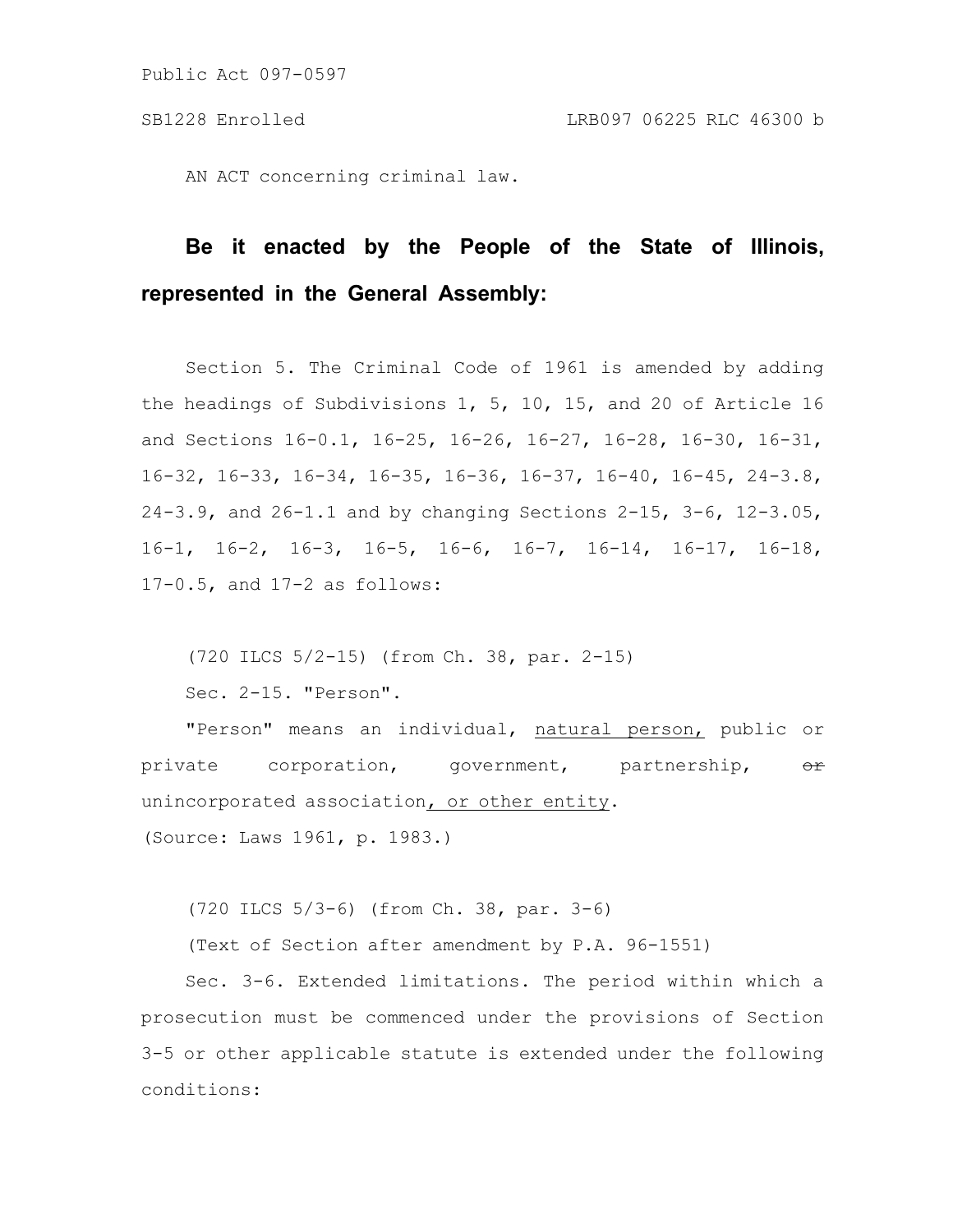### SB1228 Enrolled LRB097 06225 RLC 46300 b

(a) A prosecution for theft involving a breach of a fiduciary obligation to the aggrieved person may be commenced as follows:

(1) If the aggrieved person is a minor or a person under legal disability, then during the minority or legal disability or within one year after the termination thereof.

(2) In any other instance, within one year after the discovery of the offense by an aggrieved person, or by a person who has legal capacity to represent an aggrieved person or has a legal duty to report the offense, and is not himself or herself a party to the offense; or in the absence of such discovery, within one year after the proper prosecuting officer becomes aware of the offense. However, in no such case is the period of limitation so extended more than 3 years beyond the expiration of the period otherwise applicable.

(b) A prosecution for any offense based upon misconduct in office by a public officer or employee may be commenced within one year after discovery of the offense by a person having a legal duty to report such offense, or in the absence of such discovery, within one year after the proper prosecuting officer becomes aware of the offense. However, in no such case is the period of limitation so extended more than 3 years beyond the expiration of the period otherwise applicable.

(c) (Blank).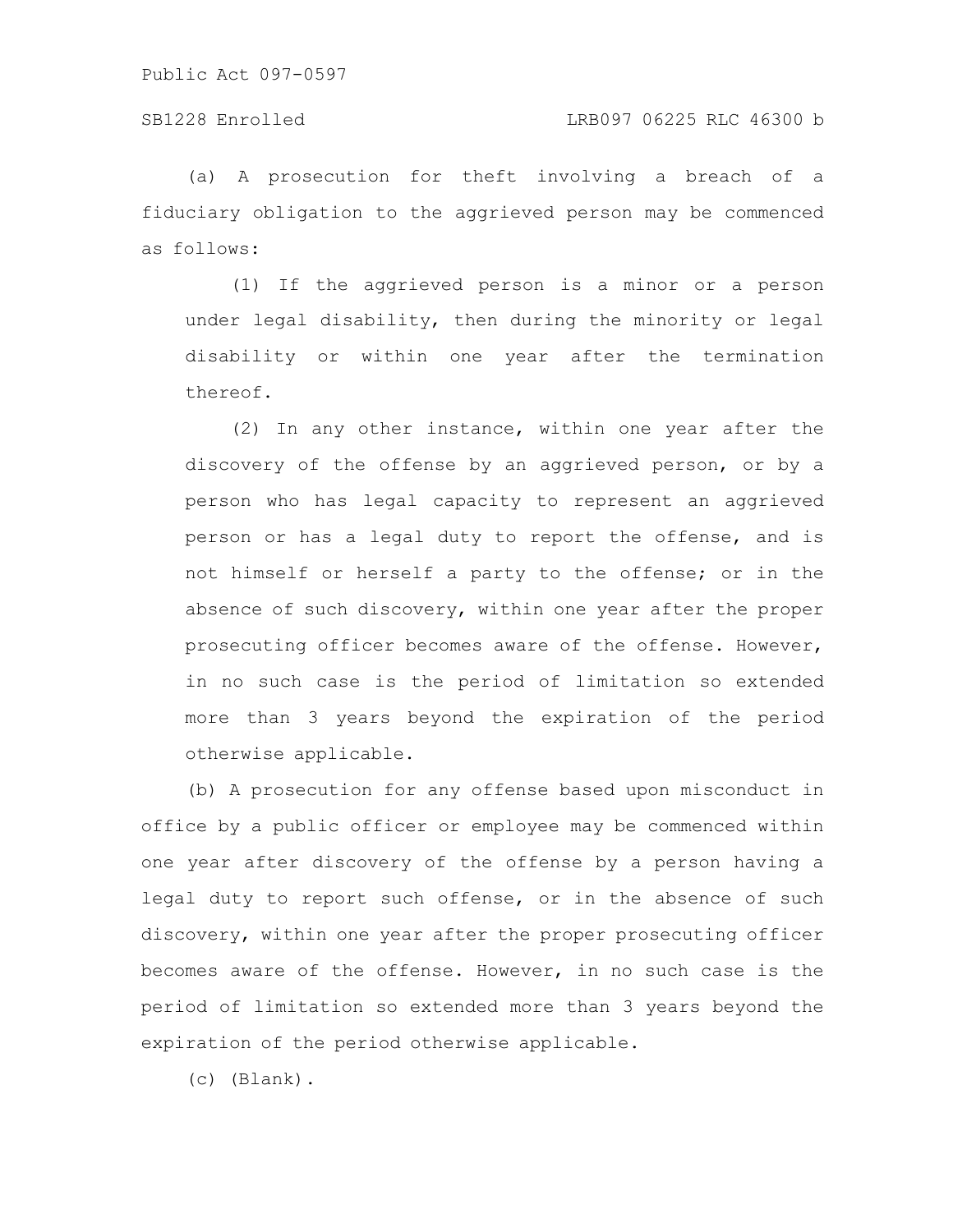(d) A prosecution for child pornography, aggravated child pornography, indecent solicitation of a child, soliciting for a juvenile prostitute, juvenile pimping, exploitation of a child, or promoting juvenile prostitution except for keeping a place of juvenile prostitution may be commenced within one year of the victim attaining the age of 18 years. However, in no such case shall the time period for prosecution expire sooner than 3 years after the commission of the offense. When the victim is under 18 years of age, a prosecution for criminal sexual abuse may be commenced within one year of the victim attaining the age of 18 years. However, in no such case shall the time period for prosecution expire sooner than 3 years after the commission of the offense.

(e) Except as otherwise provided in subdivision (j), a prosecution for any offense involving sexual conduct or sexual penetration, as defined in Section 11-0.1 of this Code, where the defendant was within a professional or fiduciary relationship or a purported professional or fiduciary relationship with the victim at the time of the commission of the offense may be commenced within one year after the discovery of the offense by the victim.

(f) A prosecution for any offense set forth in Section 44 of the "Environmental Protection Act", approved June 29, 1970, as amended, may be commenced within 5 years after the discovery of such an offense by a person or agency having the legal duty to report the offense or in the absence of such discovery,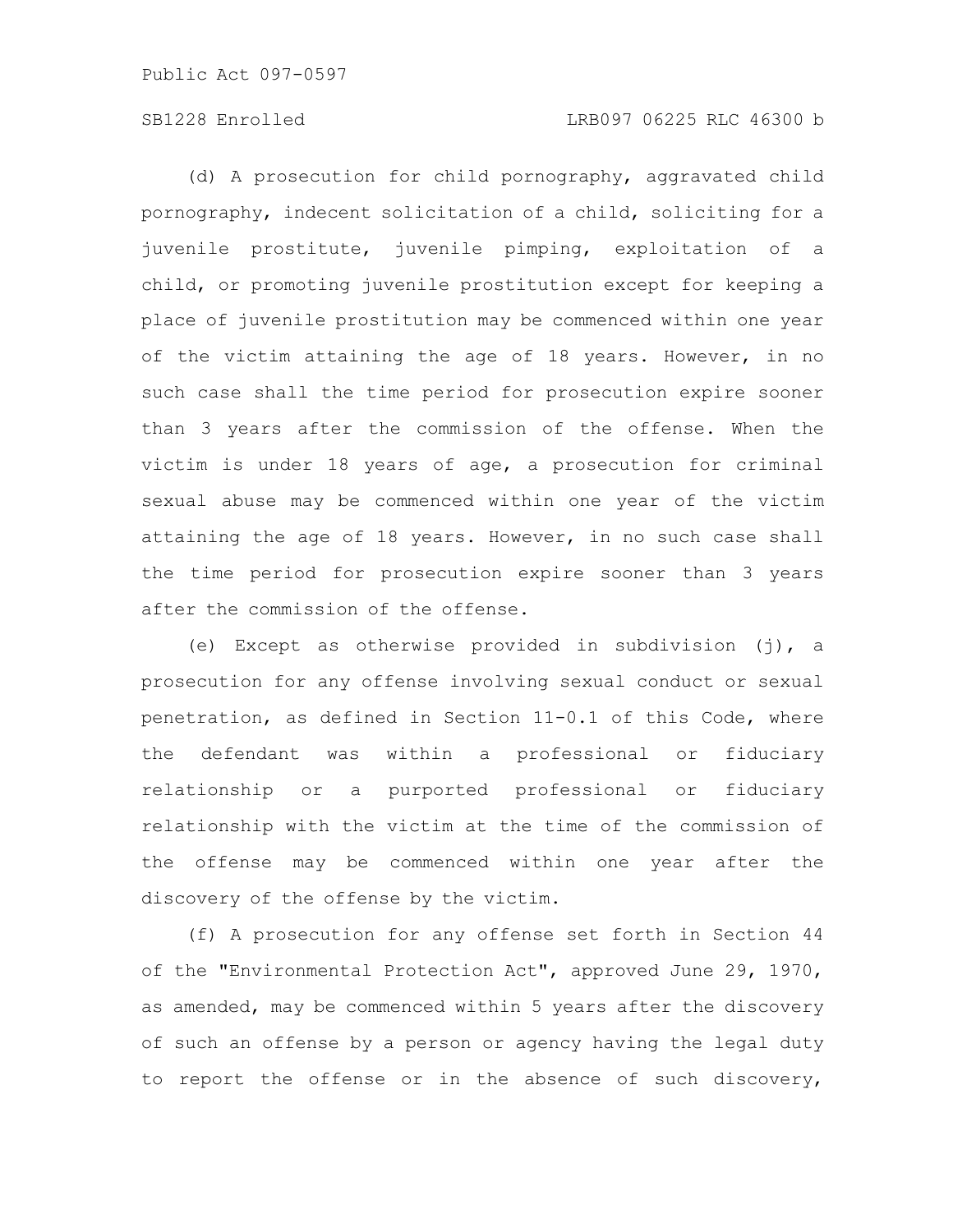within 5 years after the proper prosecuting officer becomes aware of the offense.

(f-5) A prosecution for any offense set forth in Section 16-30 16G-15 or 16G-20 of this Code may be commenced within 5 years after the discovery of the offense by the victim of that offense.

- (g) (Blank).
- (h) (Blank).

(i) Except as otherwise provided in subdivision (j), a prosecution for criminal sexual assault, aggravated criminal sexual assault, or aggravated criminal sexual abuse may be commenced within 10 years of the commission of the offense if the victim reported the offense to law enforcement authorities within 3 years after the commission of the offense.

Nothing in this subdivision (i) shall be construed to shorten a period within which a prosecution must be commenced under any other provision of this Section.

(j) When the victim is under 18 years of age at the time of the offense, a prosecution for criminal sexual assault, aggravated criminal sexual assault, predatory criminal sexual assault of a child, aggravated criminal sexual abuse, or felony criminal sexual abuse, or a prosecution for failure of a person who is required to report an alleged or suspected commission of any of these offenses under the Abused and Neglected Child Reporting Act may be commenced within 20 years after the child victim attains 18 years of age. When the victim is under 18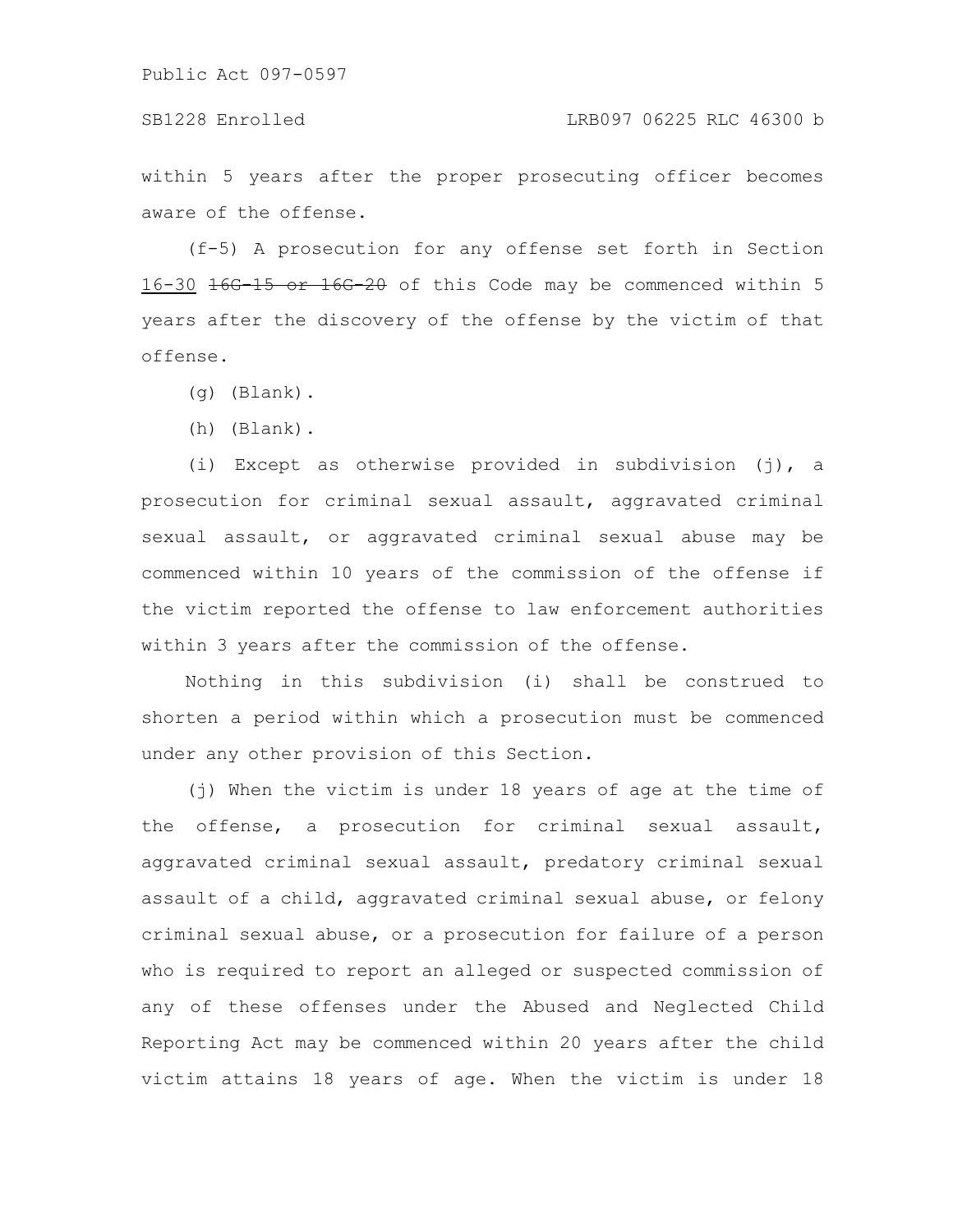years of age at the time of the offense, a prosecution for misdemeanor criminal sexual abuse may be commenced within 10 years after the child victim attains 18 years of age.

Nothing in this subdivision (j) shall be construed to shorten a period within which a prosecution must be commenced under any other provision of this Section.

(k) A prosecution for theft involving real property exceeding \$100,000 in value under Section 16-1, identity theft under subsection (a) of Section 16-30 <del>16G-15</del>, aggravated identity theft under subsection (b) of Section  $16-30$   $166-20$ , or any offense set forth in Article 16H or Section 17-10.6 may be commenced within 7 years of the last act committed in furtherance of the crime.

(Source: P.A. 95-548, eff. 8-30-07; 96-233, eff. 1-1-10; 96-1551, Article 2, Section 1035, eff. 7-1-11; 96-1551, Article 10, Section 10-140, eff. 7-1-11; revised 4-14-11.)

(720 ILCS 5/12-3.05) (was 720 ILCS 5/12-4)

(This Section may contain text from a Public Act with a delayed effective date)

Sec. 12-3.05. Aggravated battery.

(a) Offense based on injury. A person commits aggravated battery when, in committing a battery, other than by the discharge of a firearm, he or she knowingly does any of the following:

(1) Causes great bodily harm or permanent disability or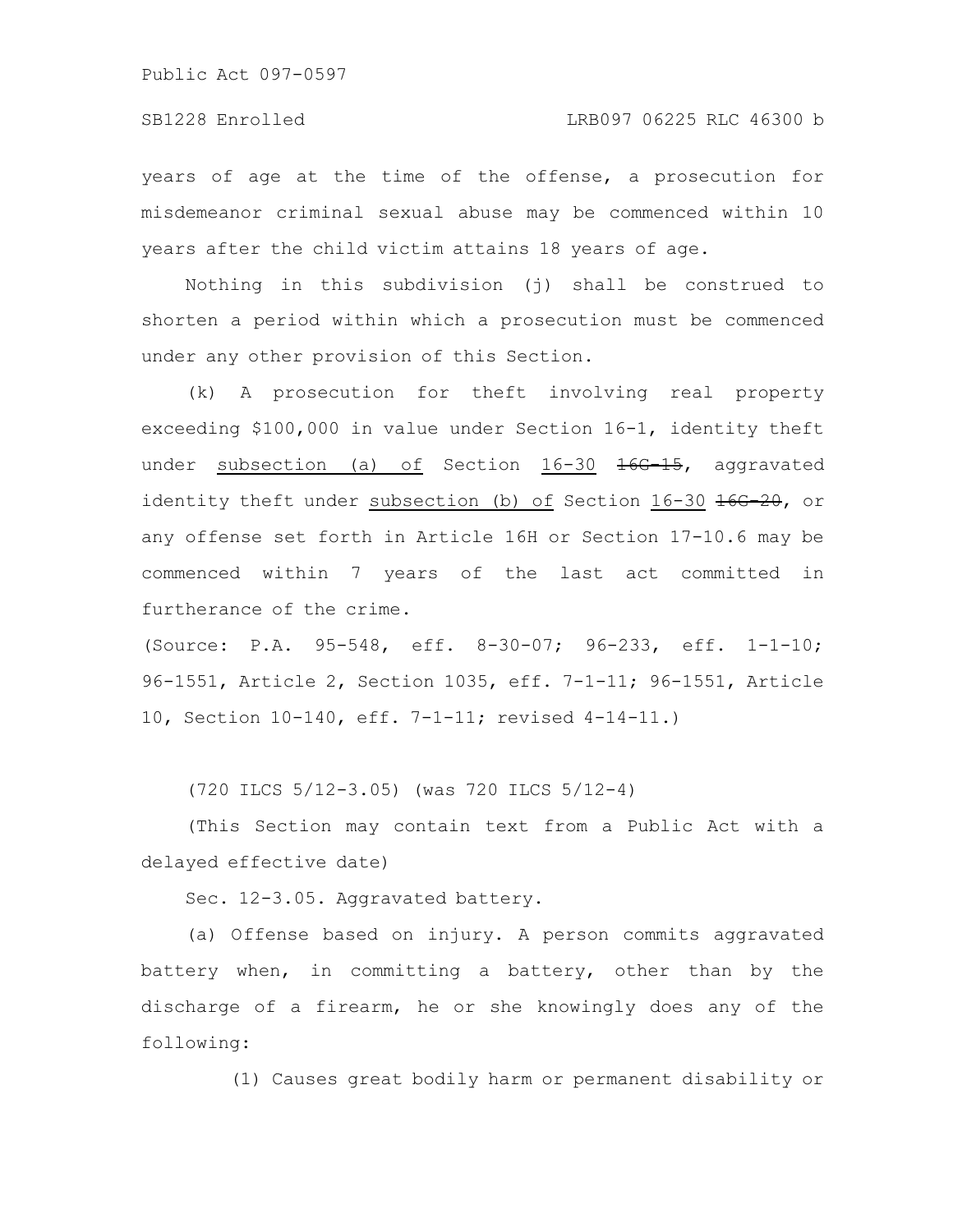### SB1228 Enrolled LRB097 06225 RLC 46300 b

disfigurement.

(2) Causes severe and permanent disability, great bodily harm, or disfigurement by means of a caustic or flammable substance, a poisonous gas, a deadly biological or chemical contaminant or agent, a radioactive substance, or a bomb or explosive compound.

(3) Causes great bodily harm or permanent disability or disfigurement to an individual whom the person knows to be a peace officer, community policing volunteer, fireman, private security officer, correctional institution employee, or Department of Human Services employee supervising or controlling sexually dangerous persons or sexually violent persons:

(i) performing his or her official duties;

(ii) battered to prevent performance of his or her official duties; or

(iii) battered in retaliation for performing his or her official duties.

(4) Causes great bodily harm or permanent disability or disfigurement to an individual 60 years of age or older.

(5) Strangles another individual.

(b) Offense based on injury to a child or mentally retarded person. A person who is at least 18 years of age commits aggravated battery when, in committing a battery, he or she knowingly and without legal justification by any means:

(1) causes great bodily harm or permanent disability or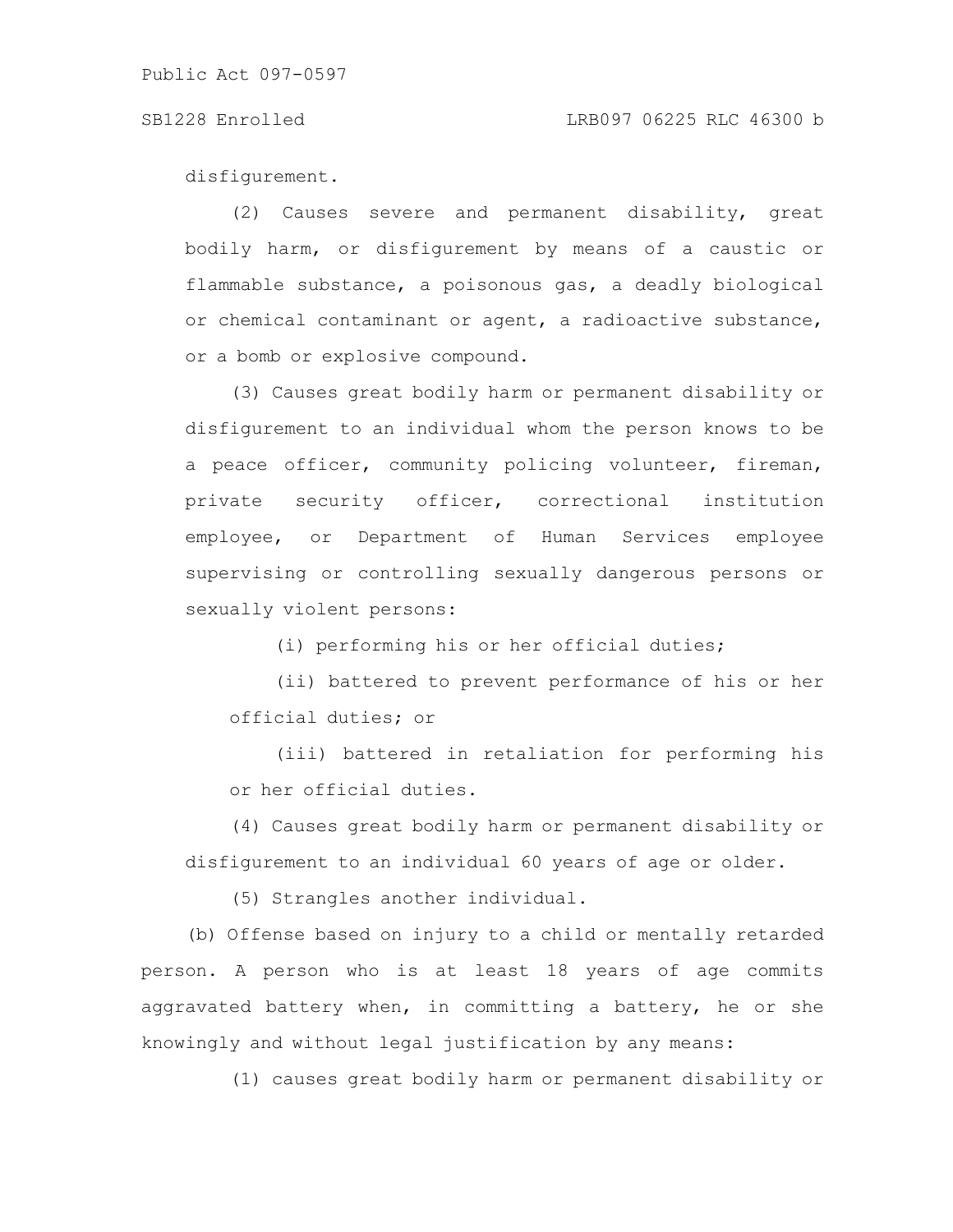disfigurement to any child under the age of 13 years, or to any severely or profoundly mentally retarded person; or

(2) causes bodily harm or disability or disfigurement to any child under the age of 13 years or to any severely or profoundly mentally retarded person.

(c) Offense based on location of conduct. A person commits aggravated battery when, in committing a battery, other than by the discharge of a firearm, he or she is or the person battered is on or about a public way, public property, a public place of accommodation or amusement, a sports venue, or a domestic violence shelter.

(d) Offense based on status of victim. A person commits aggravated battery when, in committing a battery, other than by discharge of a firearm, he or she knows the individual battered to be any of the following:

(1) A person 60 years of age or older.

(2) A person who is pregnant or physically handicapped.

(3) A teacher or school employee upon school grounds or grounds adjacent to a school or in any part of a building used for school purposes.

(4) A peace officer, community policing volunteer, fireman, private security officer, correctional institution employee, or Department of Human Services employee supervising or controlling sexually dangerous persons or sexually violent persons:

(i) performing his or her official duties;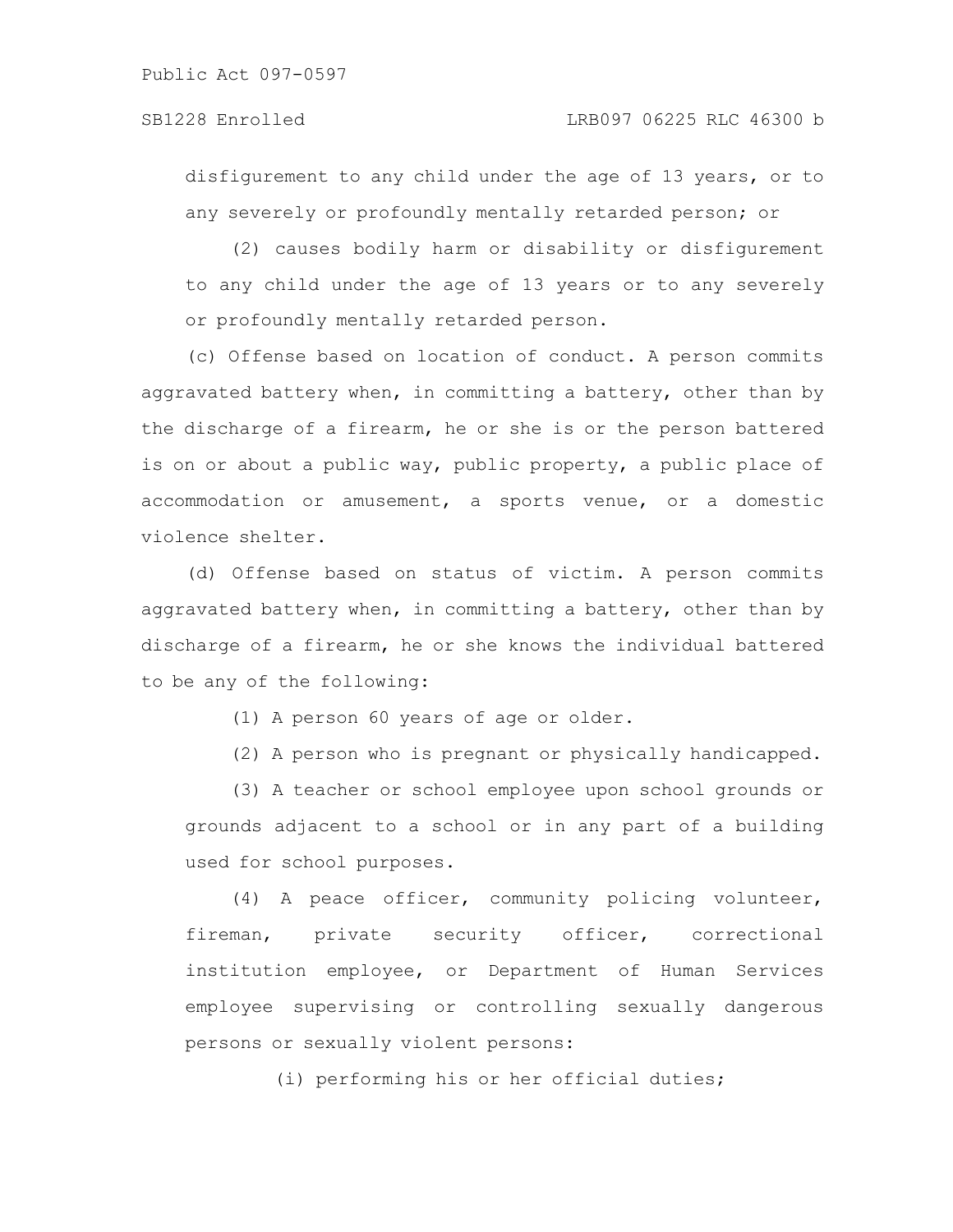(ii) battered to prevent performance of his or her official duties; or

(iii) battered in retaliation for performing his or her official duties.

(5) A judge, emergency management worker, emergency medical technician, or utility worker:

(i) performing his or her official duties;

(ii) battered to prevent performance of his or her official duties; or

(iii) battered in retaliation for performing his or her official duties.

(6) An officer or employee of the State of Illinois, a unit of local government, or a school district, while performing his or her official duties.

(7) A transit employee performing his or her official duties, or a transit passenger.

(8) A taxi driver on duty.

(9) A merchant who detains the person for an alleged commission of retail theft under Section 16-26 16A-5 of this Code and the person without legal justification by any means causes bodily harm to the merchant.

(e) Offense based on use of a firearm. A person commits aggravated battery when, in committing a battery, he or she knowingly does any of the following:

(1) Discharges a firearm, other than a machine gun or a firearm equipped with a silencer, and causes any injury to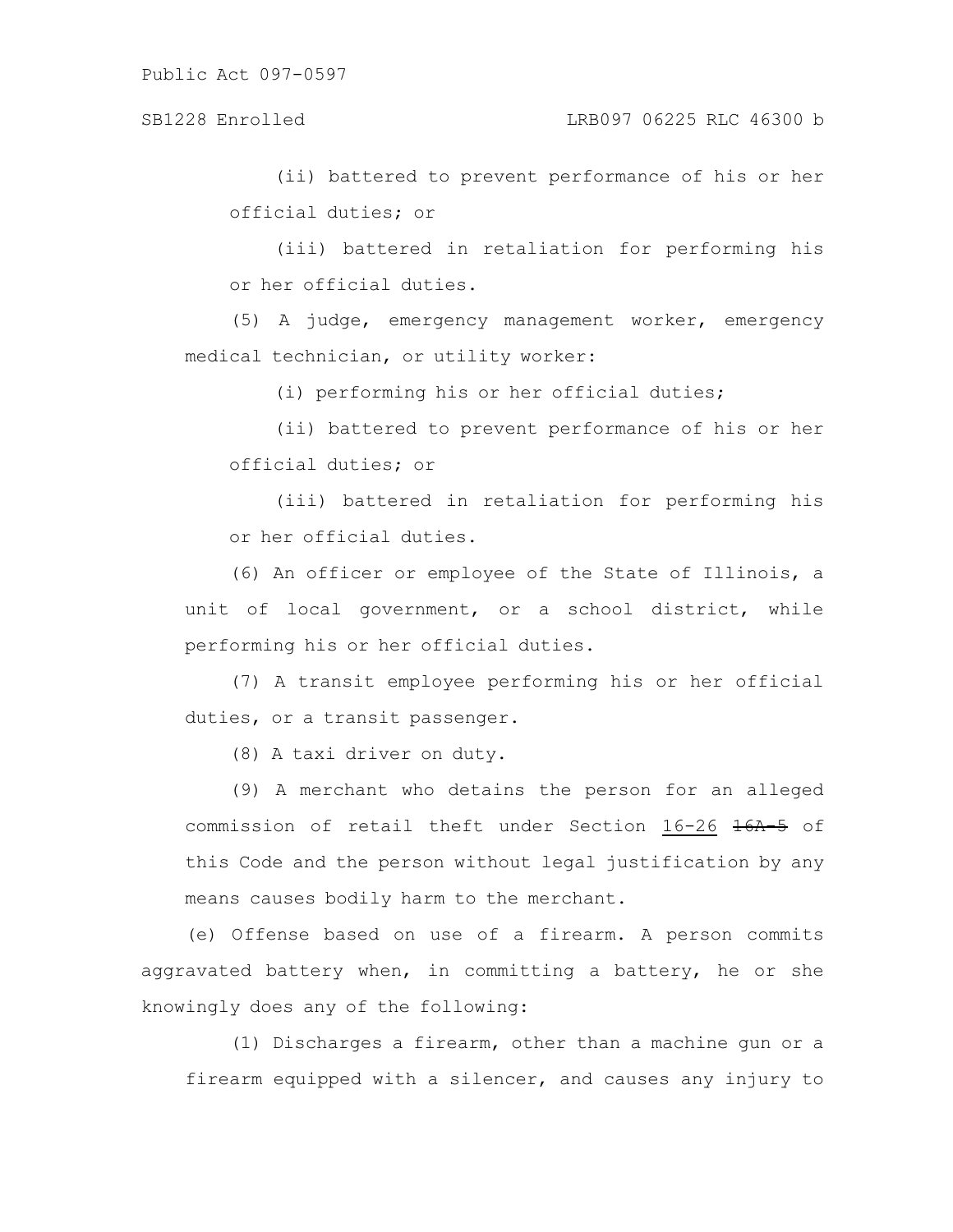another person.

(2) Discharges a firearm, other than a machine gun or a firearm equipped with a silencer, and causes any injury to a person he or she knows to be a peace officer, community policing volunteer, person summoned by a police officer, fireman, private security officer, correctional institution employee, or emergency management worker:

(i) performing his or her official duties;

(ii) battered to prevent performance of his or her official duties; or

(iii) battered in retaliation for performing his or her official duties.

(3) Discharges a firearm, other than a machine gun or a firearm equipped with a silencer, and causes any injury to a person he or she knows to be an emergency medical technician employed by a municipality or other governmental unit:

(i) performing his or her official duties;

(ii) battered to prevent performance of his or her official duties; or

(iii) battered in retaliation for performing his or her official duties.

(4) Discharges a firearm and causes any injury to a person he or she knows to be a teacher, a student in a school, or a school employee, and the teacher, student, or employee is upon school grounds or grounds adjacent to a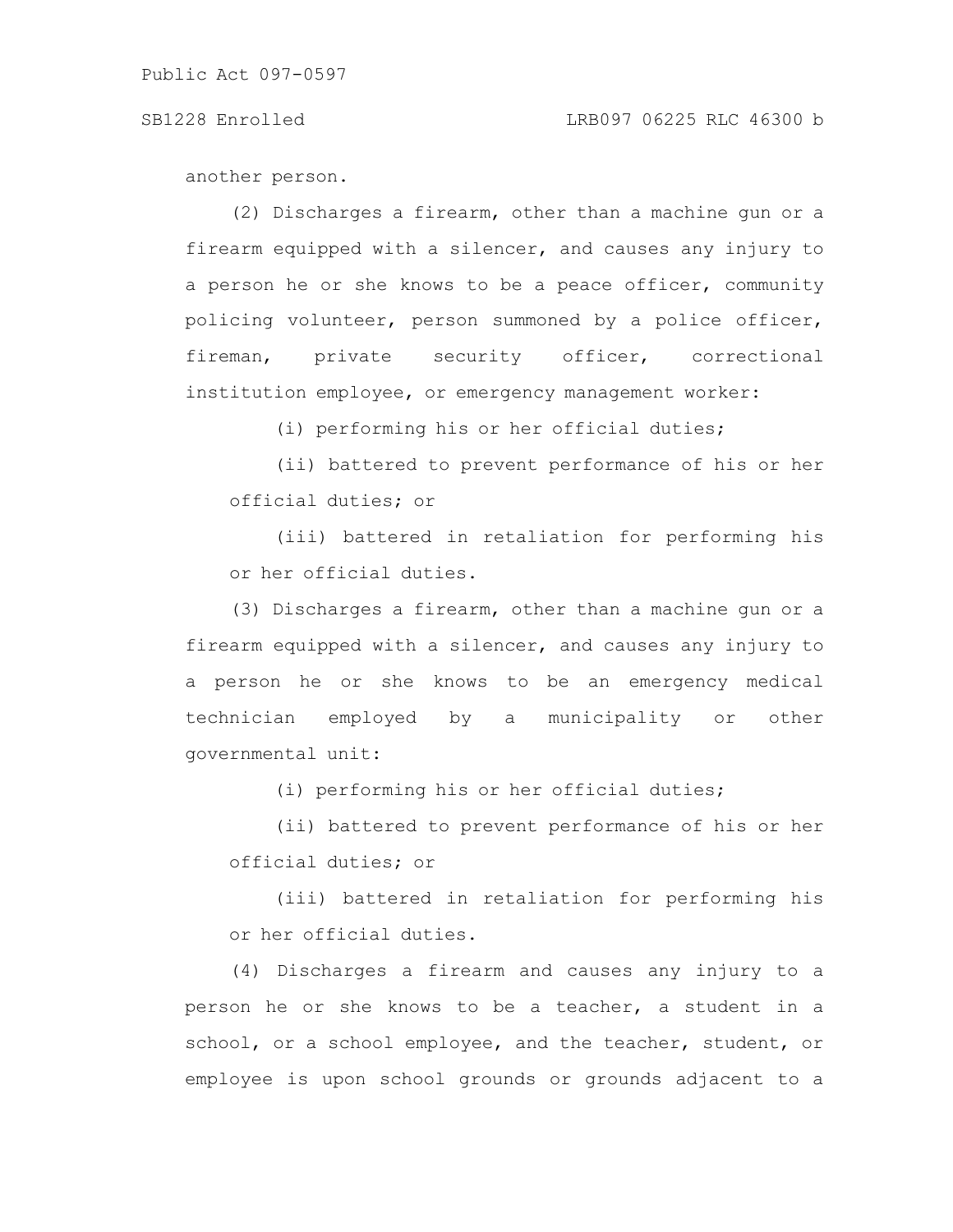school or in any part of a building used for school purposes.

(5) Discharges a machine gun or a firearm equipped with a silencer, and causes any injury to another person.

(6) Discharges a machine gun or a firearm equipped with a silencer, and causes any injury to a person he or she knows to be a peace officer, community policing volunteer, person summoned by a police officer, fireman, private security officer, correctional institution employee or emergency management worker:

(i) performing his or her official duties;

(ii) battered to prevent performance of his or her official duties; or

(iii) battered in retaliation for performing his or her official duties.

(7) Discharges a machine gun or a firearm equipped with a silencer, and causes any injury to a person he or she knows to be an emergency medical technician employed by a municipality or other governmental unit:

(i) performing his or her official duties;

(ii) battered to prevent performance of his or her official duties; or

(iii) battered in retaliation for performing his or her official duties.

(8) Discharges a machine gun or a firearm equipped with a silencer, and causes any injury to a person he or she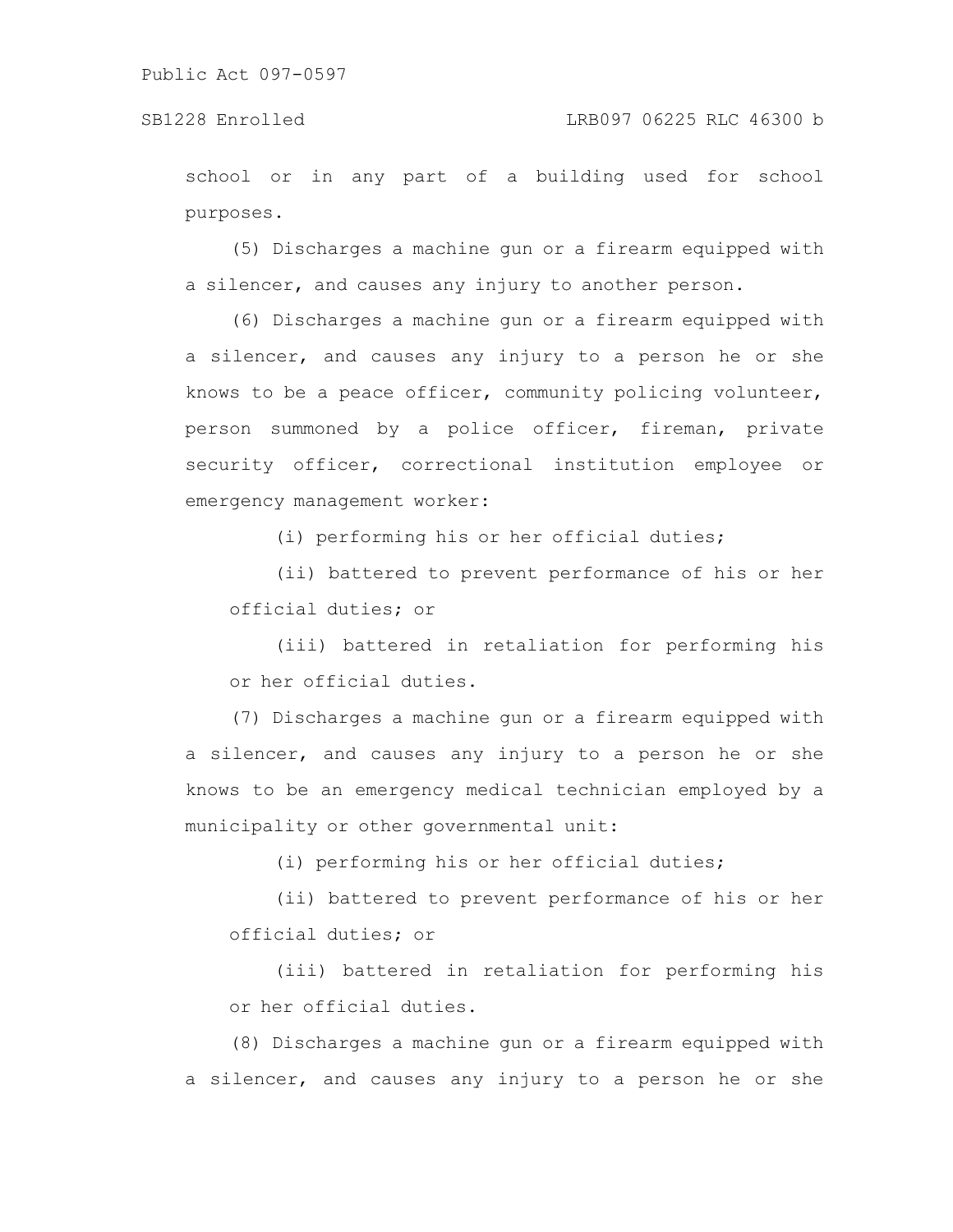knows to be a teacher, or a student in a school, or a school employee, and the teacher, student, or employee is upon school grounds or grounds adjacent to a school or in any part of a building used for school purposes.

(f) Offense based on use of a weapon or device. A person commits aggravated battery when, in committing a battery, he or she does any of the following:

(1) Uses a deadly weapon other than by discharge of a firearm, or uses an air rifle as defined in the Air Rifle Act.

(2) Wears a hood, robe, or mask to conceal his or her identity.

(3) Knowingly and without lawful justification shines or flashes a laser gunsight or other laser device attached to a firearm, or used in concert with a firearm, so that the laser beam strikes upon or against the person of another.

(g) Offense based on certain conduct. A person commits aggravated battery when, other than by discharge of a firearm, he or she does any of the following:

(1) Violates Section 401 of the Illinois Controlled Substances Act by unlawfully delivering a controlled substance to another and any user experiences great bodily harm or permanent disability as a result of the injection, inhalation, or ingestion of any amount of the controlled substance.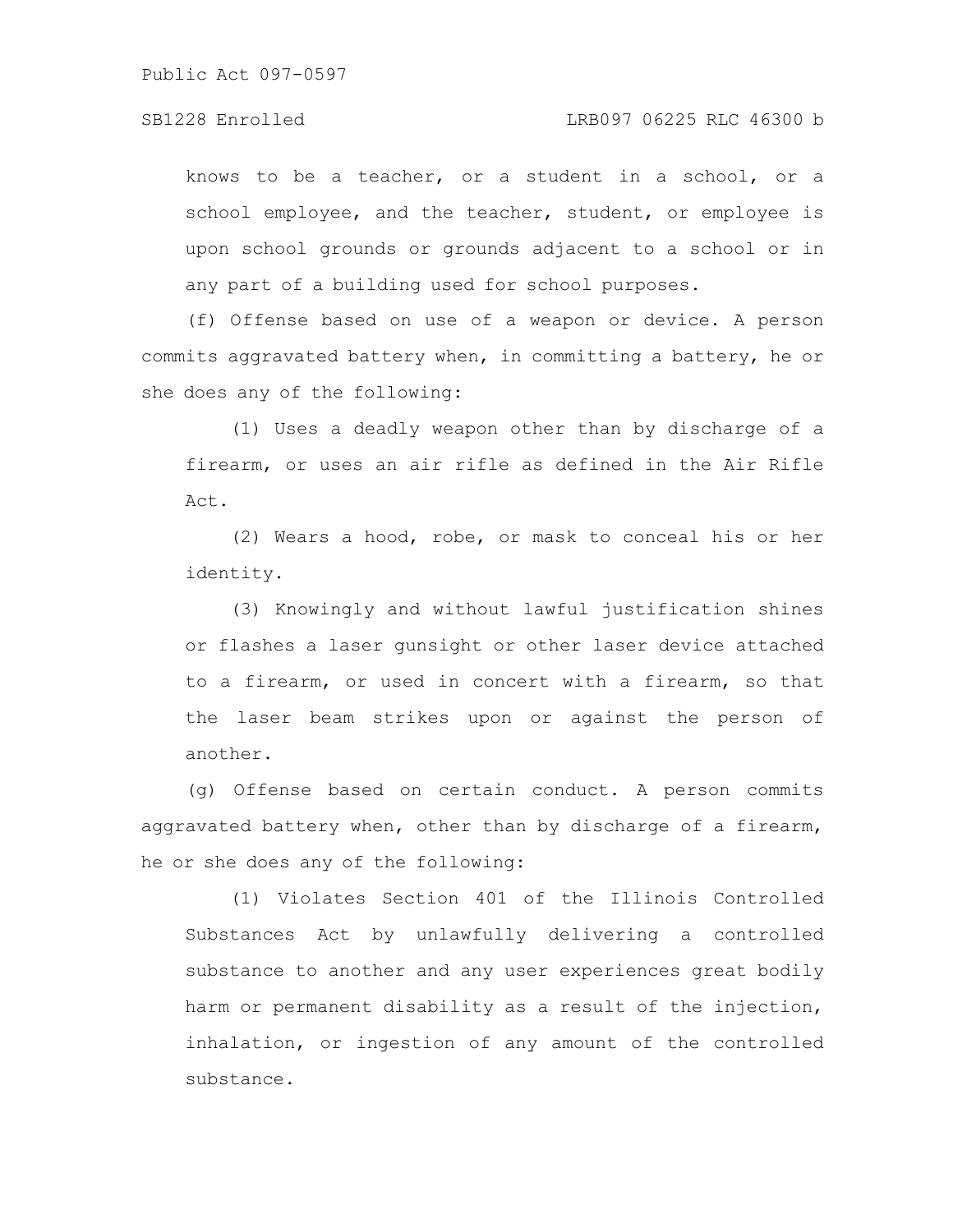### SB1228 Enrolled LRB097 06225 RLC 46300 b

(2) Knowingly administers to an individual or causes him or her to take, without his or her consent or by threat or deception, and for other than medical purposes, any intoxicating, poisonous, stupefying, narcotic, anesthetic, or controlled substance, or gives to another person any food containing any substance or object intended to cause physical injury if eaten.

(3) Knowingly causes or attempts to cause a correctional institution employee or Department of Human Services employee to come into contact with blood, seminal fluid, urine, or feces by throwing, tossing, or expelling the fluid or material, and the person is an inmate of a penal institution or is a sexually dangerous person or sexually violent person in the custody of the Department of Human Services.

(h) Sentence. Unless otherwise provided, aggravated battery is a Class 3 felony.

Aggravated battery as defined in subdivision (a)(4), (d) $(4)$ , or  $(q)$  $(3)$  is a Class 2 felony.

Aggravated battery as defined in subdivision (a)(3) or (g)(1) is a Class 1 felony.

Aggravated battery under subdivision (a)(5) is a Class 1 felony if:

(A) the person used or attempted to use a dangerous instrument while committing the offense; or

(B) the person caused great bodily harm or permanent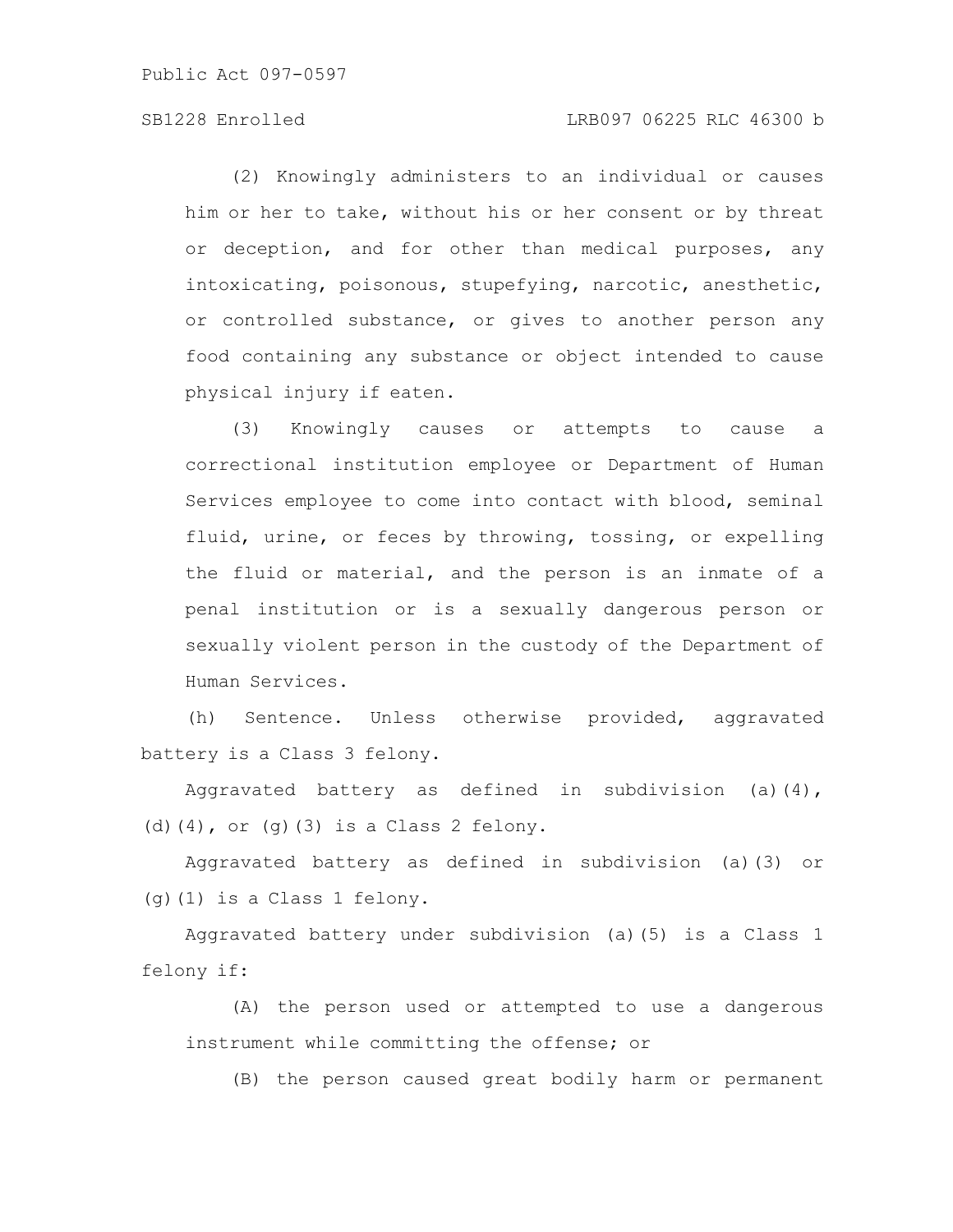### SB1228 Enrolled LRB097 06225 RLC 46300 b

disability or disfigurement to the other person while committing the offense; or

(C) the person has been previously convicted of a violation of subdivision (a)(5) under the laws of this State or laws similar to subdivision (a)(5) of any other state.

Aggravated battery as defined in subdivision (e)(1) is a Class X felony.

Aggravated battery as defined in subdivision (a)(2) is a Class X felony for which a person shall be sentenced to a term of imprisonment of a minimum of 6 years and a maximum of 45 years.

Aggravated battery as defined in subdivision (e)(5) is a Class X felony for which a person shall be sentenced to a term of imprisonment of a minimum of 12 years and a maximum of 45 years.

Aggravated battery as defined in subdivision (e)(2), (e)(3), or (e)(4) is a Class X felony for which a person shall be sentenced to a term of imprisonment of a minimum of 15 years and a maximum of 60 years.

Aggravated battery as defined in subdivision (e)(6), (e)(7), or (e)(8) is a Class X felony for which a person shall be sentenced to a term of imprisonment of a minimum of 20 years and a maximum of 60 years.

Aggravated battery as defined in subdivision (b)(1) is a Class X felony, except that: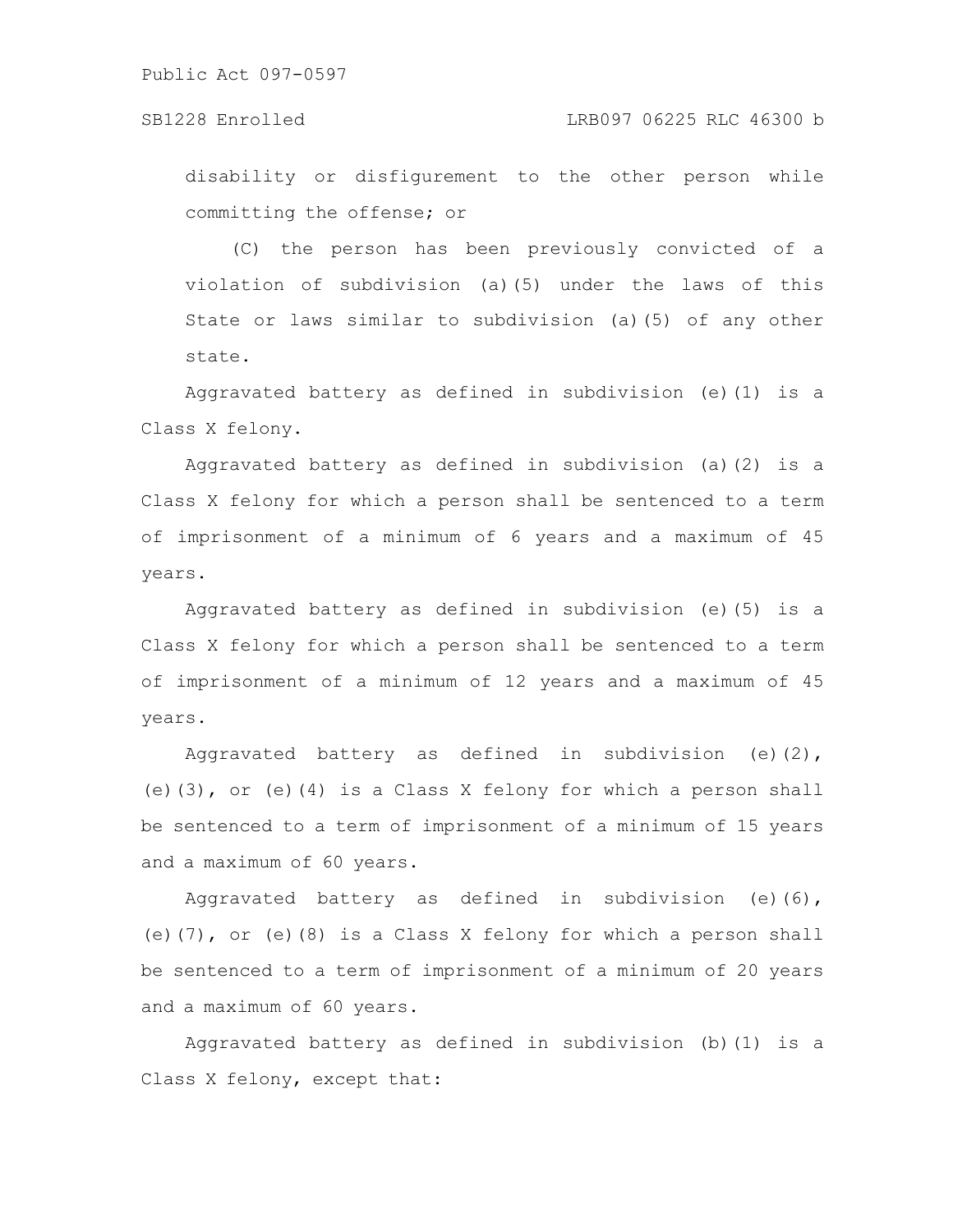(1) if the person committed the offense while armed with a firearm, 15 years shall be added to the term of imprisonment imposed by the court;

(2) if, during the commission of the offense, the person personally discharged a firearm, 20 years shall be added to the term of imprisonment imposed by the court;

(3) if, during the commission of the offense, the person personally discharged a firearm that proximately caused great bodily harm, permanent disability, permanent disfigurement, or death to another person, 25 years or up to a term of natural life shall be added to the term of imprisonment imposed by the court.

(i) Definitions. For the purposes of this Section:

"Building or other structure used to provide shelter" has the meaning ascribed to "shelter" in Section 1 of the Domestic Violence Shelters Act.

"Domestic violence" has the meaning ascribed to it in Section 103 of the Illinois Domestic Violence Act of 1986.

"Domestic violence shelter" means any building or other structure used to provide shelter or other services to victims or to the dependent children of victims of domestic violence pursuant to the Illinois Domestic Violence Act of 1986 or the Domestic Violence Shelters Act, or any place within 500 feet of such a building or other structure in the case of a person who is going to or from such a building or other structure.

"Firearm" has the meaning provided under Section 1.1 of the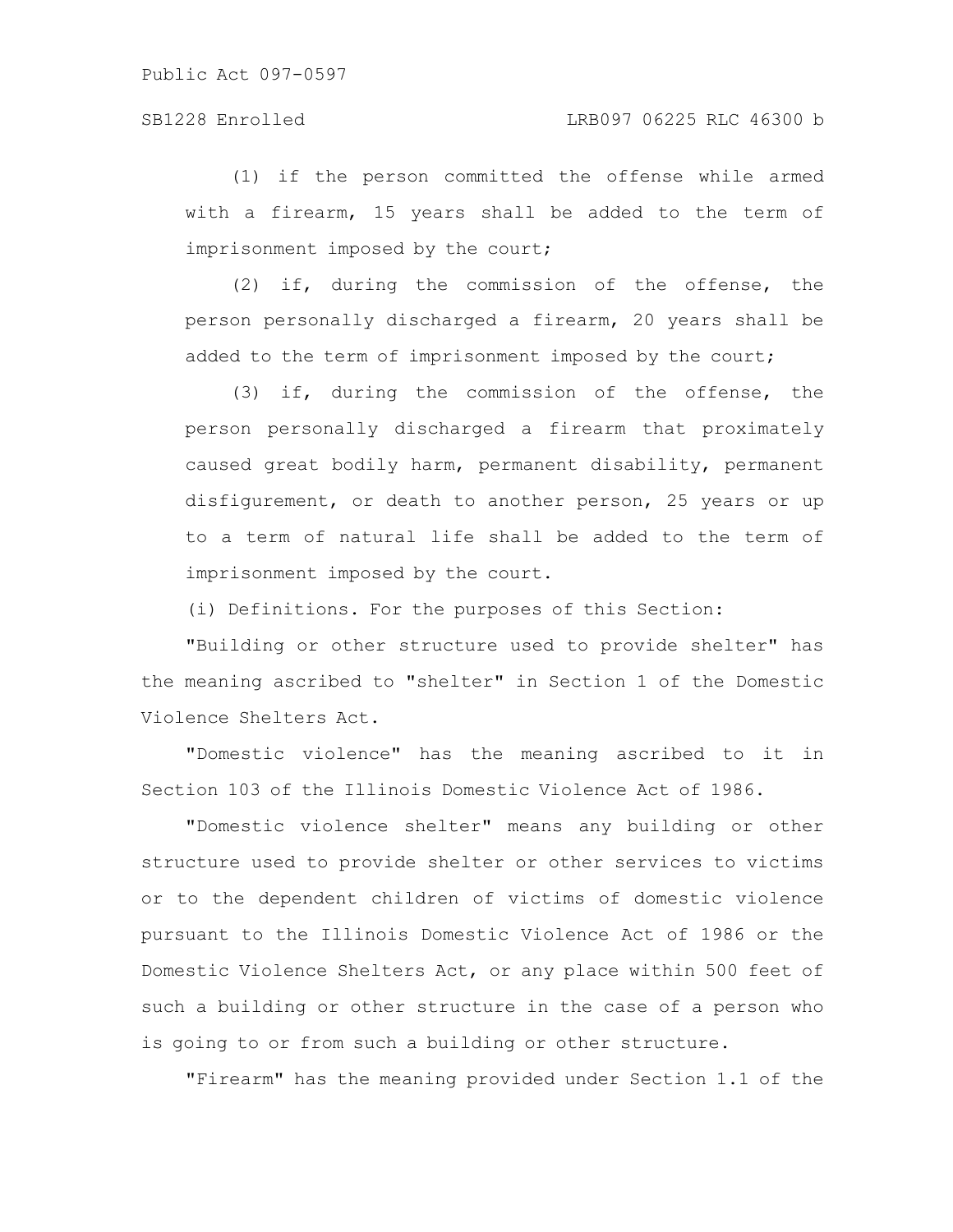Firearm Owners Identification Card Act, and does not include an air rifle as defined by Section 1 of the Air Rifle Act.

"Machine gun" has the meaning ascribed to it in Section 24-1 of this Code.

"Merchant" has the meaning ascribed to it in Section 16-0.1 16A-2.4 of this Code.

"Strangle" means intentionally impeding the normal breathing or circulation of the blood of an individual by applying pressure on the throat or neck of that individual or by blocking the nose or mouth of that individual.

(Source: P.A. 95-236, eff. 1-1-08; 95-256, eff. 1-1-08; 95-331, eff. 8-21-07; 95-429, eff. 1-1-08; 95-748, eff. 1-1-09; 95-876, eff. 8-21-08; 96-201, eff. 8-10-09; 96-363, eff. 8-13-09; 96-1000, eff. 7-2-10; 96-1551, eff. 7-1-11.)

(720 ILCS 5/Art. 16, Subdiv. 1 heading new)

## SUBDIVISION 1. DEFINITIONS

(720 ILCS 5/16-0.1 new)

Sec. 16-0.1. Definitions. In this Article, unless the context clearly requires otherwise, the following terms are defined as indicated:

"Access" means to use, instruct, communicate with, store data in, retrieve or intercept data from, or otherwise utilize any services of a computer.

"Coin-operated machine" includes any automatic vending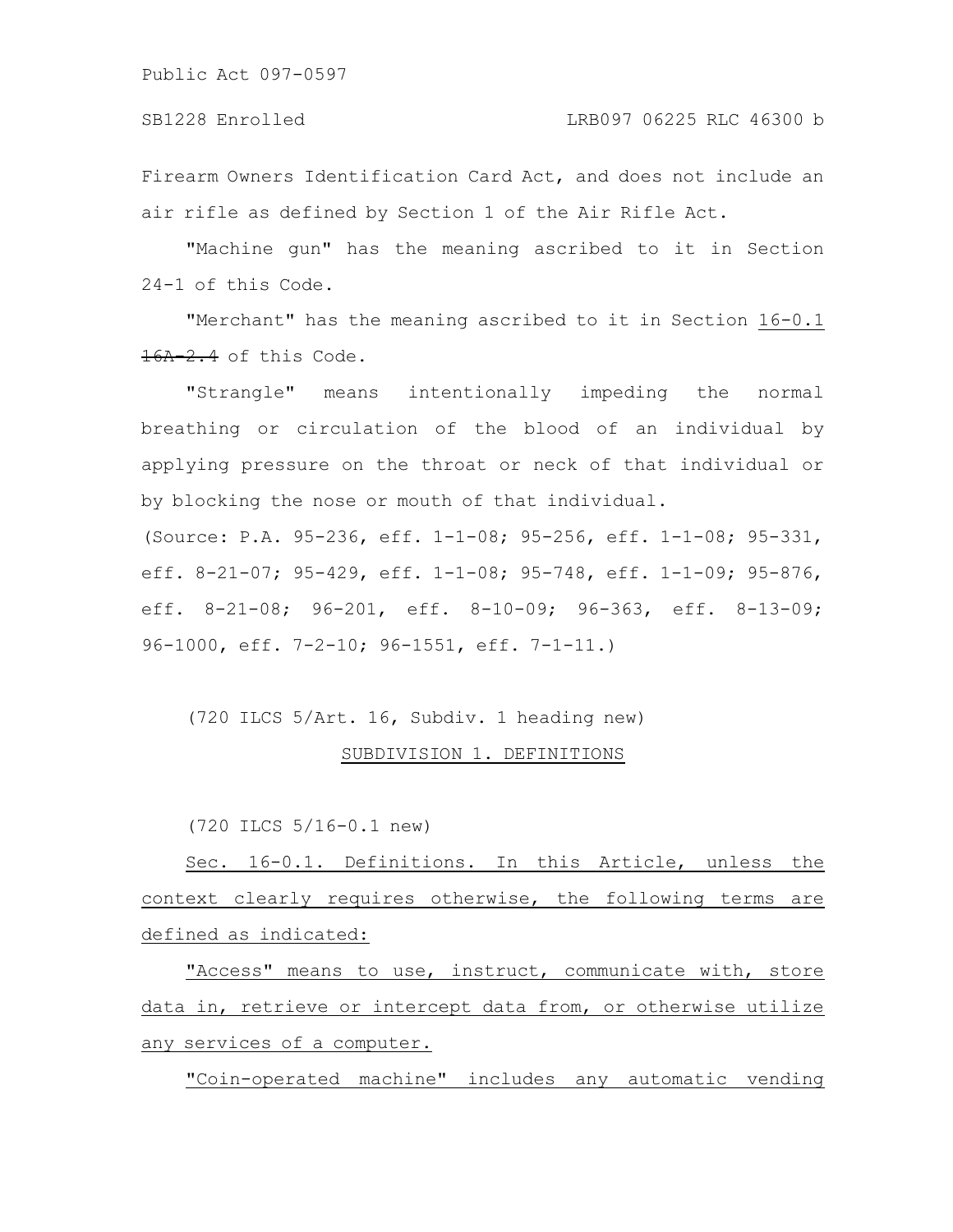machine or any part thereof, parking meter, coin telephone, coin-operated transit turnstile, transit fare box, coin laundry machine, coin dry cleaning machine, amusement machine, music machine, vending machine dispensing goods or services, or money changer.

"Communication device" means any type of instrument, device, machine, or equipment which is capable of transmitting, acquiring, decrypting, or receiving any telephonic, electronic, data, Internet access, audio, video, microwave, or radio transmissions, signals, communications, or services, including the receipt, acquisition, transmission, or decryption of all such communications, transmissions, signals, or services provided by or through any cable television, fiber optic, telephone, satellite, microwave, radio, Internet-based, data transmission, or wireless distribution network, system or facility; or any part, accessory, or component thereof, including any computer circuit, security module, smart card, software, computer chip, electronic mechanism or other component, accessory or part of any communication device which is capable of facilitating the transmission, decryption, acquisition or reception of all such communications, transmissions, signals, or services.

"Communication service" means any service lawfully provided for a charge or compensation to facilitate the lawful origination, transmission, emission, or reception of signs, signals, data, writings, images, and sounds or intelligence of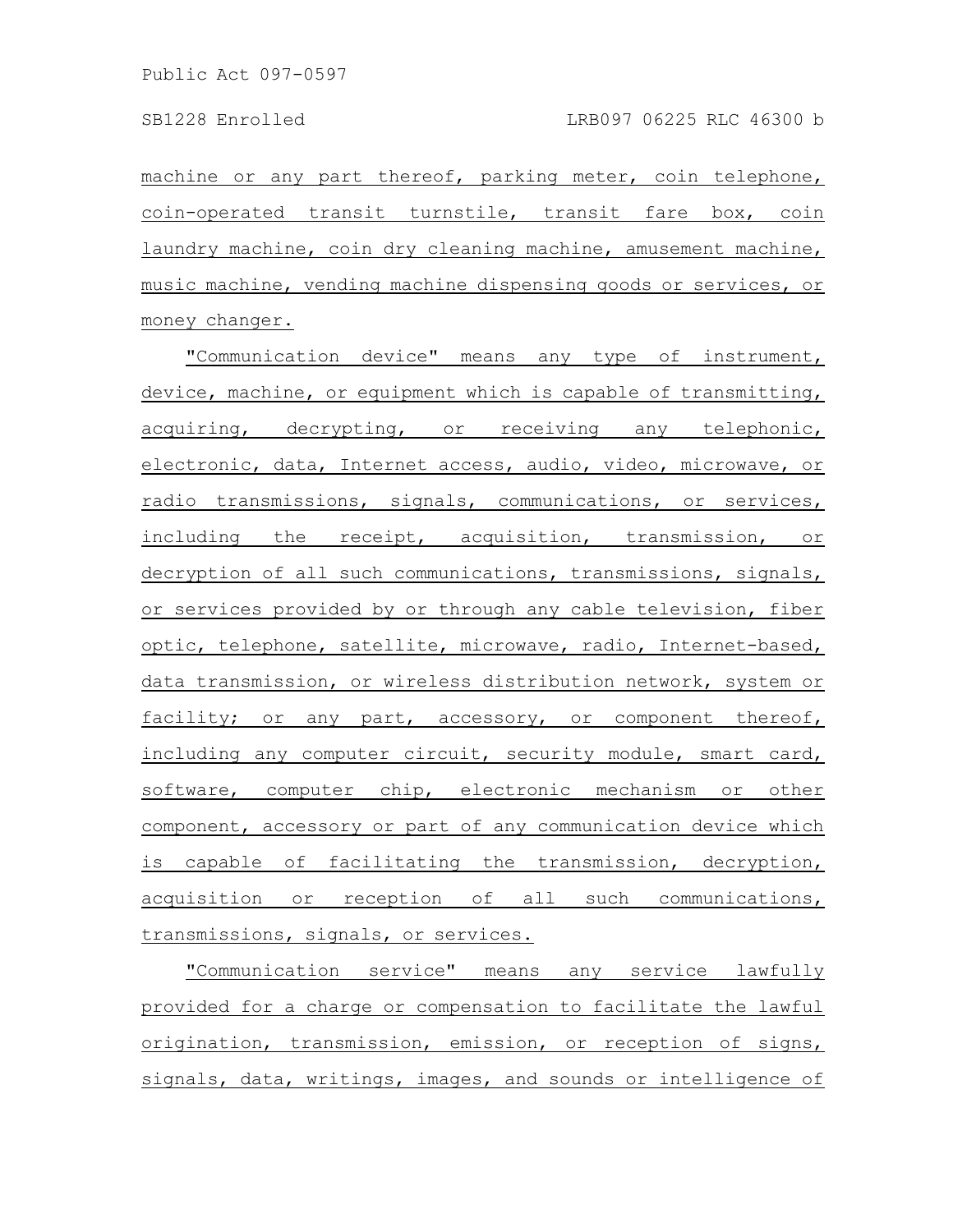any nature by telephone, including cellular telephones or a wire, wireless, radio, electromagnetic, photo-electronic or photo-optical system; and also any service lawfully provided by any radio, telephone, cable television, fiber optic, satellite, microwave, Internet-based or wireless distribution network, system, facility or technology, including, but not limited to, any and all electronic, data, video, audio, Internet access, telephonic, microwave and radio communications, transmissions, signals and services, and any such communications, transmissions, signals and services lawfully provided directly or indirectly by or through any of those networks, systems, facilities or technologies.

"Communication service provider" means: (1) any person or entity providing any communication service, whether directly or indirectly, as a reseller, including, but not limited to, a cellular, paging or other wireless communications company or other person or entity which, for a fee, supplies the facility, cell site, mobile telephone switching office or other equipment or communication service; (2) any person or entity owning or operating any cable television, fiber optic, satellite, telephone, wireless, microwave, radio, data transmission or Internet-based distribution network, system or facility; and (3) any person or entity providing any communication service directly or indirectly by or through any such distribution system, network or facility.

"Computer" means a device that accepts, processes, stores,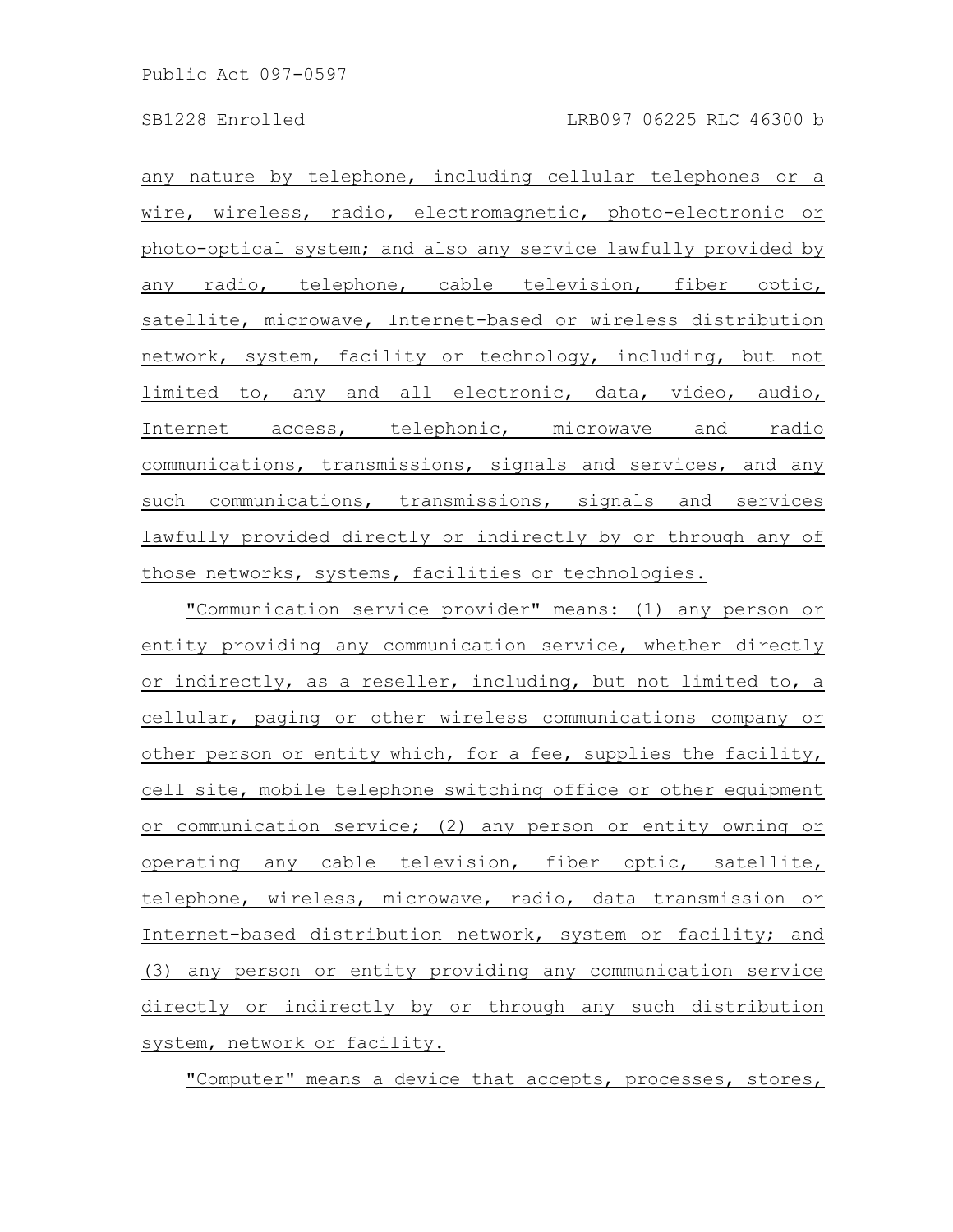retrieves or outputs data, and includes but is not limited to auxiliary storage and telecommunications devices connected to computers.

"Continuing course of conduct" means a series of acts, and the accompanying mental state necessary for the crime in question, irrespective of whether the series of acts are continuous or intermittent.

"Delivery container" means any bakery basket of wire or plastic used to transport or store bread or bakery products, any dairy case of wire or plastic used to transport or store dairy products, and any dolly or cart of 2 or 4 wheels used to transport or store any bakery or dairy product.

"Document-making implement" means any implement, impression, template, computer file, computer disc, electronic device, computer hardware, computer software, instrument, or device that is used to make a real or fictitious or fraudulent personal identification document.

"Financial transaction device" means any of the following:

(1) An electronic funds transfer card.

(2) A credit card.

(3) A debit card.

(4) A point-of-sale card.

(5) Any instrument, device, card, plate, code, account number, personal identification number, or a record or copy of a code, account number, or personal identification number or other means of access to a credit account or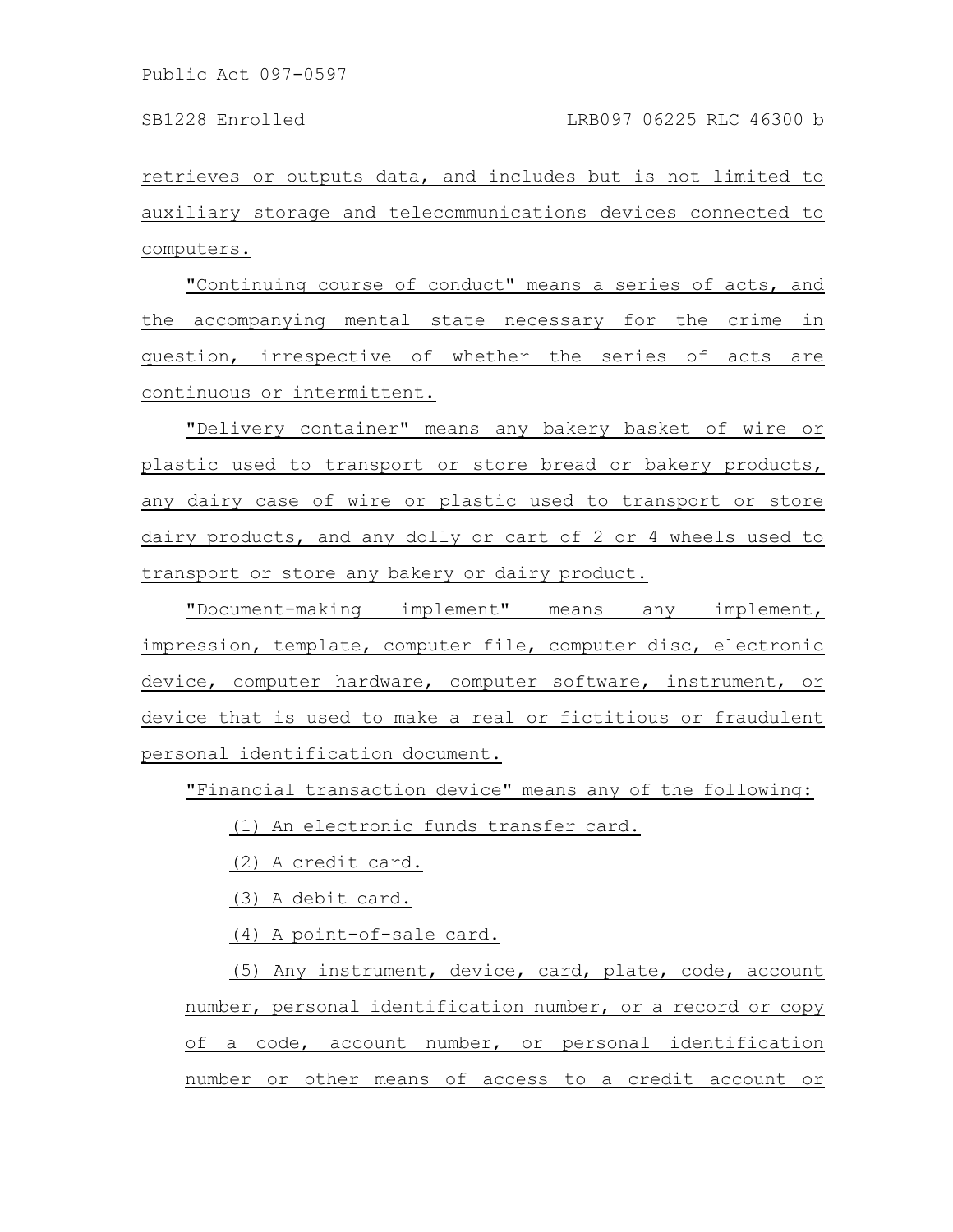deposit account, or a driver's license or State identification card used to access a proprietary account, other than access originated solely by a paper instrument, that can be used alone or in conjunction with another access device, for any of the following purposes:

(A) Obtaining money, cash refund or credit account, credit, goods, services, or any other thing of value.

(B) Certifying or guaranteeing to a person or business the availability to the device holder of funds on deposit to honor a draft or check payable to the order of that person or business.

(C) Providing the device holder access to a deposit account for the purpose of making deposits, withdrawing funds, transferring funds between deposit accounts, obtaining information pertaining to a deposit account, or making an electronic funds transfer.

"Full retail value" means the merchant's stated or advertised price of the merchandise. "Full retail value" includes the aggregate value of property obtained from retail thefts committed by the same person as part of a continuing course of conduct from one or more mercantile establishments in a single transaction or in separate transactions over a period of one year.

"Internet" means an interactive computer service or system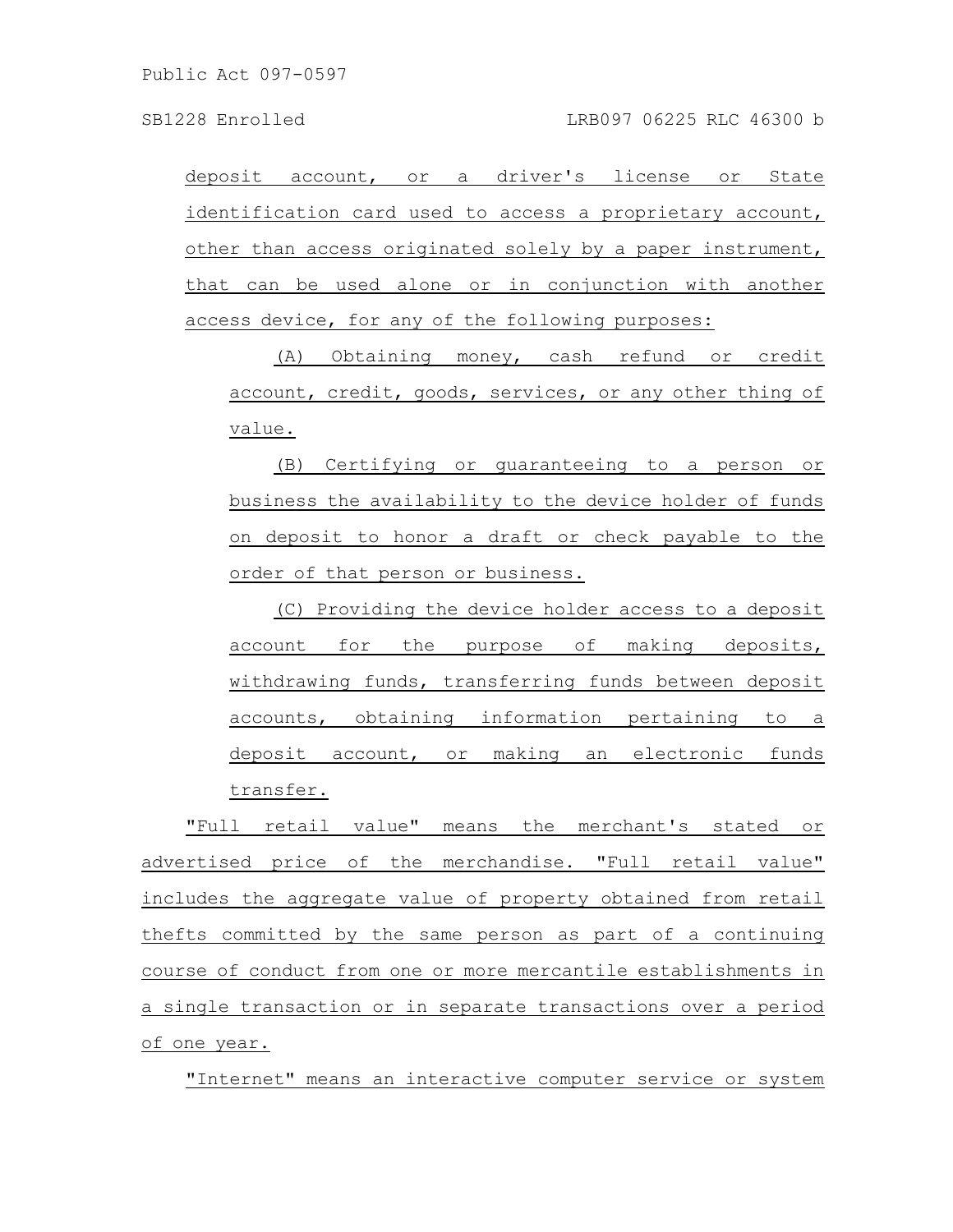or an information service, system, or access software provider that provides or enables computer access by multiple users to a computer server, and includes, but is not limited to, an information service, system, or access software provider that provides access to a network system commonly known as the Internet, or any comparable system or service and also includes, but is not limited to, a World Wide Web page, newsgroup, message board, mailing list, or chat area on any interactive computer service or system or other online service.

"Library card" means a card or plate issued by a library facility for purposes of identifying the person to whom the library card was issued as authorized to borrow library material, subject to all limitations and conditions imposed on the borrowing by the library facility issuing such card.

"Library facility" includes any public library or museum, or any library or museum of an educational, historical or eleemosynary institution, organization or society.

"Library material" includes any book, plate, picture, photograph, engraving, painting, sculpture, statue, artifact, drawing, map, newspaper, pamphlet, broadside, magazine, manuscript, document, letter, microfilm, sound recording, audiovisual material, magnetic or other tape, electronic data processing record or other documentary, written or printed material regardless of physical form or characteristics, or any part thereof, belonging to, or on loan to or otherwise in the custody of a library facility.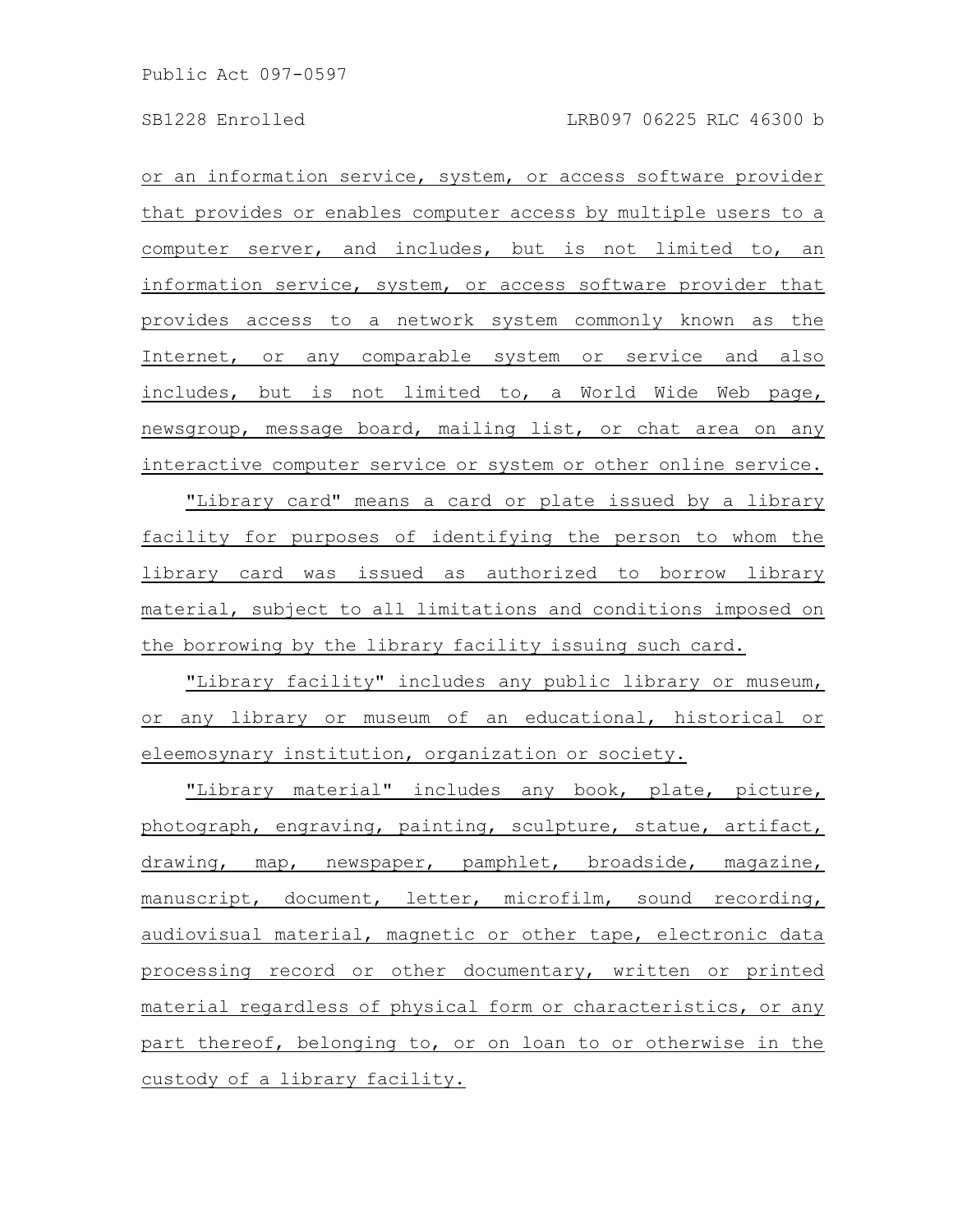"Manufacture or assembly of an unlawful access device" means to make, produce or assemble an unlawful access device or to modify, alter, program or re-program any instrument, device, machine, equipment or software so that it is capable of defeating or circumventing any technology, device or software used by the provider, owner or licensee of a communication service or of any data, audio or video programs or transmissions to protect any such communication, data, audio or video services, programs or transmissions from unauthorized access, acquisition, disclosure, receipt, decryption, communication, transmission or re-transmission.

"Manufacture or assembly of an unlawful communication device" means to make, produce or assemble an unlawful communication or wireless device or to modify, alter, program or reprogram a communication or wireless device to be capable of acquiring, disrupting, receiving, transmitting, decrypting, or facilitating the acquisition, disruption, receipt, transmission or decryption of, a communication service without the express consent or express authorization of the communication service provider, or to knowingly assist others in those activities.

"Master sound recording" means the original physical object on which a given set of sounds were first recorded and which the original object from which all subsequent sound recordings embodying the same set of sounds are directly or indirectly derived.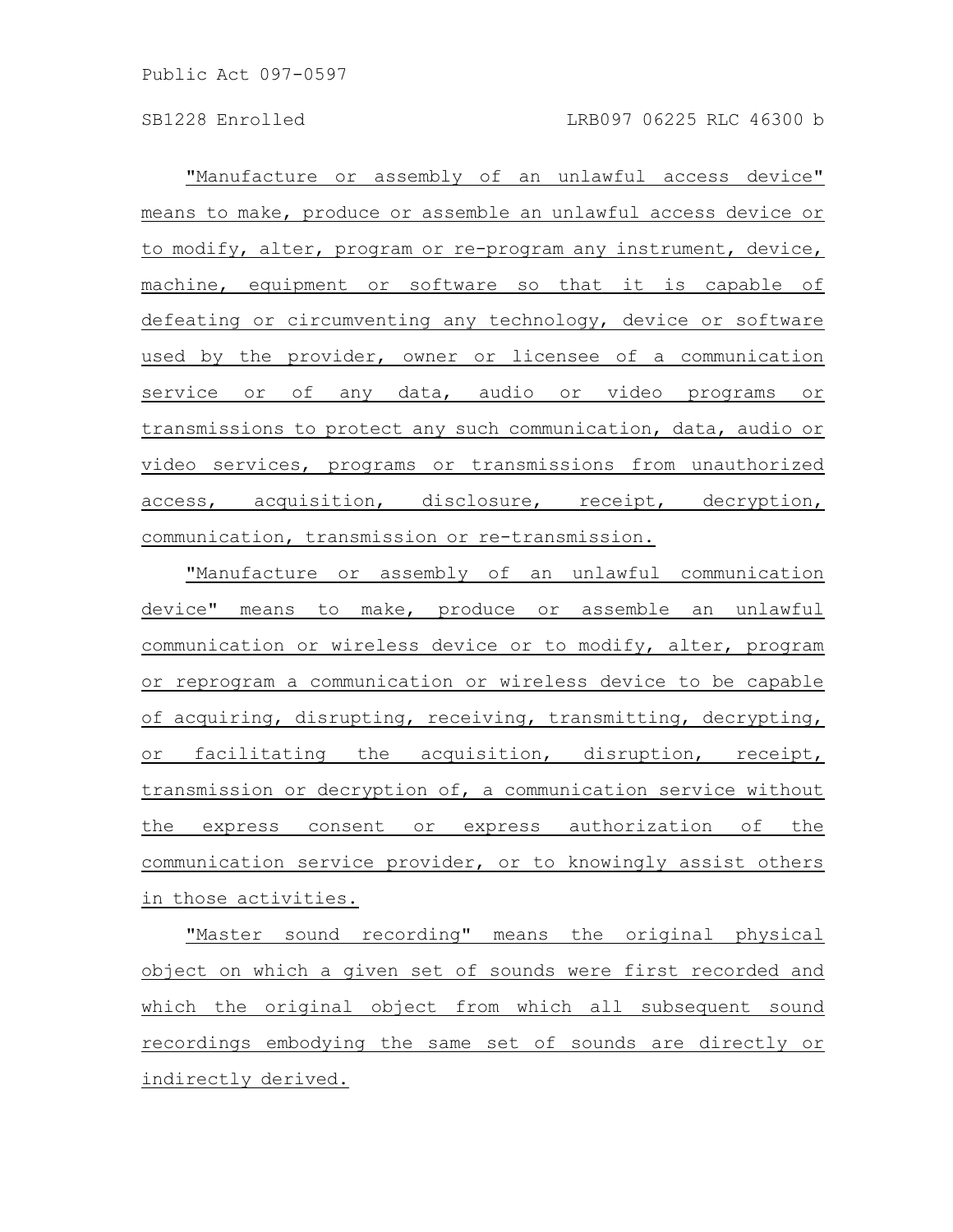SB1228 Enrolled LRB097 06225 RLC 46300 b

"Merchandise" means any item of tangible personal property, including motor fuel.

"Merchant" means an owner or operator of any retail mercantile establishment or any agent, employee, lessee, consignee, officer, director, franchisee, or independent contractor of the owner or operator. "Merchant" also means a person who receives from an authorized user of a payment card, or someone the person believes to be an authorized user, a payment card or information from a payment card, or what the person believes to be a payment card or information from a payment card, as the instrument for obtaining, purchasing or receiving goods, services, money, or anything else of value from the person.

"Motor fuel" means a liquid, regardless of its properties, used to propel a vehicle, including gasoline and diesel.

"Online" means the use of any electronic or wireless device to access the Internet.

"Payment card" means a credit card, charge card, debit card, or any other card that is issued to an authorized card user and that allows the user to obtain, purchase, or receive goods, services, money, or anything else of value from a merchant.

"Person with a disability" means a person who suffers from a physical or mental impairment resulting from disease, injury, functional disorder or congenital condition that impairs the individual's mental or physical ability to independently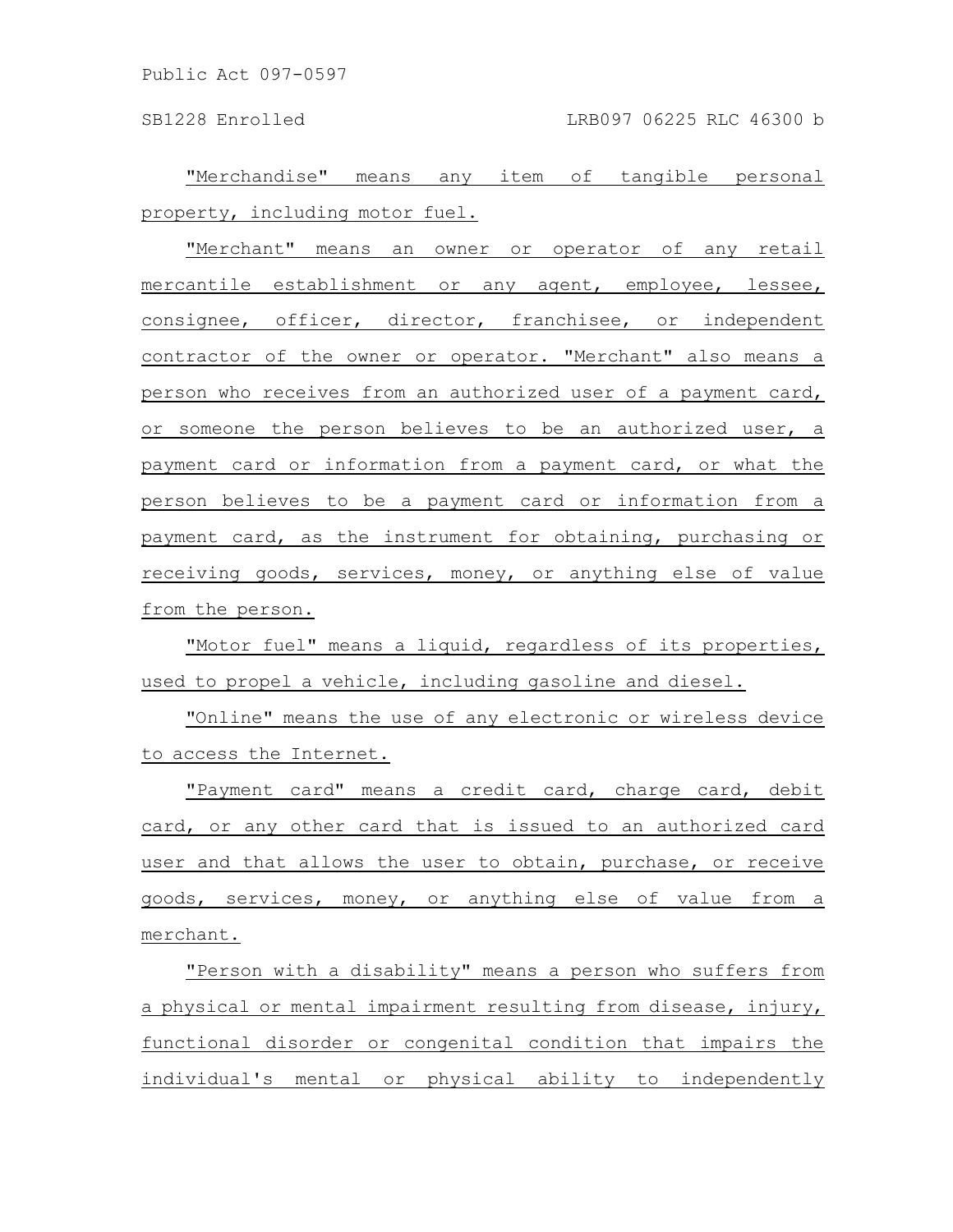manage his or her property or financial resources, or both.

"Personal identification document" means a birth certificate, a driver's license, a State identification card, a public, government, or private employment identification card, a social security card, a firearm owner's identification card, a credit card, a debit card, or a passport issued to or on behalf of a person other than the offender, or any document made or issued, or falsely purported to have been made or issued, by or under the authority of the United States Government, the State of Illinois, or any other state political subdivision of any state, or any other governmental or quasi-governmental organization that is of a type intended for the purpose of identification of an individual, or any such document made or altered in a manner that it falsely purports to have been made on behalf of or issued to another person or by the authority of one who did not give that authority.

"Personal identifying information" means any of the following information:

(1) A person's name.

(2) A person's address.

(3) A person's date of birth.

(4) A person's telephone number.

(5) A person's driver's license number or State of Illinois identification card as assigned by the Secretary of State of the State of Illinois or a similar agency of another state.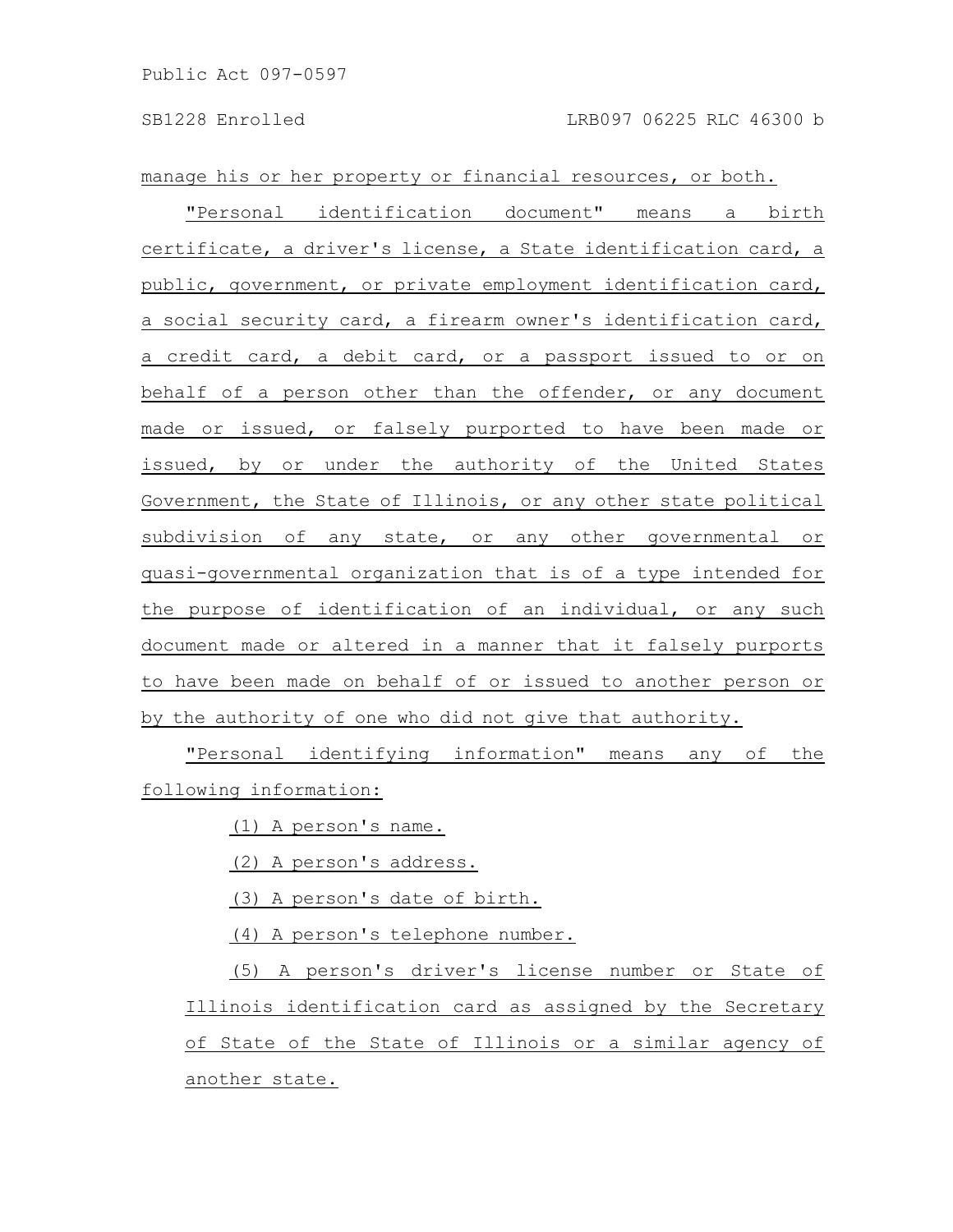(6) A person's social security number.

(7) A person's public, private, or government employer, place of employment, or employment identification number.

(8) The maiden name of a person's mother.

(9) The number assigned to a person's depository account, savings account, or brokerage account.

(10) The number assigned to a person's credit or debit card, commonly known as a "Visa Card", "MasterCard", "American Express Card", "Discover Card", or other similar cards whether issued by a financial institution, corporation, or business entity.

(11) Personal identification numbers.

(12) Electronic identification numbers.

(13) Digital signals.

(14) User names, passwords, and any other word, number, character or combination of the same usable in whole or part to access information relating to a specific individual, or to the actions taken, communications made or received, or other activities or transactions of a specific individual.

(15) Any other numbers or information which can be used to access a person's financial resources, or to identify a specific individual, or the actions taken, communications made or received, or other activities or transactions of a specific individual.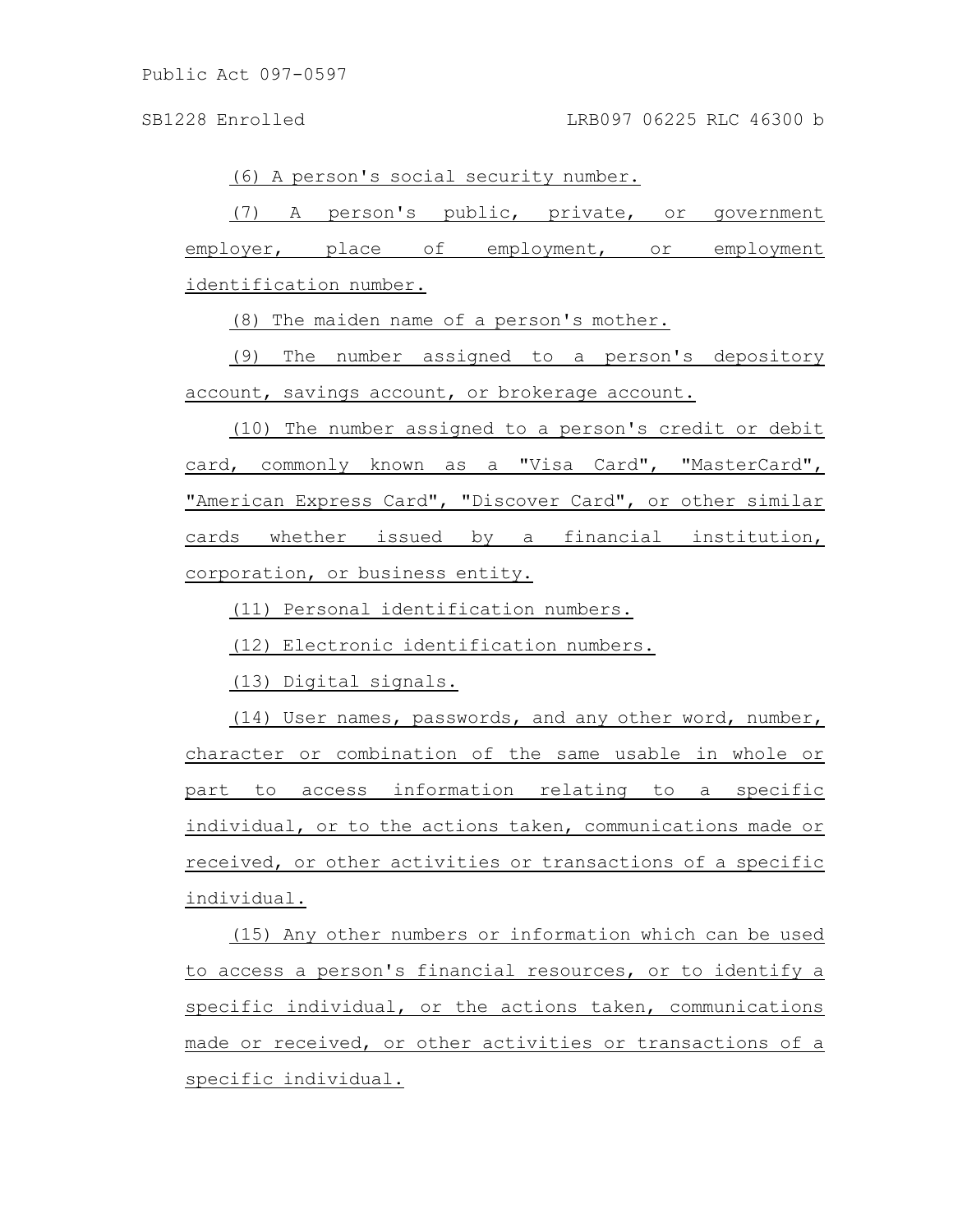"Premises of a retail mercantile establishment" includes, but is not limited to, the retail mercantile establishment; any common use areas in shopping centers; and all parking areas set aside by a merchant or on behalf of a merchant for the parking of vehicles for the convenience of the patrons of such retail mercantile establishment.

"Public water, gas, or power supply, or other public services" mean any service subject to regulation by the Illinois Commerce Commission; any service furnished by a public utility that is owned and operated by any political subdivision, public institution of higher education or municipal corporation of this State; any service furnished by any public utility that is owned by such political subdivision, public institution of higher education, or municipal corporation and operated by any of its lessees or operating agents; any service furnished by an electric cooperative as defined in Section 3.4 of the Electric Supplier Act; or wireless service or other service regulated by the Federal Communications Commission.

"Publish" means to communicate or disseminate information to any one or more persons, either orally, in person, or by telephone, radio or television or in writing of any kind, including, without limitation, a letter or memorandum, circular or handbill, newspaper or magazine article or book.

"Reencoder" means an electronic device that places encoded information from the magnetic strip or stripe of a payment card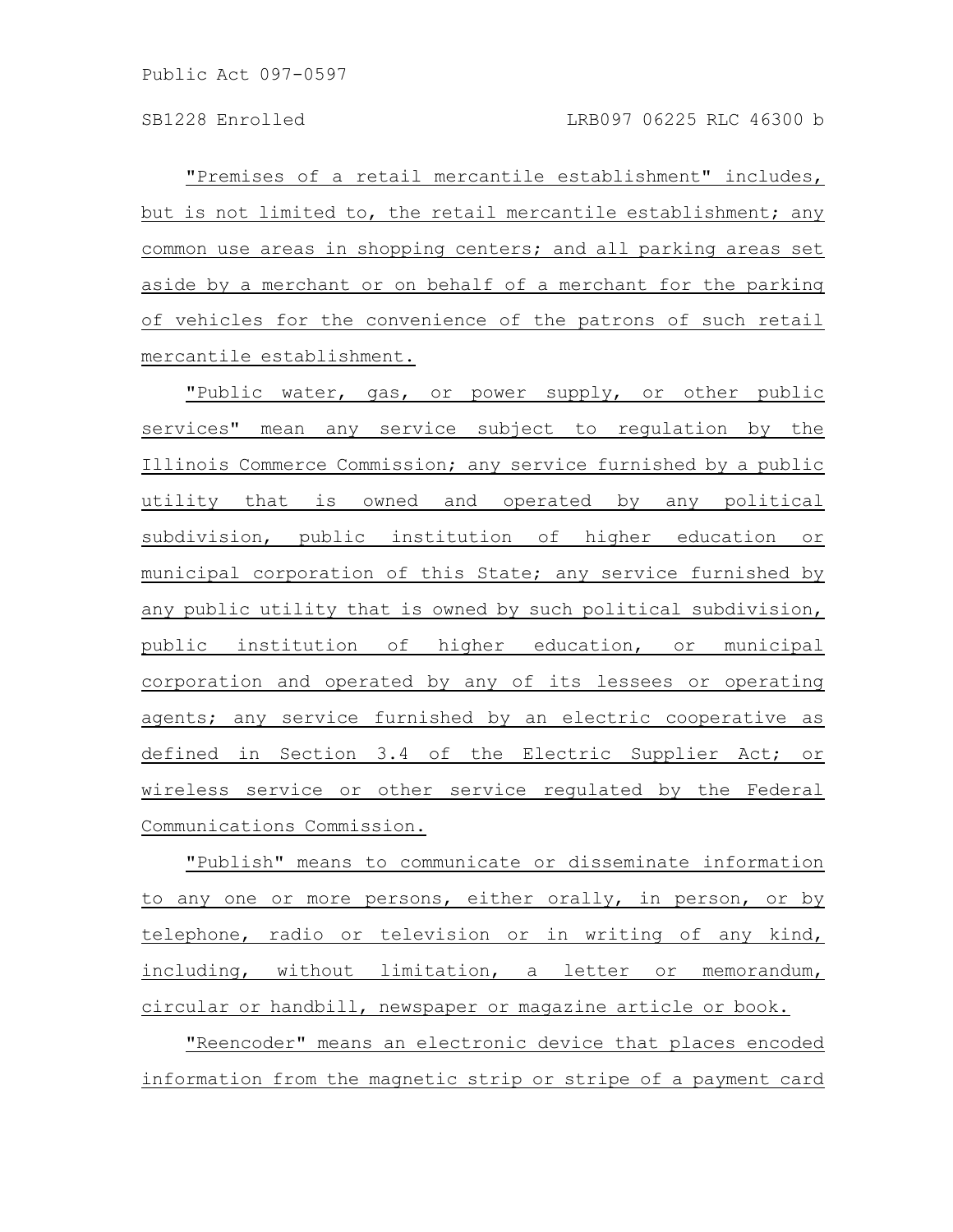onto the magnetic strip or stripe of a different payment card.

"Retail mercantile establishment" means any place where merchandise is displayed, held, stored or offered for sale to the public.

"Scanning device" means a scanner, reader, or any other electronic device that is used to access, read, scan, obtain, memorize, or store, temporarily or permanently, information encoded on the magnetic strip or stripe of a payment card.

"Shopping cart" means those push carts of the type or types which are commonly provided by grocery stores, drug stores or other retail mercantile establishments for the use of the public in transporting commodities in stores and markets and, incidentally, from the stores to a place outside the store.

"Sound or audio visual recording" means any sound or audio visual phonograph record, disc, pre-recorded tape, film, wire, magnetic tape or other object, device or medium, now known or hereafter invented, by which sounds or images may be reproduced with or without the use of any additional machine, equipment or device.

"Theft detection device remover" means any tool or device specifically designed and intended to be used to remove any theft detection device from any merchandise.

"Under-ring" means to cause the cash register or other sales recording device to reflect less than the full retail value of the merchandise.

"Unidentified sound or audio visual recording" means a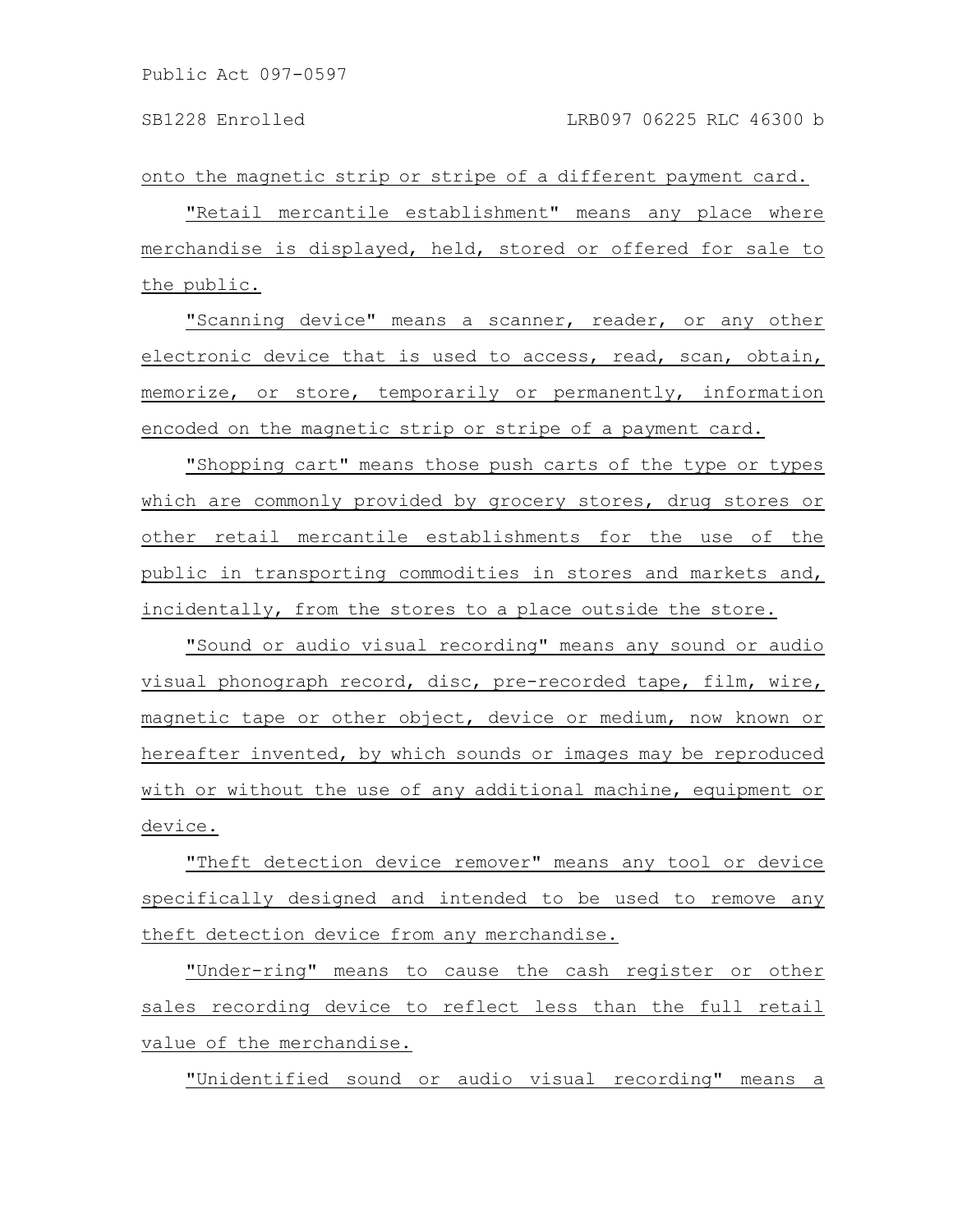sound or audio visual recording without the actual name and full and correct street address of the manufacturer, and the name of the actual performers or groups prominently and legibly printed on the outside cover or jacket and on the label of such sound or audio visual recording.

"Unlawful access device" means any type of instrument, device, machine, equipment, technology, or software which is primarily possessed, used, designed, assembled, manufactured, sold, distributed or offered, promoted or advertised for the purpose of defeating or circumventing any technology, device or software, or any component or part thereof, used by the provider, owner or licensee of any communication service or of any data, audio or video programs or transmissions to protect any such communication, audio or video services, programs or transmissions from unauthorized access, acquisition, receipt, decryption, disclosure, communication, transmission or re-transmission.

"Unlawful communication device" means any electronic serial number, mobile identification number, personal identification number or any communication or wireless device that is capable of acquiring or facilitating the acquisition of a communication service without the express consent or express authorization of the communication service provider, or that has been altered, modified, programmed or reprogrammed, alone or in conjunction with another communication or wireless device or other equipment, to so acquire or facilitate the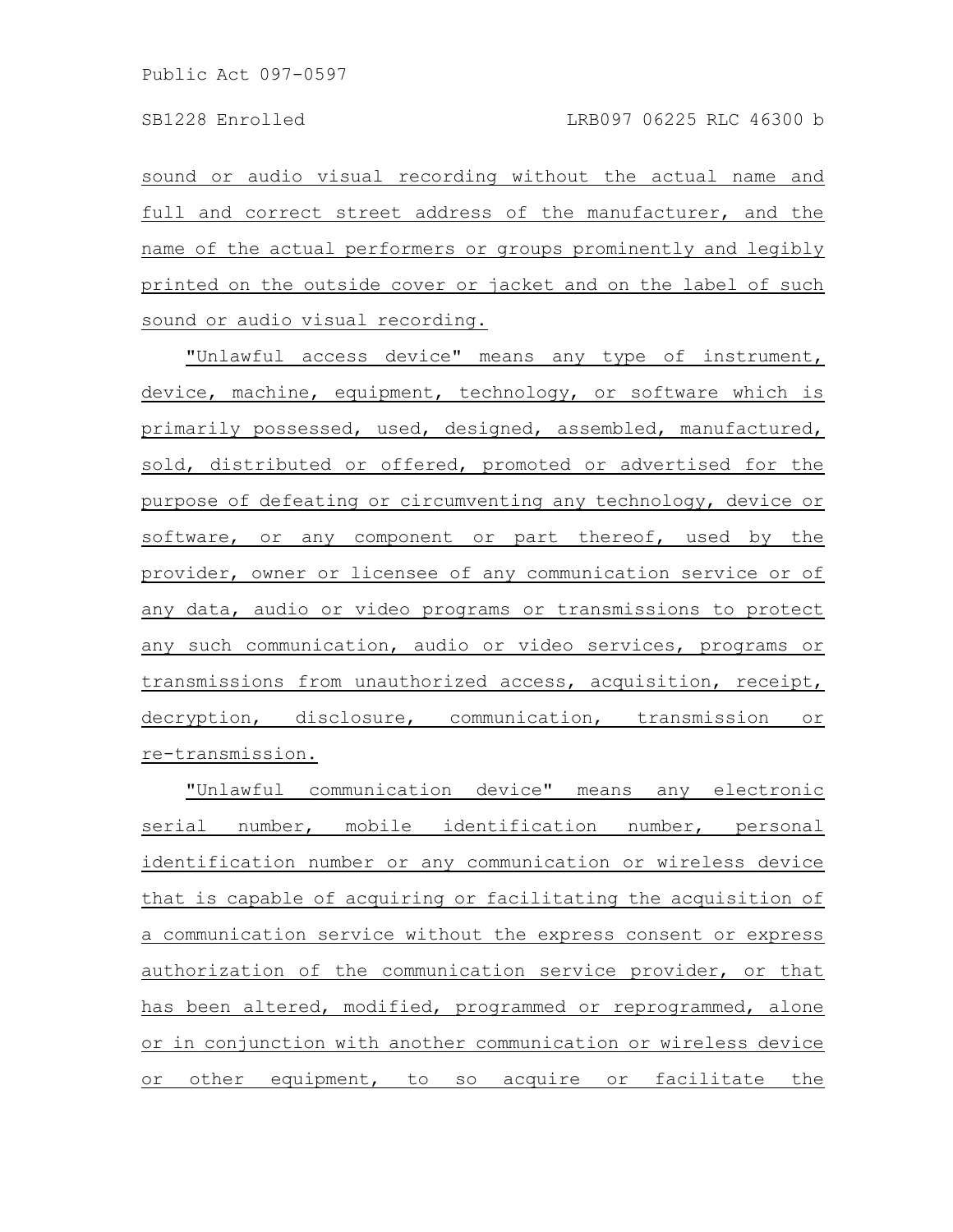unauthorized acquisition of a communication service. "Unlawful communication device" also means:

(1) any phone altered to obtain service without the express consent or express authorization of the communication service provider, tumbler phone, counterfeit or clone phone, tumbler microchip, counterfeit or clone microchip, scanning receiver of wireless communication service or other instrument capable of disguising its identity or location or of gaining unauthorized access to a communications or wireless system operated by a communication service provider; and

(2) any communication or wireless device which is capable of, or has been altered, designed, modified, programmed or reprogrammed, alone or in conjunction with another communication or wireless device or devices, so as to be capable of, facilitating the disruption, acquisition, receipt, transmission or decryption of a communication service without the express consent or express authorization of the communication service provider, including, but not limited to, any device, technology, product, service, equipment, computer software or component or part thereof, primarily distributed, sold, designed, assembled, manufactured, modified, programmed, reprogrammed or used for the purpose of providing the unauthorized receipt of, transmission of, disruption of, decryption of, access to or acquisition of any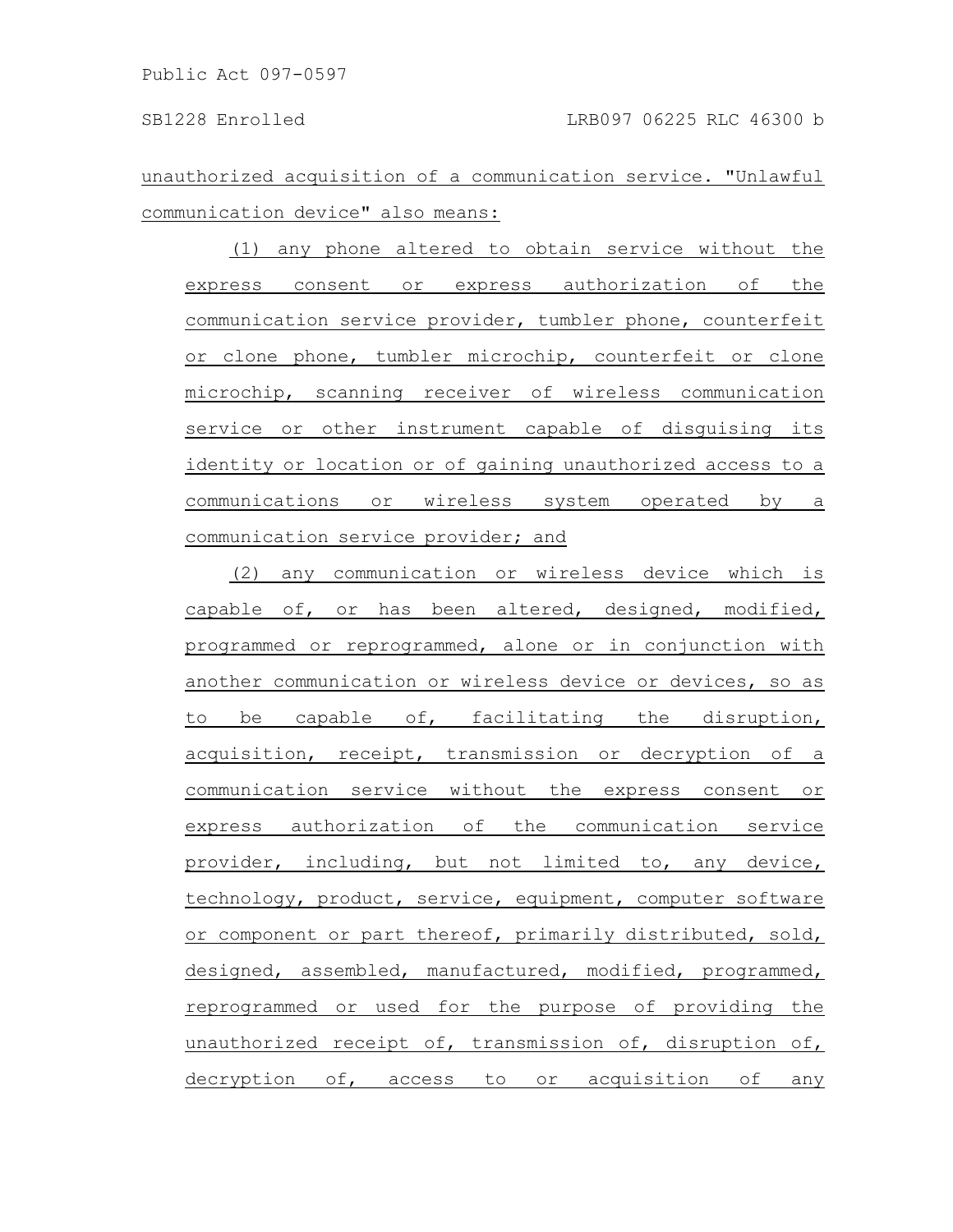SB1228 Enrolled LRB097 06225 RLC 46300 b

communication service provided by any communication service provider.

"Vehicle" means a motor vehicle, motorcycle, or farm implement that is self-propelled and that uses motor fuel for propulsion.

"Wireless device" includes any type of instrument, device, machine, or equipment that is capable of transmitting or receiving telephonic, electronic or radio communications, or any part of such instrument, device, machine, or equipment, or any computer circuit, computer chip, electronic mechanism, or other component that is capable of facilitating the transmission or reception of telephonic, electronic, or radio communications.

(720 ILCS 5/Art. 16, Subdiv. 5 heading new)

SUBDIVISION 5. GENERAL THEFT

(720 ILCS 5/16-1) (from Ch. 38, par. 16-1) (Text of Section after amendment by P.A. 96-1532) Sec. 16-1. Theft.

(a) A person commits theft when he or she knowingly:

(1) Obtains or exerts unauthorized control over property of the owner; or

(2) Obtains by deception control over property of the owner; or

(3) Obtains by threat control over property of the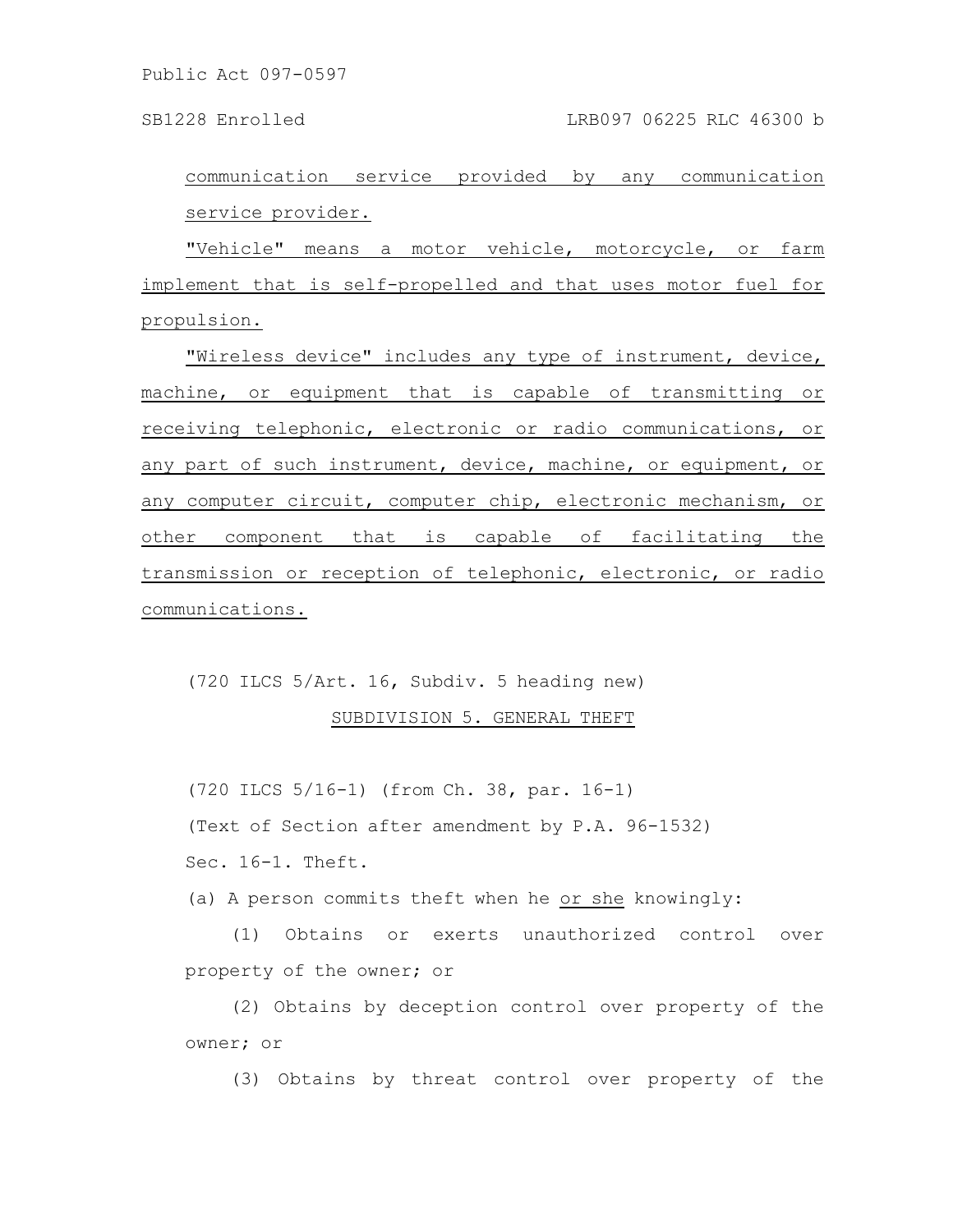owner; or

(4) Obtains control over stolen property knowing the property to have been stolen or under such circumstances as would reasonably induce him or her to believe that the property was stolen; or

(5) Obtains or exerts control over property in the custody of any law enforcement agency which any law enforcement officer or any individual acting in behalf of a law enforcement agency explicitly represents to the person as being stolen or represents to the person such circumstances as would reasonably induce the person to believe that the property was stolen, and

(A) Intends to deprive the owner permanently of the use or benefit of the property; or

(B) Knowingly uses, conceals or abandons the property in such manner as to deprive the owner permanently of such use or benefit; or

(C) Uses, conceals, or abandons the property knowing such use, concealment or abandonment probably will deprive the owner permanently of such use or benefit.

(b) Sentence.

(1) Theft of property not from the person and not exceeding \$500 in value is a Class A misdemeanor.

(1.1) Theft of property not from the person and not exceeding \$500 in value is a Class 4 felony if the theft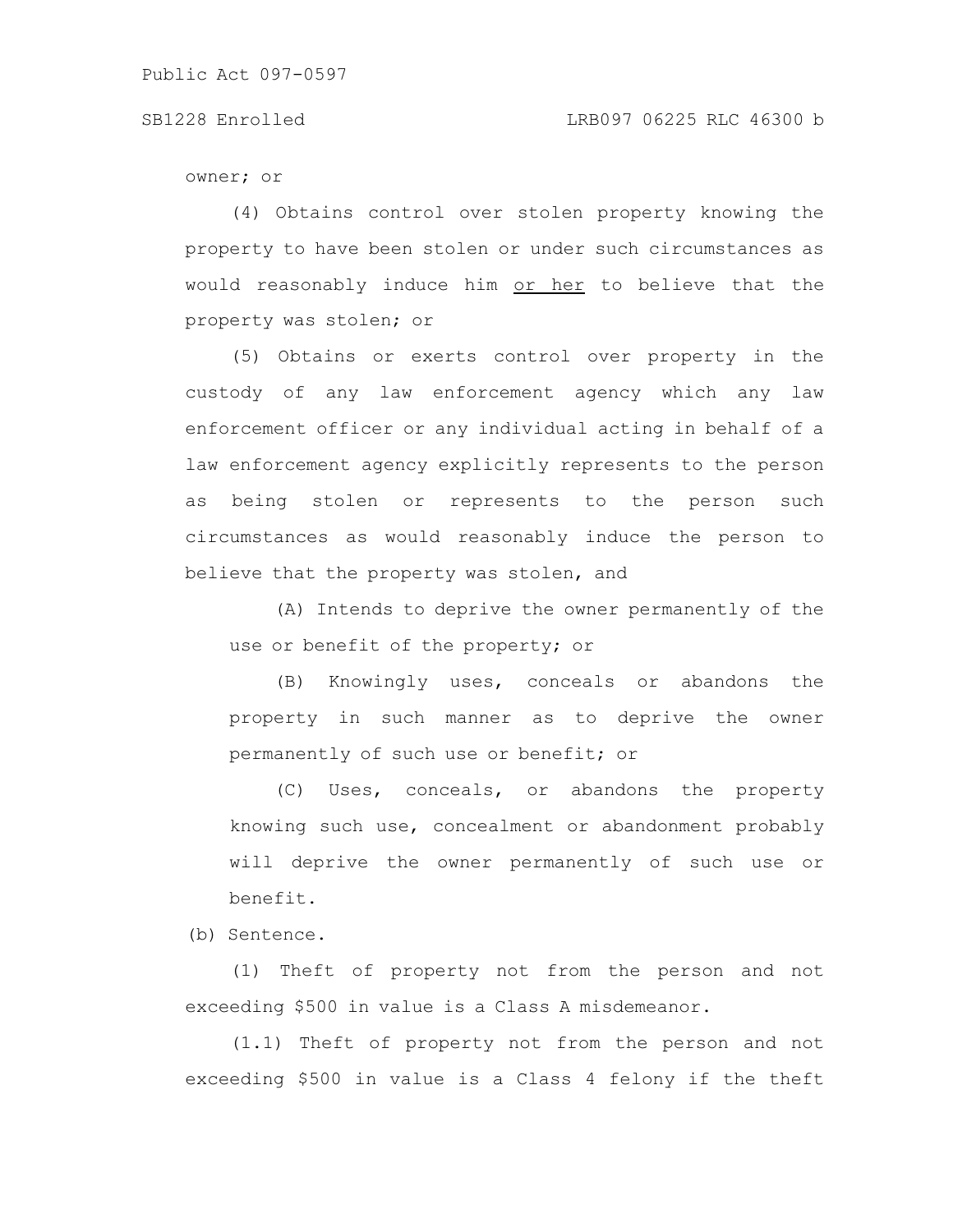was committed in a school or place of worship or if the theft was of governmental property.

(2) A person who has been convicted of theft of property not from the person and not exceeding \$500 in value who has been previously convicted of any type of theft, robbery, armed robbery, burglary, residential burglary, possession of burglary tools, home invasion, forgery, a violation of Section 4-103, 4-103.1, 4-103.2, or 4-103.3 of the Illinois Vehicle Code relating to the possession of a stolen or converted motor vehicle, or a violation of Section 17-36 of the Criminal Code of 1961 or Section 8 of the Illinois Credit Card and Debit Card Act is guilty of a Class 4 felony. When a person has any such prior conviction, the information or indictment charging that person shall state such prior conviction so as to give notice of the State's intention to treat the charge felony. The fact of such prior conviction is not an element of the offense and may not be disclosed to the jury during trial unless otherwise permitted by issues properly raised during such trial.

(3) (Blank).

(4) Theft of property from the person not exceeding \$500 in value, or theft of property exceeding \$500 and not exceeding \$10,000 in value, is a Class 3 felony.

(4.1) Theft of property from the person not exceeding \$500 in value, or theft of property exceeding \$500 and not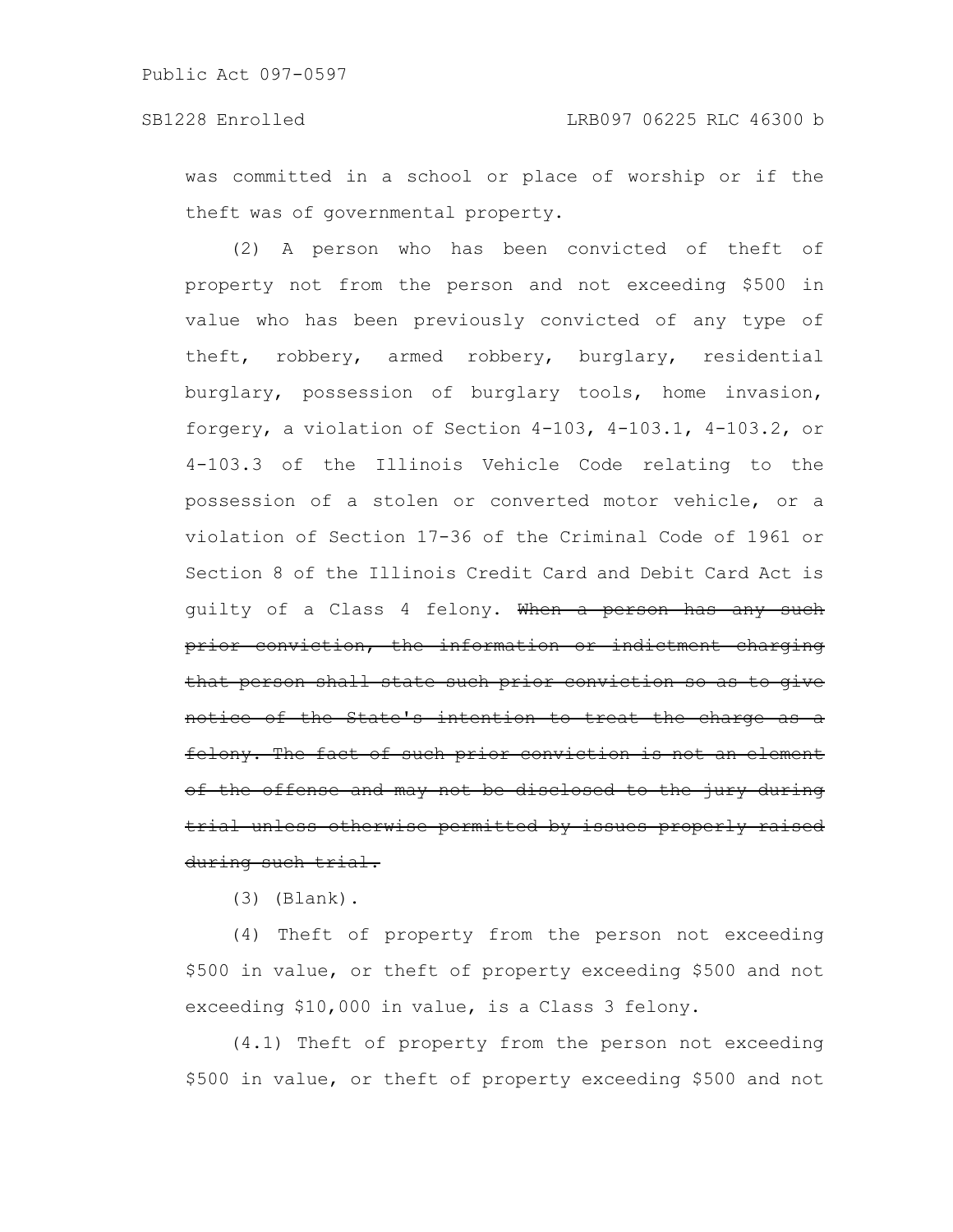exceeding \$10,000 in value, is a Class 2 felony if the theft was committed in a school or place of worship or if the theft was of governmental property.

(5) Theft of property exceeding \$10,000 and not exceeding \$100,000 in value is a Class 2 felony.

(5.1) Theft of property exceeding \$10,000 and not exceeding \$100,000 in value is a Class 1 felony if the theft was committed in a school or place of worship or if the theft was of governmental property.

(6) Theft of property exceeding \$100,000 and not exceeding \$500,000 in value is a Class 1 felony.

(6.1) Theft of property exceeding \$100,000 in value is a Class X felony if the theft was committed in a school or place of worship or if the theft was of governmental property.

(6.2) Theft of property exceeding \$500,000 and not exceeding \$1,000,000 in value is a Class 1 non-probationable felony.

(6.3) Theft of property exceeding \$1,000,000 in value is a Class X felony.

(7) Theft by deception, as described by paragraph (2) of subsection (a) of this Section, in which the offender obtained money or property valued at \$5,000 or more from a victim 60 years of age or older is a Class 2 felony.

(8) Theft by deception, as described by paragraph (2) of subsection (a) of this Section, in which the offender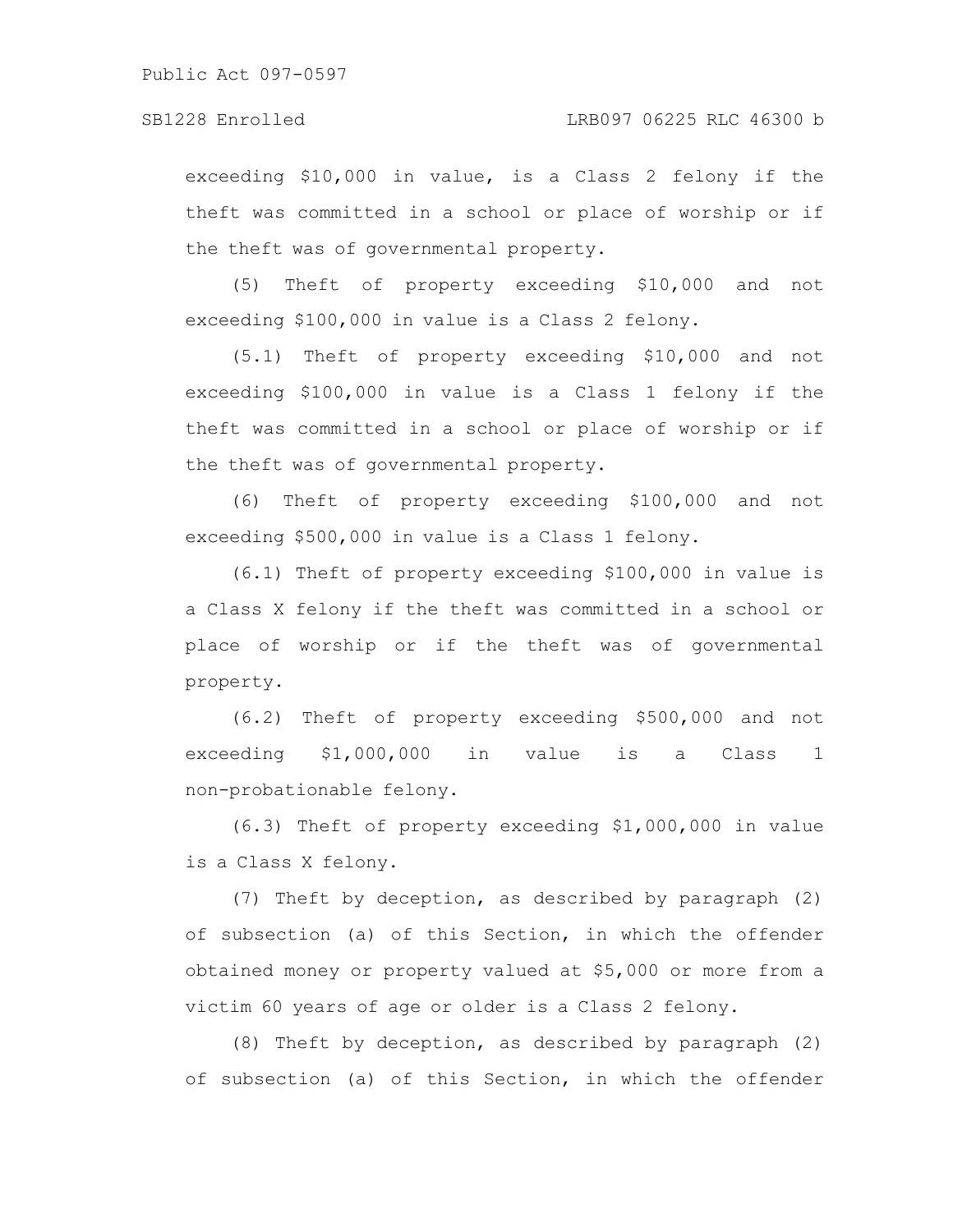falsely poses as a landlord or agent or employee of the landlord and obtains a rent payment or a security deposit from a tenant is a Class 3 felony if the rent payment or security deposit obtained does not exceed \$500.

(9) Theft by deception, as described by paragraph (2) of subsection (a) of this Section, in which the offender falsely poses as a landlord or agent or employee of the landlord and obtains a rent payment or a security deposit from a tenant is a Class 2 felony if the rent payment or security deposit obtained exceeds \$500 and does not exceed \$10,000.

(10) Theft by deception, as described by paragraph (2) of subsection (a) of this Section, in which the offender falsely poses as a landlord or agent or employee of the landlord and obtains a rent payment or a security deposit from a tenant is a Class 1 felony if the rent payment or security deposit obtained exceeds \$10,000 and does not exceed \$100,000.

(11) Theft by deception, as described by paragraph (2) of subsection (a) of this Section, in which the offender falsely poses as a landlord or agent or employee of the landlord and obtains a rent payment or a security deposit from a tenant is a Class X felony if the rent payment or security deposit obtained exceeds \$100,000.

(c) When a charge of theft of property exceeding a specified value is brought, the value of the property involved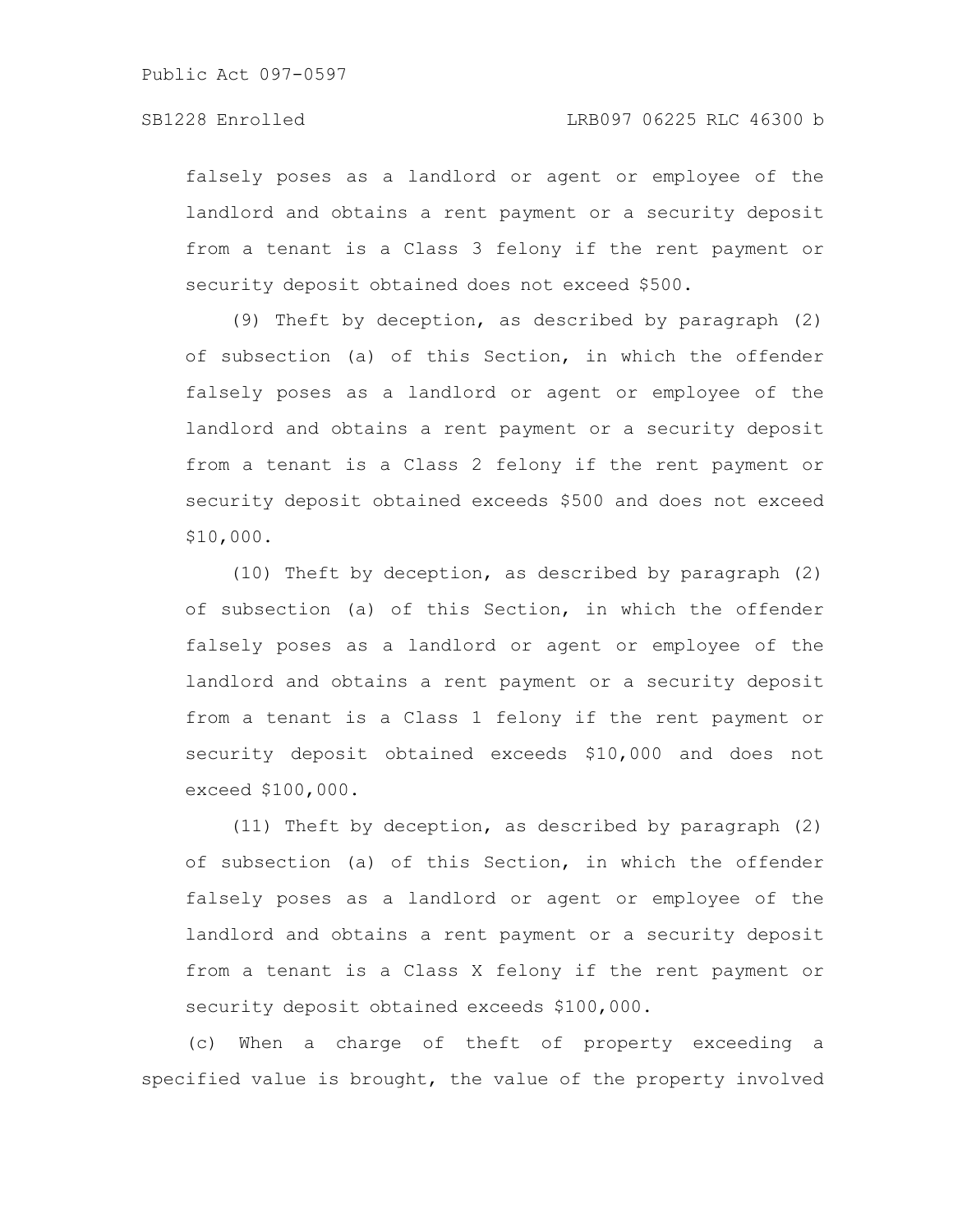is an element of the offense to be resolved by the trier of fact as either exceeding or not exceeding the specified value.

(d) Theft by lessee; permissive inference. The trier of fact may infer evidence that a person intends to deprive the owner permanently of the use or benefit of the property (1) if a lessee of the personal property of another fails to return it to the owner within 10 days after written demand from the owner for its return or (2) if a lessee of the personal property of another fails to return it to the owner within 24 hours after written demand from the owner for its return and the lessee had presented identification to the owner that contained a materially fictitious name, address, or telephone number. A notice in writing, given after the expiration of the leasing agreement, addressed and mailed, by registered mail, to the lessee at the address given by him and shown on the leasing agreement shall constitute proper demand.

(e) Permissive inference; evidence of intent that a person obtains by deception control over property. The trier of fact may infer that a person "knowingly obtains by deception control over property of the owner" when he or she fails to return, within 45 days after written demand from the owner, the downpayment and any additional payments accepted under a promise, oral or in writing, to perform services for the owner for consideration of \$3,000 or more, and the promisor knowingly without good cause failed to substantially perform pursuant to the agreement after taking a down payment of 10% or more of the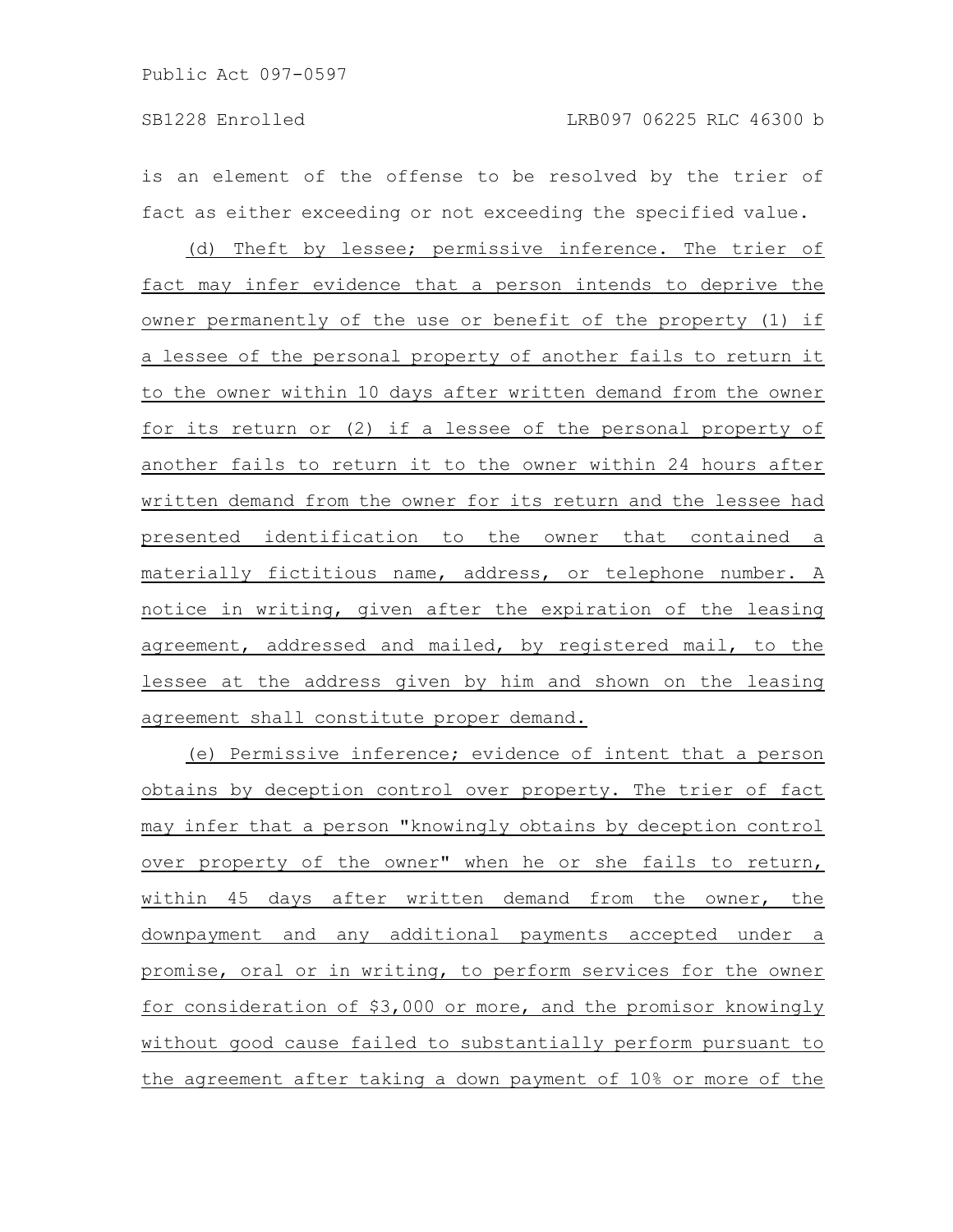agreed upon consideration. This provision shall not apply where the owner initiated the suspension of performance under the agreement, or where the promisor responds to the notice within the 45-day notice period. A notice in writing, addressed and mailed, by registered mail, to the promisor at the last known address of the promisor, shall constitute proper demand.

(f) Offender's interest in the property.

(1) It is no defense to a charge of theft of property that the offender has an interest therein, when the owner also has an interest to which the offender is not entitled.

(2) Where the property involved is that of the offender's spouse, no prosecution for theft may be maintained unless the parties were not living together as man and wife and were living in separate abodes at the time of the alleged theft.

(Source: P.A. 96-496, eff. 1-1-10; 96-534, eff. 8-14-09; 96-1000, eff. 7-2-10; 96-1301, eff. 1-1-11; 96-1532, eff. 1-1-12; 96-1551, eff. 7-1-11; revised 4-22-11.)

(720 ILCS 5/16-2) (from Ch. 38, par. 16-2)

Sec. 16-2. Theft of lost or mislaid property.

A person commits theft of who obtains control over lost or mislaid property commits theft when he or she obtains control over the property and:

(a) Knows or learns the identity of the owner or knows, or is aware of, or learns of a reasonable method of identifying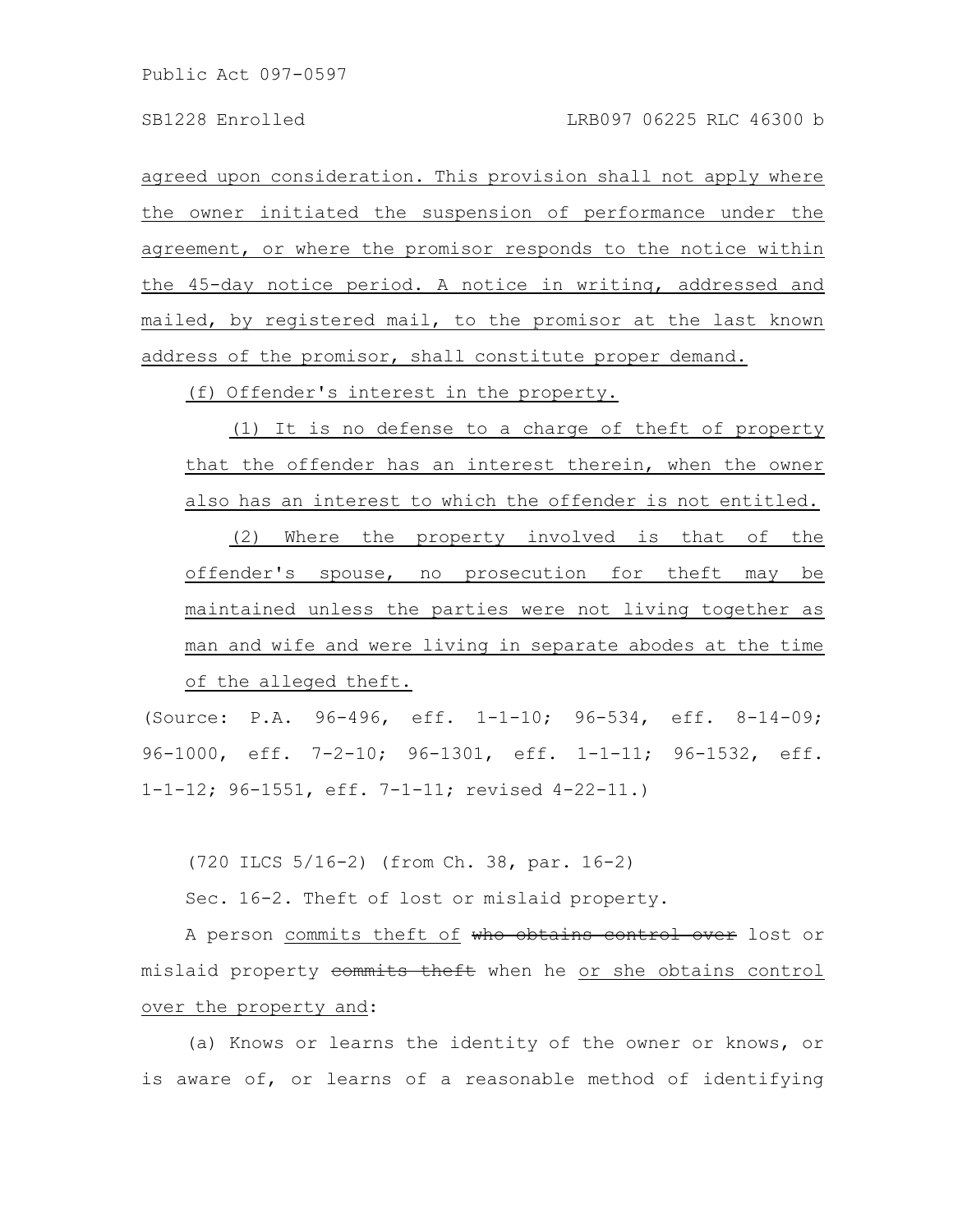### SB1228 Enrolled LRB097 06225 RLC 46300 b

the owner, and

(b) Fails to take reasonable measures to restore the property to the owner, and

(c) Intends to deprive the owner permanently of the use or benefit of the property.

(d) Sentence.

Theft of lost or mislaid property where:

(1) the value does not exceed \$500 is a Class B misdemeanor;

(2) the value exceeds \$500 but does not exceed \$10,000 is a Class A misdemeanor; and

(3) the value exceeds \$10,000 is a Class 4 felony is a petty offense.

(Source: P.A. 78-255.)

(720 ILCS 5/16-3) (from Ch. 38, par. 16-3)

Sec. 16-3. Theft of labor or services or use of property.

(a) A person commits theft when he or she knowingly obtains the temporary use of property, labor or services of another which are available only for hire, by means of threat or deception or knowing that such use is without the consent of the person providing the property, labor or services. For the purposes of this subsection, library material is available for hire.

(b) A person commits theft when after renting or leasing a motor vehicle, obtaining a motor vehicle through a "driveaway"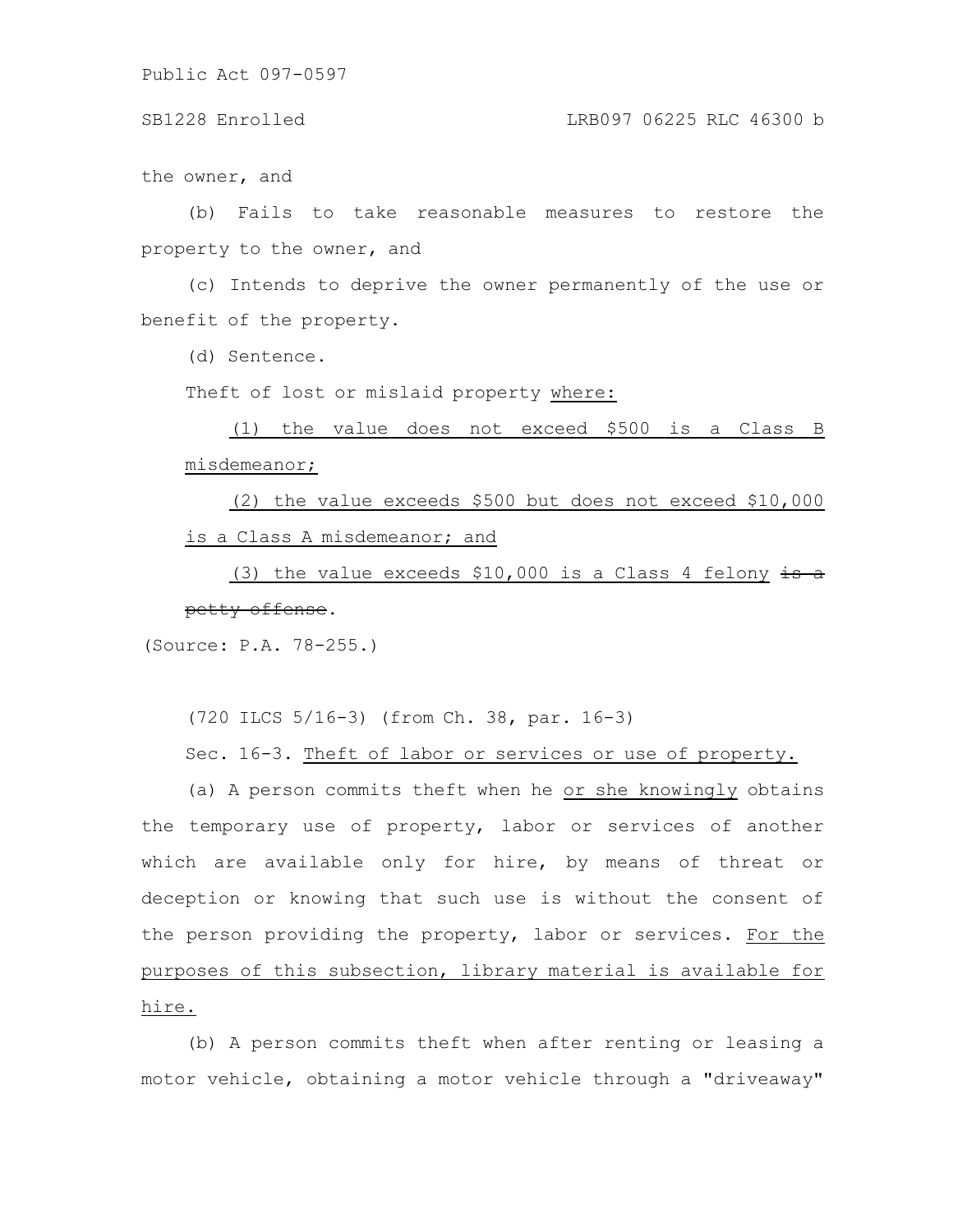service mode of transportation or renting or leasing any other type of personal property exceeding \$500 in value, under an agreement in writing which provides for the return of the vehicle or other personal property to a particular place at a particular time, he or she without good cause knowingly wilfully fails to return the vehicle or other personal property to that place within the time specified, and is thereafter served or sent a written demand mailed to the last known address, made by certified mail return receipt requested, to return such vehicle or other personal property within 3 days from the mailing of the written demand, and who without good cause knowingly wilfully fails to return the vehicle or any other personal property to any place of business of the lessor within such period.

(c) A person commits theft when he or she borrows from a library facility library material which has an aggregate value of \$50 or more pursuant to an agreement with or procedure established by the library facility for the return of such library material, and knowingly without good cause fails to return the library material so borrowed in accordance with such agreement or procedure, and further knowingly without good cause fails to return such library material within 30 days after receiving written notice by certified mail from the library facility demanding the return of such library material.

(d)  $\leftarrow$  Sentence.

A person convicted of theft under subsection (a) of this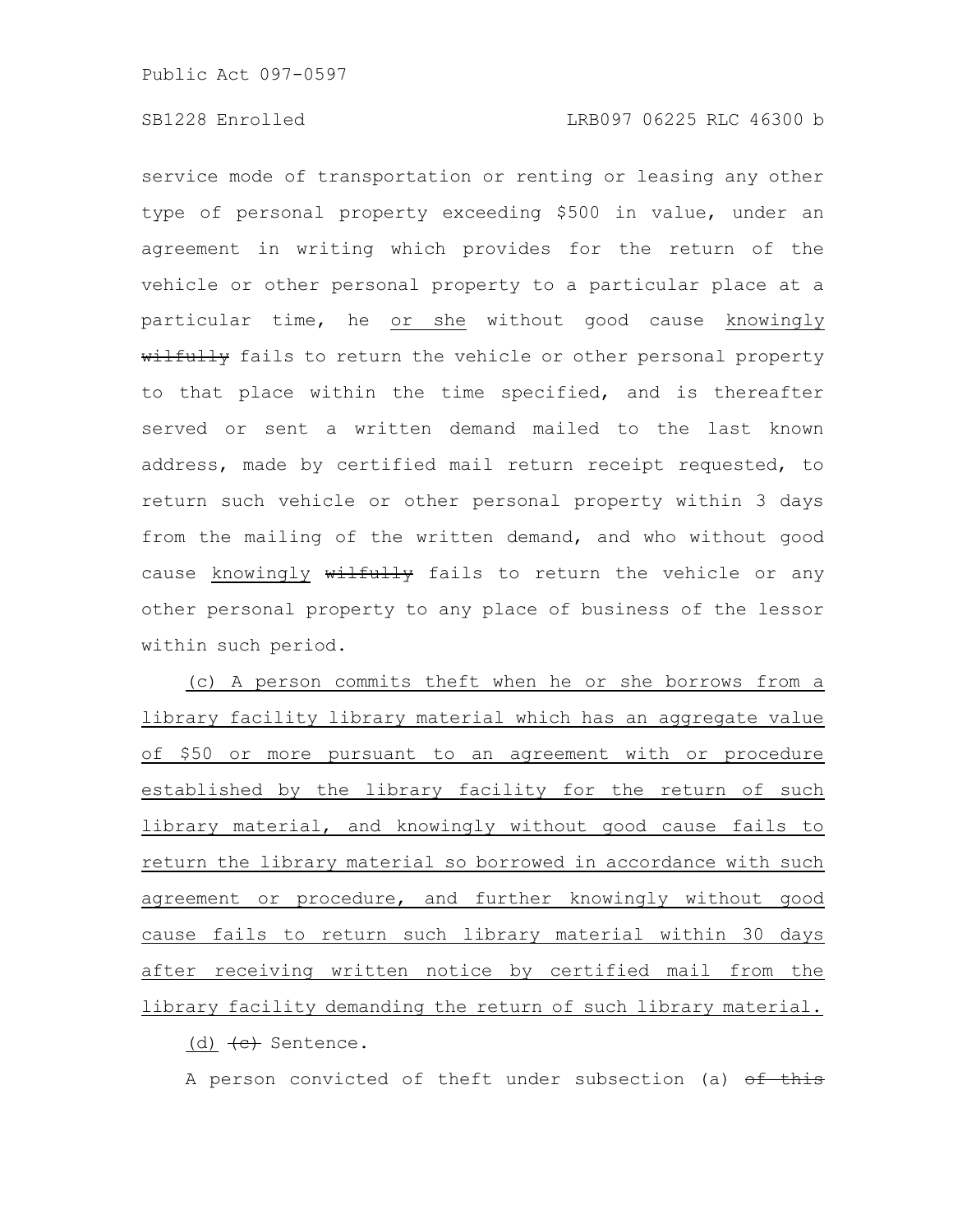## SB1228 Enrolled LRB097 06225 RLC 46300 b

Section is guilty of a Class A misdemeanor, except that the theft of library material where the aggregate value exceeds \$300 is a Class 3 felony. A person convicted of theft under subsection (b) of this Section is guilty of a Class 4 felony. A person convicted of theft under subsection (c) is guilty of a petty offense for which the offender may be fined an amount not to exceed \$500 and shall be ordered to reimburse the library for postage costs, attorney's fees, and actual replacement costs of the materials not returned, except that theft under subsection (c) where the aggregate value exceeds \$300 is a Class 3 felony.

For the purpose of sentencing on theft of library material, separate transactions totalling more than \$300 within a 90-day period shall constitute a single offense.

(Source: P.A. 84-800.)

(720 ILCS 5/16-5) (from Ch. 38, par. 16-5)

Sec. 16-5. Theft from coin-operated machine machines.

(a) A person commits theft from a coin-operated machine when he or she knowingly and without authority and with intent to commit a theft from such machine opens, breaks into, tampers with, triggers, or damages a coin-operated machine either:

(1) to operate or use the machine; or

(2) with the intent to commit a theft from the machine.

(b) As used in this Section, the term "coin-operated nachine" shall include any automatic vending machine or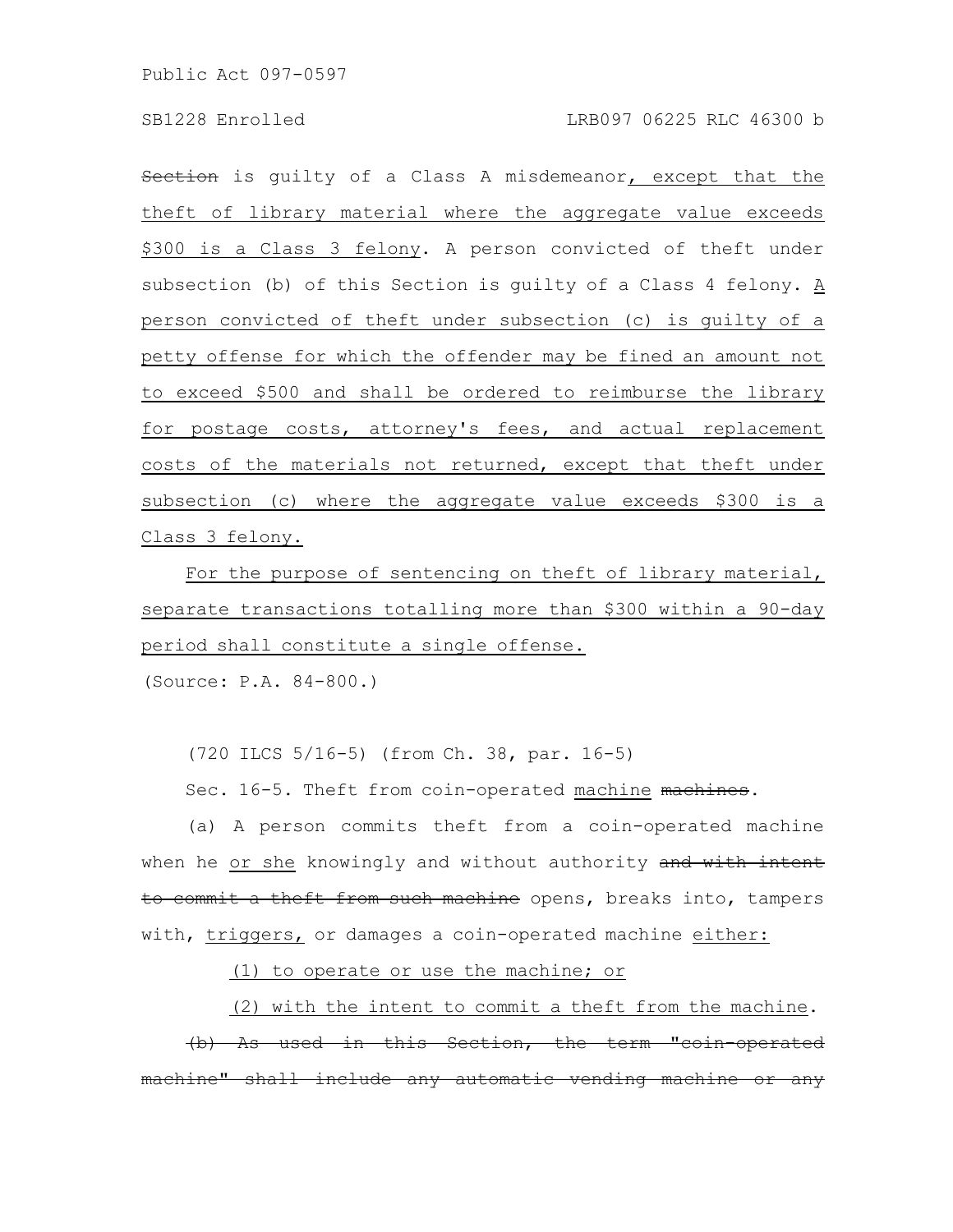part thereof, parking meter, coin telephone, coin laundry machine, coin dry cleaning machine, amusement machine, machine, vending machine dispensing goods or services, changer.

(b)  $\leftarrow$  Sentence.

(1) A violation of subdivision (a)(1) is a Class B misdemeanor.

(2) A violation of subdivision (a)(2) is  $A$  person convicted of theft from a coin-operated machine shall be quilty of a Class A misdemeanor.

(3) A person who has been convicted of theft from a coin-operated machine in violation of subdivision (a)(2) and who has been previously convicted of any type of theft, robbery, armed robbery, burglary, residential burglary, possession of burglary tools, or home invasion is guilty of a Class 4 felony. When a person has any such prior conviction, the information or indictment charging that person shall state such prior conviction so as to give notice of the State's intention to treat the charge as a felony. The fact of such prior conviction is not an element of the offense and may not be disclosed to the jury during trial unless otherwise permitted by issues properly raised during such trial.

(Source: P.A. 90-655, eff. 7-30-98.)

(720 ILCS 5/16-6) (from Ch. 38, par. 16-6)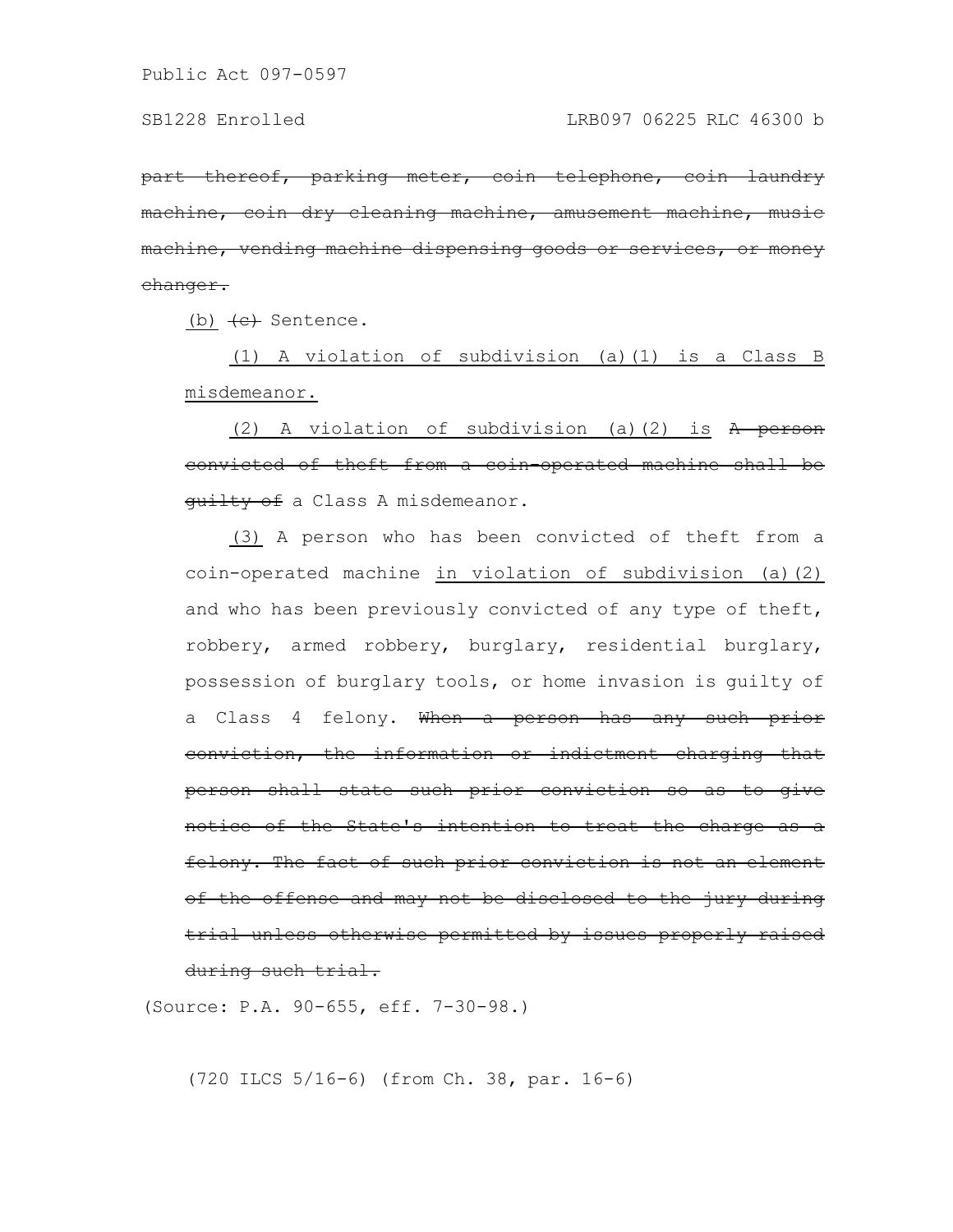Sec. 16-6. Theft-related devices Coin-operated machines; possession of a key or device.

(a) (1) A person commits unlawful possession of a key or device for a coin-operated machine when he or she who possesses a key, a tool, an instrument, an explosive, a device, a substance, or a drawing, print, or mold of a key, a tool, an instrument, an explosive, a device, or a substance designed to open, break into, tamper with, or damage a coin-operated machine as defined in paragraph (b) of Section 16-5 of this Act, with intent to commit a theft from the machine, is quilty of a Class A misdemeanor.

(2) A person commits unlawful use of a key or device for a coin-operated machine when he or she using any of the devices or substances listed in this subsection (a) with the intent to commit a theft from a coin-operated machine uses a key, drawing, print, mold of a key, device, or substance and who causes damage or loss to the coin-operated machine of more than \$300 is quilty of a Class 4 felony.

(b)(1) A person commits unlawful use of a theft detection shielding device when he or she knowingly manufactures, sells, offers for sale or distributes any theft detection shielding device.

(2) A person commits unlawful possession of a theft detection shielding device when he or she knowingly possesses a theft detection shielding device with the intent to commit theft or retail theft.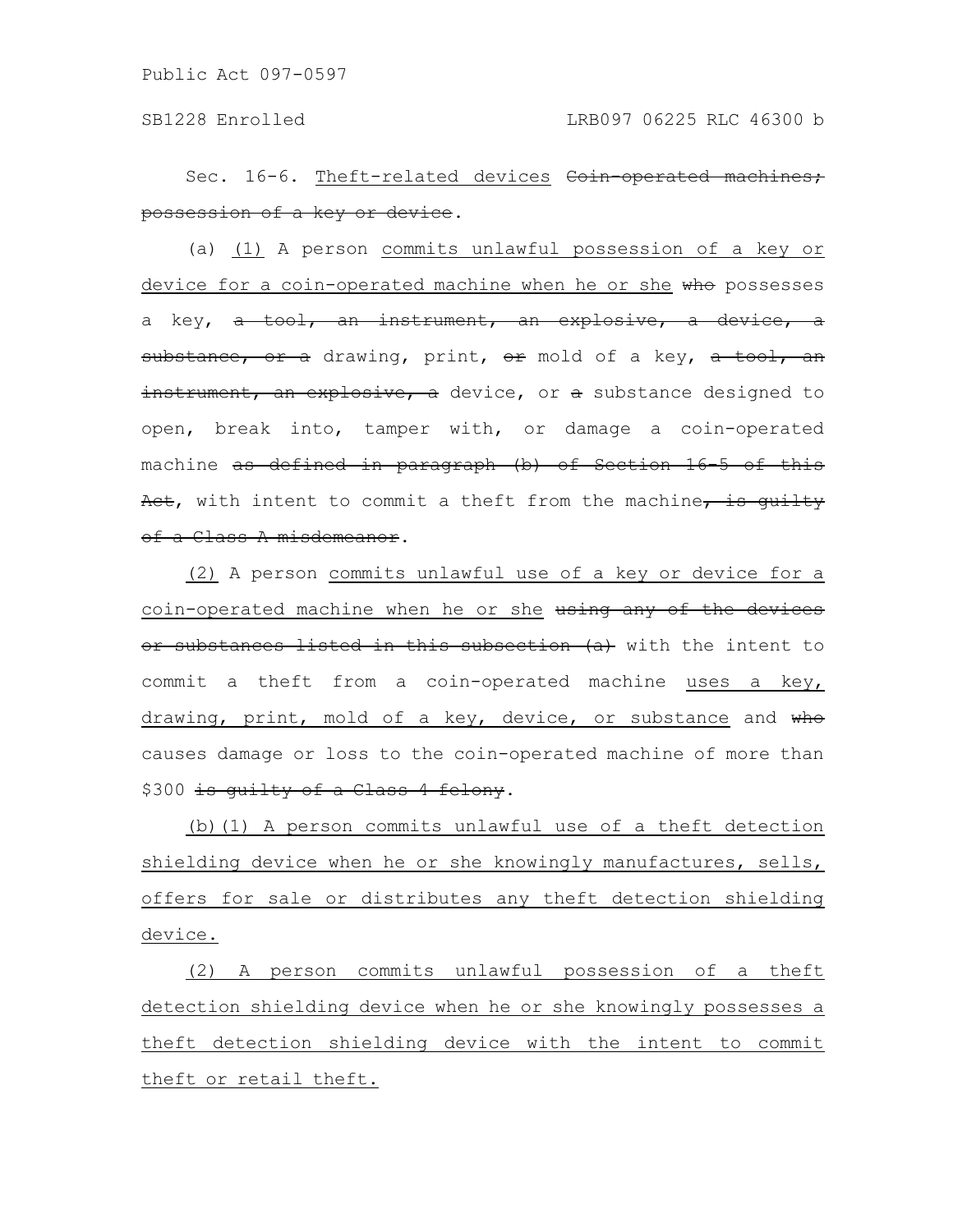(3) A person commits unlawful possession of a theft detection device remover when he or she knowingly possesses a theft detection device remover with the intent to use such tool to remove any theft detection device from any merchandise without the permission of the merchant or person owning or holding the merchandise.

(c) A person commits use of a scanning device or reencoder to defraud when the person knowingly uses:

(1) a scanning device to access, read, obtain, memorize, or store, temporarily or permanently, information encoded on the magnetic strip or stripe of a payment card without the permission of the authorized user of the payment card and with the intent to defraud the authorized user, the issuer of the authorized user's payment card, or a merchant; or

(2) a reencoder to place information encoded on the magnetic strip or stripe of a payment card onto the magnetic strip or stripe of a different card without the permission of the authorized user of the card from which the information is being reencoded and with the intent to defraud the authorized user, the issuer of the authorized user's payment card, or a merchant.

(d) Sentence. A violation of subdivision (a) $(1)$ , (b) $(1)$ , (b)(2), or (b)(3) is a Class A misdemeanor. A second or subsequent violation of subdivision (b)(1), (b)(2), or (b)(3) is a Class 4 felony. A violation of subdivision (a)(2), (c)(1),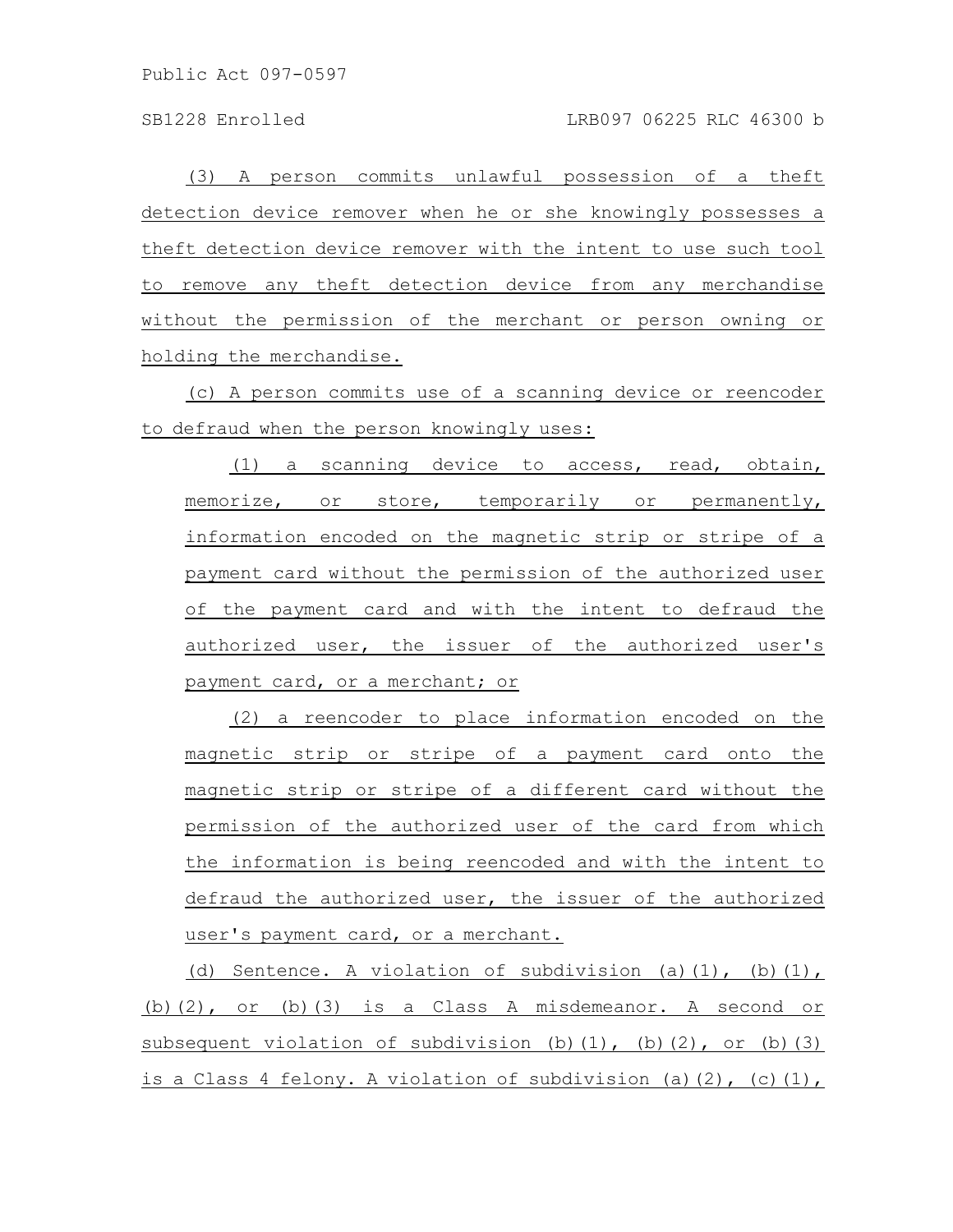or (c)(2) is a Class 4 felony. A second or subsequent violation of subdivision (c)(1) or (c)(2) is a Class 3 felony.

(e)  $\overline{b}$  The owner of a coin-operated machine may maintain a civil cause of action against a person engaged in the activities covered in subdivisions (a)(1) and (a)(2)  $\frac{1}{\text{this}}$ Section and may recover treble actual damages, reasonable attorney's fees, and costs.

(f)  $\leftarrow$  As used in this Section, "substance" means a corrosive or acidic liquid or solid but does not include items purchased through a coin-operated machine at the location or acquired as condiments at the location of the coin-operated machine.

(g) For the purposes of this Section, "theft detection shielding device" means any laminated or coated bag or device peculiar to and marketed for shielding and intended to shield merchandise from detection by an electronic or magnetic theft alarm sensor.

(Source: P.A. 89-32, eff. 1-1-96.)

(720 ILCS 5/16-7) (from Ch. 38, par. 16-7)

Sec. 16-7. Unlawful use of recorded sounds or images.

(a) A person commits unlawful use of recorded sounds or images when he or she knowingly or recklessly:

(1) <del>Intentionally, knowingly or recklessly</del> transfers or causes to be transferred without the consent of the owner, any sounds or images recorded on any sound or audio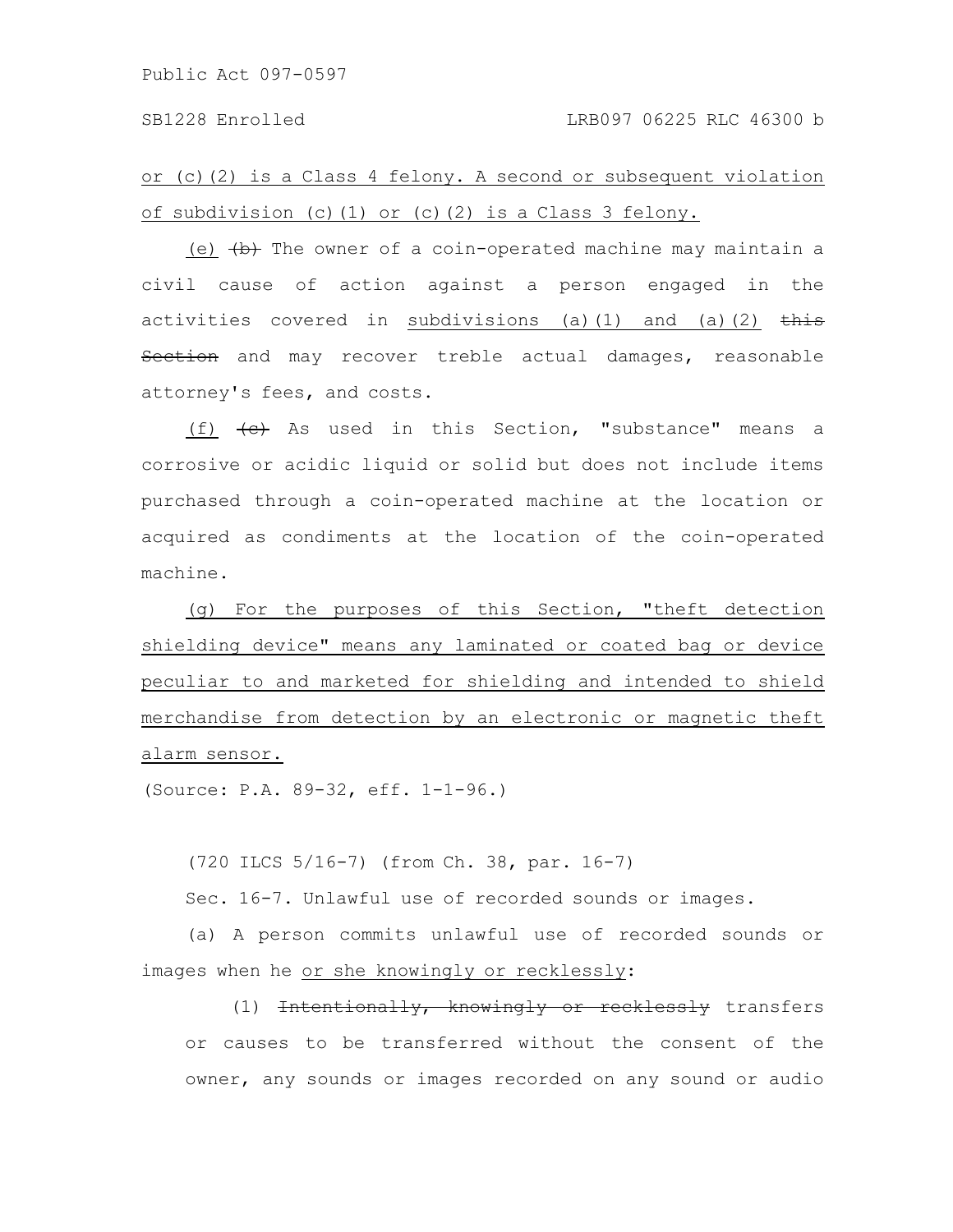visual recording with the intent purpose of selling or causing to be sold, or using or causing to be used for profit the article to which such sounds or recordings of sound are transferred; $\div$ 

(2) <del>Intentionally, knowingly or recklessly</del> sells, offers for sale, advertises for sale, uses or causes to be used for profit any such article described in subdivision (a)(1) subsection  $16-7(a)(1)$  without consent of the owner;.

(3) Intentionally, knowingly or recklessly offers or makes available for a fee, rental or any other form of compensation, directly or indirectly, any equipment or machinery for the purpose of use by another to reproduce or transfer, without the consent of the owner, any sounds or images recorded on any sound or audio visual recording to another sound or audio visual recording or for the purpose of use by another to manufacture any sound or audio visual recording in violation of subsection (b); or Section 16-8.

(4) <del>Intentionally, knowingly or recklessly</del> transfers or causes to be transferred without the consent of the owner, any live performance with the intent purpose of selling or causing to be sold, or using or causing to be used for profit the sound or audio visual recording to which the performance is transferred.

(b) A person commits unlawful use of unidentified sound or audio visual recordings when he or she knowingly, recklessly,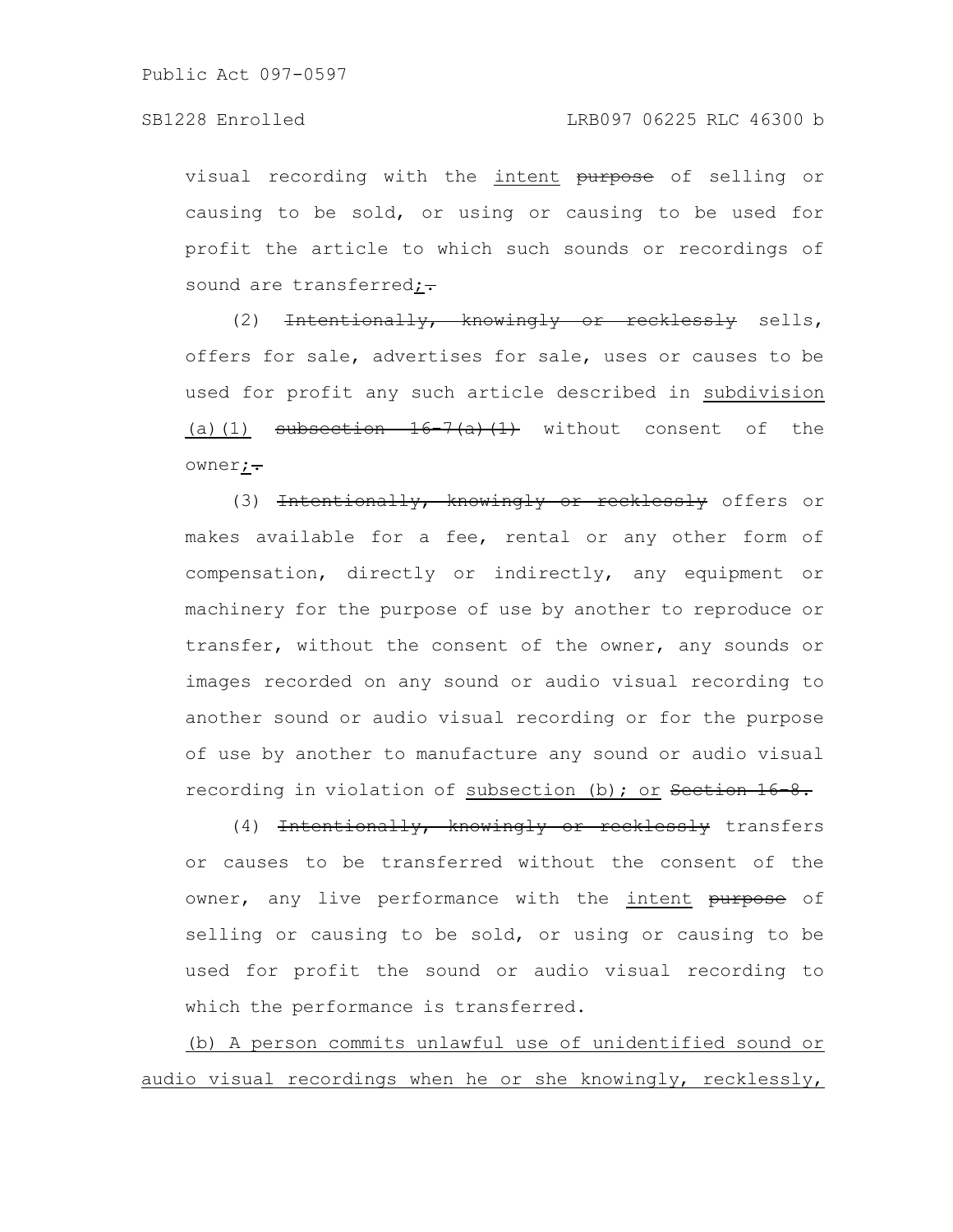or negligently for profit manufacturers, sells, distributes, vends, circulates, performs, leases, possesses, or otherwise deals in and with unidentified sound or audio visual recordings or causes the manufacture, sale, distribution, vending, circulation, performance, lease, or other dealing in and with unidentified sound or audio visual recordings.

(c) For the purposes of this Section, "owner" means the person who owns the master sound recording on which sound is recorded and from which the transferred recorded sounds are directly or indirectly derived, or the person who owns the rights to record or authorize the recording of a live performance.

For the purposes of this Section, "manufacturer" means the person who actually makes or causes to be made a sound or audio visual recording. "Manufacturer" does not include a person who manufactures the medium upon which sounds or visual images can be recorded or stored, or who manufactures the cartridge or casing itself.

(b) As used in this Section and Section 16

(1) "Person" means any individual, partnership, corporation, association or other entity.

 $(2)$  "Owner" means the person who owns the master on which sound is recorded and from which transferred recorded sounds are directly or indire erived, or the person who owns the rights to record authorize the recording of a live performance.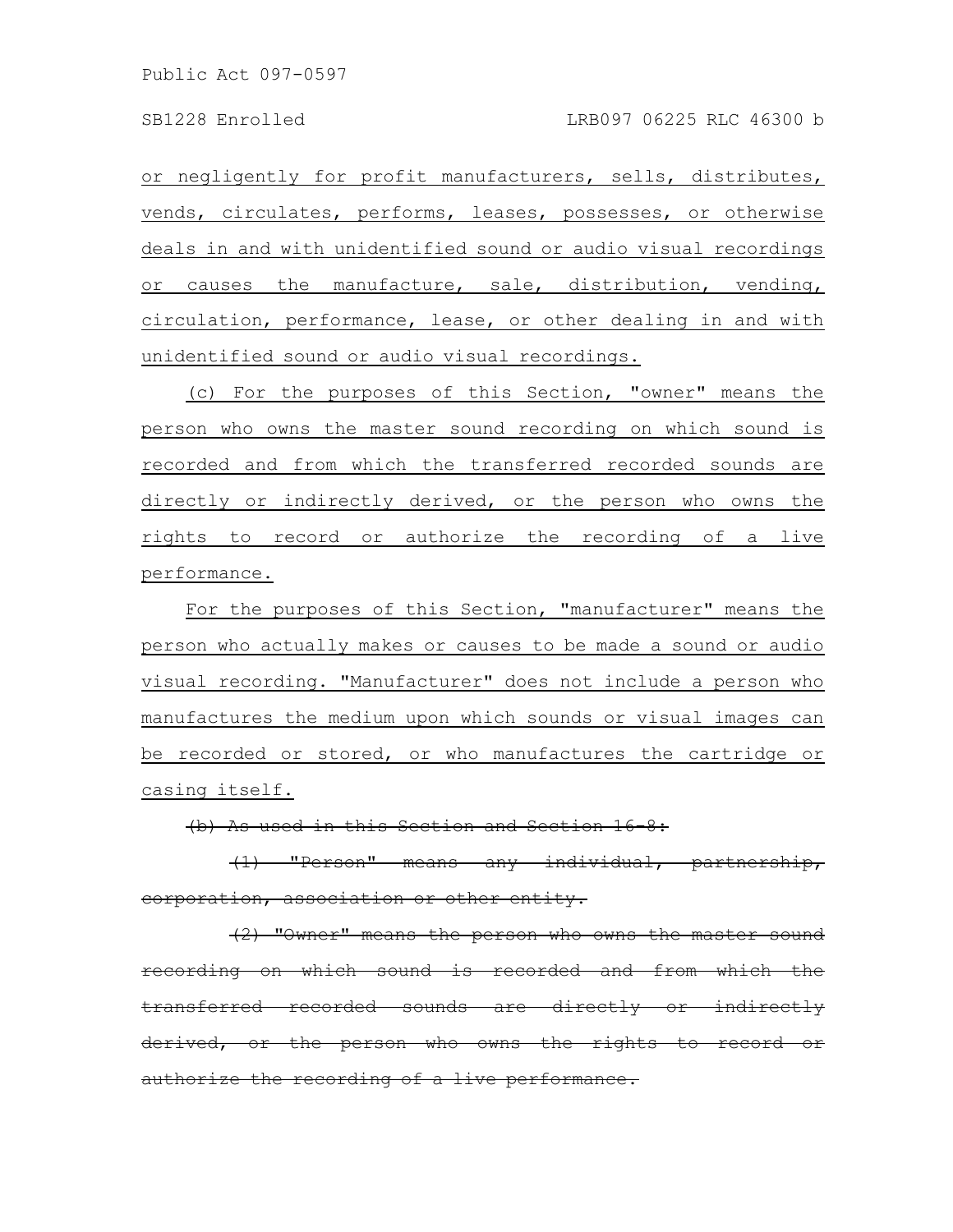(3) "Sound or audio visual recording" means any sound or audio visual phonograph record, disc, pre-recorded tape, film, wire, magnetic tape or other object, device or medium, now known or hereafter invented, by which sounds or images may be reproduced with or without the use of any additional machine, equipment or device.

(4) "Master sound recording" means the original physical object on which a given set of sounds were first recorded and which the original object from which all subsequent sound recordings embodying the same set of sounds are directly or indirectly derived.

(5) "Unidentified sound or audio visual recording" means a sound or audio visual recording without the actual name and full and correct street address of the manufacturer, and the name of the actual performers or groups prominently and legibly printed on the outside cover or jacket and on the label of such sound or audio visual recording.

(6) "Manufacturer" means the person who actually makes or causes to be made a sound or audio visual recording. The term manufacturer does not include a person who manufactures the medium upon which sounds or visual images can be recorded or stored, or who manufactures the cartridge or casing itself.

(d) Sentence.  $\left\lbrace e \right\rbrace$  Unlawful use of recorded sounds or images or unidentified sound or audio visual recordings is a Class 4 felony; however:

(1) If the offense involves more than 100 but not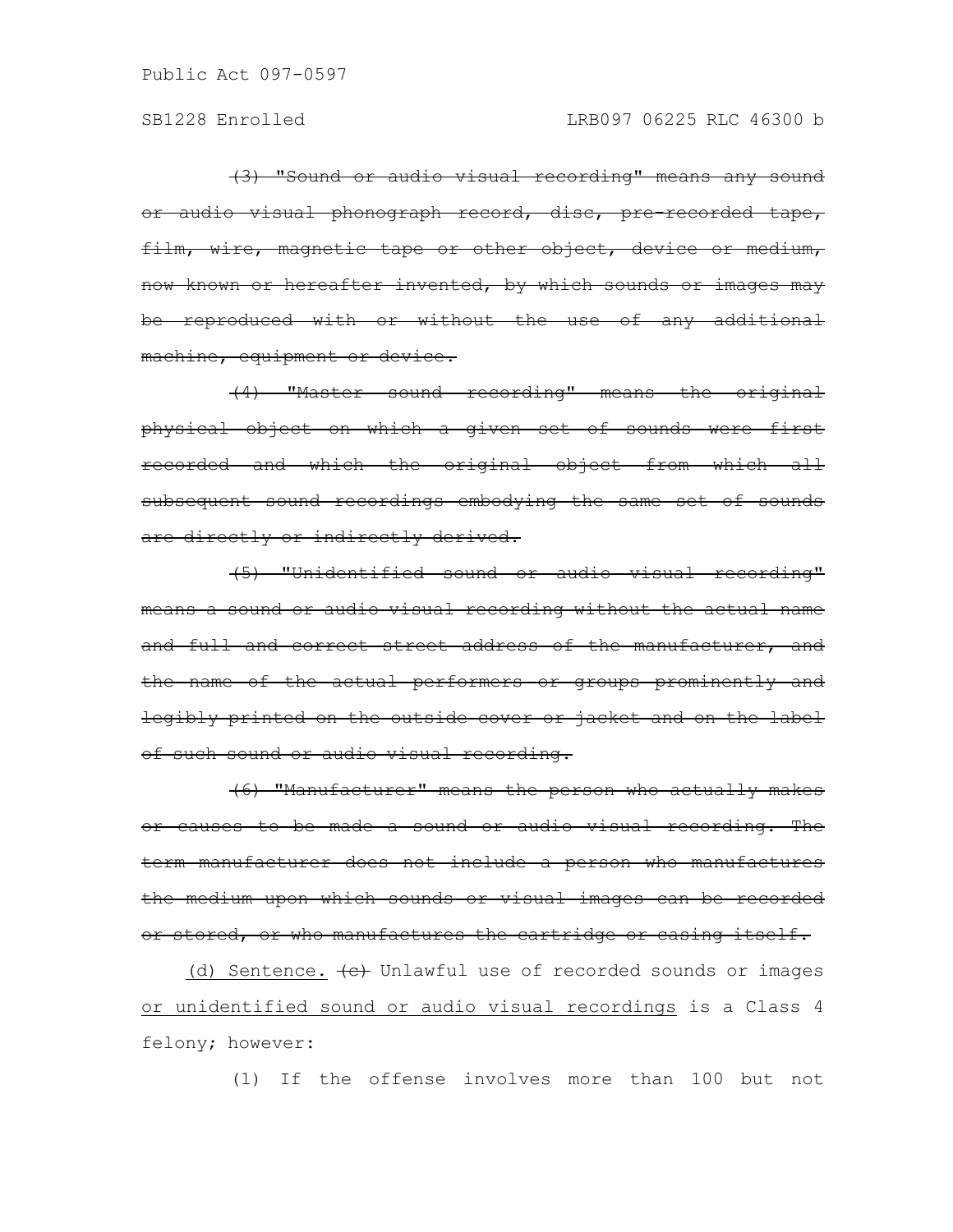exceeding 1000 unidentified sound recordings or more than 7 but not exceeding 65 unidentified audio visual recordings during any 180 day period the authorized fine is up to \$100,000; and

(2) If the offense involves more than 1,000 unidentified sound recordings or more than 65 unidentified audio visual recordings during any 180 day period the authorized fine is up to \$250,000.

(e) Upon conviction of any violation of subsection (b), the offender shall be sentenced to make restitution to any owner or lawful producer of a master sound or audio visual recording, or to the trade association representing such owner or lawful producer, that has suffered injury resulting from the crime. The order of restitution shall be based on the aggregate wholesale value of lawfully manufactured and authorized sound or audio visual recordings corresponding to the non-conforming recorded devices involved in the offense, and shall include investigative costs relating to the offense.

(f) Subsection (a) of this  $\left(\frac{d}{dt}\right)$  This Section shall neither enlarge nor diminish the rights of parties in private litigation.

(g) Subsection (a) of this  $\left\{e\right\}$  This Section does not apply to any person engaged in the business of radio or television broadcasting who transfers, or causes to be transferred, any sounds (other than from the sound track of a motion picture) solely for the purpose of broadcast transmission.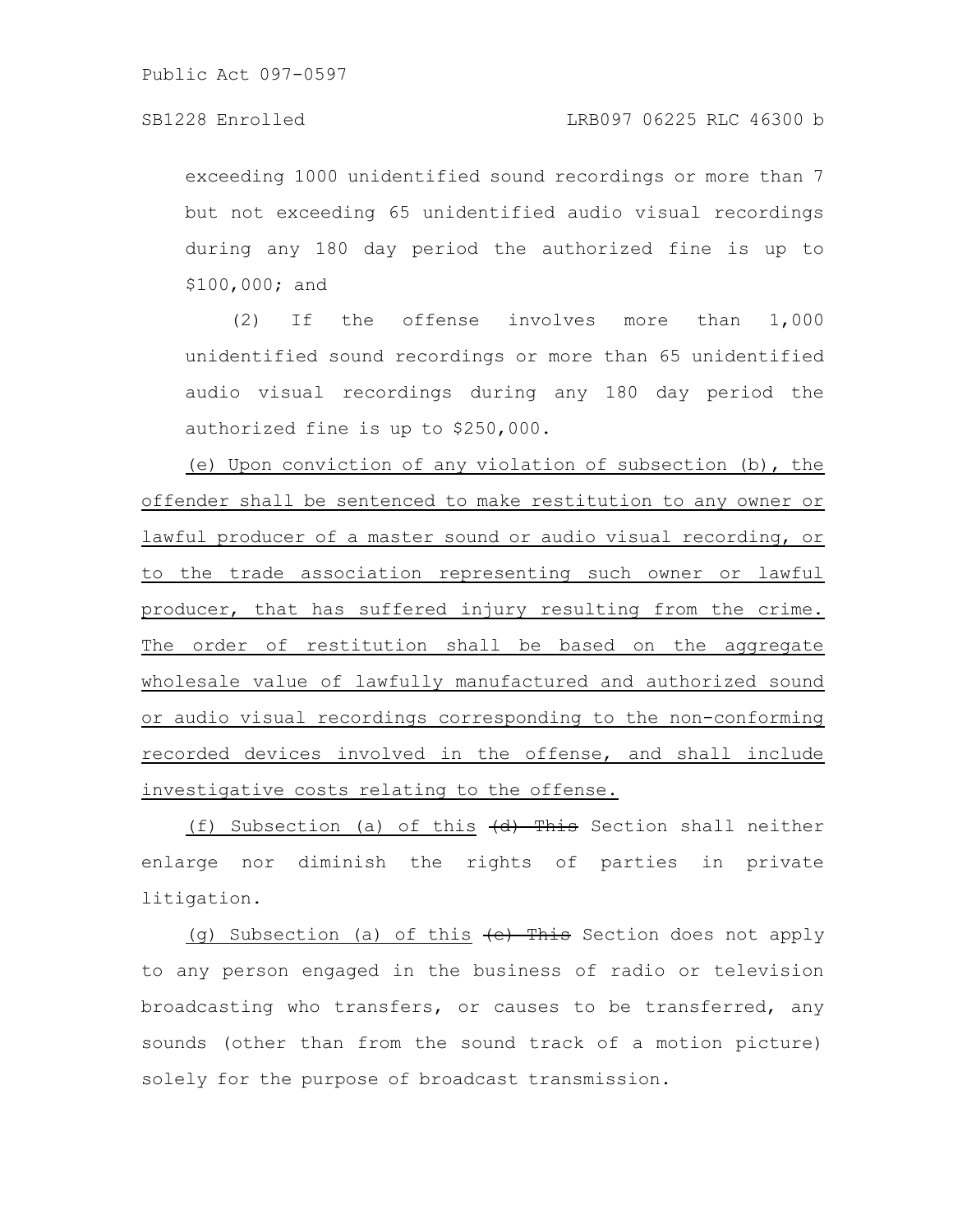(f) If any provision or item of this Section application thereof is held invalid, such invalidity shall not affect other provisions, items or applications of which can be given effect without the invalid or applications and to this end the provisions of are hereby declared severable.

(h)  $\left\langle \Theta \right\rangle$  Each and every individual manufacture, distribution or sale or transfer for a consideration of such recorded devices in contravention of subsection (a) of this Section constitutes a separate violation of this Section. Each individual manufacture, sale, distribution, vending, circulation, performance, lease, possession, or other dealing in and with an unidentified sound or audio visual recording under subsection (b) of this Section constitutes a separate violation of this Section.

(i)  $\{h\}$  Any sound or audio visual recordings containing transferred sounds or a performance whose transfer was not authorized by the owner of the master sound recording or performance, or any unidentified sound or audio visual recording used, in violation of this Section, or in the attempt to commit such violation as defined in Section 8-4, or in a conspiracy to commit such violation as defined in Section 8-2, or in a solicitation to commit such offense as defined in Section 8-1, may be confiscated and destroyed upon conclusion of the case or cases to which they are relevant, except that the court Court may enter an order preserving them as evidence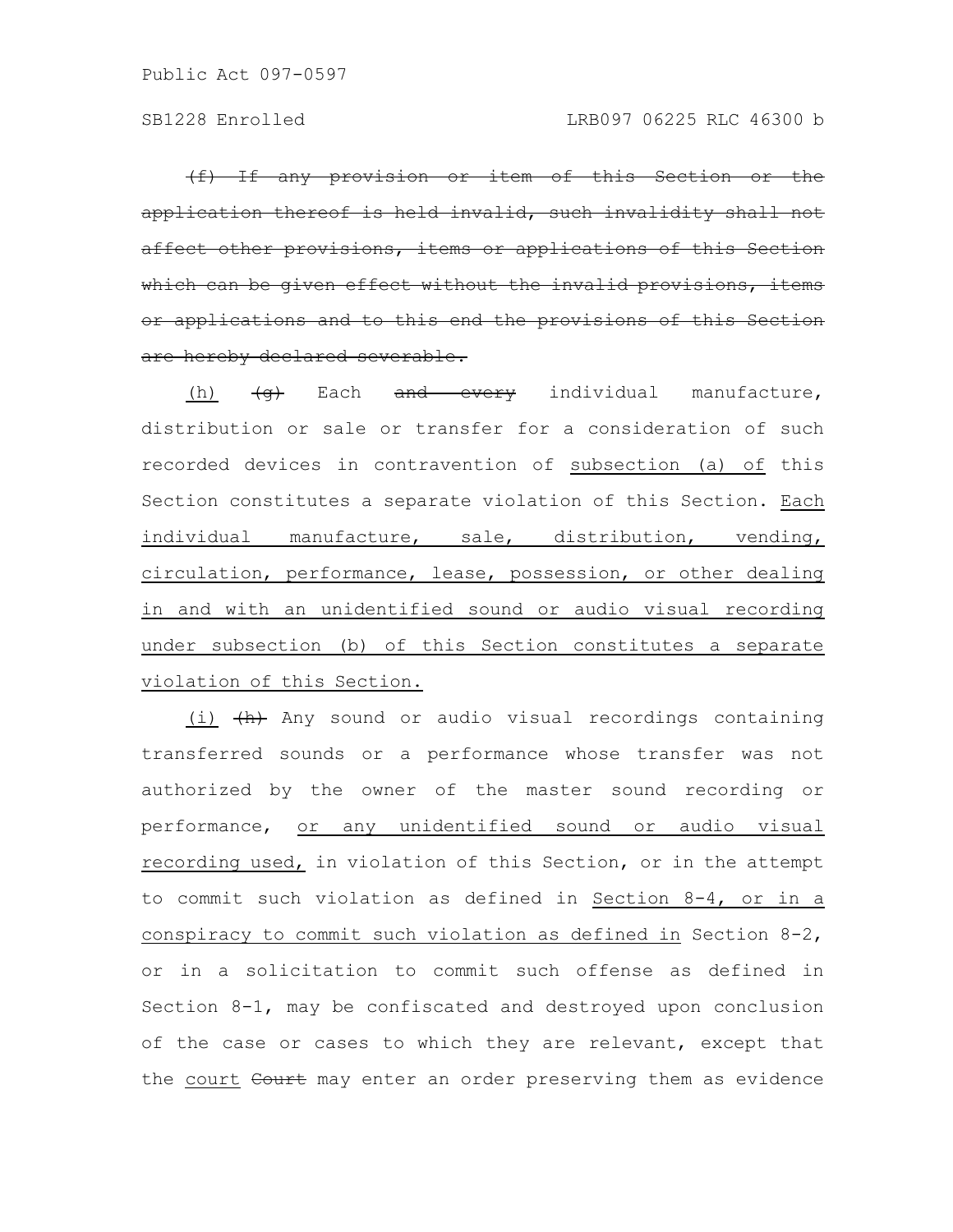for use in other cases or pending the final determination of an appeal.

(j)  $\overline{4}$  It is an affirmative defense to any charge of unlawful use of recorded sounds or images that the recorded sounds or images so used are public domain material. For purposes of this Section, recorded sounds are deemed to be in the public domain if the recorded sounds were copyrighted pursuant to the copyright laws of the United States, as the same may be amended from time to time, and the term of the copyright and any extensions or renewals thereof has expired. (Source: P.A. 95-485, eff. 1-1-08.)

(720 ILCS 5/16-14) (from Ch. 38, par. 16-14)

Sec. 16-14. Theft of utility services.

(a) A person commits theft of the offense of unlawful interference with public utility services when he or she knowingly, without authority, diverts or interferes with the consent of the owner of the services, impairs or interrupts any public water, gas<sub>1</sub> or power supply, telecommunications service, wireless service, or other public services, or diverts, or causes to be diverted in whole or in part, any public water, gas, or power supply, telecommunications service, wireless service, or other public services, or installs or removes any device with the intent to divert or interfere with any public water, gas, power supply, or other public services without the authority of the owner or entity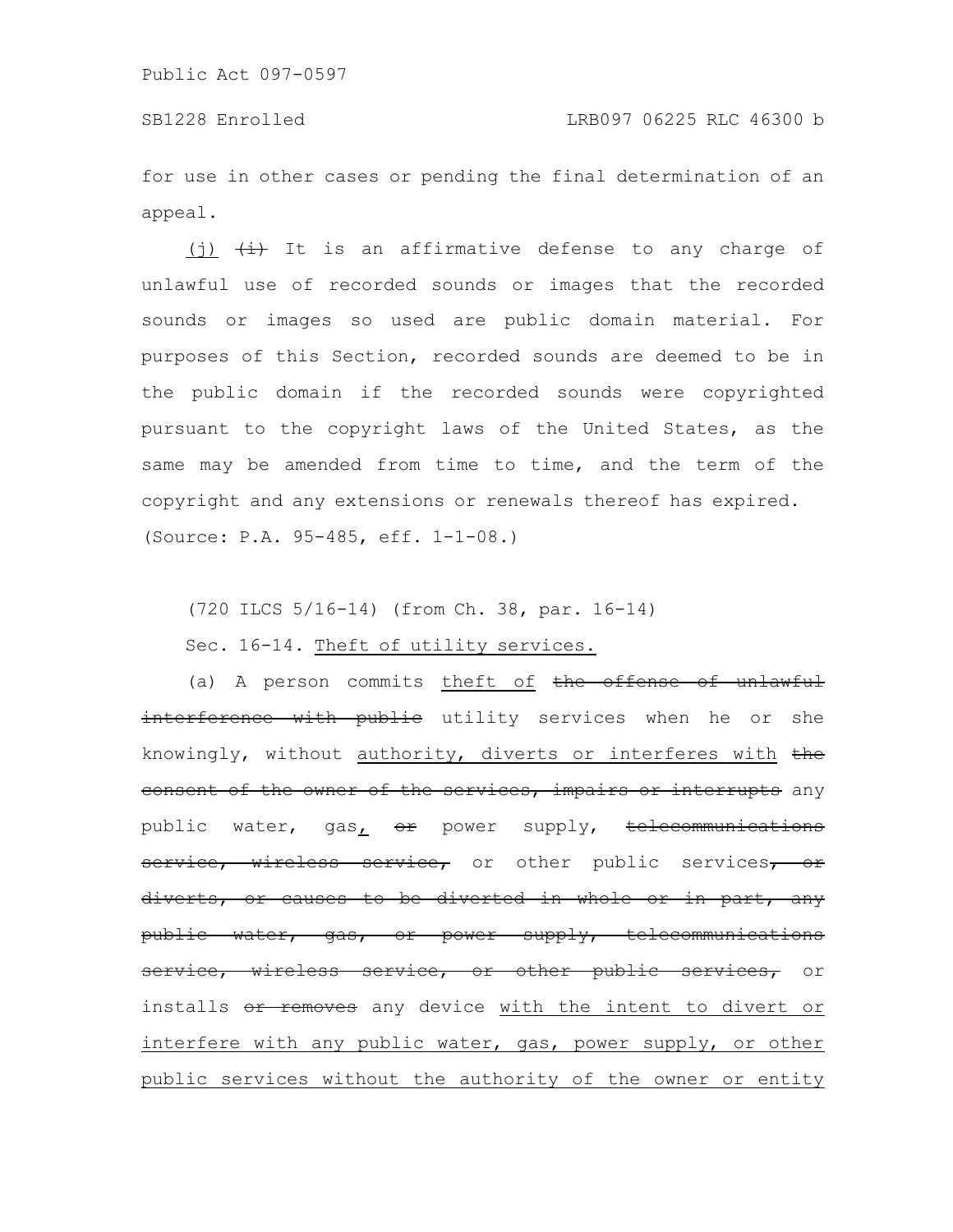furnishing or transmitting such product or for the purpose of such diversion, or knowingly delays restoration of such public services, as a result of the person's theft of wire used for such services.

(b) The terms "public water, gas, or power supply, or other public services" mean any service subject to regulation by the Illinois Commerce Commission; any service furnished by a public utility that is owned and operated by any political subdivision, public institution of higher education or municipal corporation of this State; any service furnished by any public utility that is owned by such political subdivision, public institution of higher education, or municipal corporation and operated by any of its lessees or operating agents; any service furnished by an electric cooperative as defined in Section 3.4 of the Electric Supplier Act; or wireless service or other service regulated by the Federal Communications Commission.

(c) Any instrument, apparatus, or device used in obtaining utility services without paying the full charge therefore or any meter that has been altered, tampered with, or bypassed so as to cause a lack of measurement or inaccurate measurement of utility services on premises controlled by the customer or by the person using or receiving the direct benefit of utility service at that location shall raise a rebuttable presumption of the commission of the offense described in subparagraph (a) by such person.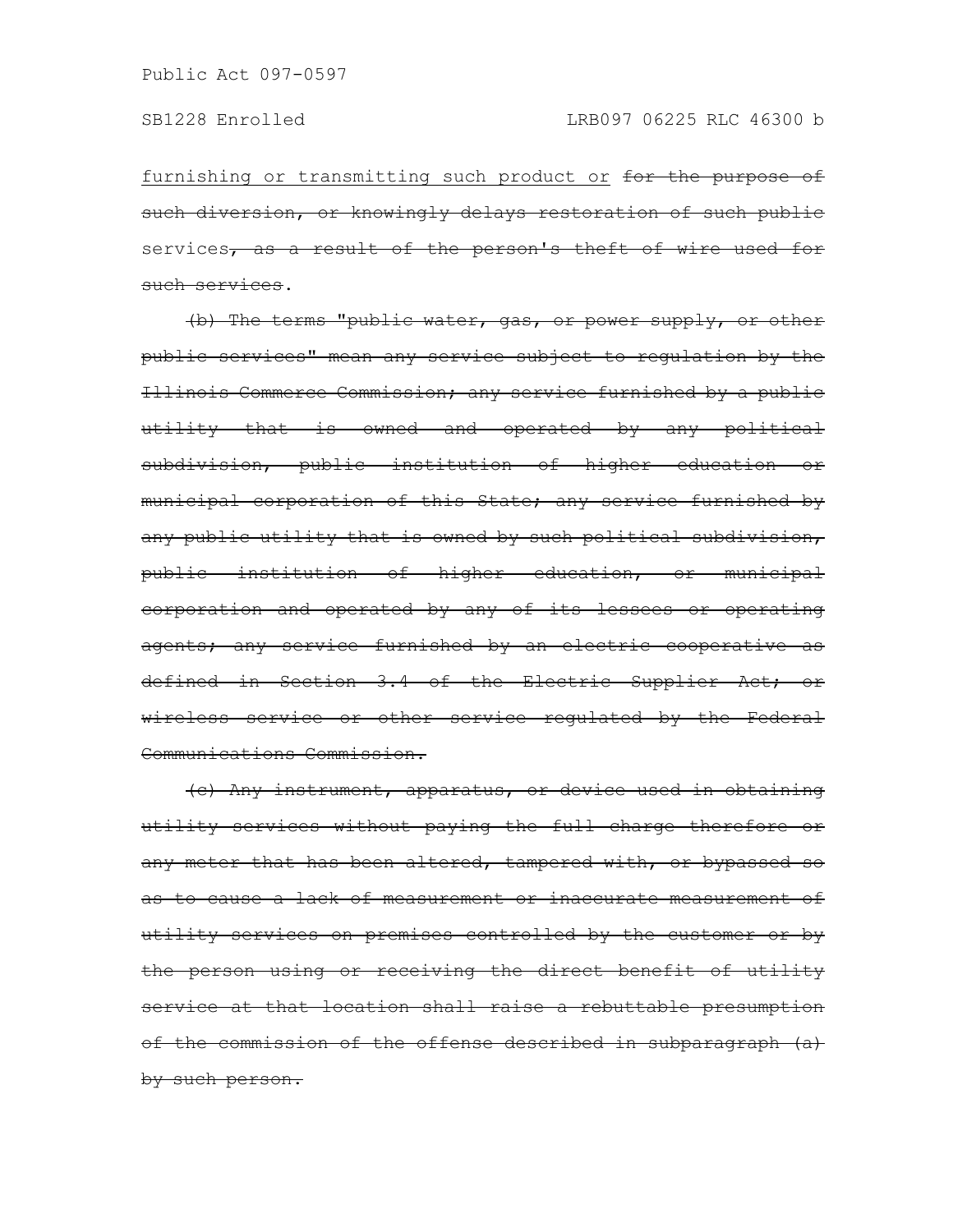(b) Sentence.  $\left(\frac{d}{d}\right)$  (1) Except as provided in paragraph (3), a violation of this Section is A person convicted of unlawful interference with public utility services is guilty of a Class A misdemeanor unless the offense was committed for remuneration, in which case it is a Class 4 felony.

(2) Except as provided in paragraph (3), a second or subsequent violation of this Section is After a first conviction of unlawful interference with public utility services any subsequent conviction shall be a Class 4 felony.

(3) If the offense causes disruption of the public utility services or the delay in the restoration of the public utility services occurs to 10 or more customers or affects an area of more than one square mile, a violation of this Section unlawful interference with public utility services is a Class 2 felony.

(c) This Section does not apply to the theft of telecommunication services.

(Source: P.A. 95-323, eff. 1-1-08.)

(720 ILCS 5/16-17)

Sec. 16-17. Theft of advertising services.

(a) In this Section, "unauthorized advertisement" means any form of representation or communication, including any handbill, newsletter, pamphlet, or notice that contains <del>letters, words, or pictorial representation that is attached</del> or inserted in a newspaper or periodical without a contractual agreement between the publisher and an advertiser.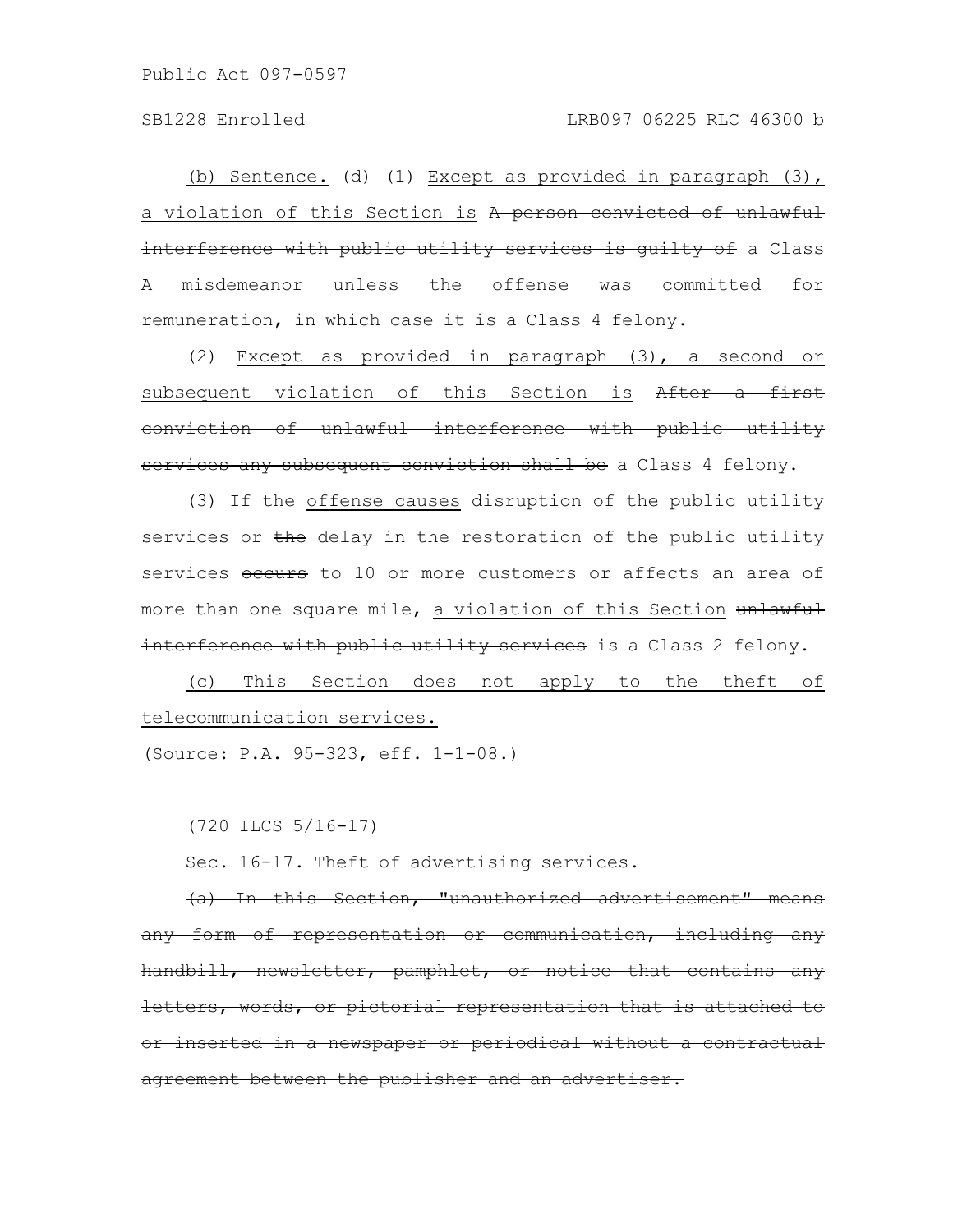## SB1228 Enrolled LRB097 06225 RLC 46300 b

(a) A  $\left\langle b\right\rangle$  Any person commits theft of advertising services when he or she who knowingly attaches or inserts an unauthorized advertisement in a newspaper or periodical, and who redistributes it to the public or who has the intent to redistribute it to the public, is guilty of the offense of theft of advertising services.

(c) Sentence. Theft of advertising services is a misdemeanor.

(b)  $\left\langle d \right\rangle$  This Section applies to any newspaper or periodical that is offered for retail sale or is distributed without charge.

(c)  $\left\lbrace \frac{1}{2} \right\rbrace$  This Section does not apply if the publisher or authorized distributor of the newspaper or periodical consents to the attachment or insertion of the advertisement.

(d) In this Section, "unauthorized advertisement" means any form of representation or communication, including any handbill, newsletter, pamphlet, or notice that contains any letters, words, or pictorial representation that is attached to or inserted in a newspaper or periodical without a contractual agreement between the publisher and an advertiser.

(e) Sentence. Theft of advertising services is a Class A misdemeanor.

(Source: P.A. 92-428, eff. 8-17-01.)

(720 ILCS 5/16-18) Sec. 16-18. Tampering with communication services; theft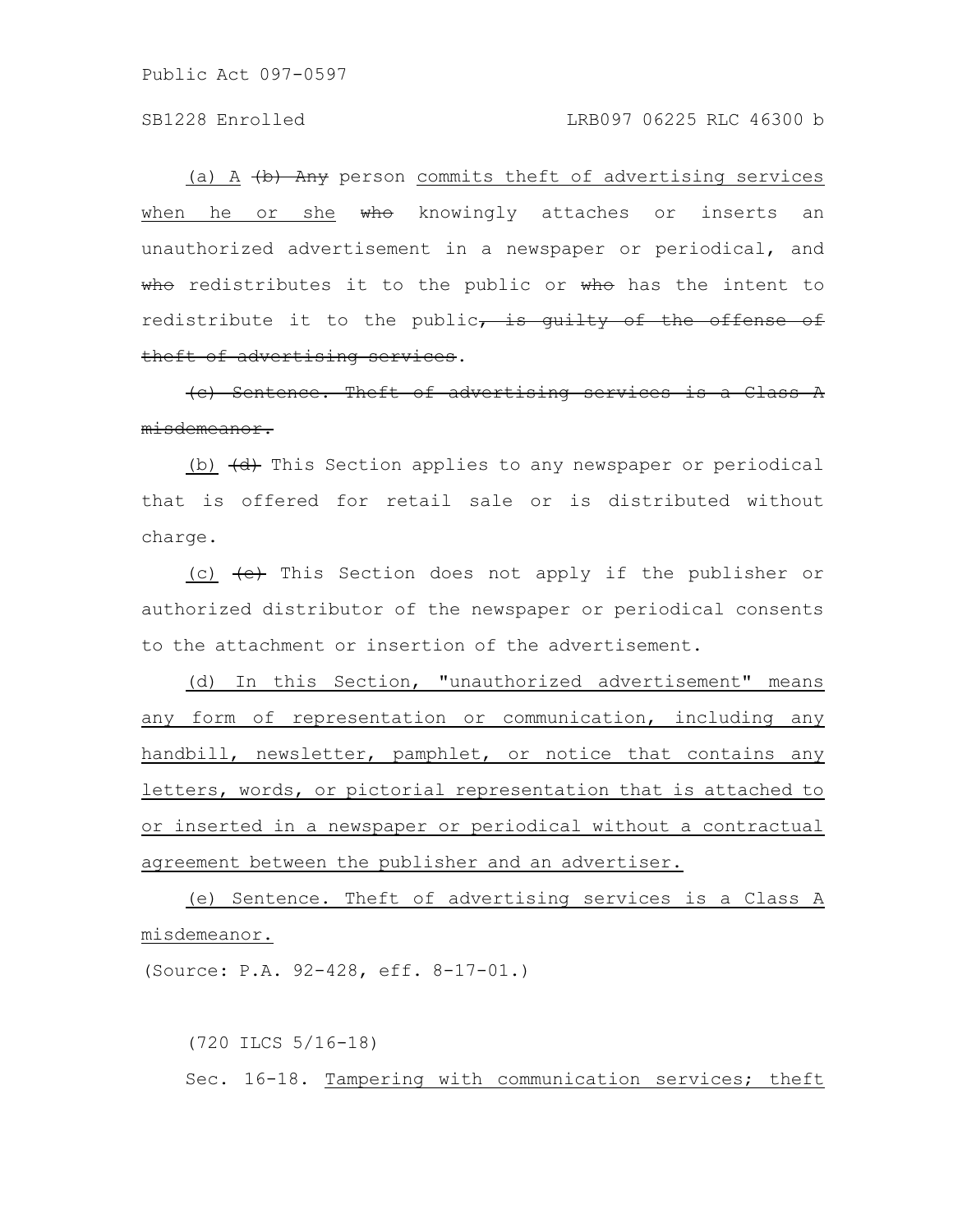of communication services Unlawful communication devices; definitions.

(a) Injury to wires or obtaining service with intent to defraud. A person commits injury to wires or obtaining service with intent to defraud when he or she knowingly:

(1) displaces, removes, injures or destroys any telegraph or telephone line, wire, cable, pole or conduit, belonging to another, or the material or property appurtenant thereto; or

(2) cuts, breaks, taps, or makes any connection with any telegraph or telephone line, wire, cable or instrument belonging to another; or

(3) reads, takes or copies any message, communication or report intended for another passing over any such telegraph line, wire or cable in this State; or

(4) prevents, obstructs or delays by any means or contrivance whatsoever, the sending, transmission, conveyance or delivery in this State of any message, communication or report by or through any telegraph or telephone line, wire or cable; or

(5) uses any apparatus to unlawfully do or cause to be done any of the acts described in subdivisions (a)(1) through (a)(4) of this Section; or

(6) obtains, or attempts to obtain, any telecommunications service with the intent to deprive any person of the lawful charge, in whole or in part, for any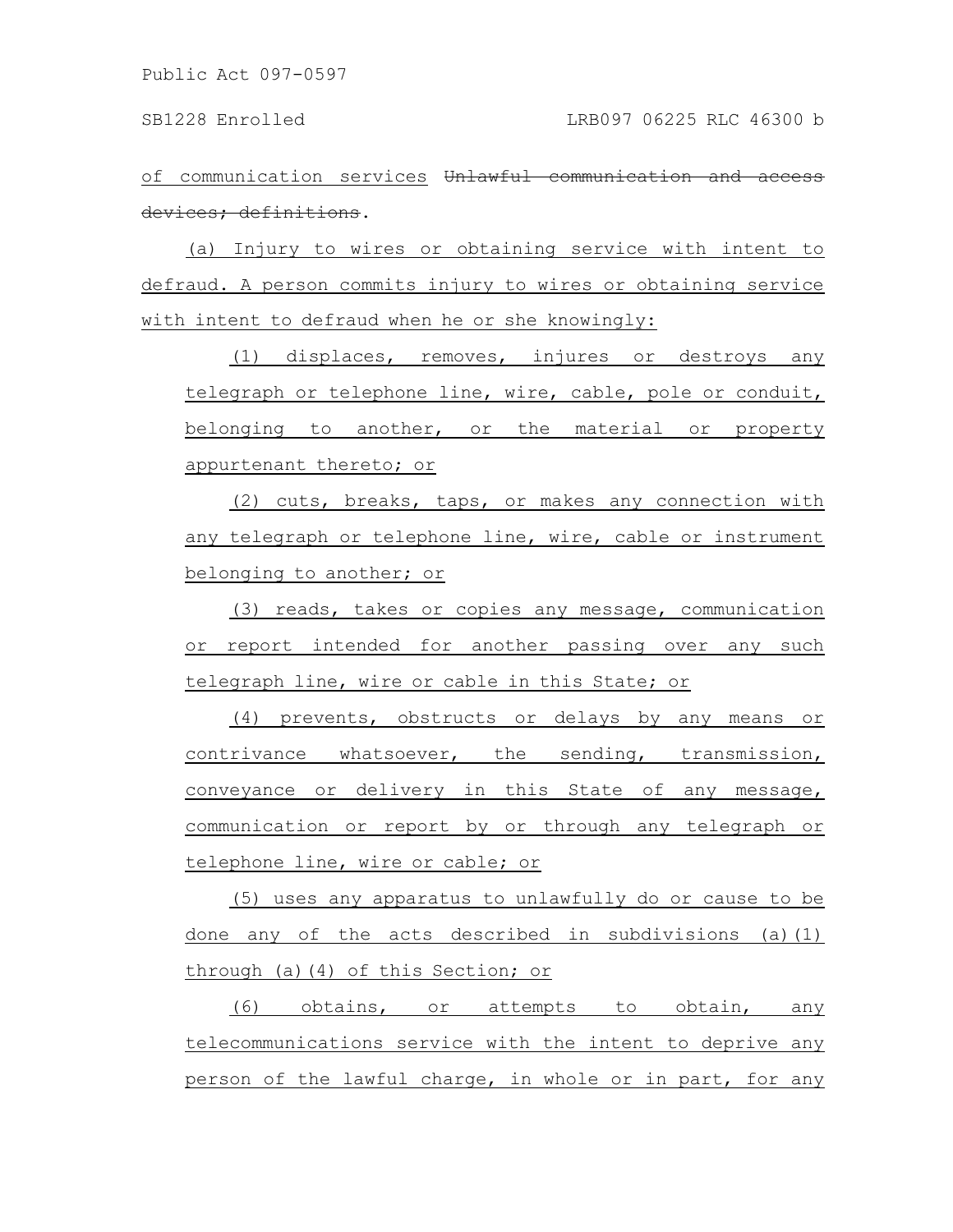telecommunications service:

(A) by charging such service to an existing telephone number without the authority of the subscriber thereto; or

(B) by charging such service to a nonexistent, false, fictitious, or counterfeit telephone number or to a suspended, terminated, expired, canceled, or revoked telephone number; or

(C) by use of a code, prearranged scheme, or other similar stratagem or device whereby said person, in effect, sends or receives information; or

(D) by publishing the number or code of an existing, canceled, revoked or nonexistent telephone number, credit number or other credit device or method of numbering or coding which is employed in the issuance of telephone numbers, credit numbers or other credit devices which may be used to avoid the payment of any lawful telephone toll charge; or

(E) by any other trick, stratagem, impersonation, false pretense, false representation, false statement, contrivance, device, or means.

(b) Theft of communication services. A person commits theft of communication services when he or she knowingly:

(1) obtains or uses a communication service without the authorization of, or compensation paid to, the communication service provider;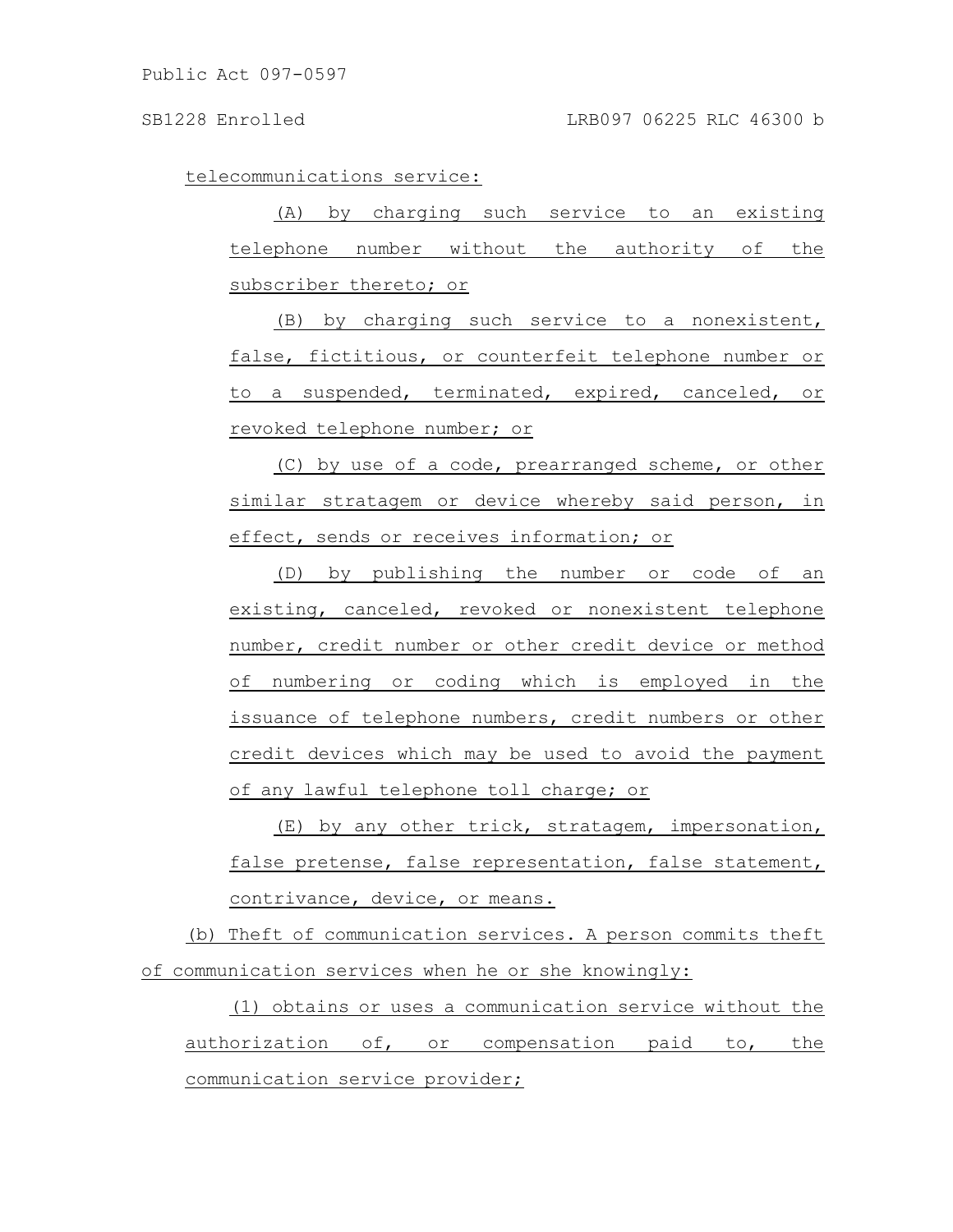(2) possesses, uses, manufactures, assembles, distributes, leases, transfers, or sells, or offers, promotes or advertises for sale, lease, use, or distribution, an unlawful communication device:

(A) for the commission of a theft of a communication service or to receive, disrupt, transmit, decrypt, or acquire, or facilitate the receipt, disruption, transmission, decryption or acquisition, of any communication service without the express consent or express authorization of the communication service provider; or

(B) to conceal or to assist another to conceal from any communication service provider or from any lawful authority the existence or place of origin or destination of any communication;

(3) modifies, alters, programs or reprograms a communication device for the purposes described in subdivision  $(2)$   $(A)$  or  $(2)$   $(B)$ ;

(4) possesses, uses, manufactures, assembles, leases, distributes, sells, or transfers, or offers, promotes or advertises for sale, use or distribution, any unlawful access device; or

(5) possesses, uses, prepares, distributes, gives or otherwise transfers to another or offers, promotes, or advertises for sale, use or distribution, any:

(A) plans or instructions for making or assembling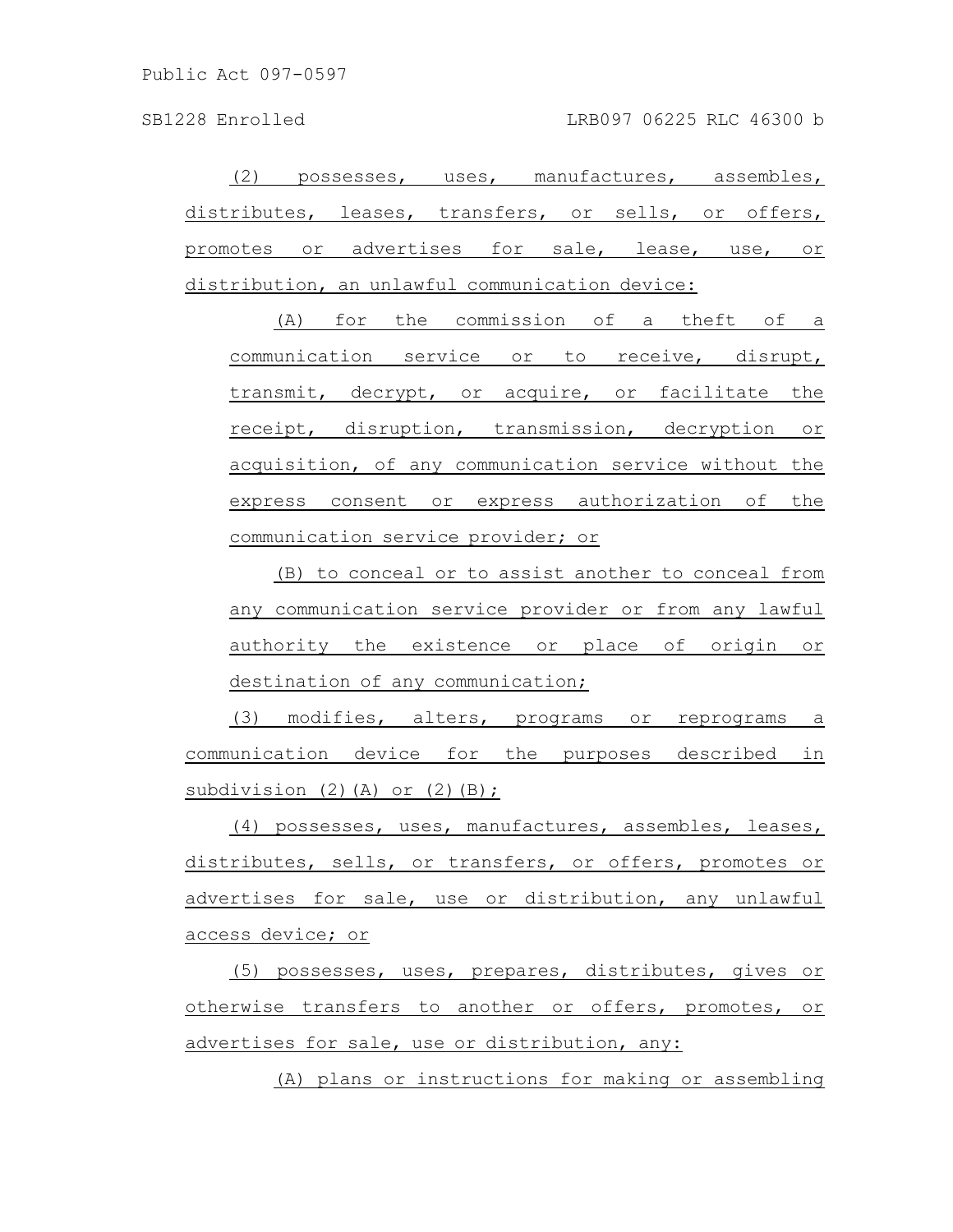an unlawful communication or access device, with the intent to use or employ the unlawful communication or access device, or to allow the same to be used or employed, for a purpose prohibited by this subsection (b), or knowing or having reason to know that the plans or instructions are intended to be used for manufacturing or assembling the unlawful communication or access device for a purpose prohibited by this subsection (b); or

(B) material, including hardware, cables, tools, data, computer software or other information or equipment, knowing that the purchaser or a third person intends to use the material in the manufacture or assembly of an unlawful communication or access device for a purpose prohibited by this subsection (b).

(c) Sentence.

(1) A violation of subsection (a) is a Class A misdemeanor; provided, however, that any of the following is a Class 4 felony:

(A) a second or subsequent conviction for a violation of subsection (a); or

(B) an offense committed for remuneration; or

(C) an offense involving damage or destruction of property in an amount in excess of \$300 or defrauding of services in excess of \$500.

(2) A violation of subsection (b) is a Class A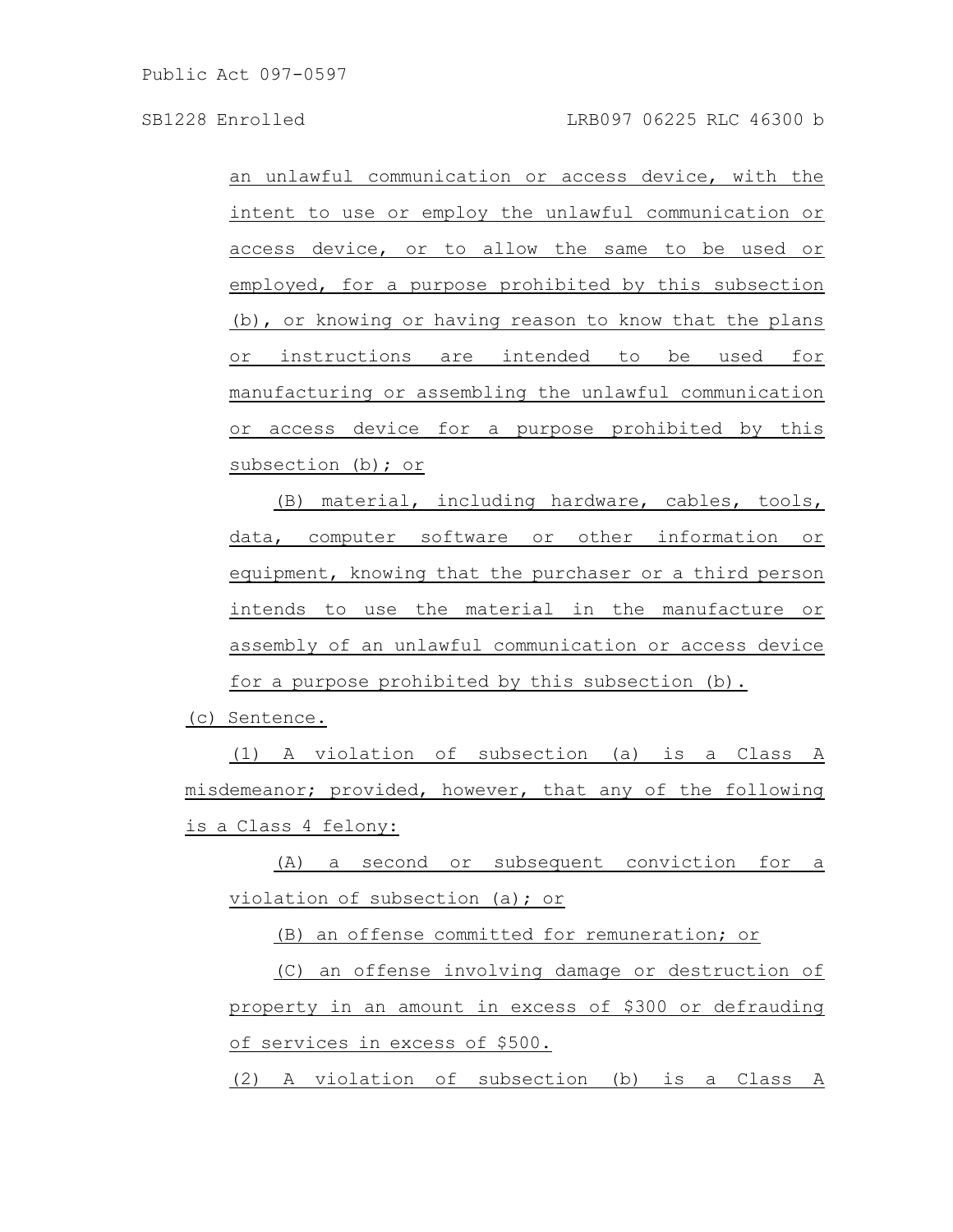misdemeanor, except that:

(A) A violation of subsection (b) is a Class 4 felony if:

(i) the violation of subsection (b) involves at least 10, but not more than 50, unlawful communication or access devices; or

(ii) the defendant engages in conduct identified in subdivision (b)(3) of this Section with the intention of substantially disrupting and impairing the ability of a communication service provider to deliver communication services to its lawful customers or subscribers; or

(iii) the defendant at the time of the commission of the offense is a pre-trial detainee at a penal institution or is serving a sentence at a penal institution; or

(iv) the defendant at the time of the commission of the offense is a pre-trial detainee at a penal institution or is serving a sentence at a penal institution and uses any means of electronic communication as defined in the Harassing and Obscene Communications Act for fraud, theft, theft by deception, identity theft, or any other unlawful purpose; or

(v) the aggregate value of the service obtained is \$300 or more; or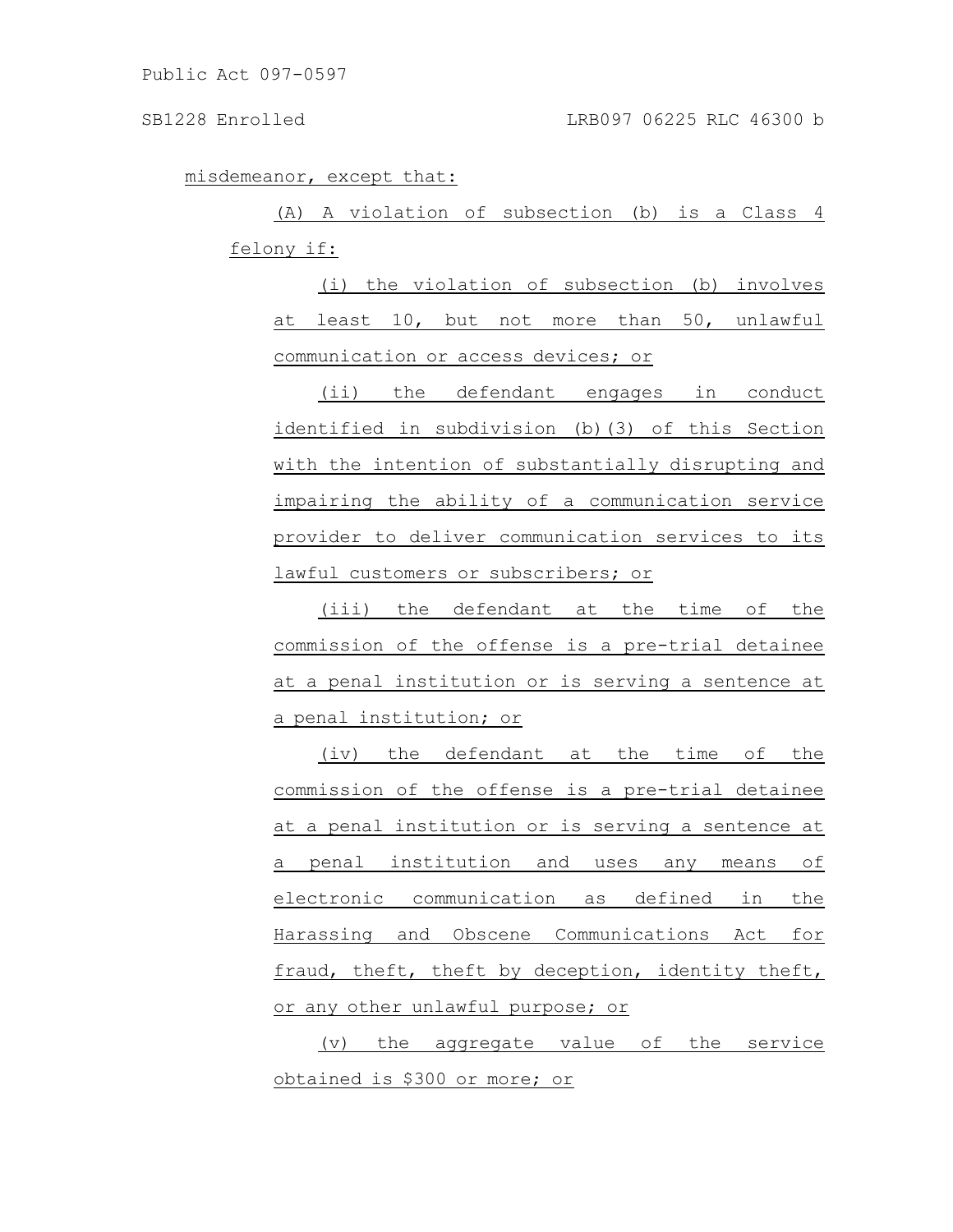(vi) the violation is for a wired communication service or device and the defendant has been convicted previously for an offense under subsection (b) or for any other type of theft, robbery, armed robbery, burglary, residential burglary, possession of burglary tools, home invasion, or fraud, including violations of the Cable Communications Policy Act of 1984 in this or any federal or other state jurisdiction.

(B) A violation of subsection (b) is a Class 3 felony if:

(i) the violation of subsection (b) involves more than 50 unlawful communication or access devices; or

(ii) the defendant at the time of the commission of the offense is a pre-trial detainee at a penal institution or is serving a sentence at a penal institution and has been convicted previously of an offense under subsection (b) committed by the defendant while serving as a pre-trial detainee in a penal institution or while serving a sentence at a penal institution; or

(iii) the defendant at the time of the commission of the offense is a pre-trial detainee at a penal institution or is serving a sentence at a penal institution and has been convicted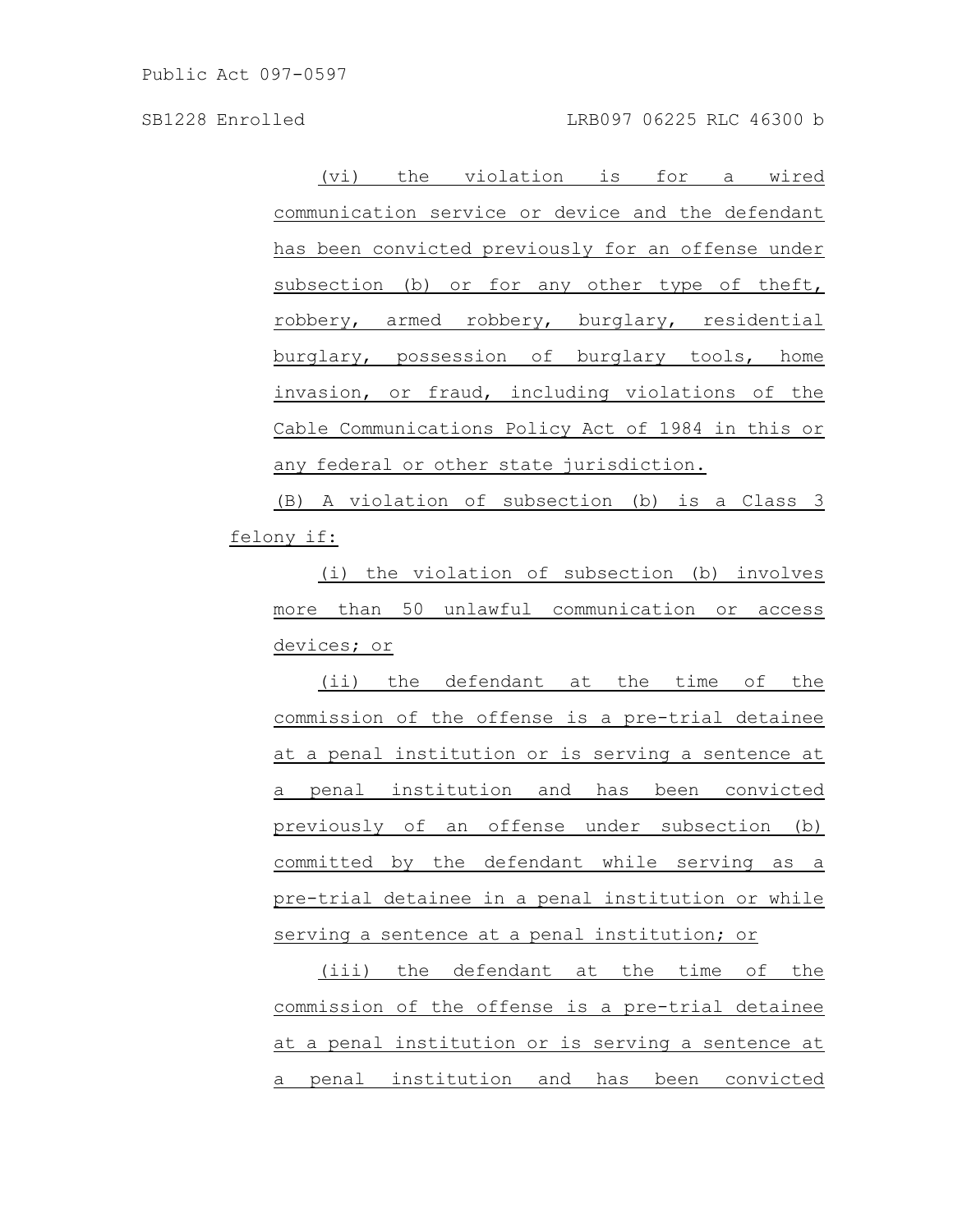SB1228 Enrolled LRB097 06225 RLC 46300 b

previously of an offense under subsection (b) committed by the defendant while serving as a pre-trial detainee in a penal institution or while serving a sentence at a penal institution and uses any means of electronic communication as defined in the Harassing and Obscene Communications Act for fraud, theft, theft by deception, identity theft, or any other unlawful purpose; or

(iv) the violation is for a wired communication service or device and the defendant has been convicted previously on 2 or more occasions for offenses under subsection (b) or for any other type of theft, robbery, armed robbery, burglary, residential burglary, possession of burglary tools, home invasion, or fraud, including violations of the Cable Communications Policy Act of 1984 in this or any federal or other state jurisdiction.

(C) A violation of subsection (b) is a Class 2 felony if the violation is for a wireless communication service or device and the defendant has been convicted previously for an offense under subsection (b) or for any other type of theft, robbery, armed robbery, burglary, residential burglary, possession of burglary tools, home invasion, or fraud, including violations of the Cable Communications Policy Act of 1984 in this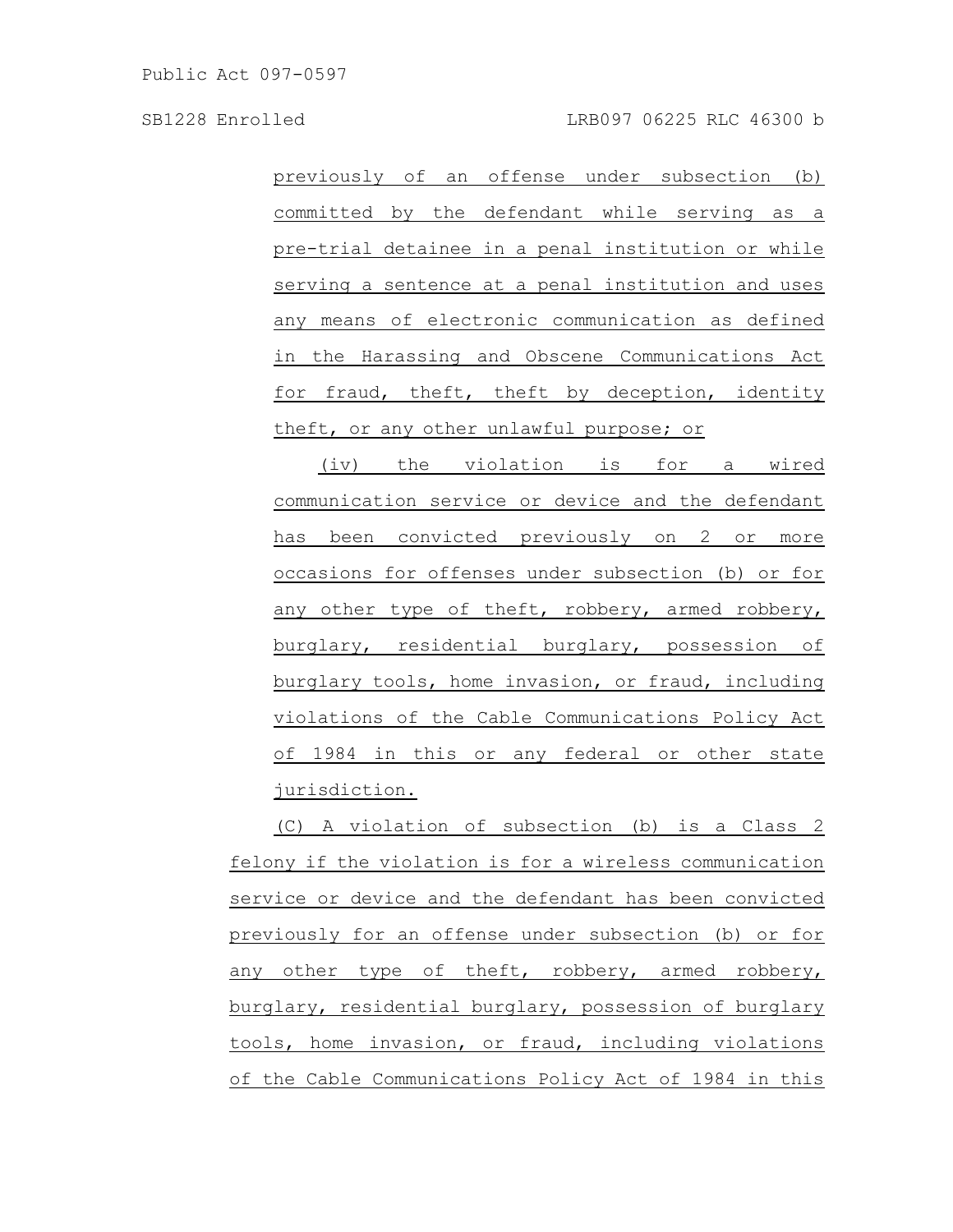or any federal or other state jurisdiction.

(3) Restitution. The court shall, in addition to any other sentence authorized by law, sentence a person convicted of violating subsection (b) to make restitution in the manner provided in Article 5 of Chapter V of the Unified Code of Corrections.

(d) Grading of offense based on prior convictions. For purposes of grading an offense based upon a prior conviction for an offense under subsection (b) or for any other type of theft, robbery, armed robbery, burglary, residential burglary, possession of burglary tools, home invasion, or fraud, including violations of the Cable Communications Policy Act of 1984 in this or any federal or other state jurisdiction under subdivisions (c)(2)(A)(i) and (c)(2)(B)(i) of this Section, a prior conviction shall consist of convictions upon separate indictments or criminal complaints for offenses under subsection (b) or for any other type of theft, robbery, armed robbery, burglary, residential burglary, possession of burglary tools, home invasion, or fraud, including violations of the Cable Communications Policy Act of 1984 in this or any federal or other state jurisdiction.

(e) Separate offenses. For purposes of all criminal penalties or fines established for violations of subsection (b), the prohibited activity established in subsection (b) as it applies to each unlawful communication or access device shall be deemed a separate offense.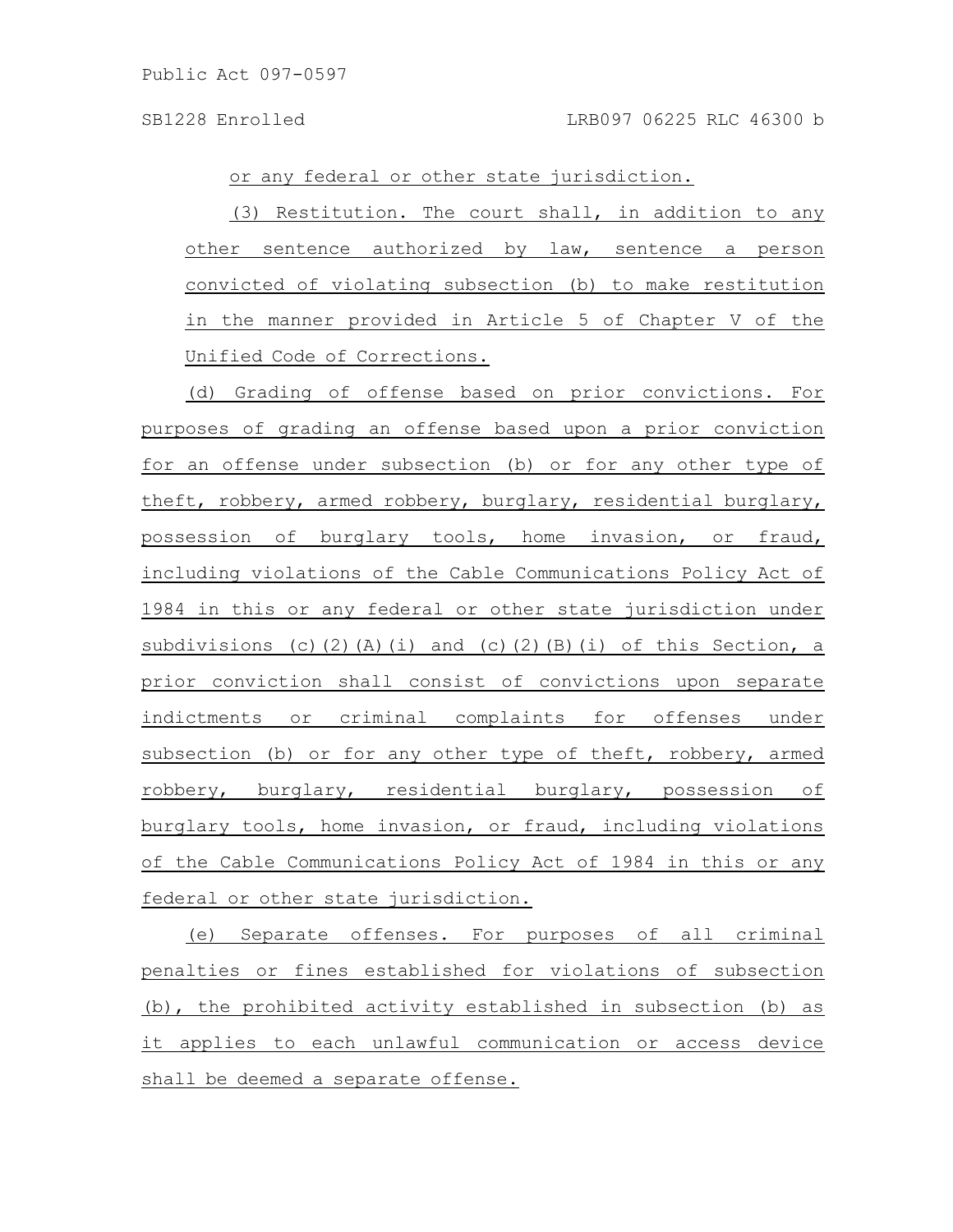(f) Forfeiture of unlawful communication or access devices. Upon conviction of a defendant under subsection (b), the court may, in addition to any other sentence authorized by law, direct that the defendant forfeit any unlawful communication or access devices in the defendant's possession or control which were involved in the violation for which the defendant was convicted.

(g) Venue. An offense under subsection (b) may be deemed to have been committed at either the place where the defendant manufactured or assembled an unlawful communication or access device, or assisted others in doing so, or the place where the unlawful communication or access device was sold or delivered to a purchaser or recipient. It is not a defense to a violation of subsection (b) that some of the acts constituting the offense occurred outside of the State of Illinois.

(h) Civil action. For purposes of subsection (b):

(1) Bringing a civil action. Any person aggrieved by a violation may bring a civil action in any court of competent jurisdiction.

(2) Powers of the court. The court may:

(A) grant preliminary and final injunctions to prevent or restrain violations without a showing by the plaintiff of special damages, irreparable harm or inadequacy of other legal remedies;

(B) at any time while an action is pending, order the impounding, on such terms as it deems reasonable,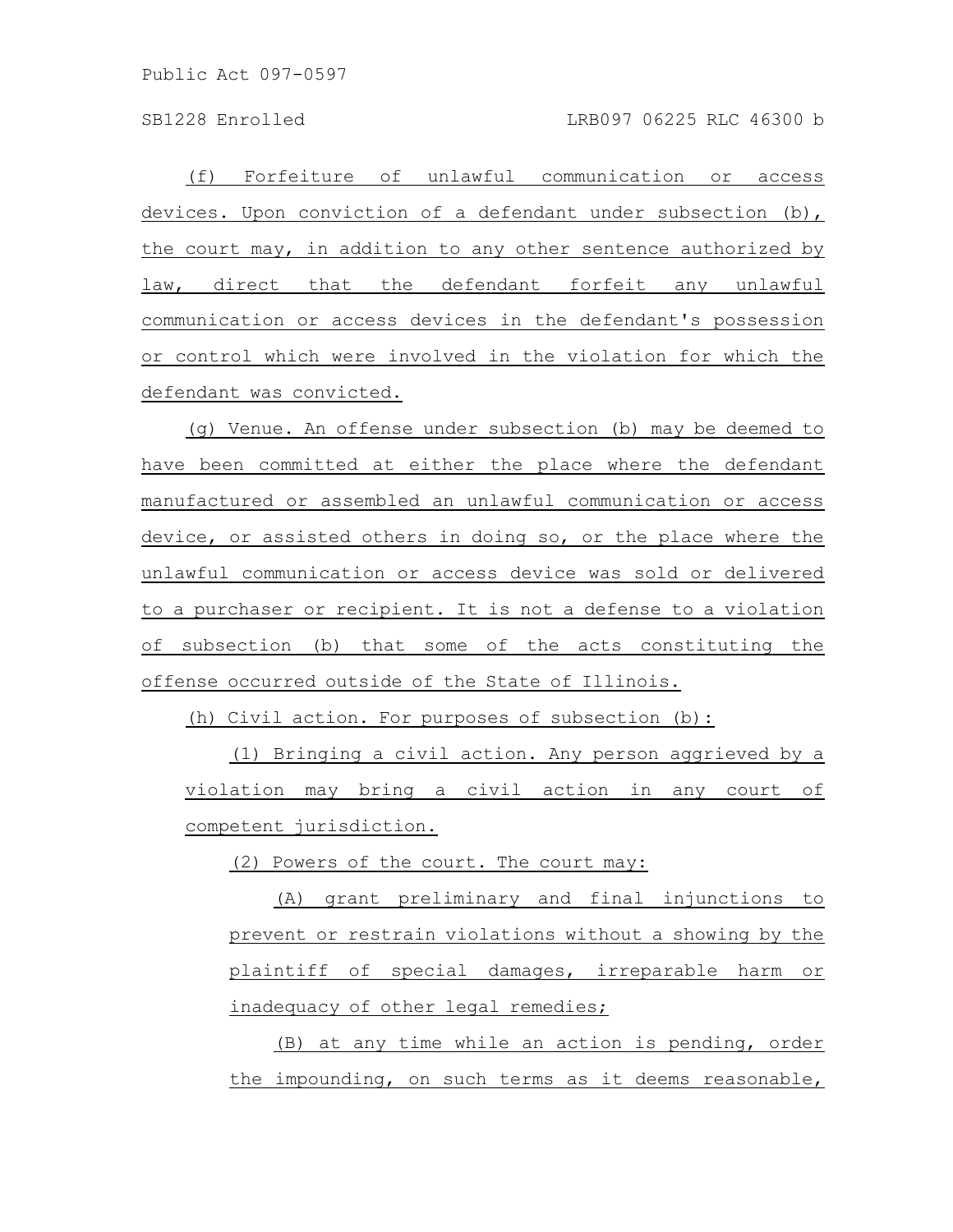of any unlawful communication or access device that is in the custody or control of the violator and that the court has reasonable cause to believe was involved in the alleged violation;

(C) award damages as described in subdivision  $(h)(3)$ ;

(D) award punitive damages;

(E) in its discretion, award reasonable attorney's fees and costs, including, but not limited to, costs for investigation, testing and expert witness fees, to an aggrieved party who prevails; and

(F) as part of a final judgment or decree finding a violation, order the remedial modification or destruction of any unlawful communication or access device involved in the violation that is in the custody or control of the violator or has been impounded under subdivision (h)(2)(B).

(3) Types of damages recoverable. Damages awarded by a court under this Section shall be computed as either of the following:

(A) Upon his or her election of such damages at any time before final judgment is entered, the complaining party may recover the actual damages suffered by him or her as a result of the violation and any profits of the violator that are attributable to the violation and are not taken into account in computing the actual damages;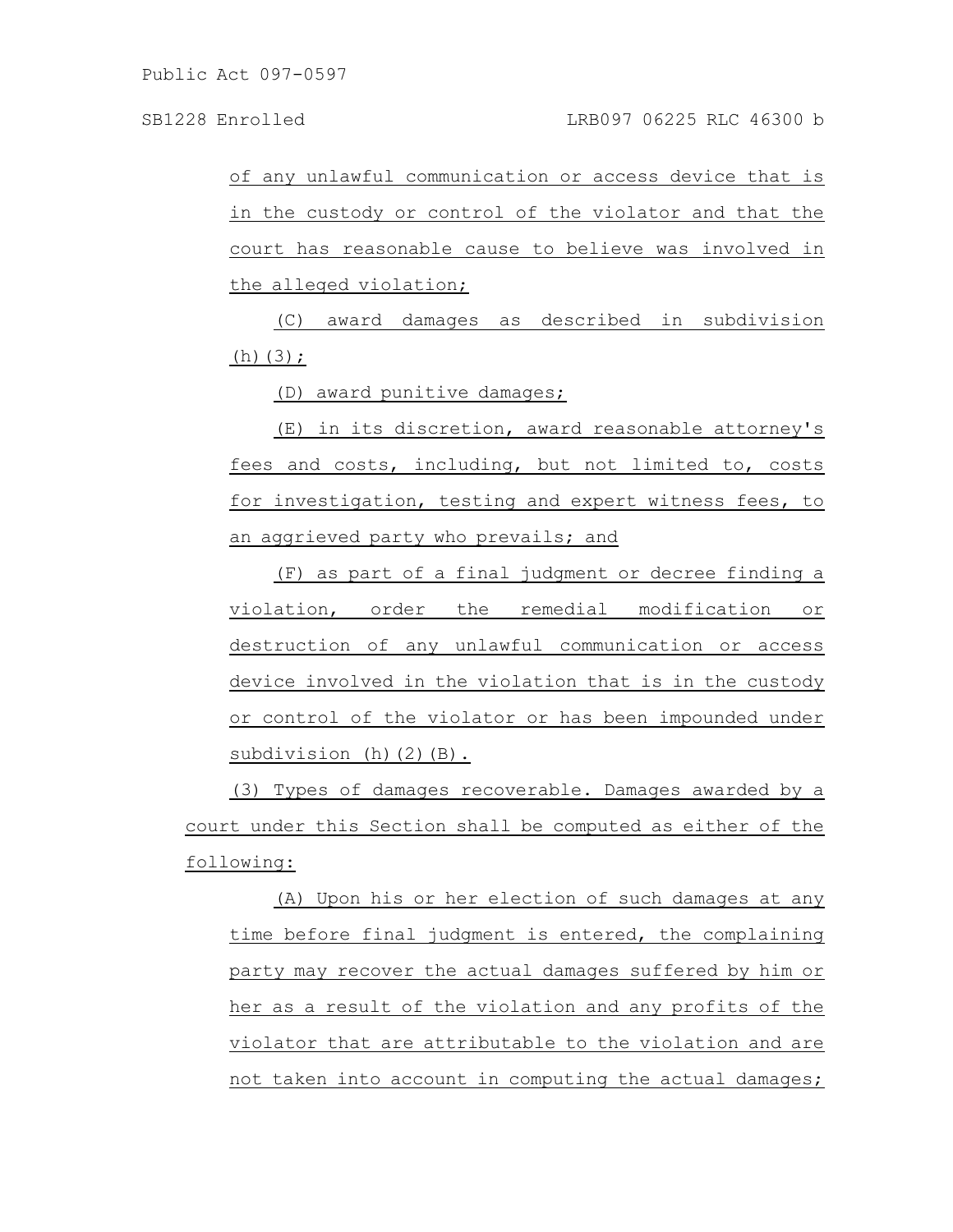in determining the violator's profits, the complaining party shall be required to prove only the violator's gross revenue, and the violator shall be required to prove his or her deductible expenses and the elements of profit attributable to factors other than the violation; or

(B) Upon election by the complaining party at any time before final judgment is entered, that party may recover in lieu of actual damages an award of statutory damages of not less than \$250 and not more than \$10,000 for each unlawful communication or access device involved in the action, with the amount of statutory damages to be determined by the court, as the court considers just. In any case, if the court finds that any of the violations were committed with the intent to obtain commercial advantage or private financial gain, the court in its discretion may increase the award of statutory damages by an amount of not more than \$50,000 for each unlawful communication or access device involved in the action.

(4) Separate violations. For purposes of all civil remedies established for violations, the prohibited activity established in this Section applies to each unlawful communication or access device and shall be deemed a separate violation.

Sections 16-19, 16-20, and 16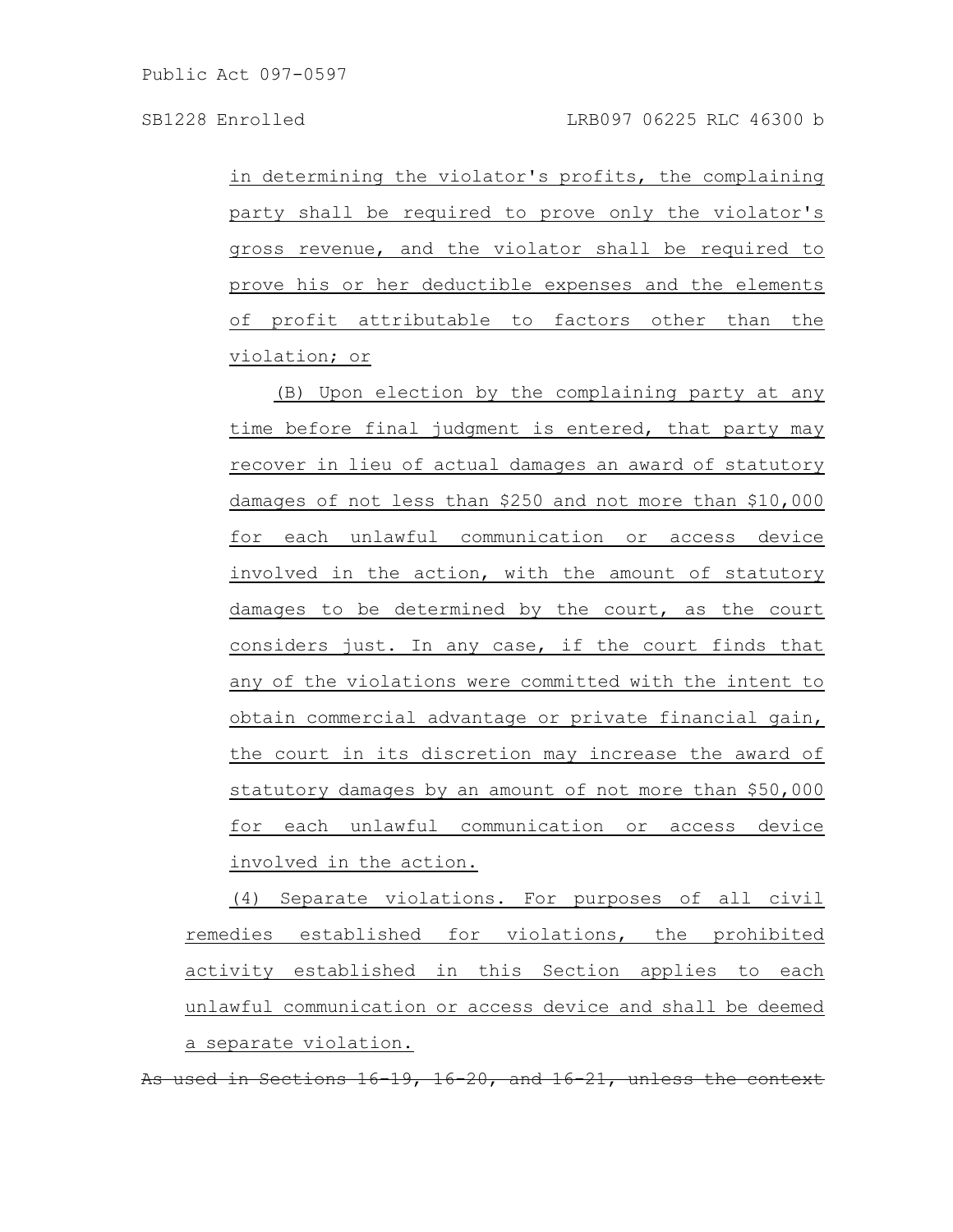otherwise indicates:

"Communication device" means any type of instrument, device, machine, or equipment which is capable of transmitting, acquiring, decrypting, or receiving any telephonic, electronic, data, Internet access, audio, video, microwave, or radio transmissions, signals, communications, or services, including the receipt, acquisition, transmission, or decryption of all such communications, transmissions, signals, or services provided by or through any cable television, fiber optic, telephone, satellite, microwave, radio, Internet based, data transmission, or wireless distribution network, system or facility; or any part, accessory, or component thereof, including any computer circuit, security module, smart card, software, computer chip, electronic mechanism or other component, accessory or part of any communication device which is capable of facilitating the transmission, decryption, acquisition or reception of all such communications, transmissions, signals, or services.

"Communication service" means any service lawfully provided for a charge or compensation to facilitate the lawful origination, transmission, emission, or reception of signs, signals, data, writings, images, and sounds or intelligence of any nature by telephone, including cellular telephones or a wire, wireless, radio, electromagnetic, photo-electronic or photo-optical system; and also any service lawfully provided by any radio, telephone, cable television, fiber optic,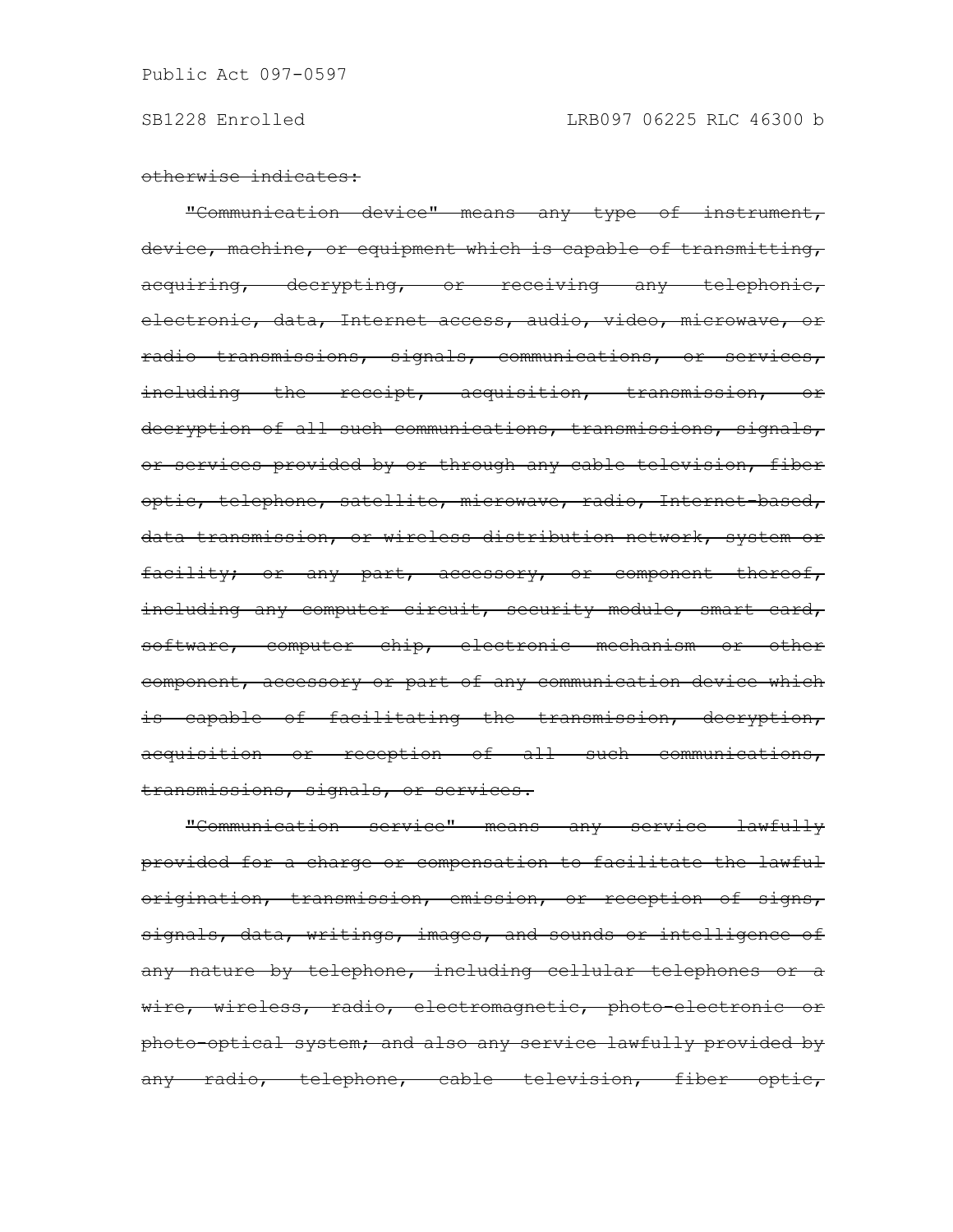satellite, microwave, Internet-based or wireless distribution network, system, facility or technology, including, but not limited to, any and all electronic, data, video, audio, Internet access, telephonic, microwave and radio communications, transmissions, signals and services, and any such communications, transmissions, signals and services lawfully provided directly or indirectly by or through any of those networks, systems, facilities or technologies.

"Communication service provider" means: (1) any person or entity providing any communication service, whether directly or indirectly, as a reseller, including, but not limited to, a cellular, paging or other wireless communications company or other person or entity which, for a fee, supplies the facility, cell site, mobile telephone switching office or other equipment or communication service; (2) any person or entity owning or operating any cable television, fiber optic, satellite, telephone, wireless, microwave, radio, data transmission or Internet based distribution network, system or facility; and (3) any person or entity providing any communication service directly or indirectly by or through any such distribution system, network or facility.

"Unlawful communication device" means any electronic serial number, mobile identification number, personal identification number or any communication device that is capable of acquiring or facilitating the acquisition of a communication service without the express consent or express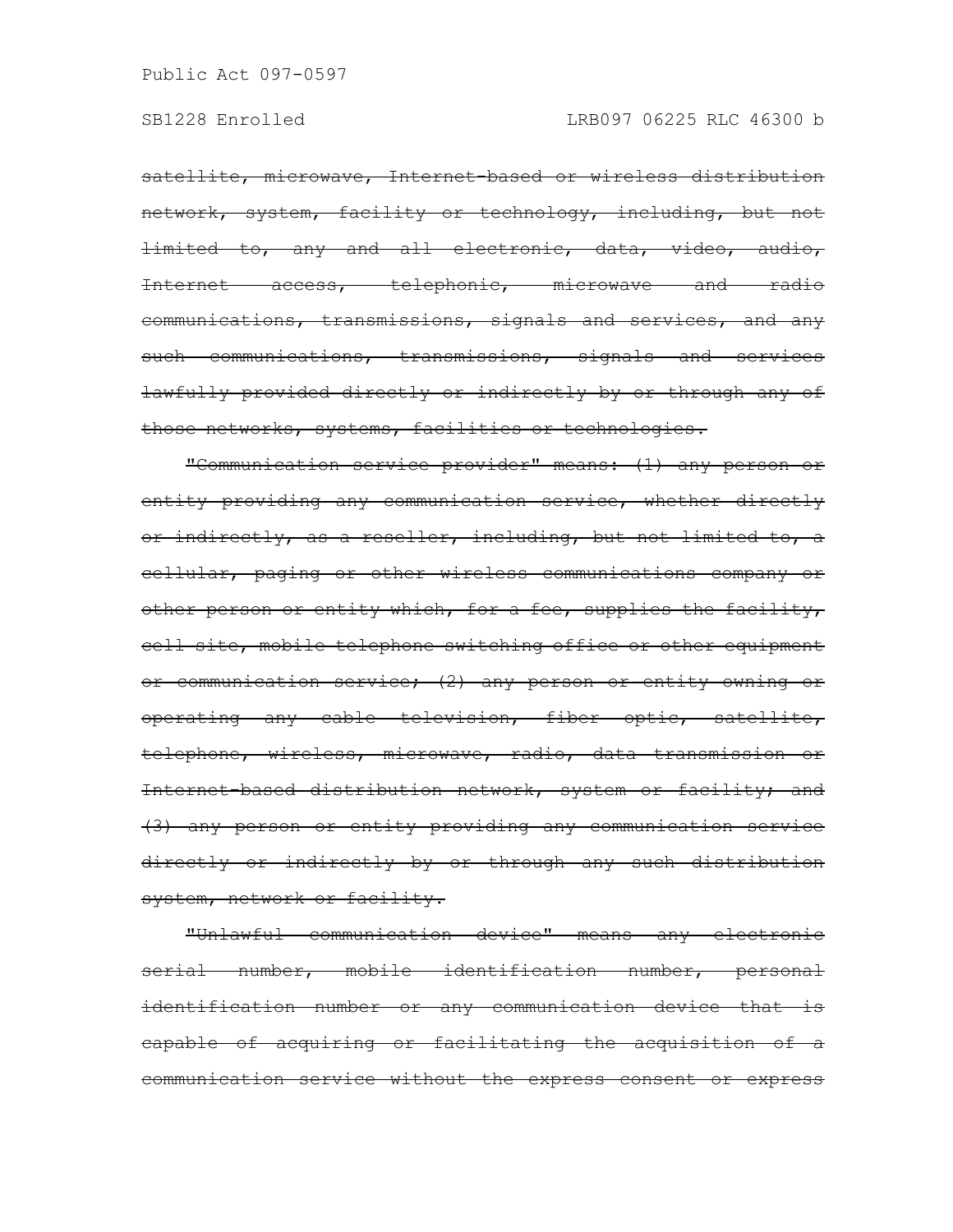authorization of the communication service provider, or that has been altered, modified, programmed or reprogrammed, alone or in conjunction with another communication device or other equipment, to so acquire or facilitate the unauthorized acquisition of a communication service. "Unlawful communication device" also means:

(1) any phone altered to obtain service without the express consent or express authorization of the communication service provider, tumbler phone, counterfeit or clone phone, tumbler microchip, counterfeit or clone microchip or other instrument capable of disguising its identity or location or of gaining unauthorized access to a communications system operated by a communication service provider; and

(2) any communication device which is capable of, or has been altered, designed, modified, programmed or reprogrammed, alone or in conjunction with another communication device or devices, so as to be capable of, facilitating the disruption, acquisition, receipt, transmission or decryption of a communication service without the express consent or express authorization of the communication service provider, including, but not limited to, any device, technology, product, service, equipment, computer software or component or part thereof, primarily distributed, sold, designed, assembled, manufactured, modified, programmed, reprogrammed or used for the purpose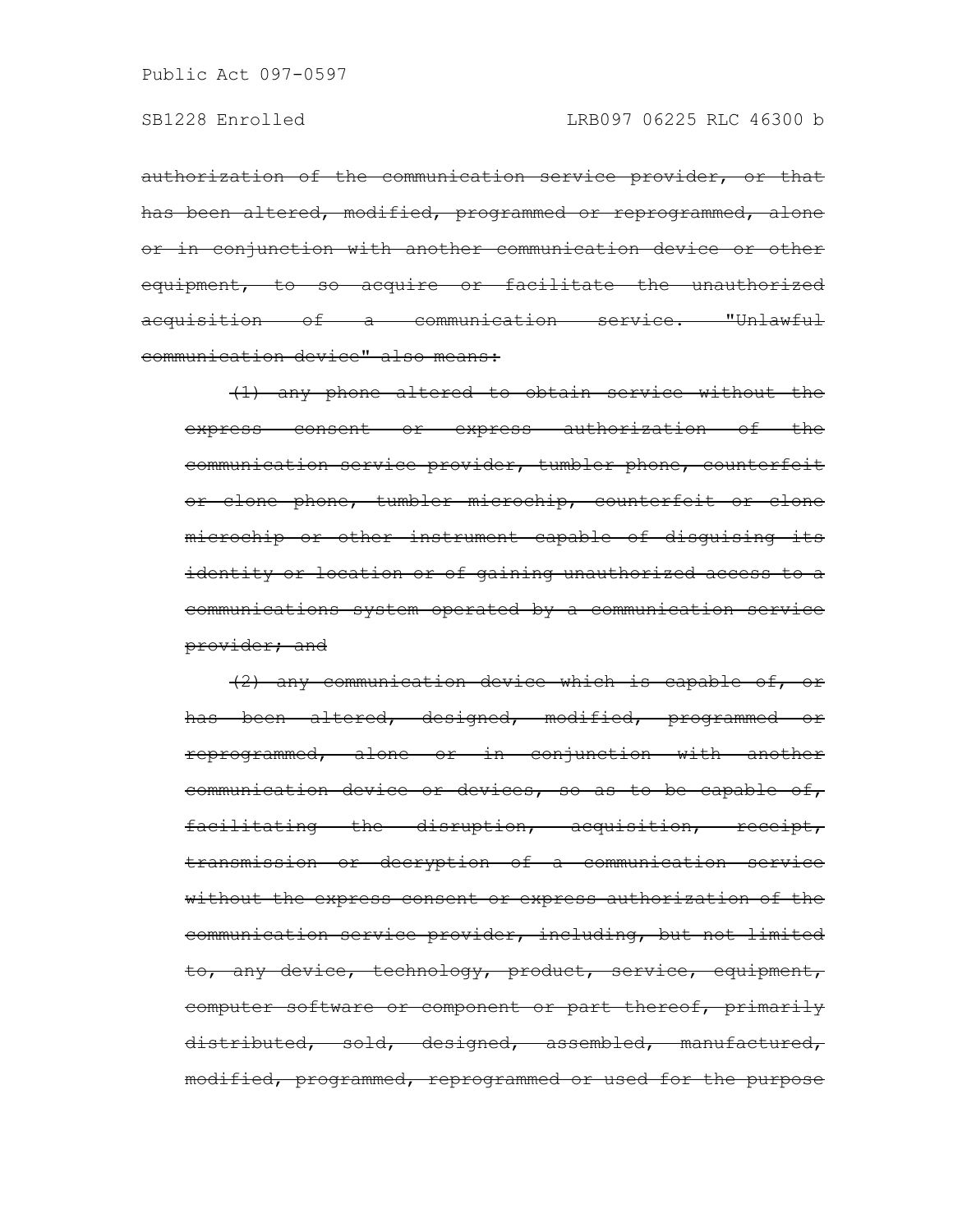of providing the unauthorized receipt of, transmission of, disruption of, decryption of, access to or acquisition of any communication service provided by any communication service provider.

"Manufacture or assembly of an unlawful communication device" means to make, produce or assemble an unlawful communication device or to modify, alter, program or reprogram a communication device to be capable of acquiring, disrupting, receiving, transmitting, decrypting, or facilitating the acquisition, disruption, receipt, transmission or decryption of, a communication service without the express consent or express authorization of the communication service provider, or to knowingly assist others in those activities.

"Unlawful access device" means any type of instrument, device, machine, equipment, technology, or software which is primarily possessed, used, designed, assembled, manufactured, sold, distributed or offered, promoted or advertised for the purpose of defeating or circumventing any technology, device or software, or any component or part thereof, used by the provider, owner or licensee of any communication service or of any data, audio or video programs or transmissions to protect any such communication, audio or video services, programs or transmissions from unauthorized access, acquisition, receipt, decryption, disclosure, communication, transmission or re-transmission.

"Manufacture or assembly of an unlawful access device"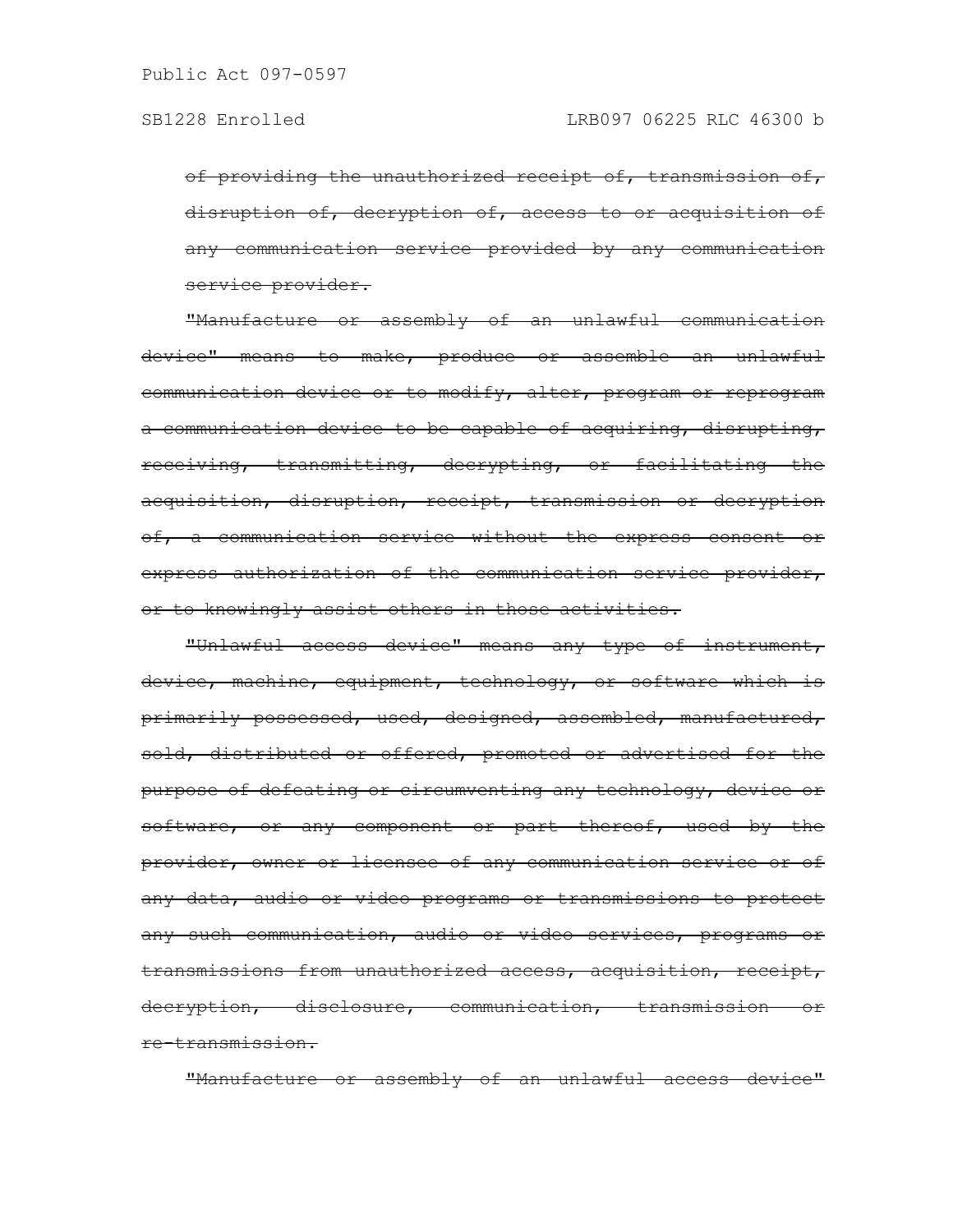means to make, produce or assemble an unlawful access device or to modify, alter, program or re-program any instrument, machine, equipment or software so that defeating or circumventing any technology, device used by the provider, owner or licensee of a communication service or of any data, audio or video programs transmissions to protect any such communication, data, audio or video services, programs or transmissions from unauthorized access, acquisition, disclosure, receipt, decryption, communication, transmission or re-transmission. (Source: P.A. 92-728, eff. 1-1-03.)

(720 ILCS 5/Art. 16, Subdiv. 10 heading new)

## SUBDIVISION 10. RETAIL THEFT

(720 ILCS 5/16-25 new)

Sec. 16-25. Retail theft.

(a) A person commits retail theft when he or she knowingly:

(1) Takes possession of, carries away, transfers or causes to be carried away or transferred any merchandise displayed, held, stored or offered for sale in a retail mercantile establishment with the intention of retaining such merchandise or with the intention of depriving the merchant permanently of the possession, use or benefit of such merchandise without paying the full retail value of such merchandise; or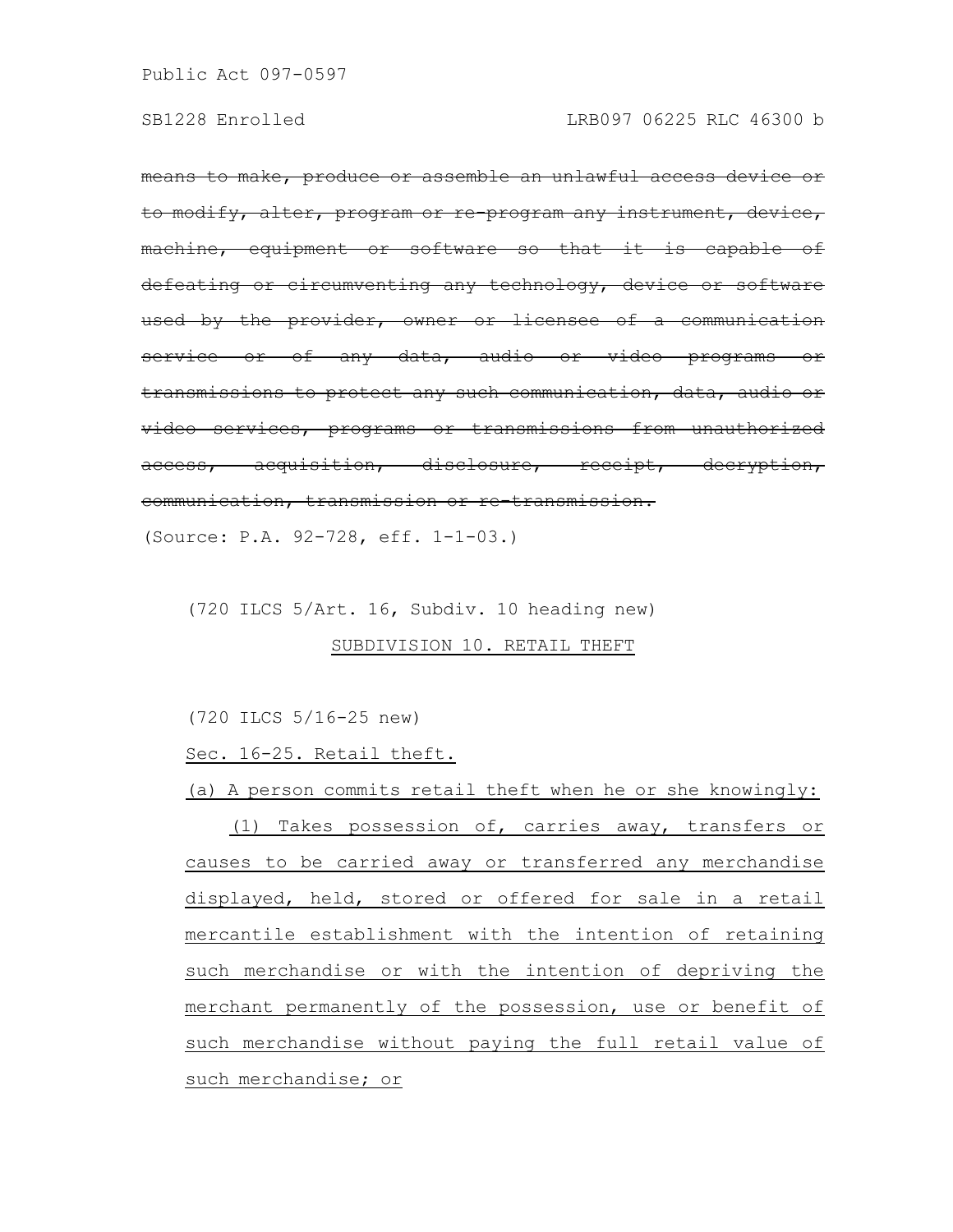(2) Alters, transfers, or removes any label, price tag, marking, indicia of value or any other markings which aid in determining value affixed to any merchandise displayed, held, stored or offered for sale in a retail mercantile establishment and attempts to purchase such merchandise at less than the full retail value with the intention of depriving the merchant of the full retail value of such merchandise; or

(3) Transfers any merchandise displayed, held, stored or offered for sale in a retail mercantile establishment from the container in or on which such merchandise is displayed to any other container with the intention of depriving the merchant of the full retail value of such merchandise; or

(4) Under-rings with the intention of depriving the merchant of the full retail value of the merchandise; or

(5) Removes a shopping cart from the premises of a retail mercantile establishment without the consent of the merchant given at the time of such removal with the intention of depriving the merchant permanently of the possession, use or benefit of such cart; or

(6) Represents to a merchant that he, she, or another is the lawful owner of property, knowing that such representation is false, and conveys or attempts to convey that property to a merchant who is the owner of the property in exchange for money, merchandise credit or other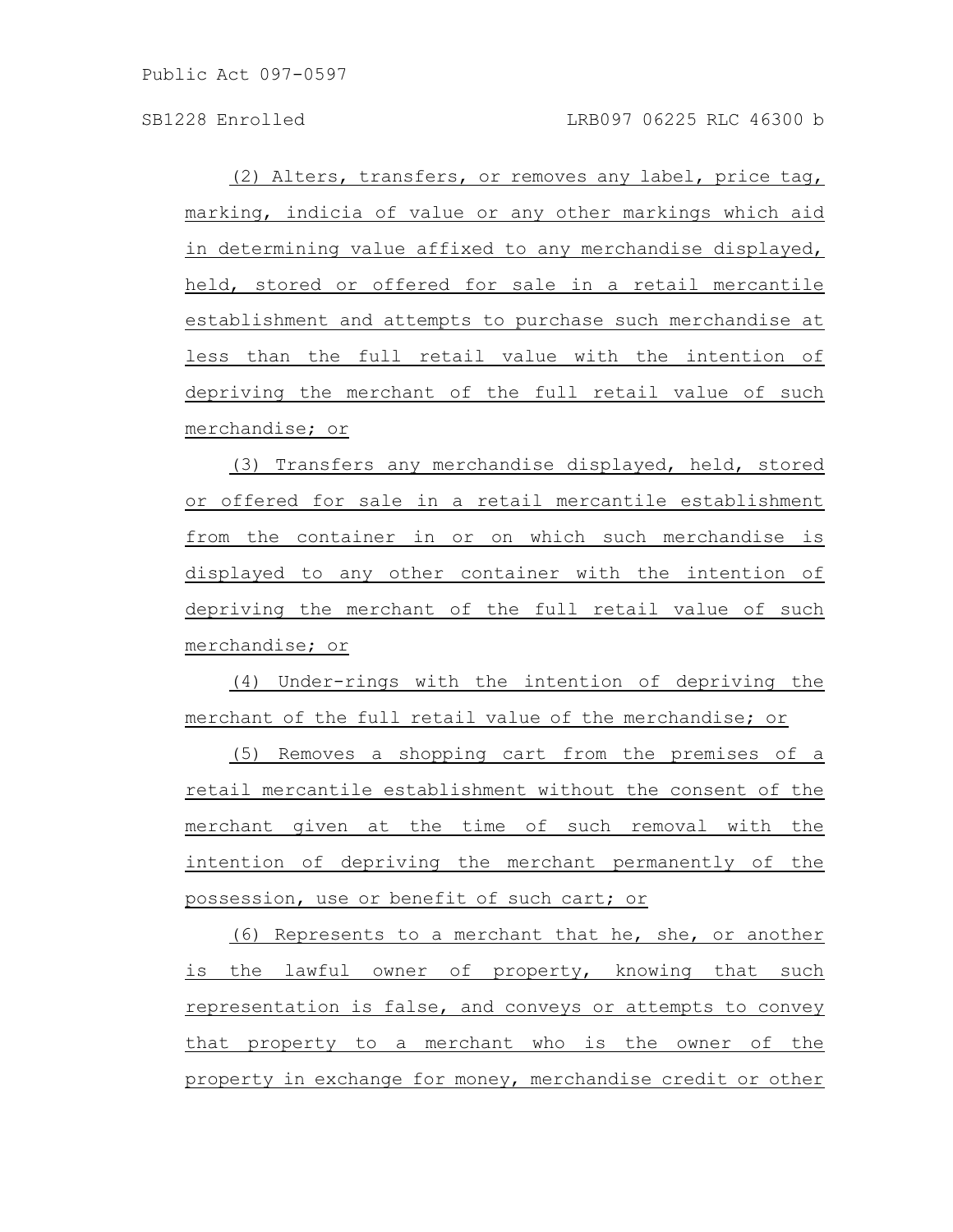property of the merchant; or

(7) Uses or possesses any theft detection shielding device or theft detection device remover with the intention of using such device to deprive the merchant permanently of the possession, use or benefit of any merchandise displayed, held, stored or offered for sale in a retail mercantile establishment without paying the full retail value of such merchandise; or

(8) Obtains or exerts unauthorized control over property of the owner and thereby intends to deprive the owner permanently of the use or benefit of the property when a lessee of the personal property of another fails to return it to the owner, or if the lessee fails to pay the full retail value of such property to the lessor in satisfaction of any contractual provision requiring such, within 10 days after written demand from the owner for its return. A notice in writing, given after the expiration of the leasing agreement, by registered mail, to the lessee at the address given by the lessee and shown on the leasing agreement shall constitute proper demand.

(b) Theft by emergency exit. A person commits theft by emergency exit when he or she commits a retail theft as defined in subdivisions (a)(1) through (a)(8) of this Section and to facilitate the theft he or she leaves the retail mercantile establishment by use of a designated emergency exit.

(c) Permissive inference. If any person: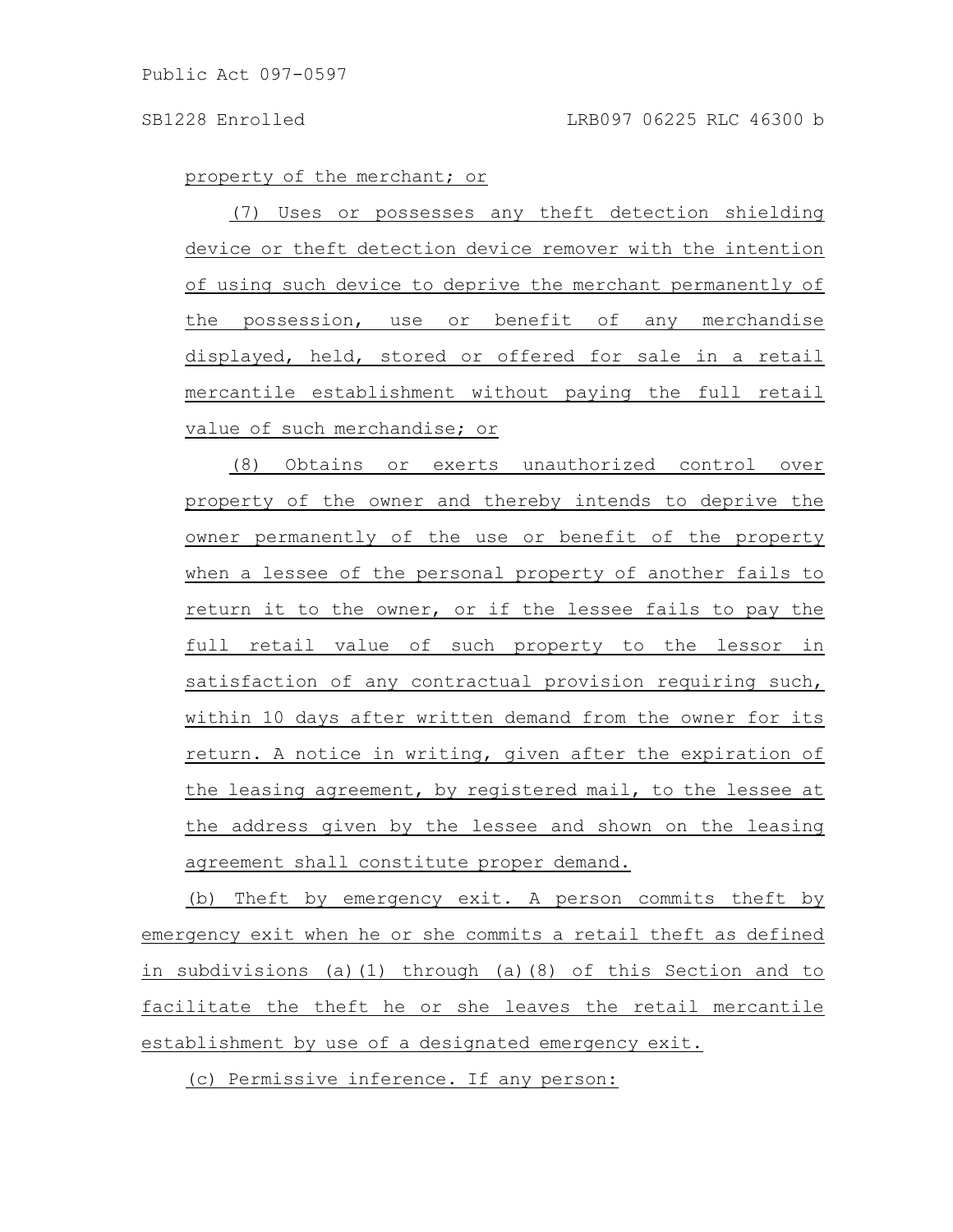(1) conceals upon his or her person or among his or her belongings unpurchased merchandise displayed, held, stored or offered for sale in a retail mercantile establishment; and

(2) removes that merchandise beyond the last known station for receiving payments for that merchandise in that retail mercantile establishment,

then the trier of fact may infer that the person possessed, carried away or transferred such merchandise with the intention of retaining it or with the intention of depriving the merchant permanently of the possession, use or benefit of such merchandise without paying the full retail value of such merchandise.

To "conceal" merchandise means that, although there may be some notice of its presence, that merchandise is not visible through ordinary observation.

(d) Venue. Multiple thefts committed by the same person as part of a continuing course of conduct in different jurisdictions that have been aggregated in one jurisdiction may be prosecuted in any jurisdiction in which one or more of the thefts occurred.

(e) For the purposes of this Section, "theft detection shielding device" means any laminated or coated bag or device designed and intended to shield merchandise from detection by an electronic or magnetic theft alarm sensor.

(f) Sentence.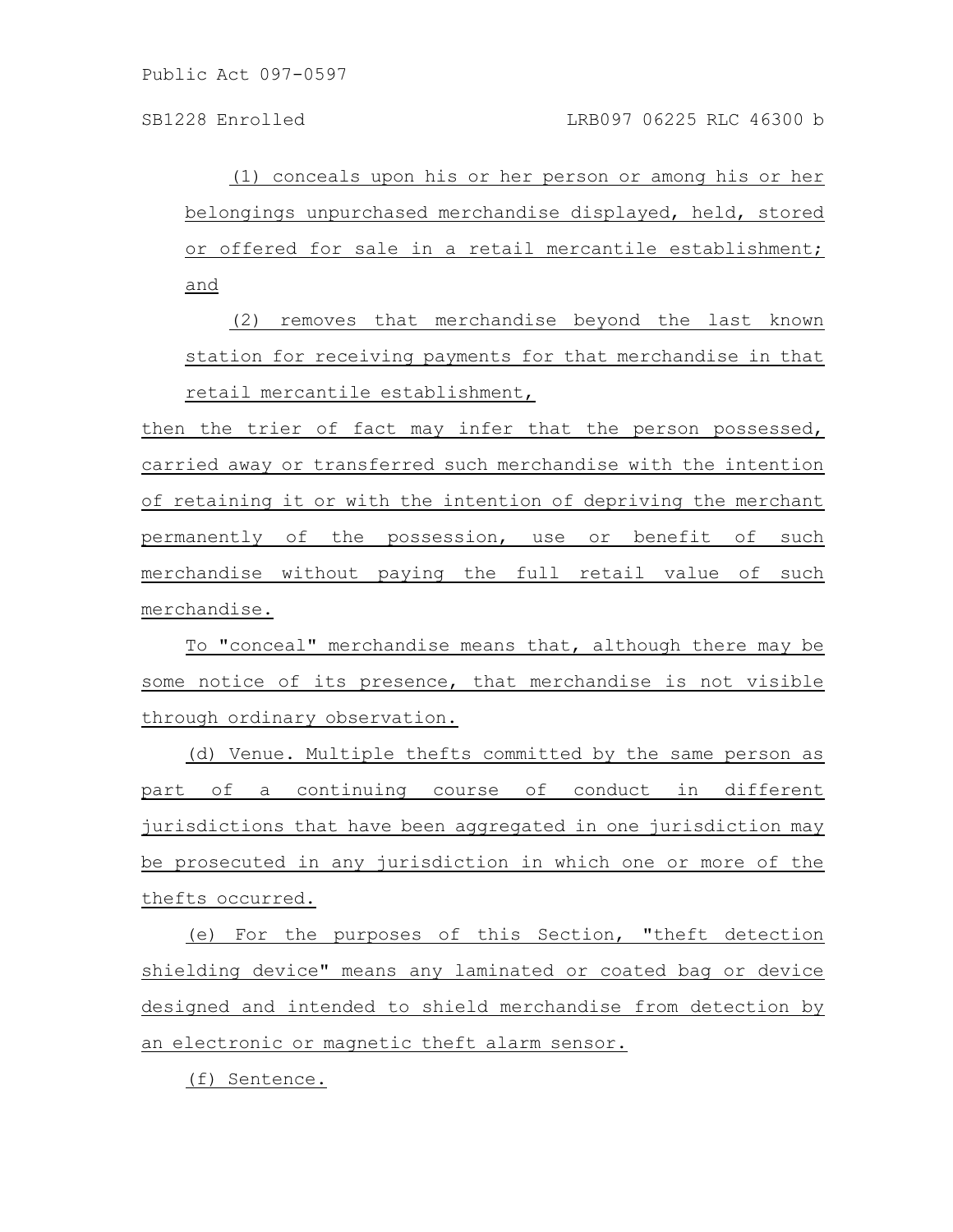(1) A violation of any of subdivisions (a)(1) through (a)(6) and (a)(8) of this Section, the full retail value of which does not exceed \$300 for property other than motor fuel or \$150 for motor fuel, is a Class A misdemeanor. A violation of subdivision (a)(7) of this Section is a Class A misdemeanor for a first offense and a Class 4 felony for a second or subsequent offense. Theft by emergency exit of property, the full retail value of which does not exceed \$300, is a Class 4 felony.

(2) A person who has been convicted of retail theft of property under any of subdivisions (a)(1) through (a)(6) and (a)(8) of this Section, the full retail value of which does not exceed \$300 for property other than motor fuel or \$150 for motor fuel, and who has been previously convicted of any type of theft, robbery, armed robbery, burglary, residential burglary, possession of burglary tools, home invasion, unlawful use of a credit card, or forgery is guilty of a Class 4 felony. A person who has been convicted of theft by emergency exit of property, the full retail value of which does not exceed \$300, and who has been previously convicted of any type of theft, robbery, armed robbery, burglary, residential burglary, possession of burglary tools, home invasion, unlawful use of a credit card, or forgery is guilty of a Class 3 felony.

(3) Any retail theft of property under any of subdivisions (a)(1) through (a)(6) and (a)(8) of this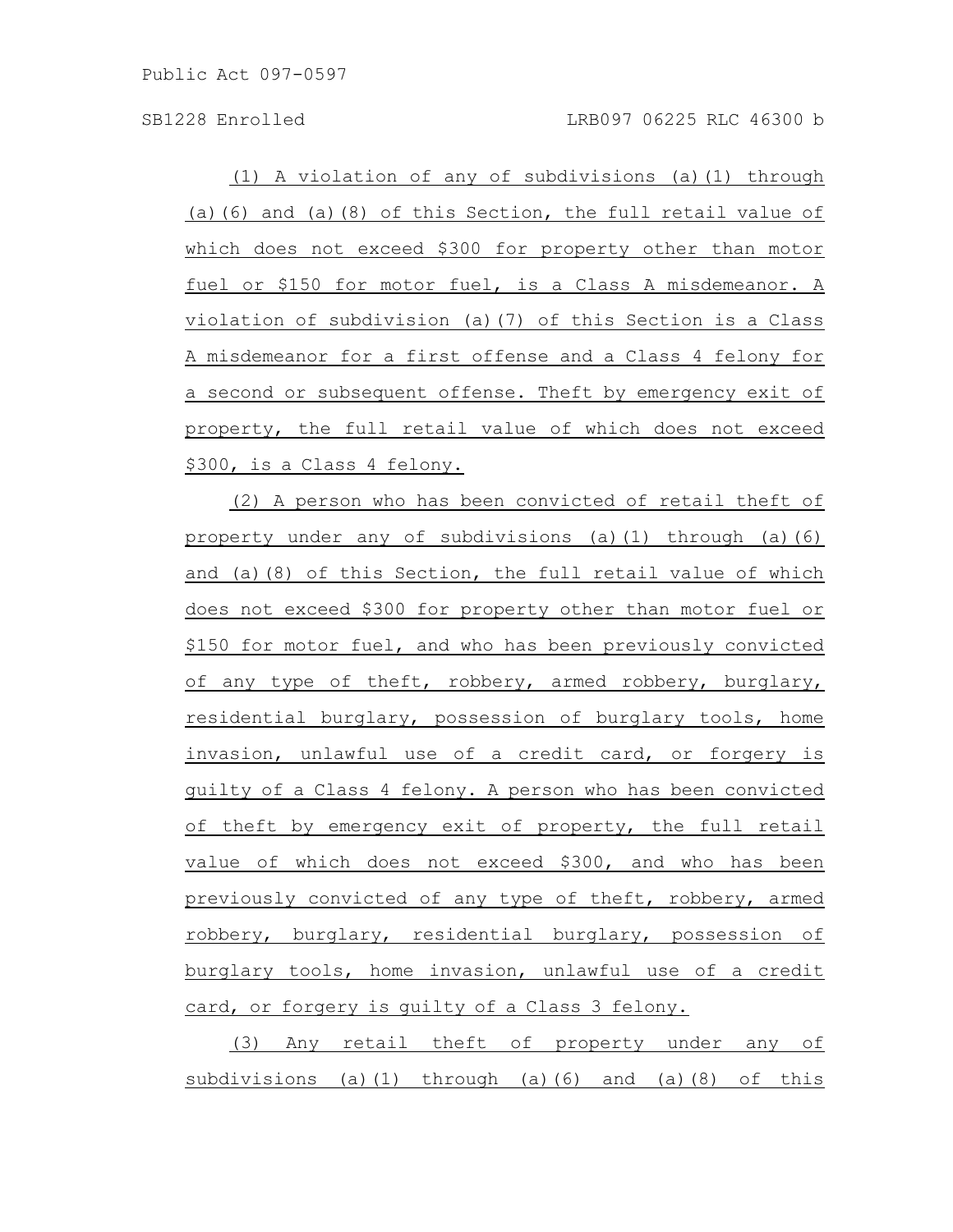Section, the full retail value of which exceeds \$300 for property other than motor fuel or \$150 for motor fuel in a single transaction, or in separate transactions committed by the same person as part of a continuing course of conduct from one or more mercantile establishments over a period of one year, is a Class 3 felony. Theft by emergency exit of property, the full retail value of which exceeds \$300 in a single transaction, or in separate transactions committed by the same person as part of a continuing course of conduct from one or more mercantile establishments over a period of one year, is a Class 2 felony. When a charge of retail theft of property or theft by emergency exit of property, the full value of which exceeds \$300, is brought, the value of the property involved is an element of the offense to be resolved by the trier of fact as either exceeding or not exceeding \$300.

(720 ILCS 5/16-26 new)

Sec. 16-26. Detention; affirmative defense.

(a) Detention. Any merchant who has reasonable grounds to believe that a person has committed retail theft may detain the person, on or off the premises of a retail mercantile establishment, in a reasonable manner and for a reasonable length of time for all or any of the following purposes:

(1) To request identification;

(2) To verify such identification;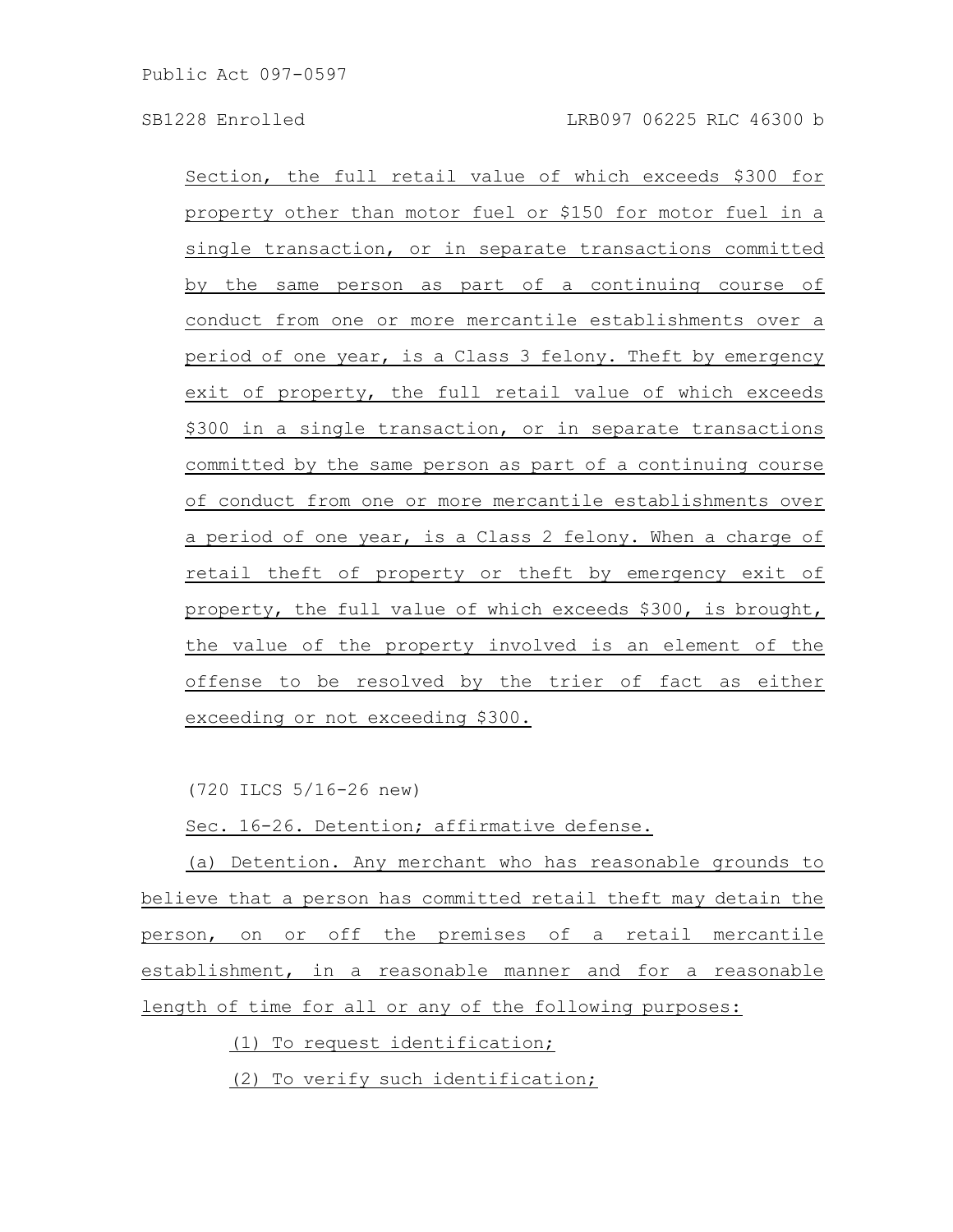(3) To make reasonable inquiry as to whether such person has in his possession unpurchased merchandise and to make reasonable investigation of the ownership of such merchandise;

(4) To inform a peace officer of the detention of the person and surrender that person to the custody of a peace officer;

(5) In the case of a minor, to immediately make a reasonable attempt to inform the parents, guardian or other private person interested in the welfare of that minor and, at the merchant's discretion, a peace officer, of this detention and to surrender custody of such minor to such person.

A merchant may make a detention as permitted in this Section off the premises of a retail mercantile establishment only if such detention is pursuant to an immediate pursuit of such person.

A merchant shall be deemed to have reasonable grounds to make a detention for the purposes of this Section if the merchant detains a person because such person has in his or her possession either a theft detection shielding device or a theft detection device remover.

(b) Affirmative defense. A detention as permitted in this Section does not constitute an arrest or an unlawful restraint, as defined in Section 10-3 of this Code, nor shall it render the merchant liable to the person so detained.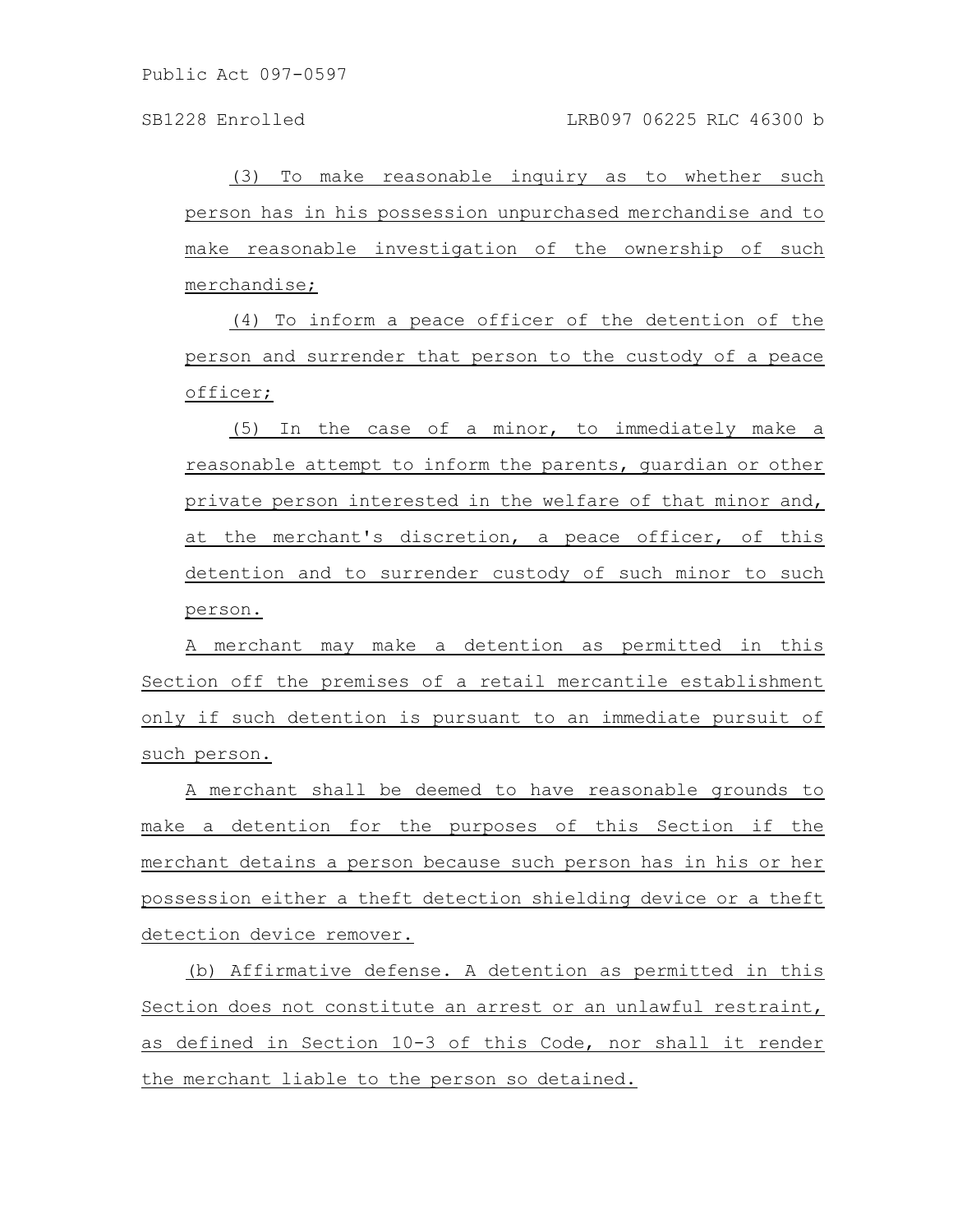(c) For the purposes of this Section, "minor" means a person who is less than 19 years of age, is unemancipated, and resides with his or her parent or parents or legal guardian.

(720 ILCS 5/16-27 new)

Sec. 16-27. Civil liability.

(a) A person who commits the offense of retail theft as defined in subdivision (a)(1), (a)(2), (a)(3), or (a)(8) of Section 16-25 shall be civilly liable to the merchant of the merchandise in an amount consisting of:

(i) actual damages equal to the full retail value of the merchandise; plus

(ii) an amount not less than \$100 nor more than \$1,000; plus

(iii) attorney's fees and court costs.

(b) If a minor commits the offense of retail theft, the parents or guardian of the minor shall be civilly liable as provided in this Section; however, a quardian appointed pursuant to the Juvenile Court Act of 1987 shall not be liable under this Section. Total recovery under this Section shall not exceed the maximum recovery permitted under Section 5 of the Parental Responsibility Law. For the purposes of this Section, "minor" means a person who is less than 19 years of age, is unemancipated, and resides with his or her parent or parents or legal guardian.

(c) A conviction or a plea of guilty to the offense of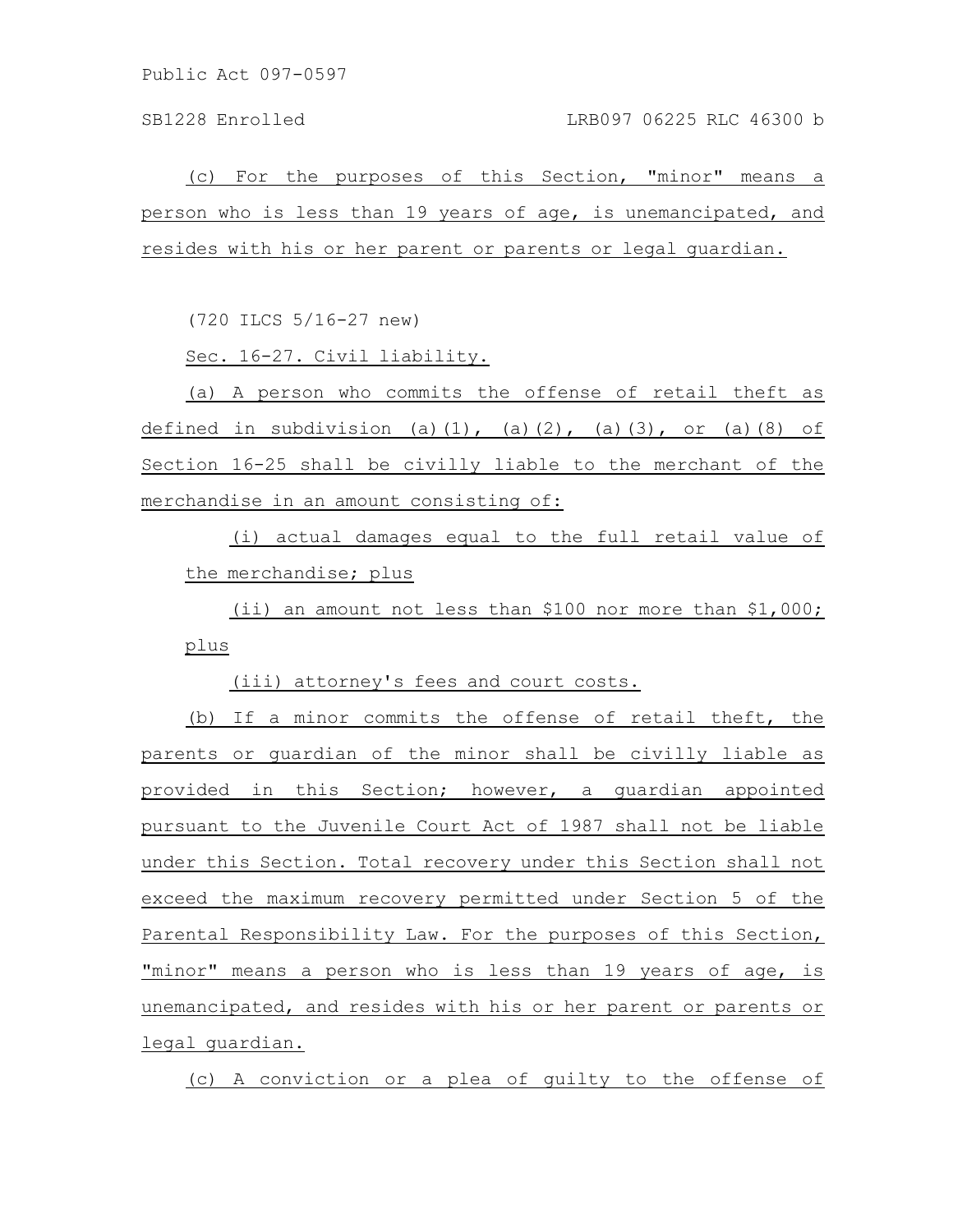retail theft is not a prerequisite to the bringing of a civil suit under this Section.

(d) Judgments arising under this Section may be assigned.

(720 ILCS 5/16-28 new)

Sec. 16-28. Delivery container theft.

(a) A person commits delivery container theft when he or she knowingly does any of the following:

(1) Uses for any purpose, when not on the premises of the owner or an adjacent parking area, a delivery container of another person which is marked by a name or mark unless the use is authorized by the owner.

(2) Sells, or offers for sale, a delivery container of another person which is marked by a name or mark unless the sale is authorized by the owner.

(3) Defaces, obliterates, destroys, covers up or otherwise removes or conceals a name or mark on a delivery container of another person without the written consent of the owner.

(4) Removes the delivery container of another person from the premises, parking area or any other area under the control of any processor, distributor or retail establishment, or from any delivery vehicle, without the consent of the owner of the delivery container. If a person possesses any marked or named delivery container without the consent of the owner and while not on the premises,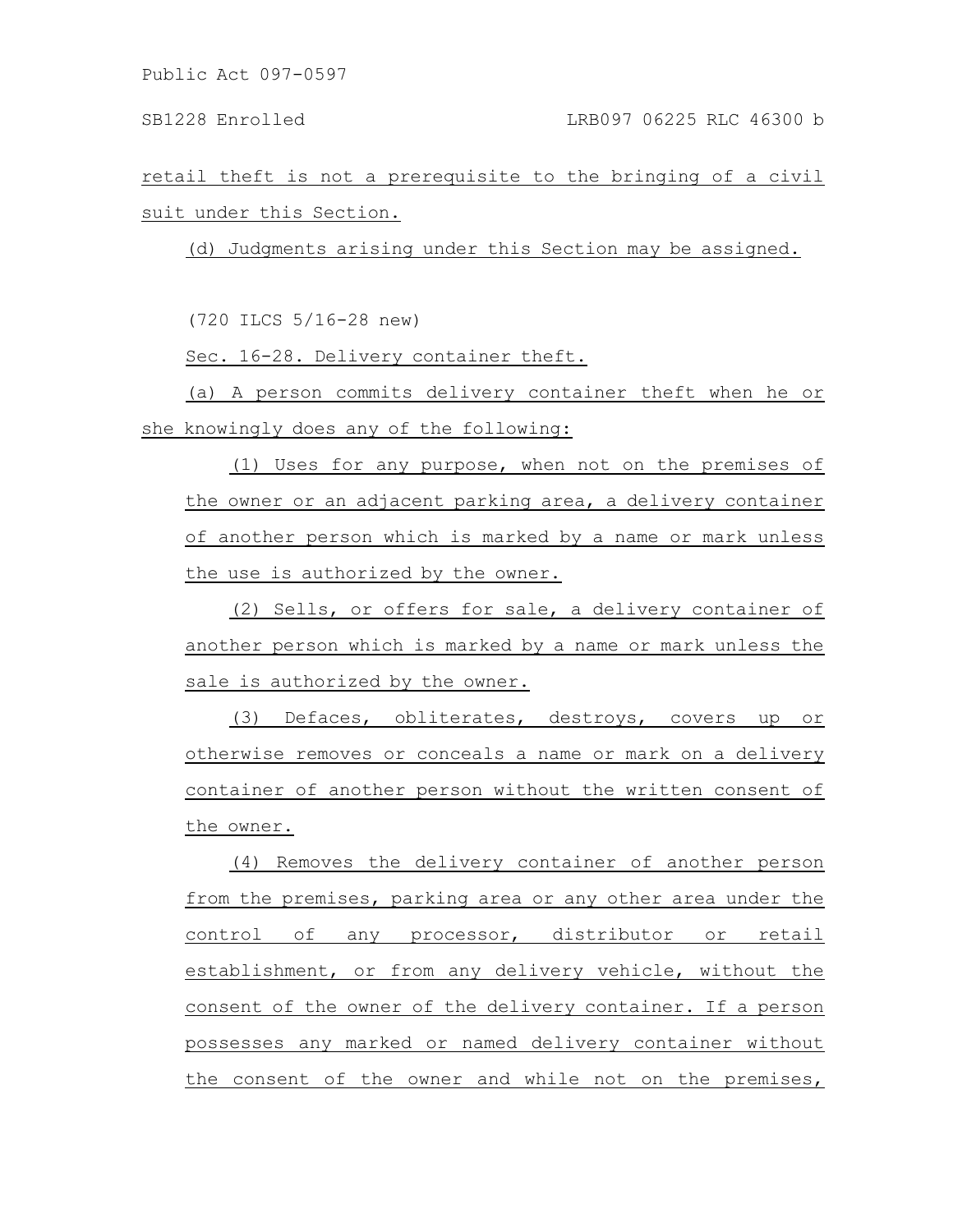parking area or other area under control of a processor, distributor or retail establishment doing business with the owner, the trier of fact may infer that the person removed the delivery container in violation of this paragraph.

(b) Any common carrier or private carrier for hire, except those engaged in transporting bakery or dairy products to and from the places where they are produced, that receives or transports any delivery container marked with a name or mark without having in its possession a bill of lading or invoice for that delivery container commits the offense of delivery container theft.

(c) Sentence. Delivery container theft is a Class B misdemeanor. An offender may be sentenced to pay a fine of \$150 for the first offense and \$500 for a second or subsequent offense.

(720 ILCS 5/Art. 16, Subdiv. 15 heading new)

# SUBDIVISION 15. IDENTITY THEFT

(720 ILCS 5/16-30 new)

Sec. 16-30. Identity theft; aggravated identity theft.

(a) A person commits identity theft when he or she knowingly:

(1) uses any personal identifying information or personal identification document of another person to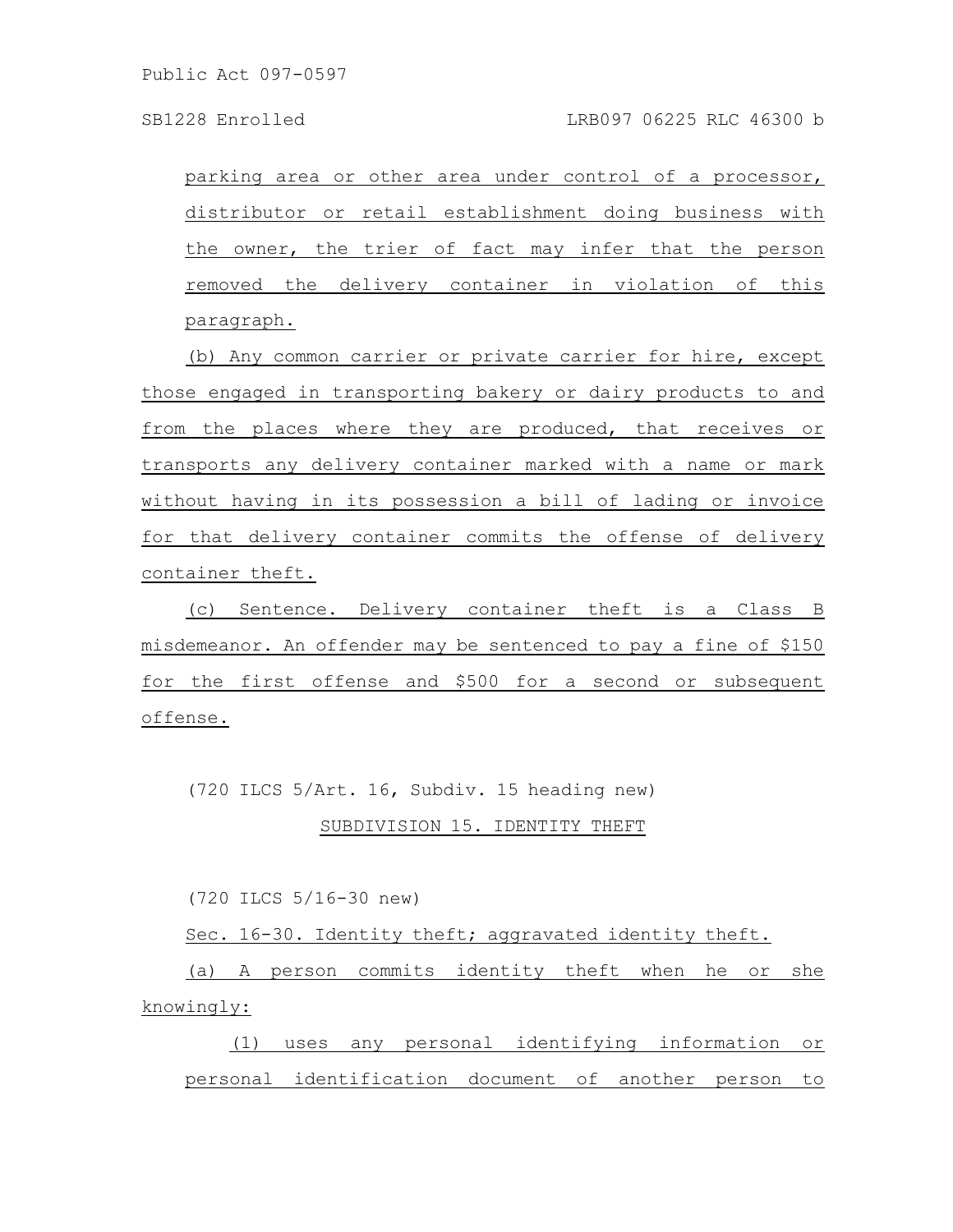fraudulently obtain credit, money, goods, services, or other property; or

(2) uses any personal identification information or personal identification document of another with intent to commit any felony not set forth in paragraph (1) of this subsection (a); or

(3) obtains, records, possesses, sells, transfers, purchases, or manufactures any personal identification information or personal identification document of another with intent to commit any felony; or

(4) uses, obtains, records, possesses, sells, transfers, purchases, or manufactures any personal identification information or personal identification document of another knowing that such personal identification information or personal identification documents were stolen or produced without lawful authority; or

(5) uses, transfers, or possesses document-making implements to produce false identification or false documents with knowledge that they will be used by the person or another to commit any felony; or

(6) uses any personal identification information or personal identification document of another to portray himself or herself as that person, or otherwise, for the purpose of gaining access to any personal identification information or personal identification document of that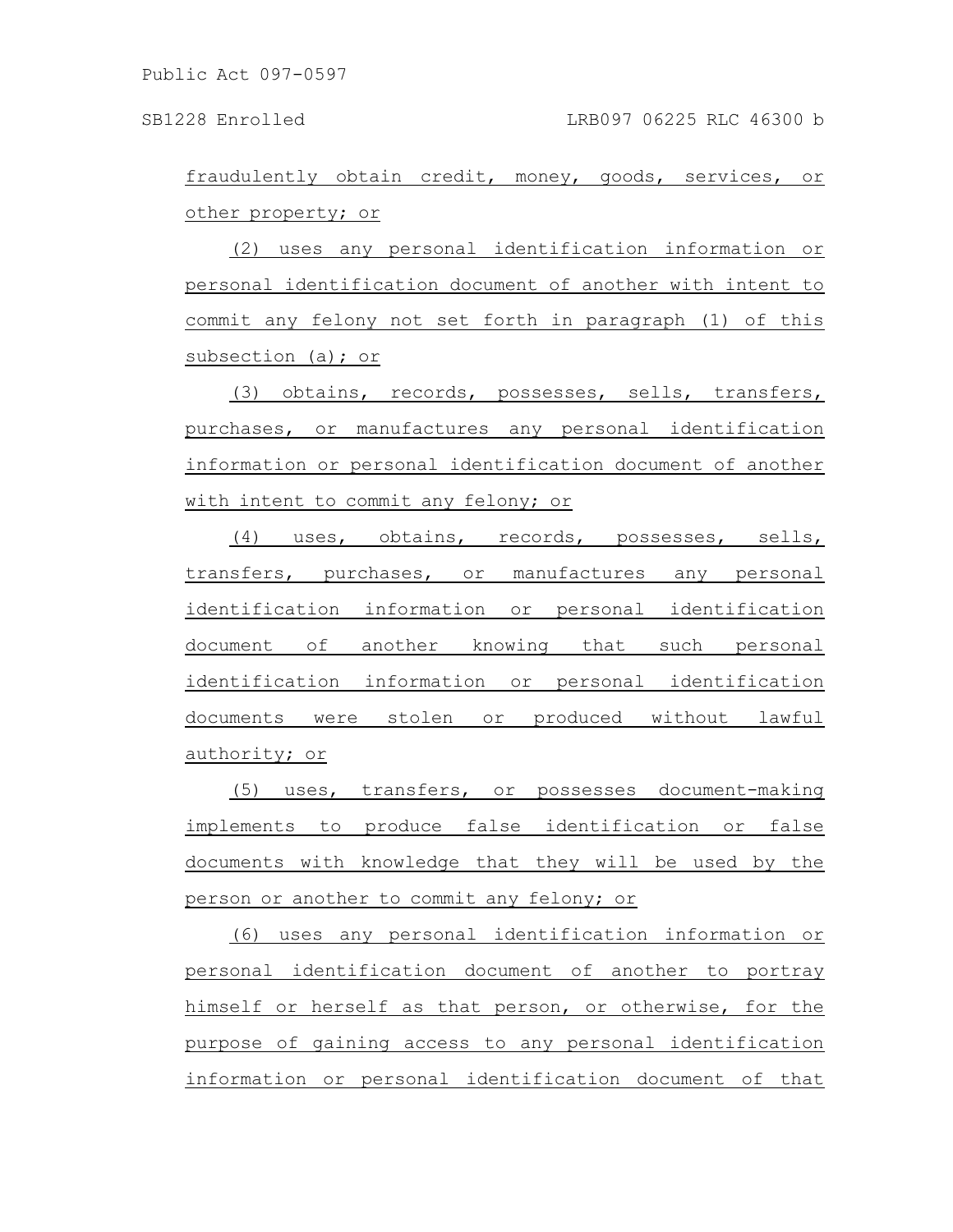person, without the prior express permission of that person; or

(7) uses any personal identification information or personal identification document of another for the purpose of gaining access to any record of the actions taken, communications made or received, or other activities or transactions of that person, without the prior express permission of that person; or

(8) in the course of applying for a building permit with a unit of local government, provides the license number of a roofing or fire sprinkler contractor whom he or she does not intend to have perform the work on the roofing or fire sprinkler portion of the project; it is an affirmative defense to prosecution under this paragraph (8) that the building permit applicant promptly informed the unit of local government that issued the building permit of any change in the roofing or fire sprinkler contractor.

(b) Aggravated identity theft. A person commits aggravated identity theft when he or she commits identity theft as set forth in subsection (a) of this Section:

(1) against a person 60 years of age or older or a person with a disability; or

(2) in furtherance of the activities of an organized gang.

A defense to aggravated identity theft does not exist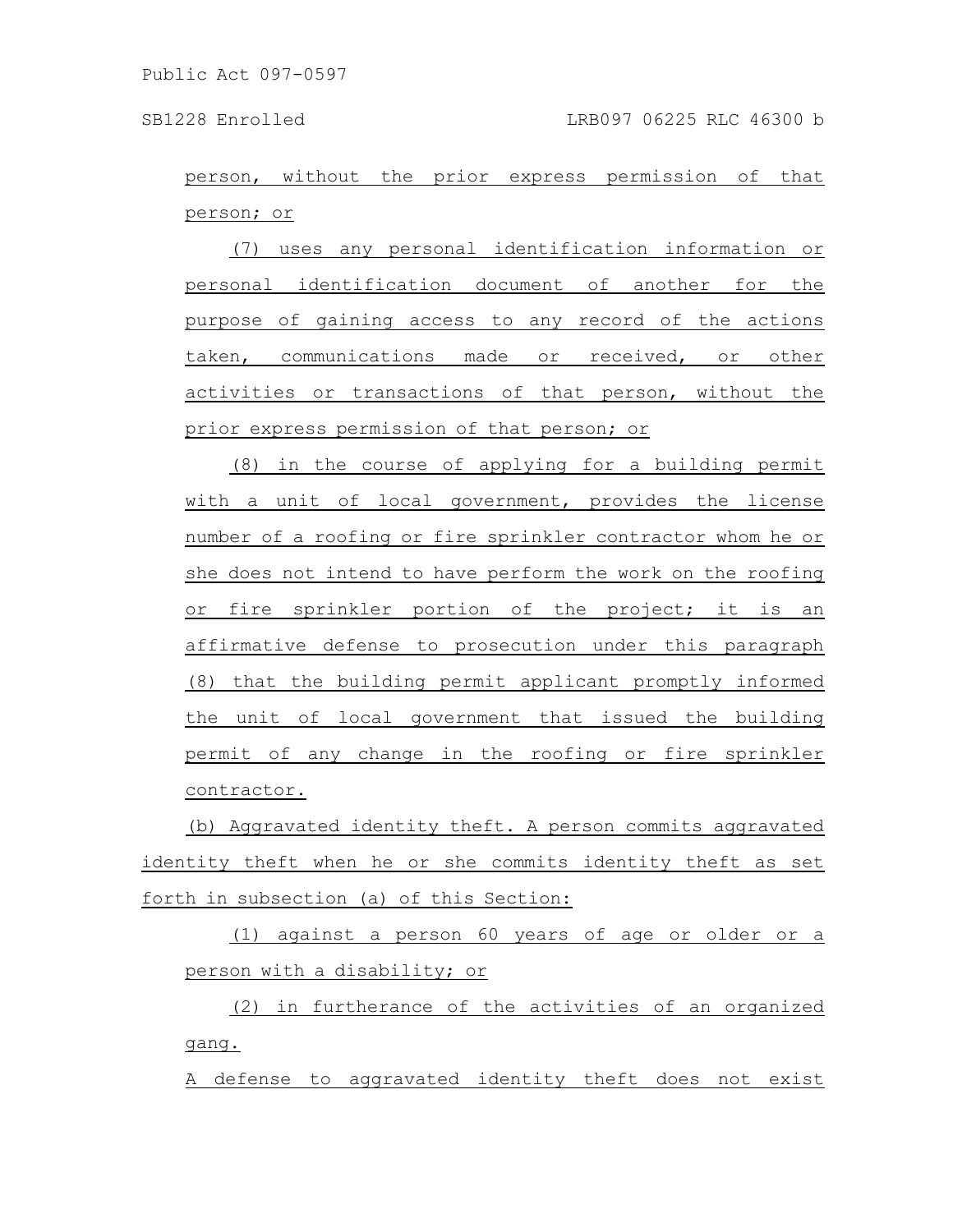merely because the accused reasonably believed the victim to be a person less than 60 years of age. For the purposes of this subsection, "organized gang" has the meaning ascribed in Section 10 of the Illinois Streetgang Terrorism Omnibus Prevention Act.

(c) Knowledge shall be determined by an evaluation of all circumstances surrounding the use of the other person's identifying information or document.

(d) When a charge of identity theft or aggravated identity theft of credit, money, goods, services, or other property exceeding a specified value is brought, the value of the credit, money, goods, services, or other property is an element of the offense to be resolved by the trier of fact as either exceeding or not exceeding the specified value.

(e) Sentence.

(1) Identity theft.

(A) A person convicted of identity theft in violation of paragraph (1) of subsection (a) shall be sentenced as follows:

(i) Identity theft of credit, money, goods, services, or other property not exceeding \$300 in value is a Class 4 felony. A person who has been previously convicted of identity theft of less than \$300 who is convicted of a second or subsequent offense of identity theft of less than \$300 is guilty of a Class 3 felony. A person who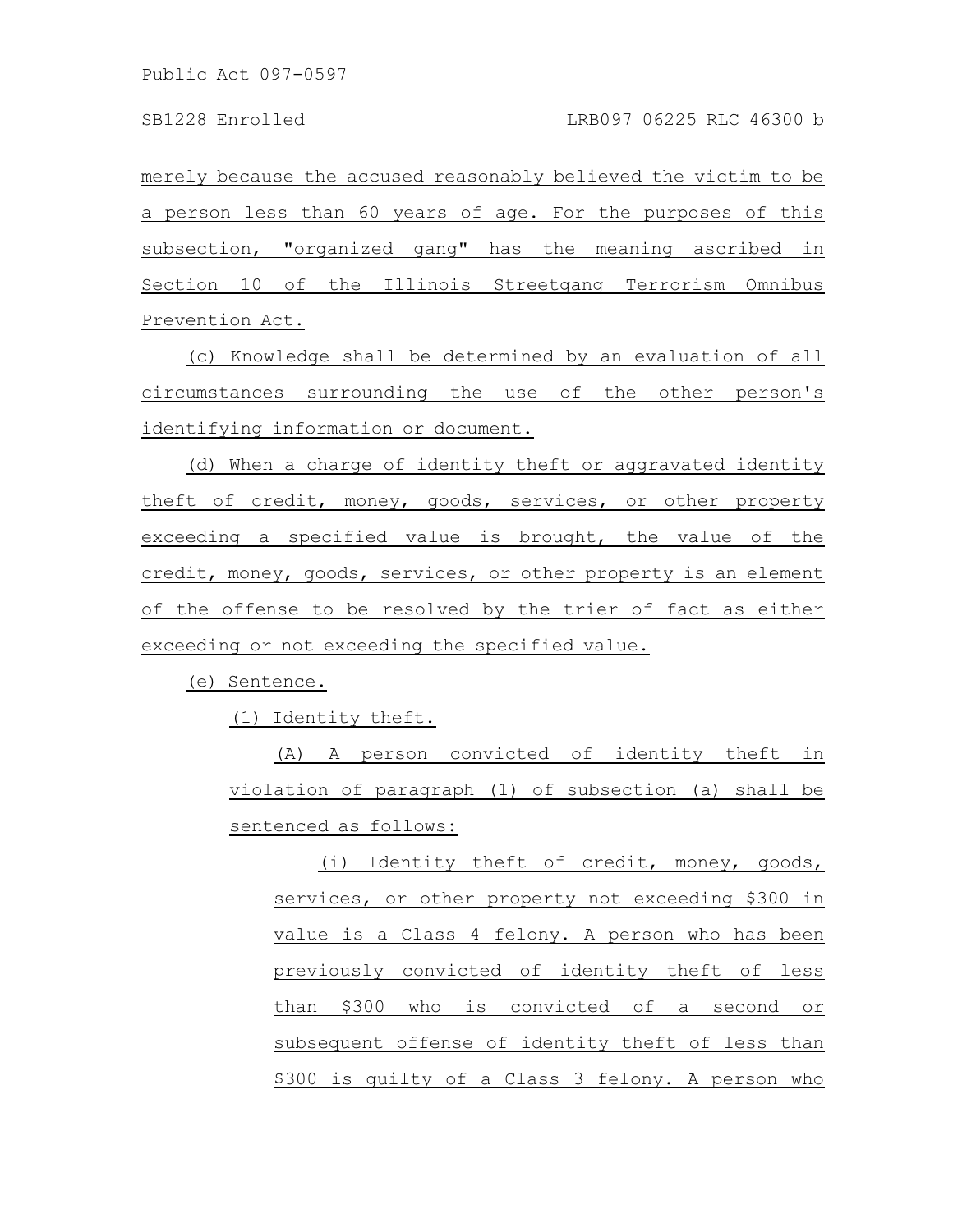has been convicted of identity theft of less than \$300 who has been previously convicted of any type of theft, robbery, armed robbery, burglary, residential burglary, possession of burglary tools, home invasion, home repair fraud, aggravated home repair fraud, or financial exploitation of an elderly or disabled person is guilty of a Class 3 felony. Identity theft of credit, money, goods, services, or other property not exceeding \$300 in value when the victim of the identity theft is an active duty member of the Armed Services or Reserve Forces of the United States or of the Illinois National Guard serving in a foreign country is a Class 3 felony. A person who has been previously convicted of identity theft of less than \$300 who is convicted of a second or subsequent offense of identity theft of less than \$300 when the victim of the identity theft is an active duty member of the Armed Services or Reserve Forces of the United States or of the Illinois National Guard serving in a foreign country is guilty of a Class 2 felony. A person who has been convicted of identity theft of less than \$300 when the victim of the identity theft is an active duty member of the Armed Services or Reserve Forces of the United States or of the Illinois National Guard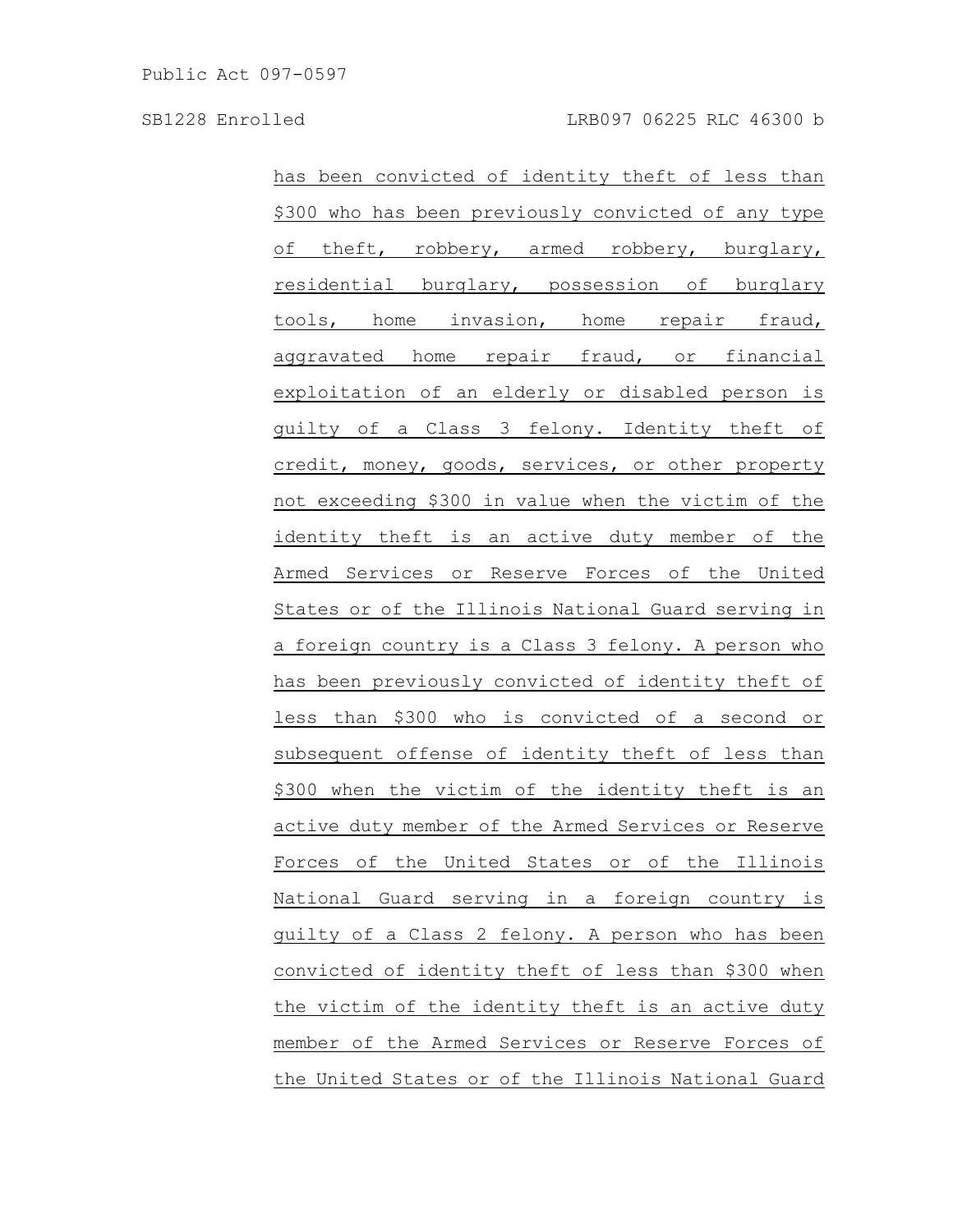serving in a foreign country who has been previously convicted of any type of theft, robbery, armed robbery, burglary, residential burglary, possession of burglary tools, home invasion, home repair fraud, aggravated home repair fraud, or financial exploitation of an elderly or disabled person is guilty of a Class 2 felony.

(ii) Identity theft of credit, money, goods, services, or other property exceeding \$300 and not exceeding \$2,000 in value is a Class 3 felony. Identity theft of credit, money, goods, services, or other property exceeding \$300 and not exceeding \$2,000 in value when the victim of the identity theft is an active duty member of the Armed Services or Reserve Forces of the United States or of the Illinois National Guard serving in a foreign country is a Class 2 felony.

(iii) Identity theft of credit, money, goods, services, or other property exceeding \$2,000 and not exceeding \$10,000 in value is a Class 2 felony. Identity theft of credit, money, goods, services, or other property exceeding \$2,000 and not exceeding \$10,000 in value when the victim of the identity theft is an active duty member of the Armed Services or Reserve Forces of the United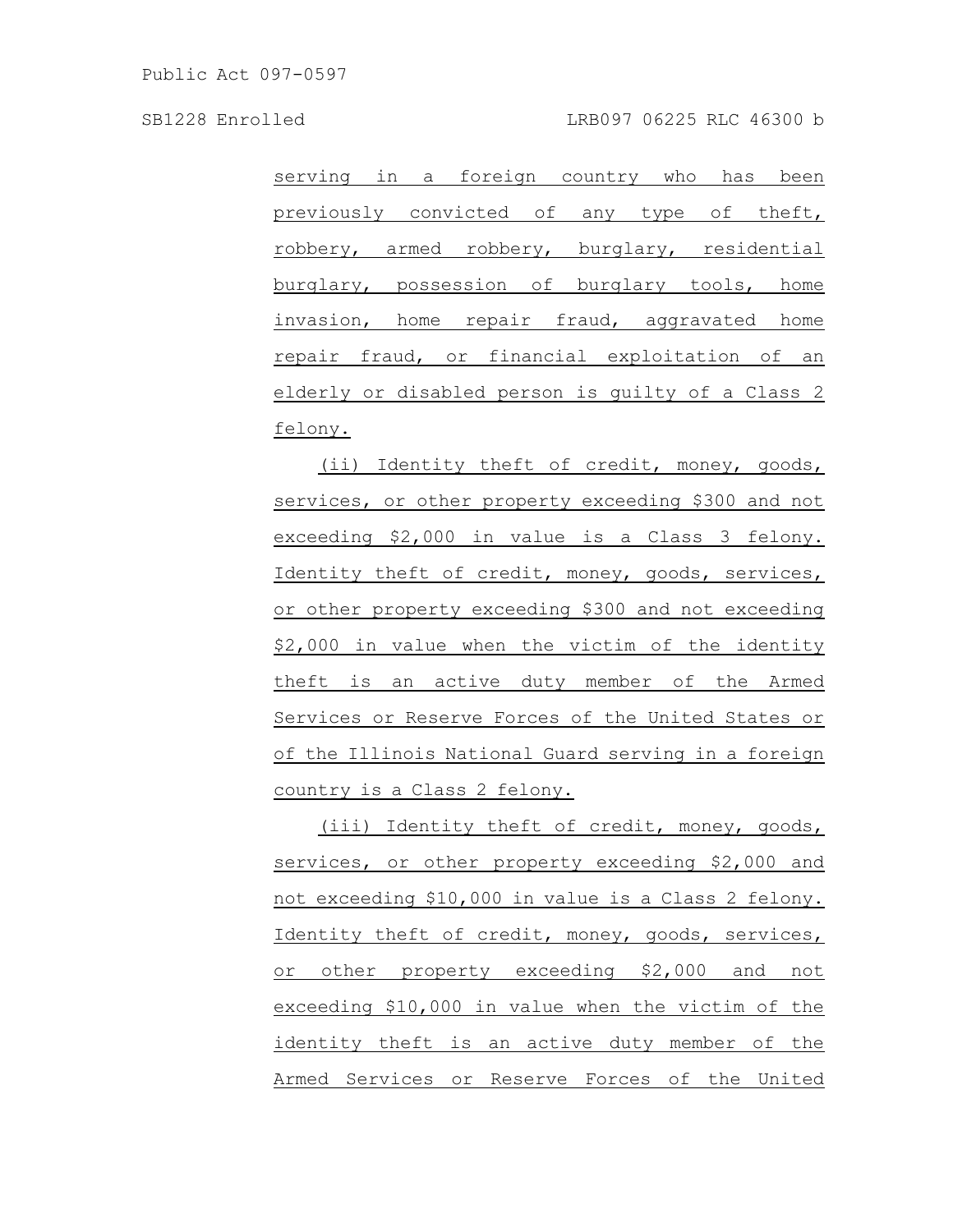States or of the Illinois National Guard serving in a foreign country is a Class 1 felony.

(iv) Identity theft of credit, money, goods, services, or other property exceeding \$10,000 and not exceeding \$100,000 in value is a Class 1 felony. Identity theft of credit, money, goods, services, or other property exceeding \$10,000 and not exceeding \$100,000 in value when the victim of the identity theft is an active duty member of the Armed Services or Reserve Forces of the United States or of the Illinois National Guard serving in a foreign country is a Class X felony.

(v) Identity theft of credit, money, goods, services, or other property exceeding \$100,000 in value is a Class X felony.

(B) A person convicted of any offense enumerated in paragraphs (2) through (7) of subsection (a) is guilty of a Class 3 felony. A person convicted of any offense enumerated in paragraphs (2) through (7) of subsection (a) when the victim of the identity theft is an active duty member of the Armed Services or Reserve Forces of the United States or of the Illinois National Guard serving in a foreign country is guilty of a Class 2 felony.

(C) A person convicted of any offense enumerated in paragraphs (2) through (5) of subsection (a) a second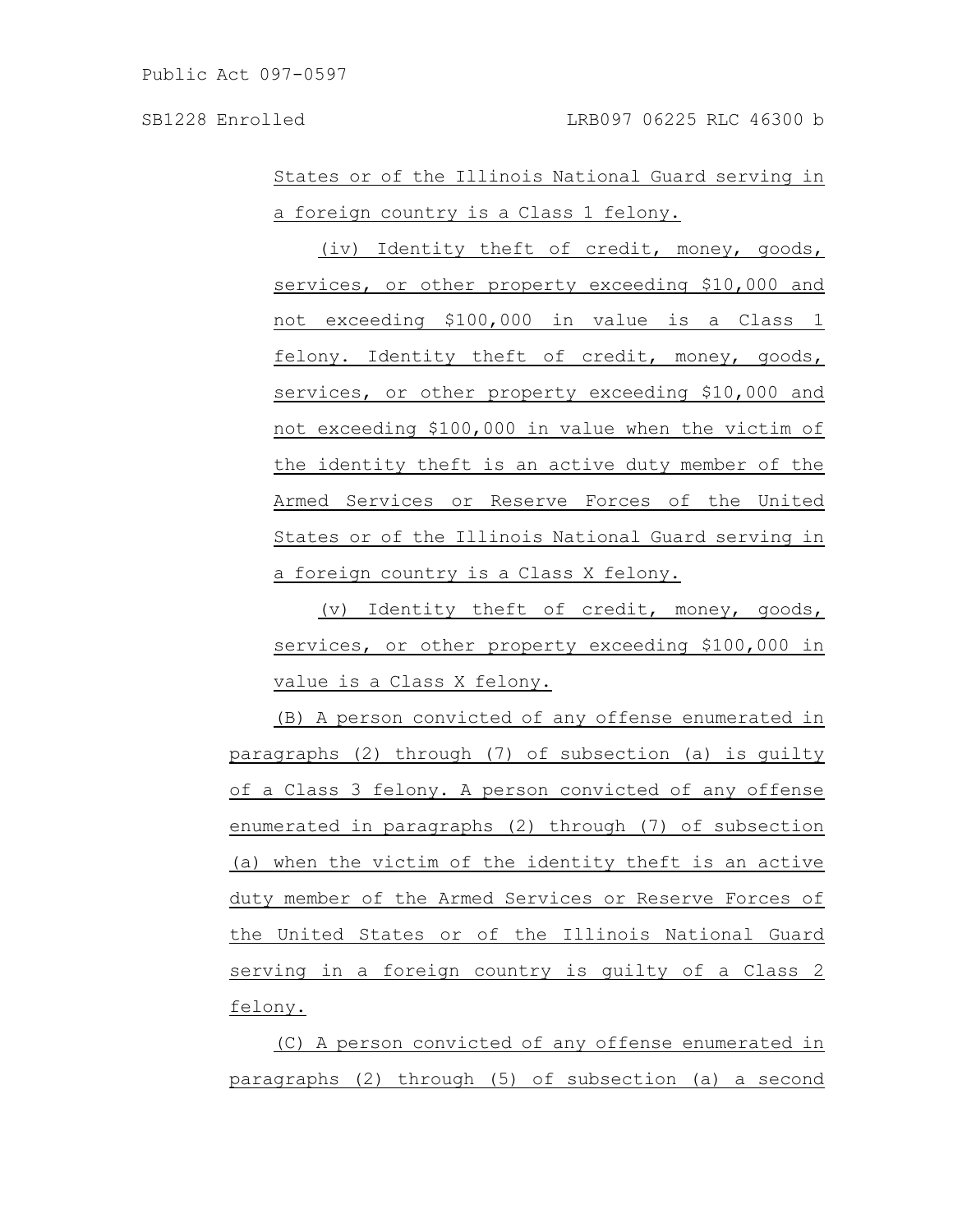or subsequent time is guilty of a Class 2 felony. A person convicted of any offense enumerated in paragraphs (2) through (5) of subsection (a) a second or subsequent time when the victim of the identity theft is an active duty member of the Armed Services or Reserve Forces of the United States or of the Illinois National Guard serving in a foreign country is guilty of a Class 1 felony.

(D) A person who, within a 12-month period, is found in violation of any offense enumerated in paragraphs (2) through (7) of subsection (a) with respect to the identifiers of, or other information relating to, 3 or more separate individuals, at the same time or consecutively, is guilty of a Class 2 felony. A person who, within a 12-month period, is found in violation of any offense enumerated in paragraphs (2) through (7) of subsection (a) with respect to the identifiers of, or other information relating to, 3 or more separate individuals, at the same time or consecutively, when the victim of the identity theft is an active duty member of the Armed Services or Reserve Forces of the United States or of the Illinois National Guard serving in a foreign country is guilty of a Class 1 felony.

(E) A person convicted of identity theft in violation of paragraph (2) of subsection (a) who uses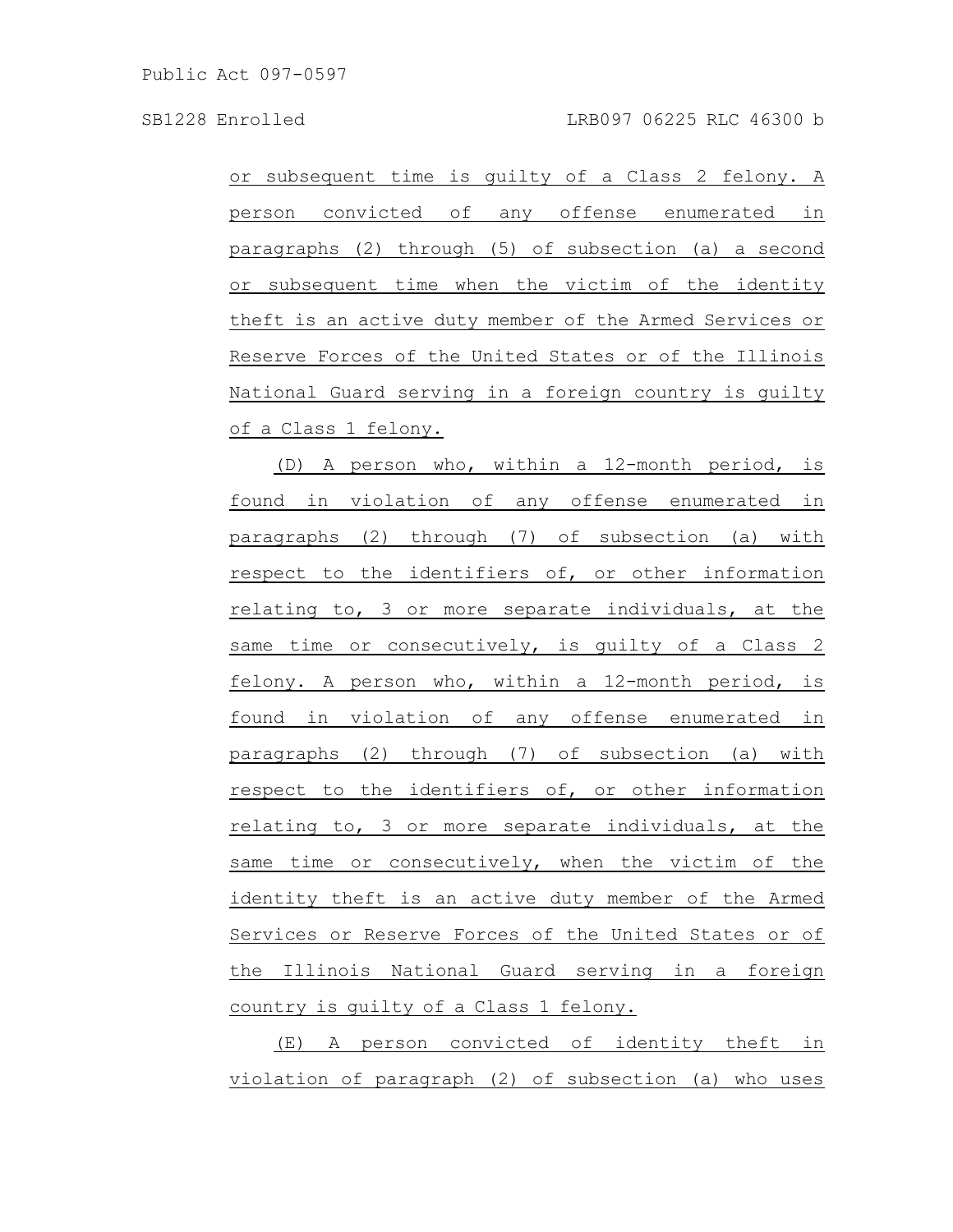any personal identification information or personal identification document of another to purchase methamphetamine manufacturing material as defined in Section 10 of the Methamphetamine Control and Community Protection Act with the intent to unlawfully manufacture methamphetamine is guilty of a Class 2 felony for a first offense and a Class 1 felony for a second or subsequent offense. A person convicted of identity theft in violation of paragraph (2) of subsection (a) who uses any personal identification information or personal identification document of another to purchase methamphetamine manufacturing material as defined in Section 10 of the Methamphetamine Control and Community Protection Act with the intent to unlawfully manufacture methamphetamine when the victim of the identity theft is an active duty member of the Armed Services or Reserve Forces of the United States or of the Illinois National Guard serving in a foreign country is guilty of a Class 1 felony for a first offense and a Class X felony for a second or subsequent offense.

(F) A person convicted of identity theft in violation of paragraph (8) of subsection (a) of this Section is guilty of a Class 4 felony.

(2) Aggravated identity theft.

(A) Aggravated identity theft of credit, money,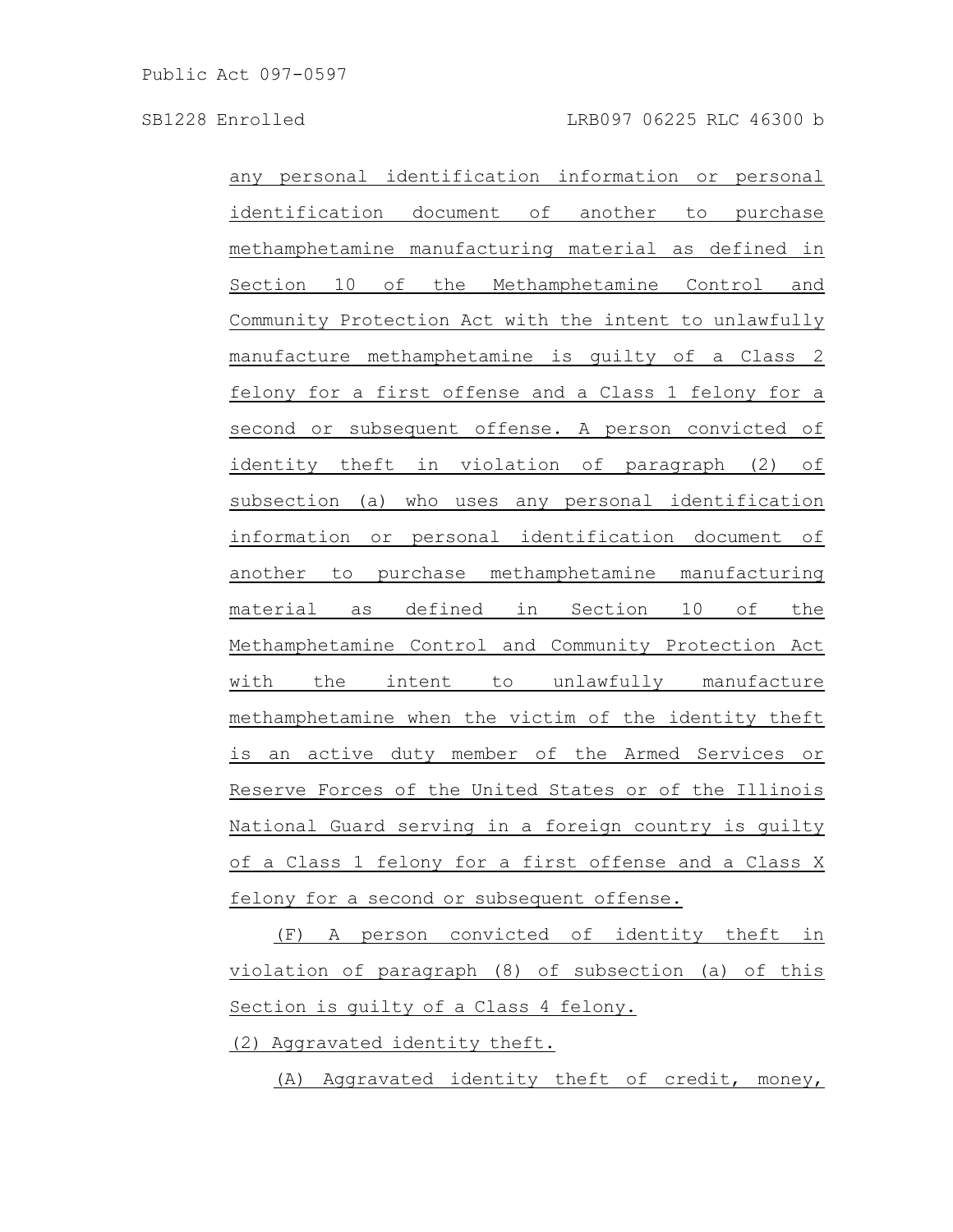goods, services, or other property not exceeding \$300 in value is a Class 3 felony.

(B) Aggravated identity theft of credit, money, goods, services, or other property exceeding \$300 and not exceeding \$10,000 in value is a Class 2 felony.

(C) Aggravated identity theft of credit, money, goods, services, or other property exceeding \$10,000 in value and not exceeding \$100,000 in value is a Class 1 felony.

(D) Aggravated identity theft of credit, money, goods, services, or other property exceeding \$100,000 in value is a Class X felony.

(E) Aggravated identity theft for a violation of any offense enumerated in paragraphs (2) through (7) of subsection (a) of this Section is a Class 2 felony.

(F) Aggravated identity theft when a person who, within a 12-month period, is found in violation of any offense enumerated in paragraphs (2) through (7) of subsection (a) of this Section with identifiers of, or other information relating to, 3 or more separate individuals, at the same time or consecutively, is a Class 1 felony.

(G) A person who has been previously convicted of aggravated identity theft regardless of the value of the property involved who is convicted of a second or subsequent offense of aggravated identity theft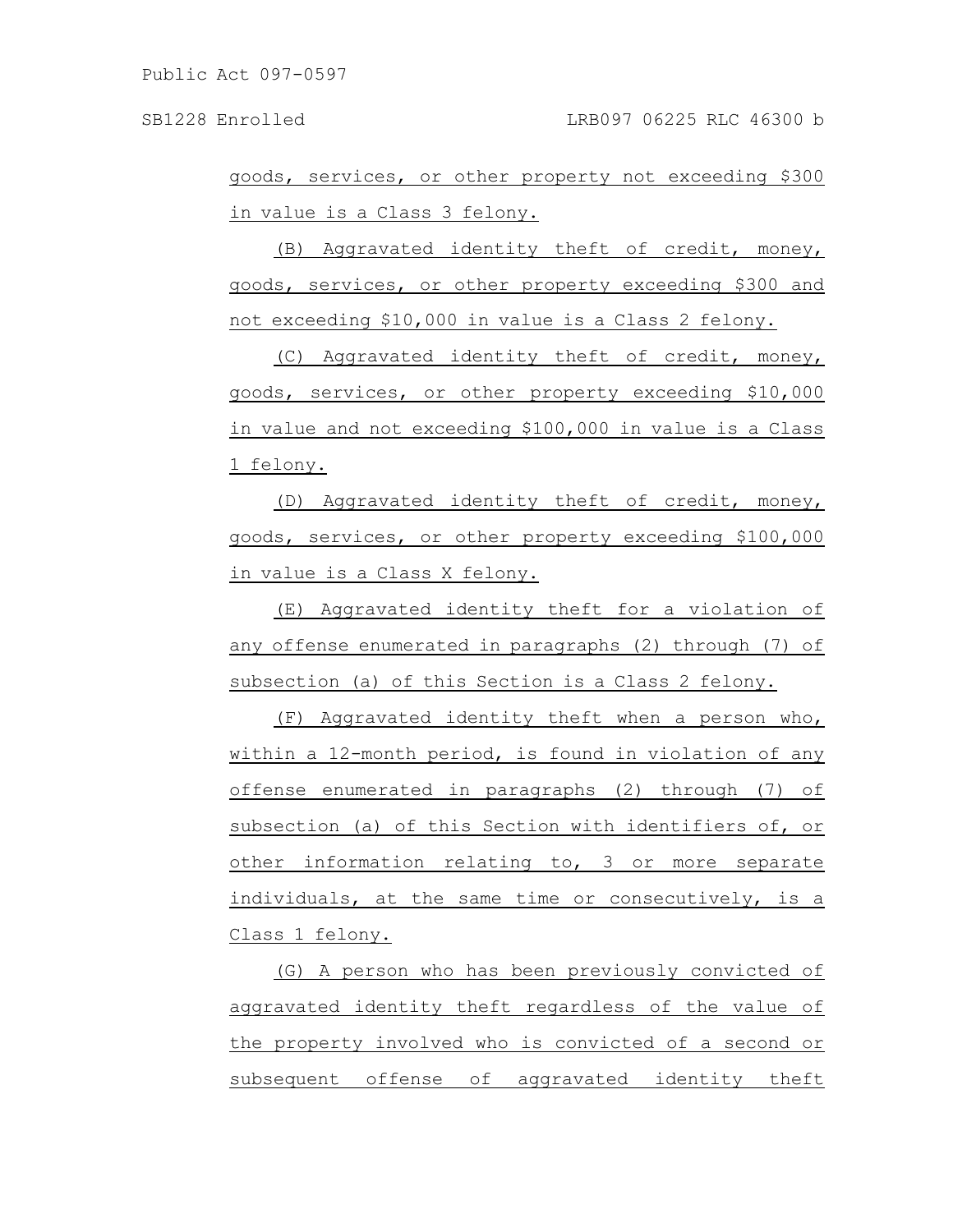regardless of the value of the property involved is guilty of a Class X felony.

(720 ILCS 5/16-31 new)

Sec. 16-31. Transmission of personal identifying information.

(a) A person commits transmission of personal identifying information if he or she is not a party to a transaction that involves the use of a financial transaction device and knowingly: (i) secretly or surreptitiously photographs, or otherwise captures or records, electronically or by any other means, personal identifying information from the transaction without the consent of the person whose information is photographed or otherwise captured, recorded, distributed, disseminated, or transmitted, or (ii) distributes, disseminates, or transmits, electronically or by any other means, personal identifying information from the transaction without the consent of the person whose information is photographed, or otherwise captured, recorded, distributed, disseminated, or transmitted.

(b) This Section does not:

(1) prohibit the capture or transmission of personal identifying information in the ordinary and lawful course of business;

(2) apply to a peace officer of this State, or of the federal government, or the officer's agent, while in the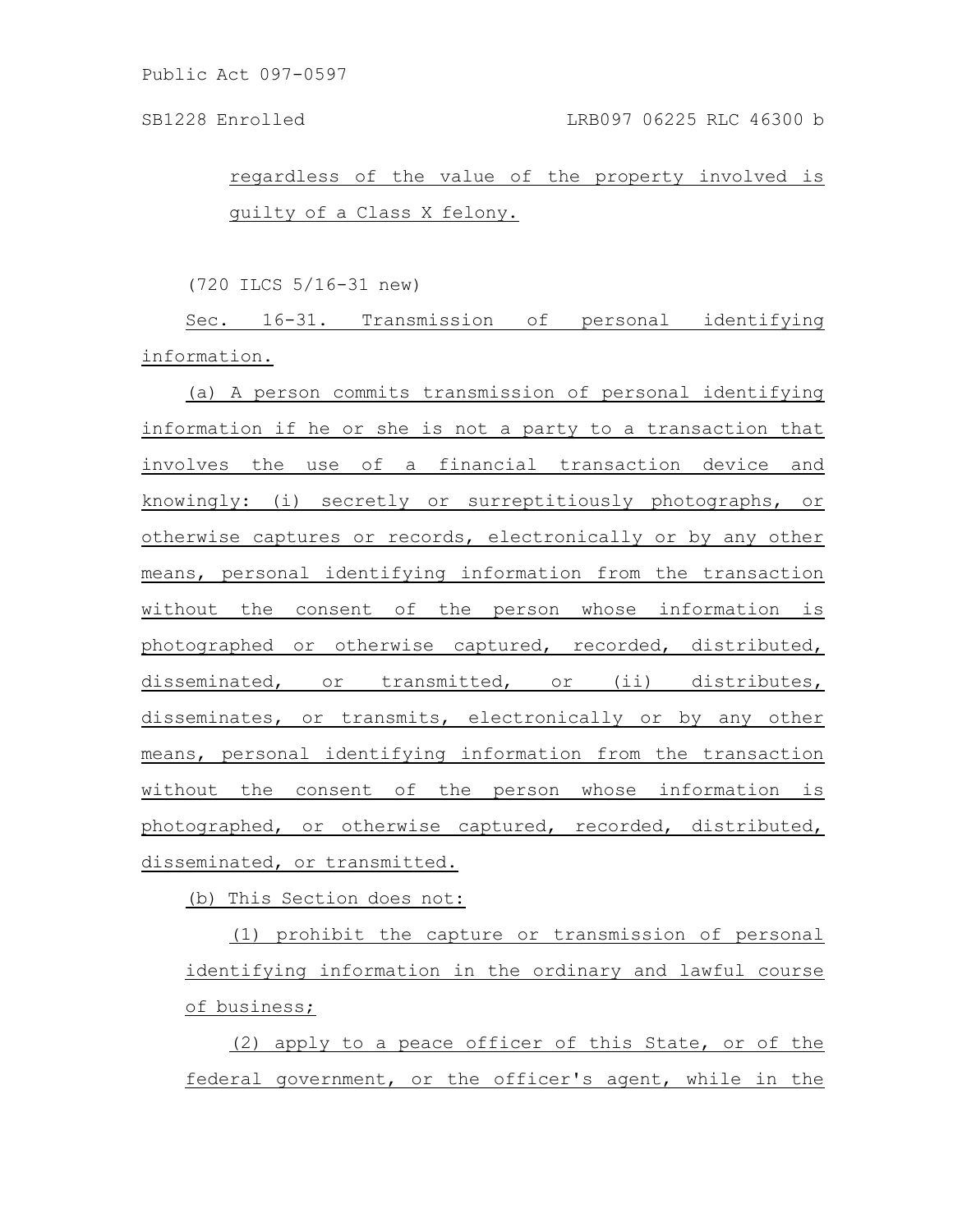lawful performance of the officer's duties;

(3) prohibit a person from being charged with, convicted of, or punished for any other violation of law committed by that person while violating or attempting to violate this Section.

(c) Sentence. A person who violates this Section is guilty of a Class A misdemeanor.

(720 ILCS 5/16-32 new)

Sec. 16-32. Facilitating identity theft.

(a) A person commits facilitating identity theft when he or she, in the course of his or her employment or official duties, has access to the personal information of another person in the possession of the State of Illinois, whether written, recorded, or on computer disk, and knowingly, with the intent of committing identity theft, aggravated identity theft, or any violation of the Illinois Financial Crime Law, disposes of that written, recorded, or computerized information in any receptacle, trash can, or other container that the public could gain access to, without shredding that information, destroying the recording, or wiping the computer disk so that the information is either unintelligible or destroyed.

(b) Sentence. Facilitating identity theft is a Class A misdemeanor for a first offense and a Class 4 felony for a second or subsequent offense.

(c) For purposes of this Section, "personal information"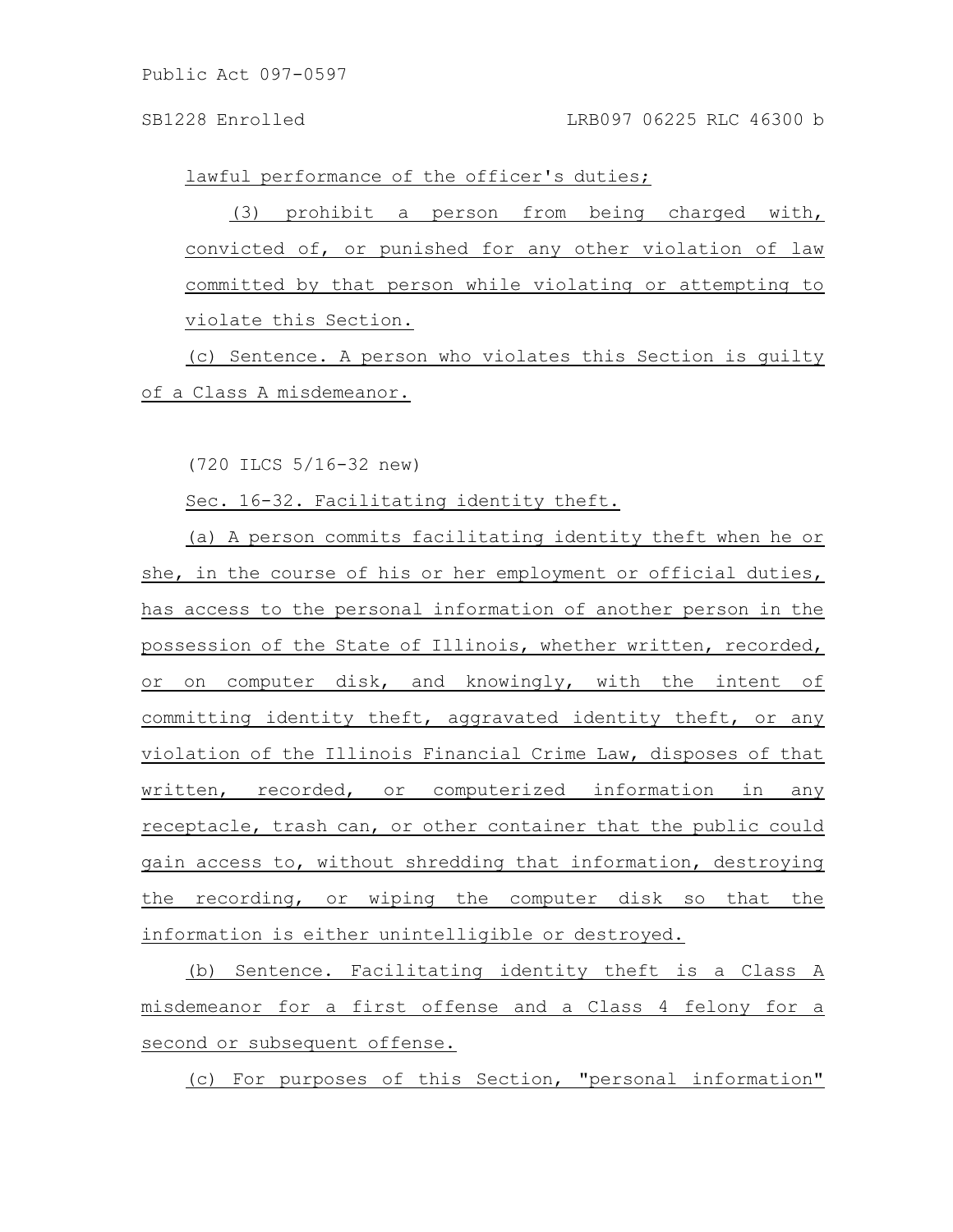has the meaning provided in the Personal Information Protection Act.

(720 ILCS 5/16-33 new)

Sec. 16-33. Civil remedies. A person who is convicted of facilitating identity theft, identity theft, or aggravated identity theft is liable in a civil action to the person who suffered damages as a result of the violation. The person suffering damages may recover court costs, attorney's fees, lost wages, and actual damages. Where a person has been convicted of identity theft in violation of subdivision (a)(6) or subdivision (a)(7) of Section 16-30, in the absence of proof of actual damages, the person whose personal identification information or personal identification documents were used in the violation in question may recover damages of \$2,000.

(720 ILCS 5/16-34 new)

Sec. 16-34. Offender's interest in the property; consent.

(a) It is no defense to a charge of aggravated identity theft or identity theft that the offender has an interest in the credit, money, goods, services, or other property.

(b) It is no defense to a charge of aggravated identity theft or identity theft that the offender received the consent of any person to access any personal identification information or personal identification document, other than the person described by the personal identification information or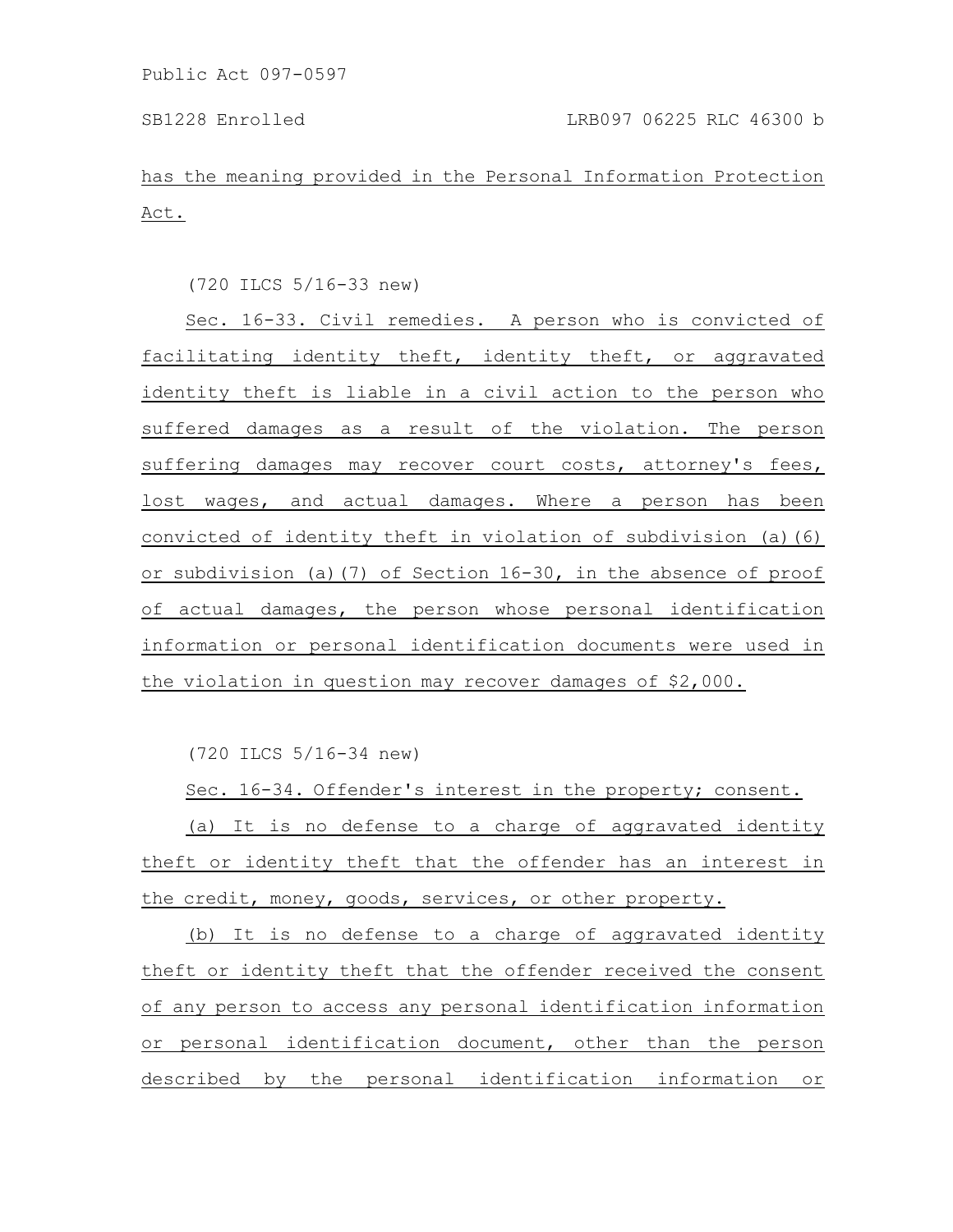personal identification document used by the offender.

(720 ILCS 5/16-35 new)

Sec. 16-35. Mandating law enforcement agencies to accept and provide reports; judicial factual determination.

(a) A person who has learned or reasonably suspects that his or her personal identifying information has been unlawfully used by another may initiate a law enforcement investigation by contacting the local law enforcement agency that has jurisdiction over his or her actual residence, which shall take a police report of the matter, provide the complainant with a copy of that report, and begin an investigation of the facts, or, if the suspected crime was committed in a different jurisdiction, refer the matter to the law enforcement agency where the suspected crime was committed for an investigation of the facts.

(b) A person who reasonably believes that he or she is the victim of financial identity theft may petition a court, or upon application of the prosecuting attorney or on its own motion, the court may move for an expedited judicial determination of his or her factual innocence, where the perpetrator of the financial identity theft was arrested for, cited for, or convicted of a crime under the victim's identity, or where a criminal complaint has been filed against the perpetrator in the victim's name, or where the victim's identity has been mistakenly associated with a criminal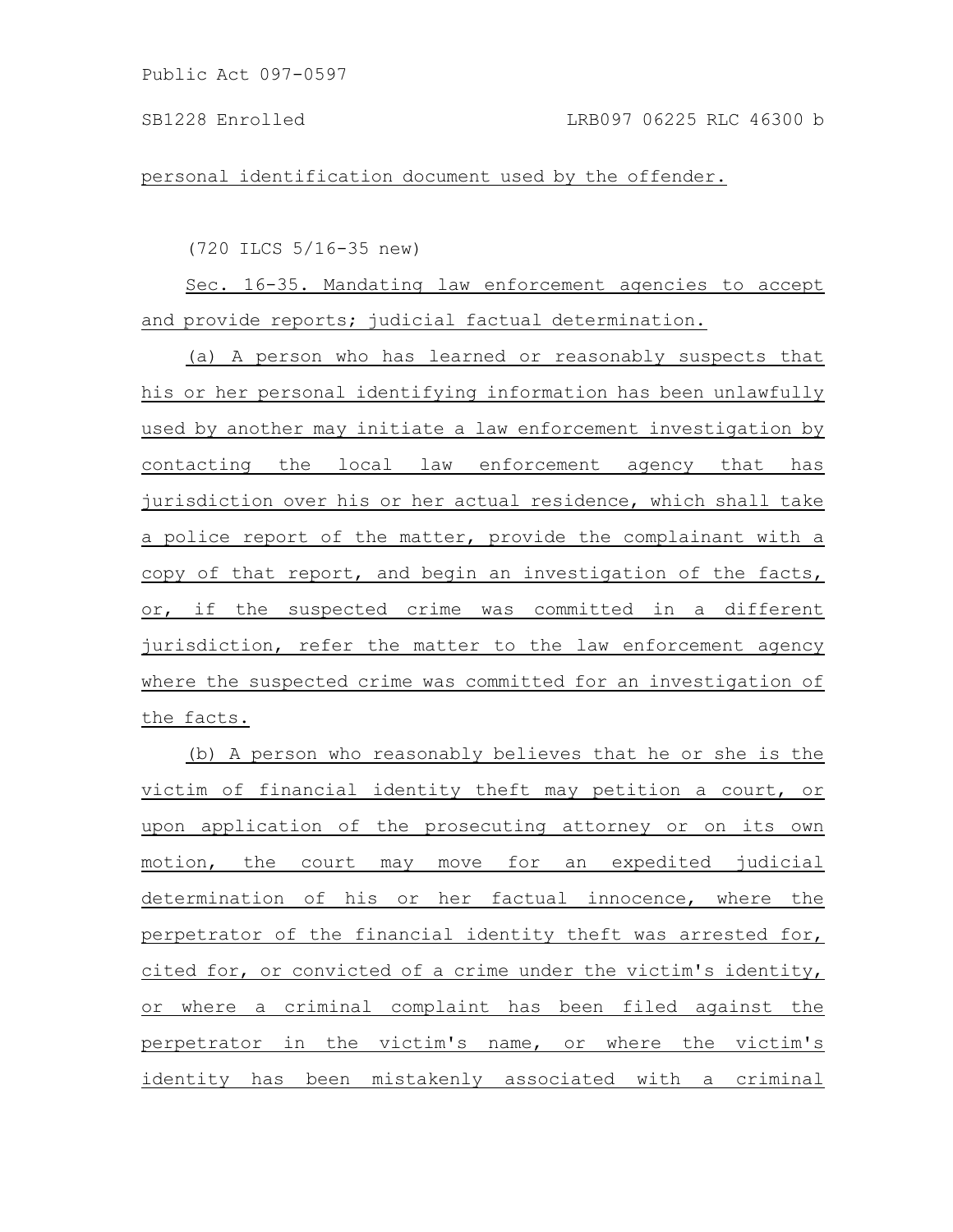conviction. Any judicial determination of factual innocence made pursuant to this subsection may be heard and determined upon declarations, affidavits, police reports, or other material, relevant, and reliable information submitted by the parties or ordered to be part of the record by the court. If the court determines that the petition or motion is meritorious and that there is no reasonable cause to believe that the victim committed the offense for which the perpetrator of the identity theft was arrested, cited, convicted, or subject to a criminal complaint in the victim's name, or that the victim's identity has been mistakenly associated with a record of criminal conviction, the court shall find the victim factually innocent of that offense. If the victim is found factually innocent, the court shall issue an order certifying this determination.

(c) After a court has issued a determination of factual innocence under this Section, the court may order the name and associated personal identifying information contained in the court records, files, and indexes accessible by the public sealed, deleted, or labeled to show that the data is impersonated and does not reflect the defendant's identity.

(d) A court that has issued a determination of factual innocence under this Section may at any time vacate that determination if the petition, or any information submitted in support of the petition, is found to contain any material misrepresentation or fraud.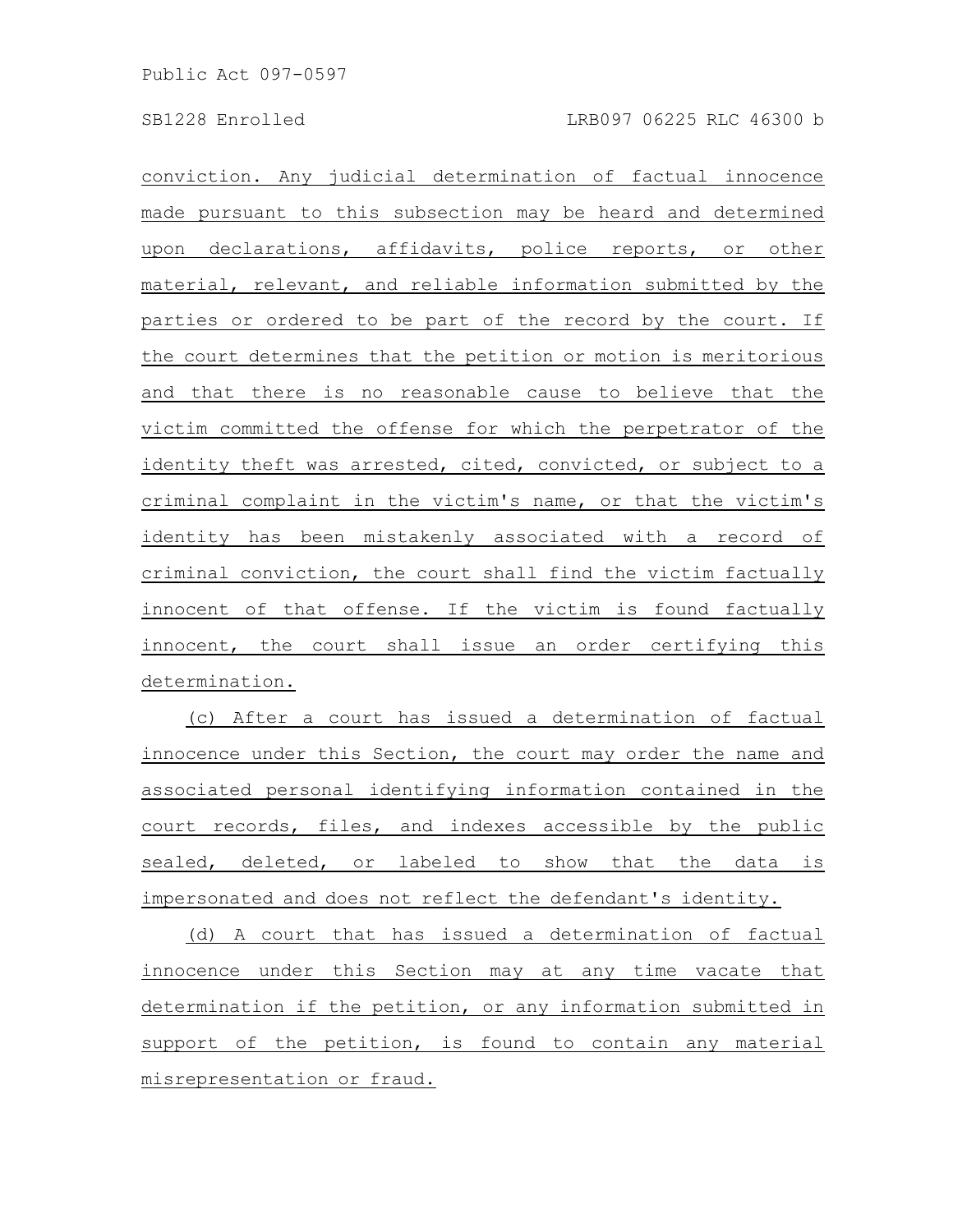(e) Except for criminal and civil actions provided for by Sections 16-30 through 16-36, or for disciplinary or licensure-related proceedings involving the violation of Sections 16-30 through 16-36, no information acquired by, or as a result of, any violation of Section 16-30 shall be discoverable or admissible in any court or other proceeding, or otherwise subject to disclosure without the express permission of any person or persons identified in that information.

(720 ILCS 5/16-36 new)

Sec. 16-36. Venue. In addition to any other venues provided for by statute or otherwise, venue for any criminal prosecution or civil recovery action under Sections 16-30 through 16-36 shall be proper in any county where the person described in the personal identification information or personal identification document in question resides or has his or her principal place of business. Where a criminal prosecution or civil recovery action under Sections 16-30 through 16-36 involves the personal identification information or personal identification documents of more than one person, venue shall be proper in any county where one or more of the persons described in the personal identification information or personal identification documents in question resides or has his or her principal place of business.

(720 ILCS 5/16-37 new)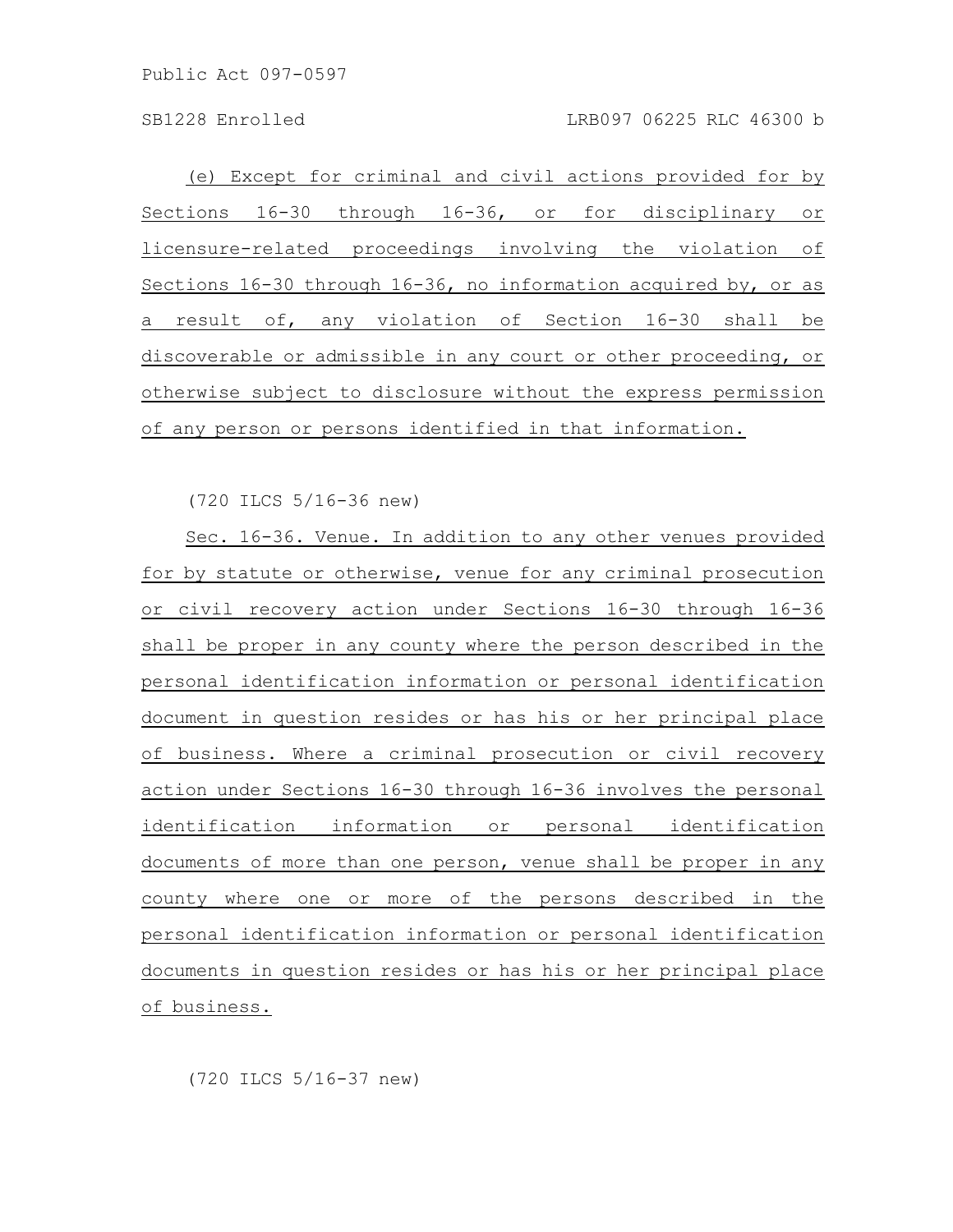Sec. 16-37. Exemptions; relation to other laws.

(a) Sections 16-30 through 16-36 do not:

(1) prohibit the capture or transmission of personal identifying information in the ordinary and lawful course of business;

(2) apply to a peace officer of this State, or of the federal government, or the officer's agent, while in the lawful performance of the officer's duties;

(3) prohibit a licensed private detective or licensed private detective agency from representing himself, herself, or itself as another person, provided that he, she, or it may not portray himself, herself, or itself as the person whose information he, she, or it is seeking except as provided under Sections 16-30 through 16-36;

(4) apply to activities authorized under any other statute.

(b) No criminal prosecution or civil action brought under Sections 16-30 through 16-36 shall prohibit a person from being charged with, convicted of, or punished for any other violation of law committed by that person while violating or attempting to violate Sections 16-30 through 16-36.

(720 ILCS 5/Art. 16, Subdiv. 20 heading new) SUBDIVISION 20. MISCELLANEOUS THEFT-RELATED OFFENSES

(720 ILCS 5/16-40 new)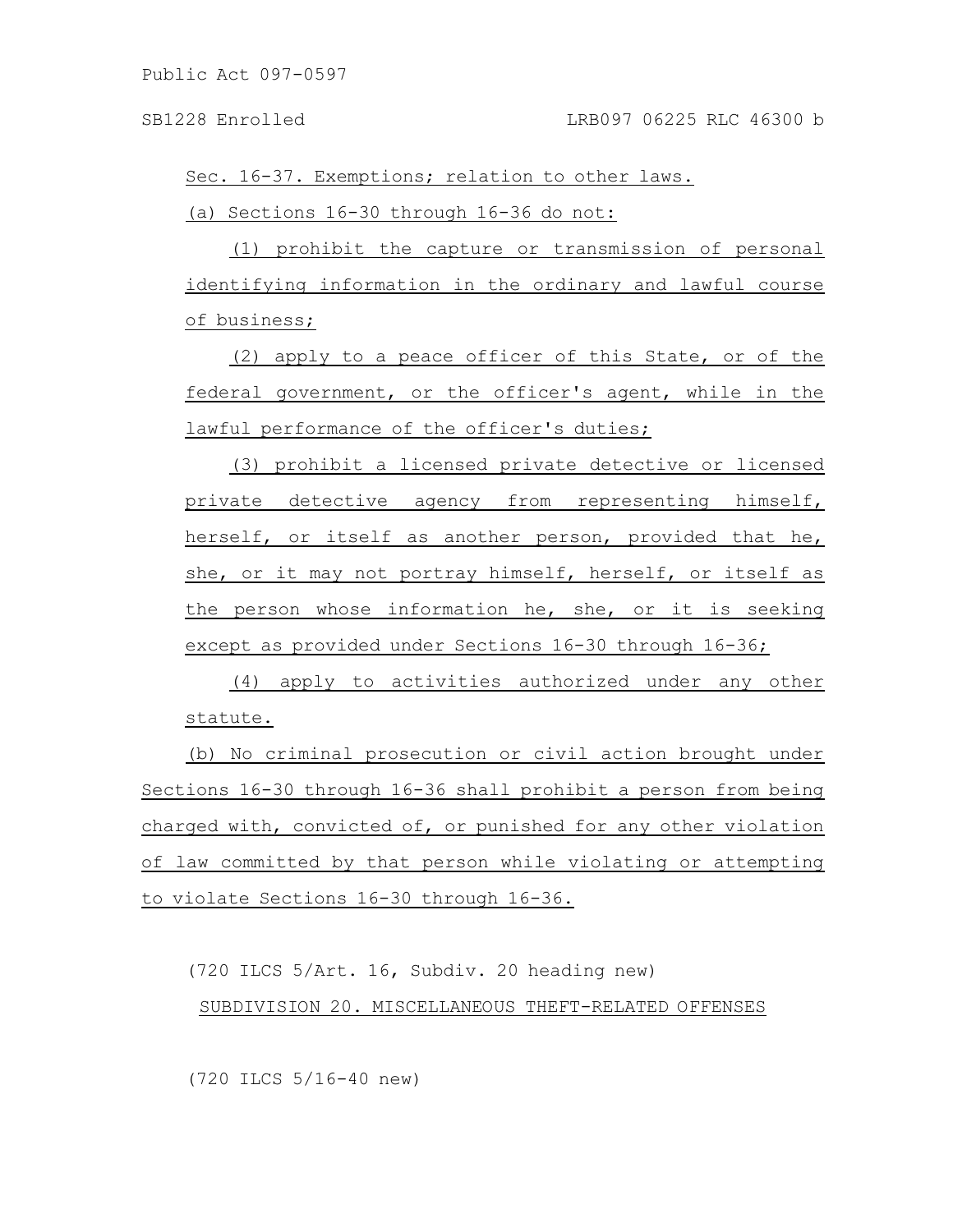Sec. 16-40. Internet offenses.

(a) Online sale of stolen property. A person commits online sale of stolen property when he or she uses or accesses the Internet with the intent of selling property gained through unlawful means.

(b) Online theft by deception. A person commits online theft by deception when he or she uses the Internet to purchase or attempt to purchase property from a seller with a mode of payment that he or she knows is fictitious, stolen, or lacking the consent of the valid account holder.

(c) Electronic fencing. A person commits electronic fencing when he or she sells stolen property using the Internet, knowing that the property was stolen. A person who unknowingly purchases stolen property over the Internet does not violate this Section.

(d) Sentence. A violation of this Section is a Class 4 felony if the full retail value of the stolen property or property obtained by deception does not exceed \$300. A violation of this Section is a Class 2 felony if the full retail value of the stolen property or property obtained by deception exceeds \$300.

(720 ILCS 5/17-0.5)

(This Section may contain text from a Public Act with a delayed effective date)

Sec. 17-0.5. Definitions. In this Article: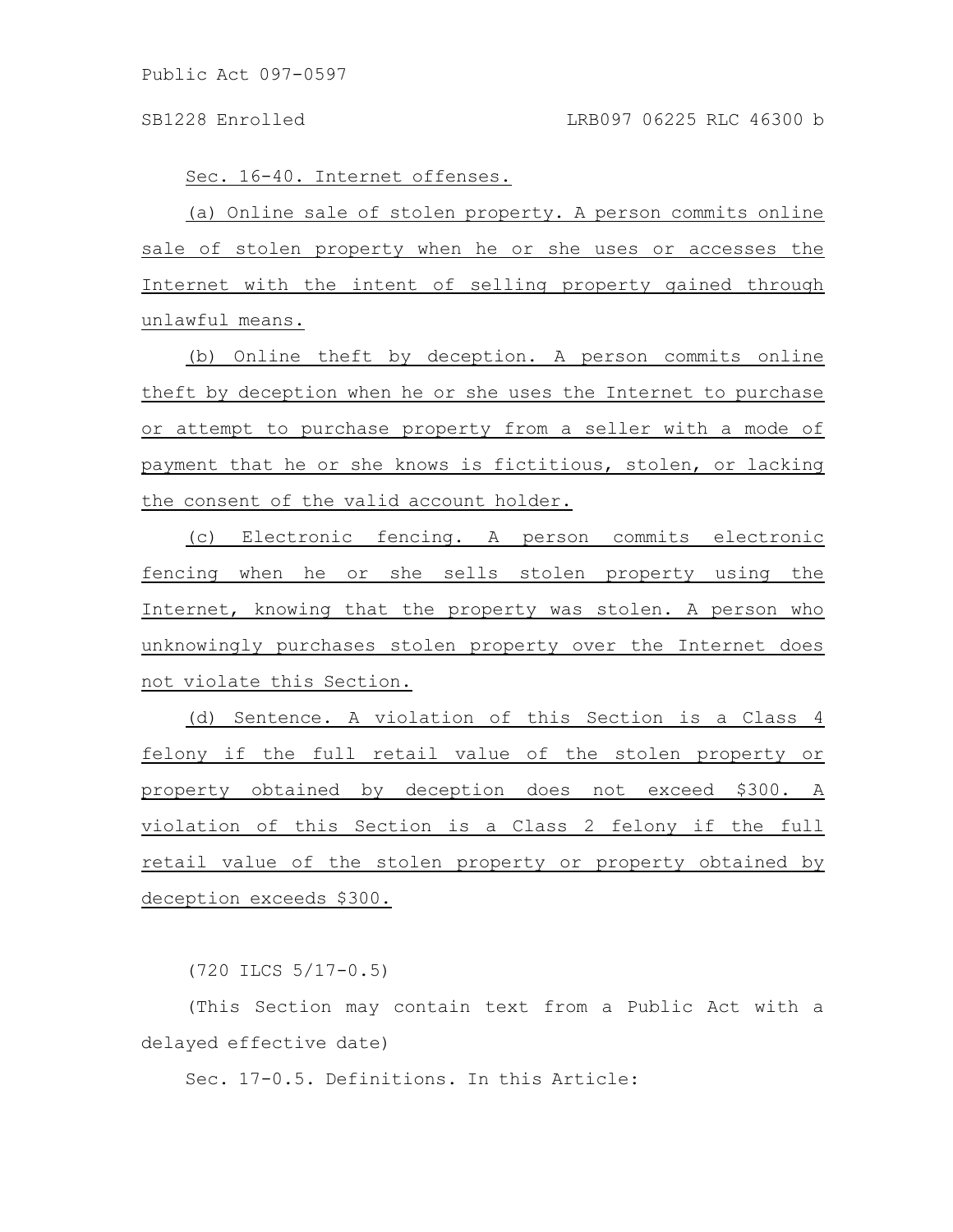"Altered credit card or debit card" means any instrument or device, whether known as a credit card or debit card, which has been changed in any respect by addition or deletion of any material, except for the signature by the person to whom the card is issued.

"Cardholder" means the person or organization named on the face of a credit card or debit card to whom or for whose benefit the credit card or debit card is issued by an issuer.

"Computer" means a device that accepts, processes, stores, retrieves, or outputs data and includes, but is not limited to, auxiliary storage and telecommunications devices connected to computers.

"Computer network" means a set of related, remotely connected devices and any communications facilities including more than one computer with the capability to transmit data between them through the communications facilities.

"Computer program" or "program" means a series of coded instructions or statements in a form acceptable to a computer which causes the computer to process data and supply the results of the data processing.

"Computer services" means computer time or services, including data processing services, Internet services, electronic mail services, electronic message services, or information or data stored in connection therewith.

"Counterfeit" means to manufacture, produce or create, by any means, a credit card or debit card without the purported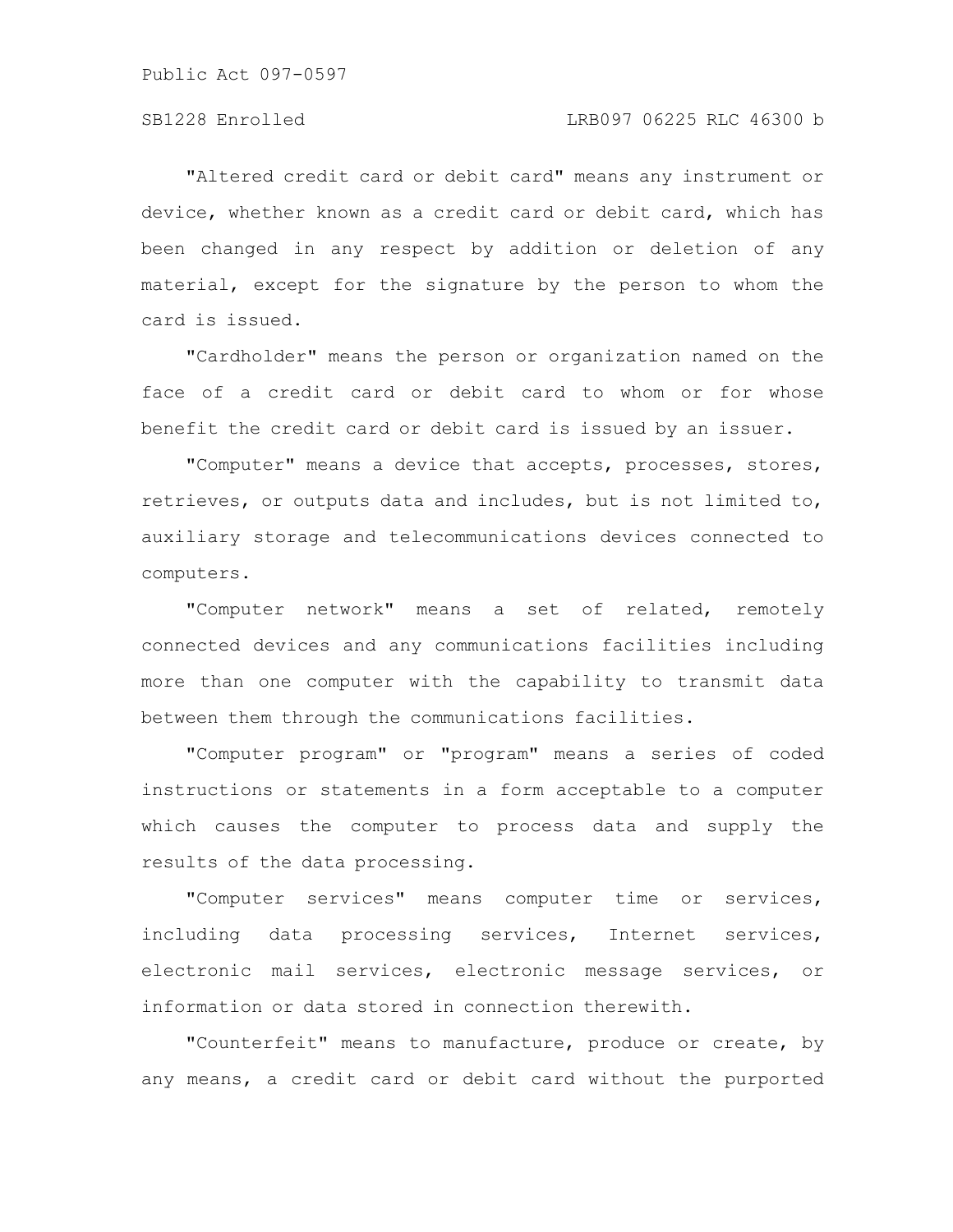issuer's consent or authorization.

"Credit card" means any instrument or device, whether known as a credit card, credit plate, charge plate or any other name, issued with or without fee by an issuer for the use of the cardholder in obtaining money, goods, services or anything else of value on credit or in consideration or an undertaking or guaranty by the issuer of the payment of a check drawn by the cardholder.

"Data" means a representation in any form of information, knowledge, facts, concepts, or instructions, including program documentation, which is prepared or has been prepared in a formalized manner and is stored or processed in or transmitted by a computer or in a system or network. Data is considered property and may be in any form, including, but not limited to, printouts, magnetic or optical storage media, punch cards, or data stored internally in the memory of the computer.

"Debit card" means any instrument or device, known by any name, issued with or without fee by an issuer for the use of the cardholder in obtaining money, goods, services, and anything else of value, payment of which is made against funds previously deposited by the cardholder. A debit card which also can be used to obtain money, goods, services and anything else of value on credit shall not be considered a debit card when it is being used to obtain money, goods, services or anything else of value on credit.

"Document" includes, but is not limited to, any document,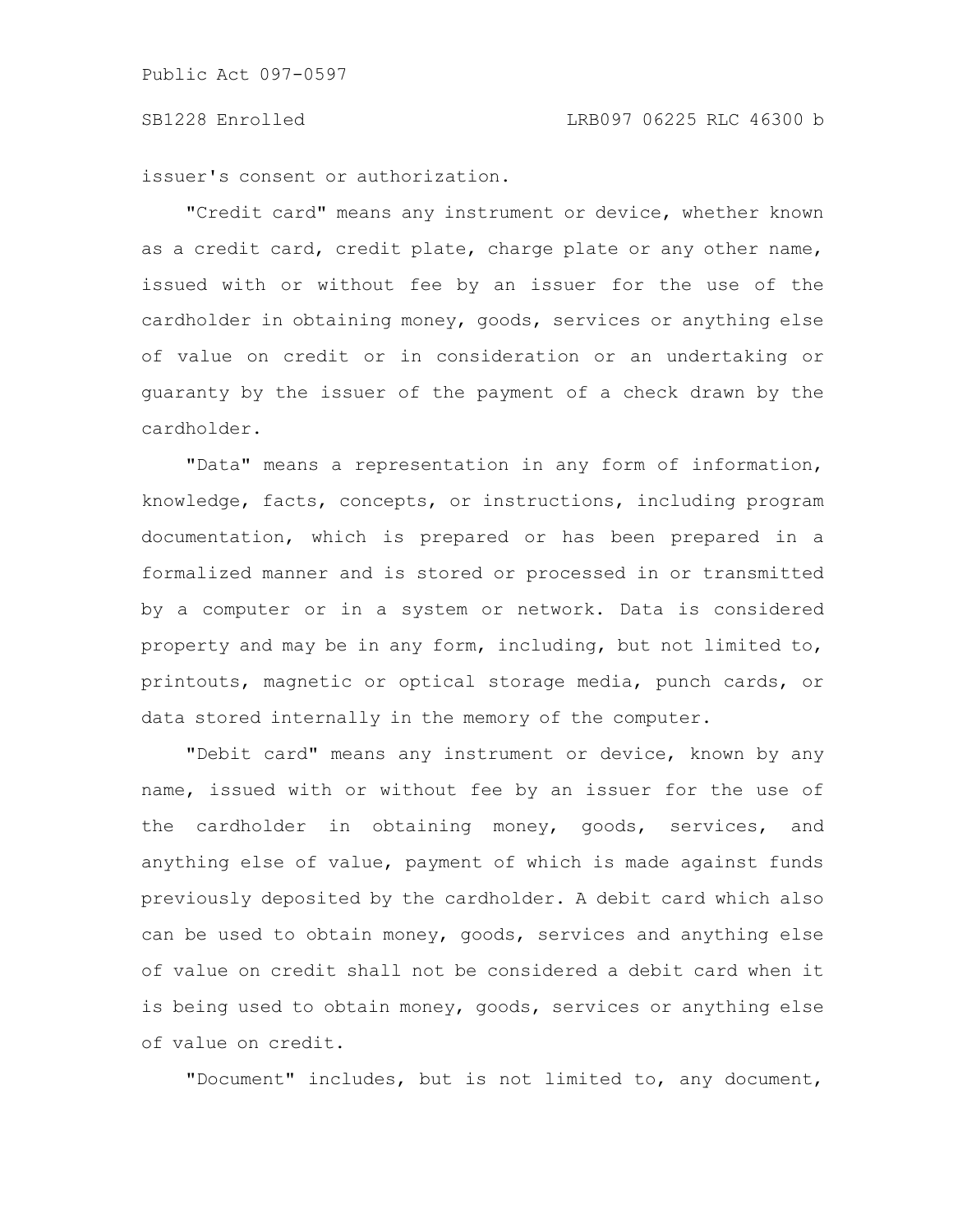representation, or image produced manually, electronically, or by computer.

"Electronic fund transfer terminal" means any machine or device that, when properly activated, will perform any of the following services:

(1) Dispense money as a debit to the cardholder's account; or

(2) Print the cardholder's account balances on a statement; or

(3) Transfer funds between a cardholder's accounts; or

(4) Accept payments on a cardholder's loan; or

(5) Dispense cash advances on an open end credit or a revolving charge agreement; or

(6) Accept deposits to a customer's account; or

(7) Receive inquiries of verification of checks and dispense information that verifies that funds are available to cover such checks; or

(8) Cause money to be transferred electronically from a cardholder's account to an account held by any business, firm, retail merchant, corporation, or any other organization.

"Electronic funds transfer system", hereafter referred to as "EFT System", means that system whereby funds are transferred electronically from a cardholder's account to any other account.

"Electronic mail service provider" means any person who (i)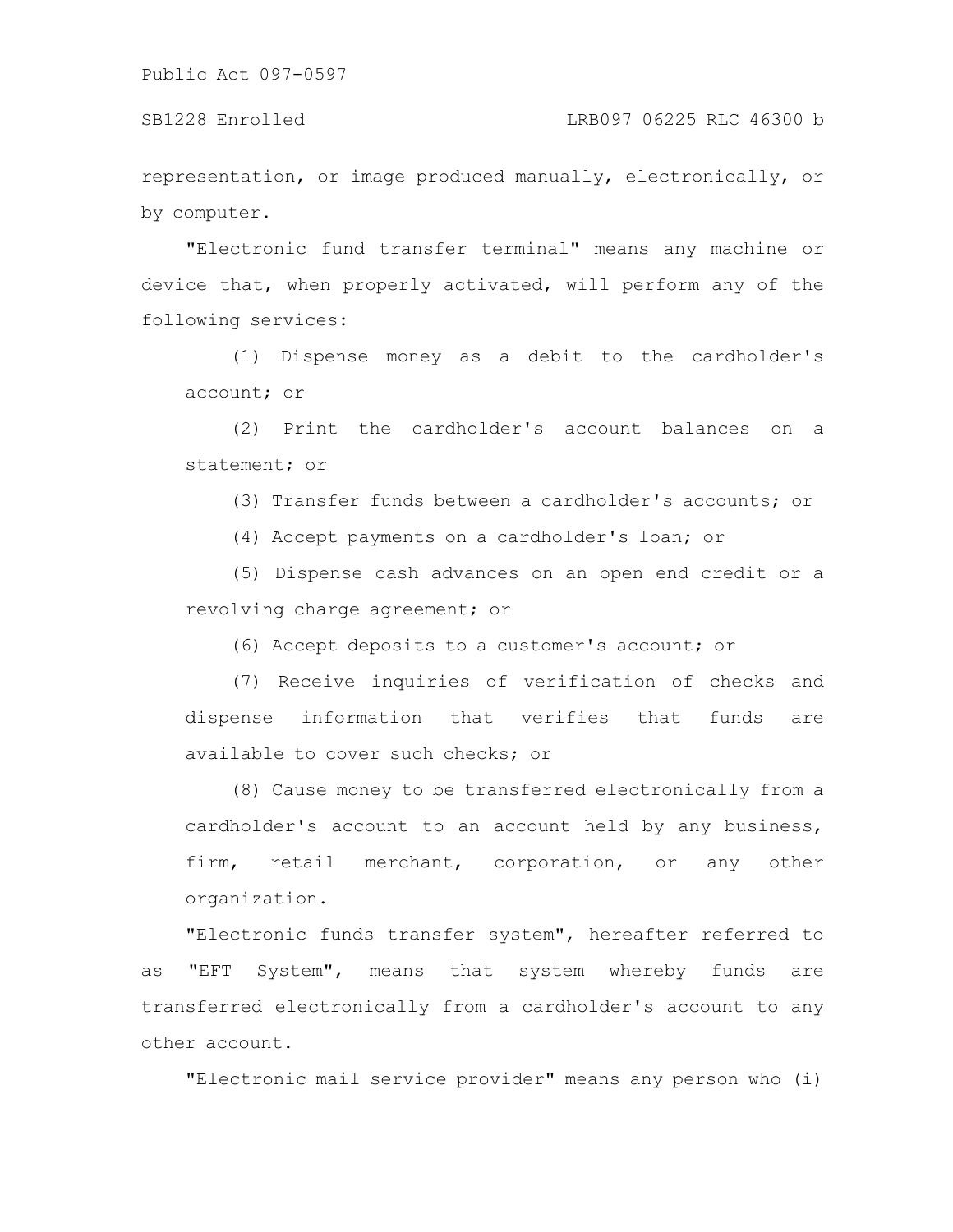is an intermediary in sending or receiving electronic mail and (ii) provides to end-users of electronic mail services the ability to send or receive electronic mail.

"Expired credit card or debit card" means a credit card or debit card which is no longer valid because the term on it has elapsed.

"False academic degree" means a certificate, diploma, transcript, or other document purporting to be issued by an institution of higher learning or purporting to indicate that a person has completed an organized academic program of study at an institution of higher learning when the person has not completed the organized academic program of study indicated on the certificate, diploma, transcript, or other document.

"False claim" means any statement made to any insurer, purported insurer, servicing corporation, insurance broker, or insurance agent, or any agent or employee of one of those entities, and made as part of, or in support of, a claim for payment or other benefit under a policy of insurance, or as part of, or in support of, an application for the issuance of, or the rating of, any insurance policy, when the statement does any of the following:

(1) Contains any false, incomplete, or misleading information concerning any fact or thing material to the claim.

(2) Conceals (i) the occurrence of an event that is material to any person's initial or continued right or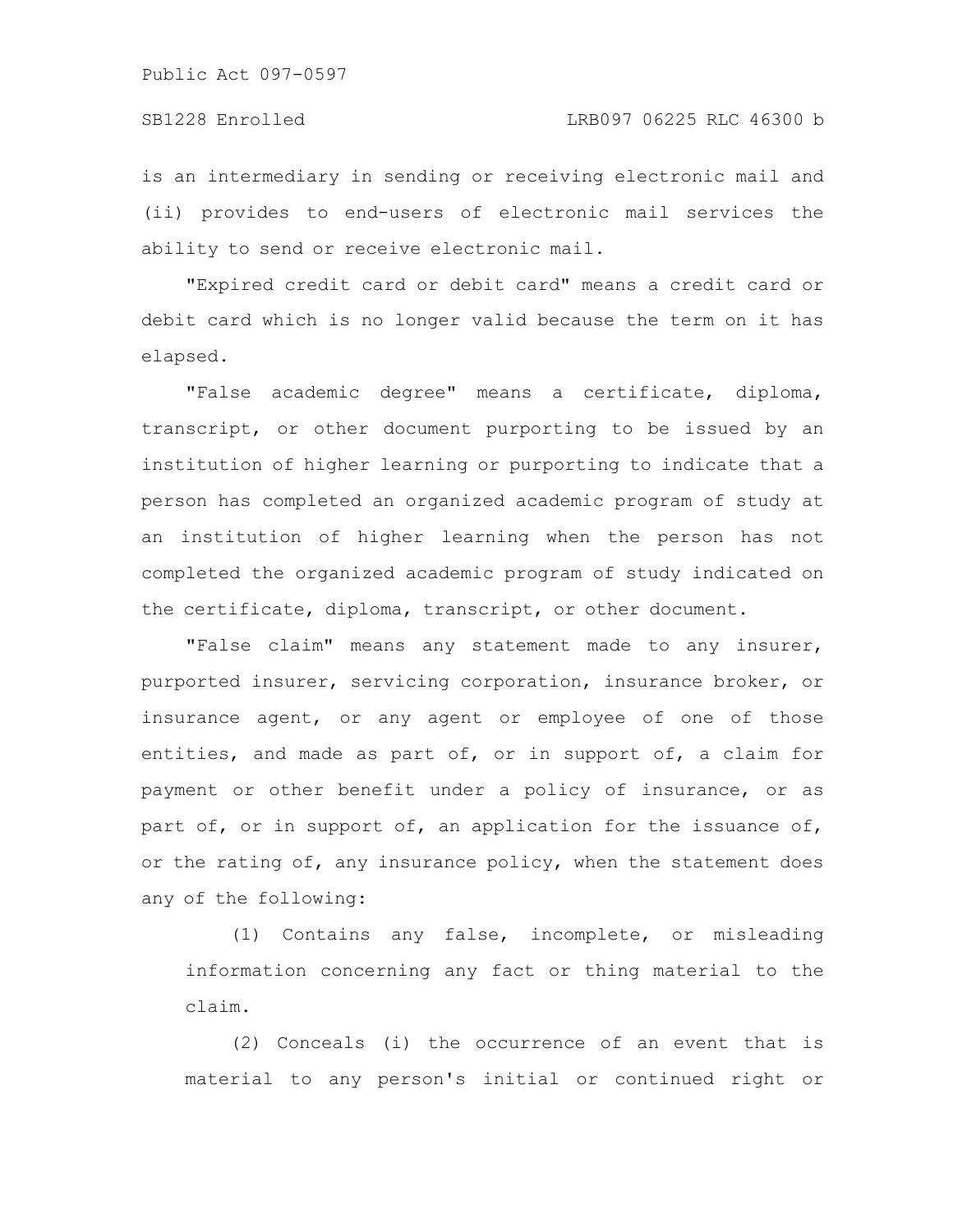entitlement to any insurance benefit or payment or (ii) the amount of any benefit or payment to which the person is entitled.

"Financial institution" means any bank, savings and loan association, credit union, or other depository of money or medium of savings and collective investment.

"Governmental entity" means: each officer, board, commission, and agency created by the Constitution, whether in the executive, legislative, or judicial branch of State government; each officer, department, board, commission, agency, institution, authority, university, and body politic and corporate of the State; each administrative unit or corporate outgrowth of State government that is created by or pursuant to statute, including units of local government and their officers, school districts, and boards of election commissioners; and each administrative unit or corporate outgrowth of the foregoing items and as may be created by executive order of the Governor.

"Incomplete credit card or debit card" means a credit card or debit card which is missing part of the matter other than the signature of the cardholder which an issuer requires to appear on the credit card or debit card before it can be used by a cardholder, and this includes credit cards or debit cards which have not been stamped, embossed, imprinted or written on.

"Institution of higher learning" means a public or private college, university, or community college located in the State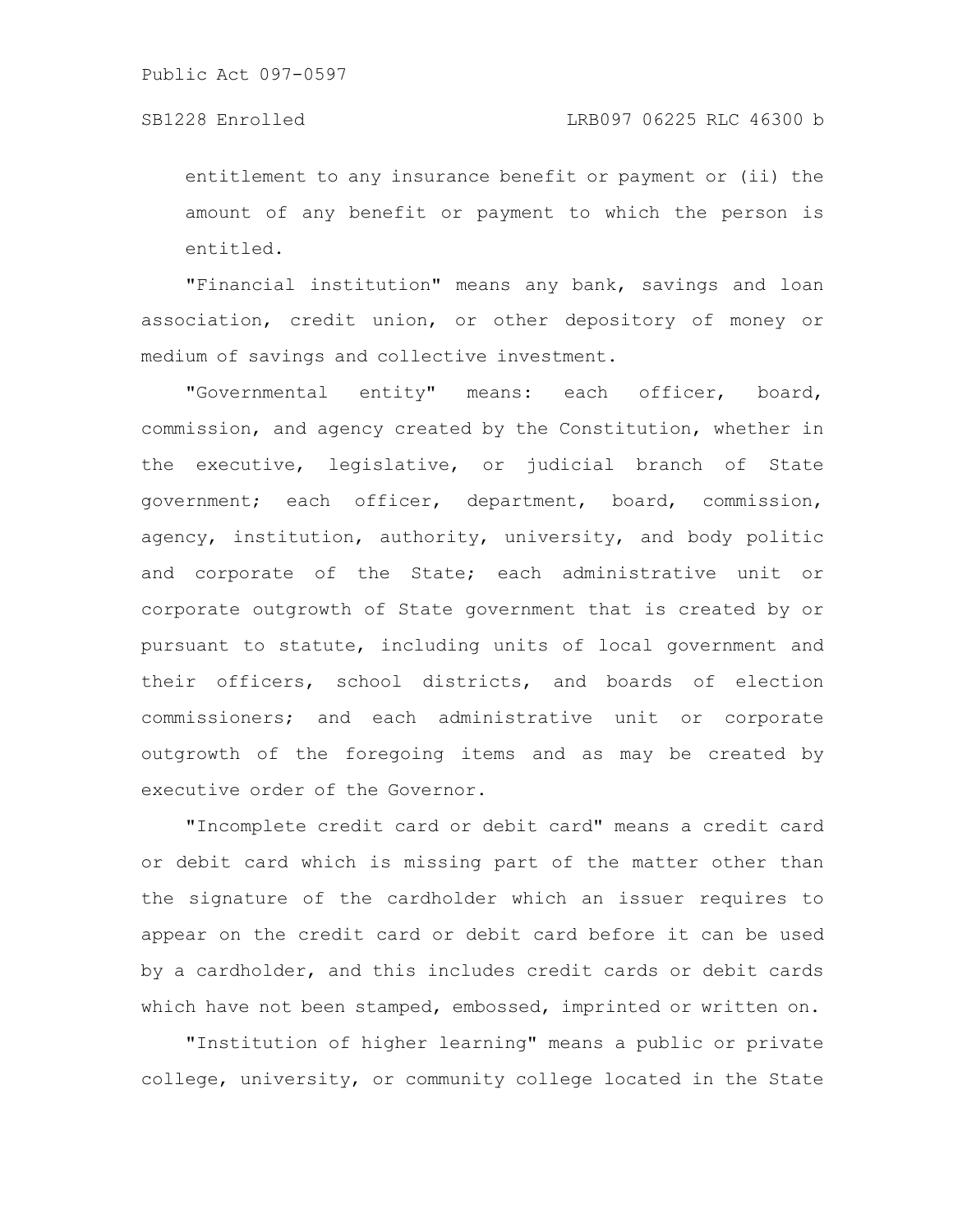of Illinois that is authorized by the Board of Higher Education or the Illinois Community College Board to issue post-secondary degrees, or a public or private college, university, or community college located anywhere in the United States that is or has been legally constituted to offer degrees and instruction in its state of origin or incorporation.

"Insurance company" means "company" as defined under Section 2 of the Illinois Insurance Code.

"Issuer" means the business organization or financial institution which issues a credit card or debit card, or its duly authorized agent.

"Merchant" has the meaning ascribed to it in Section 16-0.1 16A-2.4 of this Code.

"Person" means any individual, corporation, government, governmental subdivision or agency, business trust, estate, trust, partnership or association or any other entity.

"Receives" or "receiving" means acquiring possession or control.

"Record of charge form" means any document submitted or intended to be submitted to an issuer as evidence of a credit transaction for which the issuer has agreed to reimburse persons providing money, goods, property, services or other things of value.

"Revoked credit card or debit card" means a credit card or debit card which is no longer valid because permission to use it has been suspended or terminated by the issuer.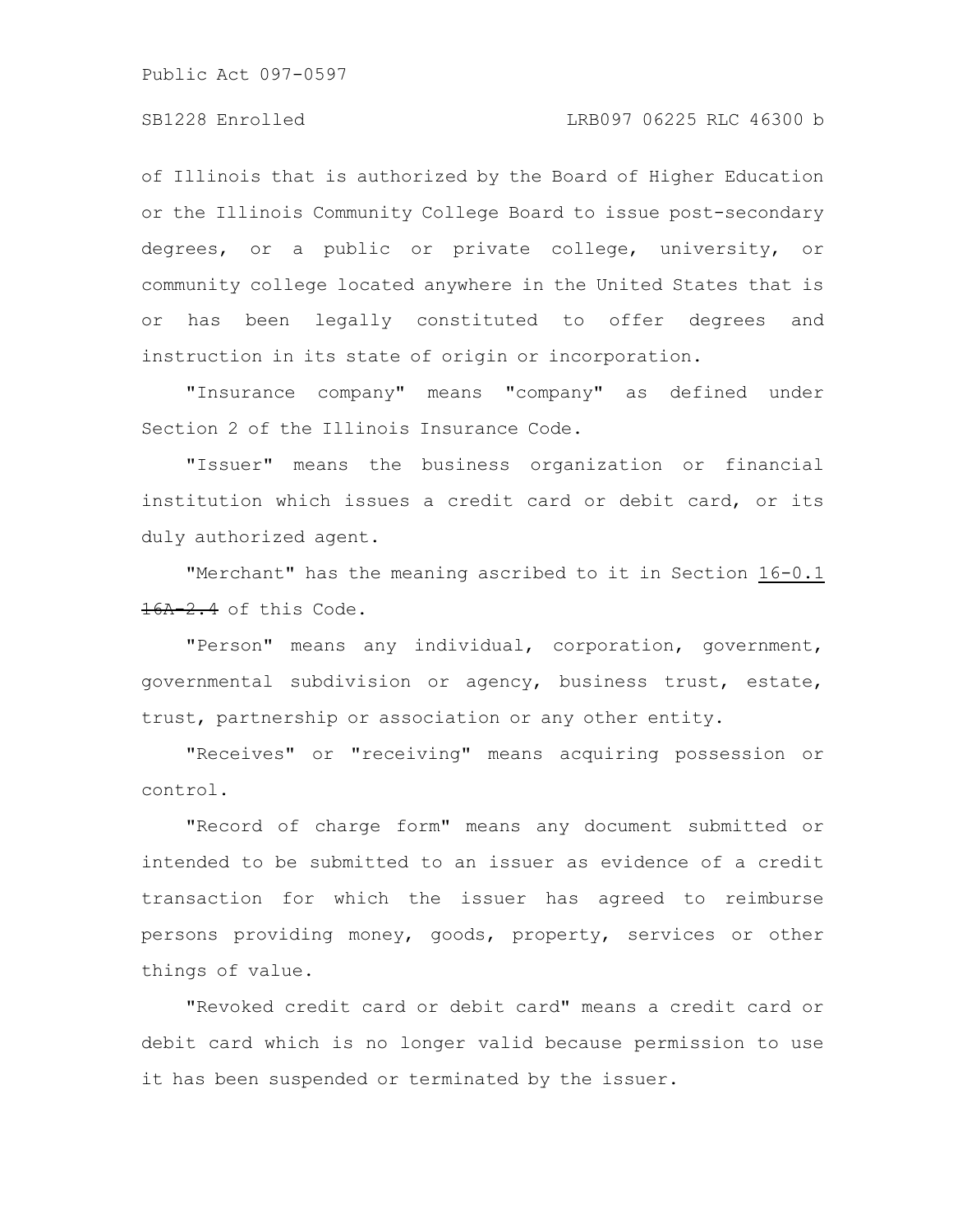"Sale" means any delivery for value.

"Scheme or artifice to defraud" includes a scheme or artifice to deprive another of the intangible right to honest services.

"Self-insured entity" means any person, business, partnership, corporation, or organization that sets aside funds to meet his, her, or its losses or to absorb fluctuations in the amount of loss, the losses being charged against the funds set aside or accumulated.

"Social networking website" means an Internet website containing profile web pages of the members of the website that include the names or nicknames of such members, photographs placed on the profile web pages by such members, or any other personal or personally identifying information about such members and links to other profile web pages on social networking websites of friends or associates of such members that can be accessed by other members or visitors to the website. A social networking website provides members of or visitors to such website the ability to leave messages or comments on the profile web page that are visible to all or some visitors to the profile web page and may also include a form of electronic mail for members of the social networking website.

"Statement" means any assertion, oral, written, or otherwise, and includes, but is not limited to: any notice, letter, or memorandum; proof of loss; bill of lading; receipt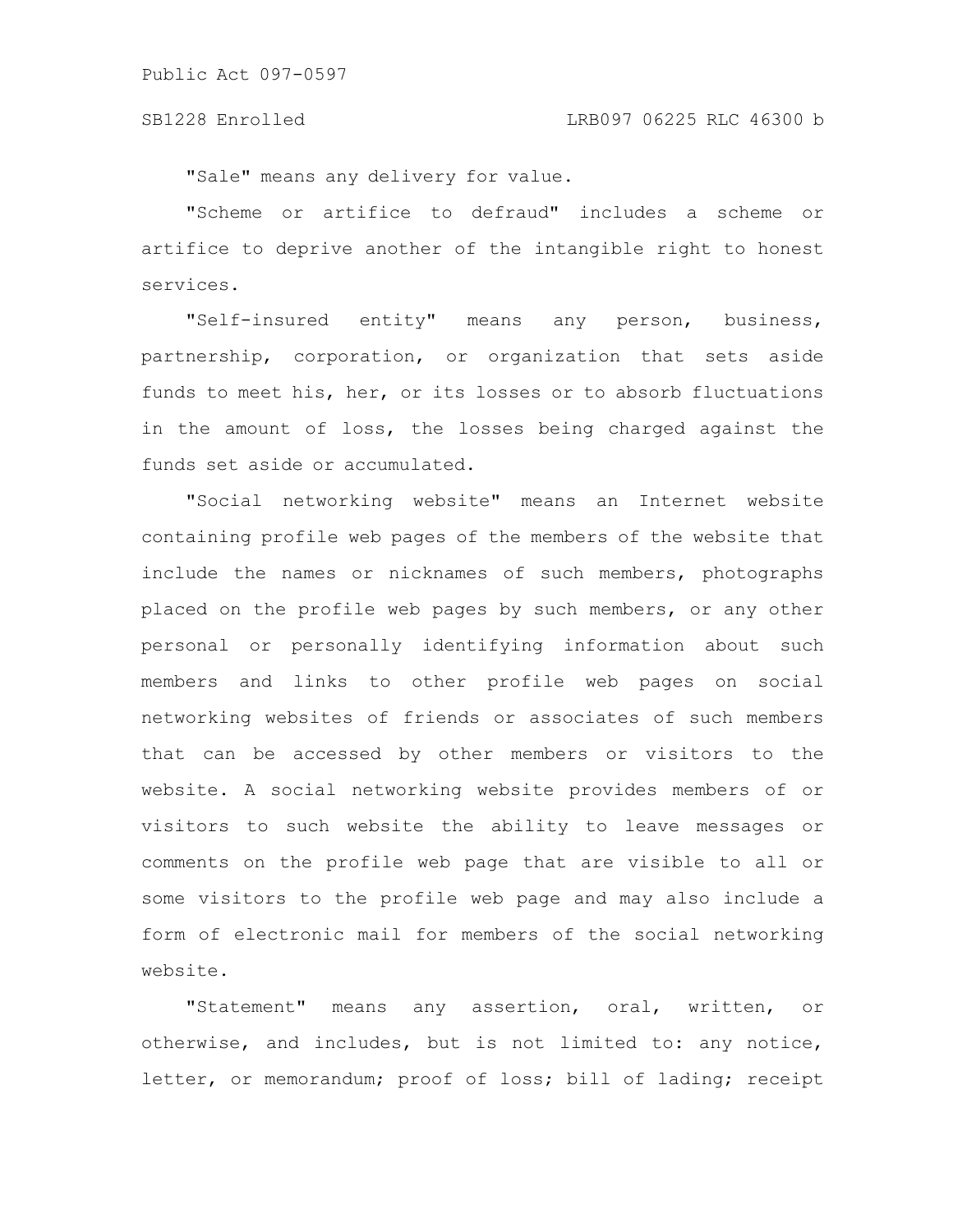for payment; invoice, account, or other financial statement; estimate of property damage; bill for services; diagnosis or prognosis; prescription; hospital, medical, or dental chart or other record, x-ray, photograph, videotape, or movie film; test result; other evidence of loss, injury, or expense; computer-generated document; and data in any form.

"Universal Price Code Label" means a unique symbol that consists of a machine-readable code and human-readable numbers.

"With intent to defraud" means to act knowingly, and with the specific intent to deceive or cheat, for the purpose of causing financial loss to another or bringing some financial gain to oneself, regardless of whether any person was actually defrauded or deceived. This includes an intent to cause another to assume, create, transfer, alter, or terminate any right, obligation, or power with reference to any person or property. (Source: P.A. 96-1551, eff. 7-1-11.)

(720 ILCS 5/17-2) (from Ch. 38, par. 17-2) (Text of Section after amendment by P.A. 96-1551) Sec. 17-2. False personation; solicitation. (a) False personation; solicitation.

(1) A person commits a false personation when he or she knowingly and falsely represents himself or herself to be a member or representative of any veterans' or public safety personnel organization or a representative of any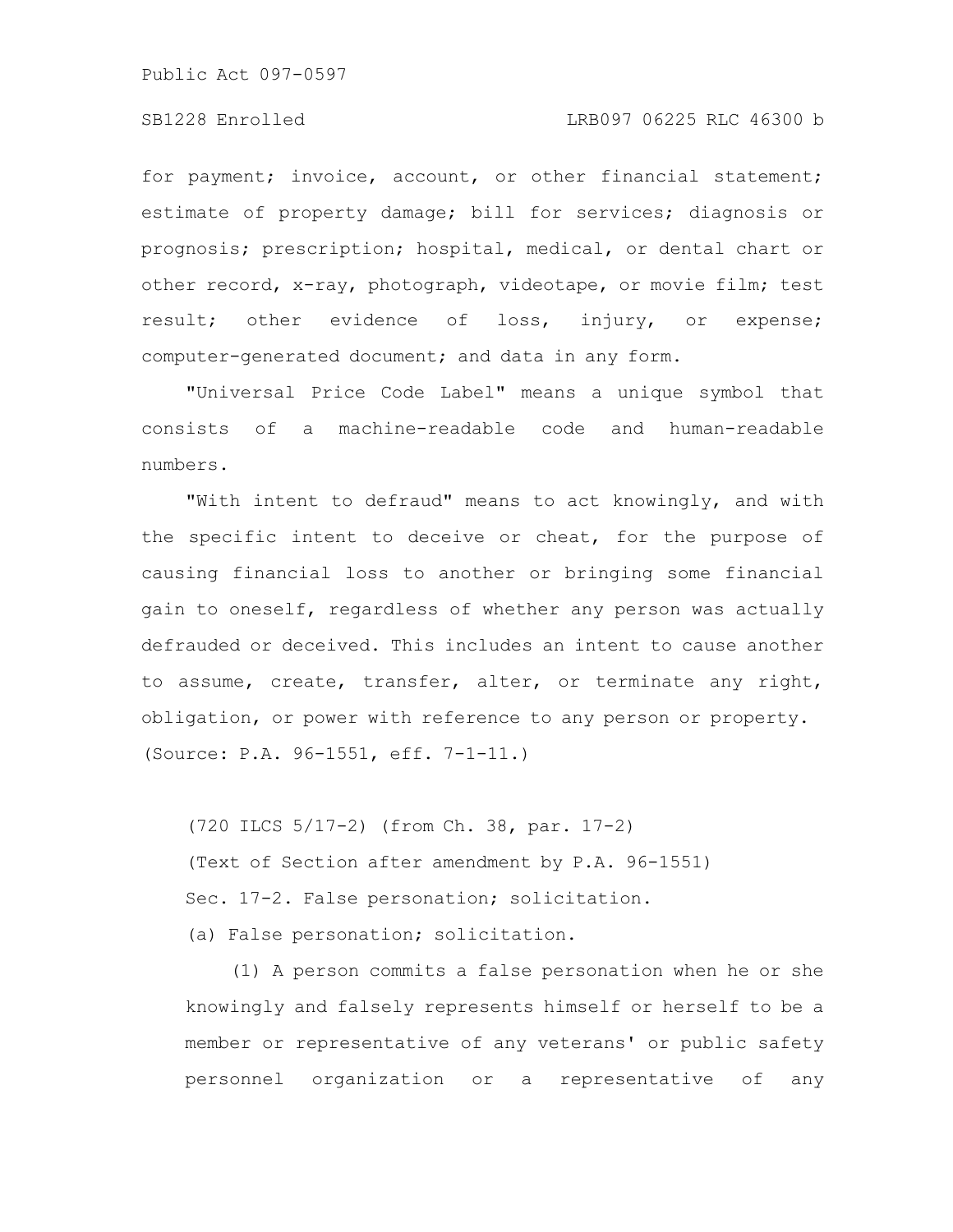## SB1228 Enrolled LRB097 06225 RLC 46300 b

charitable organization, or when he or she knowingly exhibits or uses in any manner any decal, badge or insignia of any charitable, public safety personnel, or veterans' organization when not authorized to do so by the charitable, public safety personnel, or veterans' organization. "Public safety personnel organization" has the meaning ascribed to that term in Section 1 of the Solicitation for Charity Act.

(2) A person commits a false personation when he or she knowingly and falsely represents himself or herself to be a veteran in seeking employment or public office. In this paragraph, "veteran" means a person who has served in the Armed Services or Reserve Forces of the United States.

(3) No person shall knowingly use the words "Police", "Police Department", "Patrolman", "Sergeant", "Lieutenant", "Peace Officer", "Sheriff's Police", "Sheriff", "Officer", "Law Enforcement", "Trooper", "Deputy", "Deputy Sheriff", "State Police", or any other words to the same effect (i) in the title of any organization, magazine, or other publication without the express approval of the named public safety personnel organization's governing board or (ii) in combination with the name of any state, state agency, public university, or unit of local government without the express written authorization of that state, state agency, public university, or unit of local government.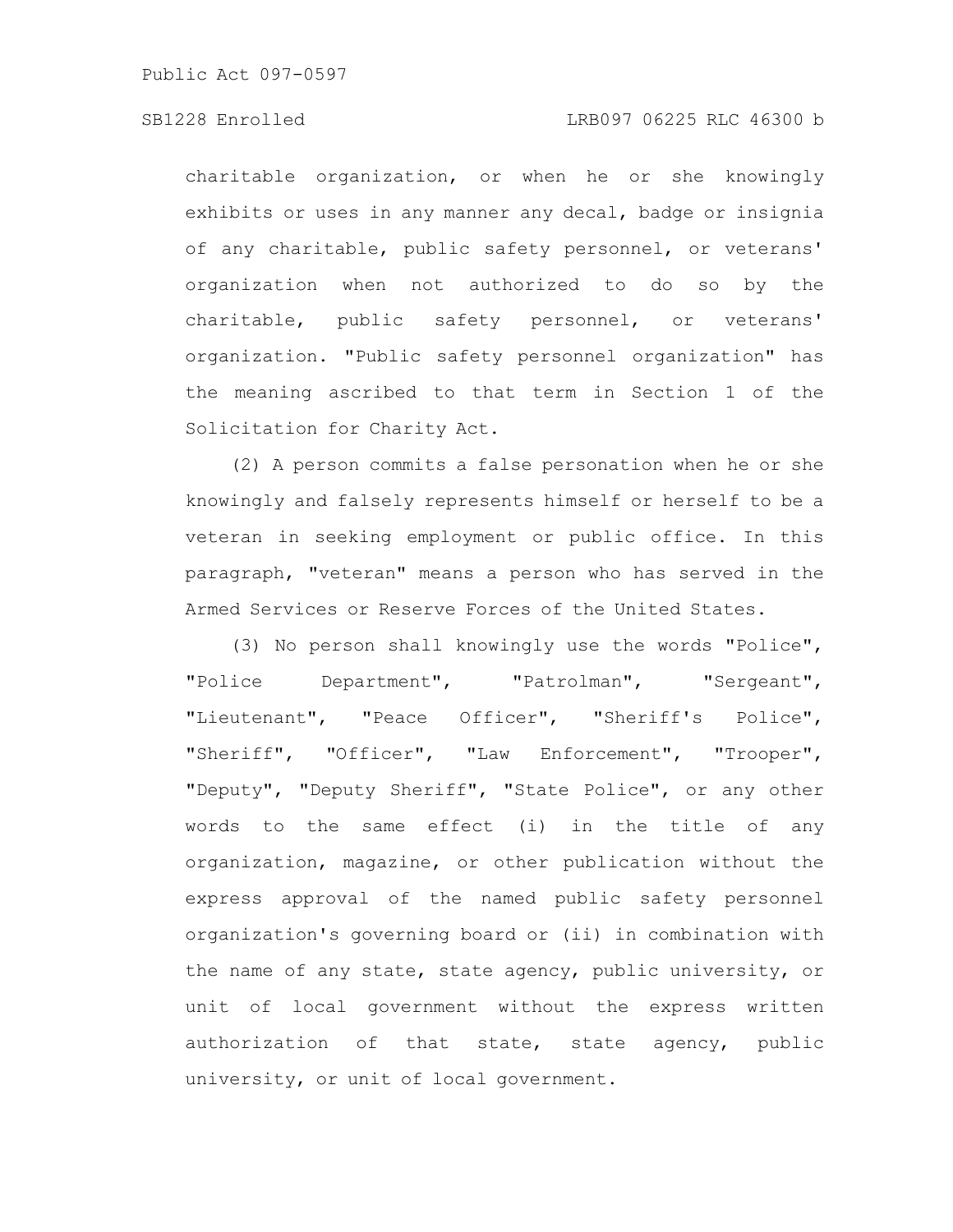(4) No person may knowingly claim or represent that he or she is acting on behalf of any public safety personnel organization when soliciting financial contributions or selling or delivering or offering to sell or deliver any merchandise, goods, services, memberships, or advertisements unless the chief of the police department, fire department, and the corporate or municipal authority thereof, or the sheriff has first entered into a written agreement with the person or with an organization with which the person is affiliated and the agreement permits the activity and specifies and states clearly and fully the purpose for which the proceeds of the solicitation, contribution, or sale will be used.

(5) No person, when soliciting financial contributions or selling or delivering or offering to sell or deliver any merchandise, goods, services, memberships, or advertisements may claim or represent that he or she is representing or acting on behalf of any nongovernmental organization by any name which includes "officer", "peace officer", "police", "law enforcement", "trooper", "sheriff", "deputy", "deputy sheriff", "State police", or any other word or words which would reasonably be understood to imply that the organization is composed of law enforcement personnel unless:

(A) the person is actually representing or acting on behalf of the nongovernmental organization;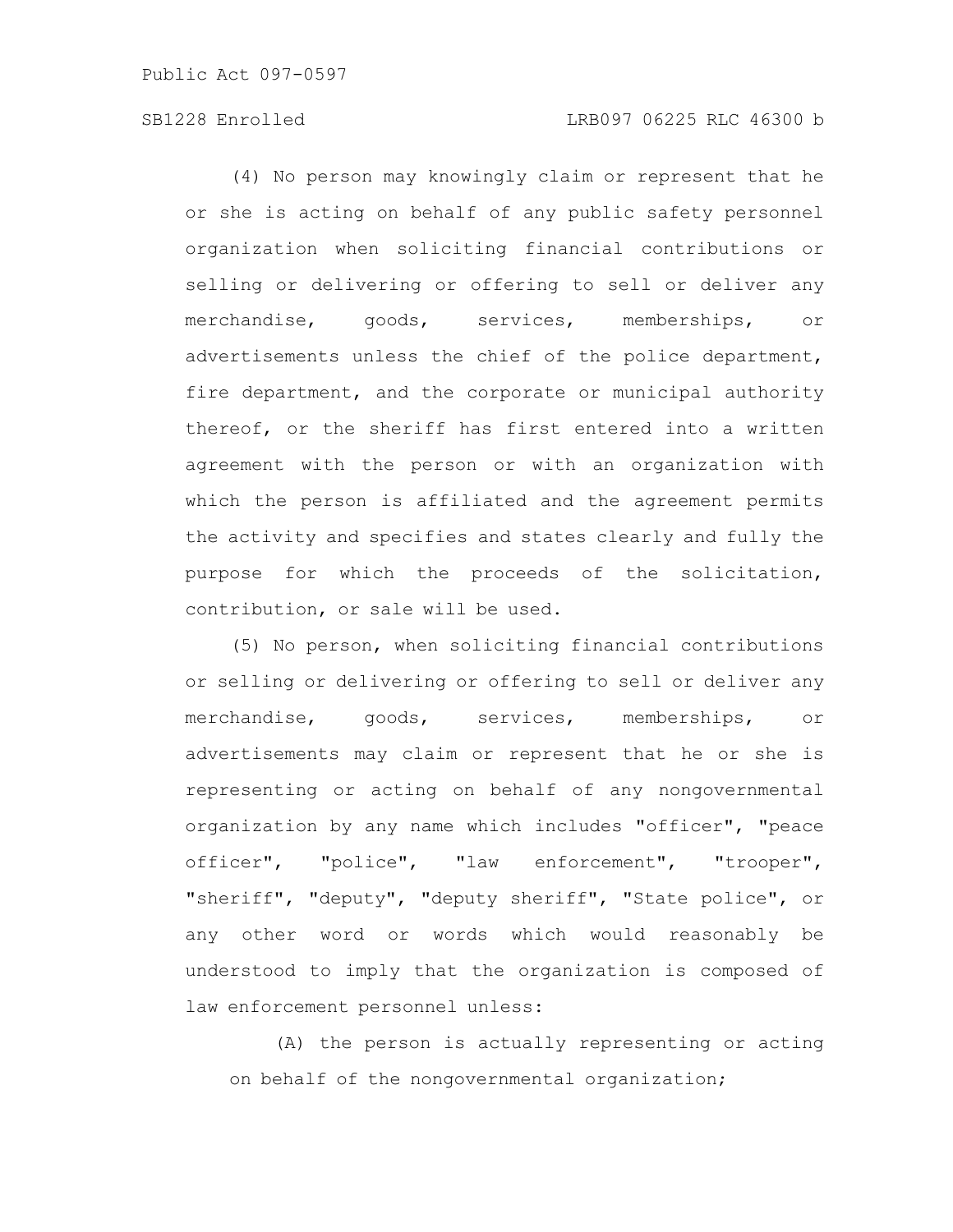(B) the nongovernmental organization is controlled by and governed by a membership of and represents a group or association of active duty peace officers, retired peace officers, or injured peace officers; and

(C) before commencing the solicitation or the sale or the offers to sell any merchandise, goods, services, memberships, or advertisements, a written contract between the soliciting or selling person and the nongovernmental organization, which specifies and states clearly and fully the purposes for which the proceeds of the solicitation, contribution, or sale will be used, has been entered into.

(6) No person, when soliciting financial contributions or selling or delivering or offering to sell or deliver any merchandise, goods, services, memberships, or advertisements, may knowingly claim or represent that he or she is representing or acting on behalf of any nongovernmental organization by any name which includes the term "fireman", "fire fighter", "paramedic", or any other word or words which would reasonably be understood to imply that the organization is composed of fire fighter or paramedic personnel unless:

(A) the person is actually representing or acting on behalf of the nongovernmental organization;

(B) the nongovernmental organization is controlled by and governed by a membership of and represents a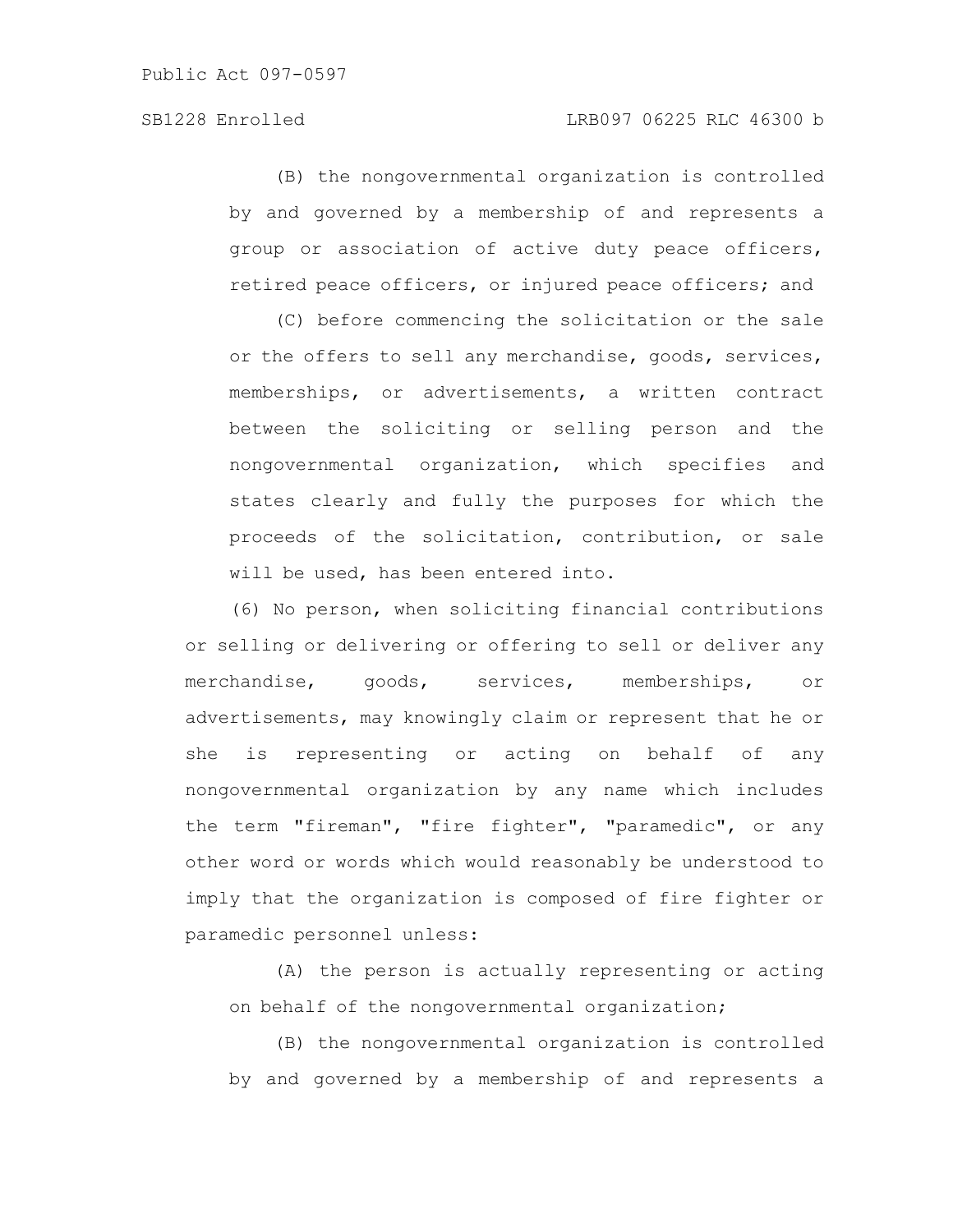group or association of active duty, retired, or injured fire fighters (for the purposes of this Section, "fire fighter" has the meaning ascribed to that term in Section 2 of the Illinois Fire Protection Training Act) or active duty, retired, or injured emergency medical technicians - ambulance, emergency medical technicians - intermediate, emergency medical technicians - paramedic, ambulance drivers, or other medical assistance or first aid personnel; and

(C) before commencing the solicitation or the sale or delivery or the offers to sell or deliver any merchandise, goods, services, memberships, or advertisements, the soliciting or selling person and the nongovernmental organization have entered into a written contract that specifies and states clearly and fully the purposes for which the proceeds of the solicitation, contribution, or sale will be used.

(7) No person may knowingly claim or represent that he or she is an airman, airline employee, airport employee, or contractor at an airport in order to obtain the uniform, identification card, license, or other identification paraphernalia of an airman, airline employee, airport employee, or contractor at an airport.

(8) No person, firm, copartnership, or corporation (except corporations organized and doing business under the Pawners Societies Act) shall knowingly use a name that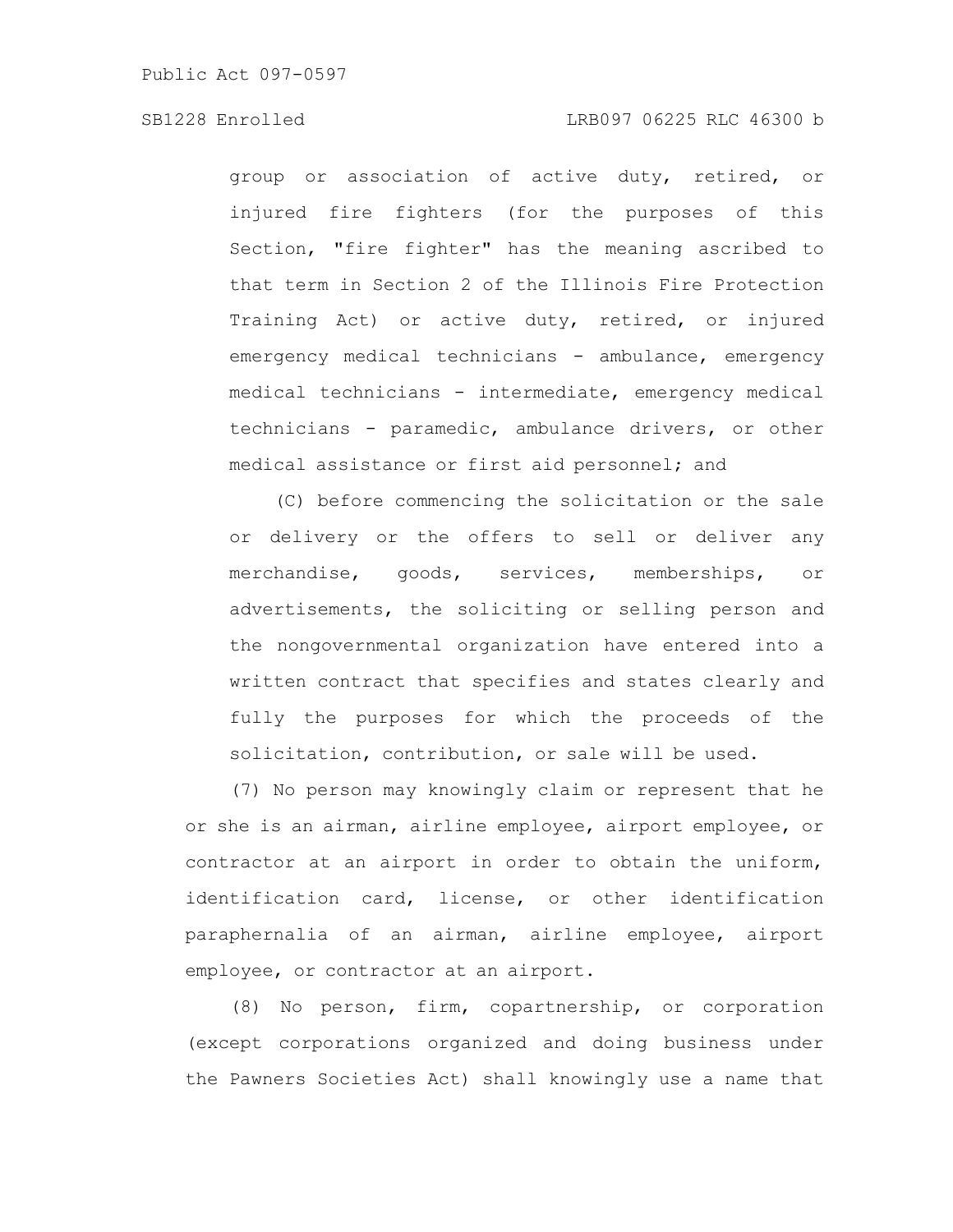contains in it the words "Pawners' Society".

(b) False personation; judicial process. A person commits a false personation if he or she knowingly and falsely represents himself or herself to be any of the following:

(1) An attorney authorized to practice law for purposes of compensation or consideration. This paragraph (b)(1) does not apply to a person who unintentionally fails to pay attorney registration fees established by Supreme Court Rule.

(2) A public officer or a public employee or an official or employee of the federal government.

(2.3) A public officer, a public employee, or an official or employee of the federal government, and the false representation is made in furtherance of the commission of felony.

(2.7) A public officer or a public employee, and the false representation is for the purpose of effectuating identity theft as defined in Section 16-30 16G 15 of this Code.

(3) A peace officer.

(4) A peace officer while carrying a deadly weapon.

(5) A peace officer in attempting or committing a felony.

(6) A peace officer in attempting or committing a forcible felony.

(7) The parent, legal guardian, or other relation of a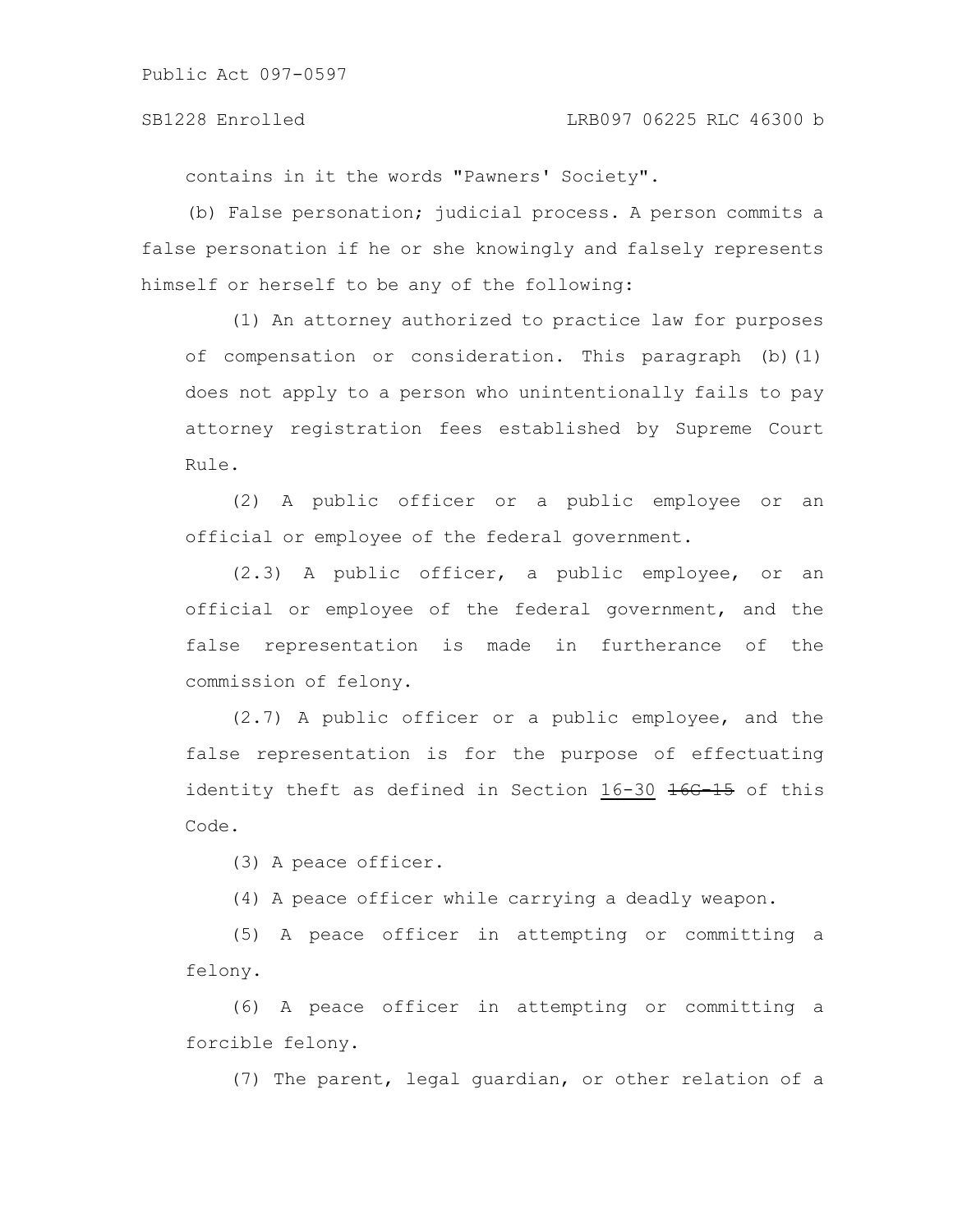minor child to any public official, public employee, or elementary or secondary school employee or administrator.

(8) A fire fighter.

(9) A fire fighter while carrying a deadly weapon.

(10) A fire fighter in attempting or committing a felony.

(11) An emergency management worker of any jurisdiction in this State.

(12) An emergency management worker of any jurisdiction in this State in attempting or committing a felony. For the purposes of this subsection (b), "emergency management worker" has the meaning provided under Section 2-6.6 of this Code.

(c) Fraudulent advertisement of a corporate name.

(1) A company, association, or individual commits fraudulent advertisement of a corporate name if he, she, or it, not being incorporated, puts forth a sign or advertisement and assumes, for the purpose of soliciting business, a corporate name.

(2) Nothing contained in this subsection (c) prohibits a corporation, company, association, or person from using a divisional designation or trade name in conjunction with its corporate name or assumed name under Section 4.05 of the Business Corporation Act of 1983 or, if it is a member of a partnership or joint venture, from doing partnership or joint venture business under the partnership or joint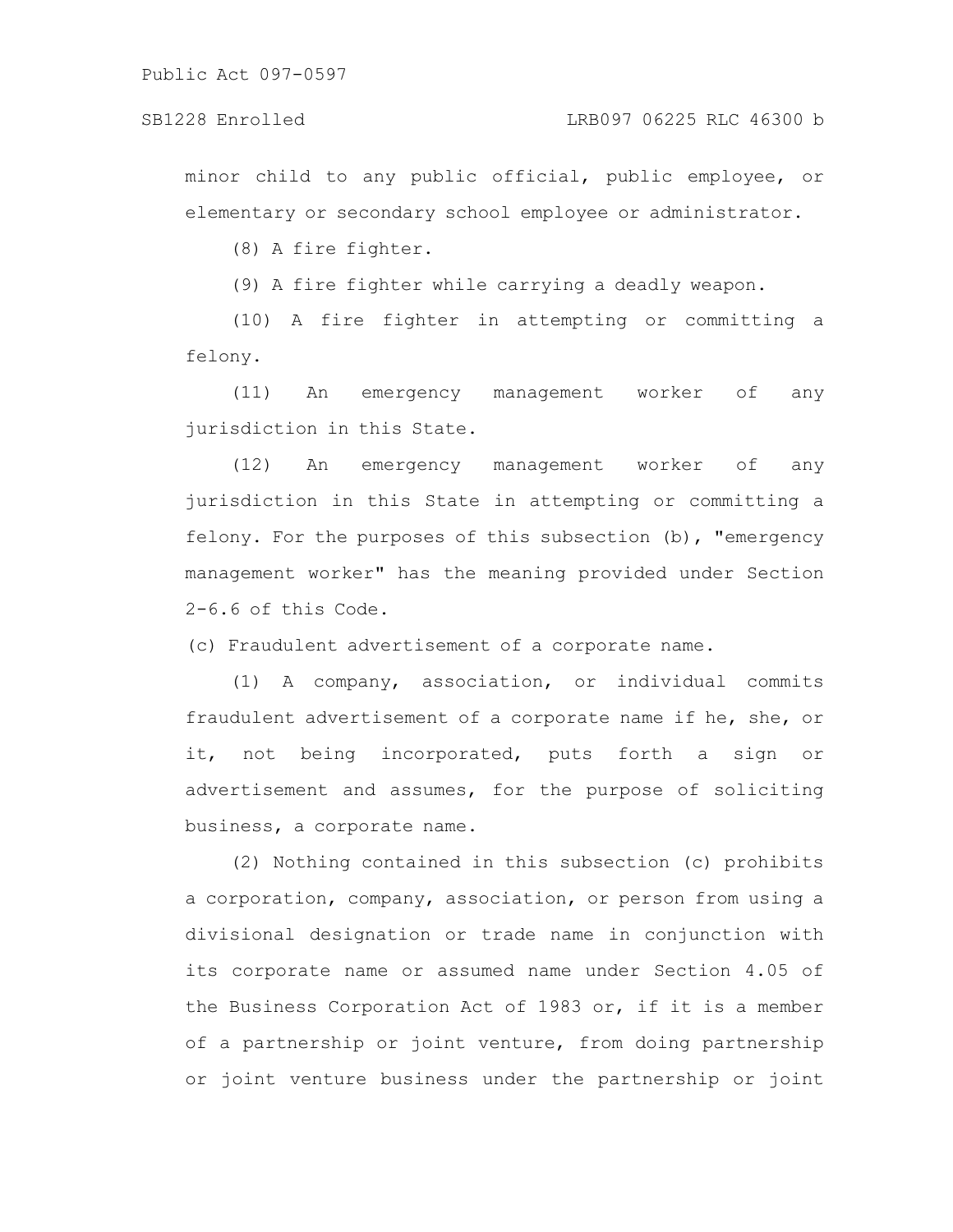venture name. The name under which the joint venture or partnership does business may differ from the names of the members. Business may not be conducted or transacted under that joint venture or partnership name, however, unless all provisions of the Assumed Business Name Act have been complied with. Nothing in this subsection (c) permits a foreign corporation to do business in this State without complying with all Illinois laws regulating the doing of business by foreign corporations. No foreign corporation may conduct or transact business in this State as a member of a partnership or joint venture that violates any Illinois law regulating or pertaining to the doing of business by foreign corporations in Illinois.

(3) The provisions of this subsection (c) do not apply to limited partnerships formed under the Revised Uniform Limited Partnership Act or under the Uniform Limited Partnership Act (2001).

(d) False law enforcement badges.

(1) A person commits false law enforcement badges if he or she knowingly produces, sells, or distributes a law enforcement badge without the express written consent of the law enforcement agency represented on the badge or, in case of a reorganized or defunct law enforcement agency, its successor law enforcement agency.

(2) It is a defense to false law enforcement badges that the law enforcement badge is used or is intended to be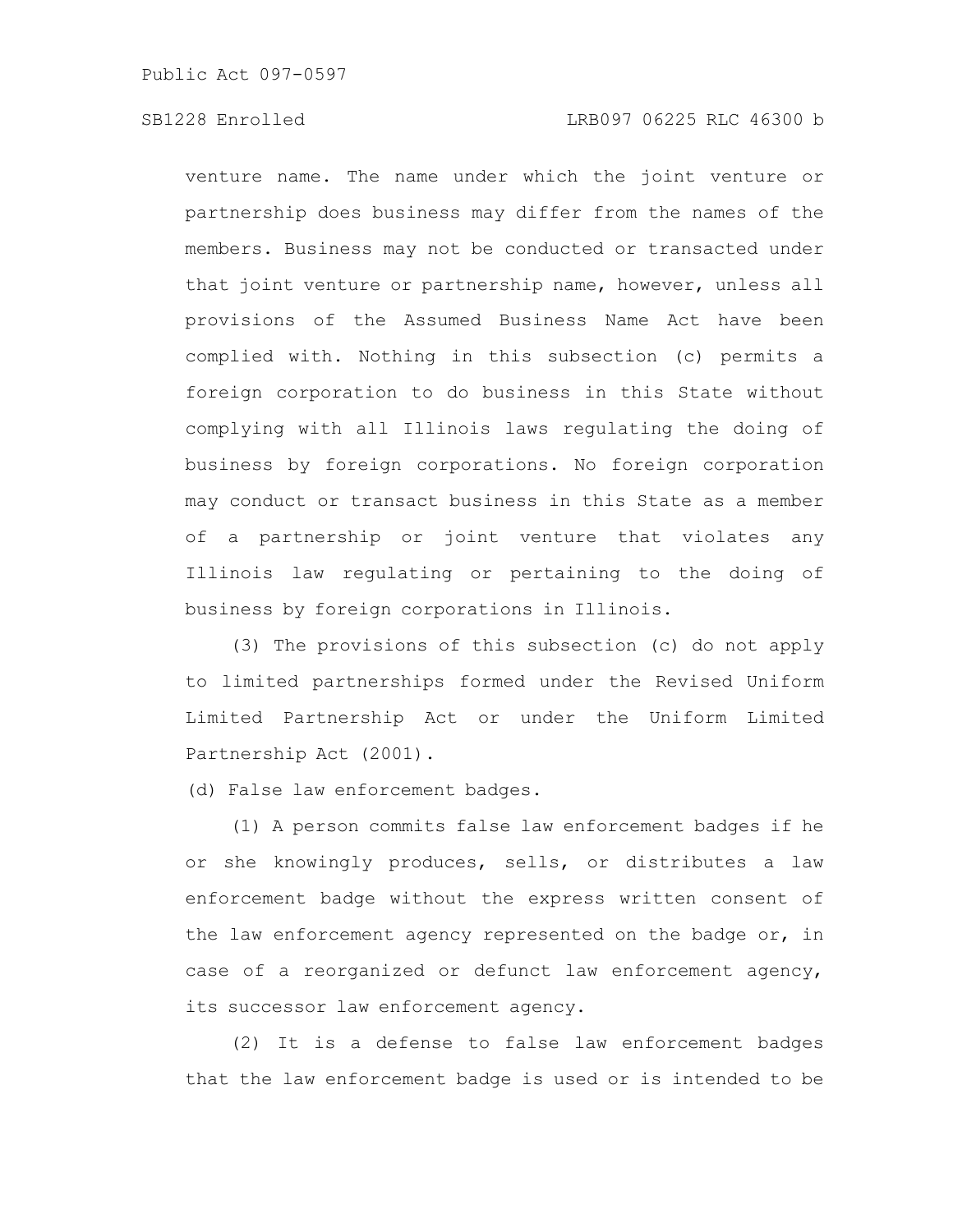used exclusively: (i) as a memento or in a collection or exhibit; (ii) for decorative purposes; or (iii) for a dramatic presentation, such as a theatrical, film, or television production.

(e) False medals.

(1) A person commits a false personation if he or she knowingly and falsely represents himself or herself to be a recipient of, or wears on his or her person, any of the following medals if that medal was not awarded to that person by the United States Government, irrespective of branch of service: The Congressional Medal of Honor, The Distinguished Service Cross, The Navy Cross, The Air Force Cross, The Silver Star, The Bronze Star, or the Purple Heart.

(2) It is a defense to a prosecution under paragraph (e)(1) that the medal is used, or is intended to be used, exclusively:

(A) for a dramatic presentation, such as a theatrical, film, or television production, or a historical re-enactment; or

(B) for a costume worn, or intended to be worn, by a person under 18 years of age.

(f) Sentence.

(1) A violation of paragraph (a)(8) is a petty offense subject to a fine of not less than \$5 nor more than \$100, and the person, firm, copartnership, or corporation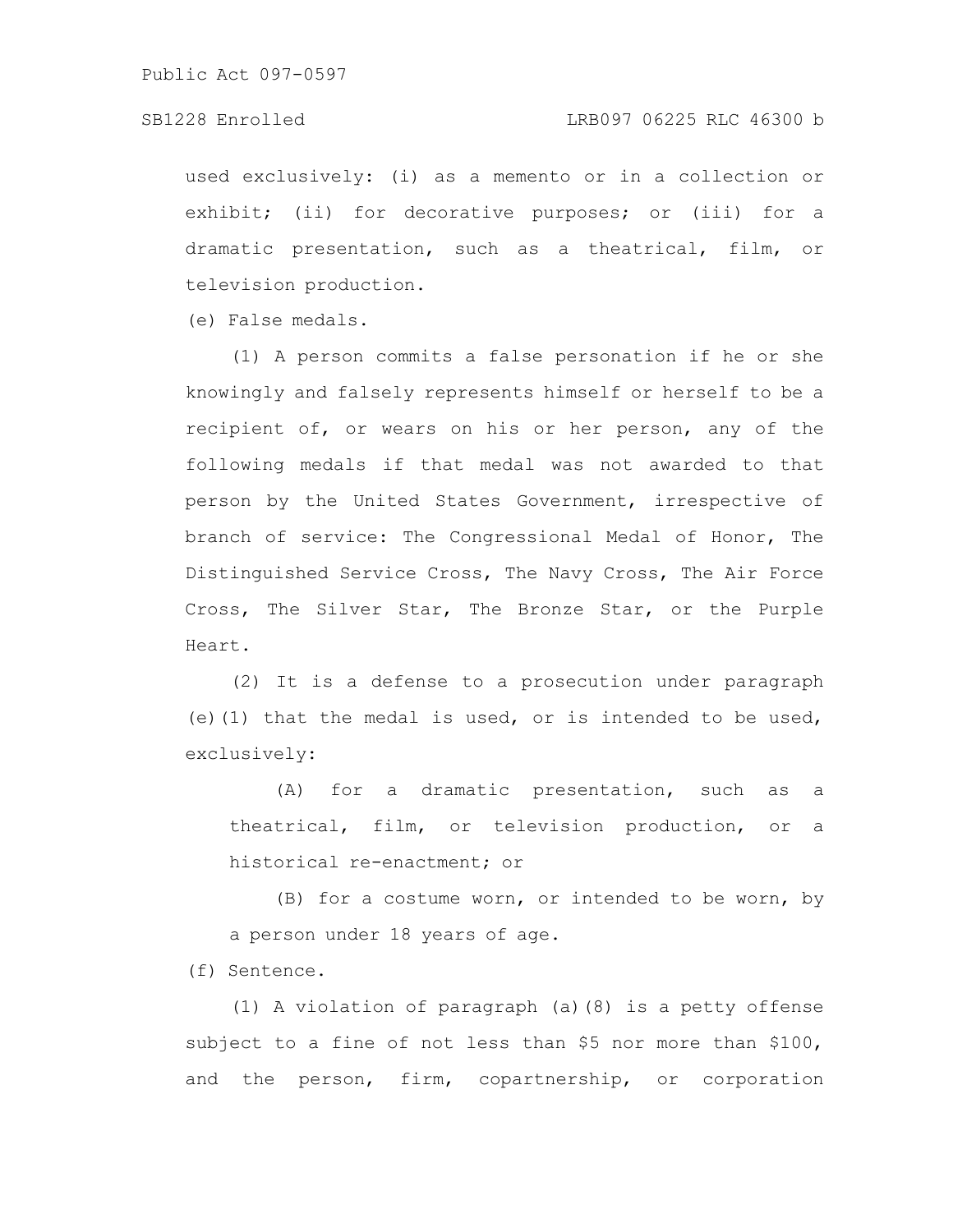# SB1228 Enrolled LRB097 06225 RLC 46300 b

commits an additional petty offense for each day he, she, or it continues to commit the violation. A violation of paragraph (c)(1) is a petty offense, and the company, association, or person commits an additional petty offense for each day he, she, or it continues to commit the violation. A violation of subsection (e) is a petty offense for which the offender shall be fined at least \$100 and not more than \$200.

(2) A violation of paragraph (a)(1) or (a)(3) is a Class C misdemeanor.

(3) A violation of paragraph (a) $(2)$ , (a) $(7)$ , (b) $(2)$ , or (b)(7) or subsection (d) is a Class A misdemeanor. A second or subsequent violation of subsection (d) is a Class 3 felony.

(4) A violation of paragraph (a)(4), (a)(5), (a)(6), (b)(1), (b)(2.3), (b)(2.7), (b)(3), (b)(8), or (b)(11) is a Class 4 felony.

(5) A violation of paragraph  $(b)$   $(4)$ ,  $(b)$   $(9)$ , or  $(b)$   $(12)$ is a Class 3 felony.

(6) A violation of paragraph (b)(5) or (b)(10) is a Class 2 felony.

(7) A violation of paragraph (b)(6) is a Class 1 felony.

(Source: P.A. 95-331, eff. 8-21-07; 96-328, eff. 8-11-09; 96-1551, eff. 7-1-11.)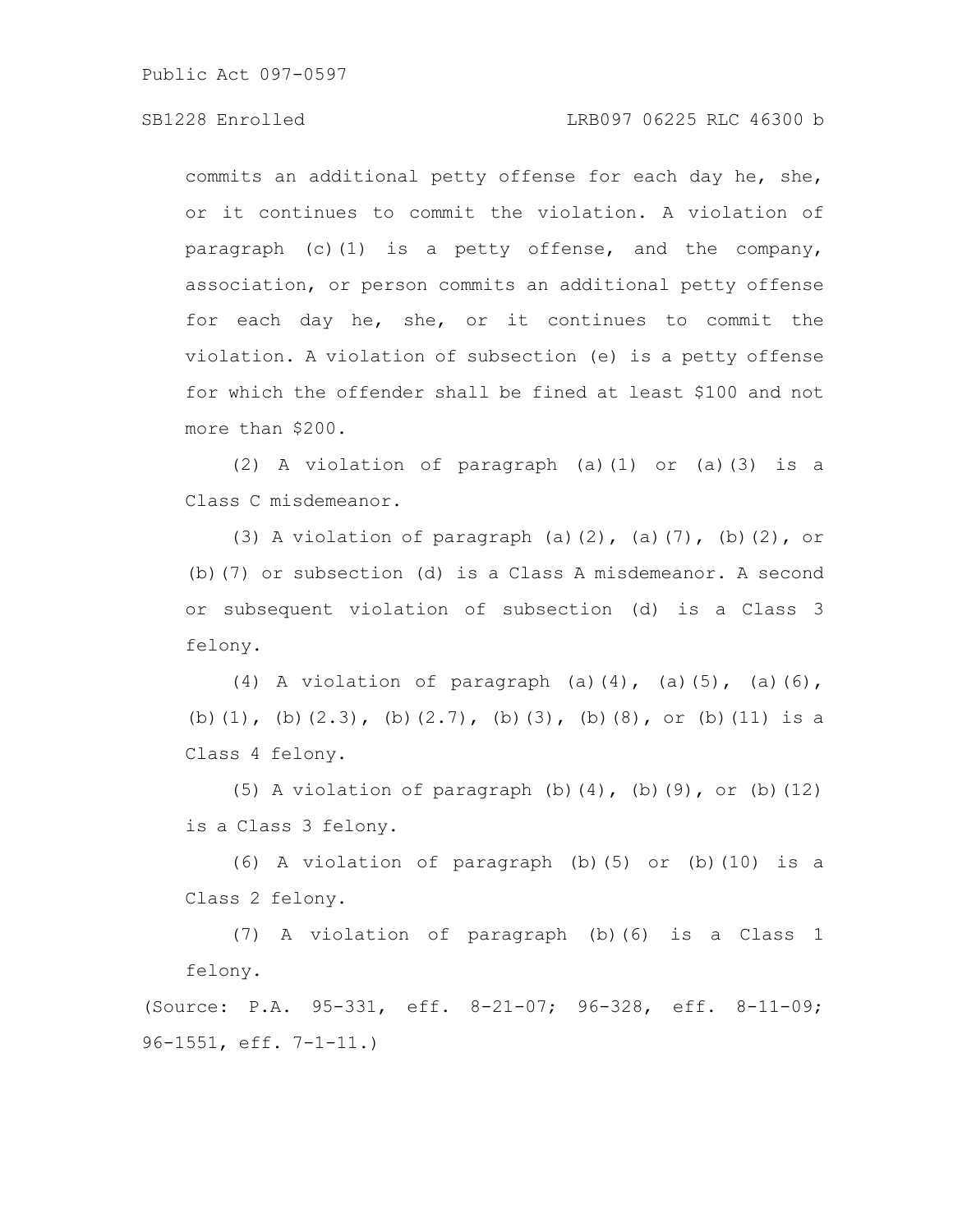(720 ILCS 5/24-3.8 new)

Sec. 24-3.8. Possession of a stolen firearm.

(a) A person commits possession of a stolen firearm when he or she, not being entitled to the possession of a firearm, possesses or delivers the firearm, knowing it to have been stolen or converted. The trier of fact may infer that a person who possesses a firearm with knowledge that its serial number has been removed or altered has knowledge that the firearm is stolen or converted.

(b) Possession of a stolen firearm is a Class 2 felony.

(720 ILCS 5/24-3.9 new)

Sec. 24-3.9. Aggravated possession of a stolen firearm.

(a) A person commits aggravated possession of a stolen firearm when he or she:

(1) Not being entitled to the possession of not less than 2 and not more than 5 firearms, possesses or delivers those firearms at the same time or within a one-year period, knowing the firearms to have been stolen or converted.

(2) Not being entitled to the possession of not less than 6 and not more than 10 firearms, possesses or delivers those firearms at the same time or within a 2-year period, knowing the firearms to have been stolen or converted.

(3) Not being entitled to the possession of not less than 11 and not more than 20 firearms, possesses or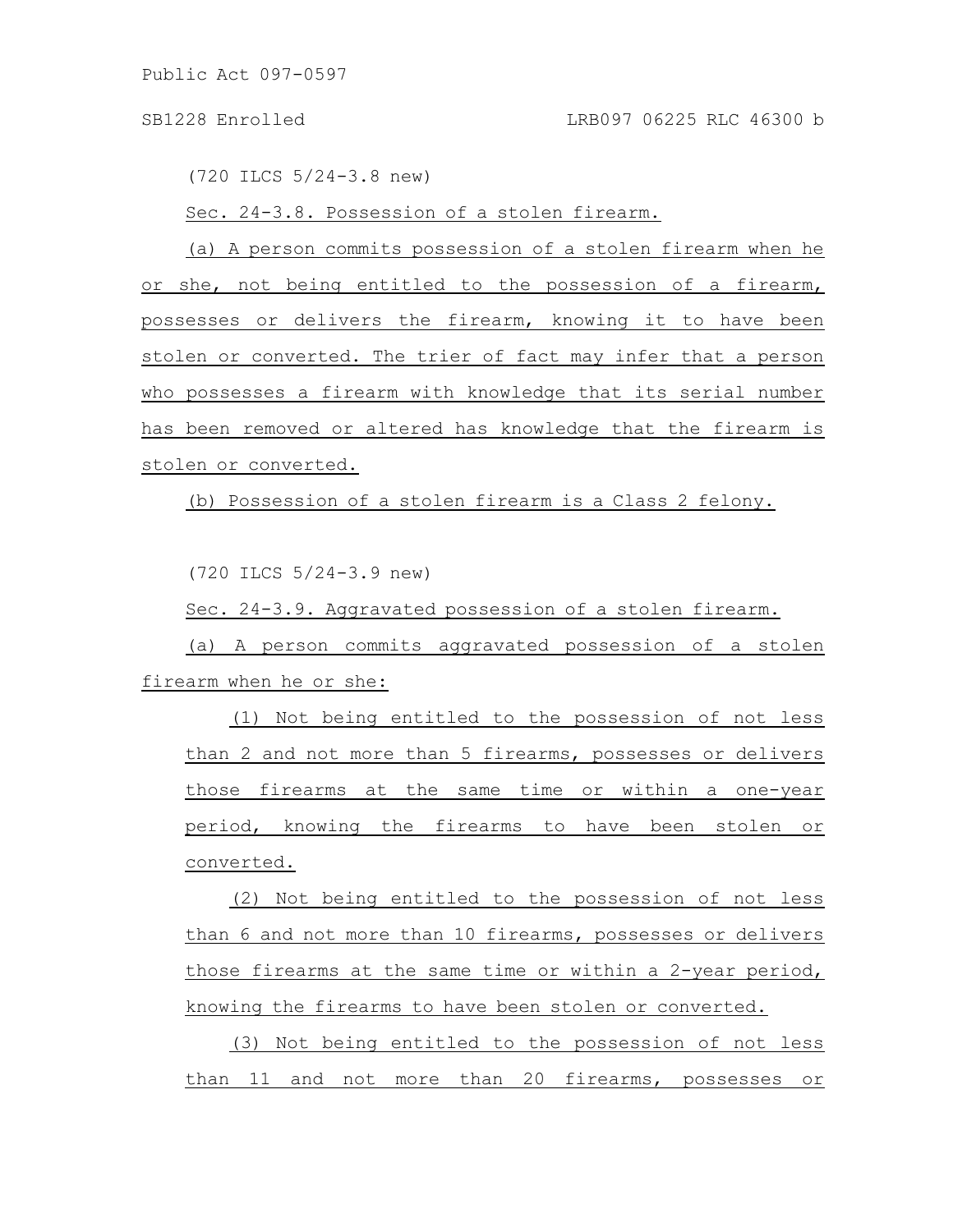delivers those firearms at the same time or within a 3-year period, knowing the firearms to have been stolen or converted.

(4) Not being entitled to the possession of not less than 21 and not more than 30 firearms, possesses or delivers those firearms at the same time or within a 4-year period, knowing the firearms to have been stolen or converted.

(5) Not being entitled to the possession of more than 30 firearms, possesses or delivers those firearms at the same time or within a 5-year period, knowing the firearms to have been stolen or converted.

(b) The trier of fact may infer that a person who possesses a firearm with knowledge that its serial number has been removed or altered has knowledge that the firearm is stolen or converted.

(c) Sentence.

(1) A person who violates paragraph (1) of subsection (a) of this Section commits a Class 1 felony.

(2) A person who violates paragraph (2) of subsection (a) of this Section commits a Class X felony for which he or she shall be sentenced to a term of imprisonment of not less than 6 years and not more than 30 years.

(3) A person who violates paragraph (3) of subsection (a) of this Section commits a Class X felony for which he or she shall be sentenced to a term of imprisonment of not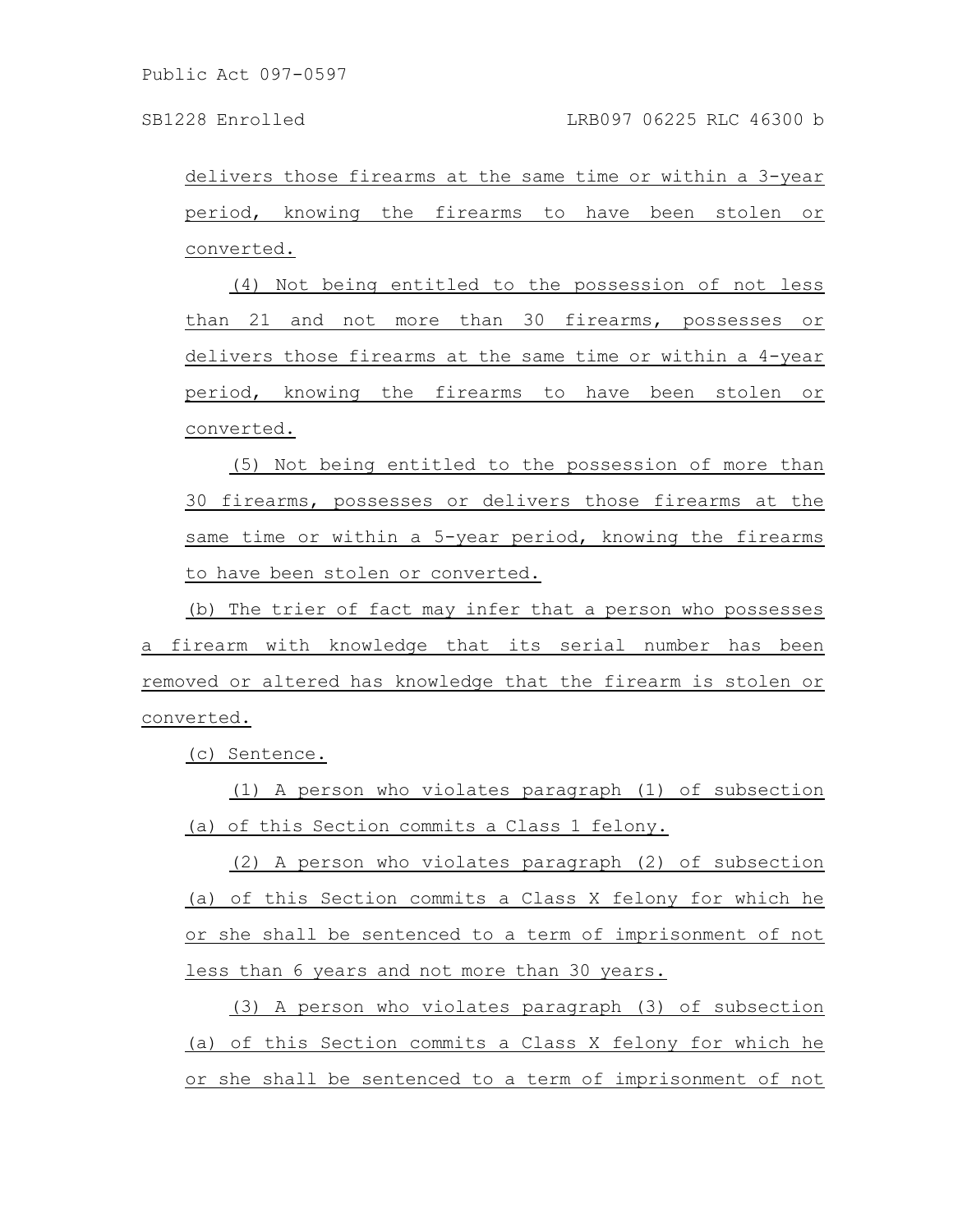less than 6 years and not more than 40 years.

(4) A person who violates paragraph (4) of subsection (a) of this Section commits a Class X felony for which he or she shall be sentenced to a term of imprisonment of not less than 6 years and not more than 50 years.

(5) A person who violates paragraph (5) of subsection (a) of this Section commits a Class X felony for which he or she shall be sentenced to a term of imprisonment of not less than 6 years and not more than 60 years.

(720 ILCS 5/26-1.1 new)

Sec. 26-1.1. False report of theft and other losses.

(a) A person who knowingly makes a false report of a theft, destruction, damage or conversion of any property to a law enforcement agency or other governmental agency with the intent to defraud an insurer is guilty of a Class A misdemeanor.

(b) A person convicted of a violation of this Section a second or subsequent time is guilty of a Class 4 felony.

(720 ILCS 5/16-1.1 rep.) (720 ILCS 5/16-1.2 rep.) (720 ILCS 5/16-3.1 rep.) (720 ILCS 5/16-4 rep.) (720 ILCS 5/16-8 rep.) (720 ILCS 5/16-15 rep.) (720 ILCS 5/16-16 rep.)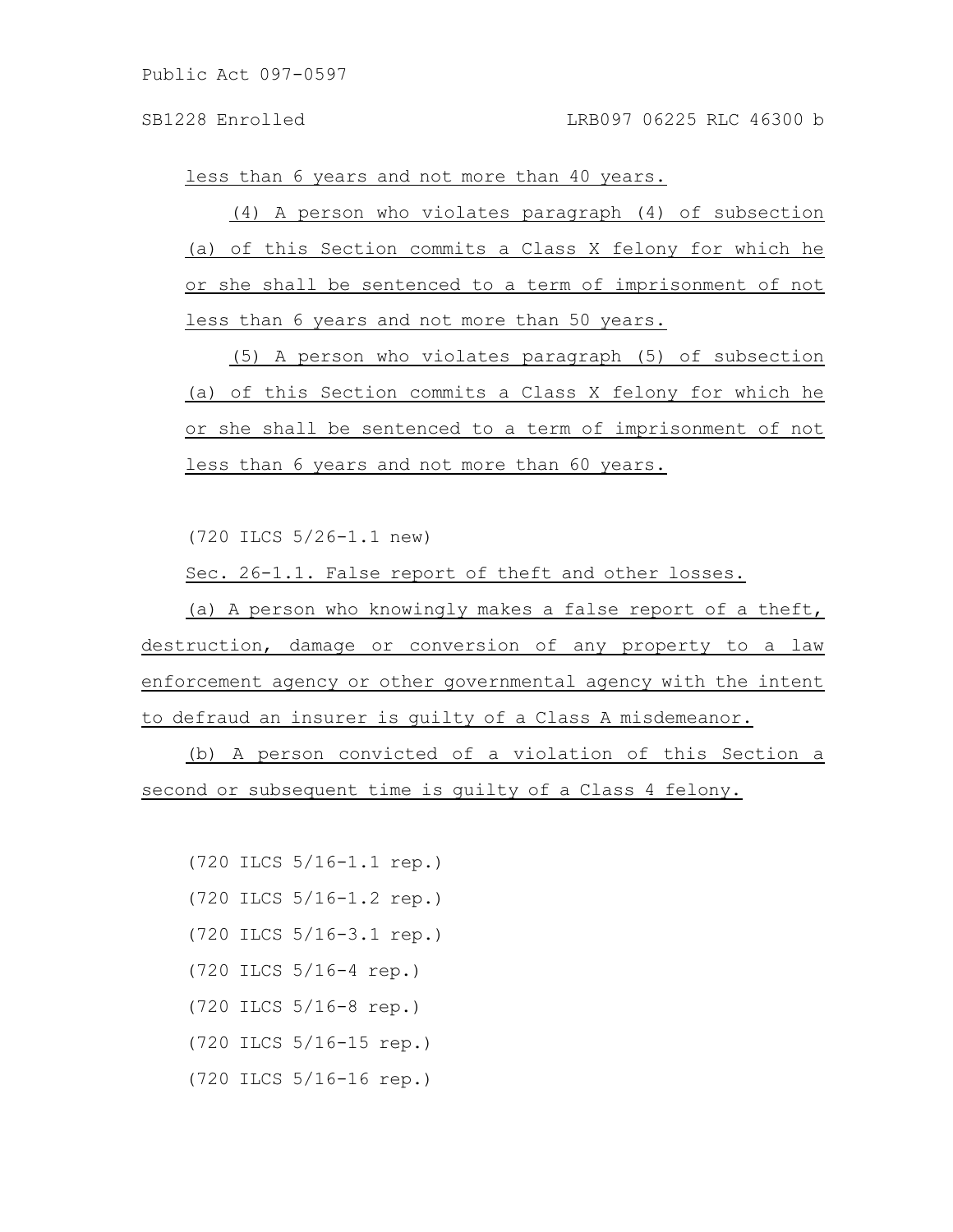(720 ILCS 5/16-16.1 rep.) (720 ILCS 5/16-19 rep.) (720 ILCS 5/16-20 rep.) (720 ILCS 5/16-21 rep.) (720 ILCS 5/Art. 16A rep.) (720 ILCS 5/Art. 16B rep.) (720 ILCS 5/Art. 16E rep.) (720 ILCS 5/Art. 16F rep.) (720 ILCS 5/Art. 16G rep.) (720 ILCS 5/Art. 16J rep.) (720 ILCS 5/Art. 16K rep.) (720 ILCS 5/17-25 rep.)

Section 6. The Criminal Code of 1961 is amended by repealing Sections 16-1.1, 16-1.2, 16-3.1, 16-4, 16-8, 16-15, 16-16, 16-16.1, 16-19, 16-20, 16-21, and 17-25 and Articles 16A, 16B, 16E, 16F, 16G, 16J, and 16K.

Section 910. The Health Care Worker Background Check Act is amended by changing Section 25 as follows:

(225 ILCS 46/25)

(Text of Section after amendment by P.A. 96-1551)

Sec. 25. Persons ineligible to be hired by health care employers and long-term care facilities.

(a) In the discretion of the Director of Public Health, as soon after January 1, 1996, January 1, 1997, January 1, 2006,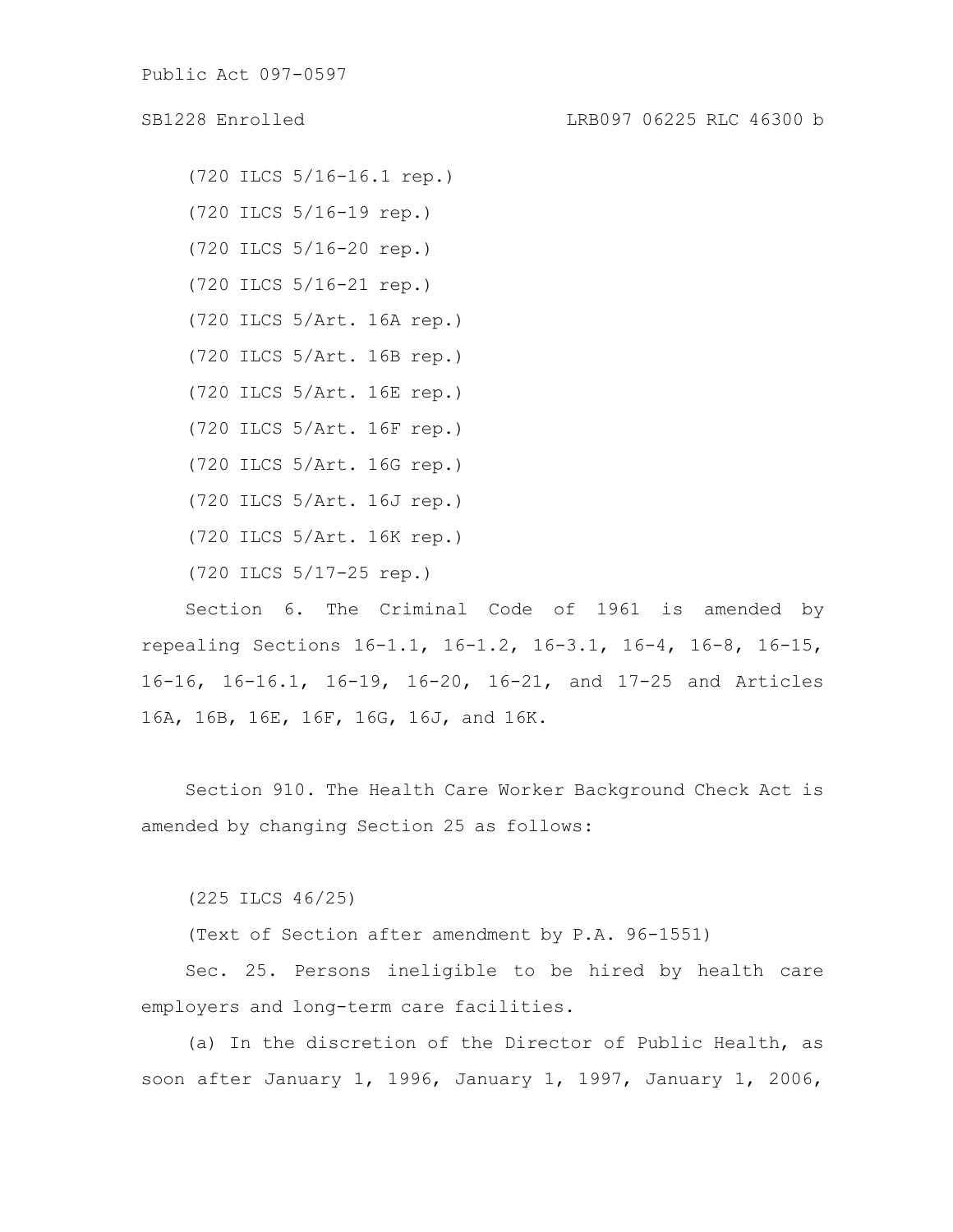or October 1, 2007, as applicable, and as is reasonably practical, no health care employer shall knowingly hire, employ, or retain any individual in a position with duties involving direct care for clients, patients, or residents, and no long-term care facility shall knowingly hire, employ, or retain any individual in a position with duties that involve or may involve contact with residents or access to the living quarters or the financial, medical, or personal records of residents, who has been convicted of committing or attempting to commit one or more of the following offenses: those defined in Sections 8-1(b), 8-1.1, 8-1.2, 9-1, 9-1.2, 9-2, 9-2.1, 9-3, 9-3.1, 9-3.2, 9-3.3, 9-3.4, 10-1, 10-2, 10-3, 10-3.1, 10-4, 10-5, 10-7, 11-1.20, 11-1.30, 11-1.40, 11-1.50, 11-1.60, 11-6, 11-9.1, 11-9.5, 11-19.2, 11-20.1, 11-20.1B, 11-20.3, 12-1, 12-2, 12-3.05, 12-3.1, 12-3.2, 12-3.3, 12-4, 12-4.1, 12-4.2, 12-4.3, 12-4.4, 12-4.5, 12-4.6, 12-4.7, 12-7.4, 12-11, 12-13, 12-14, 12-14.1, 12-15, 12-16, 12-19, 12-21, 12-21.6, 12-32, 12-33, 16-1, 16-1.3, 16-25, 16A-3, 17-3, 17-56, 18-1, 18-2, 18-3, 18-4, 18-5, 19-1, 19-3, 19-4, 20-1, 20-1.1, 24-1, 24-1.2, 24-1.5, or 33A-2, or subdivision (a)(4) of Section  $11-14.4,7$  or in subsection (a) of Section 12-3 or subsection (a) or (b) of Section 12-4.4a, of the Criminal Code of 1961; those provided in Section 4 of the Wrongs to Children Act; those provided in Section 53 of the Criminal Jurisprudence Act; those defined in Section 5, 5.1, 5.2, 7, or 9 of the Cannabis Control Act; those defined in the Methamphetamine Control and Community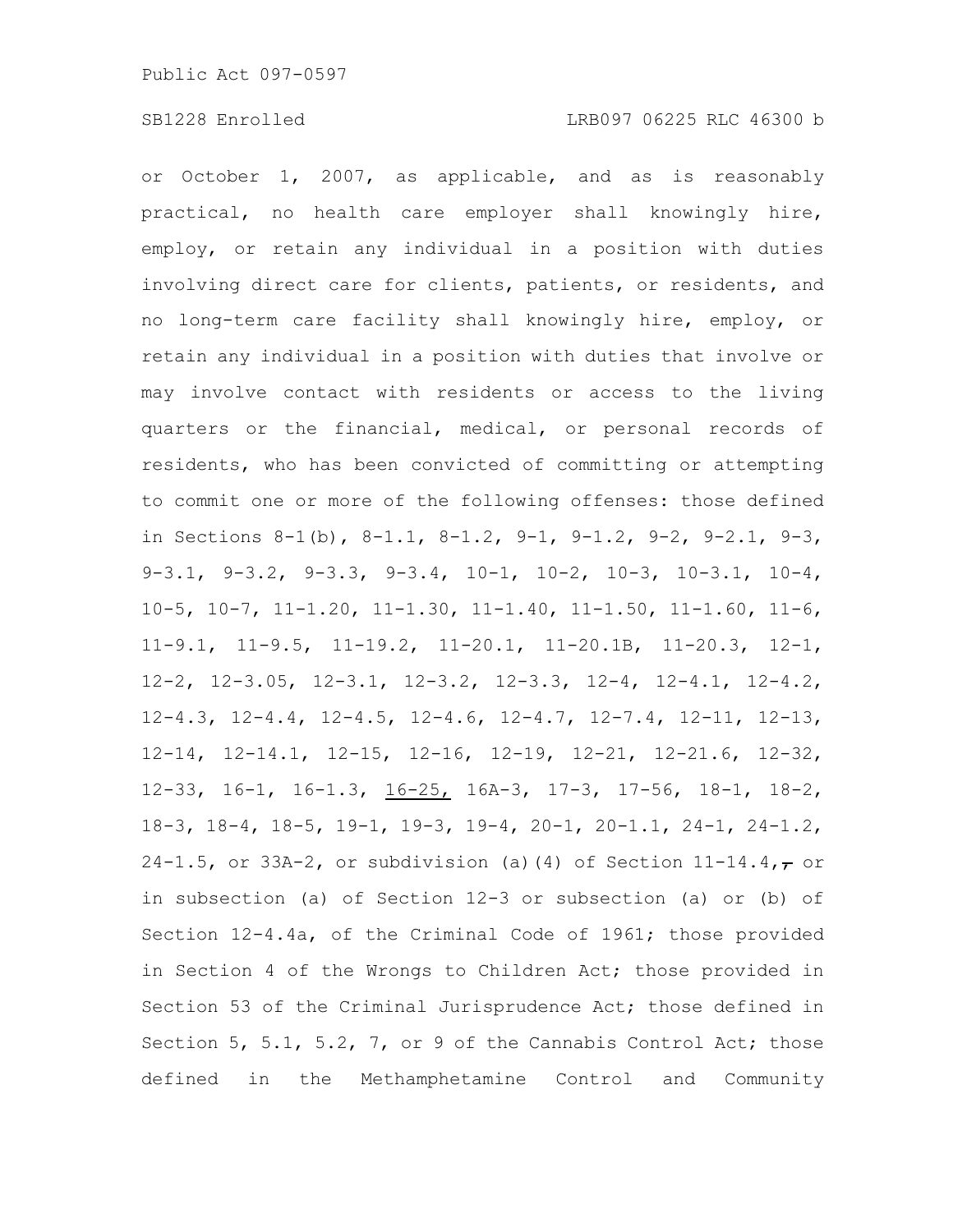Protection Act; or those defined in Sections 401, 401.1, 404, 405, 405.1, 407, or 407.1 of the Illinois Controlled Substances Act, unless the applicant or employee obtains a waiver pursuant to Section 40.

(a-1) In the discretion of the Director of Public Health, as soon after January 1, 2004 or October 1, 2007, as applicable, and as is reasonably practical, no health care employer shall knowingly hire any individual in a position with duties involving direct care for clients, patients, or residents, and no long-term care facility shall knowingly hire any individual in a position with duties that involve or may involve contact with residents or access to the living quarters or the financial, medical, or personal records of residents, who has (i) been convicted of committing or attempting to commit one or more of the offenses defined in Section 12-3.3, 12-4.2-5, 16-2, 16-30, 16G-15, 16G-20, 17-33, 17-34, 17-36, 17-44, 18-5, 20-1.2, 24-1.1, 24-1.2-5, 24-1.6, 24-3.2, or 24-3.3, or subsection (b) of Section 17-32, of the Criminal Code of 1961; Section 4, 5, 6, 8, or 17.02 of the Illinois Credit Card and Debit Card Act; or Section 11-9.1A of the Criminal Code of 1961 or Section 5.1 of the Wrongs to Children Act; or (ii) violated Section 50-50 of the Nurse Practice Act, unless the applicant or employee obtains a waiver pursuant to Section 40 of this Act.

A health care employer is not required to retain an individual in a position with duties involving direct care for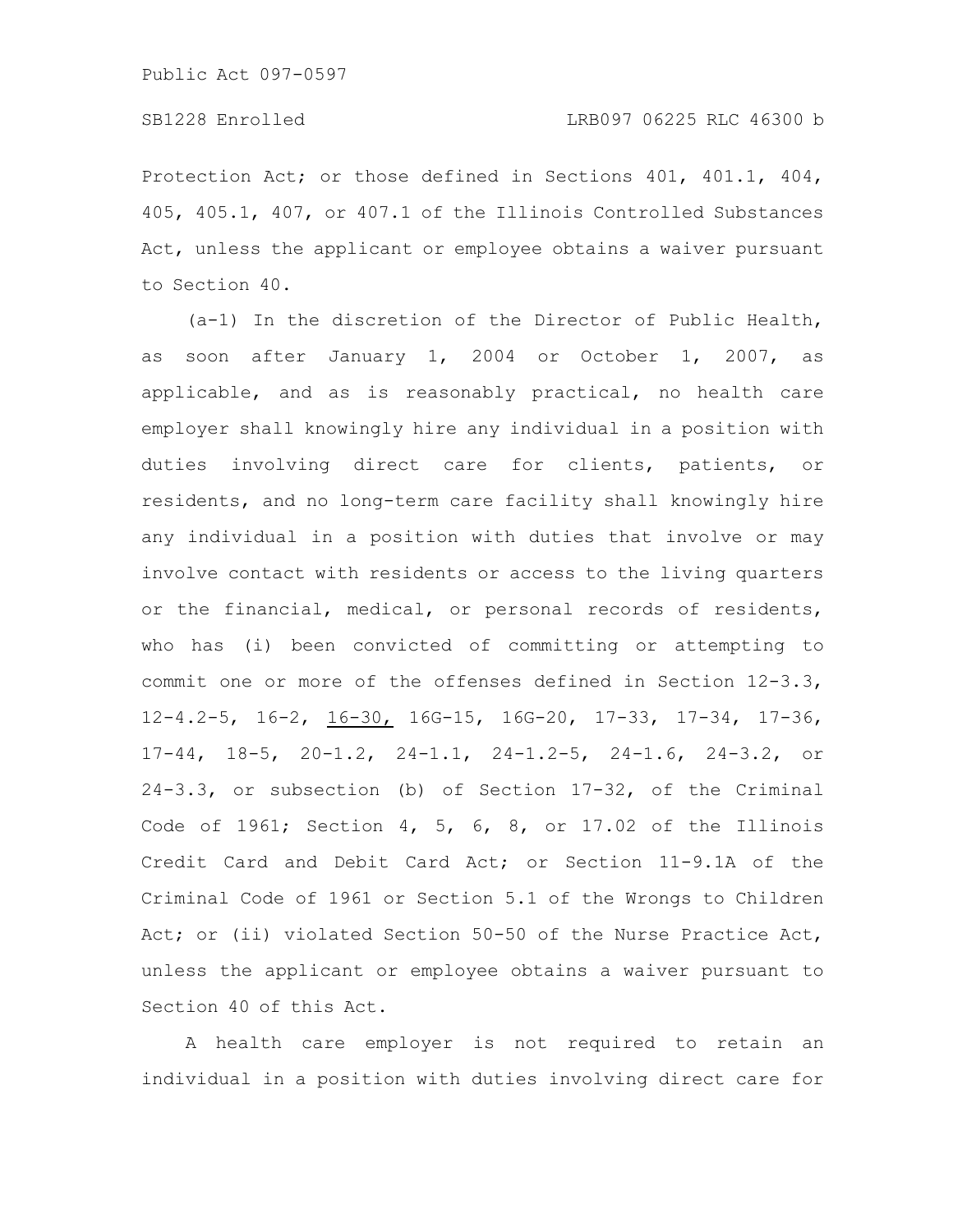clients, patients, or residents, and no long-term care facility is required to retain an individual in a position with duties that involve or may involve contact with residents or access to the living quarters or the financial, medical, or personal records of residents, who has been convicted of committing or attempting to commit one or more of the offenses enumerated in this subsection.

(b) A health care employer shall not hire, employ, or retain any individual in a position with duties involving direct care of clients, patients, or residents, and no long-term care facility shall knowingly hire, employ, or retain any individual in a position with duties that involve or may involve contact with residents or access to the living quarters or the financial, medical, or personal records of residents, if the health care employer becomes aware that the individual has been convicted in another state of committing or attempting to commit an offense that has the same or similar elements as an offense listed in subsection (a) or  $(a-1)$ , as verified by court records, records from a state agency, or an FBI criminal history record check, unless the applicant or employee obtains a waiver pursuant to Section 40 of this Act. This shall not be construed to mean that a health care employer has an obligation to conduct a criminal history records check in other states in which an employee has resided.

(Source: P.A. 95-120, eff. 8-13-07; 95-639, eff. 10-5-07; 95-876, eff. 8-21-08; 96-710, eff. 1-1-10; 96-1551, Article 1,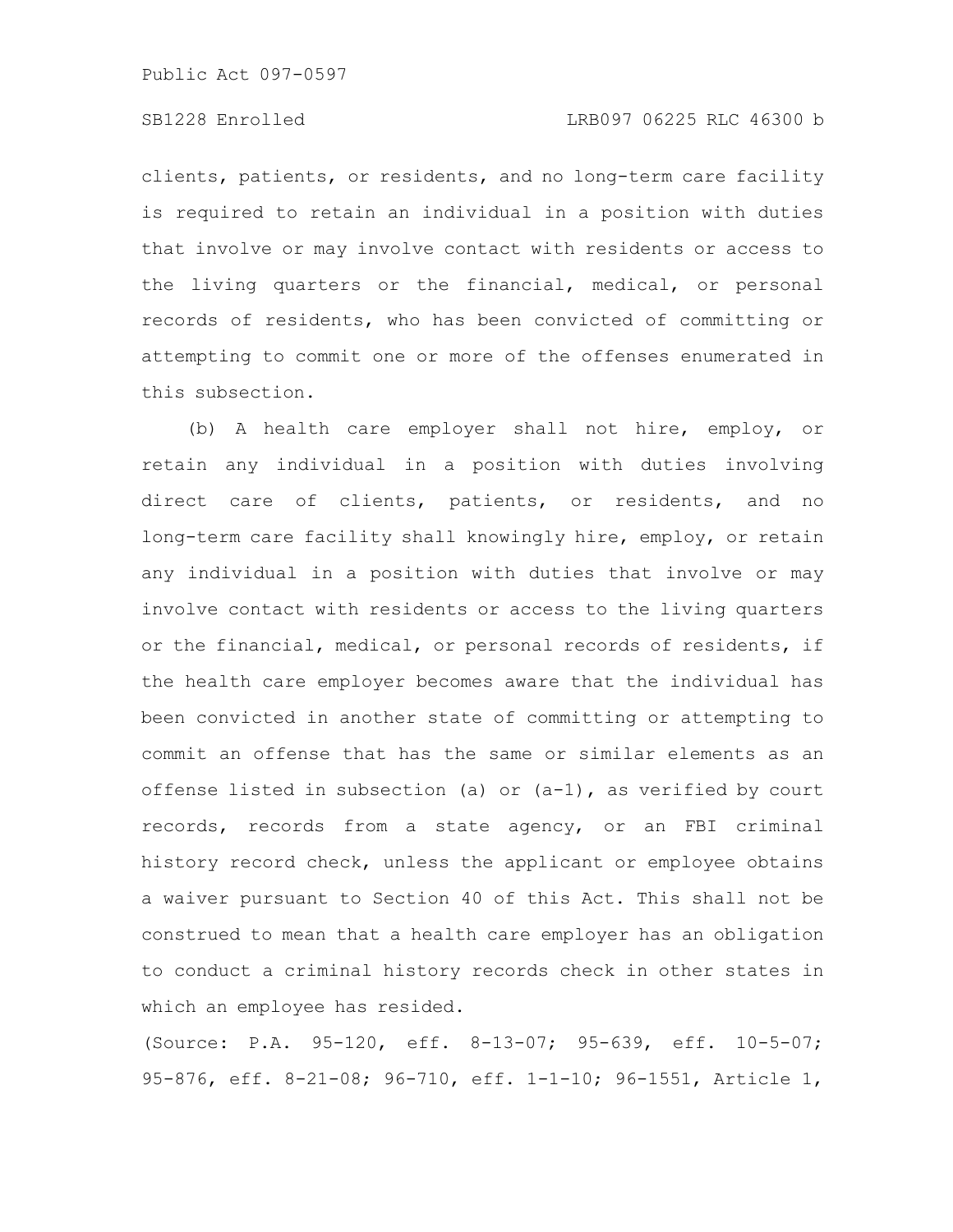## SB1228 Enrolled LRB097 06225 RLC 46300 b

Section 930, eff. 7-1-11; 96-1551, Article 2, Section 995, eff. 7-1-11; 96-1551, Article 10, Section 10-40, eff. 7-1-11; revised 4-6-11.)

Section 915. The Fire Sprinkler Contractor Licensing Act is amended by changing Section 32 as follows:

(225 ILCS 317/32)

Sec. 32. Application for building permit; identity theft. A person who knowingly, in the course of applying for a building permit with a unit of local government, provides the license number of a fire sprinkler contractor whom he or she does not intend to have perform the work on the fire sprinkler portion of the project commits identity theft under paragraph (8) of subsection (a) of Section  $16-30$   $\overline{466-15}$  of the Criminal Code of 1961.

(Source: P.A. 96-1455, eff. 8-20-10; revised 9-22-10.)

Section 920. The Illinois Roofing Industry Licensing Act is amended by changing Section 5 as follows:

(225 ILCS 335/5) (from Ch. 111, par. 7505) (Section scheduled to be repealed on January 1, 2016) Sec. 5. Display of license number; advertising.

(a) Each State licensed roofing contractor shall affix the roofing contractor license number and the licensee's name, as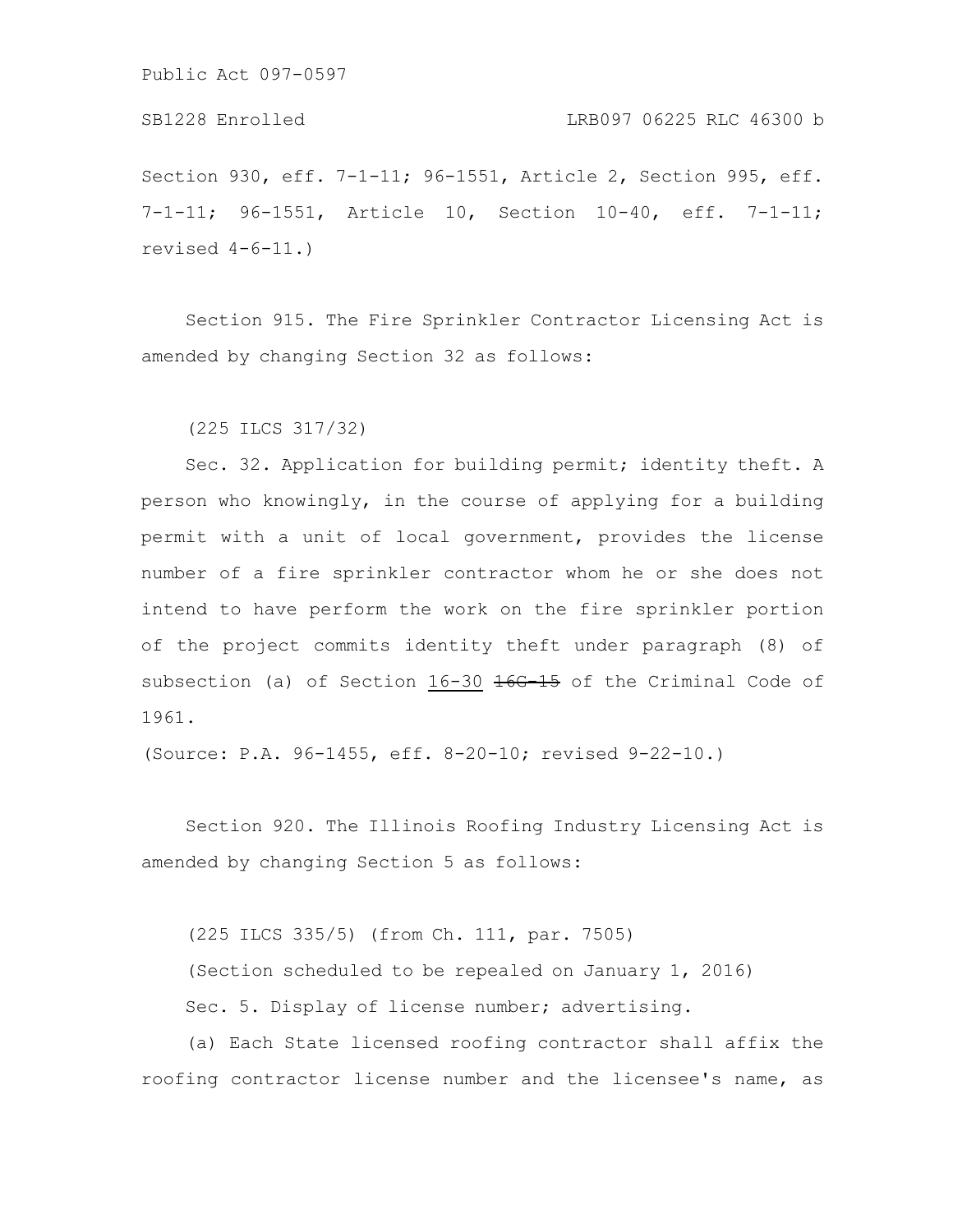it appears on the license, to all of his or her contracts and bids. In addition, the official issuing building permits shall affix the roofing contractor license number to each application for a building permit and on each building permit issued and recorded.

(a-5) A person who knowingly, in the course of applying for a building permit with a unit of local government, provides the roofing license number of a roofing contractor whom he or she does not intend to have perform the work on the roofing portion of the project commits identity theft under paragraph (8) of subsection (a) of Section 16-30 <del>16G-15</del> of the Criminal Code of 1961.

(b) In addition, every roofing contractor shall affix the roofing contractor license number and the licensee's name, as it appears on the license, on all commercial vehicles used as part of his or her business as a roofing contractor.

(c) Every holder of a license shall display it in a conspicuous place in his or her principal office, place of business, or place of employment.

(d) No person licensed under this Act may advertise services regulated by this Act unless that person includes in the advertisement the roofing contractor license number and the licensee's name, as it appears on the license. Nothing contained in this subsection requires the publisher of advertising for roofing contractor services to investigate or verify the accuracy of the license number provided by the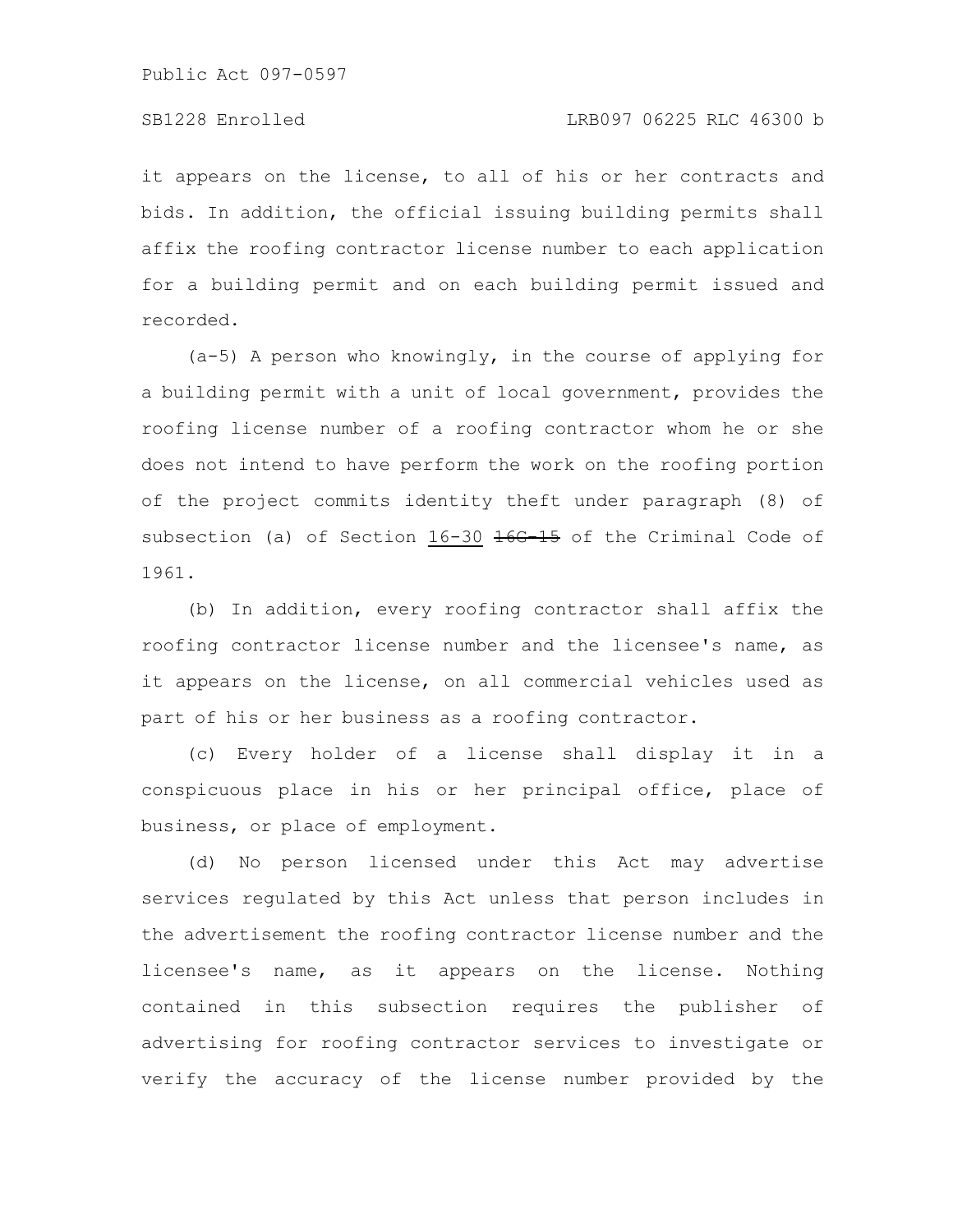licensee.

(e) A person who advertises services regulated by this Act who knowingly (i) fails to display the license number and the licensee's name, as it appears on the license, in any manner required by this Section, (ii) fails to provide a publisher with the correct license number as required by subsection  $(d)$ , or (iii) provides a publisher with a false license number or a license number of another person, or a person who knowingly allows his or her license number to be displayed or used by another person to circumvent any provisions of this Section, is guilty of a Class A misdemeanor with a fine of \$1,000, and, in addition, is subject to the administrative enforcement provisions of this Act. Each day that an advertisement runs or each day that a person knowingly allows his or her license to be displayed or used in violation of this Section constitutes a separate offense.

(Source: P.A. 96-624, eff. 1-1-10; 96-1324, eff. 7-27-10.)

Section 925. The Illinois Vehicle Code is amended by changing Section 6-205.2 as follows:

(625 ILCS 5/6-205.2)

Sec. 6-205.2. Suspension of driver's license of person convicted of theft of motor fuel. The driver's license of a person convicted of theft of motor fuel under Section 16-25 or 16K-15 of the Criminal Code of 1961 shall be suspended by the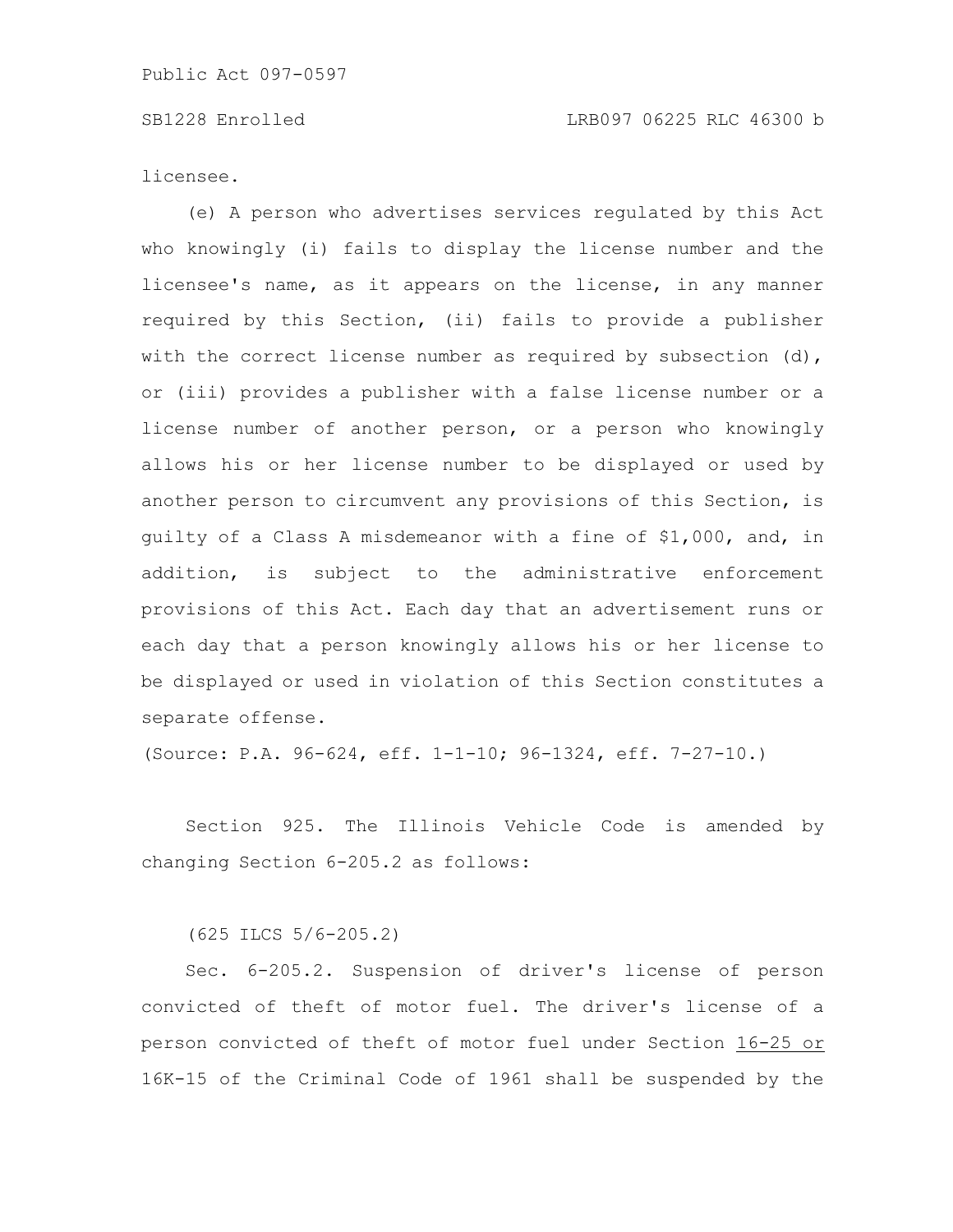## SB1228 Enrolled LRB097 06225 RLC 46300 b

Secretary for a period not to exceed 6 months for a first offense. Upon a second or subsequent conviction for theft of motor fuel, the suspension shall be for a period not to exceed one year. Upon conviction of a person for theft of motor fuel, the court shall order the person to surrender his or her driver's license to the clerk of the court who shall forward the suspended license to the Secretary.

(Source: P.A. 94-700, eff. 6-1-06; 95-331, eff. 8-21-07.)

(720 ILCS 235/Act rep.) Section 930. The Coin Slug Act is repealed.

(720 ILCS 360/Act rep.)

Section 935. The Telephone Line Interference Act is repealed.

(720 ILCS 365/Act rep.) Section 940. The Telephone Charge Fraud Act is repealed.

(720 ILCS 370/Act rep.)

Section 945. The Telephone Coin Box Tampering Act is repealed.

Section 950. The Code of Criminal Procedure of 1963 is amended by changing Section 111-4 as follows: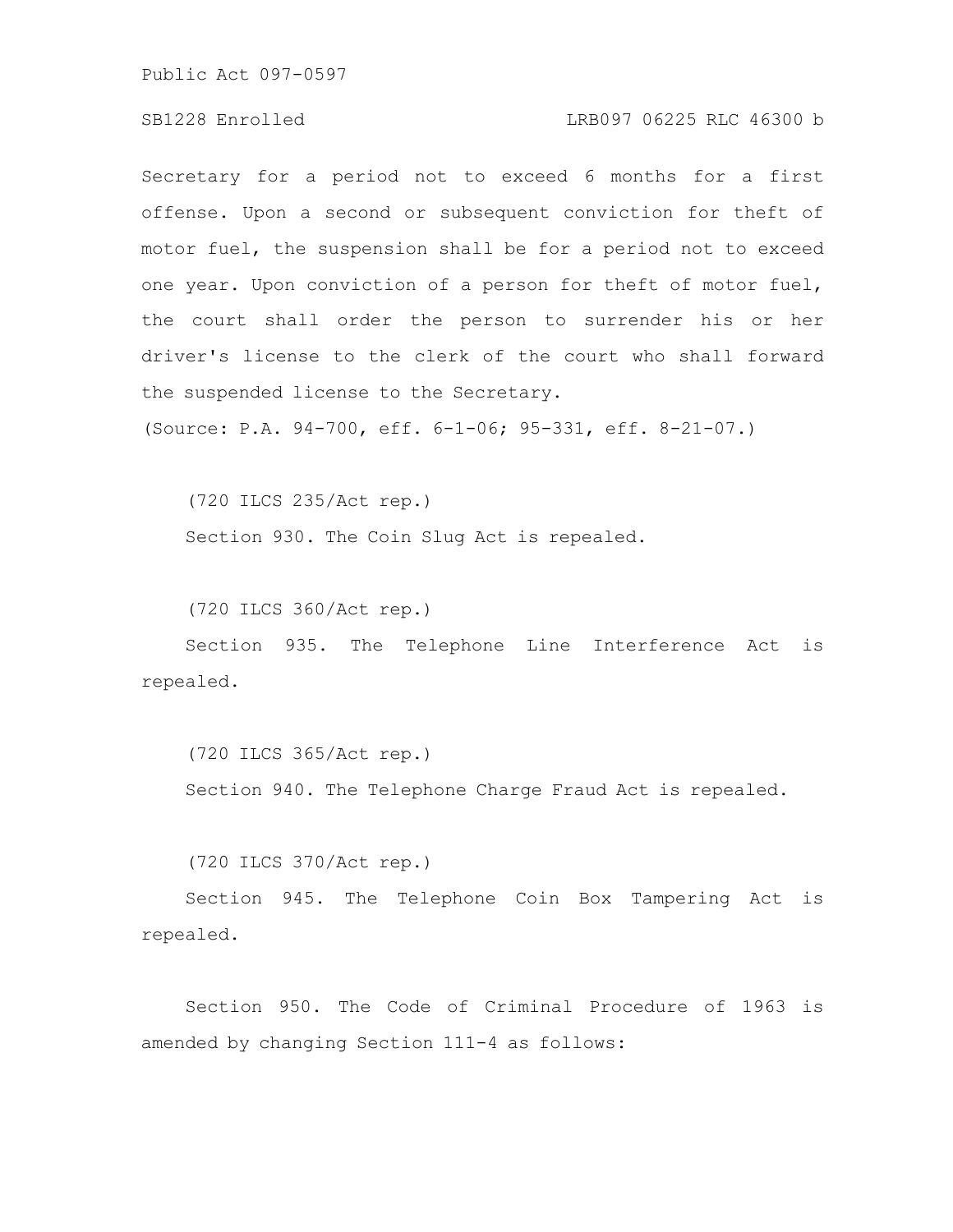## SB1228 Enrolled LRB097 06225 RLC 46300 b

(725 ILCS 5/111-4)

(Text of Section after amendment by P.A. 96-1551)

Sec. 111-4. Joinder of offenses and defendants.

(a) Two or more offenses may be charged in the same indictment, information or complaint in a separate count for each offense if the offenses charged, whether felonies or misdemeanors or both, are based on the same act or on 2 or more acts which are part of the same comprehensive transaction.

(b) Two or more defendants may be charged in the same indictment, information or complaint if they are alleged to have participated in the same act or in the same comprehensive transaction out of which the offense or offenses arose. Such defendants may be charged in one or more counts together or separately and all of the defendants need not be charged in each count.

(c) Two or more acts or transactions in violation of any provision or provisions of Sections 8A-2, 8A-3, 8A-4, 8A-4A and 8A-5 of the Illinois Public Aid Code, Section 14 of the Illinois Wage Payment and Collection Act, Sections 16-1, 16-1.3, 16-2, 16-3, 16-5, 16-7, 16-8, 16-10, 16-25, 16-30, 16A-3, 16B-2, 16G-15, 16G-20, 16H-15, 16H-20, 16H-25, 16H-30, 16H-45, 16H-50, 16H-55, 17-1, 17-3, 17-6, 17-30, or 17-60, or item (ii) of subsection (a) or (b) of Section 17-9, or subdivision (a)(2) of Section 17-10.5, of the Criminal Code of 1961 and Section 118 of Division I of the Criminal Jurisprudence Act, may be charged as a single offense in a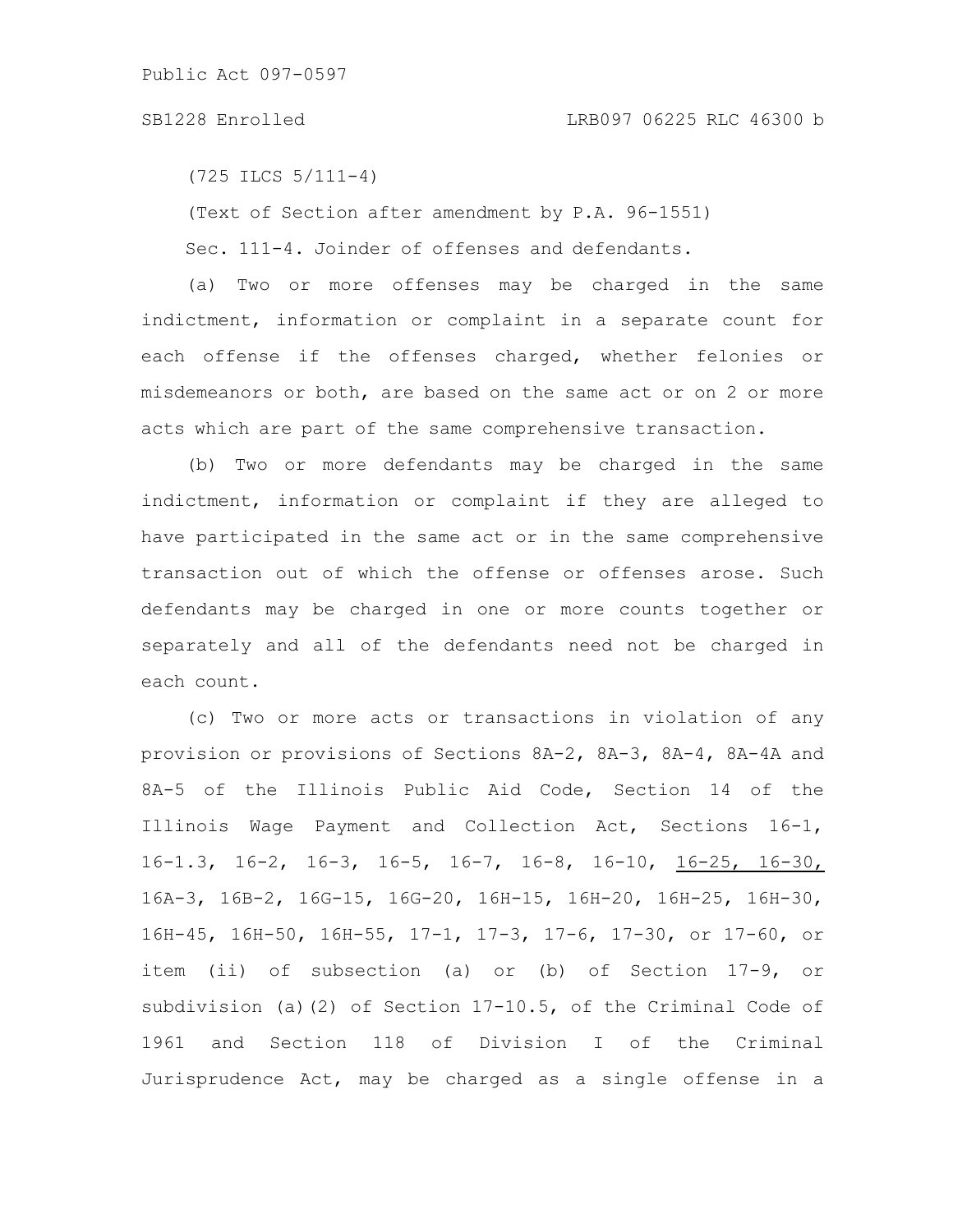# SB1228 Enrolled LRB097 06225 RLC 46300 b

single count of the same indictment, information or complaint, if such acts or transactions by one or more defendants are in furtherance of a single intention and design or if the property, labor or services obtained are of the same person or are of several persons having a common interest in such property, labor or services. In such a charge, the period between the dates of the first and the final such acts or transactions may be alleged as the date of the offense and, if any such act or transaction by any defendant was committed in the county where the prosecution was commenced, such county may be alleged as the county of the offense.

(Source: P.A. 95-384, eff. 1-1-08; 96-354, eff. 8-13-09; 96-1207, eff. 7-22-10; 96-1407, eff. 1-1-11; 96-1551, eff.  $7 - 1 - 11.$ 

Section 955. The Unified Code of Corrections is amended by changing Sections  $3-3-7$ ,  $5-6-1$ ,  $5-6-3$ , and  $5-6-3.1$  as follows:

(730 ILCS 5/3-3-7) (from Ch. 38, par. 1003-3-7)

(Text of Section after amendment by P.A. 96-1551)

Sec. 3-3-7. Conditions of Parole or Mandatory Supervised Release.

(a) The conditions of parole or mandatory supervised release shall be such as the Prisoner Review Board deems necessary to assist the subject in leading a law-abiding life. The conditions of every parole and mandatory supervised release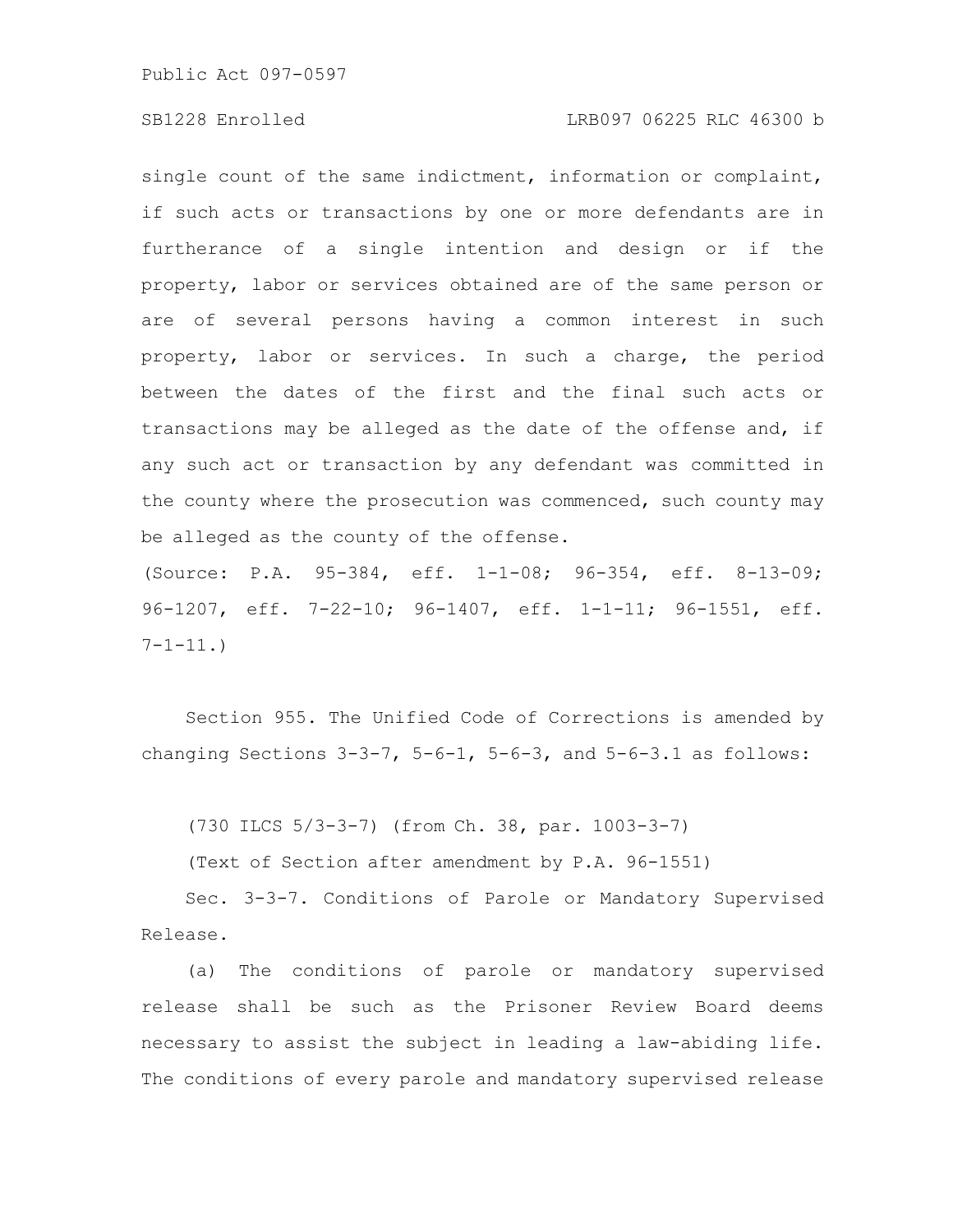SB1228 Enrolled LRB097 06225 RLC 46300 b

are that the subject:

(1) not violate any criminal statute of any jurisdiction during the parole or release term;

(2) refrain from possessing a firearm or other dangerous weapon;

(3) report to an agent of the Department of Corrections;

(4) permit the agent to visit him or her at his or her home, employment, or elsewhere to the extent necessary for the agent to discharge his or her duties;

(5) attend or reside in a facility established for the instruction or residence of persons on parole or mandatory supervised release;

(6) secure permission before visiting or writing a committed person in an Illinois Department of Corrections facility;

(7) report all arrests to an agent of the Department of Corrections as soon as permitted by the arresting authority but in no event later than 24 hours after release from custody;

(7.5) if convicted of a sex offense as defined in the Sex Offender Management Board Act, the individual shall undergo and successfully complete sex offender treatment conducted in conformance with the standards developed by the Sex Offender Management Board Act by a treatment provider approved by the Board;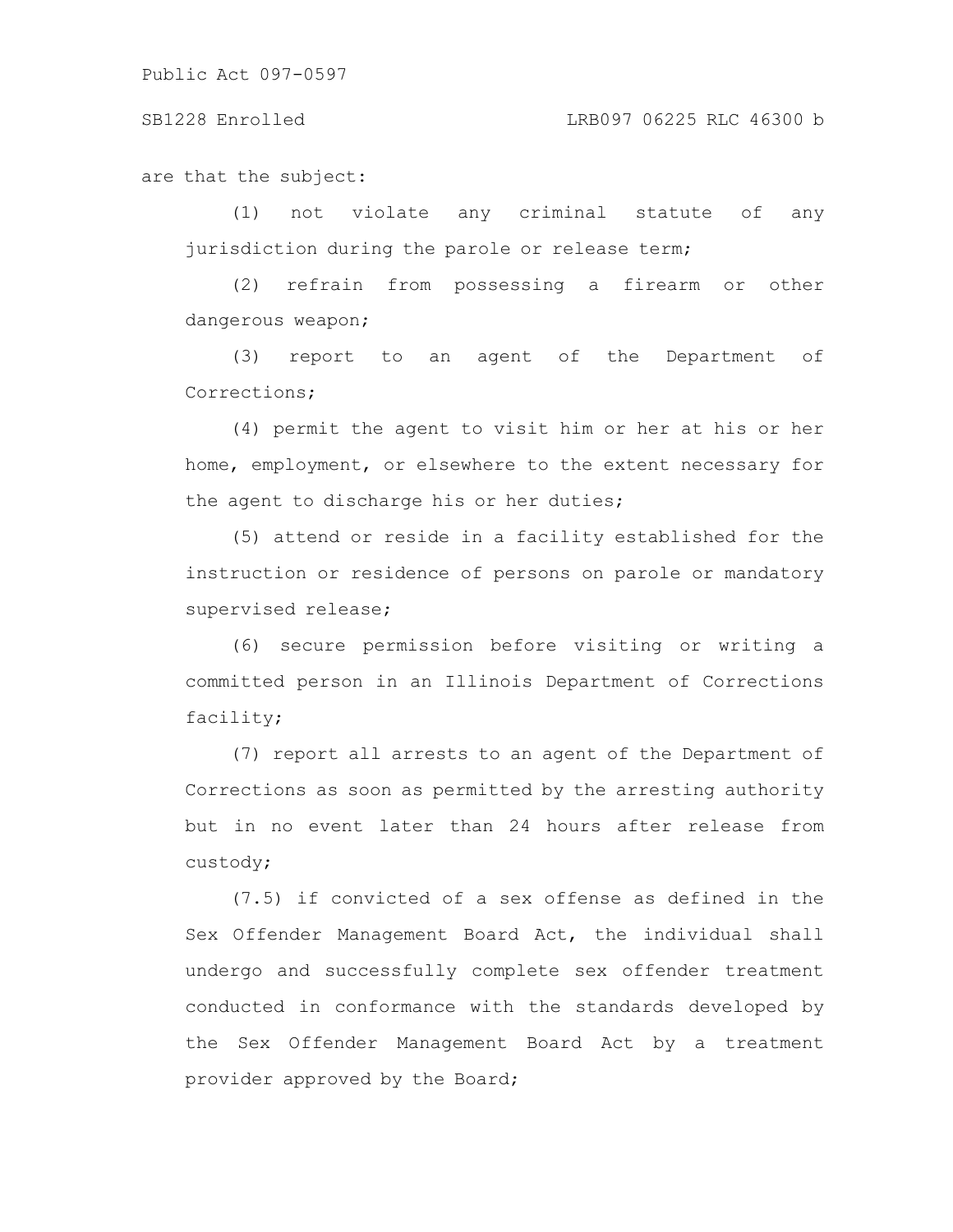# SB1228 Enrolled LRB097 06225 RLC 46300 b

(7.6) if convicted of a sex offense as defined in the Sex Offender Management Board Act, refrain from residing at the same address or in the same condominium unit or apartment unit or in the same condominium complex or apartment complex with another person he or she knows or reasonably should know is a convicted sex offender or has been placed on supervision for a sex offense; the provisions of this paragraph do not apply to a person convicted of a sex offense who is placed in a Department of Corrections licensed transitional housing facility for sex offenders, or is in any facility operated or licensed by the Department of Children and Family Services or by the Department of Human Services, or is in any licensed medical facility;

(7.7) if convicted for an offense that would qualify the accused as a sexual predator under the Sex Offender Registration Act on or after the effective date of this amendatory Act of the 94th General Assembly, wear an approved electronic monitoring device as defined in Section 5-8A-2 for the duration of the person's parole, mandatory supervised release term, or extended mandatory supervised release term and if convicted for an offense of criminal sexual assault, aggravated criminal sexual assault, predatory criminal sexual assault of a child, criminal sexual abuse, aggravated criminal sexual abuse, or ritualized abuse of a child committed on or after August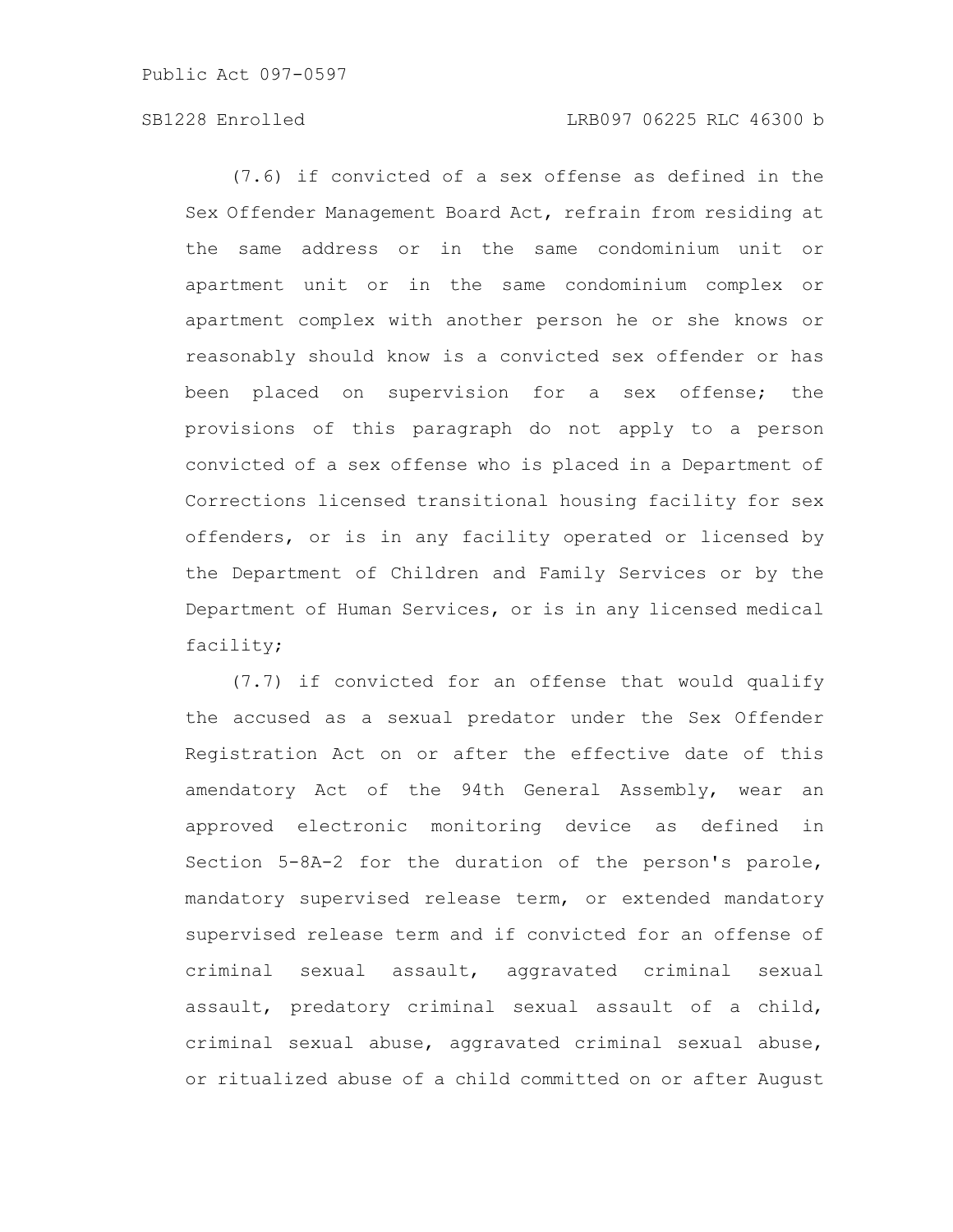11, 2009 (the effective date of Public Act 96-236) when the victim was under 18 years of age at the time of the commission of the offense and the defendant used force or the threat of force in the commission of the offense wear an approved electronic monitoring device as defined in Section 5-8A-2 that has Global Positioning System (GPS) capability for the duration of the person's parole, mandatory supervised release term, or extended mandatory supervised release term;

(7.8) if convicted for an offense committed on or after the effective date of this amendatory Act of the 95th General Assembly that would qualify the accused as a child sex offender as defined in Section 11-9.3 or 11-9.4 of the Criminal Code of 1961, refrain from communicating with or contacting, by means of the Internet, a person who is not related to the accused and whom the accused reasonably believes to be under 18 years of age; for purposes of this paragraph (7.8), "Internet" has the meaning ascribed to it in Section  $16-0.1$   $16J-5$  of the Criminal Code of 1961; and a person is not related to the accused if the person is not: (i) the spouse, brother, or sister of the accused; (ii) a descendant of the accused; (iii) a first or second cousin of the accused; or (iv) a step-child or adopted child of the accused;

(7.9) if convicted under Section 11-6, 11-20.1, 11-20.1B, 11-20.3, or 11-21 of the Criminal Code of 1961,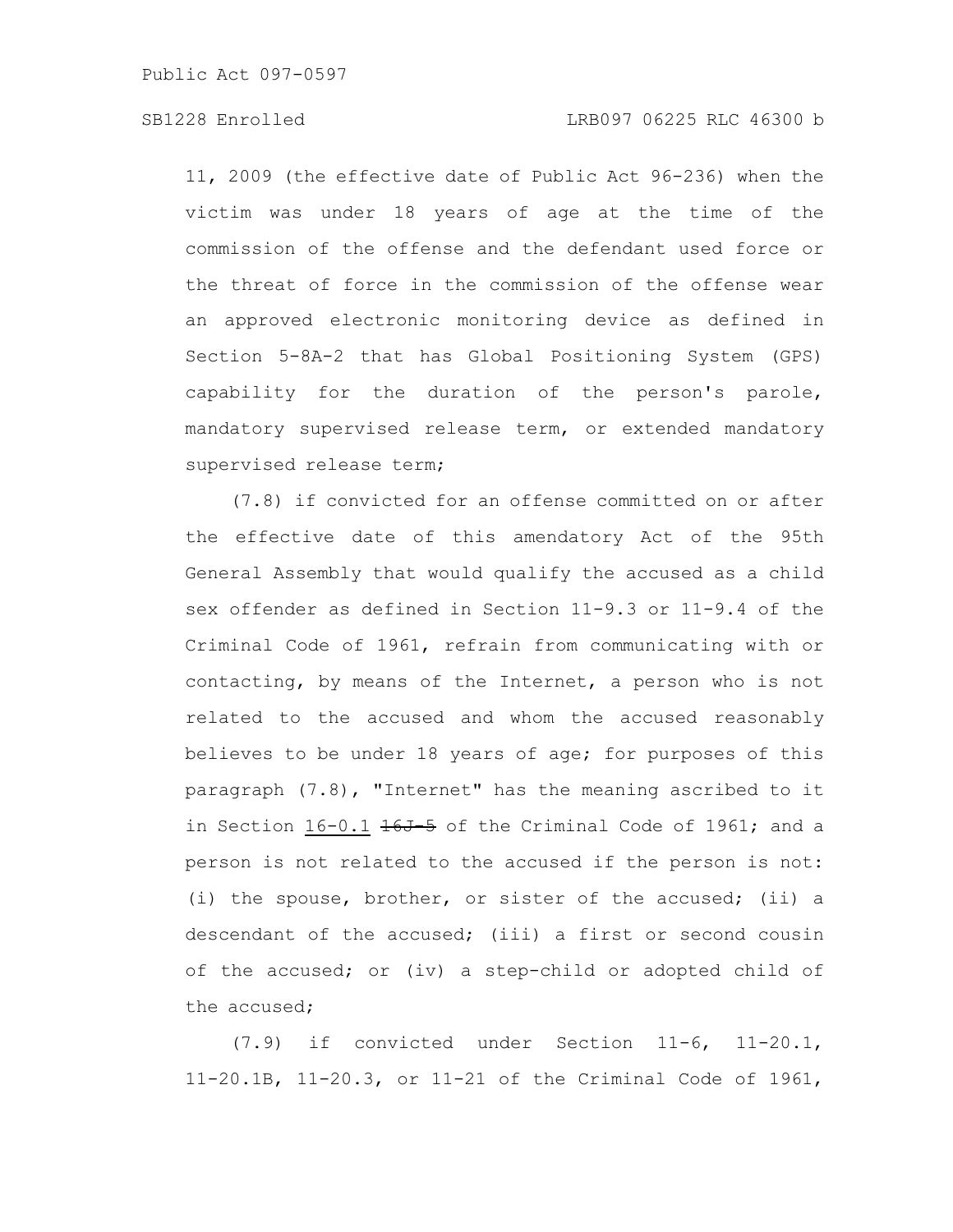consent to search of computers, PDAs, cellular phones, and other devices under his or her control that are capable of accessing the Internet or storing electronic files, in order to confirm Internet protocol addresses reported in accordance with the Sex Offender Registration Act and compliance with conditions in this Act;

(7.10) if convicted for an offense that would qualify the accused as a sex offender or sexual predator under the Sex Offender Registration Act on or after the effective date of this amendatory Act of the 95th General Assembly, not possess prescription drugs for erectile dysfunction;

(7.11) if convicted for an offense under Section 11-6, 11-9.1, 11-14.4 that involves soliciting for a juvenile prostitute, 11-15.1, 11-20.1, 11-20.1B, 11-20.3, or 11-21 of the Criminal Code of 1961, or any attempt to commit any of these offenses, committed on or after June 1, 2009 (the effective date of Public Act 95-983):

(i) not access or use a computer or any other device with Internet capability without the prior written approval of the Department;

(ii) submit to periodic unannounced examinations of the offender's computer or any other device with Internet capability by the offender's supervising agent, a law enforcement officer, or assigned computer or information technology specialist, including the retrieval and copying of all data from the computer or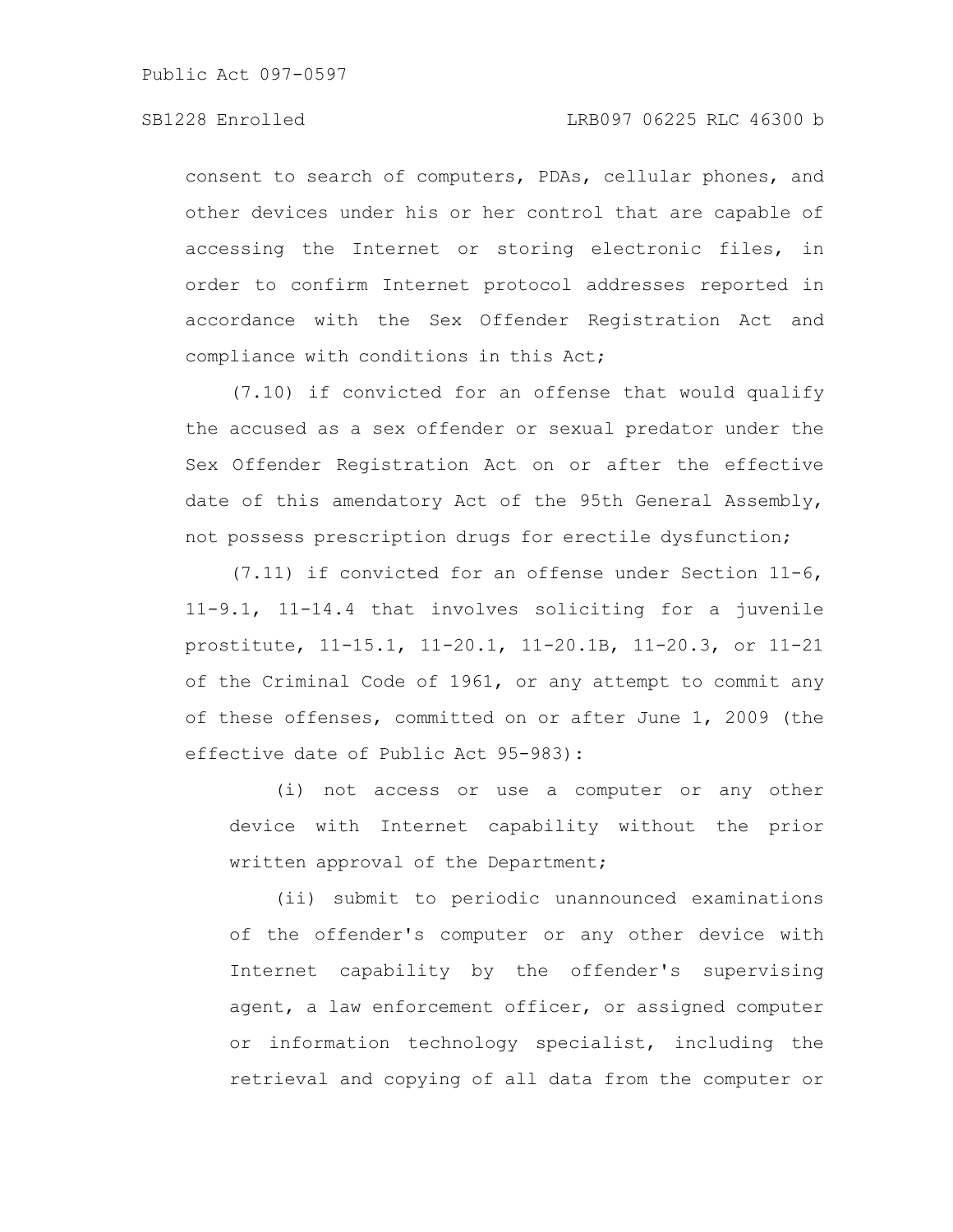device and any internal or external peripherals and removal of such information, equipment, or device to conduct a more thorough inspection;

(iii) submit to the installation on the offender's computer or device with Internet capability, at the offender's expense, of one or more hardware or software systems to monitor the Internet use; and

(iv) submit to any other appropriate restrictions concerning the offender's use of or access to a computer or any other device with Internet capability imposed by the Board, the Department or the offender's supervising agent;

(7.12) if convicted of a sex offense as defined in the Sex Offender Registration Act committed on or after January 1, 2010 (the effective date of Public Act 96-262), refrain from accessing or using a social networking website as defined in Section 17-0.5 of the Criminal Code of 1961;

(7.13) if convicted of a sex offense as defined in Section 2 of the Sex Offender Registration Act committed on or after January 1, 2010 (the effective date of Public Act 96-362) that requires the person to register as a sex offender under that Act, may not knowingly use any computer scrub software on any computer that the sex offender uses;

(8) obtain permission of an agent of the Department of Corrections before leaving the State of Illinois;

(9) obtain permission of an agent of the Department of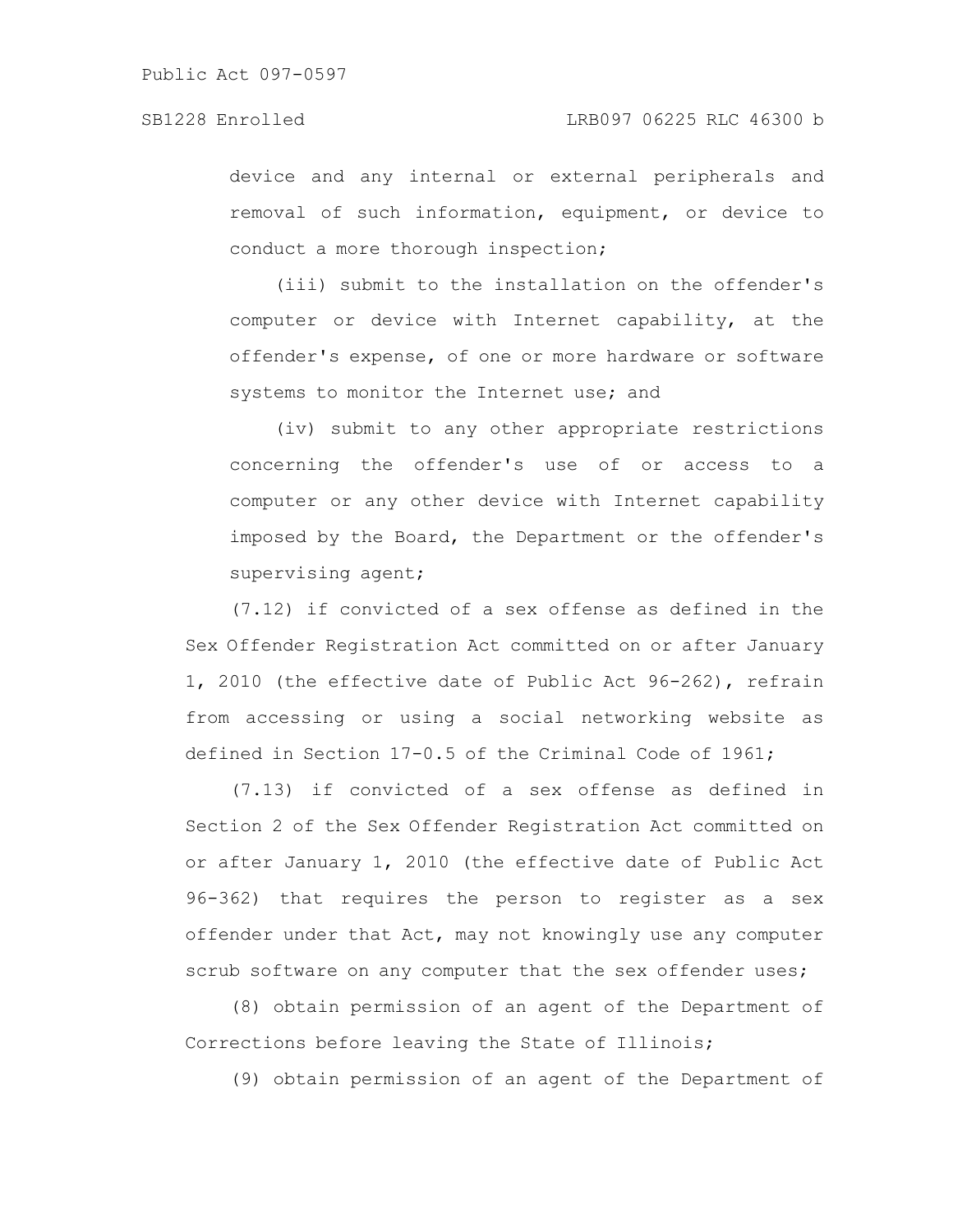Corrections before changing his or her residence or employment;

(10) consent to a search of his or her person, property, or residence under his or her control;

(11) refrain from the use or possession of narcotics or other controlled substances in any form, or both, or any paraphernalia related to those substances and submit to a urinalysis test as instructed by a parole agent of the Department of Corrections;

(12) not frequent places where controlled substances are illegally sold, used, distributed, or administered;

(13) not knowingly associate with other persons on parole or mandatory supervised release without prior written permission of his or her parole agent and not associate with persons who are members of an organized gang as that term is defined in the Illinois Streetgang Terrorism Omnibus Prevention Act;

(14) provide true and accurate information, as it relates to his or her adjustment in the community while on parole or mandatory supervised release or to his or her conduct while incarcerated, in response to inquiries by his or her parole agent or of the Department of Corrections;

(15) follow any specific instructions provided by the parole agent that are consistent with furthering conditions set and approved by the Prisoner Review Board or by law, exclusive of placement on electronic detention, to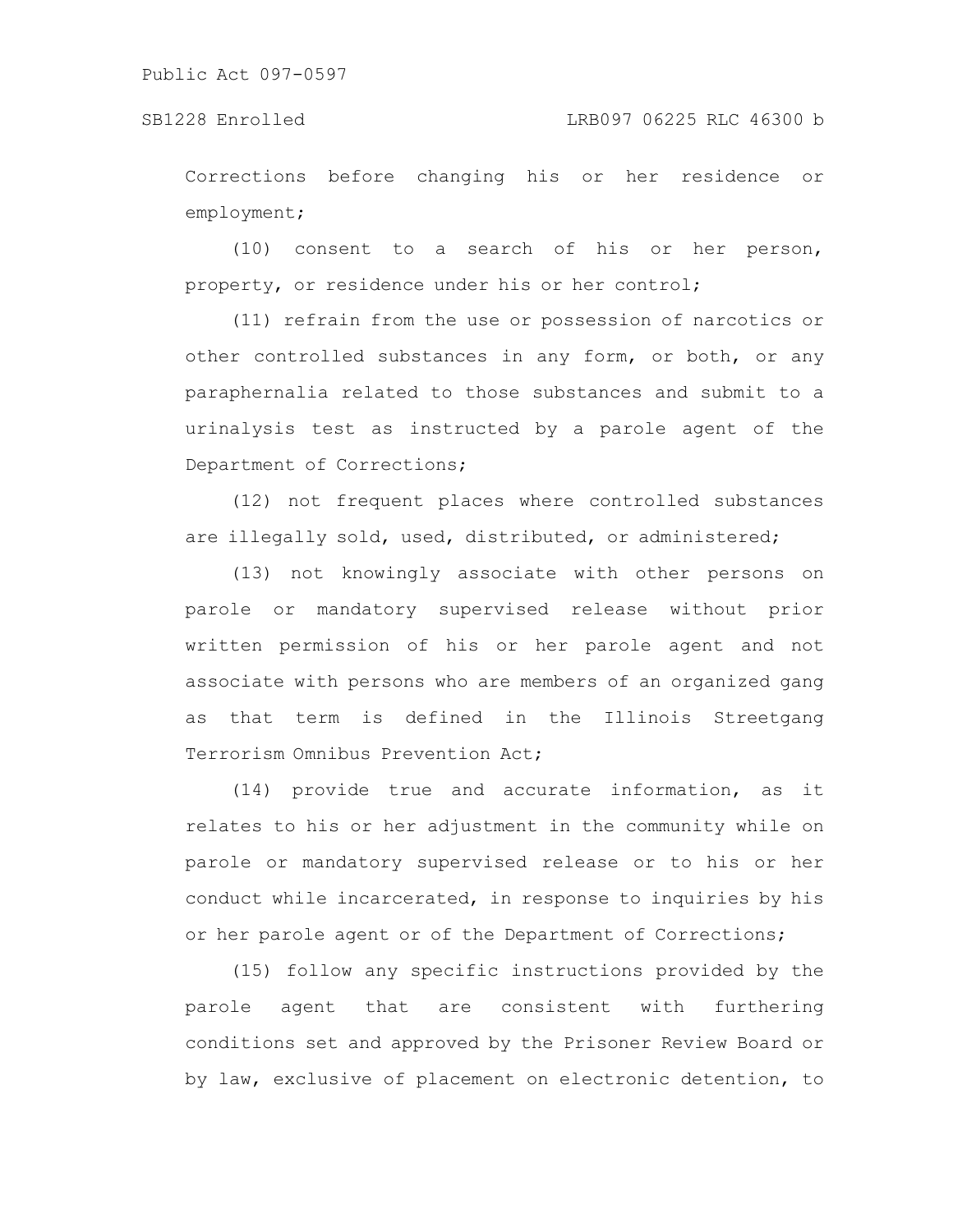achieve the goals and objectives of his or her parole or mandatory supervised release or to protect the public. These instructions by the parole agent may be modified at any time, as the agent deems appropriate;

(16) if convicted of a sex offense as defined in subsection (a-5) of Section 3-1-2 of this Code, unless the offender is a parent or guardian of the person under 18 years of age present in the home and no non-familial minors are present, not participate in a holiday event involving children under 18 years of age, such as distributing candy or other items to children on Halloween, wearing a Santa Claus costume on or preceding Christmas, being employed as a department store Santa Claus, or wearing an Easter Bunny costume on or preceding Easter; and

(17) if convicted of a violation of an order of protection under Section 12-30 of the Criminal Code of 1961, be placed under electronic surveillance as provided in Section 5-8A-7 of this Code.

(b) The Board may in addition to other conditions require that the subject:

(1) work or pursue a course of study or vocational training;

(2) undergo medical or psychiatric treatment, or treatment for drug addiction or alcoholism;

(3) attend or reside in a facility established for the instruction or residence of persons on probation or parole;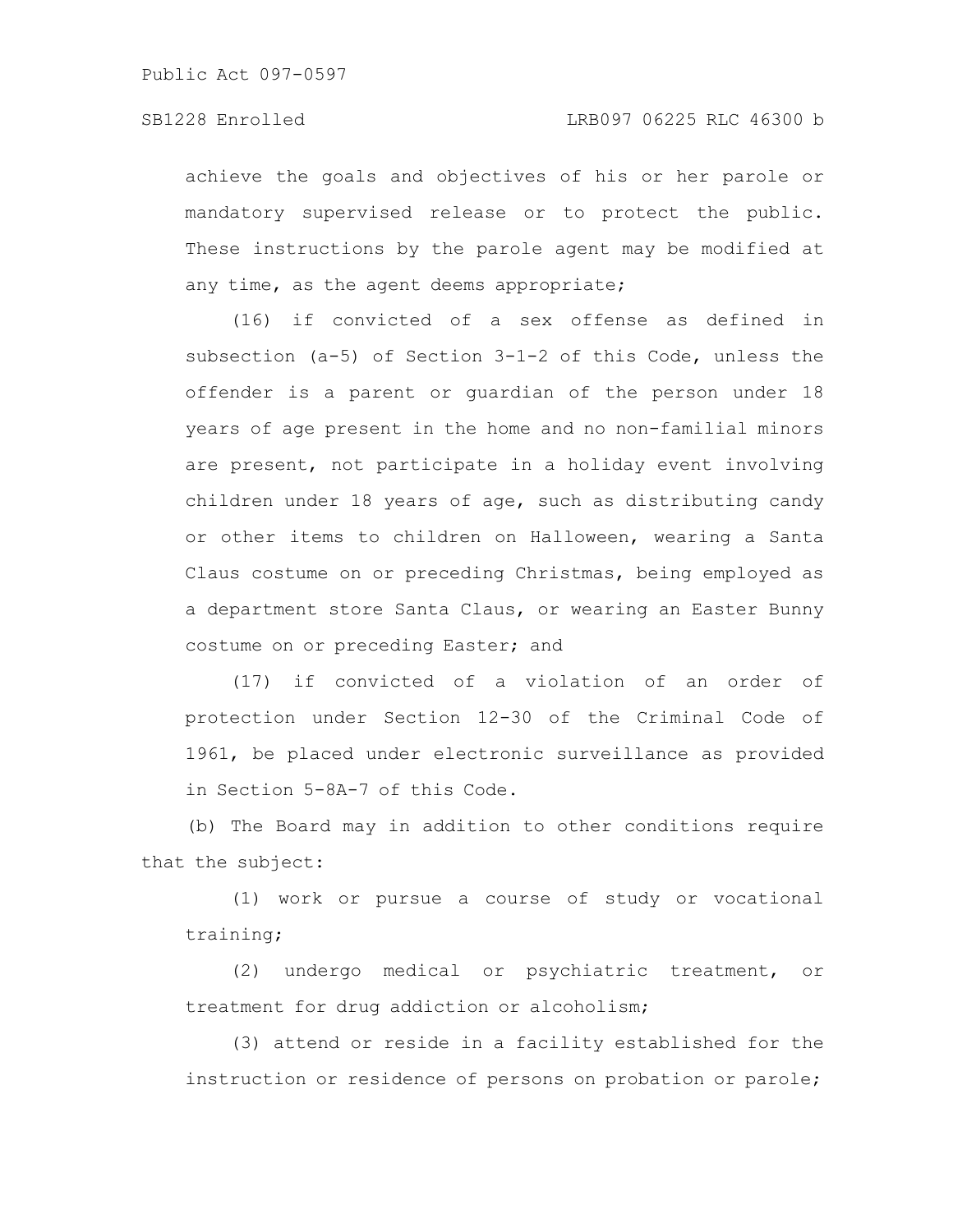(4) support his dependents;

- (5) (blank);
- (6) (blank);

(7) comply with the terms and conditions of an order of protection issued pursuant to the Illinois Domestic Violence Act of 1986, enacted by the 84th General Assembly, or an order of protection issued by the court of another state, tribe, or United States territory;

(7.5) if convicted for an offense committed on or after the effective date of this amendatory Act of the 95th General Assembly that would qualify the accused as a child sex offender as defined in Section 11-9.3 or 11-9.4 of the Criminal Code of 1961, refrain from communicating with or contacting, by means of the Internet, a person who is related to the accused and whom the accused reasonably believes to be under 18 years of age; for purposes of this paragraph (7.5), "Internet" has the meaning ascribed to it in Section  $16-0.1$   $16J-5$  of the Criminal Code of 1961; and a person is related to the accused if the person is: (i) the spouse, brother, or sister of the accused; (ii) a descendant of the accused; (iii) a first or second cousin of the accused; or (iv) a step-child or adopted child of the accused;

(7.6) if convicted for an offense committed on or after June 1, 2009 (the effective date of Public Act 95-983) that would qualify as a sex offense as defined in the Sex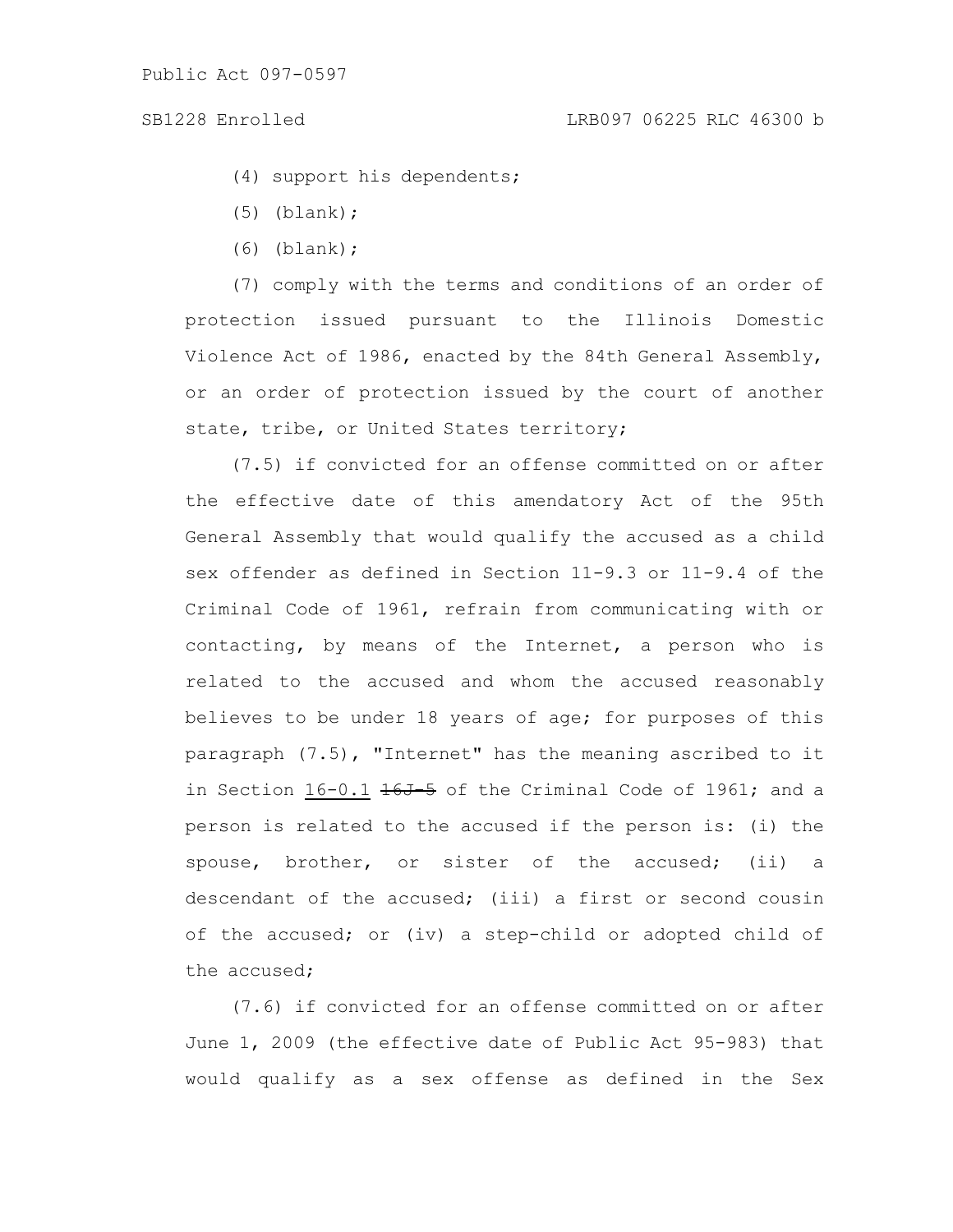Offender Registration Act:

(i) not access or use a computer or any other device with Internet capability without the prior written approval of the Department;

(ii) submit to periodic unannounced examinations of the offender's computer or any other device with Internet capability by the offender's supervising agent, a law enforcement officer, or assigned computer or information technology specialist, including the retrieval and copying of all data from the computer or device and any internal or external peripherals and removal of such information, equipment, or device to conduct a more thorough inspection;

(iii) submit to the installation on the offender's computer or device with Internet capability, at the offender's expense, of one or more hardware or software systems to monitor the Internet use; and

(iv) submit to any other appropriate restrictions concerning the offender's use of or access to a computer or any other device with Internet capability imposed by the Board, the Department or the offender's supervising agent; and

(8) in addition, if a minor:

(i) reside with his parents or in a foster home;

(ii) attend school;

(iii) attend a non-residential program for youth;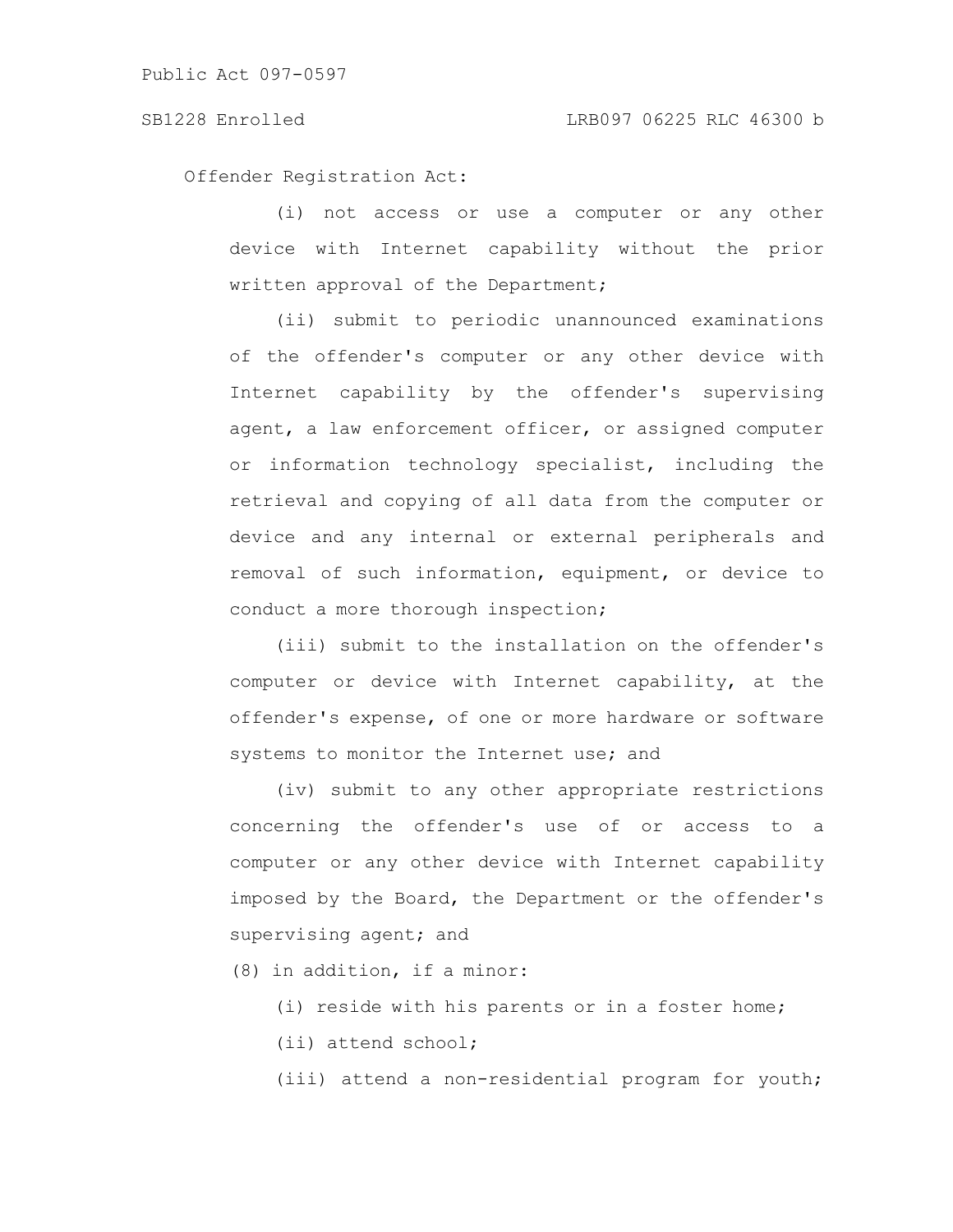or

(iv) contribute to his own support at home or in a foster home.

(b-1) In addition to the conditions set forth in subsections (a) and (b), persons required to reqister as sex offenders pursuant to the Sex Offender Registration Act, upon release from the custody of the Illinois Department of Corrections, may be required by the Board to comply with the following specific conditions of release:

(1) reside only at a Department approved location;

(2) comply with all requirements of the Sex Offender Registration Act;

(3) notify third parties of the risks that may be occasioned by his or her criminal record;

(4) obtain the approval of an agent of the Department of Corrections prior to accepting employment or pursuing a course of study or vocational training and notify the Department prior to any change in employment, study, or training;

(5) not be employed or participate in any volunteer activity that involves contact with children, except under circumstances approved in advance and in writing by an agent of the Department of Corrections;

(6) be electronically monitored for a minimum of 12 months from the date of release as determined by the Board;

(7) refrain from entering into a designated geographic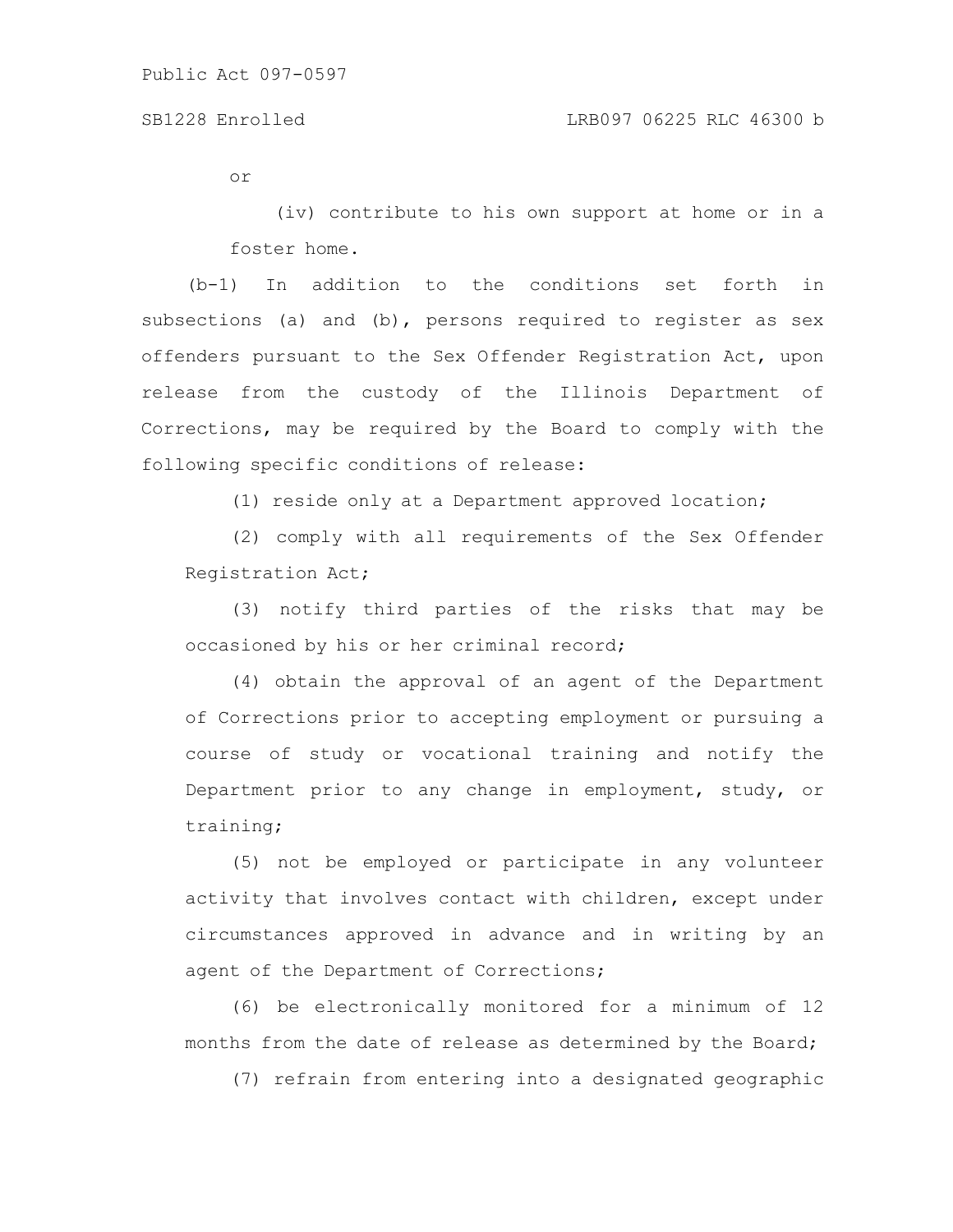area except upon terms approved in advance by an agent of the Department of Corrections. The terms may include consideration of the purpose of the entry, the time of day, and others accompanying the person;

(8) refrain from having any contact, including written or oral communications, directly or indirectly, personally or by telephone, letter, or through a third party with certain specified persons including, but not limited to, the victim or the victim's family without the prior written approval of an agent of the Department of Corrections;

(9) refrain from all contact, directly or indirectly, personally, by telephone, letter, or through a third party, with minor children without prior identification and approval of an agent of the Department of Corrections;

(10) neither possess or have under his or her control any material that is sexually oriented, sexually stimulating, or that shows male or female sex organs or any pictures depicting children under 18 years of age nude or any written or audio material describing sexual intercourse or that depicts or alludes to sexual activity, including but not limited to visual, auditory, telephonic, or electronic media, or any matter obtained through access to any computer or material linked to computer access use;

(11) not patronize any business providing sexually stimulating or sexually oriented entertainment nor utilize "900" or adult telephone numbers;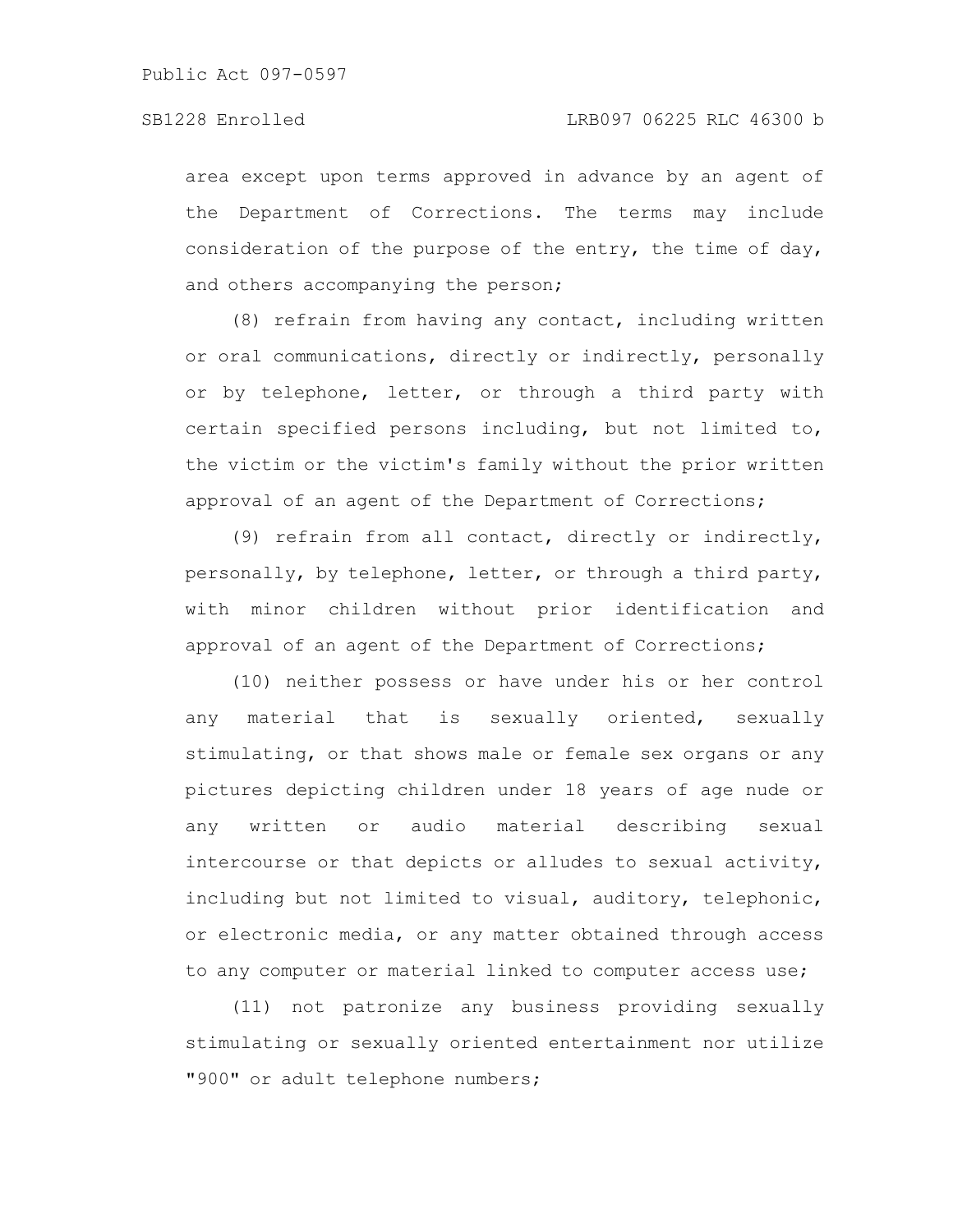# SB1228 Enrolled LRB097 06225 RLC 46300 b

(12) not reside near, visit, or be in or about parks, schools, day care centers, swimming pools, beaches, theaters, or any other places where minor children congregate without advance approval of an agent of the Department of Corrections and immediately report any incidental contact with minor children to the Department;

(13) not possess or have under his or her control certain specified items of contraband related to the incidence of sexually offending as determined by an agent of the Department of Corrections;

(14) may be required to provide a written daily log of activities if directed by an agent of the Department of Corrections;

(15) comply with all other special conditions that the Department may impose that restrict the person from high-risk situations and limit access to potential victims;

(16) take an annual polygraph exam;

(17) maintain a log of his or her travel; or

(18) obtain prior approval of his or her parole officer before driving alone in a motor vehicle.

(c) The conditions under which the parole or mandatory supervised release is to be served shall be communicated to the person in writing prior to his release, and he shall sign the same before release. A signed copy of these conditions, including a copy of an order of protection where one had been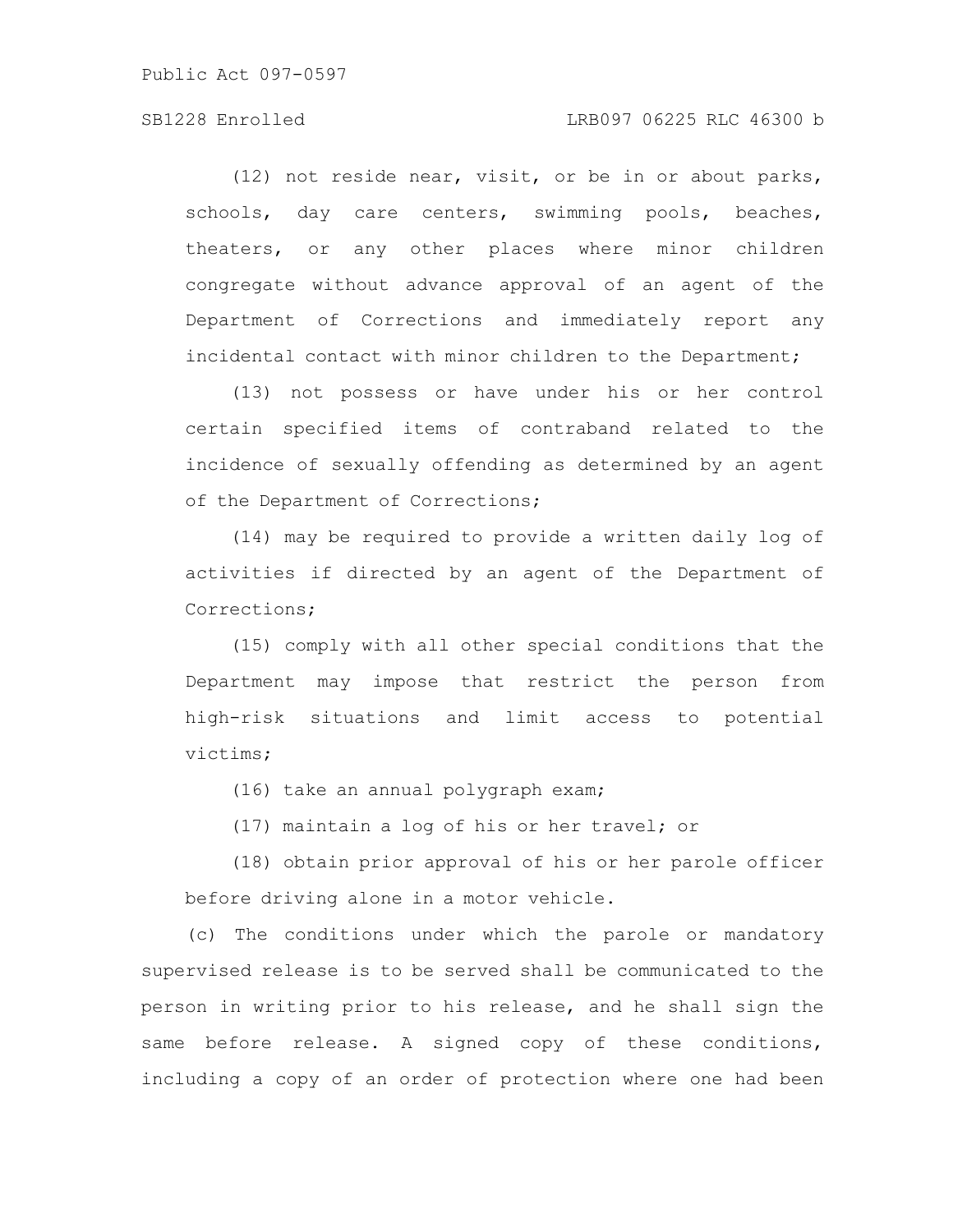## SB1228 Enrolled LRB097 06225 RLC 46300 b

issued by the criminal court, shall be retained by the person and another copy forwarded to the officer in charge of his supervision.

(d) After a hearing under Section 3-3-9, the Prisoner Review Board may modify or enlarge the conditions of parole or mandatory supervised release.

(e) The Department shall inform all offenders committed to the Department of the optional services available to them upon release and shall assist inmates in availing themselves of such optional services upon their release on a voluntary basis.

(f) When the subject is in compliance with all conditions of his or her parole or mandatory supervised release, the subject shall receive a reduction of the period of his or her parole or mandatory supervised release of 90 days upon receiving a high school diploma or passage of the high school level Test of General Educational Development during the period of his or her parole or mandatory supervised release. This reduction in the period of a subject's term of parole or mandatory supervised release shall be available only to subjects who have not previously earned a high school diploma or who have not previously passed the high school level Test of General Educational Development.

(Source: P.A. 95-464, eff. 6-1-08; 95-539, eff. 1-1-08; 95-579, eff. 6-1-08; 95-640, eff. 6-1-08; 95-773, eff. 1-1-09; 95-876, eff. 8-21-08; 95-983, eff. 6-1-09; 96-236, eff. 8-11-09; 96-262, eff. 1-1-10; 96-328, eff. 8-11-09; 96-362, eff. 1-1-10;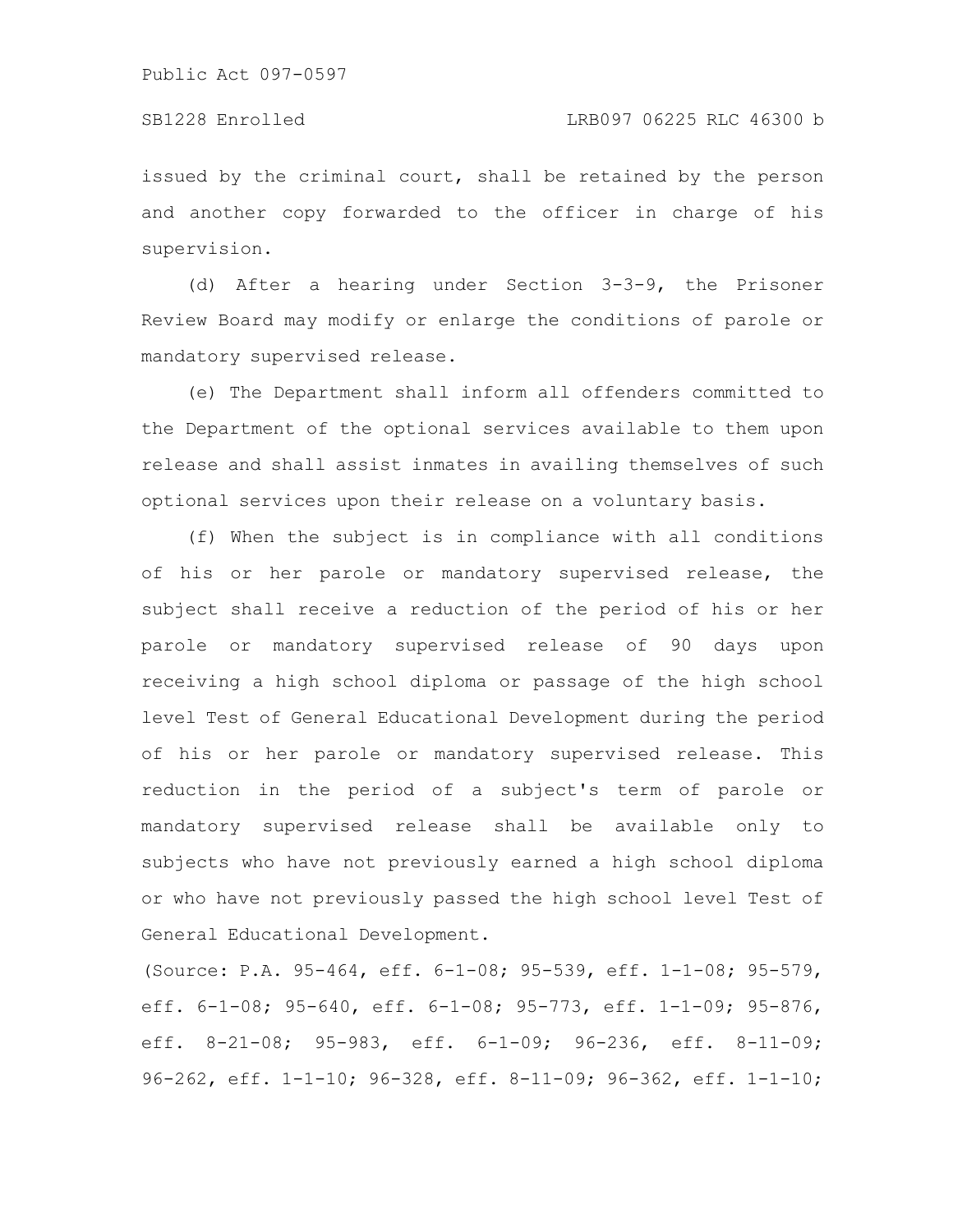96-1000, eff. 7-2-10; 96-1539, eff. 3-4-11; 96-1551, Article 2, Section 1065, eff. 7-1-11; 96-1551, Article 10, Section 10-150, eff. 7-1-11; revised 4-18-11.)

(730 ILCS 5/5-6-1) (from Ch. 38, par. 1005-6-1)

(Text of Section after amendment by P.A. 96-1551)

Sec. 5-6-1. Sentences of Probation and of Conditional Discharge and Disposition of Supervision. The General Assembly finds that in order to protect the public, the criminal justice system must compel compliance with the conditions of probation by responding to violations with swift, certain and fair punishments and intermediate sanctions. The Chief Judge of each circuit shall adopt a system of structured, intermediate sanctions for violations of the terms and conditions of a sentence of probation, conditional discharge or disposition of supervision.

(a) Except where specifically prohibited by other provisions of this Code, the court shall impose a sentence of probation or conditional discharge upon an offender unless, having regard to the nature and circumstance of the offense, and to the history, character and condition of the offender, the court is of the opinion that:

(1) his imprisonment or periodic imprisonment is necessary for the protection of the public; or

(2) probation or conditional discharge would deprecate the seriousness of the offender's conduct and would be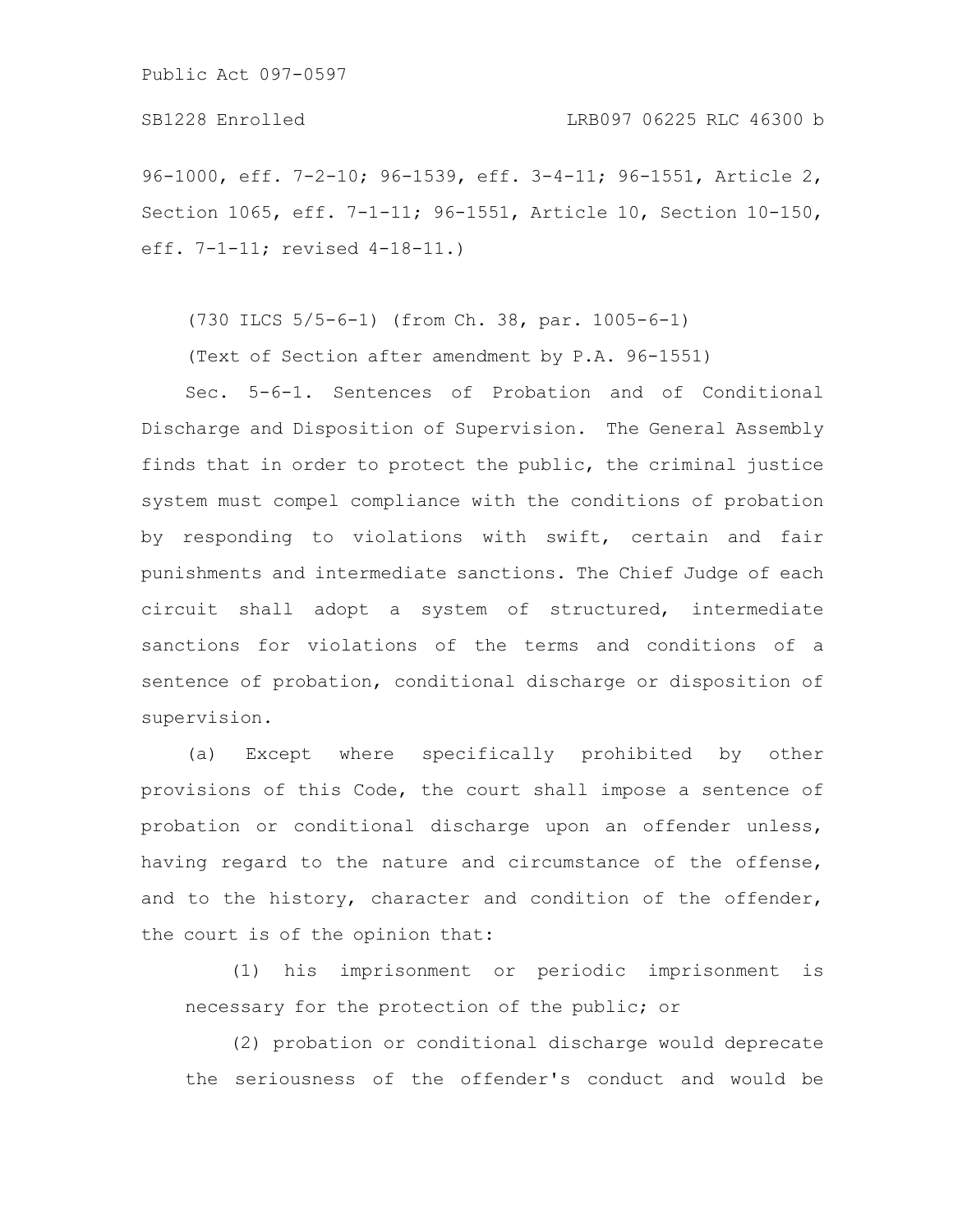inconsistent with the ends of justice; or

(3) a combination of imprisonment with concurrent or consecutive probation when an offender has been admitted into a drug court program under Section 20 of the Drug Court Treatment Act is necessary for the protection of the public and for the rehabilitation of the offender.

The court shall impose as a condition of a sentence of probation, conditional discharge, or supervision, that the probation agency may invoke any sanction from the list of intermediate sanctions adopted by the chief judge of the circuit court for violations of the terms and conditions of the sentence of probation, conditional discharge, or supervision, subject to the provisions of Section 5-6-4 of this Act.

(b) The court may impose a sentence of conditional discharge for an offense if the court is of the opinion that neither a sentence of imprisonment nor of periodic imprisonment nor of probation supervision is appropriate.

(b-1) Subsections (a) and (b) of this Section do not apply to a defendant charged with a misdemeanor or felony under the Illinois Vehicle Code or reckless homicide under Section 9-3 of the Criminal Code of 1961 if the defendant within the past 12 months has been convicted of or pleaded guilty to a misdemeanor or felony under the Illinois Vehicle Code or reckless homicide under Section 9-3 of the Criminal Code of 1961.

(c) The court may, upon a plea of guilty or a stipulation by the defendant of the facts supporting the charge or a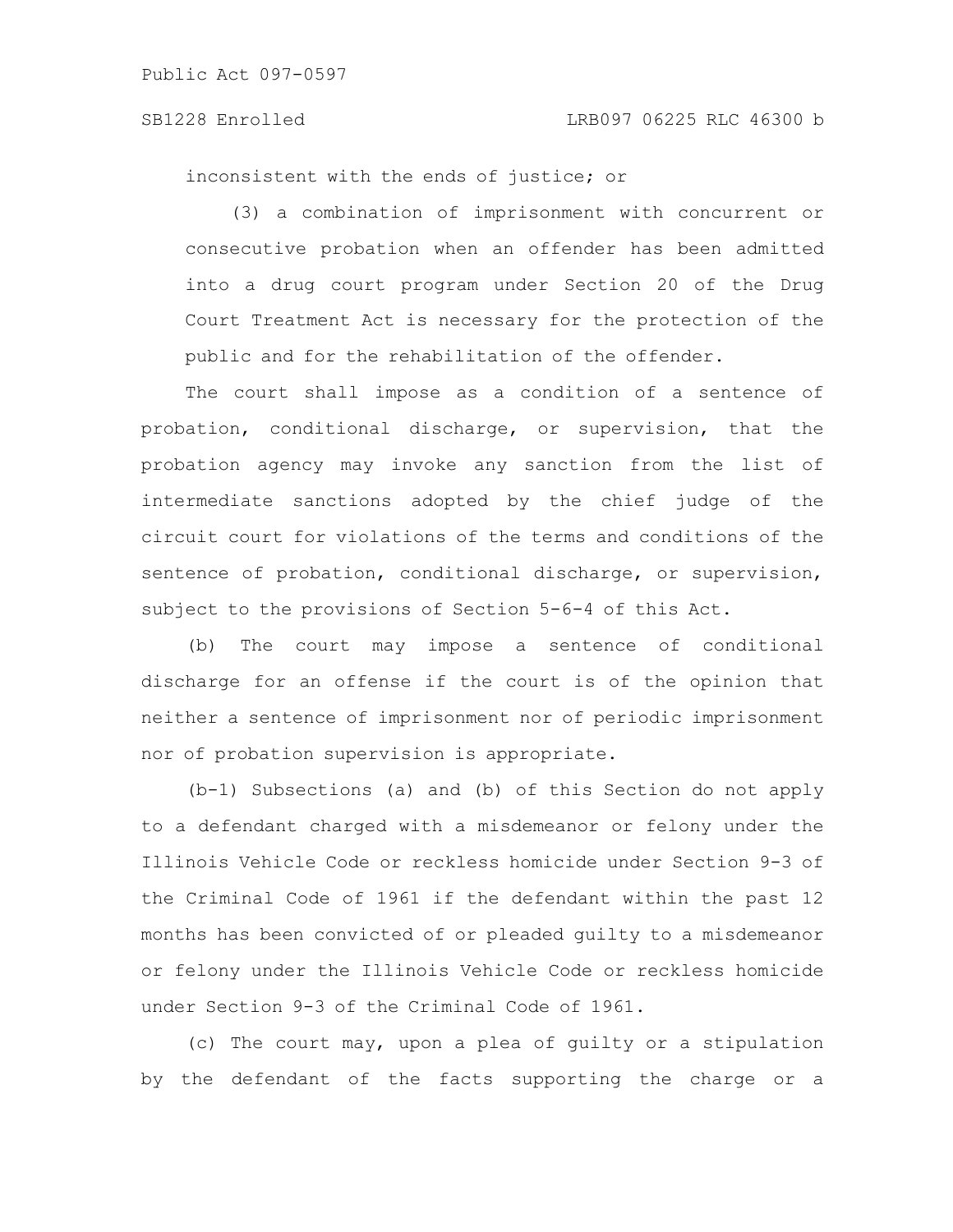finding of guilt, defer further proceedings and the imposition of a sentence, and enter an order for supervision of the defendant, if the defendant is not charged with: (i) a Class A misdemeanor, as defined by the following provisions of the Criminal Code of 1961: Sections 11-9.1; 12-3.2; 11-1.50 or 12-15; 26-5; 31-1; 31-6; 31-7; subsections (b) and (c) of Section 21-1; paragraph (1) through (5), (8), (10), and (11) of subsection (a) of Section 24-1; (ii) a Class A misdemeanor violation of Section 3.01, 3.03-1, or 4.01 of the Humane Care for Animals Act; or (iii) a felony. If the defendant is not barred from receiving an order for supervision as provided in this subsection, the court may enter an order for supervision after considering the circumstances of the offense, and the history, character and condition of the offender, if the court is of the opinion that:

(1) the offender is not likely to commit further crimes;

(2) the defendant and the public would be best served if the defendant were not to receive a criminal record; and

(3) in the best interests of justice an order of supervision is more appropriate than a sentence otherwise permitted under this Code.

(c-5) Subsections (a), (b), and (c) of this Section do not apply to a defendant charged with a second or subsequent violation of Section 6-303 of the Illinois Vehicle Code committed while his or her driver's license, permit or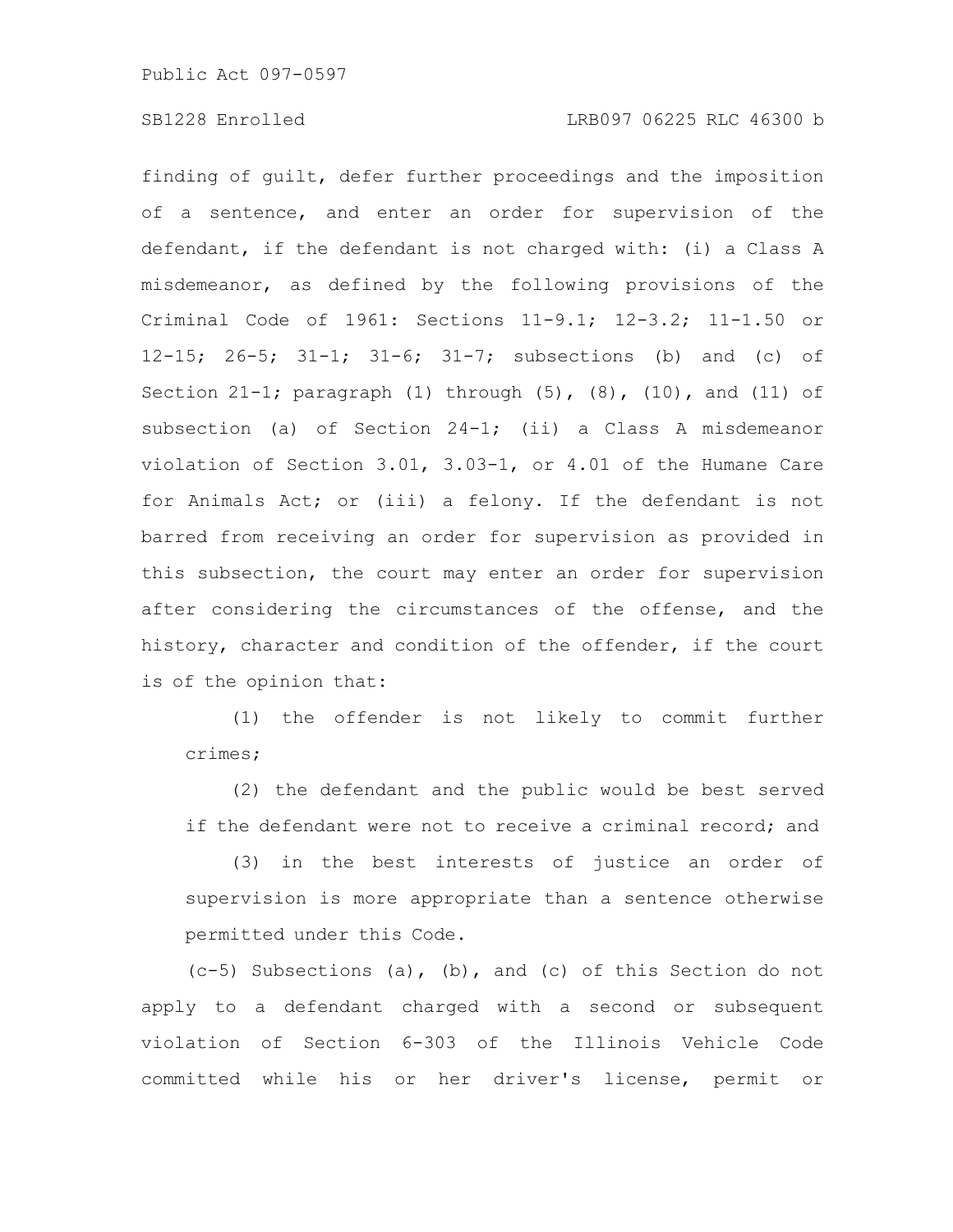# SB1228 Enrolled LRB097 06225 RLC 46300 b

privileges were revoked because of a violation of Section 9-3 of the Criminal Code of 1961, relating to the offense of reckless homicide, or a similar provision of a law of another state.

(d) The provisions of paragraph (c) shall not apply to a defendant charged with violating Section 11-501 of the Illinois Vehicle Code or a similar provision of a local ordinance when the defendant has previously been:

(1) convicted for a violation of Section 11-501 of the Illinois Vehicle Code or a similar provision of a local ordinance or any similar law or ordinance of another state; or

(2) assigned supervision for a violation of Section 11-501 of the Illinois Vehicle Code or a similar provision of a local ordinance or any similar law or ordinance of another state; or

(3) pleaded guilty to or stipulated to the facts supporting a charge or a finding of guilty to a violation of Section 11-503 of the Illinois Vehicle Code or a similar provision of a local ordinance or any similar law or ordinance of another state, and the plea or stipulation was the result of a plea agreement.

The court shall consider the statement of the prosecuting authority with regard to the standards set forth in this Section.

(e) The provisions of paragraph (c) shall not apply to a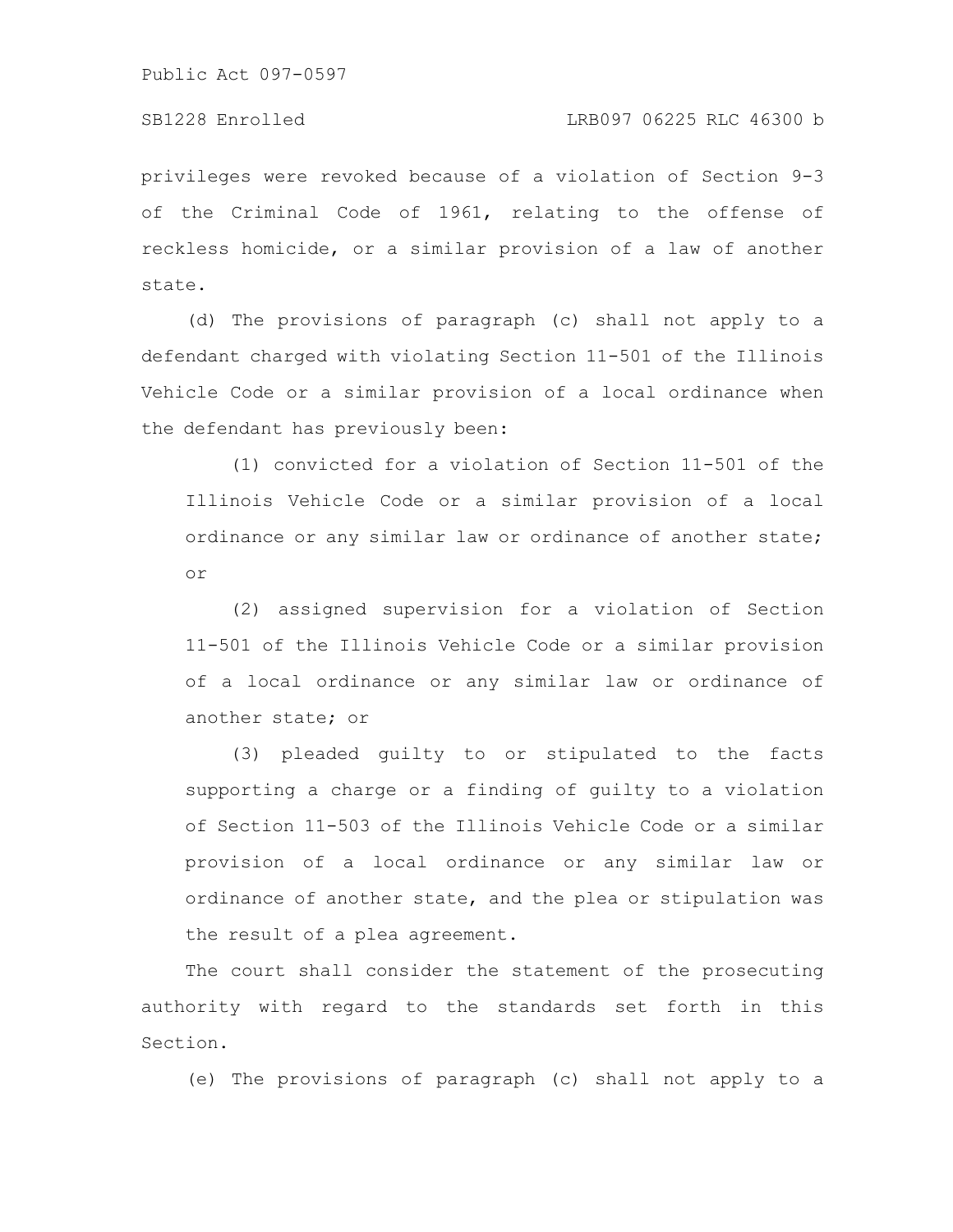defendant charged with violating Section 16-25 or 16A-3 of the Criminal Code of 1961 if said defendant has within the last 5 years been:

(1) convicted for a violation of Section 16-25 or 16A-3 of the Criminal Code of 1961; or

(2) assigned supervision for a violation of Section 16-25 or 16A-3 of the Criminal Code of 1961.

The court shall consider the statement of the prosecuting authority with regard to the standards set forth in this Section.

(f) The provisions of paragraph (c) shall not apply to a defendant charged with violating Sections 15-111, 15-112, 15-301, paragraph (b) of Section 6-104, Section 11-605, Section 11-1002.5, or Section 11-1414 of the Illinois Vehicle Code or a similar provision of a local ordinance.

(g) Except as otherwise provided in paragraph (i) of this Section, the provisions of paragraph (c) shall not apply to a defendant charged with violating Section 3-707, 3-708, 3-710, or 5-401.3 of the Illinois Vehicle Code or a similar provision of a local ordinance if the defendant has within the last 5 years been:

(1) convicted for a violation of Section 3-707, 3-708, 3-710, or 5-401.3 of the Illinois Vehicle Code or a similar provision of a local ordinance; or

(2) assigned supervision for a violation of Section 3-707, 3-708, 3-710, or 5-401.3 of the Illinois Vehicle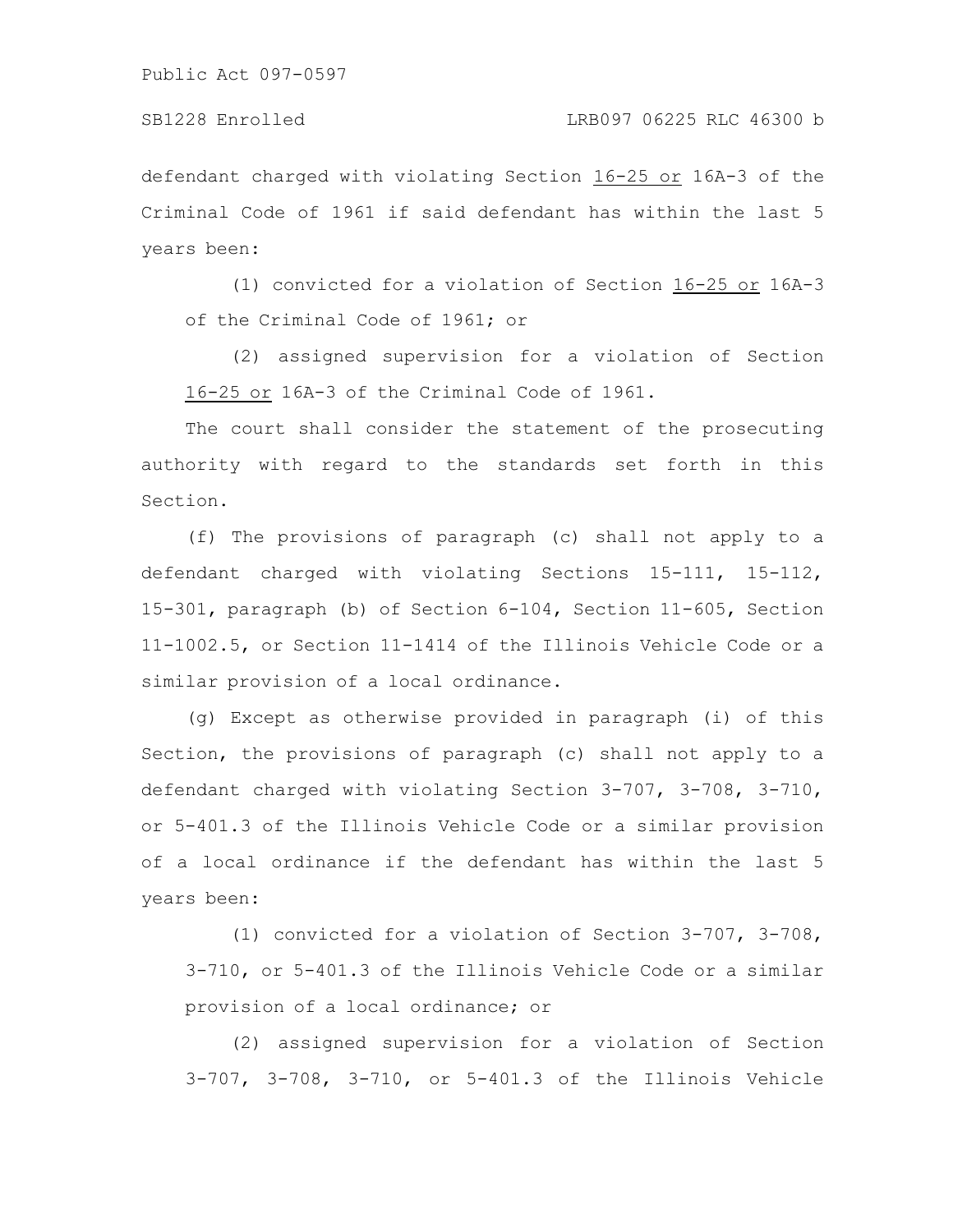Code or a similar provision of a local ordinance.

The court shall consider the statement of the prosecuting authority with regard to the standards set forth in this Section.

(h) The provisions of paragraph (c) shall not apply to a defendant under the age of 21 years charged with violating a serious traffic offense as defined in Section 1-187.001 of the Illinois Vehicle Code:

(1) unless the defendant, upon payment of the fines, penalties, and costs provided by law, agrees to attend and successfully complete a traffic safety program approved by the court under standards set by the Conference of Chief Circuit Judges. The accused shall be responsible for payment of any traffic safety program fees. If the accused fails to file a certificate of successful completion on or before the termination date of the supervision order, the supervision shall be summarily revoked and conviction entered. The provisions of Supreme Court Rule 402 relating to pleas of guilty do not apply in cases when a defendant enters a guilty plea under this provision; or

(2) if the defendant has previously been sentenced under the provisions of paragraph (c) on or after January 1, 1998 for any serious traffic offense as defined in Section 1-187.001 of the Illinois Vehicle Code.

(h-1) The provisions of paragraph (c) shall not apply to a defendant under the age of 21 years charged with an offense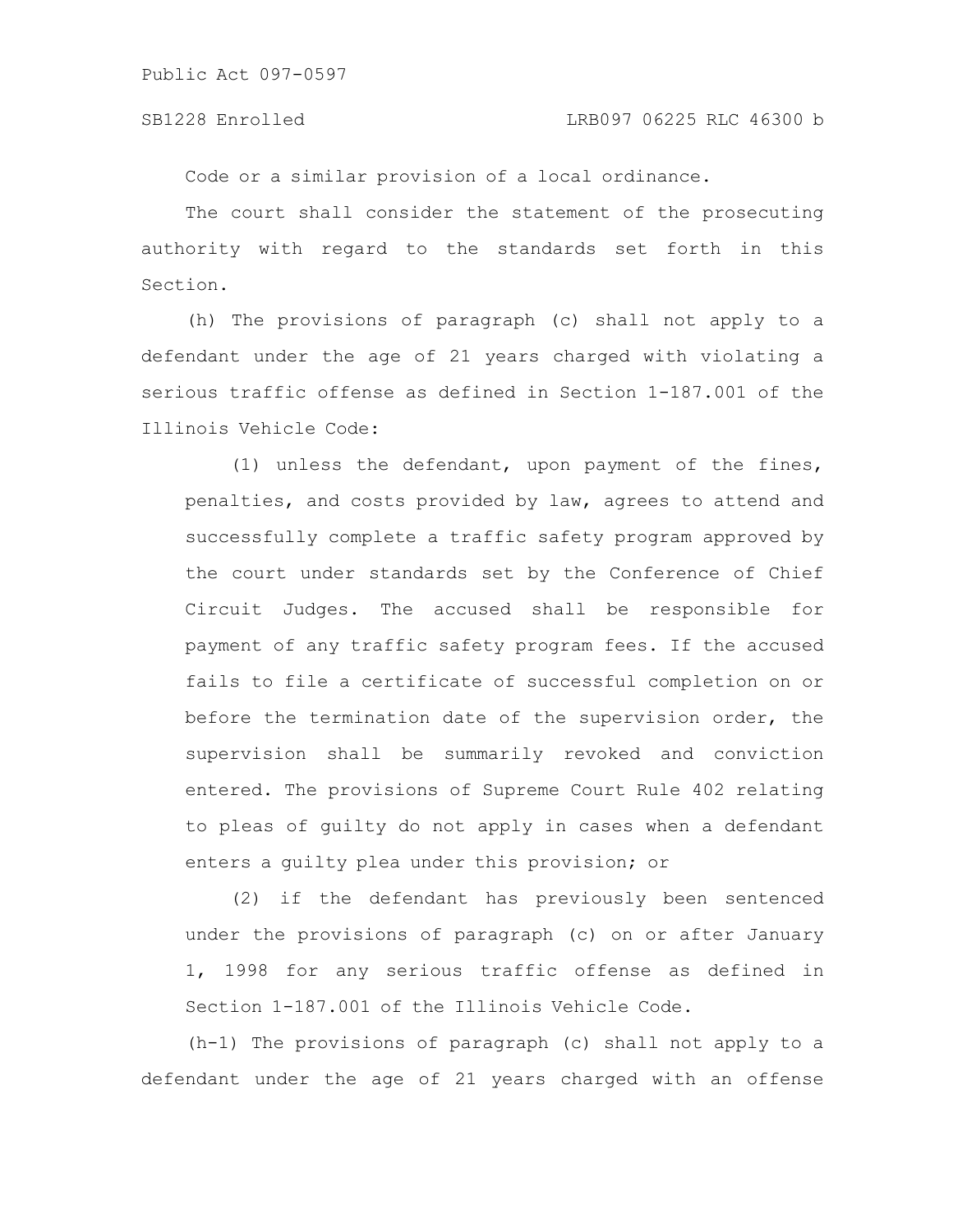against traffic regulations governing the movement of vehicles or any violation of Section 6-107 or Section 12-603.1 of the Illinois Vehicle Code, unless the defendant, upon payment of the fines, penalties, and costs provided by law, agrees to attend and successfully complete a traffic safety program approved by the court under standards set by the Conference of Chief Circuit Judges. The accused shall be responsible for payment of any traffic safety program fees. If the accused fails to file a certificate of successful completion on or before the termination date of the supervision order, the supervision shall be summarily revoked and conviction entered. The provisions of Supreme Court Rule 402 relating to pleas of guilty do not apply in cases when a defendant enters a guilty plea under this provision.

(i) The provisions of paragraph (c) shall not apply to a defendant charged with violating Section 3-707 of the Illinois Vehicle Code or a similar provision of a local ordinance if the defendant has been assigned supervision for a violation of Section 3-707 of the Illinois Vehicle Code or a similar provision of a local ordinance.

(j) The provisions of paragraph (c) shall not apply to a defendant charged with violating Section 6-303 of the Illinois Vehicle Code or a similar provision of a local ordinance when the revocation or suspension was for a violation of Section 11-501 or a similar provision of a local ordinance or a violation of Section 11-501.1 or paragraph (b) of Section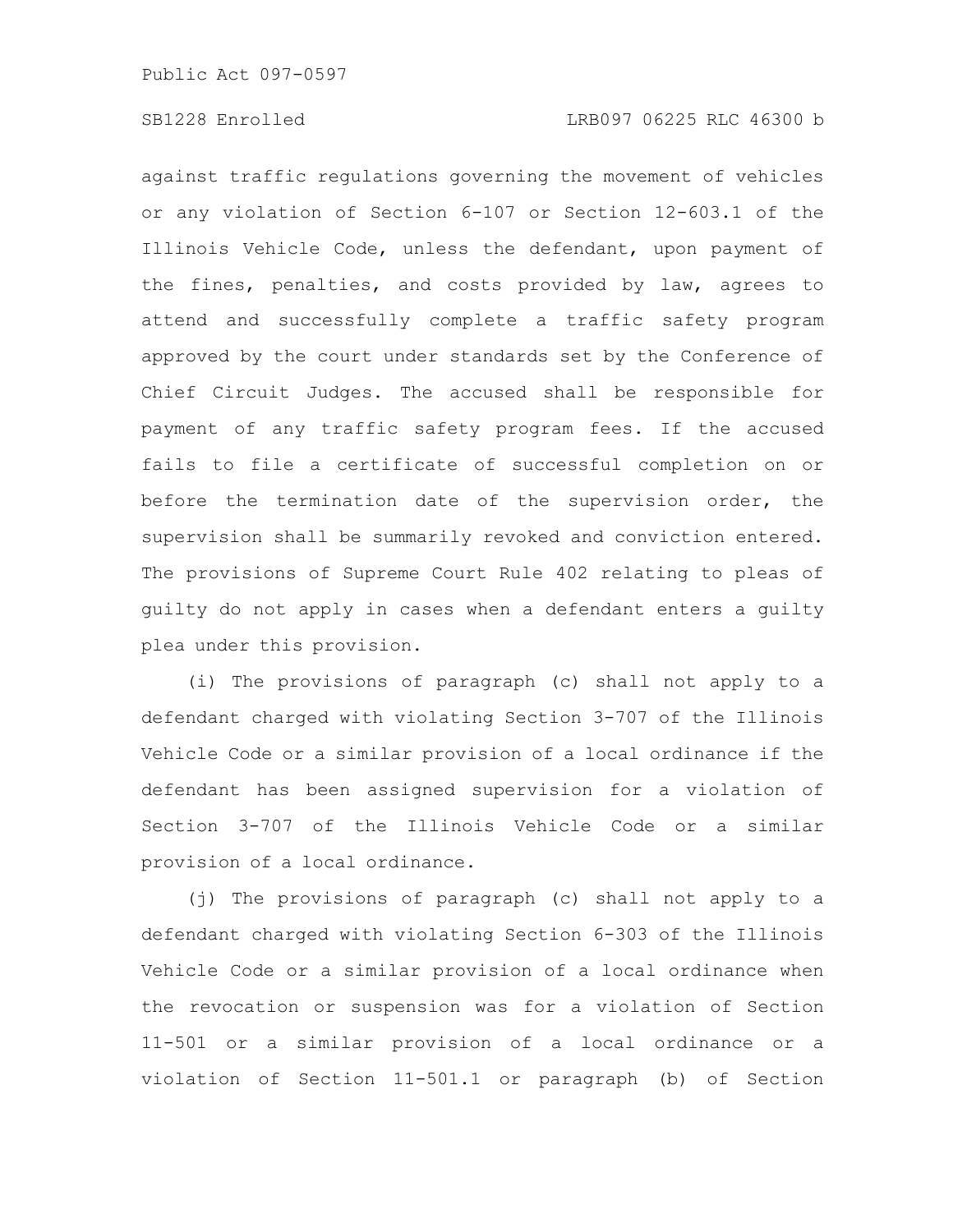11-401 of the Illinois Vehicle Code if the defendant has within the last 10 years been:

(1) convicted for a violation of Section 6-303 of the Illinois Vehicle Code or a similar provision of a local ordinance; or

(2) assigned supervision for a violation of Section 6-303 of the Illinois Vehicle Code or a similar provision of a local ordinance.

(k) The provisions of paragraph (c) shall not apply to a defendant charged with violating any provision of the Illinois Vehicle Code or a similar provision of a local ordinance that governs the movement of vehicles if, within the 12 months preceding the date of the defendant's arrest, the defendant has been assigned court supervision on 2 occasions for a violation that governs the movement of vehicles under the Illinois Vehicle Code or a similar provision of a local ordinance. The provisions of this paragraph (k) do not apply to a defendant charged with violating Section 11-501 of the Illinois Vehicle Code or a similar provision of a local ordinance.

(l) A defendant charged with violating any provision of the Illinois Vehicle Code or a similar provision of a local ordinance who receives a disposition of supervision under subsection (c) shall pay an additional fee of \$29, to be collected as provided in Sections 27.5 and 27.6 of the Clerks of Courts Act. In addition to the \$29 fee, the person shall also pay a fee of \$6, which, if not waived by the court, shall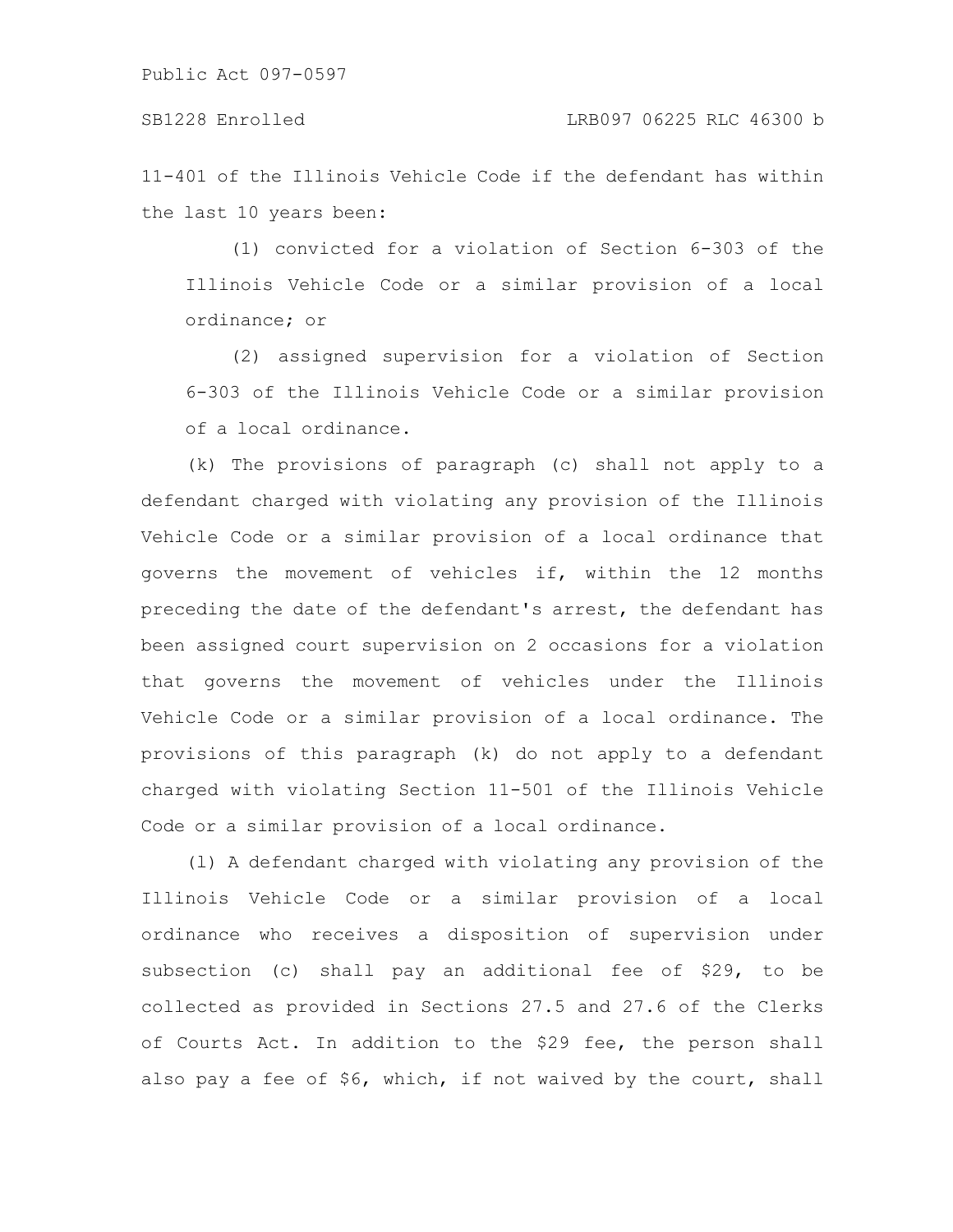### SB1228 Enrolled LRB097 06225 RLC 46300 b

be collected as provided in Sections 27.5 and 27.6 of the Clerks of Courts Act. The \$29 fee shall be disbursed as provided in Section 16-104c of the Illinois Vehicle Code. If the \$6 fee is collected, \$5.50 of the fee shall be deposited into the Circuit Court Clerk Operation and Administrative Fund created by the Clerk of the Circuit Court and 50 cents of the fee shall be deposited into the Prisoner Review Board Vehicle and Equipment Fund in the State treasury.

(m) Any person convicted of, pleading guilty to, or placed on supervision for a serious traffic violation, as defined in Section 1-187.001 of the Illinois Vehicle Code, a violation of Section 11-501 of the Illinois Vehicle Code, or a violation of a similar provision of a local ordinance shall pay an additional fee of \$35, to be disbursed as provided in Section 16-104d of that Code.

This subsection (m) becomes inoperative 7 years after October 13, 2007 (the effective date of Public Act 95-154).

(n) The provisions of paragraph (c) shall not apply to any person under the age of 18 who commits an offense against traffic regulations governing the movement of vehicles or any violation of Section 6-107 or Section 12-603.1 of the Illinois Vehicle Code, except upon personal appearance of the defendant in court and upon the written consent of the defendant's parent or legal guardian, executed before the presiding judge. The presiding judge shall have the authority to waive this requirement upon the showing of good cause by the defendant.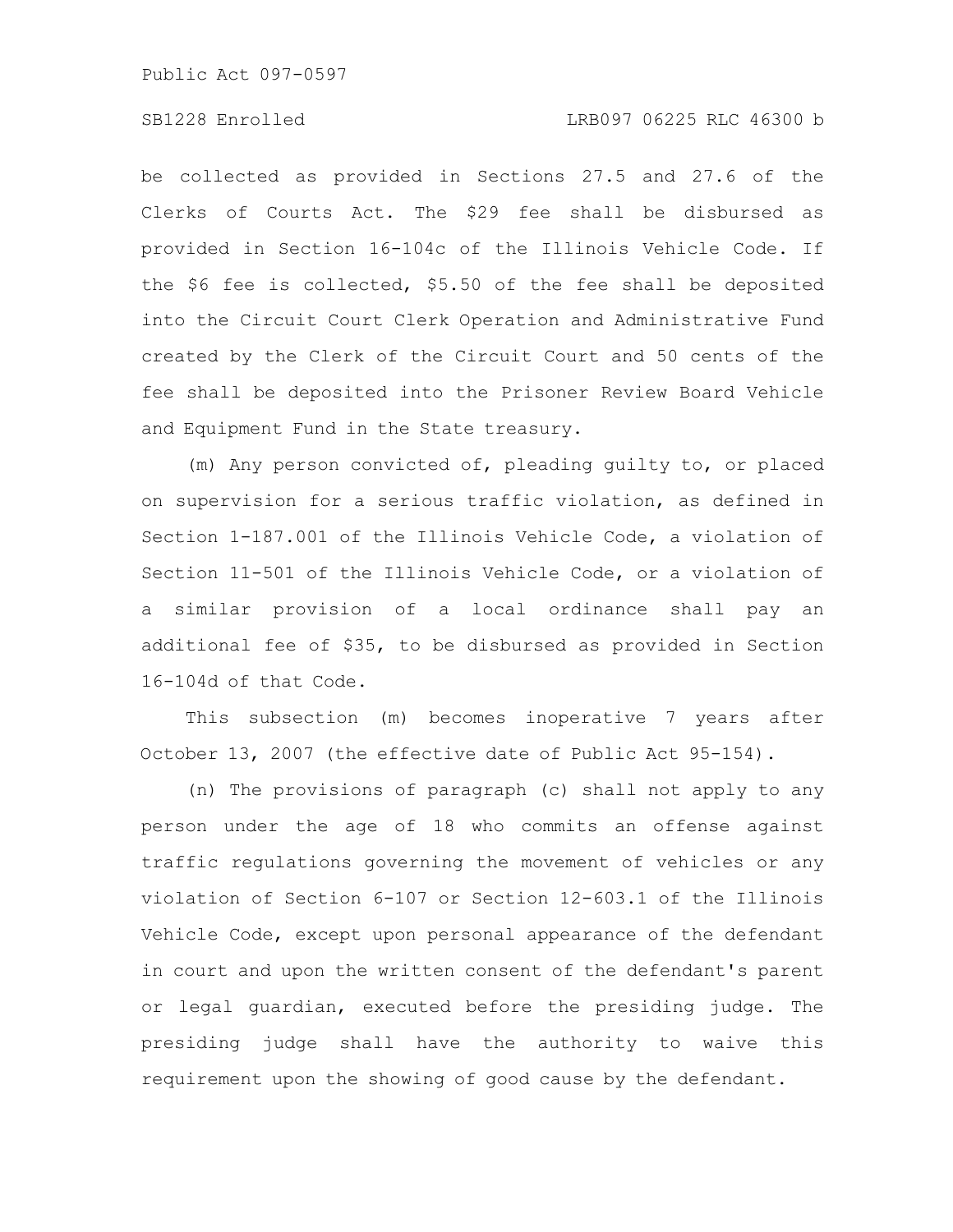(o) The provisions of paragraph (c) shall not apply to a defendant charged with violating Section 6-303 of the Illinois Vehicle Code or a similar provision of a local ordinance when the suspension was for a violation of Section 11-501.1 of the Illinois Vehicle Code and when:

(1) at the time of the violation of Section 11-501.1 of the Illinois Vehicle Code, the defendant was a first offender pursuant to Section 11-500 of the Illinois Vehicle Code and the defendant failed to obtain a monitoring device driving permit; or

(2) at the time of the violation of Section 11-501.1 of the Illinois Vehicle Code, the defendant was a first offender pursuant to Section 11-500 of the Illinois Vehicle Code, had subsequently obtained a monitoring device driving permit, but was driving a vehicle not equipped with a breath alcohol ignition interlock device as defined in Section 1-129.1 of the Illinois Vehicle Code.

(p) The provisions of paragraph (c) shall not apply to a defendant charged with violating subsection (b) of Section 11-601.5 of the Illinois Vehicle Code or a similar provision of a local ordinance.

(Source: P.A. 95-154, eff. 10-13-07; 95-302, eff. 1-1-08; 95-310, eff. 1-1-08; 95-377, eff. 1-1-08; 95-400, eff. 1-1-09; 95-428, eff. 8-24-07; 95-876, eff. 8-21-08; 96-253, eff. 8-11-09; 96-286, eff. 8-11-09; 96-328, eff. 8-11-09; 96-625, eff. 1-1-10; 96-1000, eff. 7-2-10; 96-1002, eff. 1-1-11;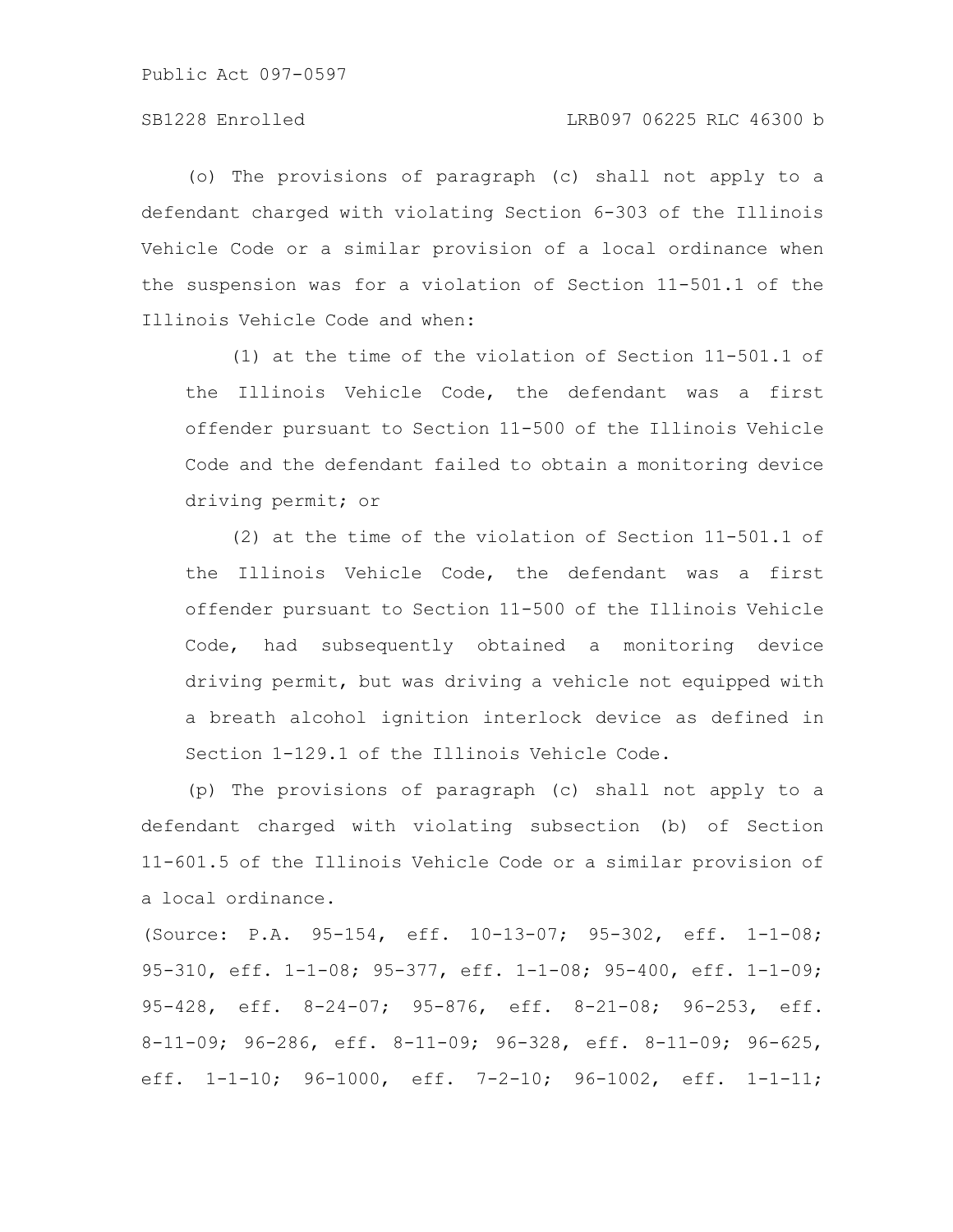96-1175, eff. 9-20-10; 96-1551, eff. 7-1-11.)

(730 ILCS 5/5-6-3) (from Ch. 38, par. 1005-6-3)

(Text of Section after amendment by P.A. 96-1551)

Sec. 5-6-3. Conditions of Probation and of Conditional Discharge.

(a) The conditions of probation and of conditional discharge shall be that the person:

(1) not violate any criminal statute of any jurisdiction;

(2) report to or appear in person before such person or agency as directed by the court;

(3) refrain from possessing a firearm or other dangerous weapon where the offense is a felony or, if a misdemeanor, the offense involved the intentional or knowing infliction of bodily harm or threat of bodily harm;

(4) not leave the State without the consent of the court or, in circumstances in which the reason for the absence is of such an emergency nature that prior consent by the court is not possible, without the prior notification and approval of the person's probation officer. Transfer of a person's probation or conditional discharge supervision to another state is subject to acceptance by the other state pursuant to the Interstate Compact for Adult Offender Supervision;

(5) permit the probation officer to visit him at his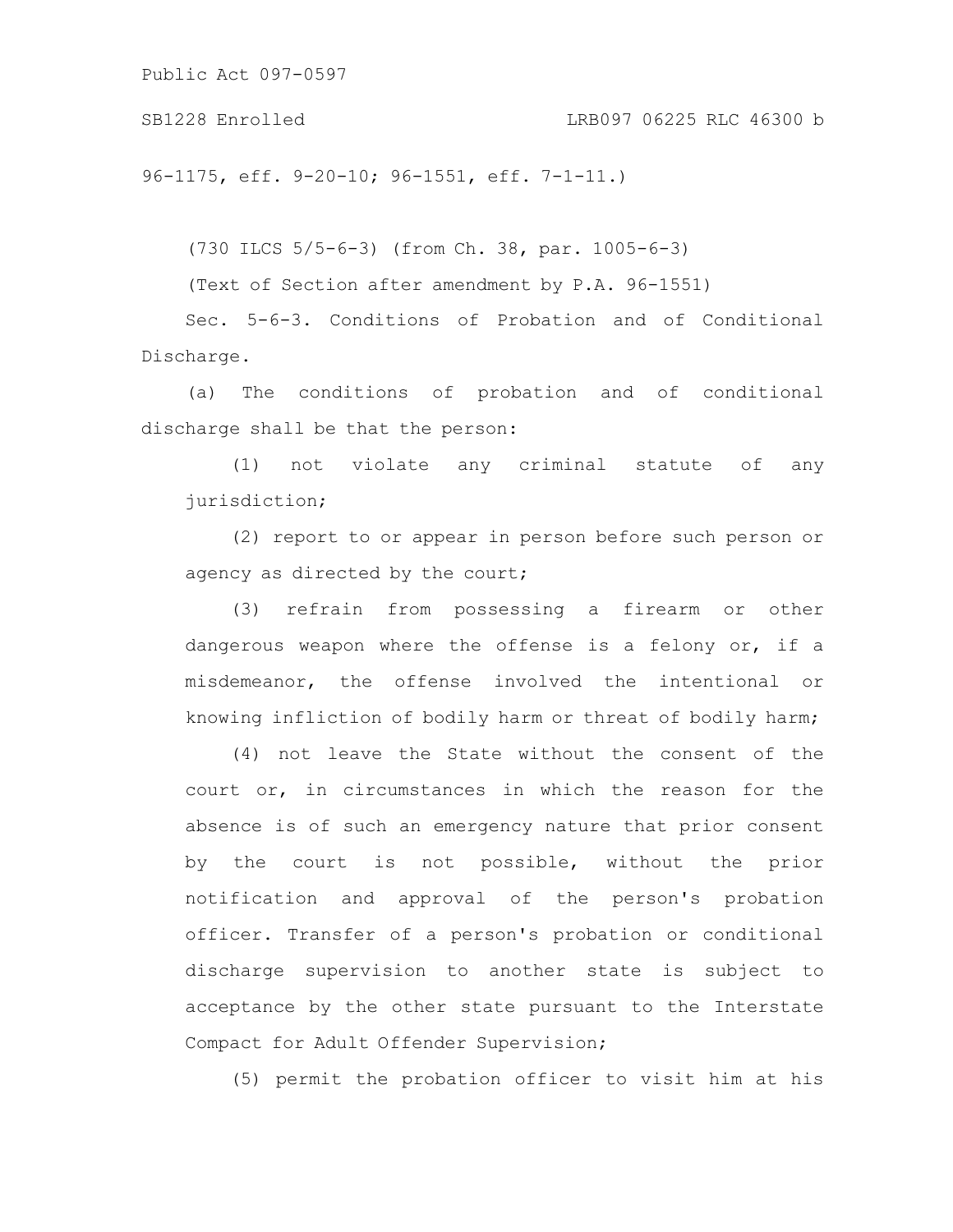home or elsewhere to the extent necessary to discharge his duties;

(6) perform no less than 30 hours of community service and not more than 120 hours of community service, if community service is available in the jurisdiction and is funded and approved by the county board where the offense was committed, where the offense was related to or in furtherance of the criminal activities of an organized gang and was motivated by the offender's membership in or allegiance to an organized gang. The community service shall include, but not be limited to, the cleanup and repair of any damage caused by a violation of Section 21-1.3 of the Criminal Code of 1961 and similar damage to property located within the municipality or county in which the violation occurred. When possible and reasonable, the community service should be performed in the offender's neighborhood. For purposes of this Section, "organized gang" has the meaning ascribed to it in Section 10 of the Illinois Streetgang Terrorism Omnibus Prevention Act;

(7) if he or she is at least 17 years of age and has been sentenced to probation or conditional discharge for a misdemeanor or felony in a county of 3,000,000 or more inhabitants and has not been previously convicted of a misdemeanor or felony, may be required by the sentencing court to attend educational courses designed to prepare the defendant for a high school diploma and to work toward a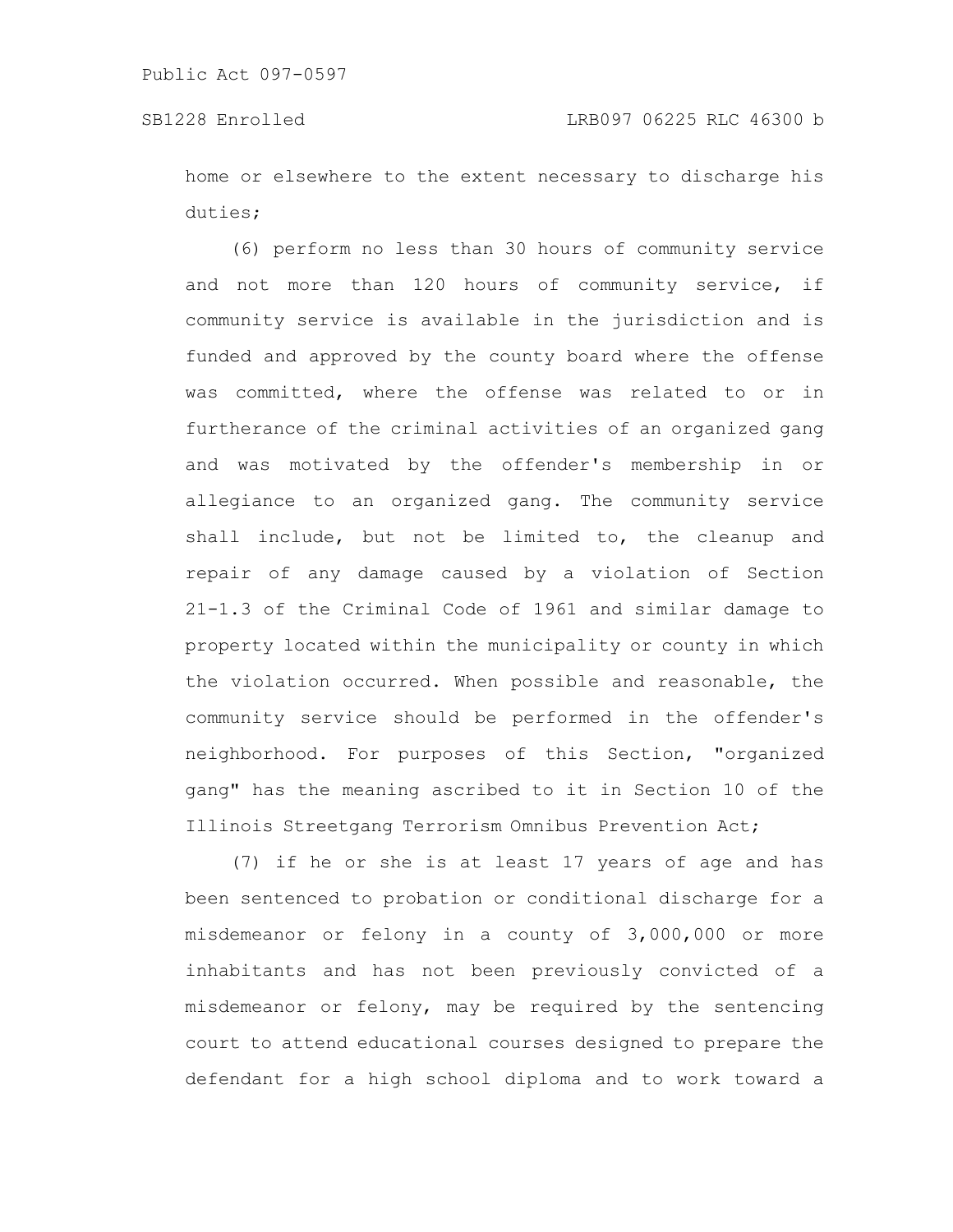high school diploma or to work toward passing the high school level Test of General Educational Development (GED) or to work toward completing a vocational training program approved by the court. The person on probation or conditional discharge must attend a public institution of education to obtain the educational or vocational training required by this clause (7). The court shall revoke the probation or conditional discharge of a person who wilfully fails to comply with this clause (7). The person on probation or conditional discharge shall be required to pay for the cost of the educational courses or GED test, if a fee is charged for those courses or test. The court shall resentence the offender whose probation or conditional discharge has been revoked as provided in Section 5-6-4. This clause (7) does not apply to a person who has a high school diploma or has successfully passed the GED test. This clause (7) does not apply to a person who is determined by the court to be developmentally disabled or otherwise mentally incapable of completing the educational or vocational program;

(8) if convicted of possession of a substance prohibited by the Cannabis Control Act, the Illinois Controlled Substances Act, or the Methamphetamine Control and Community Protection Act after a previous conviction or disposition of supervision for possession of a substance prohibited by the Cannabis Control Act or Illinois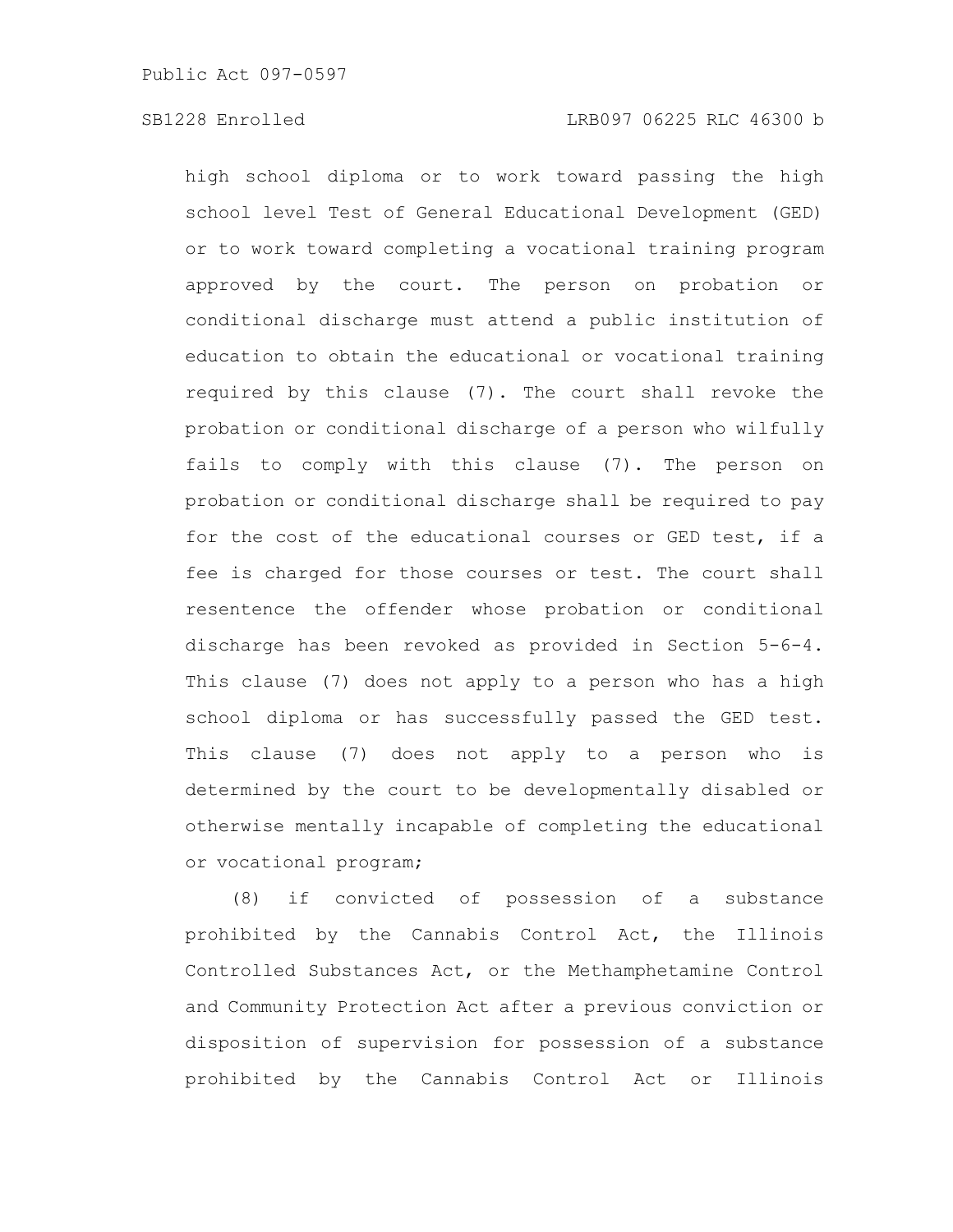Controlled Substances Act or after a sentence of probation under Section 10 of the Cannabis Control Act, Section 410 of the Illinois Controlled Substances Act, or Section 70 of the Methamphetamine Control and Community Protection Act and upon a finding by the court that the person is addicted, undergo treatment at a substance abuse program approved by the court;

(8.5) if convicted of a felony sex offense as defined in the Sex Offender Management Board Act, the person shall undergo and successfully complete sex offender treatment by a treatment provider approved by the Board and conducted in conformance with the standards developed under the Sex Offender Management Board Act;

(8.6) if convicted of a sex offense as defined in the Sex Offender Management Board Act, refrain from residing at the same address or in the same condominium unit or apartment unit or in the same condominium complex or apartment complex with another person he or she knows or reasonably should know is a convicted sex offender or has been placed on supervision for a sex offense; the provisions of this paragraph do not apply to a person convicted of a sex offense who is placed in a Department of Corrections licensed transitional housing facility for sex offenders;

(8.7) if convicted for an offense committed on or after June 1, 2008 (the effective date of Public Act 95-464) that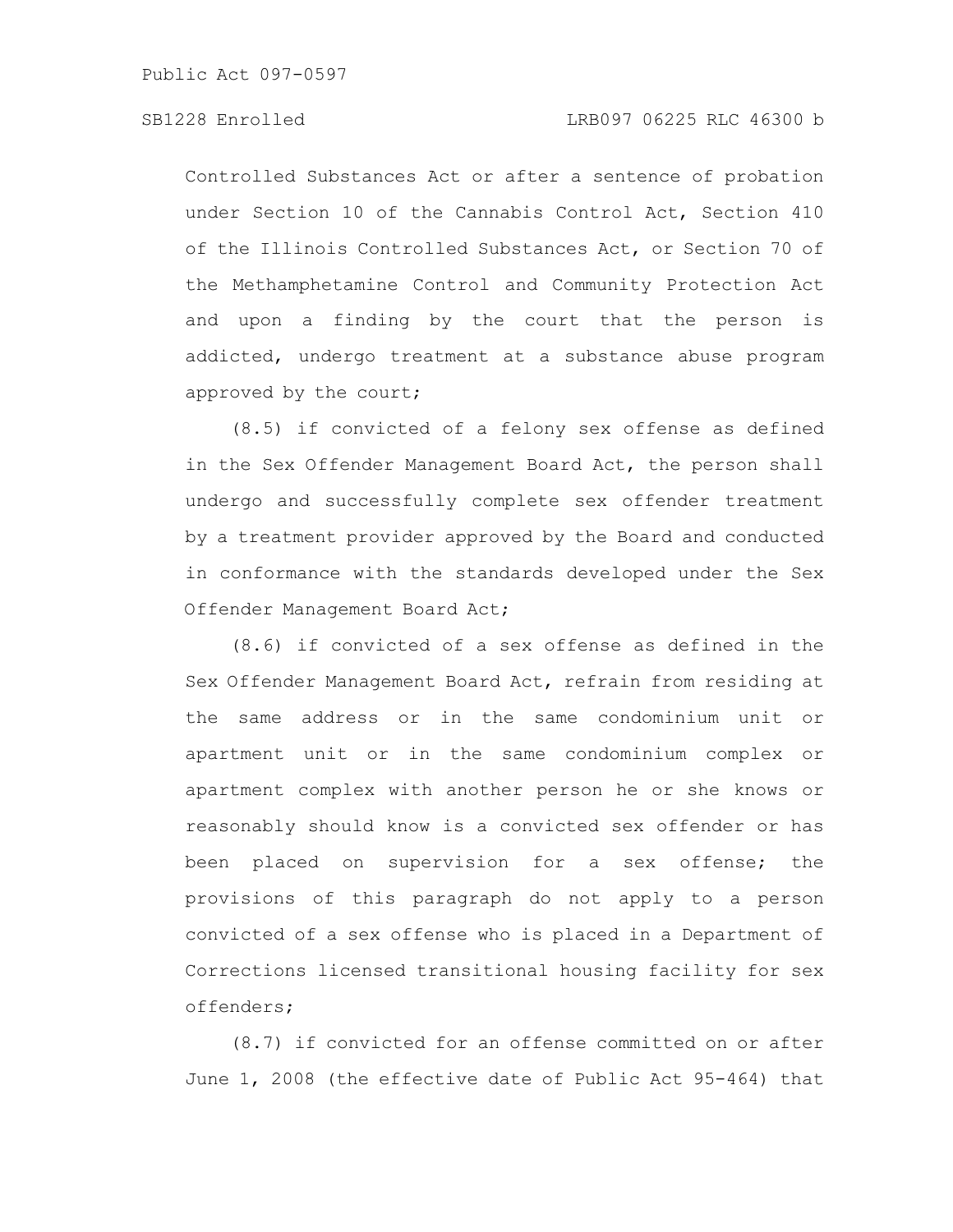# SB1228 Enrolled LRB097 06225 RLC 46300 b

would qualify the accused as a child sex offender as defined in Section 11-9.3 or 11-9.4 of the Criminal Code of 1961, refrain from communicating with or contacting, by means of the Internet, a person who is not related to the accused and whom the accused reasonably believes to be under 18 years of age; for purposes of this paragraph (8.7), "Internet" has the meaning ascribed to it in Section 16-0.1 16J 5 of the Criminal Code of 1961; and a person is not related to the accused if the person is not: (i) the spouse, brother, or sister of the accused; (ii) a descendant of the accused; (iii) a first or second cousin of the accused; or (iv) a step-child or adopted child of the accused;

(8.8) if convicted for an offense under Section 11-6, 11-9.1, 11-14.4 that involves soliciting for a juvenile prostitute, 11-15.1, 11-20.1, 11-20.1B, 11-20.3, or 11-21 of the Criminal Code of 1961, or any attempt to commit any of these offenses, committed on or after June 1, 2009 (the effective date of Public Act 95-983):

(i) not access or use a computer or any other device with Internet capability without the prior written approval of the offender's probation officer, except in connection with the offender's employment or search for employment with the prior approval of the offender's probation officer;

(ii) submit to periodic unannounced examinations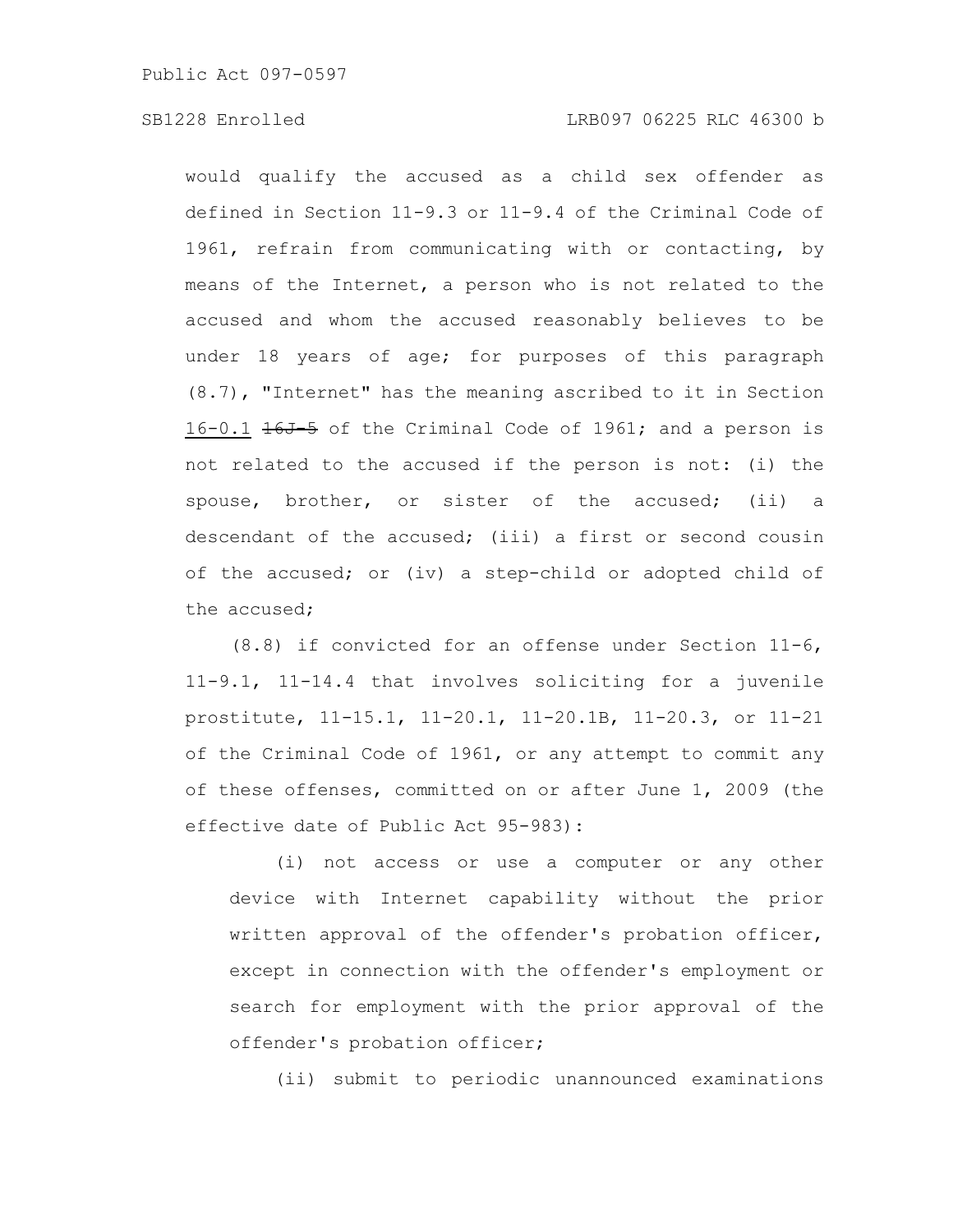# SB1228 Enrolled LRB097 06225 RLC 46300 b

of the offender's computer or any other device with Internet capability by the offender's probation officer, a law enforcement officer, or assigned computer or information technology specialist, including the retrieval and copying of all data from the computer or device and any internal or external peripherals and removal of such information, equipment, or device to conduct a more thorough inspection;

(iii) submit to the installation on the offender's computer or device with Internet capability, at the offender's expense, of one or more hardware or software systems to monitor the Internet use; and

(iv) submit to any other appropriate restrictions concerning the offender's use of or access to a computer or any other device with Internet capability imposed by the offender's probation officer;

(8.9) if convicted of a sex offense as defined in the Sex Offender Registration Act committed on or after January 1, 2010 (the effective date of Public Act 96-262), refrain from accessing or using a social networking website as defined in Section 17-0.5 of the Criminal Code of 1961;

(9) if convicted of a felony, physically surrender at a time and place designated by the court, his or her Firearm Owner's Identification Card and any and all firearms in his or her possession;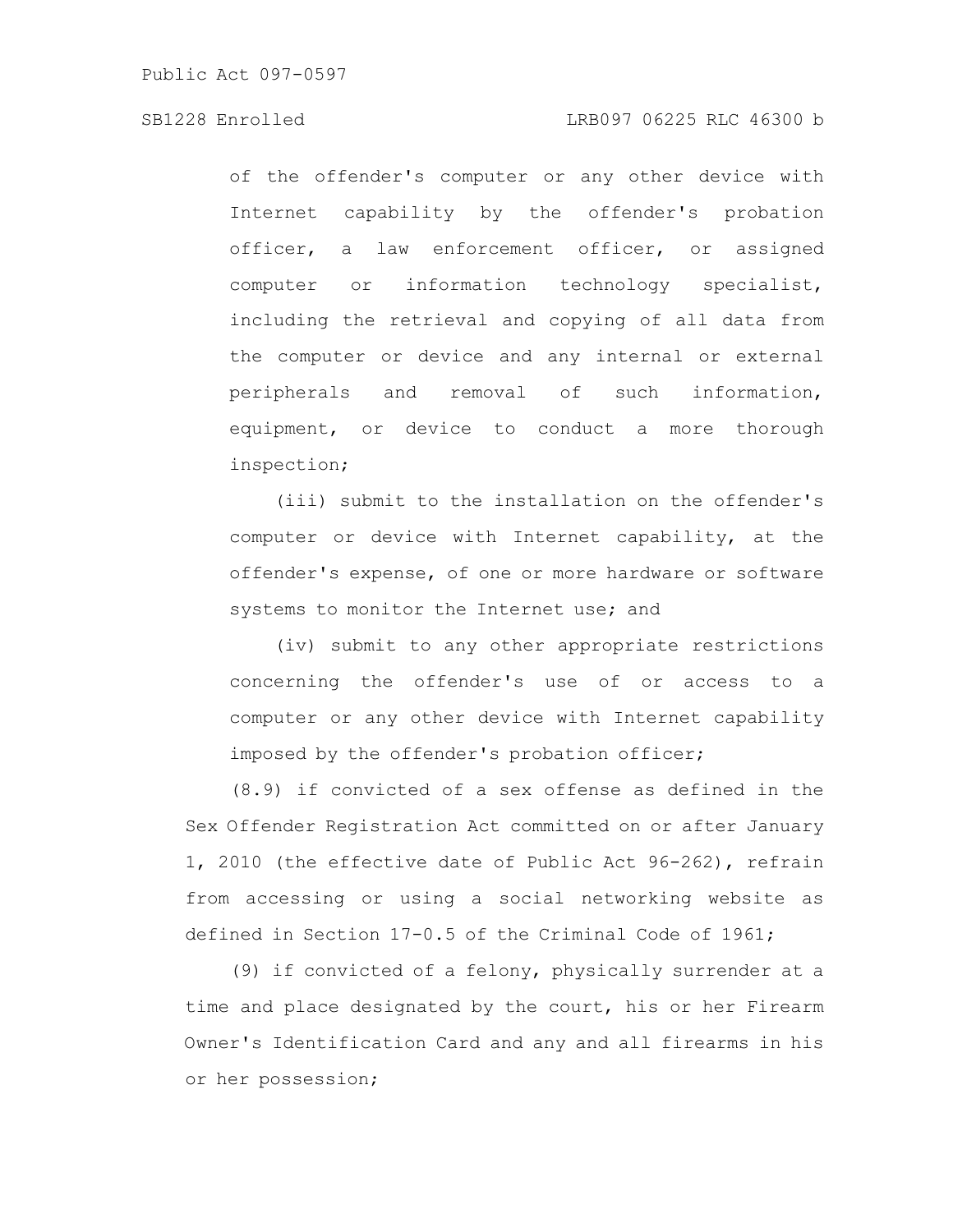# SB1228 Enrolled LRB097 06225 RLC 46300 b

(10) if convicted of a sex offense as defined in subsection (a-5) of Section 3-1-2 of this Code, unless the offender is a parent or guardian of the person under 18 years of age present in the home and no non-familial minors are present, not participate in a holiday event involving children under 18 years of age, such as distributing candy or other items to children on Halloween, wearing a Santa Claus costume on or preceding Christmas, being employed as a department store Santa Claus, or wearing an Easter Bunny costume on or preceding Easter; and

(11) if convicted of a sex offense as defined in Section 2 of the Sex Offender Registration Act committed on or after January 1, 2010 (the effective date of Public Act 96-362) that requires the person to register as a sex offender under that Act, may not knowingly use any computer scrub software on any computer that the sex offender uses.

(b) The Court may in addition to other reasonable conditions relating to the nature of the offense or the rehabilitation of the defendant as determined for each defendant in the proper discretion of the Court require that the person:

(1) serve a term of periodic imprisonment under Article 7 for a period not to exceed that specified in paragraph (d) of Section  $5-7-1$ ;

(2) pay a fine and costs;

(3) work or pursue a course of study or vocational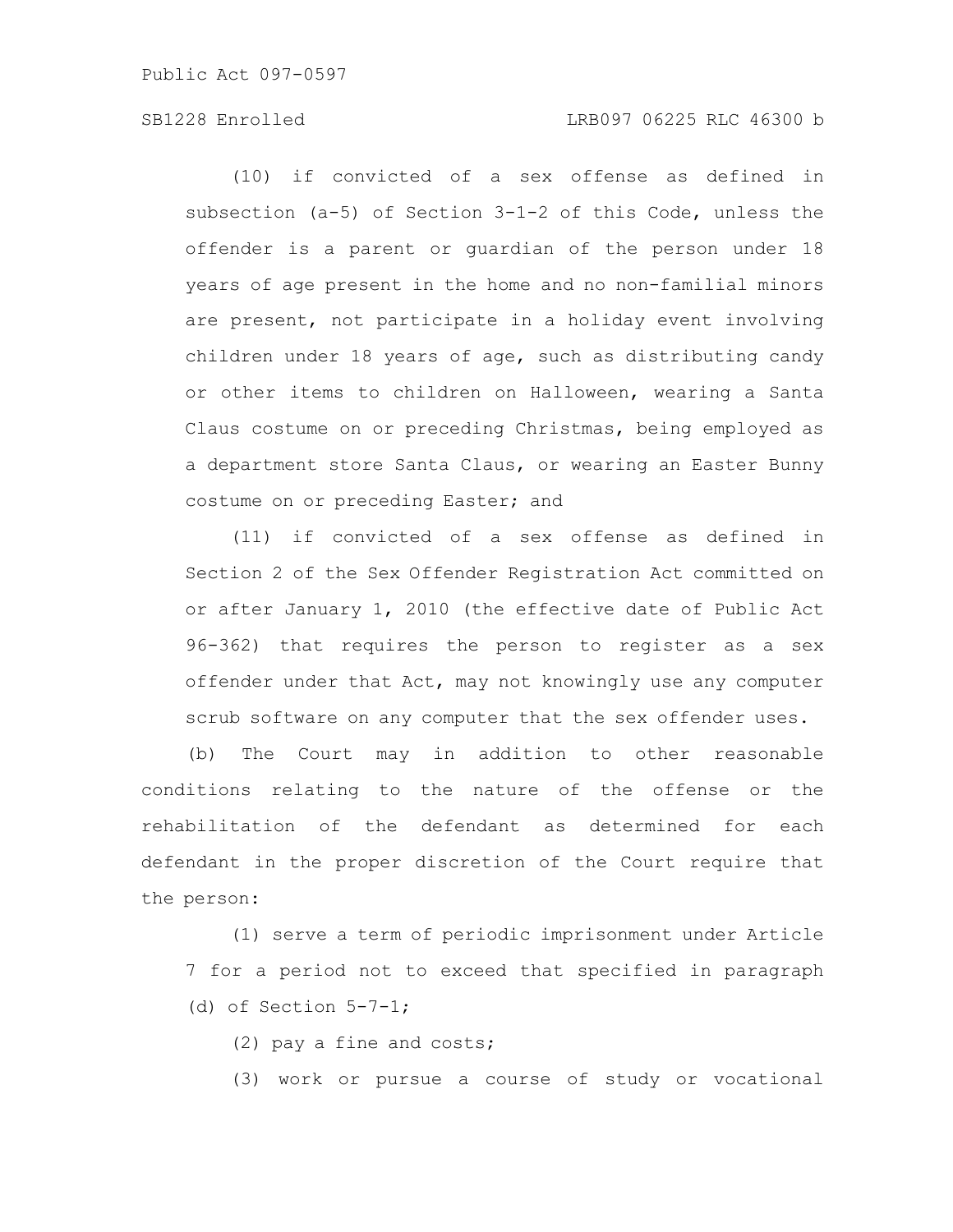#### SB1228 Enrolled LRB097 06225 RLC 46300 b

training;

(4) undergo medical, psychological or psychiatric treatment; or treatment for drug addiction or alcoholism;

(5) attend or reside in a facility established for the instruction or residence of defendants on probation;

(6) support his dependents;

(7) and in addition, if a minor:

(i) reside with his parents or in a foster home;

(ii) attend school;

(iii) attend a non-residential program for youth;

(iv) contribute to his own support at home or in a foster home;

(v) with the consent of the superintendent of the facility, attend an educational program at a facility other than the school in which the offense was committed if he or she is convicted of a crime of violence as defined in Section 2 of the Crime Victims Compensation Act committed in a school, on the real property comprising a school, or within 1,000 feet of the real property comprising a school;

(8) make restitution as provided in Section 5-5-6 of this Code;

(9) perform some reasonable public or community service;

(10) serve a term of home confinement. In addition to any other applicable condition of probation or conditional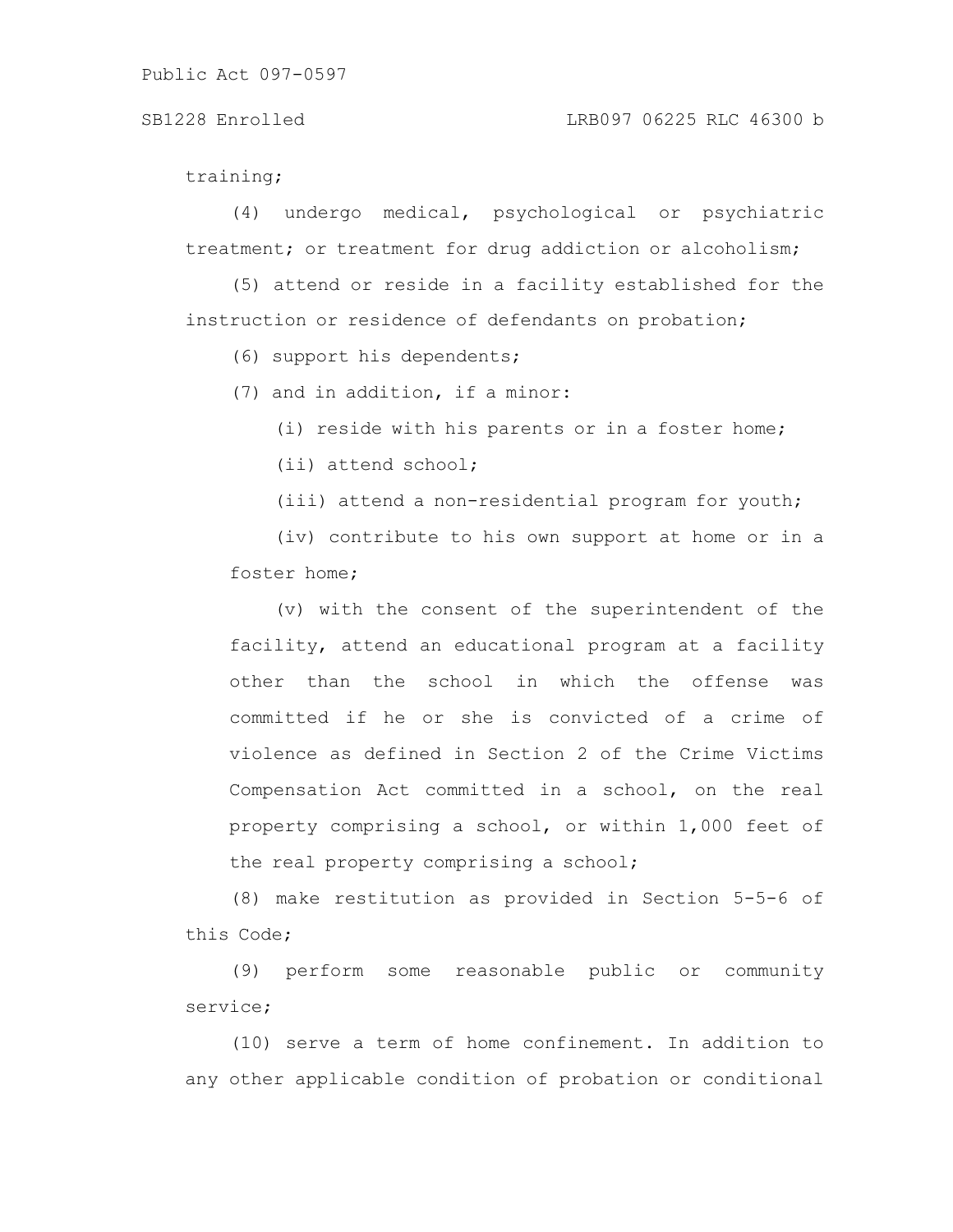discharge, the conditions of home confinement shall be that the offender:

(i) remain within the interior premises of the place designated for his confinement during the hours designated by the court;

(ii) admit any person or agent designated by the court into the offender's place of confinement at any time for purposes of verifying the offender's compliance with the conditions of his confinement; and

(iii) if further deemed necessary by the court or the Probation or Court Services Department, be placed on an approved electronic monitoring device, subject to Article 8A of Chapter V;

(iv) for persons convicted of any alcohol, cannabis or controlled substance violation who are placed on an approved monitoring device as a condition of probation or conditional discharge, the court shall impose a reasonable fee for each day of the use of the device, as established by the county board in subsection (g) of this Section, unless after determining the inability of the offender to pay the fee, the court assesses a lesser fee or no fee as the case may be. This fee shall be imposed in addition to the fees imposed under subsections (g) and (i) of this Section. The fee shall be collected by the clerk of the circuit court. The clerk of the circuit court shall pay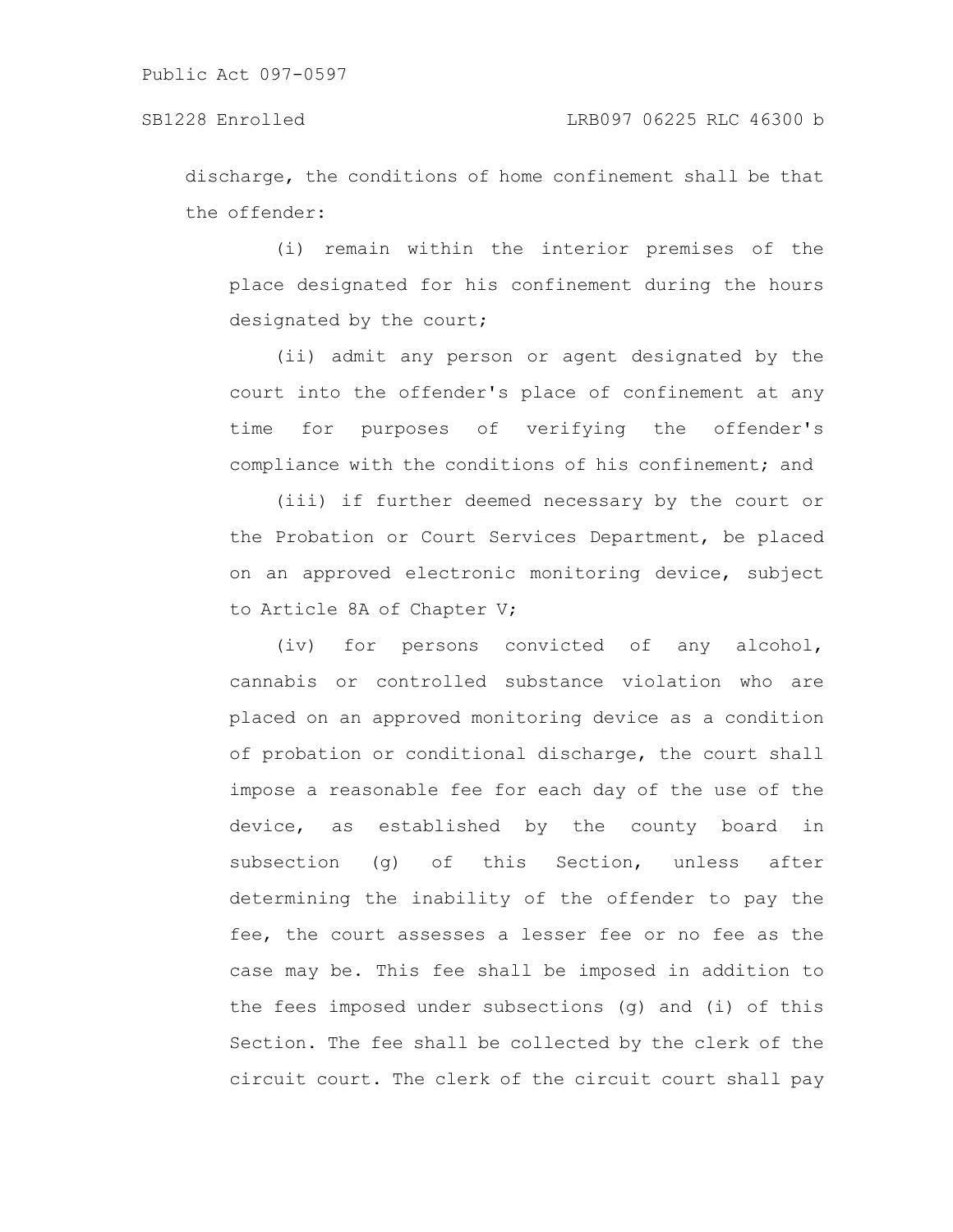all monies collected from this fee to the county treasurer for deposit in the substance abuse services fund under Section 5-1086.1 of the Counties Code; and

(v) for persons convicted of offenses other than those referenced in clause (iv) above and who are placed on an approved monitoring device as a condition of probation or conditional discharge, the court shall impose a reasonable fee for each day of the use of the device, as established by the county board in subsection (g) of this Section, unless after determining the inability of the defendant to pay the fee, the court assesses a lesser fee or no fee as the case may be. This fee shall be imposed in addition to the fees imposed under subsections (g) and (i) of this Section. The fee shall be collected by the clerk of the circuit court. The clerk of the circuit court shall pay all monies collected from this fee to the county treasurer who shall use the monies collected to defray the costs of corrections. The county treasurer shall deposit the fee collected in the county working cash fund under Section 6-27001 or Section 6-29002 of the Counties Code, as the case may be.

(11) comply with the terms and conditions of an order of protection issued by the court pursuant to the Illinois Domestic Violence Act of 1986, as now or hereafter amended, or an order of protection issued by the court of another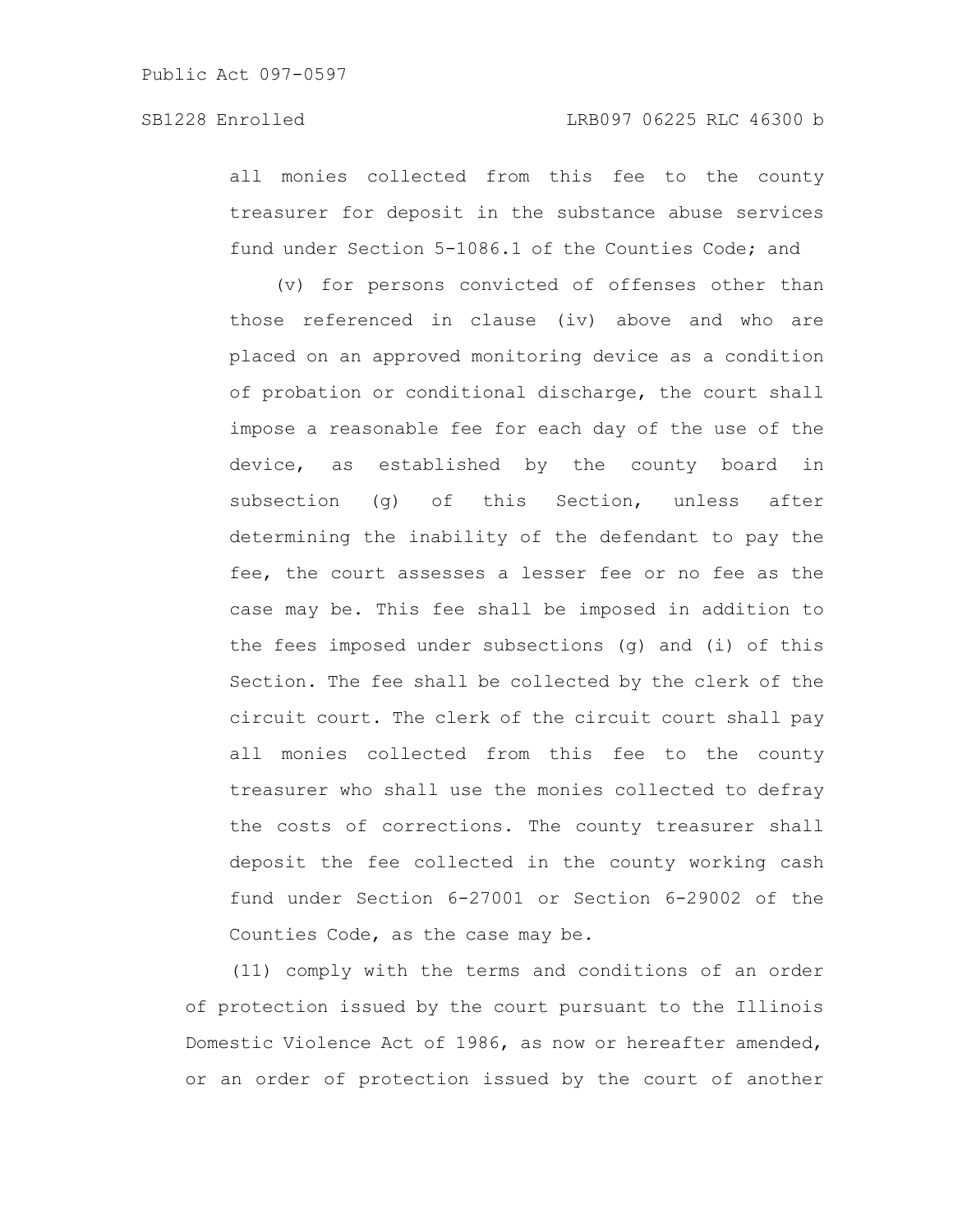state, tribe, or United States territory. A copy of the order of protection shall be transmitted to the probation officer or agency having responsibility for the case;

(12) reimburse any "local anti-crime program" as defined in Section 7 of the Anti-Crime Advisory Council Act for any reasonable expenses incurred by the program on the offender's case, not to exceed the maximum amount of the fine authorized for the offense for which the defendant was sentenced;

(13) contribute a reasonable sum of money, not to exceed the maximum amount of the fine authorized for the offense for which the defendant was sentenced, (i) to a "local anti-crime program", as defined in Section 7 of the Anti-Crime Advisory Council Act, or (ii) for offenses under the jurisdiction of the Department of Natural Resources, to the fund established by the Department of Natural Resources for the purchase of evidence for investigation purposes and to conduct investigations as outlined in Section 805-105 of the Department of Natural Resources (Conservation) Law;

(14) refrain from entering into a designated geographic area except upon such terms as the court finds appropriate. Such terms may include consideration of the purpose of the entry, the time of day, other persons accompanying the defendant, and advance approval by a probation officer, if the defendant has been placed on probation or advance approval by the court, if the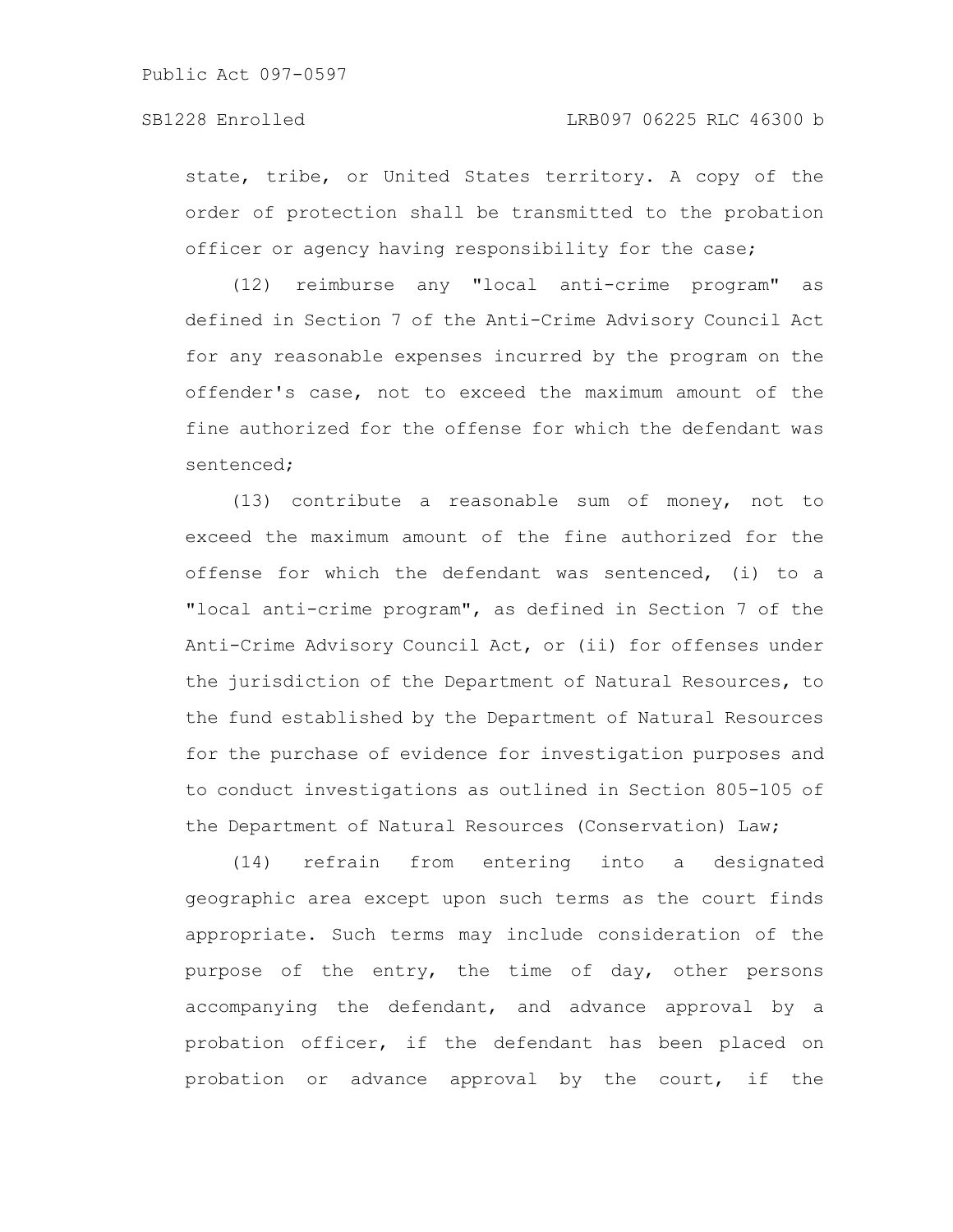defendant was placed on conditional discharge;

(15) refrain from having any contact, directly or indirectly, with certain specified persons or particular types of persons, including but not limited to members of street gangs and drug users or dealers;

(16) refrain from having in his or her body the presence of any illicit drug prohibited by the Cannabis Control Act, the Illinois Controlled Substances Act, or the Methamphetamine Control and Community Protection Act, unless prescribed by a physician, and submit samples of his or her blood or urine or both for tests to determine the presence of any illicit drug;

(17) if convicted for an offense committed on or after June 1, 2008 (the effective date of Public Act 95-464) that would qualify the accused as a child sex offender as defined in Section 11-9.3 or 11-9.4 of the Criminal Code of 1961, refrain from communicating with or contacting, by means of the Internet, a person who is related to the accused and whom the accused reasonably believes to be under 18 years of age; for purposes of this paragraph (17), "Internet" has the meaning ascribed to it in Section 16-0.1 16J-5 of the Criminal Code of 1961; and a person is related to the accused if the person is: (i) the spouse, brother, or sister of the accused; (ii) a descendant of the accused; (iii) a first or second cousin of the accused; or (iv) a step-child or adopted child of the accused;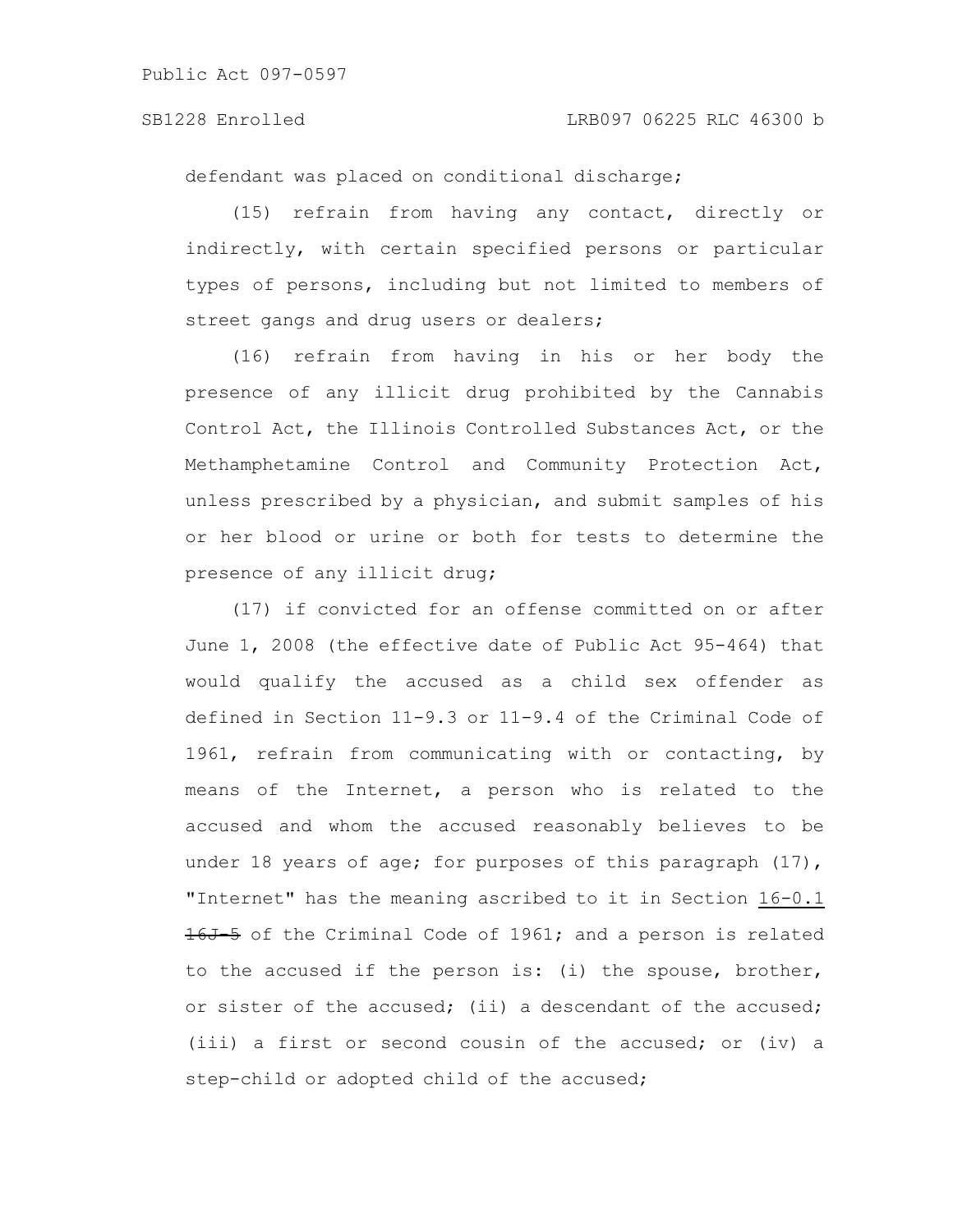(18) if convicted for an offense committed on or after June 1, 2009 (the effective date of Public Act 95-983) that would qualify as a sex offense as defined in the Sex Offender Registration Act:

(i) not access or use a computer or any other device with Internet capability without the prior written approval of the offender's probation officer, except in connection with the offender's employment or search for employment with the prior approval of the offender's probation officer;

(ii) submit to periodic unannounced examinations of the offender's computer or any other device with Internet capability by the offender's probation officer, a law enforcement officer, or assigned computer or information technology specialist, including the retrieval and copying of all data from the computer or device and any internal or external peripherals and removal of such information, equipment, or device to conduct a more thorough inspection;

(iii) submit to the installation on the offender's computer or device with Internet capability, at the subject's expense, of one or more hardware or software systems to monitor the Internet use; and

(iv) submit to any other appropriate restrictions concerning the offender's use of or access to a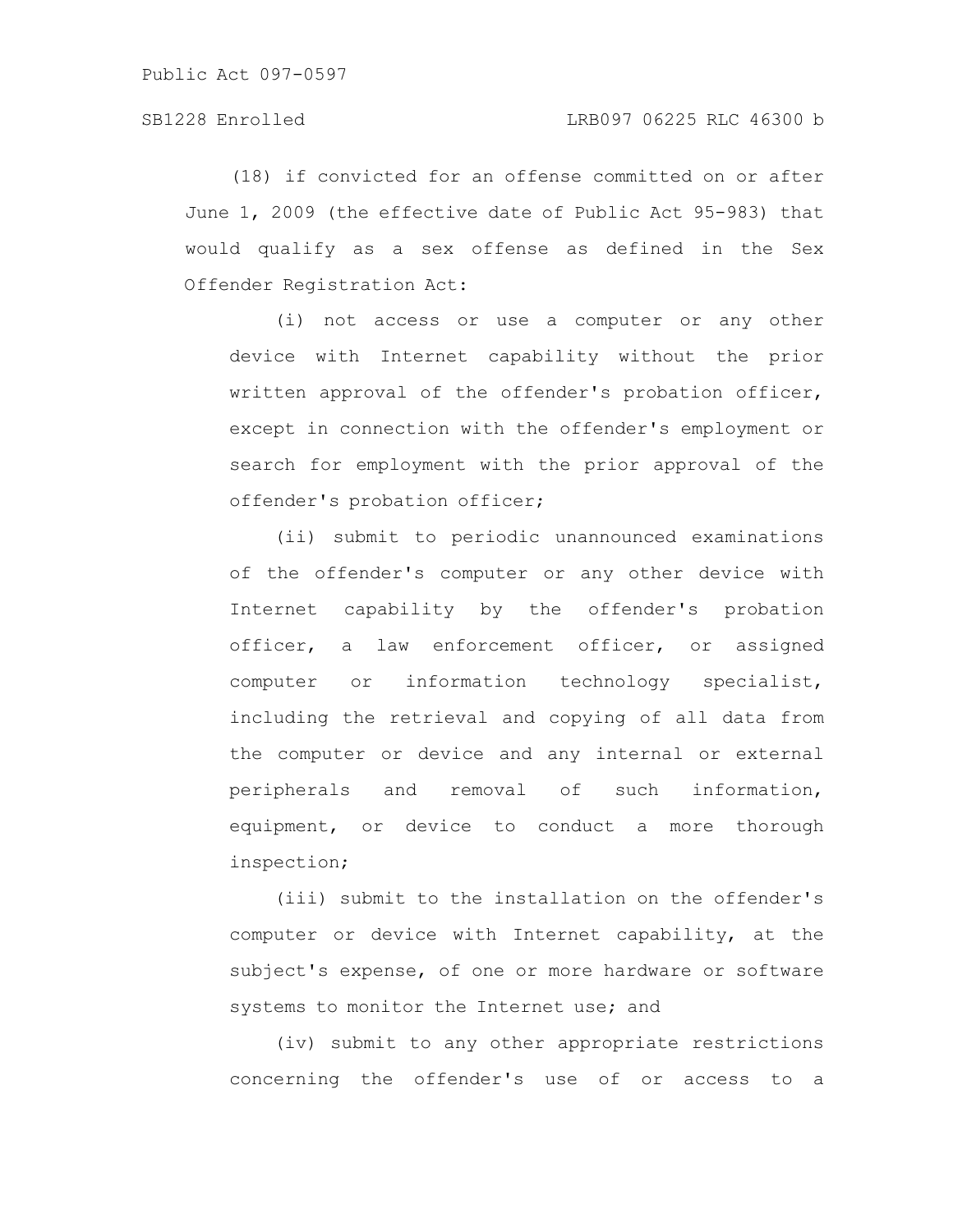computer or any other device with Internet capability imposed by the offender's probation officer; and

(19) refrain from possessing a firearm or other dangerous weapon where the offense is a misdemeanor that did not involve the intentional or knowing infliction of bodily harm or threat of bodily harm.

(c) The court may as a condition of probation or of conditional discharge require that a person under 18 years of age found guilty of any alcohol, cannabis or controlled substance violation, refrain from acquiring a driver's license during the period of probation or conditional discharge. If such person is in possession of a permit or license, the court may require that the minor refrain from driving or operating any motor vehicle during the period of probation or conditional discharge, except as may be necessary in the course of the minor's lawful employment.

(d) An offender sentenced to probation or to conditional discharge shall be given a certificate setting forth the conditions thereof.

(e) Except where the offender has committed a fourth or subsequent violation of subsection (c) of Section 6-303 of the Illinois Vehicle Code, the court shall not require as a condition of the sentence of probation or conditional discharge that the offender be committed to a period of imprisonment in excess of 6 months. This 6 month limit shall not include periods of confinement given pursuant to a sentence of county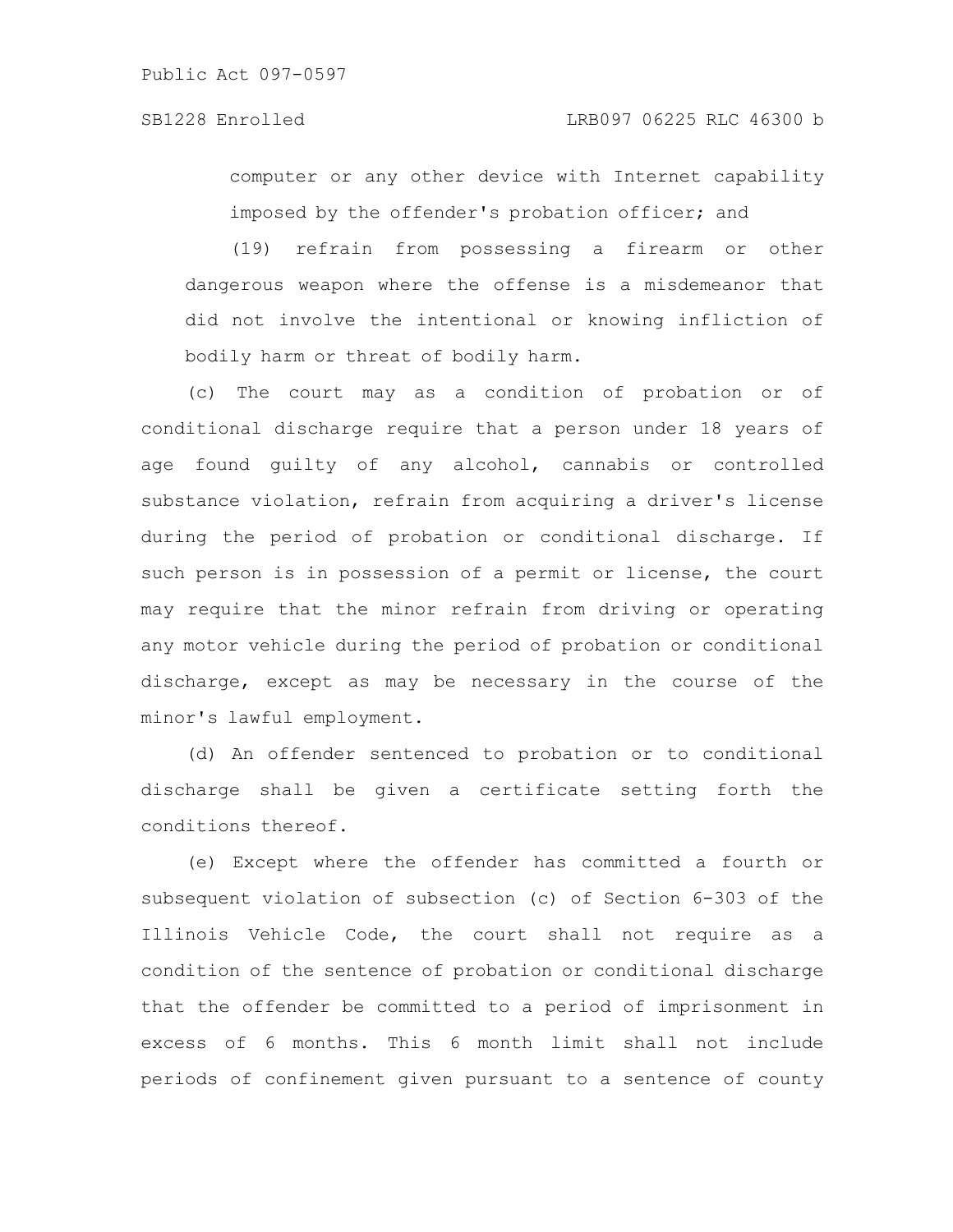#### SB1228 Enrolled LRB097 06225 RLC 46300 b

impact incarceration under Section 5-8-1.2.

Persons committed to imprisonment as a condition of probation or conditional discharge shall not be committed to the Department of Corrections.

(f) The court may combine a sentence of periodic imprisonment under Article 7 or a sentence to a county impact incarceration program under Article 8 with a sentence of probation or conditional discharge.

(g) An offender sentenced to probation or to conditional discharge and who during the term of either undergoes mandatory drug or alcohol testing, or both, or is assigned to be placed on an approved electronic monitoring device, shall be ordered to pay all costs incidental to such mandatory drug or alcohol testing, or both, and all costs incidental to such approved electronic monitoring in accordance with the defendant's ability to pay those costs. The county board with the concurrence of the Chief Judge of the judicial circuit in which the county is located shall establish reasonable fees for the cost of maintenance, testing, and incidental expenses related to the mandatory drug or alcohol testing, or both, and all costs incidental to approved electronic monitoring, involved in a successful probation program for the county. The concurrence of the Chief Judge shall be in the form of an administrative order. The fees shall be collected by the clerk of the circuit court. The clerk of the circuit court shall pay all moneys collected from these fees to the county treasurer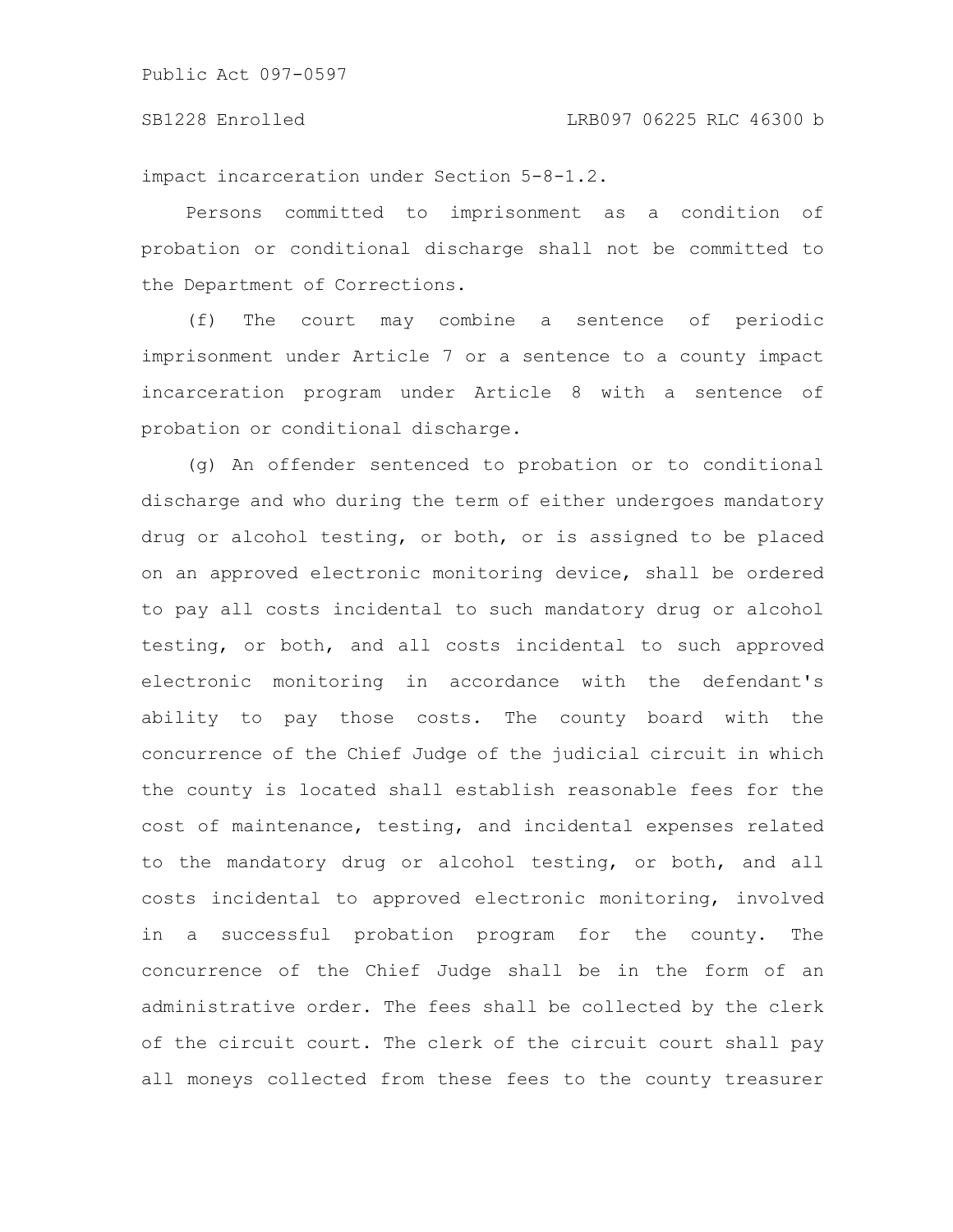who shall use the moneys collected to defray the costs of drug testing, alcohol testing, and electronic monitoring. The county treasurer shall deposit the fees collected in the county working cash fund under Section 6-27001 or Section 6-29002 of the Counties Code, as the case may be.

(h) Jurisdiction over an offender may be transferred from the sentencing court to the court of another circuit with the concurrence of both courts. Further transfers or retransfers of jurisdiction are also authorized in the same manner. The court to which jurisdiction has been transferred shall have the same powers as the sentencing court.

(i) The court shall impose upon an offender sentenced to probation after January 1, 1989 or to conditional discharge after January 1, 1992 or to community service under the supervision of a probation or court services department after January 1, 2004, as a condition of such probation or conditional discharge or supervised community service, a fee of \$50 for each month of probation or conditional discharge supervision or supervised community service ordered by the court, unless after determining the inability of the person sentenced to probation or conditional discharge or supervised community service to pay the fee, the court assesses a lesser fee. The court may not impose the fee on a minor who is made a ward of the State under the Juvenile Court Act of 1987 while the minor is in placement. The fee shall be imposed only upon an offender who is actively supervised by the probation and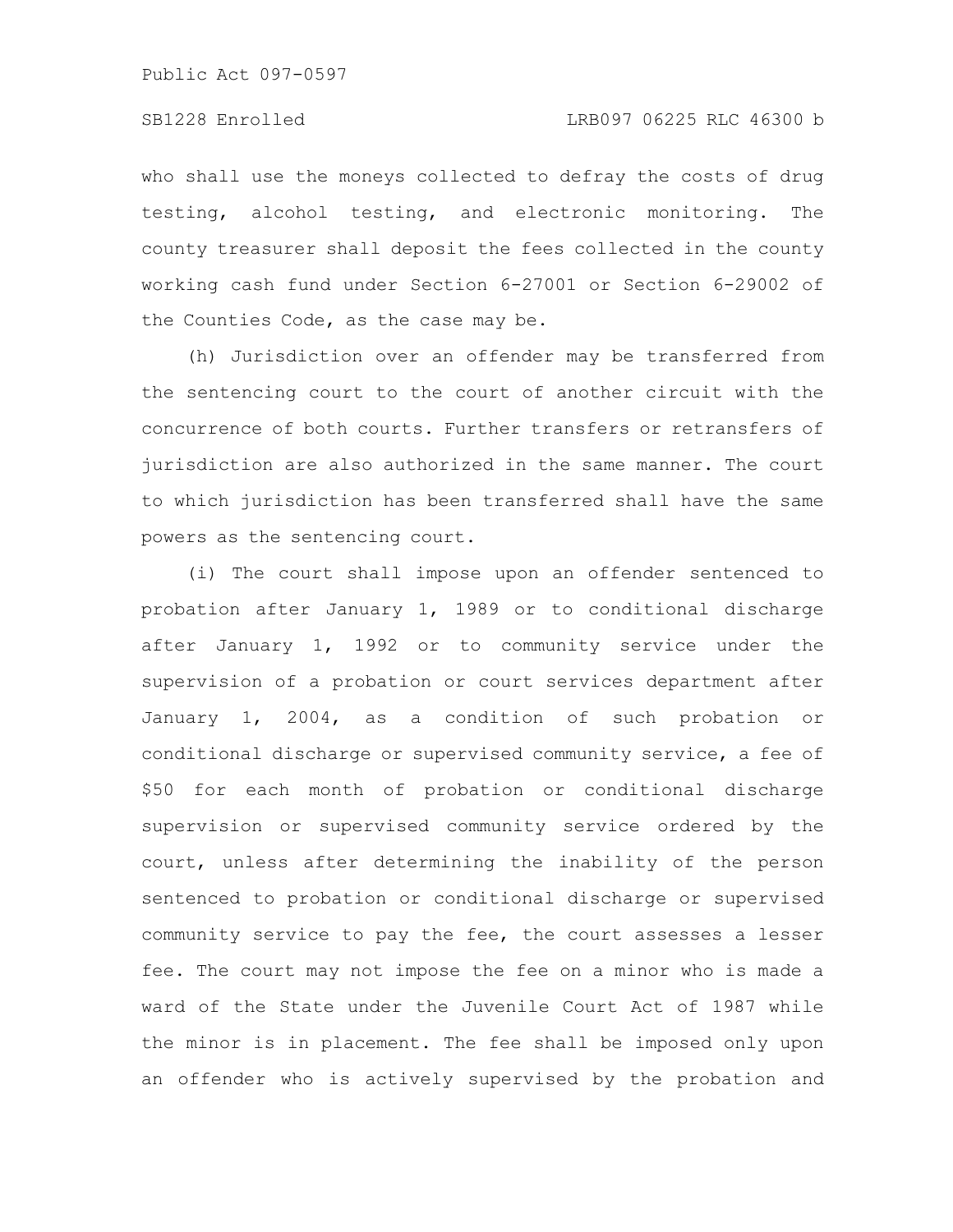# SB1228 Enrolled LRB097 06225 RLC 46300 b

court services department. The fee shall be collected by the clerk of the circuit court. The clerk of the circuit court shall pay all monies collected from this fee to the county treasurer for deposit in the probation and court services fund under Section 15.1 of the Probation and Probation Officers Act.

A circuit court may not impose a probation fee under this subsection (i) in excess of \$25 per month unless the circuit court has adopted, by administrative order issued by the chief judge, a standard probation fee guide determining an offender's ability to pay Of the amount collected as a probation fee, up to \$5 of that fee collected per month may be used to provide services to crime victims and their families.

The Court may only waive probation fees based on an offender's ability to pay. The probation department may re-evaluate an offender's ability to pay every 6 months, and, with the approval of the Director of Court Services or the Chief Probation Officer, adjust the monthly fee amount. An offender may elect to pay probation fees due in a lump sum. Any offender that has been assigned to the supervision of a probation department, or has been transferred either under subsection (h) of this Section or under any interstate compact, shall be required to pay probation fees to the department supervising the offender, based on the offender's ability to pay.

This amendatory Act of the 93rd General Assembly deletes the \$10 increase in the fee under this subsection that was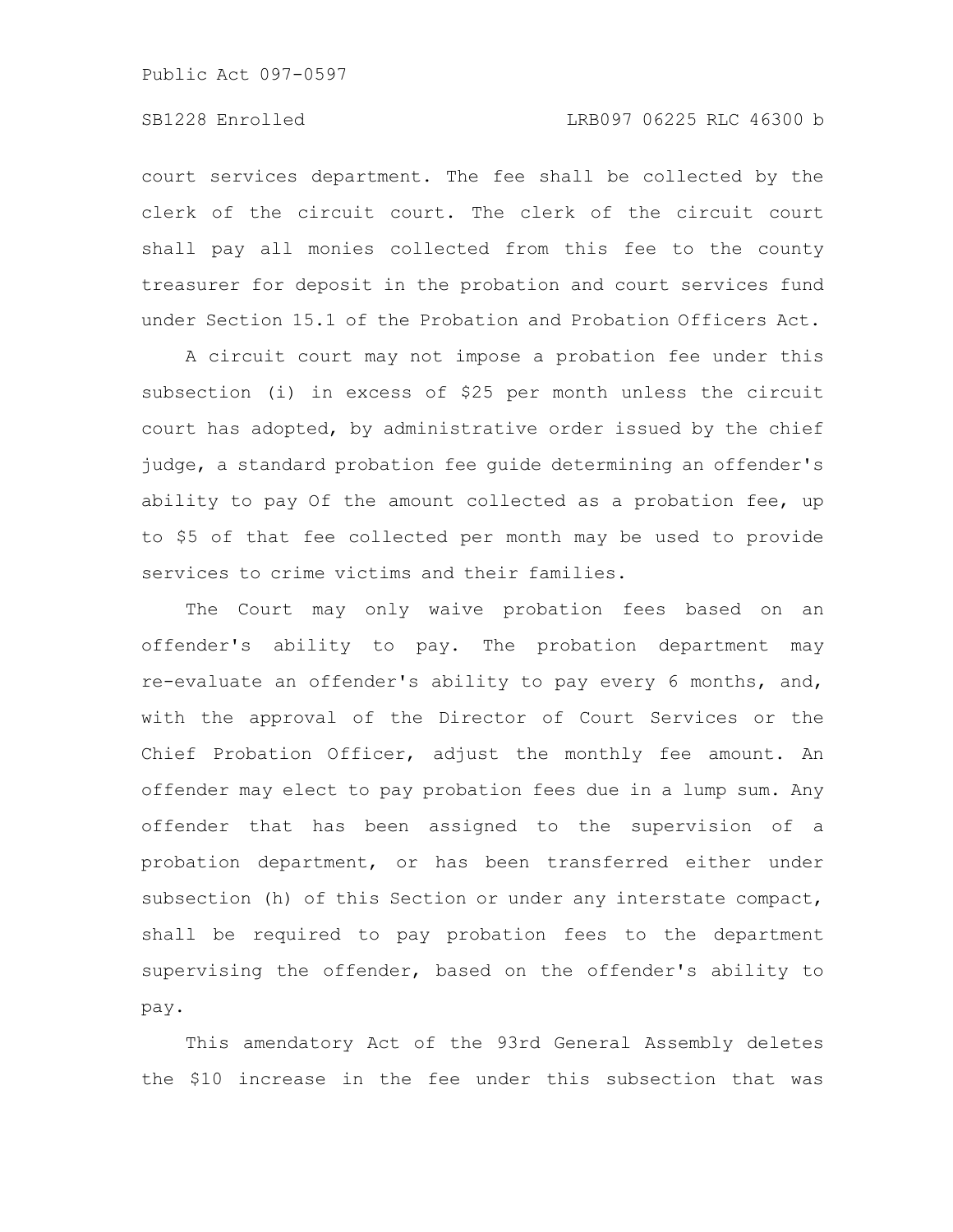imposed by Public Act 93-616. This deletion is intended to control over any other Act of the 93rd General Assembly that retains or incorporates that fee increase.

(i-5) In addition to the fees imposed under subsection (i) of this Section, in the case of an offender convicted of a felony sex offense (as defined in the Sex Offender Management Board Act) or an offense that the court or probation department has determined to be sexually motivated (as defined in the Sex Offender Management Board Act), the court or the probation department shall assess additional fees to pay for all costs of treatment, assessment, evaluation for risk and treatment, and monitoring the offender, based on that offender's ability to pay those costs either as they occur or under a payment plan.

(j) All fines and costs imposed under this Section for any violation of Chapters 3, 4, 6, and 11 of the Illinois Vehicle Code, or a similar provision of a local ordinance, and any violation of the Child Passenger Protection Act, or a similar provision of a local ordinance, shall be collected and disbursed by the circuit clerk as provided under Section 27.5 of the Clerks of Courts Act.

(k) Any offender who is sentenced to probation or conditional discharge for a felony sex offense as defined in the Sex Offender Management Board Act or any offense that the court or probation department has determined to be sexually motivated as defined in the Sex Offender Management Board Act shall be required to refrain from any contact, directly or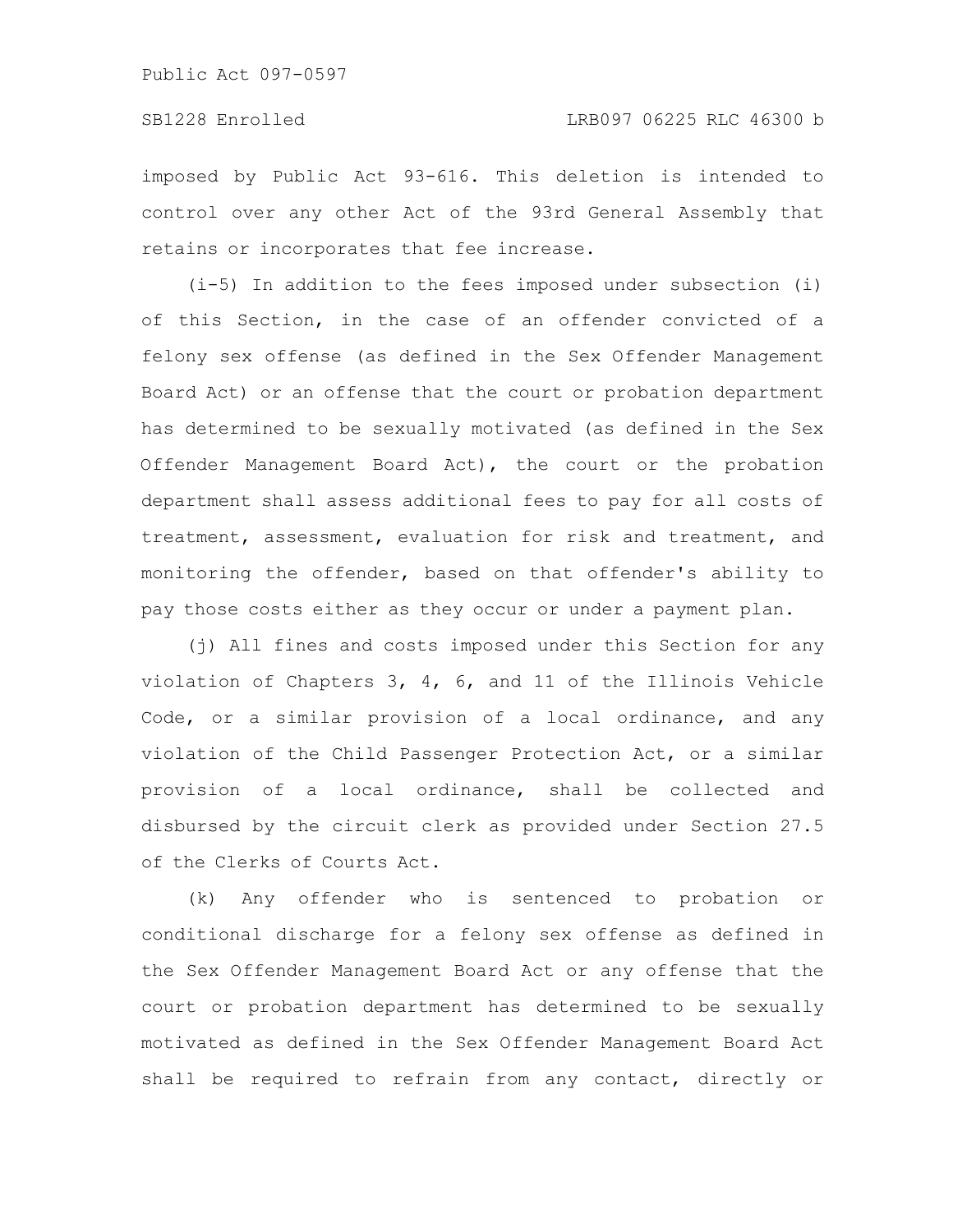indirectly, with any persons specified by the court and shall be available for all evaluations and treatment programs required by the court or the probation department.

(l) The court may order an offender who is sentenced to probation or conditional discharge for a violation of an order of protection be placed under electronic surveillance as provided in Section 5-8A-7 of this Code.

(Source: P.A. 95-331, eff. 8-21-07; 95-464, eff. 6-1-08; 95-578, eff. 6-1-08; 95-696, eff. 6-1-08; 95-773, eff. 1-1-09; 95-876, eff. 8-21-08; 95-983, eff. 6-1-09; 96-262, eff. 1-1-10; 96-328, eff. 8-11-09; 96-362, eff. 1-1-10; 96-695, eff. 8-25-09; 96-1000, eff. 7-2-10; 96-1414, eff. 1-1-11; 96-1551, Article 2, Section 1065, eff. 7-1-11; 96-1551, Article 10, Section 10-150, eff. 7-1-11; revised 4-21-11.)

(730 ILCS 5/5-6-3.1) (from Ch. 38, par. 1005-6-3.1) (Text of Section after amendment by P.A. 96-1551) Sec. 5-6-3.1. Incidents and Conditions of Supervision.

(a) When a defendant is placed on supervision, the court shall enter an order for supervision specifying the period of such supervision, and shall defer further proceedings in the case until the conclusion of the period.

(b) The period of supervision shall be reasonable under all of the circumstances of the case, but may not be longer than 2 years, unless the defendant has failed to pay the assessment required by Section 10.3 of the Cannabis Control Act, Section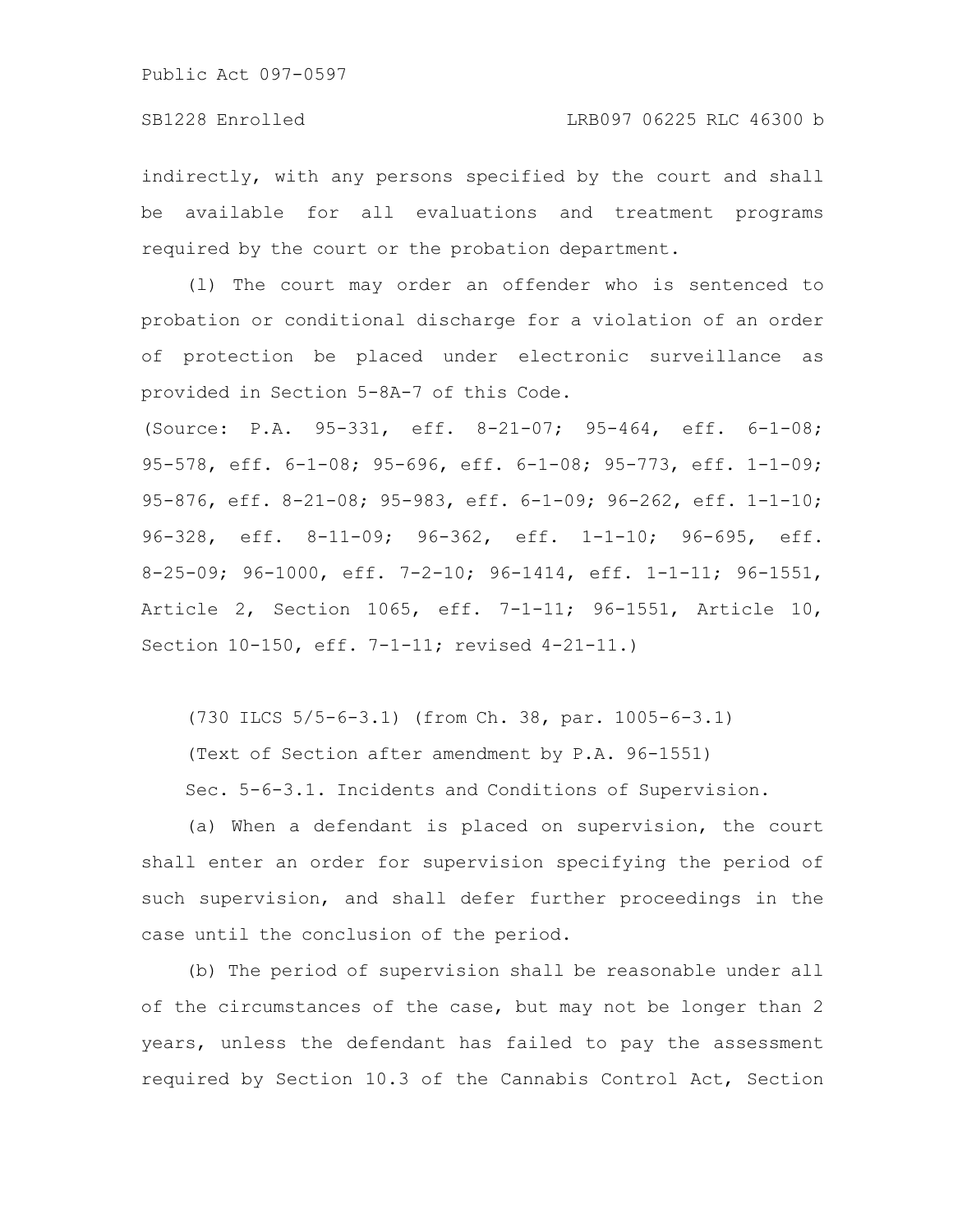411.2 of the Illinois Controlled Substances Act, or Section 80 of the Methamphetamine Control and Community Protection Act, in which case the court may extend supervision beyond 2 years. Additionally, the court shall order the defendant to perform no less than 30 hours of community service and not more than 120 hours of community service, if community service is available in the jurisdiction and is funded and approved by the county board where the offense was committed, when the offense (1) was related to or in furtherance of the criminal activities of an organized gang or was motivated by the defendant's membership in or allegiance to an organized gang; or (2) is a violation of any Section of Article 24 of the Criminal Code of 1961 where a disposition of supervision is not prohibited by Section 5-6-1 of this Code. The community service shall include, but not be limited to, the cleanup and repair of any damage caused by violation of Section 21-1.3 of the Criminal Code of 1961 and similar damages to property located within the municipality or county in which the violation occurred. Where possible and reasonable, the community service should be performed in the offender's neighborhood.

For the purposes of this Section, "organized gang" has the meaning ascribed to it in Section 10 of the Illinois Streetgang Terrorism Omnibus Prevention Act.

(c) The court may in addition to other reasonable conditions relating to the nature of the offense or the rehabilitation of the defendant as determined for each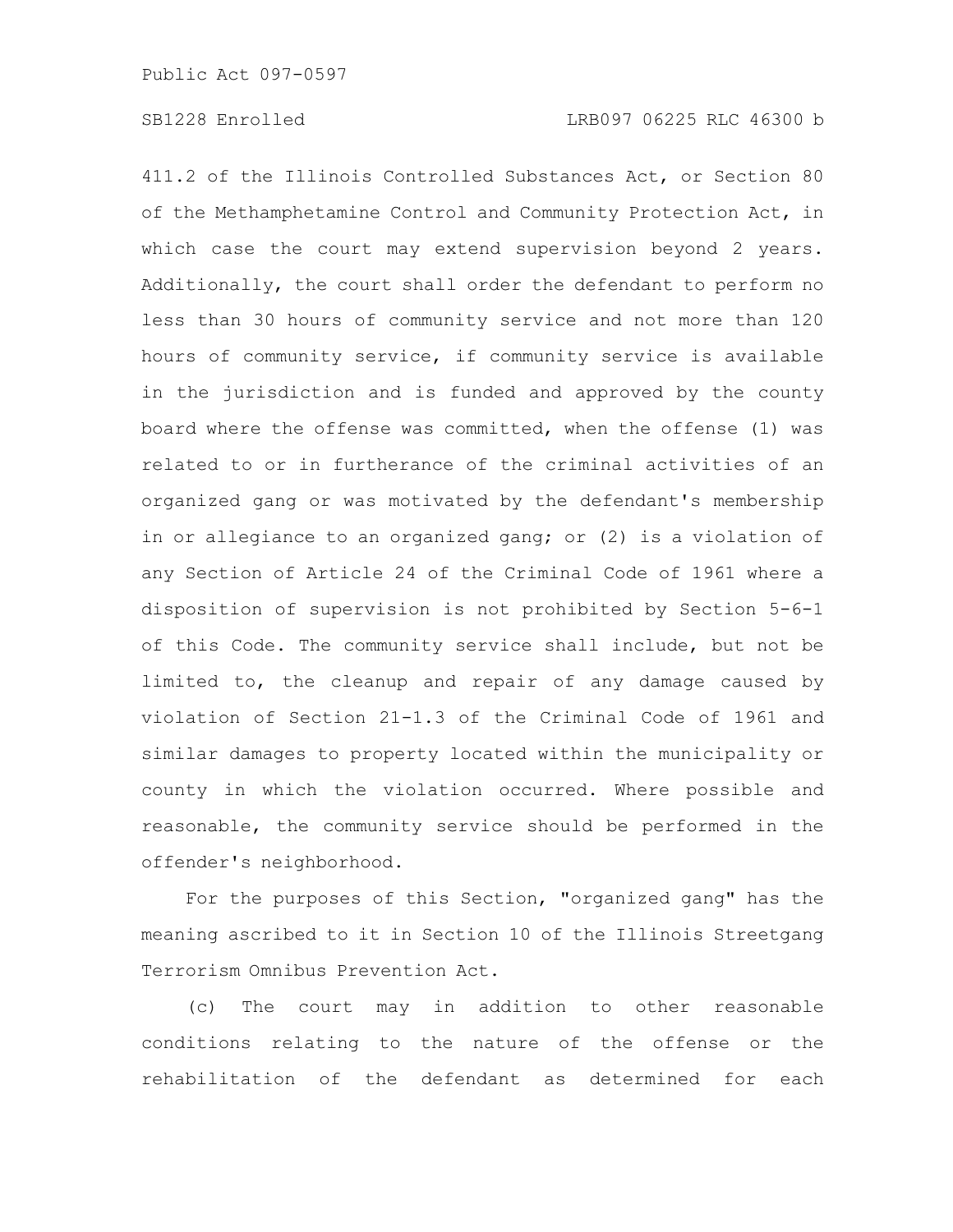defendant in the proper discretion of the court require that the person:

(1) make a report to and appear in person before or participate with the court or such courts, person, or social service agency as directed by the court in the order of supervision;

(2) pay a fine and costs;

(3) work or pursue a course of study or vocational training;

(4) undergo medical, psychological or psychiatric treatment; or treatment for drug addiction or alcoholism;

(5) attend or reside in a facility established for the instruction or residence of defendants on probation;

(6) support his dependents;

(7) refrain from possessing a firearm or other dangerous weapon;

(8) and in addition, if a minor:

(i) reside with his parents or in a foster home;

(ii) attend school;

(iii) attend a non-residential program for youth;

(iv) contribute to his own support at home or in a foster home; or

(v) with the consent of the superintendent of the facility, attend an educational program at a facility other than the school in which the offense was committed if he or she is placed on supervision for a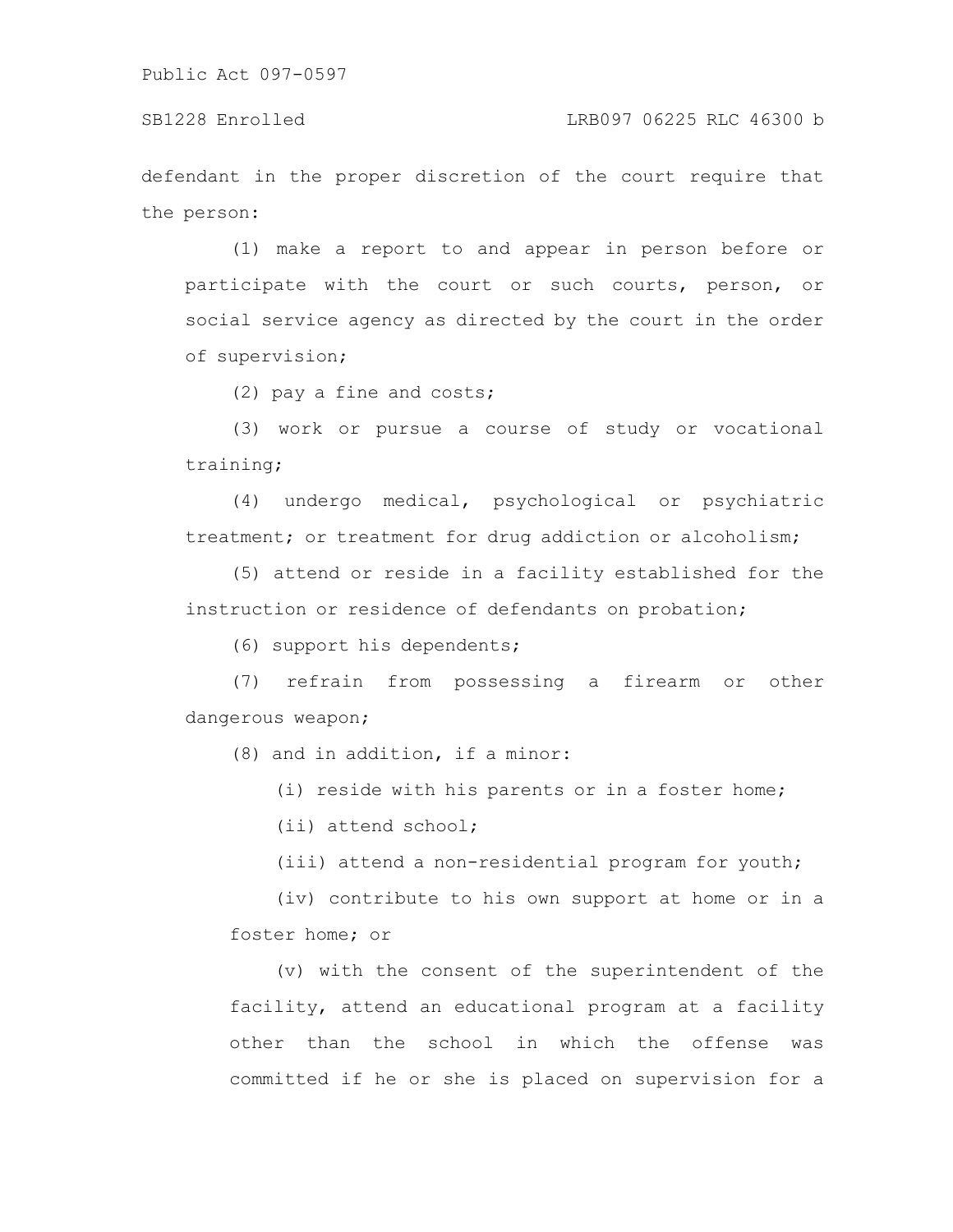crime of violence as defined in Section 2 of the Crime Victims Compensation Act committed in a school, on the real property comprising a school, or within 1,000 feet of the real property comprising a school;

(9) make restitution or reparation in an amount not to exceed actual loss or damage to property and pecuniary loss or make restitution under Section 5-5-6 to a domestic violence shelter. The court shall determine the amount and conditions of payment;

(10) perform some reasonable public or community service;

(11) comply with the terms and conditions of an order of protection issued by the court pursuant to the Illinois Domestic Violence Act of 1986 or an order of protection issued by the court of another state, tribe, or United States territory. If the court has ordered the defendant to make a report and appear in person under paragraph (1) of this subsection, a copy of the order of protection shall be transmitted to the person or agency so designated by the court;

(12) reimburse any "local anti-crime program" as defined in Section 7 of the Anti-Crime Advisory Council Act for any reasonable expenses incurred by the program on the offender's case, not to exceed the maximum amount of the fine authorized for the offense for which the defendant was sentenced;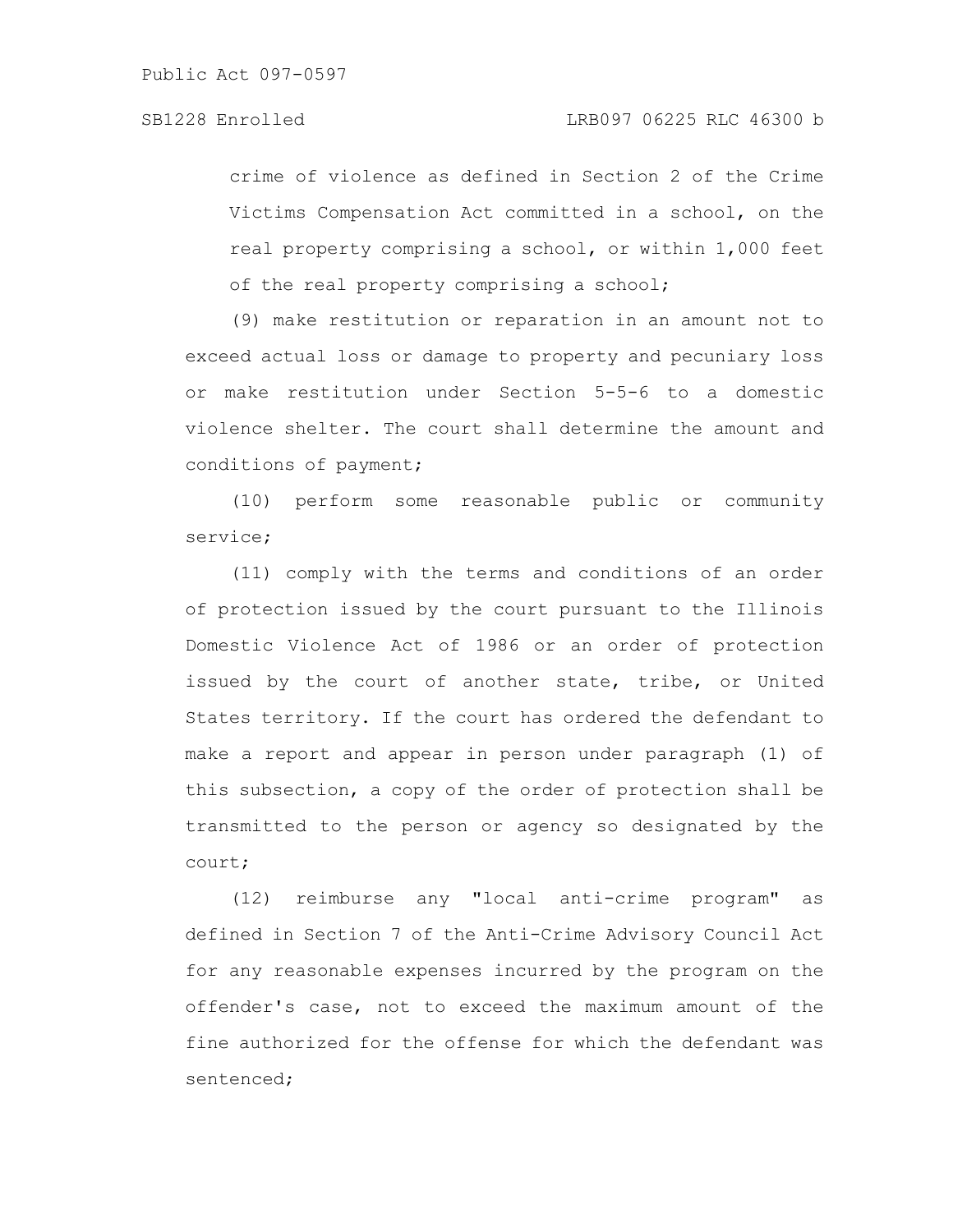# SB1228 Enrolled LRB097 06225 RLC 46300 b

(13) contribute a reasonable sum of money, not to exceed the maximum amount of the fine authorized for the offense for which the defendant was sentenced, (i) to a "local anti-crime program", as defined in Section 7 of the Anti-Crime Advisory Council Act, or (ii) for offenses under the jurisdiction of the Department of Natural Resources, to the fund established by the Department of Natural Resources for the purchase of evidence for investigation purposes and to conduct investigations as outlined in Section 805-105 of the Department of Natural Resources (Conservation) Law;

(14) refrain from entering into a designated geographic area except upon such terms as the court finds appropriate. Such terms may include consideration of the purpose of the entry, the time of day, other persons accompanying the defendant, and advance approval by a probation officer;

(15) refrain from having any contact, directly or indirectly, with certain specified persons or particular types of person, including but not limited to members of street gangs and drug users or dealers;

(16) refrain from having in his or her body the presence of any illicit drug prohibited by the Cannabis Control Act, the Illinois Controlled Substances Act, or the Methamphetamine Control and Community Protection Act, unless prescribed by a physician, and submit samples of his or her blood or urine or both for tests to determine the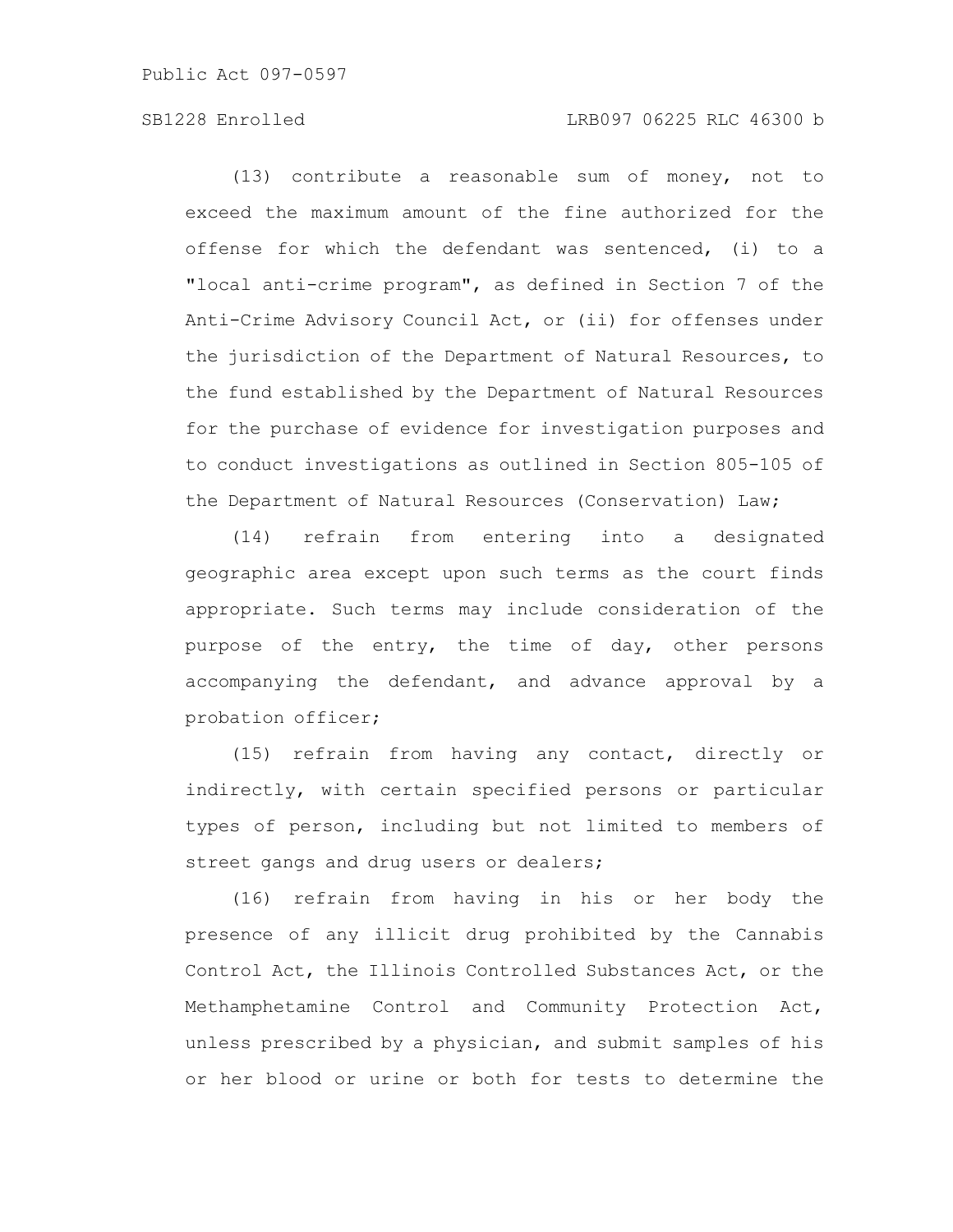presence of any illicit drug;

(17) refrain from operating any motor vehicle not equipped with an ignition interlock device as defined in Section 1-129.1 of the Illinois Vehicle Code; under this condition the court may allow a defendant who is not self-employed to operate a vehicle owned by the defendant's employer that is not equipped with an ignition interlock device in the course and scope of the defendant's employment; and

(18) if placed on supervision for a sex offense as defined in subsection (a-5) of Section 3-1-2 of this Code, unless the offender is a parent or guardian of the person under 18 years of age present in the home and no non-familial minors are present, not participate in a holiday event involving children under 18 years of age, such as distributing candy or other items to children on Halloween, wearing a Santa Claus costume on or preceding Christmas, being employed as a department store Santa Claus, or wearing an Easter Bunny costume on or preceding Easter.

(d) The court shall defer entering any judgment on the charges until the conclusion of the supervision.

(e) At the conclusion of the period of supervision, if the court determines that the defendant has successfully complied with all of the conditions of supervision, the court shall discharge the defendant and enter a judgment dismissing the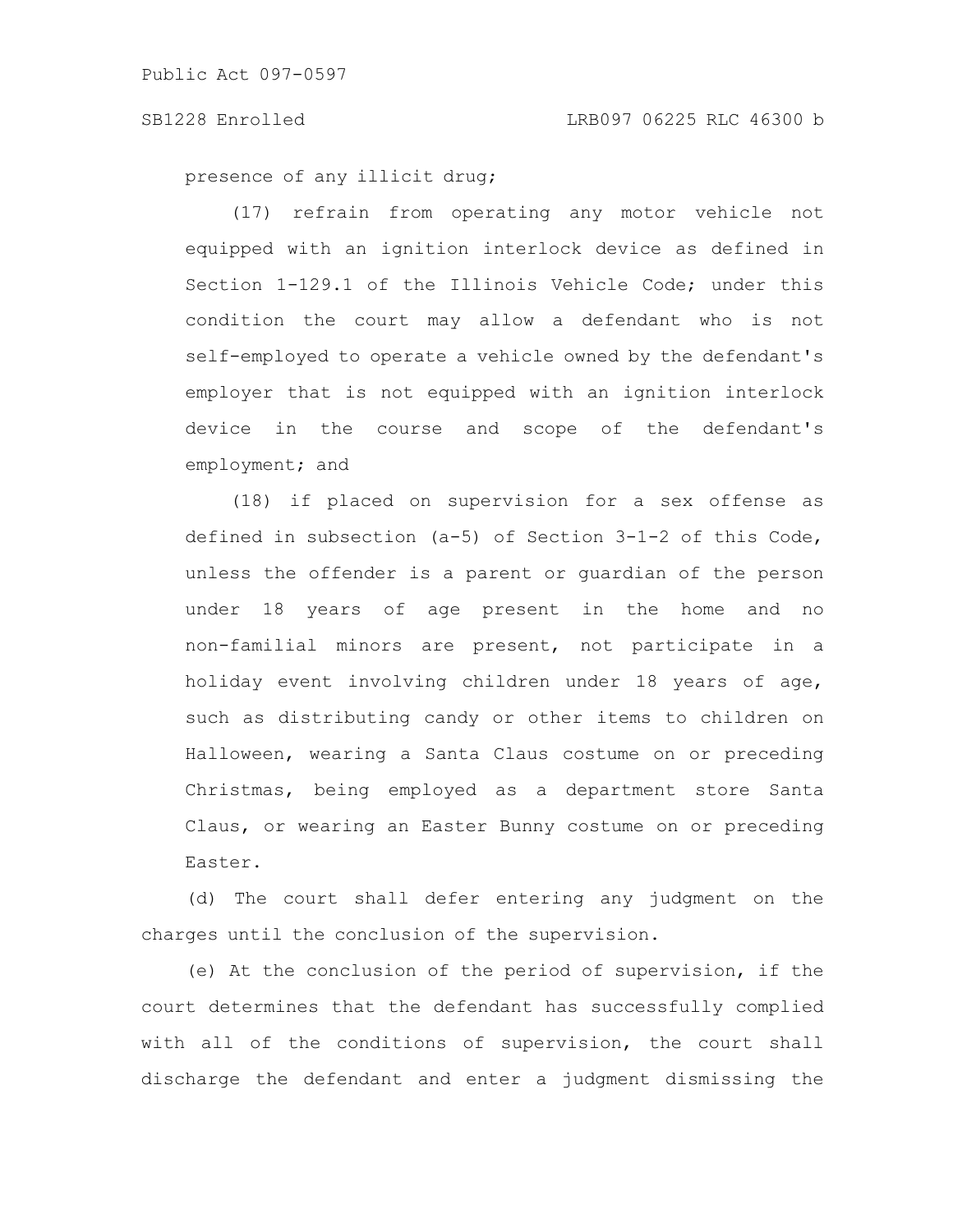charges.

(f) Discharge and dismissal upon a successful conclusion of a disposition of supervision shall be deemed without adjudication of guilt and shall not be termed a conviction for purposes of disqualification or disabilities imposed by law upon conviction of a crime. Two years after the discharge and dismissal under this Section, unless the disposition of supervision was for a violation of Sections 3-707, 3-708, 3-710, 5-401.3, or 11-503 of the Illinois Vehicle Code or a similar provision of a local ordinance, or for a violation of Sections 12-3.2, 16-25, or 16A-3 of the Criminal Code of 1961, in which case it shall be 5 years after discharge and dismissal, a person may have his record of arrest sealed or expunged as may be provided by law. However, any defendant placed on supervision before January 1, 1980, may move for sealing or expungement of his arrest record, as provided by law, at any time after discharge and dismissal under this Section. A person placed on supervision for a sexual offense committed against a minor as defined in clause (a)(1)(L) of Section 5.2 of the Criminal Identification Act or for a violation of Section 11-501 of the Illinois Vehicle Code or a similar provision of a local ordinance shall not have his or her record of arrest sealed or expunged.

(g) A defendant placed on supervision and who during the period of supervision undergoes mandatory drug or alcohol testing, or both, or is assigned to be placed on an approved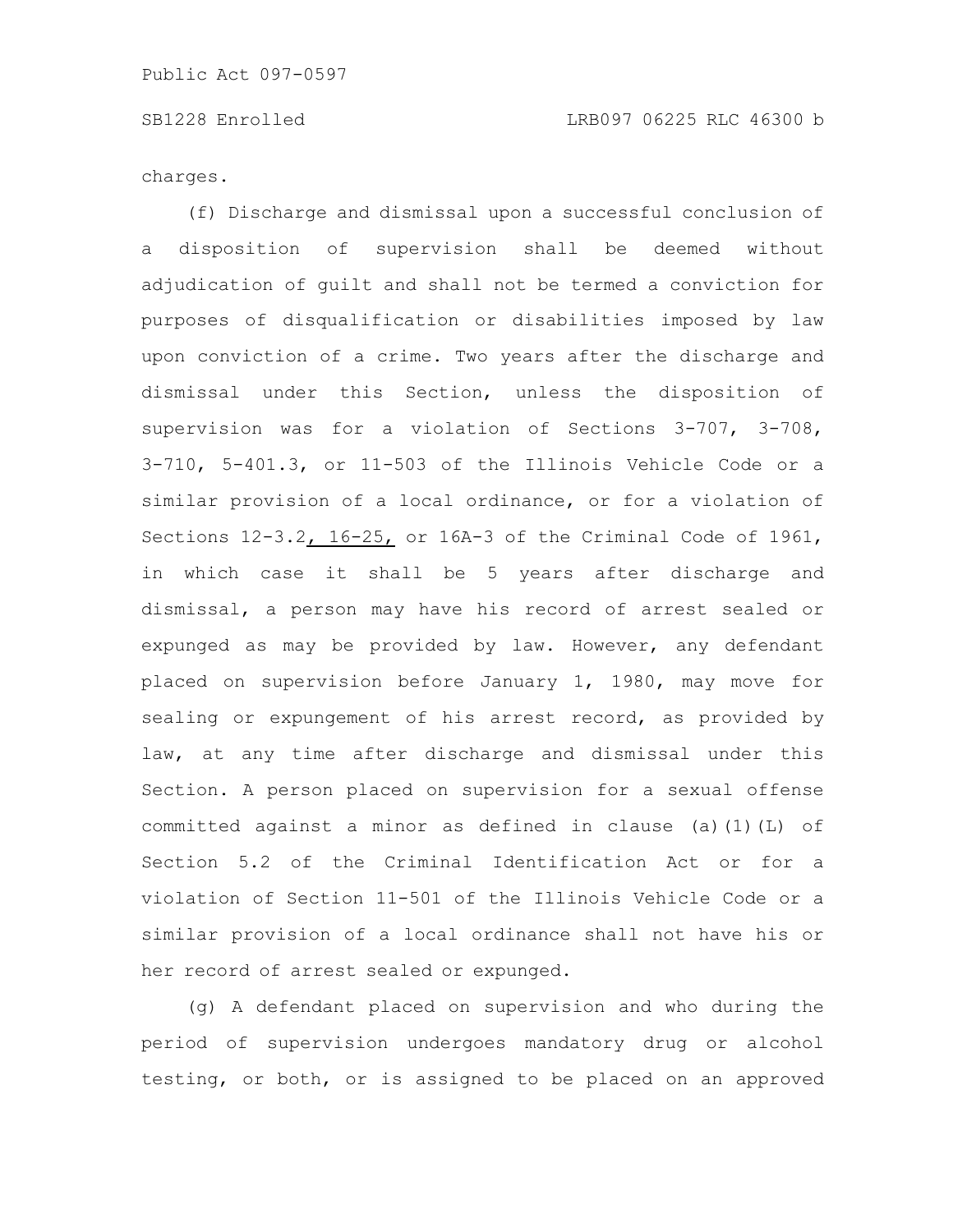electronic monitoring device, shall be ordered to pay the costs incidental to such mandatory drug or alcohol testing, or both, and costs incidental to such approved electronic monitoring in accordance with the defendant's ability to pay those costs. The county board with the concurrence of the Chief Judge of the judicial circuit in which the county is located shall establish reasonable fees for the cost of maintenance, testing, and incidental expenses related to the mandatory drug or alcohol testing, or both, and all costs incidental to approved electronic monitoring, of all defendants placed on supervision. The concurrence of the Chief Judge shall be in the form of an administrative order. The fees shall be collected by the clerk of the circuit court. The clerk of the circuit court shall pay all moneys collected from these fees to the county treasurer who shall use the moneys collected to defray the costs of drug testing, alcohol testing, and electronic monitoring. The county treasurer shall deposit the fees collected in the county working cash fund under Section 6-27001 or Section 6-29002 of the Counties Code, as the case may be.

(h) A disposition of supervision is a final order for the purposes of appeal.

(i) The court shall impose upon a defendant placed on supervision after January 1, 1992 or to community service under the supervision of a probation or court services department after January 1, 2004, as a condition of supervision or supervised community service, a fee of \$50 for each month of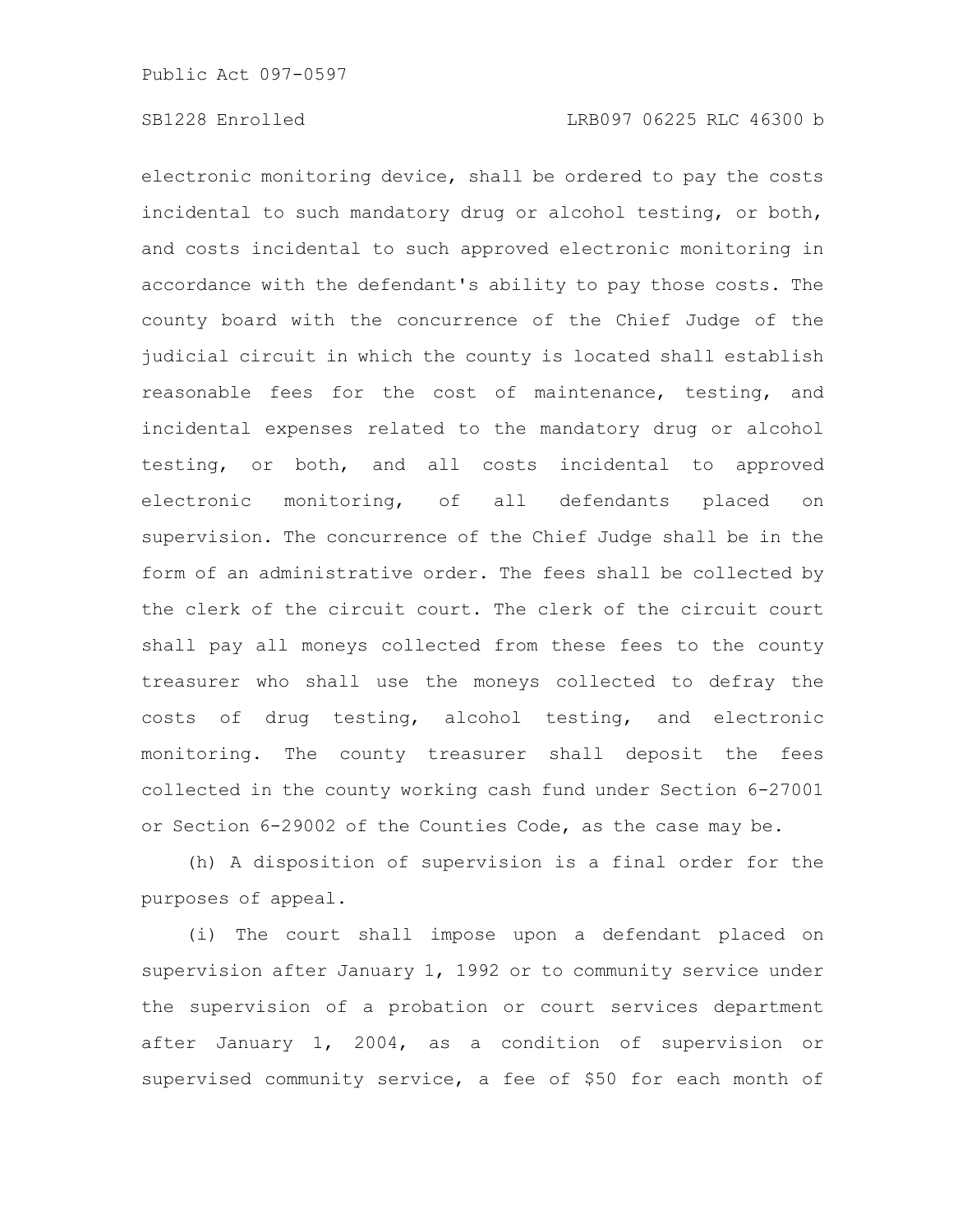# SB1228 Enrolled LRB097 06225 RLC 46300 b

supervision or supervised community service ordered by the court, unless after determining the inability of the person placed on supervision or supervised community service to pay the fee, the court assesses a lesser fee. The court may not impose the fee on a minor who is made a ward of the State under the Juvenile Court Act of 1987 while the minor is in placement. The fee shall be imposed only upon a defendant who is actively supervised by the probation and court services department. The fee shall be collected by the clerk of the circuit court. The clerk of the circuit court shall pay all monies collected from this fee to the county treasurer for deposit in the probation and court services fund pursuant to Section 15.1 of the Probation and Probation Officers Act.

A circuit court may not impose a probation fee in excess of \$25 per month unless the circuit court has adopted, by administrative order issued by the chief judge, a standard probation fee guide determining an offender's ability to pay. Of the amount collected as a probation fee, not to exceed \$5 of that fee collected per month may be used to provide services to crime victims and their families.

The Court may only waive probation fees based on an offender's ability to pay. The probation department may re-evaluate an offender's ability to pay every 6 months, and, with the approval of the Director of Court Services or the Chief Probation Officer, adjust the monthly fee amount. An offender may elect to pay probation fees due in a lump sum. Any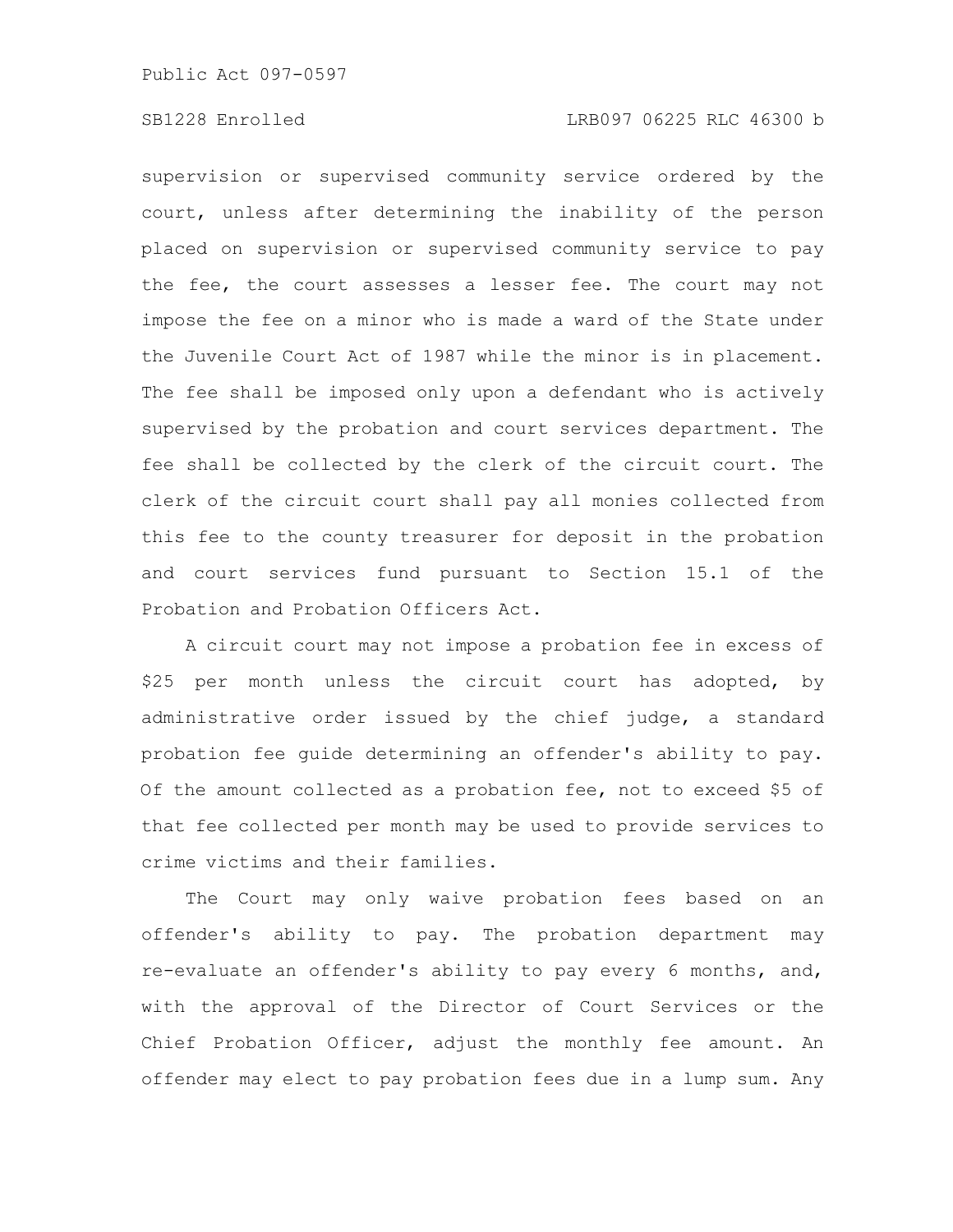### SB1228 Enrolled LRB097 06225 RLC 46300 b

offender that has been assigned to the supervision of a probation department, or has been transferred either under subsection (h) of this Section or under any interstate compact, shall be required to pay probation fees to the department supervising the offender, based on the offender's ability to pay.

(j) All fines and costs imposed under this Section for any violation of Chapters 3, 4, 6, and 11 of the Illinois Vehicle Code, or a similar provision of a local ordinance, and any violation of the Child Passenger Protection Act, or a similar provision of a local ordinance, shall be collected and disbursed by the circuit clerk as provided under Section 27.5 of the Clerks of Courts Act.

(k) A defendant at least 17 years of age who is placed on supervision for a misdemeanor in a county of 3,000,000 or more inhabitants and who has not been previously convicted of a misdemeanor or felony may as a condition of his or her supervision be required by the court to attend educational courses designed to prepare the defendant for a high school diploma and to work toward a high school diploma or to work toward passing the high school level Test of General Educational Development (GED) or to work toward completing a vocational training program approved by the court. The defendant placed on supervision must attend a public institution of education to obtain the educational or vocational training required by this subsection (k). The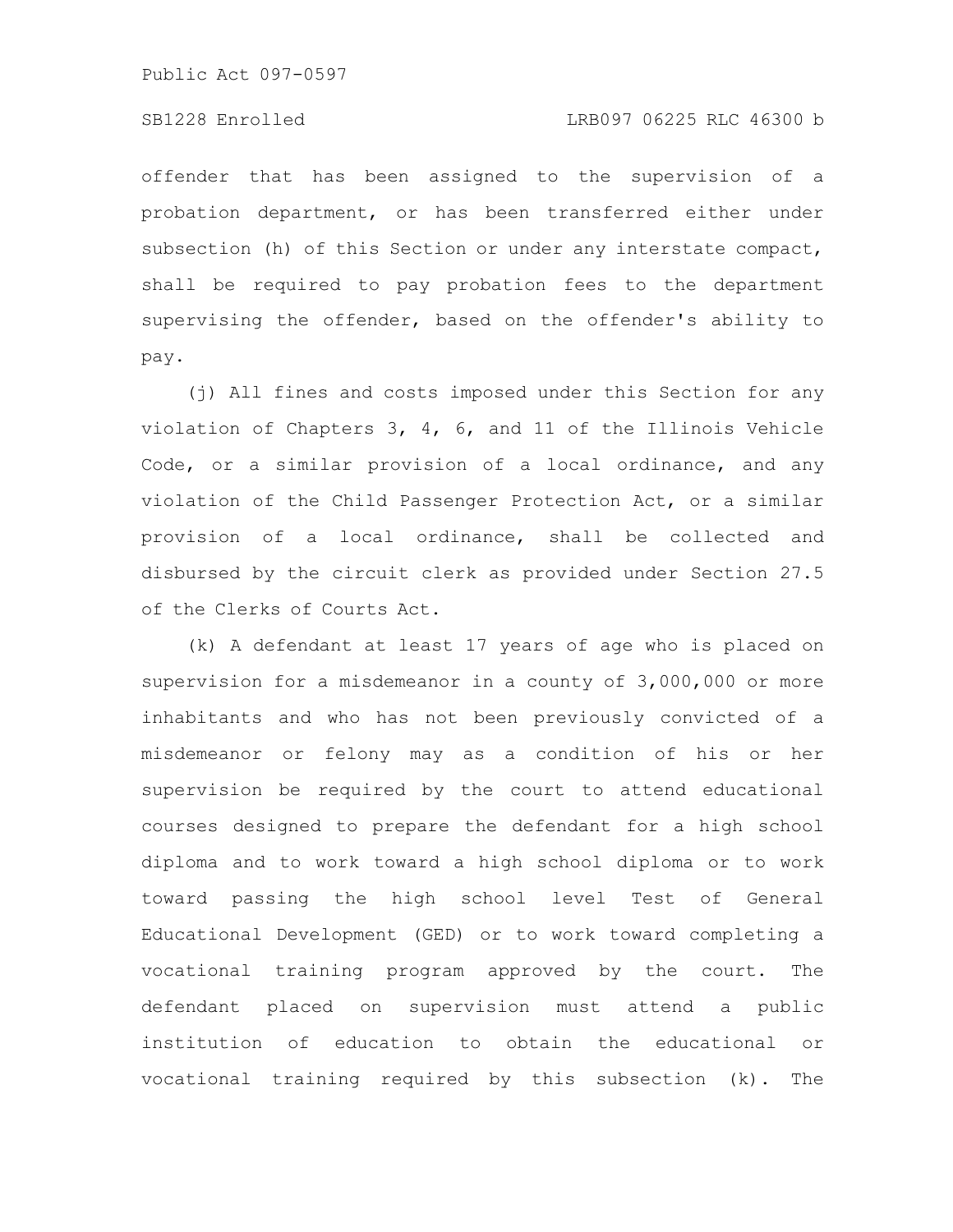# SB1228 Enrolled LRB097 06225 RLC 46300 b

defendant placed on supervision shall be required to pay for the cost of the educational courses or GED test, if a fee is charged for those courses or test. The court shall revoke the supervision of a person who wilfully fails to comply with this subsection (k). The court shall resentence the defendant upon revocation of supervision as provided in Section 5-6-4. This subsection (k) does not apply to a defendant who has a high school diploma or has successfully passed the GED test. This subsection (k) does not apply to a defendant who is determined by the court to be developmentally disabled or otherwise mentally incapable of completing the educational or vocational program.

(l) The court shall require a defendant placed on supervision for possession of a substance prohibited by the Cannabis Control Act, the Illinois Controlled Substances Act, or the Methamphetamine Control and Community Protection Act after a previous conviction or disposition of supervision for possession of a substance prohibited by the Cannabis Control Act, the Illinois Controlled Substances Act, or the Methamphetamine Control and Community Protection Act or a sentence of probation under Section 10 of the Cannabis Control Act or Section 410 of the Illinois Controlled Substances Act and after a finding by the court that the person is addicted, to undergo treatment at a substance abuse program approved by the court.

(m) The Secretary of State shall require anyone placed on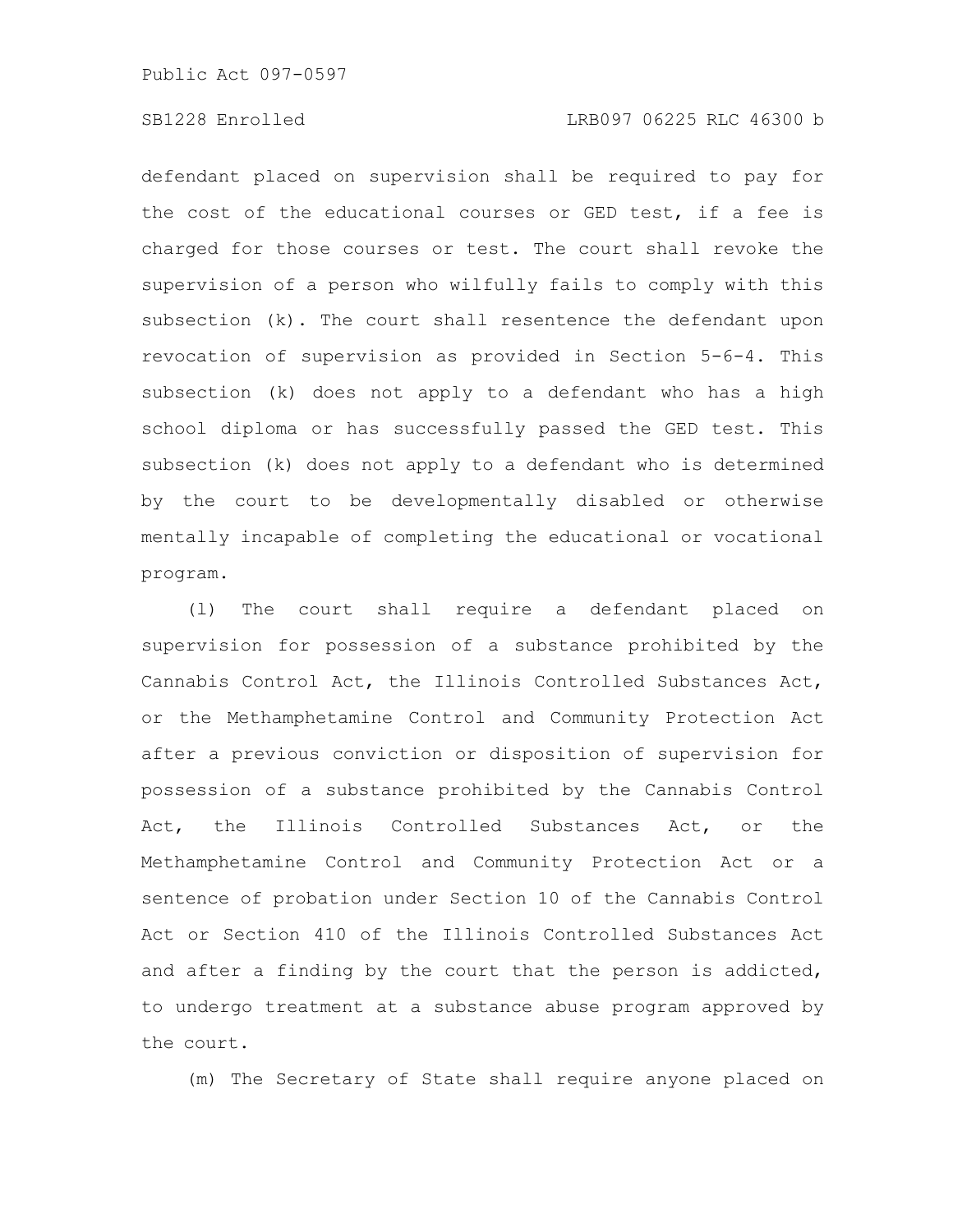court supervision for a violation of Section 3-707 of the Illinois Vehicle Code or a similar provision of a local ordinance to give proof of his or her financial responsibility as defined in Section 7-315 of the Illinois Vehicle Code. The proof shall be maintained by the individual in a manner satisfactory to the Secretary of State for a minimum period of 3 years after the date the proof is first filed. The proof shall be limited to a single action per arrest and may not be affected by any post-sentence disposition. The Secretary of State shall suspend the driver's license of any person determined by the Secretary to be in violation of this subsection.

(n) Any offender placed on supervision for any offense that the court or probation department has determined to be sexually motivated as defined in the Sex Offender Management Board Act shall be required to refrain from any contact, directly or indirectly, with any persons specified by the court and shall be available for all evaluations and treatment programs required by the court or the probation department.

(o) An offender placed on supervision for a sex offense as defined in the Sex Offender Management Board Act shall refrain from residing at the same address or in the same condominium unit or apartment unit or in the same condominium complex or apartment complex with another person he or she knows or reasonably should know is a convicted sex offender or has been placed on supervision for a sex offense. The provisions of this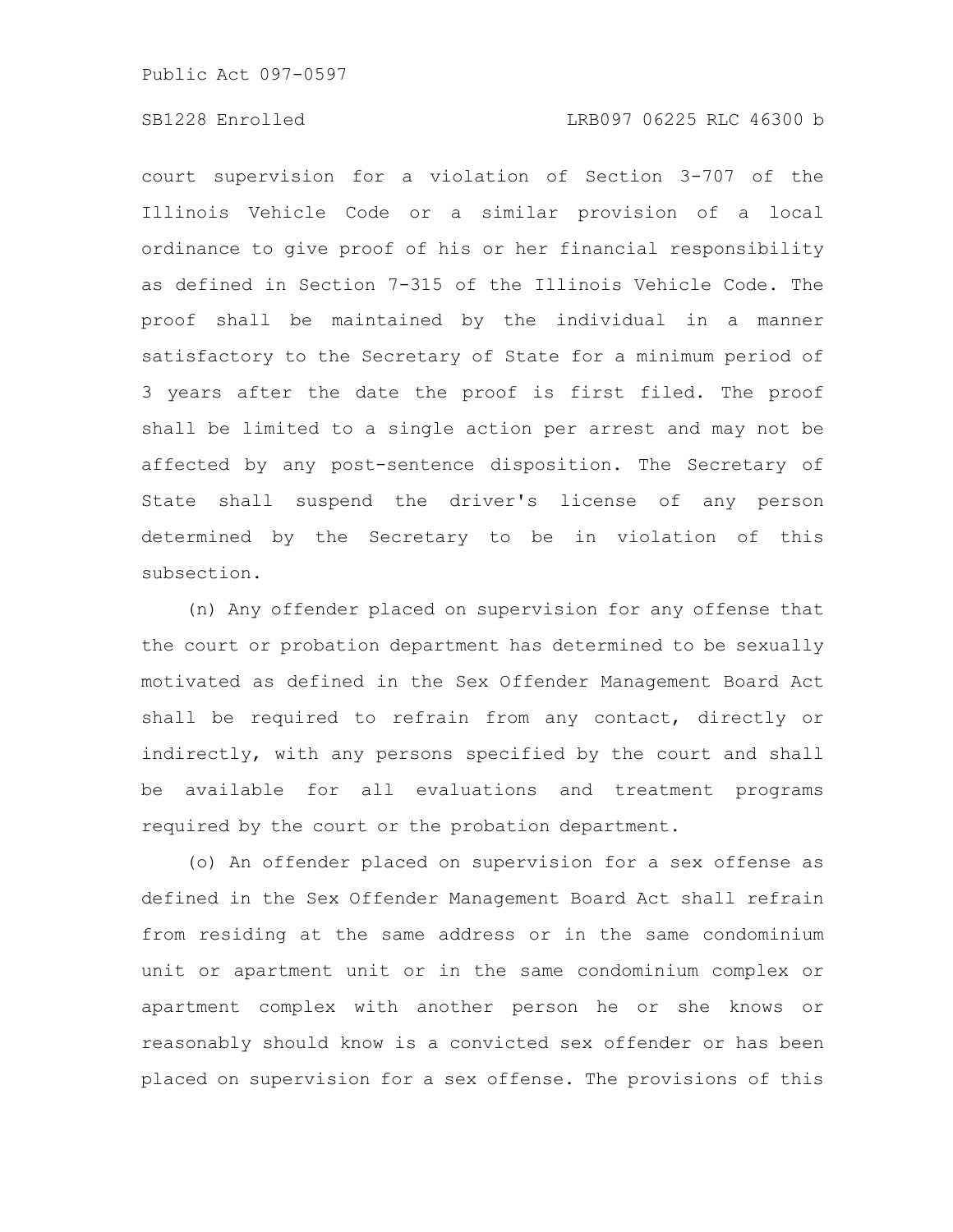## SB1228 Enrolled LRB097 06225 RLC 46300 b

subsection (o) do not apply to a person convicted of a sex offense who is placed in a Department of Corrections licensed transitional housing facility for sex offenders.

(p) An offender placed on supervision for an offense committed on or after June 1, 2008 (the effective date of Public Act 95-464) that would qualify the accused as a child sex offender as defined in Section 11-9.3 or 11-9.4 of the Criminal Code of 1961 shall refrain from communicating with or contacting, by means of the Internet, a person who is not related to the accused and whom the accused reasonably believes to be under 18 years of age. For purposes of this subsection (p), "Internet" has the meaning ascribed to it in Section 16-0.1 16J-5 of the Criminal Code of 1961; and a person is not related to the accused if the person is not: (i) the spouse, brother, or sister of the accused; (ii) a descendant of the accused; (iii) a first or second cousin of the accused; or (iv) a step-child or adopted child of the accused.

(q) An offender placed on supervision for an offense committed on or after June 1, 2008 (the effective date of Public Act 95-464) that would qualify the accused as a child sex offender as defined in Section 11-9.3 or 11-9.4 of the Criminal Code of 1961 shall, if so ordered by the court, refrain from communicating with or contacting, by means of the Internet, a person who is related to the accused and whom the accused reasonably believes to be under 18 years of age. For purposes of this subsection (q), "Internet" has the meaning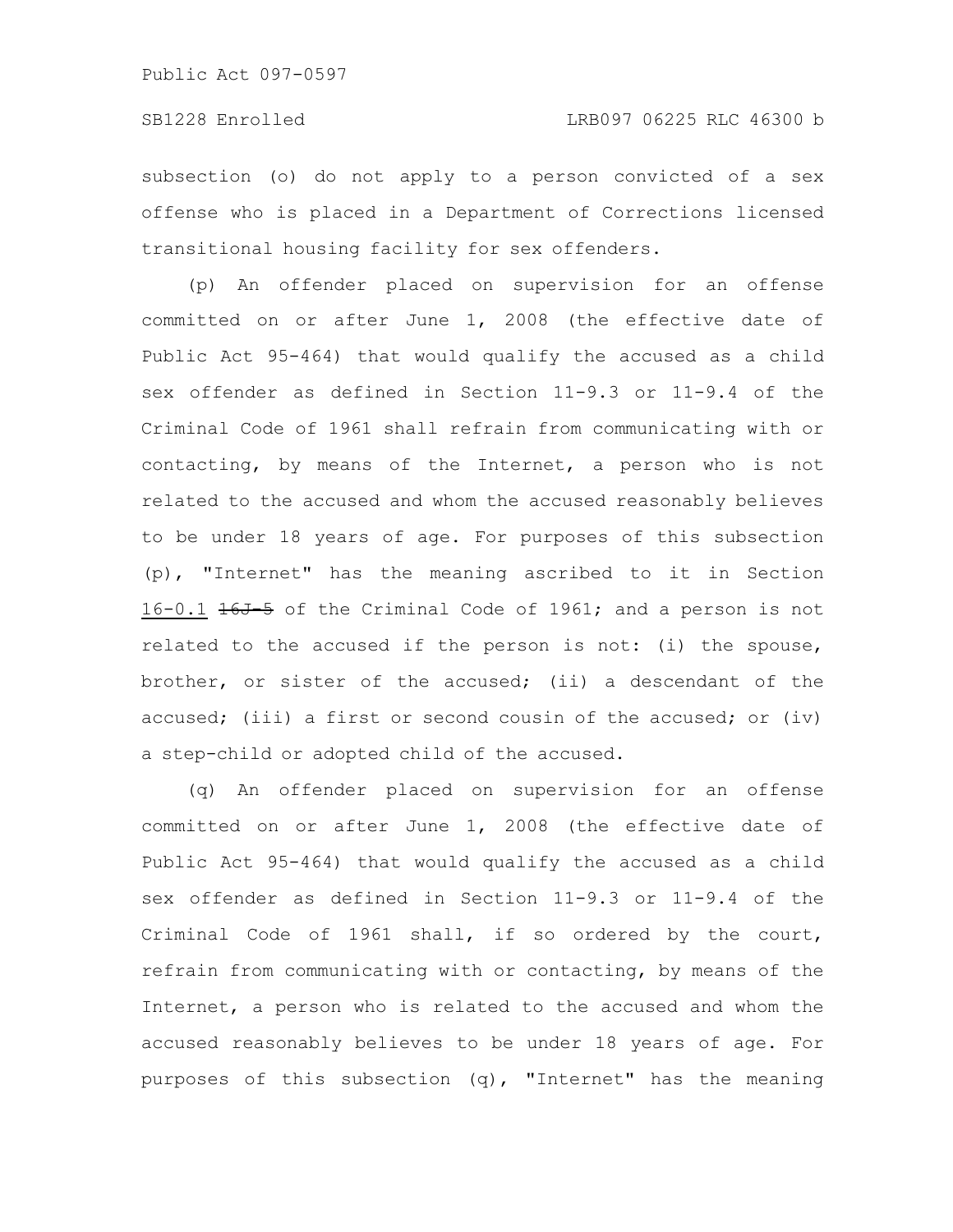# SB1228 Enrolled LRB097 06225 RLC 46300 b

ascribed to it in Section  $16-0.1$   $16J-5$  of the Criminal Code of 1961; and a person is related to the accused if the person is: (i) the spouse, brother, or sister of the accused; (ii) a descendant of the accused; (iii) a first or second cousin of the accused; or (iv) a step-child or adopted child of the accused.

(r) An offender placed on supervision for an offense under Section 11-6, 11-9.1, 11-14.4 that involves soliciting for a juvenile prostitute, 11-15.1, 11-20.1, 11-20.1B, 11-20.3, or 11-21 of the Criminal Code of 1961, or any attempt to commit any of these offenses, committed on or after the effective date of this amendatory Act of the 95th General Assembly shall:

(i) not access or use a computer or any other device with Internet capability without the prior written approval of the court, except in connection with the offender's employment or search for employment with the prior approval of the court;

(ii) submit to periodic unannounced examinations of the offender's computer or any other device with Internet capability by the offender's probation officer, a law enforcement officer, or assigned computer or information technology specialist, including the retrieval and copying of all data from the computer or device and any internal or external peripherals and removal of such information, equipment, or device to conduct a more thorough inspection; (iii) submit to the installation on the offender's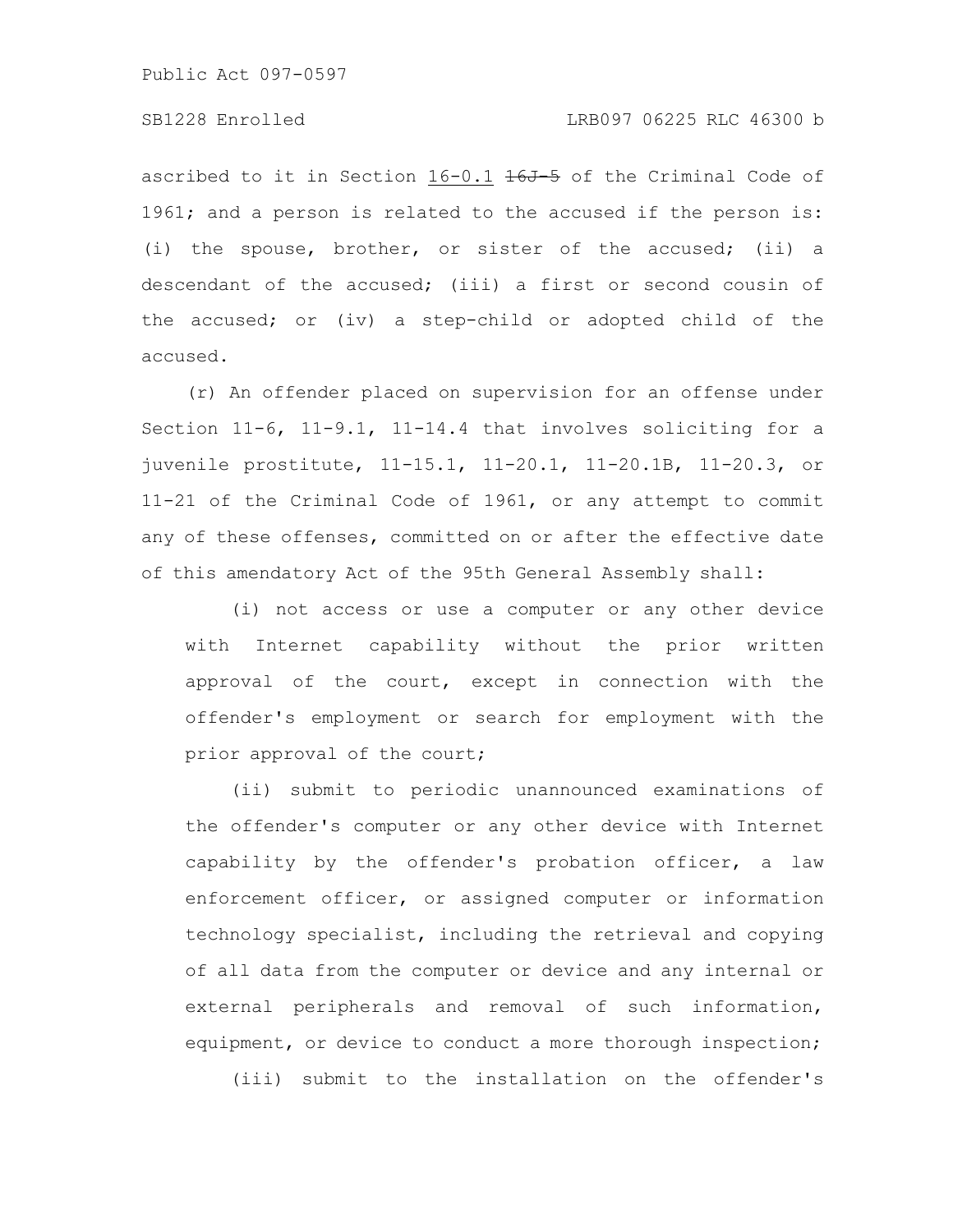computer or device with Internet capability, at the offender's expense, of one or more hardware or software systems to monitor the Internet use; and

(iv) submit to any other appropriate restrictions concerning the offender's use of or access to a computer or any other device with Internet capability imposed by the court.

(s) An offender placed on supervision for an offense that is a sex offense as defined in Section 2 of the Sex Offender Registration Act that is committed on or after January 1, 2010 (the effective date of Public Act 96-362) that requires the person to register as a sex offender under that Act, may not knowingly use any computer scrub software on any computer that the sex offender uses.

(t) An offender placed on supervision for a sex offense as defined in the Sex Offender Registration Act committed on or after January 1, 2010 (the effective date of Public Act 96-262) shall refrain from accessing or using a social networking website as defined in Section 17-0.5 of the Criminal Code of 1961.

(Source: P.A. 95-211, eff. 1-1-08; 95-331, eff. 8-21-07; 95-464, eff. 6-1-08; 95-696, eff. 6-1-08; 95-876, eff. 8-21-08; 95-983, eff. 6-1-09; 96-262, eff. 1-1-10; 96-362, eff. 1-1-10; 96-409, eff. 1-1-10; 96-1000, eff. 7-2-10; 96-1414, eff. 1-1-11; 96-1551, Article 2, Section 1065, eff. 7-1-11; 96-1551, Article 10, Section 10-150, eff. 7-1-11; revised 4-18-11.)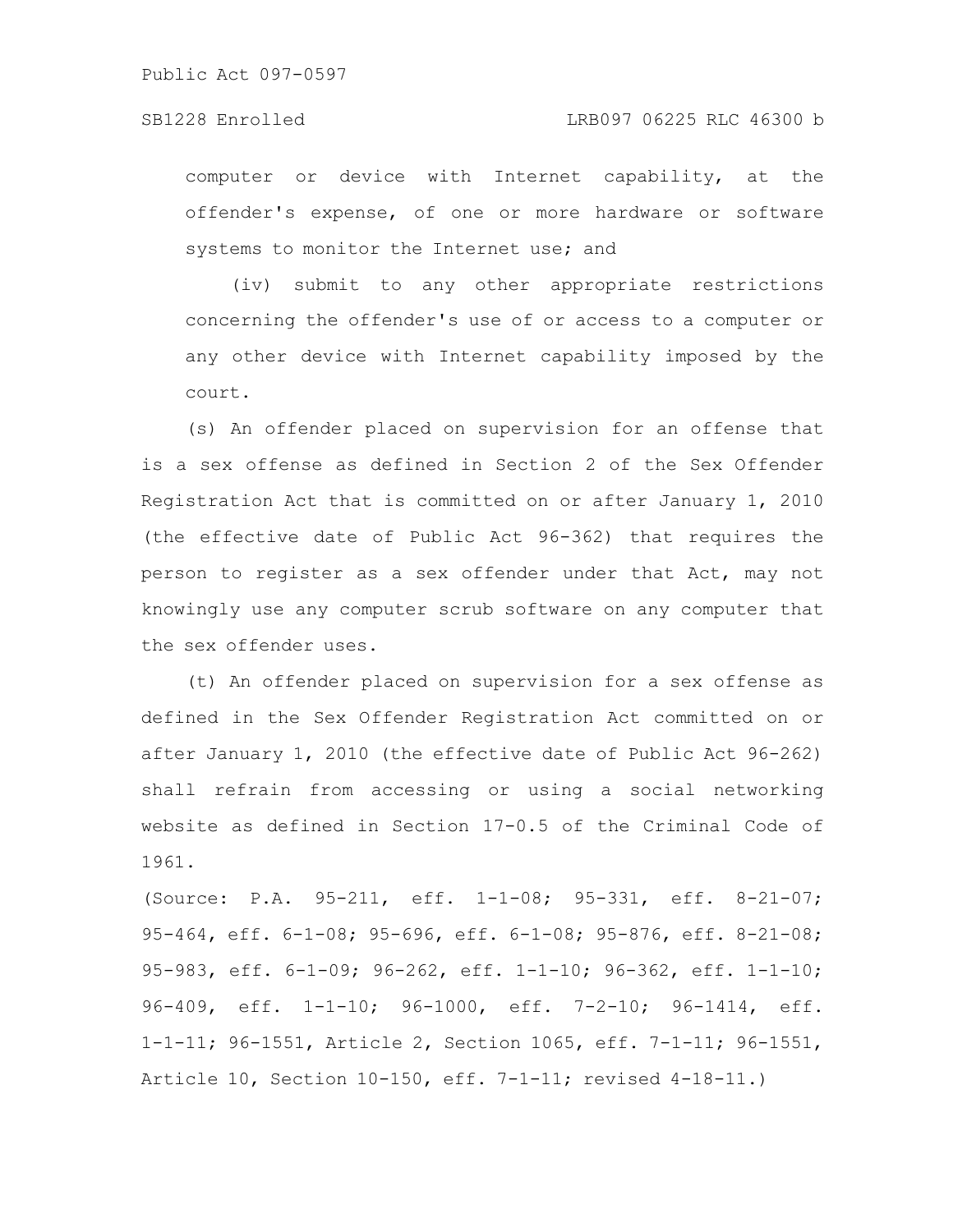Section 960. The Consumer Fraud and Deceptive Business Practices Act is amended by changing Sections 2MM and 2VV as follows:

(815 ILCS 505/2MM)

Sec. 2MM. Verification of accuracy of consumer reporting information used to extend consumers credit and security freeze on credit reports.

(a) A credit card issuer who mails an offer or solicitation to apply for a credit card and who receives a completed application in response to the offer or solicitation which lists an address that is not substantially the same as the address on the offer or solicitation may not issue a credit card based on that application until reasonable steps have been taken to verify the applicant's change of address.

(b) Any person who uses a consumer credit report in connection with the approval of credit based on the application for an extension of credit, and who has received notification of a police report filed with a consumer reporting agency that the applicant has been a victim of financial identity theft, as defined in Section 16-30 or 16G-15 of the Criminal Code of 1961, may not lend money or extend credit without taking reasonable steps to verify the consumer's identity and confirm that the application for an extension of credit is not the result of financial identity theft.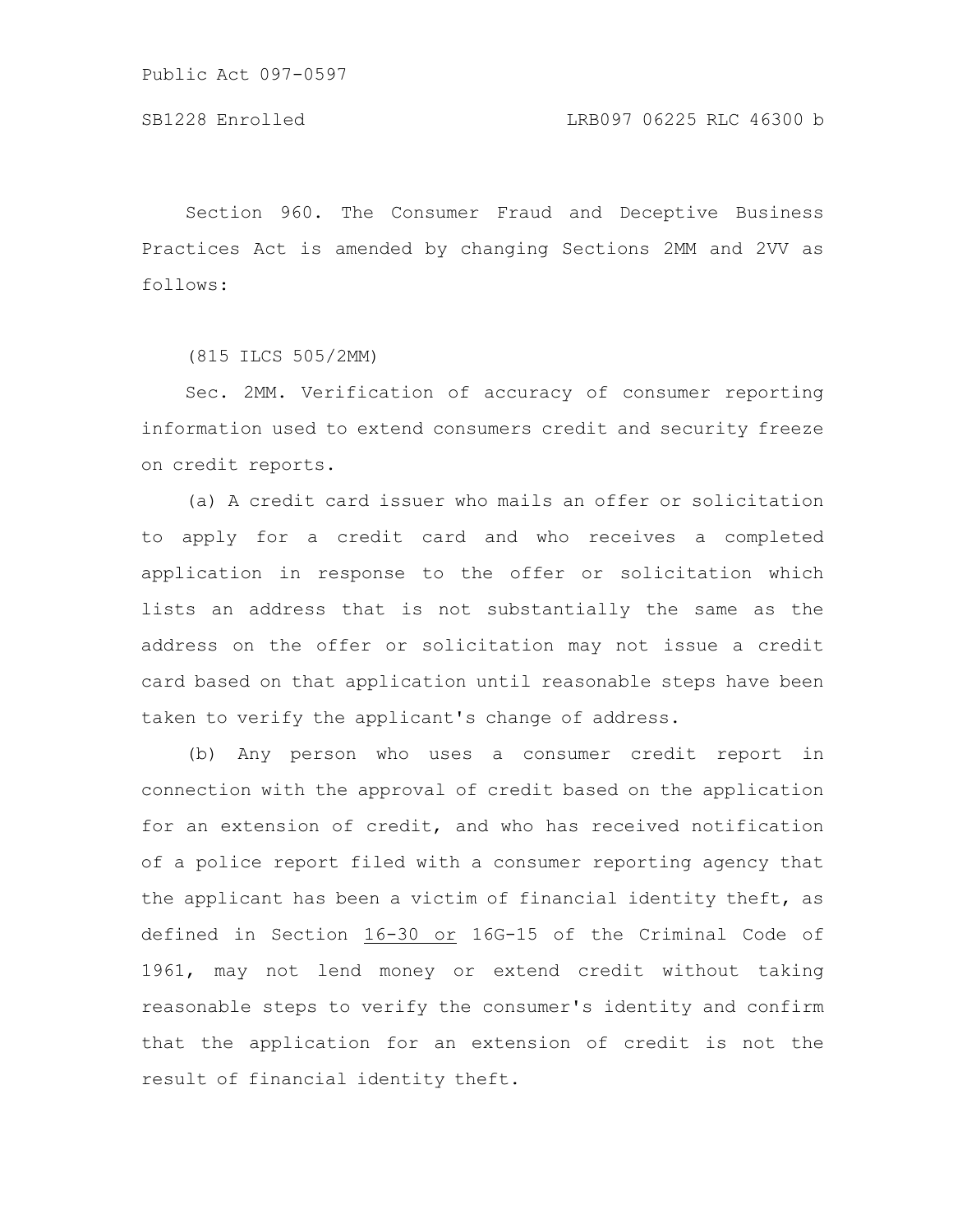Public Act 097-0597

# SB1228 Enrolled LRB097 06225 RLC 46300 b

(c) A consumer may request that a security freeze be placed on his or her credit report by sending a request in writing by certified mail to a consumer reporting agency at an address designated by the consumer reporting agency to receive such requests. This subsection (c) does not prevent a consumer reporting agency from advising a third party that a security freeze is in effect with respect to the consumer's credit report.

(d) A consumer reporting agency shall place a security freeze on a consumer's credit report no later than 5 business days after receiving a written request from the consumer:

- (1) a written request described in subsection (c);
- (2) proper identification; and
- (3) payment of a fee, if applicable.

(e) Upon placing the security freeze on the consumer's credit report, the consumer reporting agency shall send to the consumer within 10 business days a written confirmation of the placement of the security freeze and a unique personal identification number or password or similar device, other than the consumer's Social Security number, to be used by the consumer when providing authorization for the release of his or her credit report for a specific party or period of time.

(f) If the consumer wishes to allow his or her credit report to be accessed for a specific party or period of time while a freeze is in place, he or she shall contact the consumer reporting agency using a point of contact designated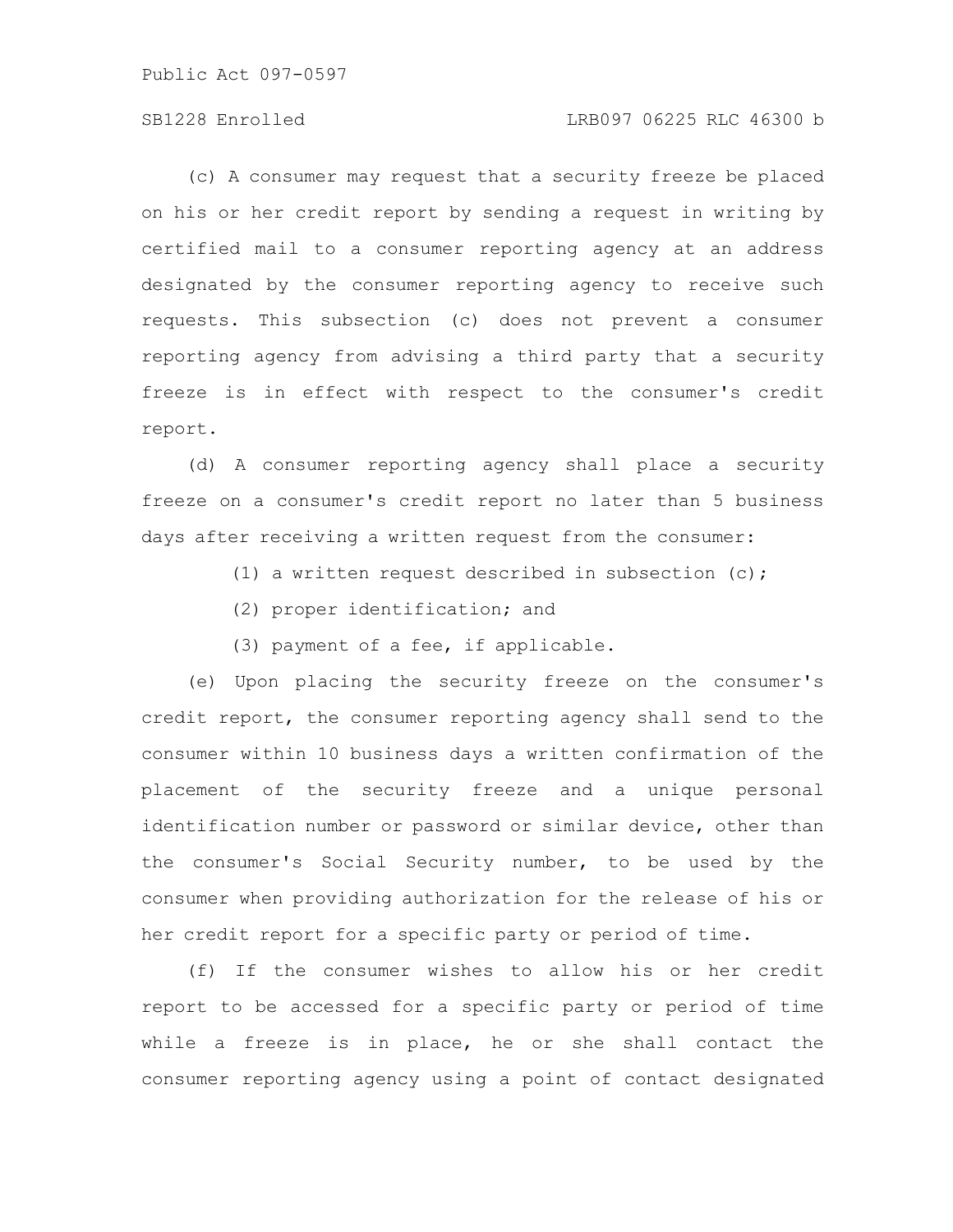by the consumer reporting agency, request that the freeze be temporarily lifted, and provide the following:

(1) Proper identification;

(2) The unique personal identification number or password or similar device provided by the consumer reporting agency;

(3) The proper information regarding the third party or time period for which the report shall be available to users of the credit report; and

(4) A fee, if applicable.

(g) A consumer reporting agency shall develop a contact method to receive and process a request from a consumer to temporarily lift a freeze on a credit report pursuant to subsection (f) in an expedited manner.

A contact method under this subsection shall include: (i) a postal address; and (ii) an electronic contact method chosen by the consumer reporting agency, which may include the use of telephone, fax, Internet, or other electronic means.

(h) A consumer reporting agency that receives a request from a consumer to temporarily lift a freeze on a credit report pursuant to subsection (f), shall comply with the request no later than 3 business days after receiving the request.

(i) A consumer reporting agency shall remove or temporarily lift a freeze placed on a consumer's credit report only in the following cases:

(1) upon consumer request, pursuant to subsection (f)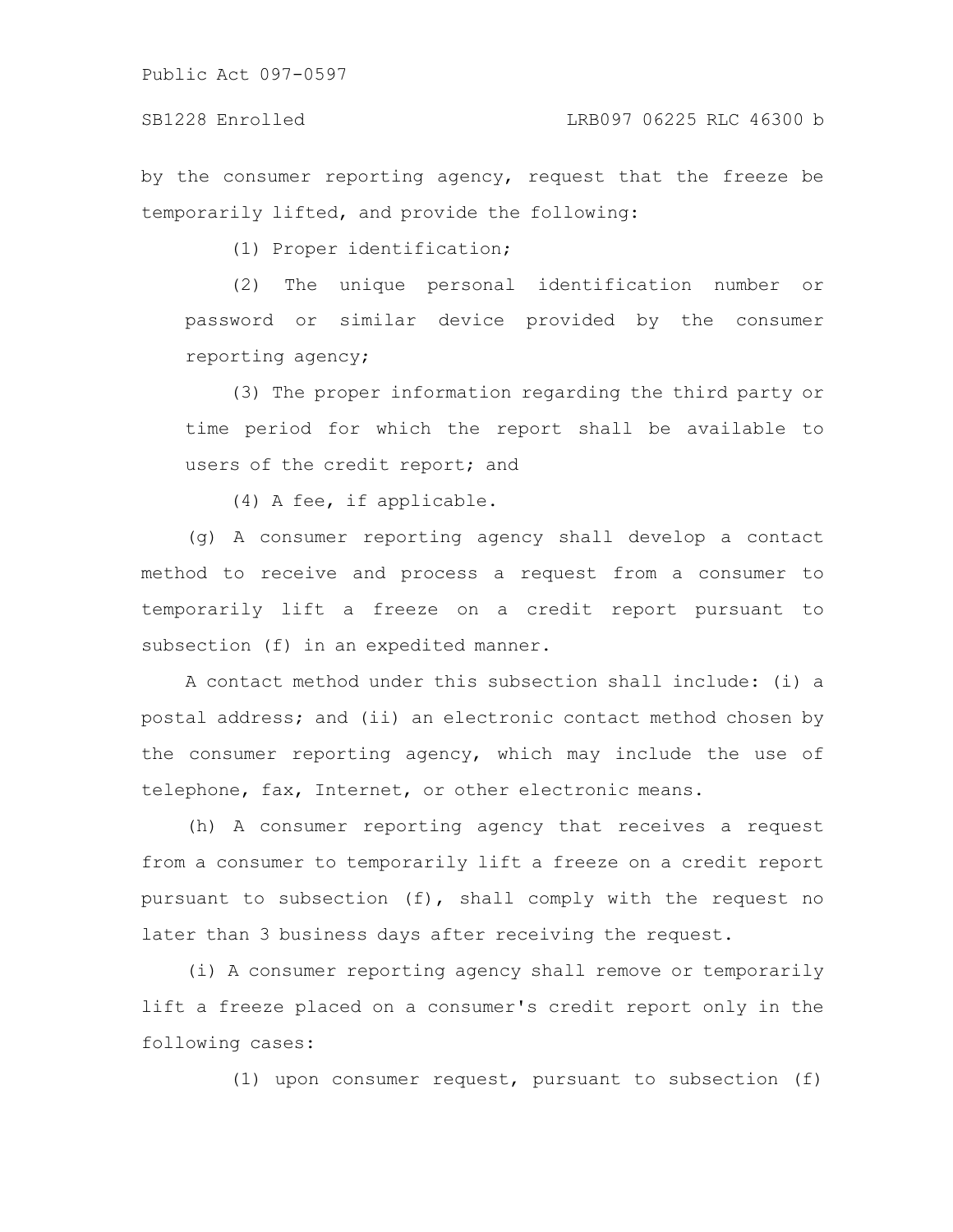# SB1228 Enrolled LRB097 06225 RLC 46300 b

or subsection (l) of this Section; or

(2) if the consumer's credit report was frozen due to a material misrepresentation of fact by the consumer.

If a consumer reporting agency intends to remove a freeze upon a consumer's credit report pursuant to this subsection, the consumer reporting agency shall notify the consumer in writing prior to removing the freeze on the consumer's credit report.

(j) If a third party requests access to a credit report on which a security freeze is in effect, and this request is in connection with an application for credit or any other use, and the consumer does not allow his or her credit report to be accessed for that specific party or period of time, the third party may treat the application as incomplete.

(k) If a consumer requests a security freeze, the credit reporting agency shall disclose to the consumer the process of placing and temporarily lifting a security freeze, and the process for allowing access to information from the consumer's credit report for a specific party or period of time while the freeze is in place.

(l) A security freeze shall remain in place until the consumer requests, using a point of contact designated by the consumer reporting agency, that the security freeze be removed. A credit reporting agency shall remove a security freeze within 3 business days of receiving a request for removal from the consumer, who provides: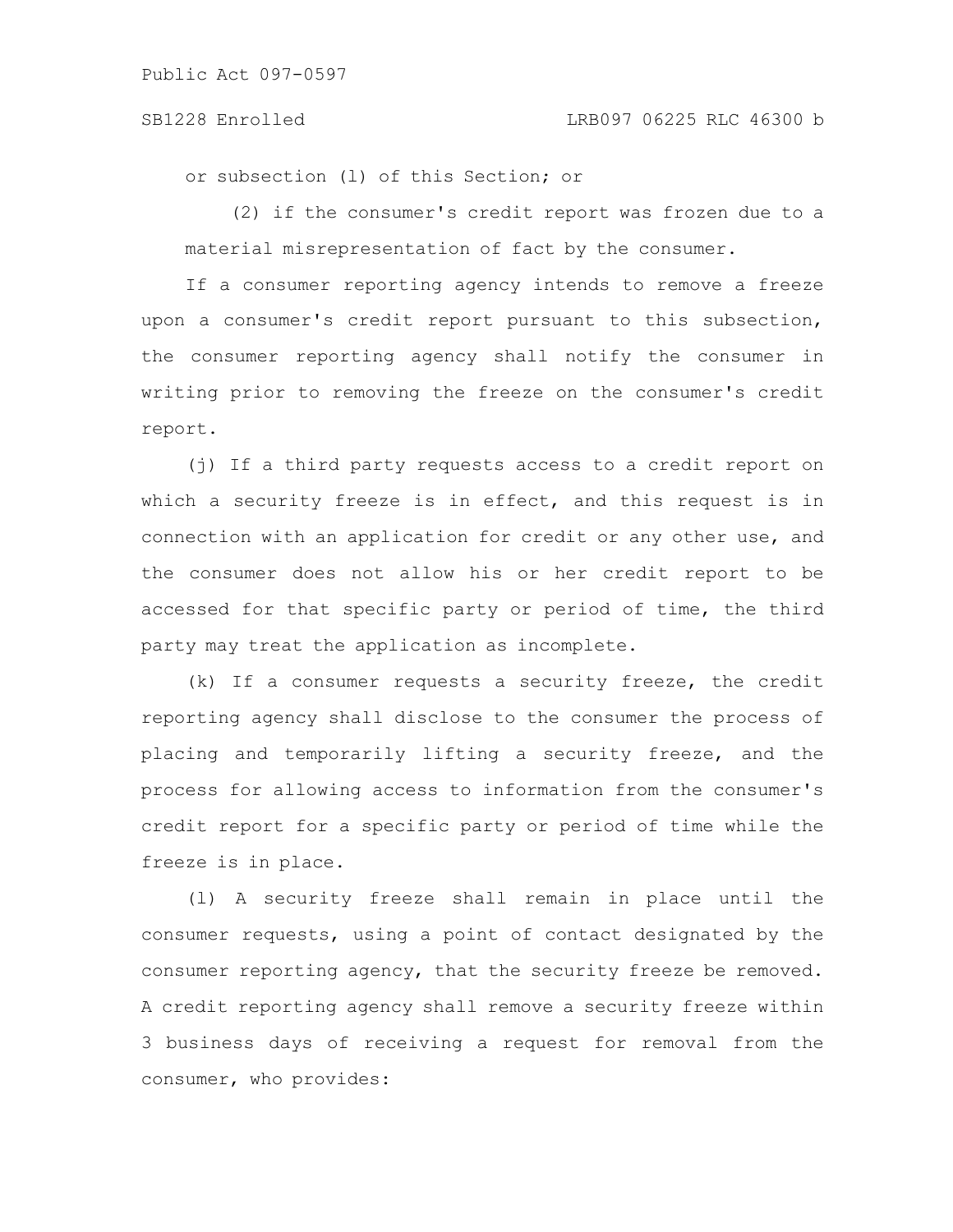(1) Proper identification;

(2) The unique personal identification number or password or similar device provided by the consumer reporting agency; and

(3) A fee, if applicable.

(m) A consumer reporting agency shall require proper identification of the person making a request to place or remove a security freeze.

(n) The provisions of subsections (c) through (m) of this Section do not apply to the use of a consumer credit report by any of the following:

(1) A person or entity, or a subsidiary, affiliate, or agent of that person or entity, or an assignee of a financial obligation owing by the consumer to that person or entity, or a prospective assignee of a financial obligation owing by the consumer to that person or entity in conjunction with the proposed purchase of the financial obligation, with which the consumer has or had prior to assignment an account or contract, including a demand deposit account, or to whom the consumer issued a negotiable instrument, for the purposes of reviewing the account or collecting the financial obligation owing for the account, contract, or negotiable instrument. For purposes of this subsection, "reviewing the account" includes activities related to account maintenance, monitoring, credit line increases, and account upgrades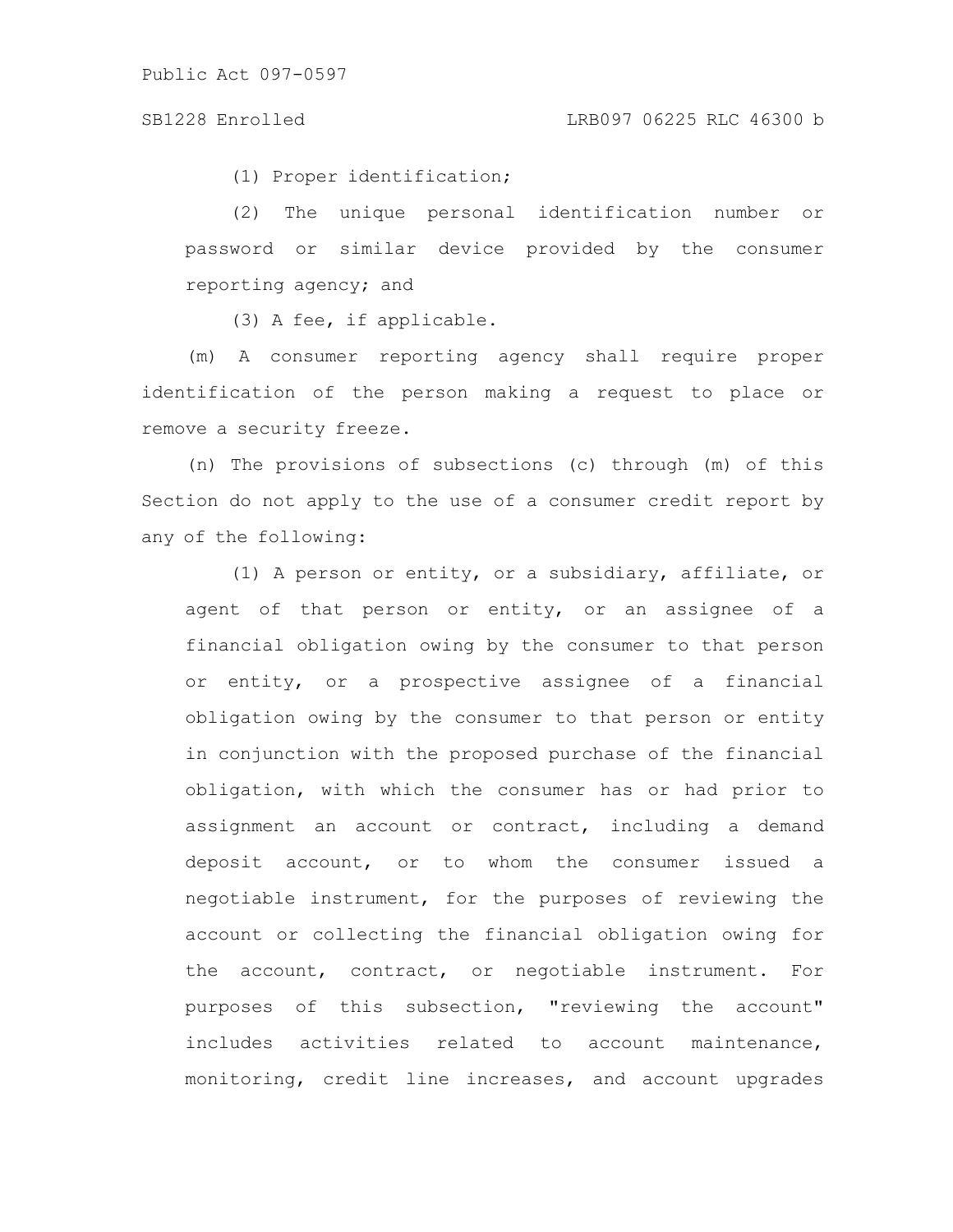### SB1228 Enrolled LRB097 06225 RLC 46300 b

and enhancements.

(2) A subsidiary, affiliate, agent, assignee, or prospective assignee of a person to whom access has been granted under subsection (f) of this Section for purposes of facilitating the extension of credit or other permissible use.

(3) Any state or local agency, law enforcement agency, trial court, or private collection agency acting pursuant to a court order, warrant, or subpoena.

(4) A child support agency acting pursuant to Title IV-D of the Social Security Act.

(5) The State or its agents or assigns acting to investigate fraud.

(6) The Department of Revenue or its agents or assigns acting to investigate or collect delinquent taxes or unpaid court orders or to fulfill any of its other statutory responsibilities.

(7) The use of credit information for the purposes of prescreening as provided for by the federal Fair Credit Reporting Act.

(8) Any person or entity administering a credit file monitoring subscription or similar service to which the consumer has subscribed.

(9) Any person or entity for the purpose of providing a consumer with a copy of his or her credit report or score upon the consumer's request.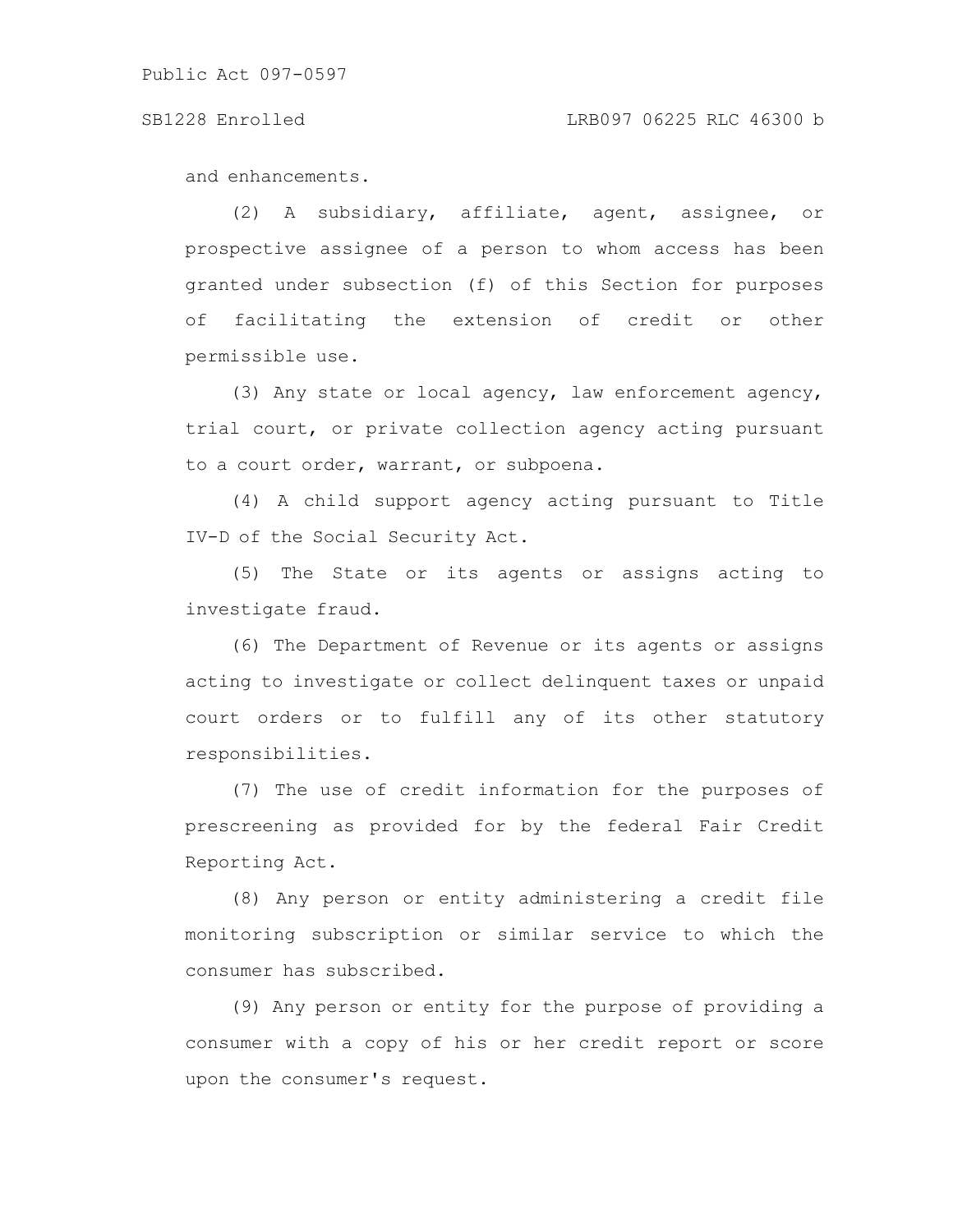(10) Any person using the information in connection with the underwriting of insurance.

(n-5) This Section does not prevent a consumer reporting agency from charging a fee of no more than \$10 to a consumer for each freeze, removal, or temporary lift of the freeze, regarding access to a consumer credit report, except that a consumer reporting agency may not charge a fee to (i) a consumer 65 years of age or over for placement and removal of a freeze, or (ii) a victim of identity theft who has submitted to the consumer reporting agency a valid copy of a police report, investigative report, or complaint that the consumer has filed with a law enforcement agency about unlawful use of his or her personal information by another person.

(o) If a security freeze is in place, a consumer reporting agency shall not change any of the following official information in a credit report without sending a written confirmation of the change to the consumer within 30 days of the change being posted to the consumer's file: (i) name, (ii) date of birth, (iii) Social Security number, and (iv) address. Written confirmation is not required for technical modifications of a consumer's official information, including name and street abbreviations, complete spellings, or transposition of numbers or letters. In the case of an address change, the written confirmation shall be sent to both the new address and to the former address.

(p) The following entities are not required to place a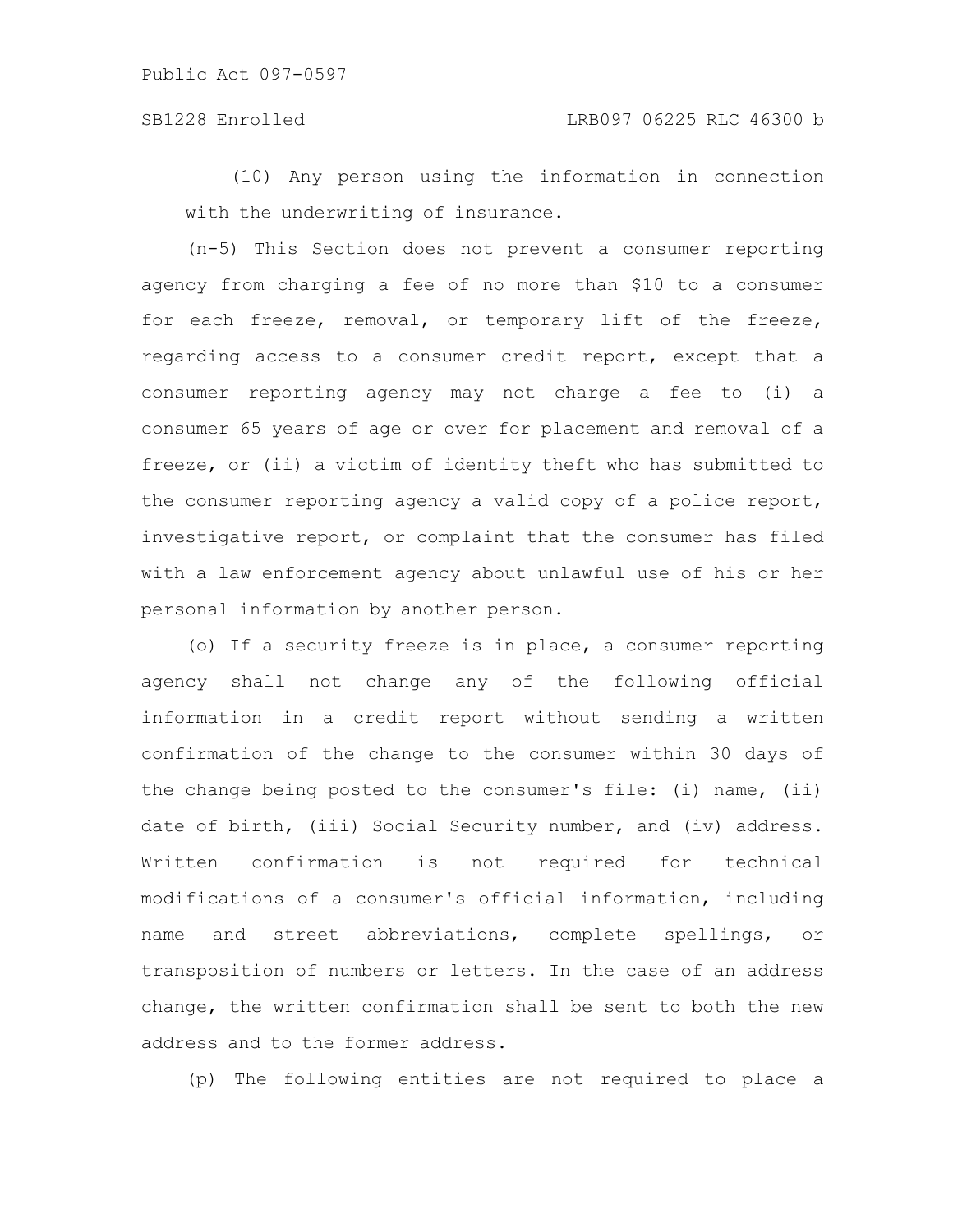Public Act 097-0597

security freeze in a consumer report, however, pursuant to paragraph (3) of this subsection, a consumer reporting agency acting as a reseller shall honor any security freeze placed on a consumer credit report by another consumer reporting agency:

(1) A check services or fraud prevention services company, which issues reports on incidents of fraud or authorizations for the purpose of approving or processing negotiable instruments, electronic funds transfers, or similar methods of payment.

(2) A deposit account information service company, which issues reports regarding account closures due to fraud, substantial overdrafts, ATM abuse, or similar negative information regarding a consumer to inquiring banks or other financial institutions for use only in reviewing a consumer request for a deposit account at the inquiring bank or financial institution.

(3) A consumer reporting agency that:

(A) acts only to resell credit information by assembling and merging information contained in a database of one or more consumer reporting agencies; and

(B) does not maintain a permanent database of credit information from which new credit reports are produced.

(q) For purposes of this Section: "Credit report" has the same meaning as "consumer report",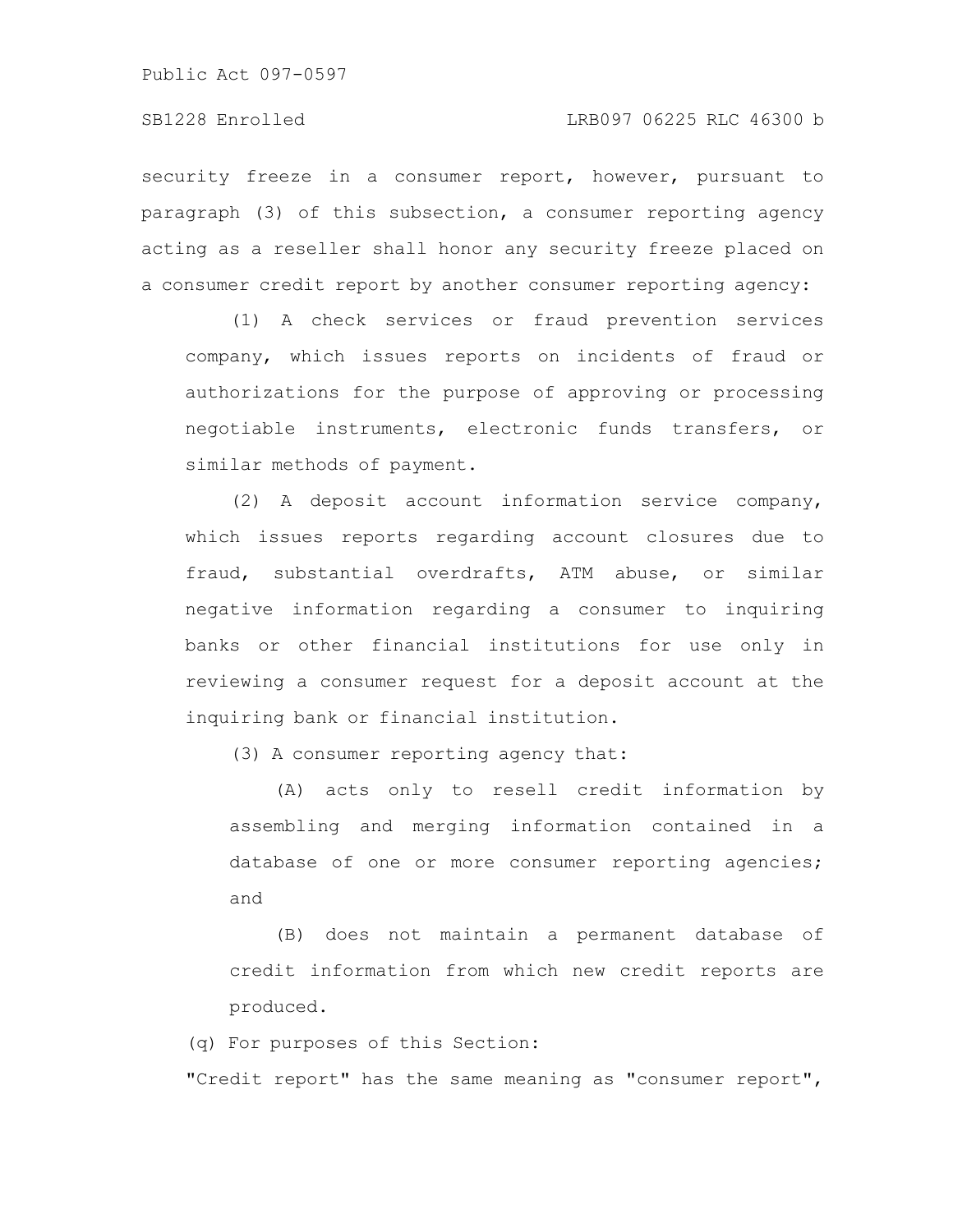## SB1228 Enrolled LRB097 06225 RLC 46300 b

as ascribed to it in 15 U.S.C. Sec. 1681a(d).

"Consumer reporting agency" has the meaning ascribed to it in 15 U.S.C. Sec. 1681a(f).

"Security freeze" means a notice placed in a consumer's credit report, at the request of the consumer and subject to certain exceptions, that prohibits the consumer reporting agency from releasing the consumer's credit report or score relating to an extension of credit, without the express authorization of the consumer.

"Extension of credit" does not include an increase in an existing open-end credit plan, as defined in Regulation Z of the Federal Reserve System (12 C.F.R. 226.2), or any change to or review of an existing credit account.

"Proper identification" means information generally deemed sufficient to identify a person. Only if the consumer is unable to reasonably identify himself or herself with the information described above, may a consumer reporting agency require additional information concerning the consumer's employment and personal or family history in order to verify his or her identity.

(r) Any person who violates this Section commits an unlawful practice within the meaning of this Act. (Source: P.A. 94-74, eff. 1-1-06; 94-799, eff. 1-1-07; 95-331, eff. 8-21-07.)

(815 ILCS 505/2VV)